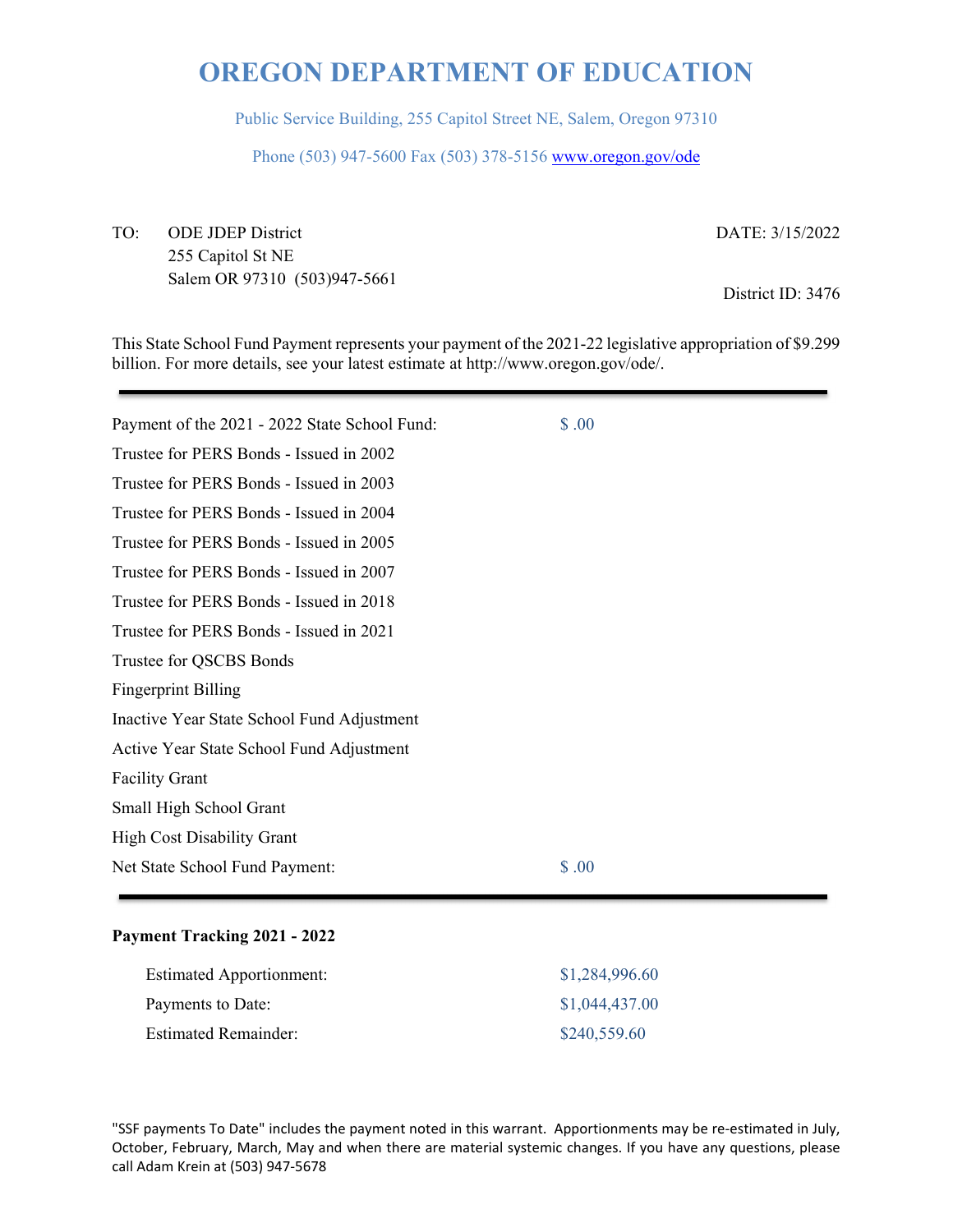Public Service Building, 255 Capitol Street NE, Salem, Oregon 97310

Phone (503) 947-5600 Fax (503) 378-5156 www.oregon.gov/ode

TO: ODE YCEP District 255 Capitol St NE Salem OR 97310 (503)947-5661 DATE: 3/15/2022

District ID: 3477

This State School Fund Payment represents your payment of the 2021-22 legislative appropriation of \$9.299 billion. For more details, see your latest estimate at http://www.oregon.gov/ode/.

| Payment of the 2021 - 2022 State School Fund: | \$.00 |  |
|-----------------------------------------------|-------|--|
| Trustee for PERS Bonds - Issued in 2002       |       |  |
| Trustee for PERS Bonds - Issued in 2003       |       |  |
| Trustee for PERS Bonds - Issued in 2004       |       |  |
| Trustee for PERS Bonds - Issued in 2005       |       |  |
| Trustee for PERS Bonds - Issued in 2007       |       |  |
| Trustee for PERS Bonds - Issued in 2018       |       |  |
| Trustee for PERS Bonds - Issued in 2021       |       |  |
| Trustee for QSCBS Bonds                       |       |  |
| <b>Fingerprint Billing</b>                    |       |  |
| Inactive Year State School Fund Adjustment    |       |  |
| Active Year State School Fund Adjustment      |       |  |
| <b>Facility Grant</b>                         |       |  |
| Small High School Grant                       |       |  |
| <b>High Cost Disability Grant</b>             |       |  |
| Net State School Fund Payment:                | \$.00 |  |
|                                               |       |  |

## **Payment Tracking 2021 - 2022**

| <b>Estimated Apportionment:</b> | \$4,844,492.53 |
|---------------------------------|----------------|
| Payments to Date:               | \$4,020,048.00 |
| <b>Estimated Remainder:</b>     | \$824,444.53   |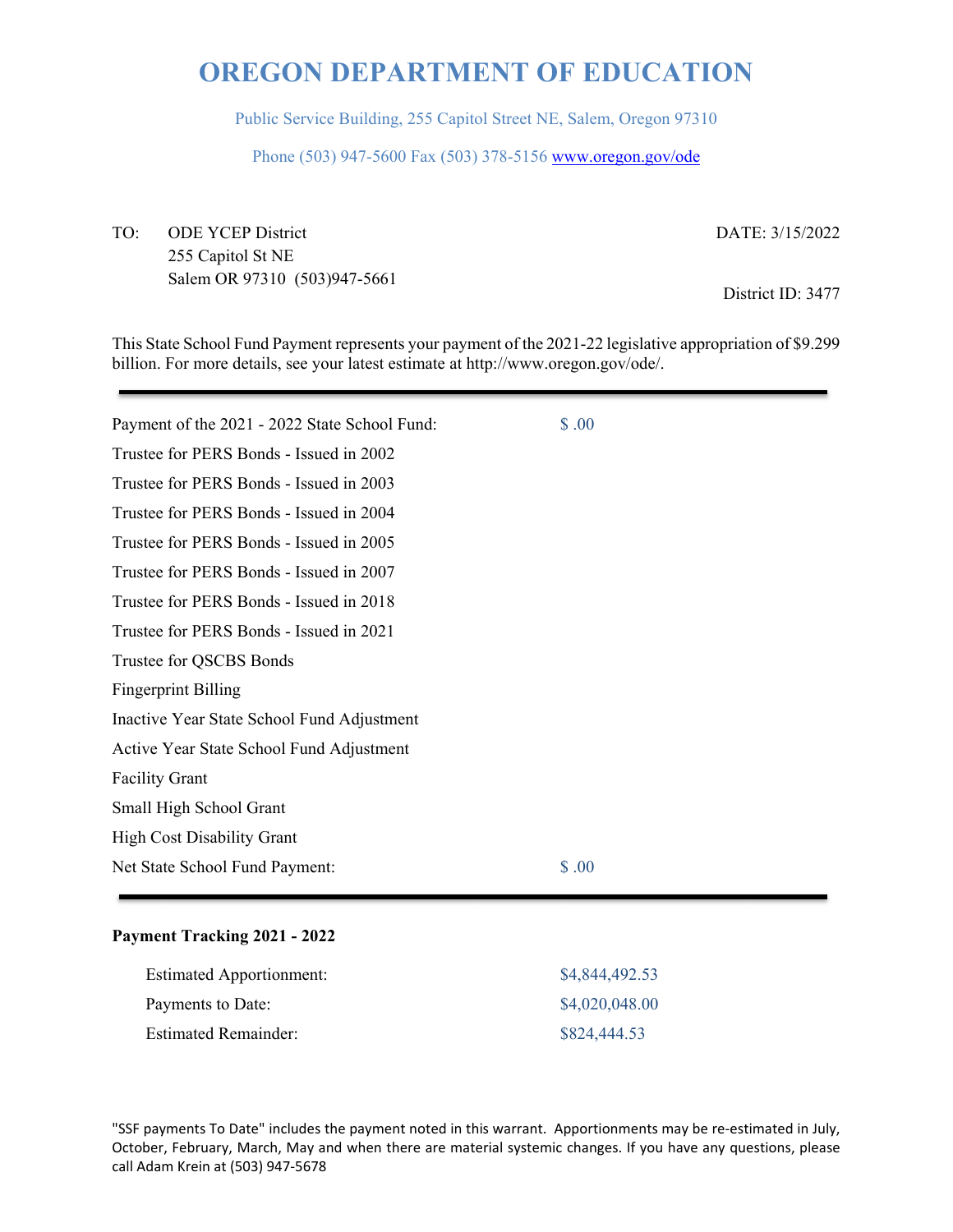Public Service Building, 255 Capitol Street NE, Salem, Oregon 97310

Phone (503) 947-5600 Fax (503) 378-5156 www.oregon.gov/ode

TO: Baker SD 5J 2090 Fourth St Baker City OR 97814 (541)524-2260 DATE: 3/15/2022

District ID: 1894

This State School Fund Payment represents your payment of the 2021-22 legislative appropriation of \$9.299 billion. For more details, see your latest estimate at http://www.oregon.gov/ode/.

| Payment of the 2021 - 2022 State School Fund: | \$10,645,002.00 |
|-----------------------------------------------|-----------------|
| Trustee for PERS Bonds - Issued in 2002       | $$-84,237.25$   |
| Trustee for PERS Bonds - Issued in 2003       |                 |
| Trustee for PERS Bonds - Issued in 2004       |                 |
| Trustee for PERS Bonds - Issued in 2005       |                 |
| Trustee for PERS Bonds - Issued in 2007       |                 |
| Trustee for PERS Bonds - Issued in 2018       |                 |
| Trustee for PERS Bonds - Issued in 2021       | $$-104,836.86$  |
| Trustee for QSCBS Bonds                       |                 |
| <b>Fingerprint Billing</b>                    | $$-295.00$      |
| Inactive Year State School Fund Adjustment    |                 |
| Active Year State School Fund Adjustment      |                 |
| <b>Facility Grant</b>                         |                 |
| Small High School Grant                       |                 |
| <b>High Cost Disability Grant</b>             |                 |
| Net State School Fund Payment:                | \$10,455,632.89 |
|                                               |                 |

## **Payment Tracking 2021 - 2022**

| <b>Estimated Apportionment:</b> | \$42,597,044.80 |
|---------------------------------|-----------------|
| Payments to Date:               | \$35,110,724.00 |
| <b>Estimated Remainder:</b>     | \$7,486,320.80  |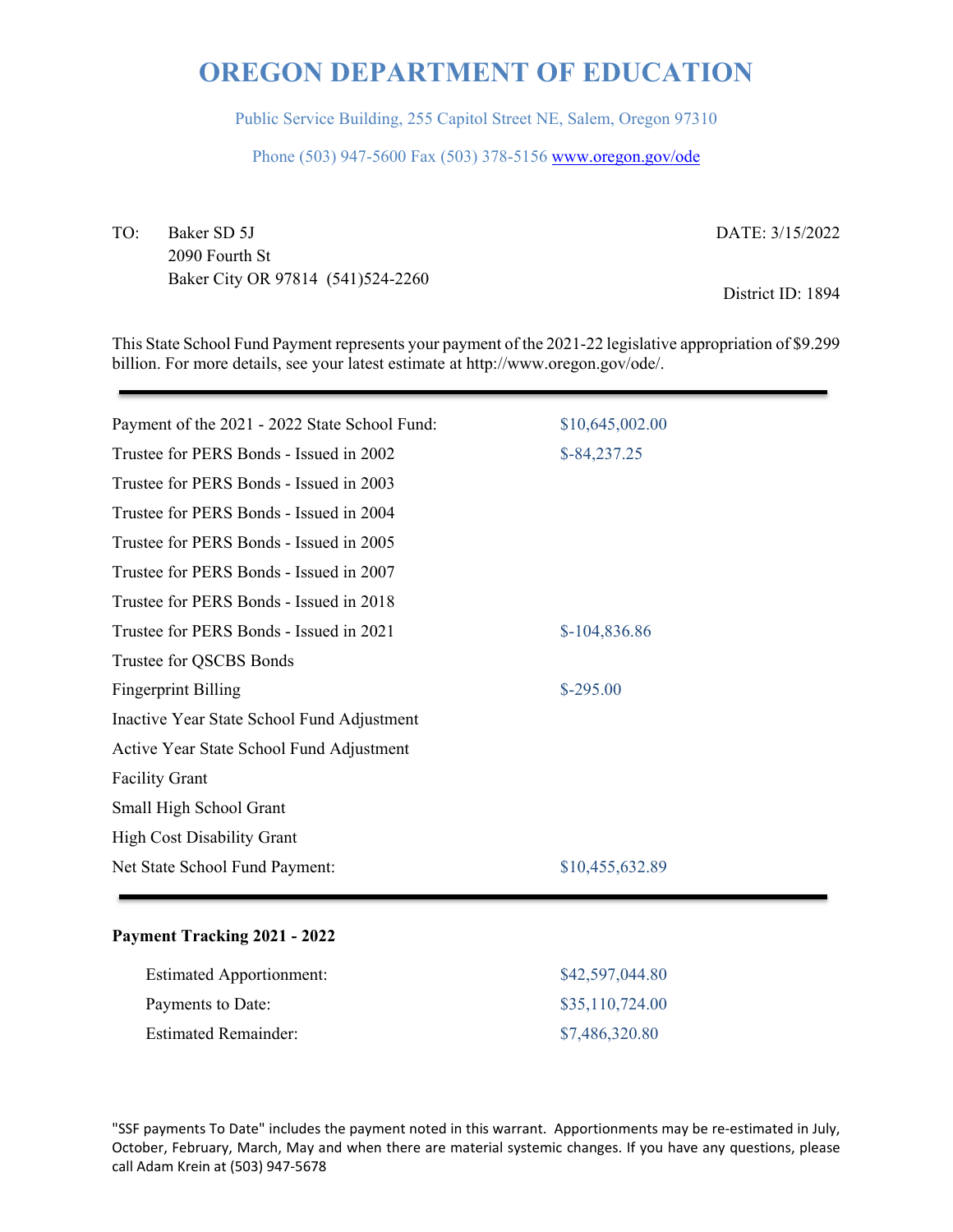Public Service Building, 255 Capitol Street NE, Salem, Oregon 97310

Phone (503) 947-5600 Fax (503) 378-5156 www.oregon.gov/ode

TO: Huntington SD 16J 520 3rd St E Huntington OR 97907 (541)869-2204 DATE: 3/15/2022

District ID: 1895

This State School Fund Payment represents your payment of the 2021-22 legislative appropriation of \$9.299 billion. For more details, see your latest estimate at http://www.oregon.gov/ode/.

| Payment of the 2021 - 2022 State School Fund: | \$95,046.00 |
|-----------------------------------------------|-------------|
| Trustee for PERS Bonds - Issued in 2002       |             |
| Trustee for PERS Bonds - Issued in 2003       |             |
| Trustee for PERS Bonds - Issued in 2004       |             |
| Trustee for PERS Bonds - Issued in 2005       |             |
| Trustee for PERS Bonds - Issued in 2007       |             |
| Trustee for PERS Bonds - Issued in 2018       |             |
| Trustee for PERS Bonds - Issued in 2021       |             |
| Trustee for QSCBS Bonds                       |             |
| <b>Fingerprint Billing</b>                    |             |
| Inactive Year State School Fund Adjustment    |             |
| Active Year State School Fund Adjustment      |             |
| <b>Facility Grant</b>                         |             |
| Small High School Grant                       |             |
| <b>High Cost Disability Grant</b>             |             |
| Net State School Fund Payment:                | \$95,046.00 |
|                                               |             |

## **Payment Tracking 2021 - 2022**

| <b>Estimated Apportionment:</b> | \$1,141,005.39 |
|---------------------------------|----------------|
| Payments to Date:               | \$936,426.00   |
| Estimated Remainder:            | \$204,579.39   |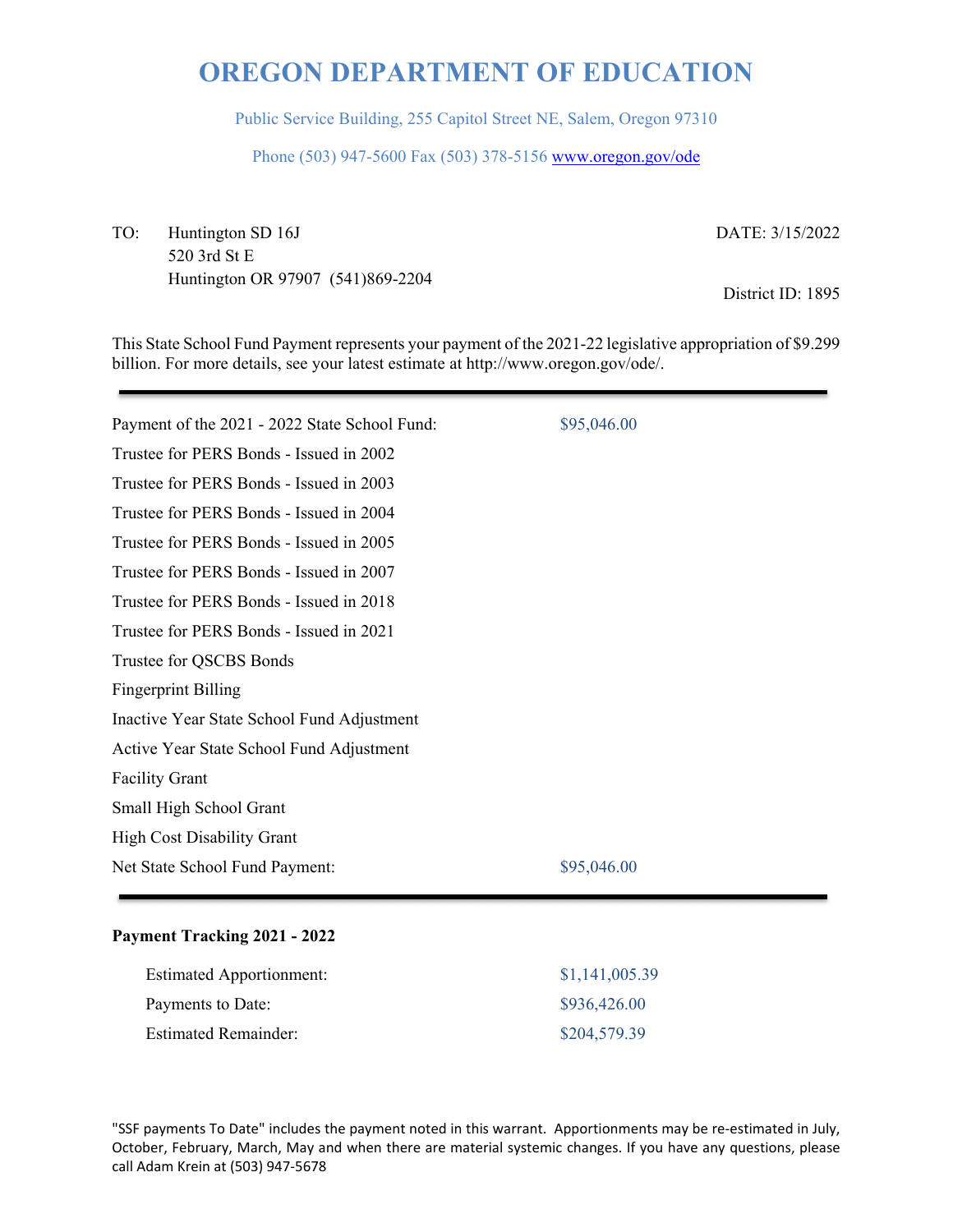Public Service Building, 255 Capitol Street NE, Salem, Oregon 97310

Phone (503) 947-5600 Fax (503) 378-5156 www.oregon.gov/ode

TO: Burnt River SD 30J PO Box 9 Unity OR 97884 (541)446-3466 DATE: 3/15/2022

District ID: 1896

This State School Fund Payment represents your payment of the 2021-22 legislative appropriation of \$9.299 billion. For more details, see your latest estimate at http://www.oregon.gov/ode/.

| Payment of the 2021 - 2022 State School Fund: | \$68,221.00 |
|-----------------------------------------------|-------------|
| Trustee for PERS Bonds - Issued in 2002       |             |
| Trustee for PERS Bonds - Issued in 2003       |             |
| Trustee for PERS Bonds - Issued in 2004       |             |
| Trustee for PERS Bonds - Issued in 2005       |             |
| Trustee for PERS Bonds - Issued in 2007       |             |
| Trustee for PERS Bonds - Issued in 2018       |             |
| Trustee for PERS Bonds - Issued in 2021       |             |
| Trustee for QSCBS Bonds                       |             |
| <b>Fingerprint Billing</b>                    |             |
| Inactive Year State School Fund Adjustment    |             |
| Active Year State School Fund Adjustment      |             |
| <b>Facility Grant</b>                         |             |
| Small High School Grant                       |             |
| <b>High Cost Disability Grant</b>             |             |
| Net State School Fund Payment:                | \$68,221.00 |
|                                               |             |

## **Payment Tracking 2021 - 2022**

| <b>Estimated Apportionment:</b> | \$818,985.26 |
|---------------------------------|--------------|
| Payments to Date:               | \$794,908.00 |
| <b>Estimated Remainder:</b>     | \$24,077.26  |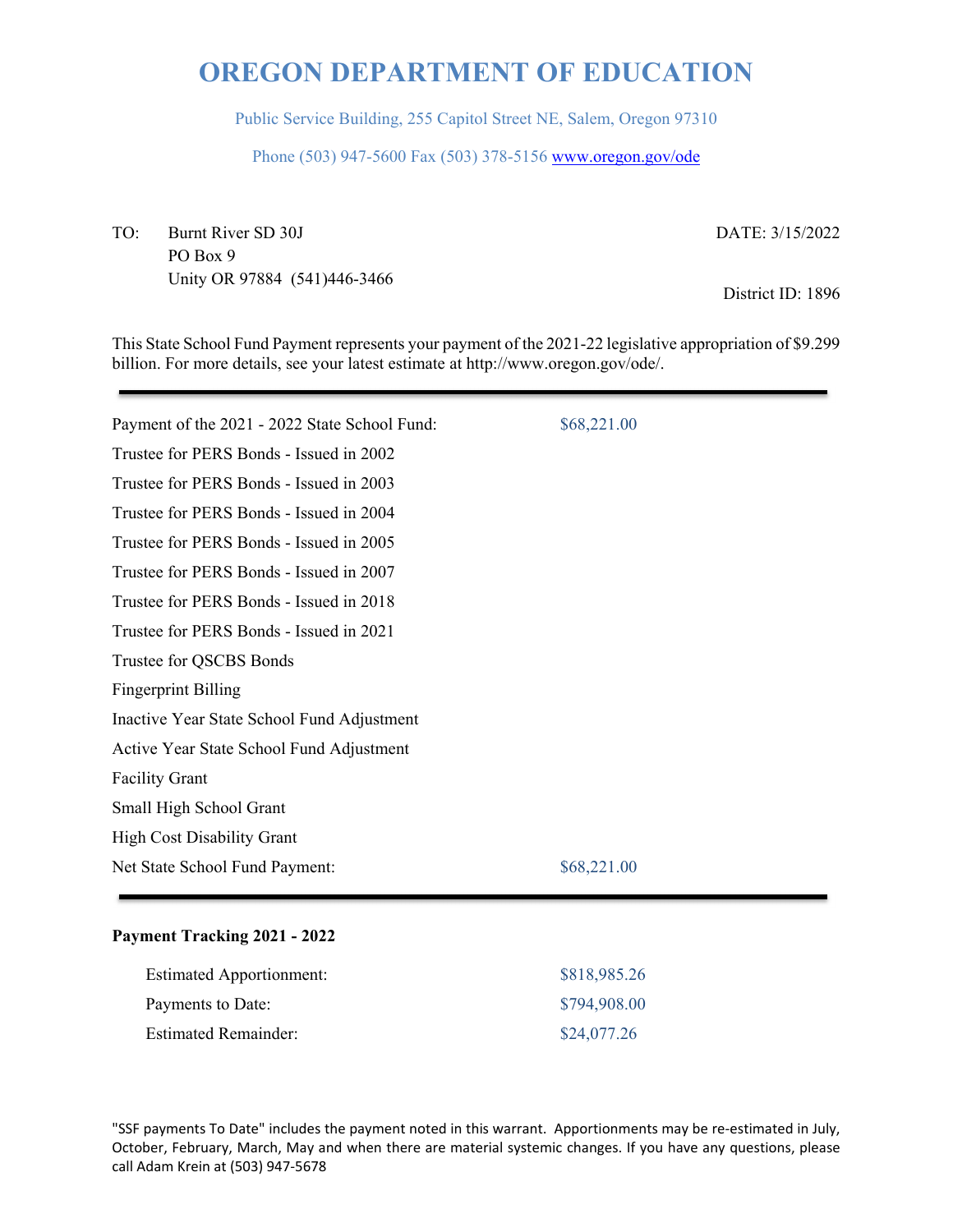Public Service Building, 255 Capitol Street NE, Salem, Oregon 97310

Phone (503) 947-5600 Fax (503) 378-5156 www.oregon.gov/ode

TO: Pine Eagle SD 61 375 North Main St Halfway OR 97834 (541)742-2550 DATE: 3/15/2022

District ID: 1897

This State School Fund Payment represents your payment of the 2021-22 legislative appropriation of \$9.299 billion. For more details, see your latest estimate at http://www.oregon.gov/ode/.

| Payment of the 2021 - 2022 State School Fund: | \$200,414.00 |
|-----------------------------------------------|--------------|
| Trustee for PERS Bonds - Issued in 2002       |              |
| Trustee for PERS Bonds - Issued in 2003       |              |
| Trustee for PERS Bonds - Issued in 2004       |              |
| Trustee for PERS Bonds - Issued in 2005       |              |
| Trustee for PERS Bonds - Issued in 2007       |              |
| Trustee for PERS Bonds - Issued in 2018       |              |
| Trustee for PERS Bonds - Issued in 2021       |              |
| Trustee for QSCBS Bonds                       |              |
| <b>Fingerprint Billing</b>                    | $$-59.00$    |
| Inactive Year State School Fund Adjustment    |              |
| Active Year State School Fund Adjustment      |              |
| <b>Facility Grant</b>                         |              |
| Small High School Grant                       |              |
| <b>High Cost Disability Grant</b>             |              |
| Net State School Fund Payment:                | \$200,355.00 |
|                                               |              |

## **Payment Tracking 2021 - 2022**

| <b>Estimated Apportionment:</b> | \$2,405,931.83 |
|---------------------------------|----------------|
| Payments to Date:               | \$1,979,405.00 |
| <b>Estimated Remainder:</b>     | \$426,526.83   |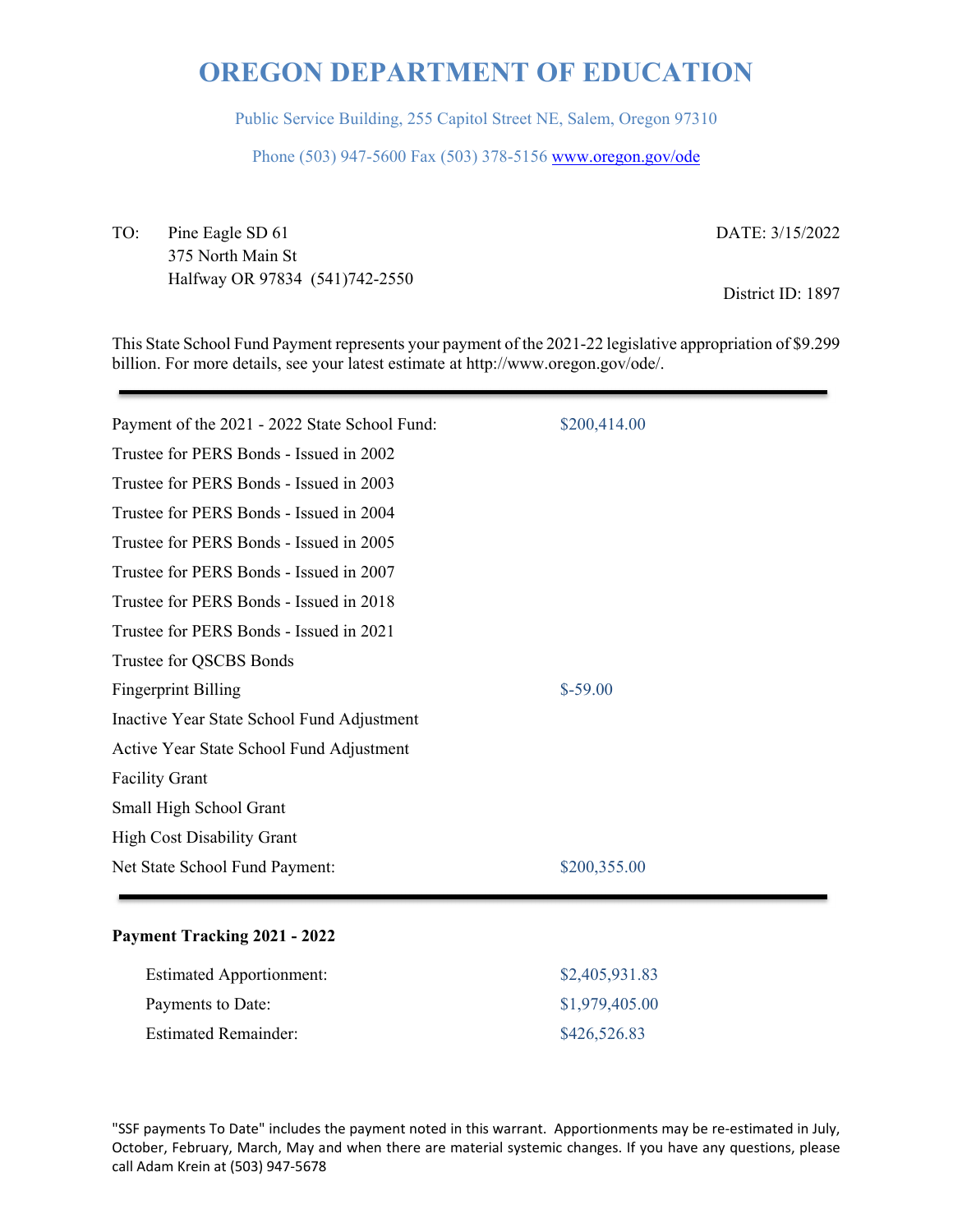Public Service Building, 255 Capitol Street NE, Salem, Oregon 97310

Phone (503) 947-5600 Fax (503) 378-5156 www.oregon.gov/ode

TO: Monroe SD 1J 365 N Fifth St Monroe OR 97456 (541)847-6292 DATE: 3/15/2022

District ID: 1898

This State School Fund Payment represents your payment of the 2021-22 legislative appropriation of \$9.299 billion. For more details, see your latest estimate at http://www.oregon.gov/ode/.

| Payment of the 2021 - 2022 State School Fund: | \$290,685.00  |
|-----------------------------------------------|---------------|
| Trustee for PERS Bonds - Issued in 2002       | $$-17,851.95$ |
| Trustee for PERS Bonds - Issued in 2003       |               |
| Trustee for PERS Bonds - Issued in 2004       |               |
| Trustee for PERS Bonds - Issued in 2005       |               |
| Trustee for PERS Bonds - Issued in 2007       |               |
| Trustee for PERS Bonds - Issued in 2018       |               |
| Trustee for PERS Bonds - Issued in 2021       |               |
| Trustee for QSCBS Bonds                       |               |
| <b>Fingerprint Billing</b>                    |               |
| Inactive Year State School Fund Adjustment    |               |
| Active Year State School Fund Adjustment      |               |
| <b>Facility Grant</b>                         |               |
| Small High School Grant                       |               |
| <b>High Cost Disability Grant</b>             |               |
| Net State School Fund Payment:                | \$272,833.05  |
|                                               |               |

## **Payment Tracking 2021 - 2022**

| <b>Estimated Apportionment:</b> | \$3,489,613.61 |
|---------------------------------|----------------|
| Payments to Date:               | \$2,871,726.00 |
| <b>Estimated Remainder:</b>     | \$617,887.61   |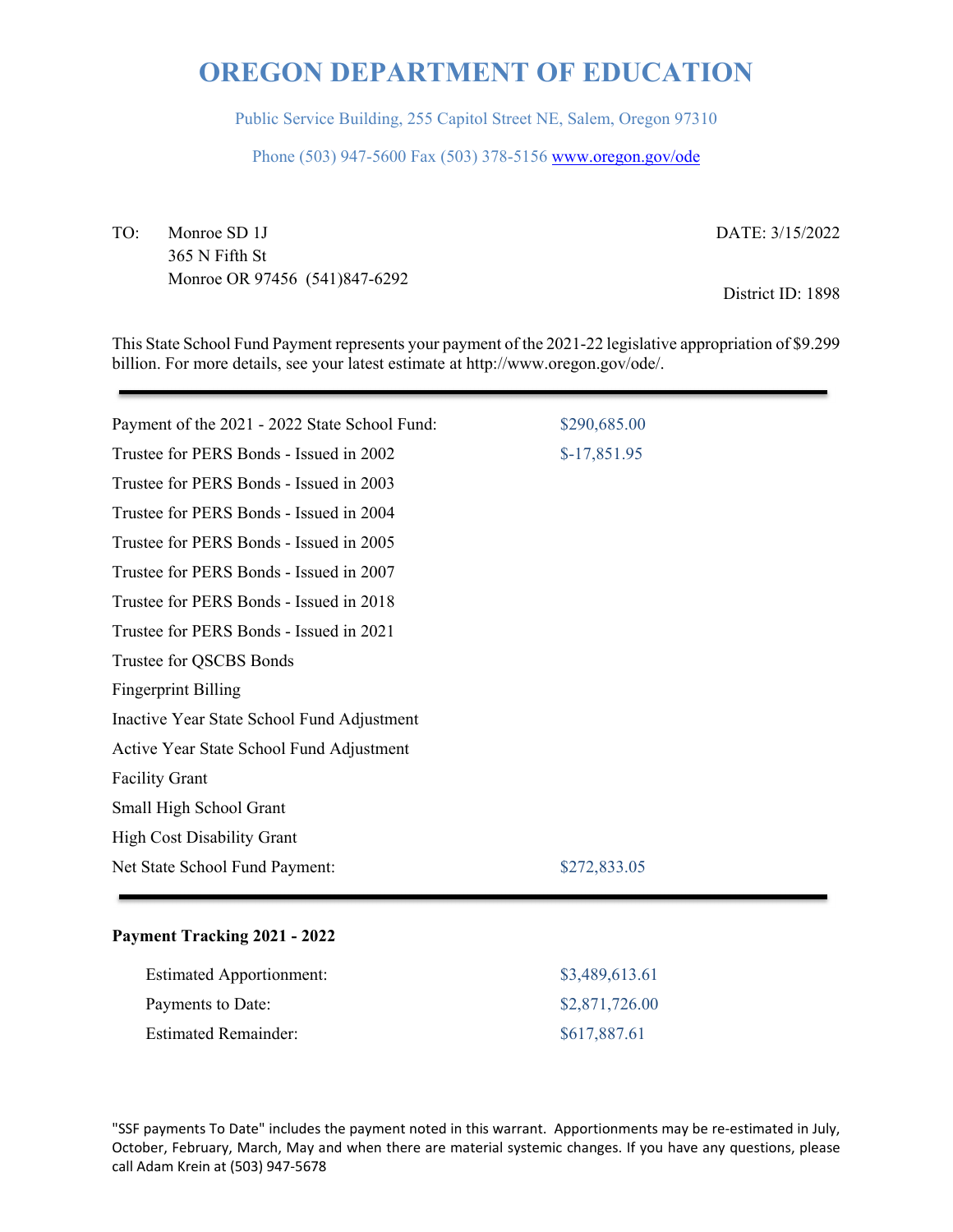Public Service Building, 255 Capitol Street NE, Salem, Oregon 97310

Phone (503) 947-5600 Fax (503) 378-5156 www.oregon.gov/ode

TO: Alsea SD 7J PO Box B Alsea OR 97324 (541)487-4305 DATE: 3/15/2022

District ID: 1899

This State School Fund Payment represents your payment of the 2021-22 legislative appropriation of \$9.299 billion. For more details, see your latest estimate at http://www.oregon.gov/ode/.

| Payment of the 2021 - 2022 State School Fund: | \$888,106.00 |
|-----------------------------------------------|--------------|
| Trustee for PERS Bonds - Issued in 2002       |              |
| Trustee for PERS Bonds - Issued in 2003       |              |
| Trustee for PERS Bonds - Issued in 2004       |              |
| Trustee for PERS Bonds - Issued in 2005       |              |
| Trustee for PERS Bonds - Issued in 2007       |              |
| Trustee for PERS Bonds - Issued in 2018       |              |
| Trustee for PERS Bonds - Issued in 2021       |              |
| Trustee for QSCBS Bonds                       |              |
| <b>Fingerprint Billing</b>                    | $$-295.00$   |
| Inactive Year State School Fund Adjustment    |              |
| Active Year State School Fund Adjustment      |              |
| <b>Facility Grant</b>                         |              |
| Small High School Grant                       |              |
| <b>High Cost Disability Grant</b>             |              |
| Net State School Fund Payment:                | \$887,811.00 |
|                                               |              |

## **Payment Tracking 2021 - 2022**

| <b>Estimated Apportionment:</b> | \$10,661,531.66 |
|---------------------------------|-----------------|
| Payments to Date:               | \$7,864,786.00  |
| <b>Estimated Remainder:</b>     | \$2,796,745.66  |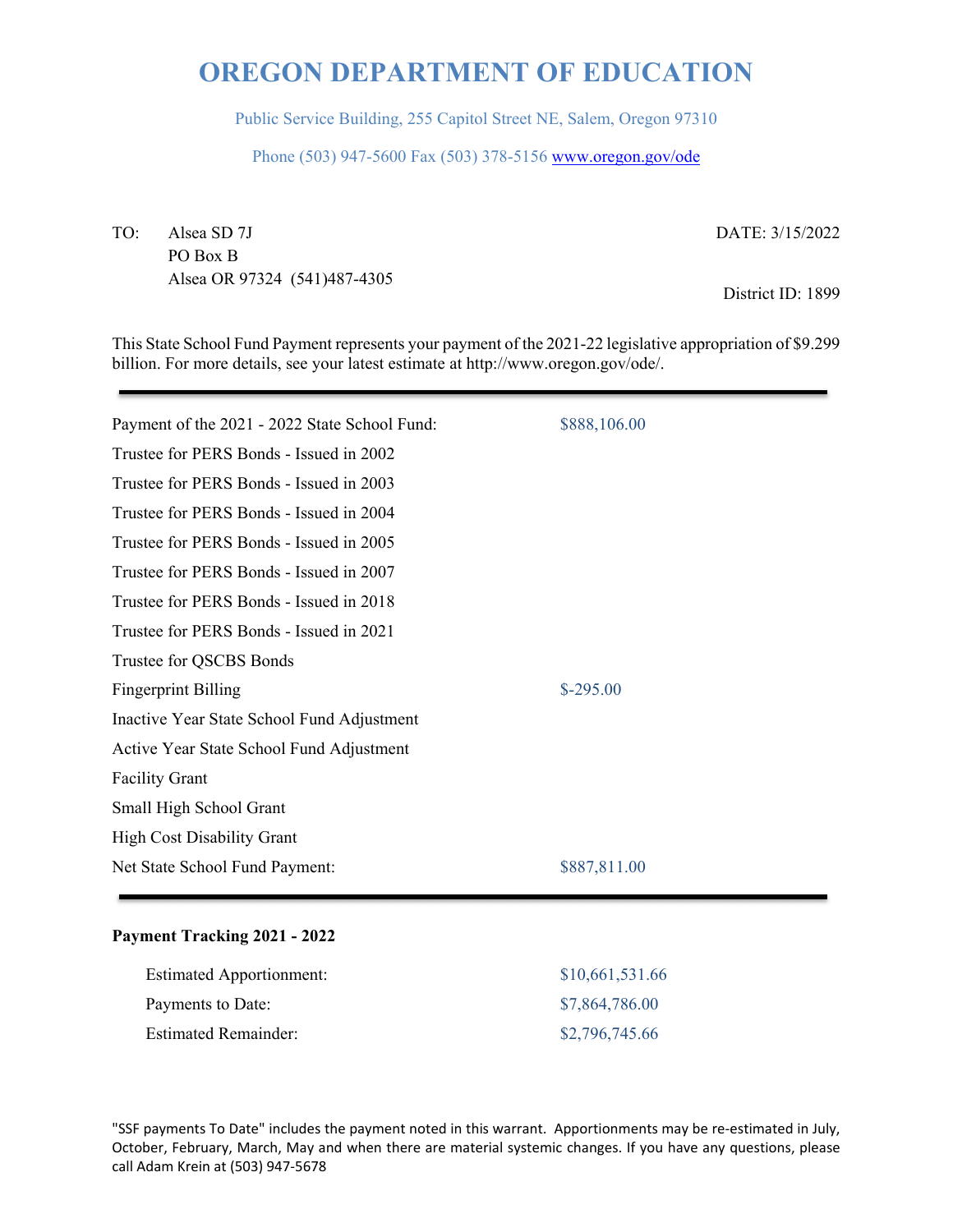Public Service Building, 255 Capitol Street NE, Salem, Oregon 97310

Phone (503) 947-5600 Fax (503) 378-5156 www.oregon.gov/ode

TO: Philomath SD 17J 1620 Applegate Street Philomath OR 97370 (541)929-3169 DATE: 3/15/2022

District ID: 1900

This State School Fund Payment represents your payment of the 2021-22 legislative appropriation of \$9.299 billion. For more details, see your latest estimate at http://www.oregon.gov/ode/.

| Payment of the 2021 - 2022 State School Fund: | \$1,057,435.00 |
|-----------------------------------------------|----------------|
| Trustee for PERS Bonds - Issued in 2002       | $$-58,997.63$  |
| Trustee for PERS Bonds - Issued in 2003       |                |
| Trustee for PERS Bonds - Issued in 2004       |                |
| Trustee for PERS Bonds - Issued in 2005       |                |
| Trustee for PERS Bonds - Issued in 2007       |                |
| Trustee for PERS Bonds - Issued in 2018       |                |
| Trustee for PERS Bonds - Issued in 2021       |                |
| Trustee for QSCBS Bonds                       |                |
| <b>Fingerprint Billing</b>                    | $$-236.00$     |
| Inactive Year State School Fund Adjustment    |                |
| Active Year State School Fund Adjustment      |                |
| <b>Facility Grant</b>                         |                |
| Small High School Grant                       |                |
| <b>High Cost Disability Grant</b>             |                |
| Net State School Fund Payment:                | \$998,201.37   |
|                                               |                |

## **Payment Tracking 2021 - 2022**

| <b>Estimated Apportionment:</b> | \$12,694,303.12 |
|---------------------------------|-----------------|
| Payments to Date:               | \$10,539,556.00 |
| <b>Estimated Remainder:</b>     | \$2,154,747.12  |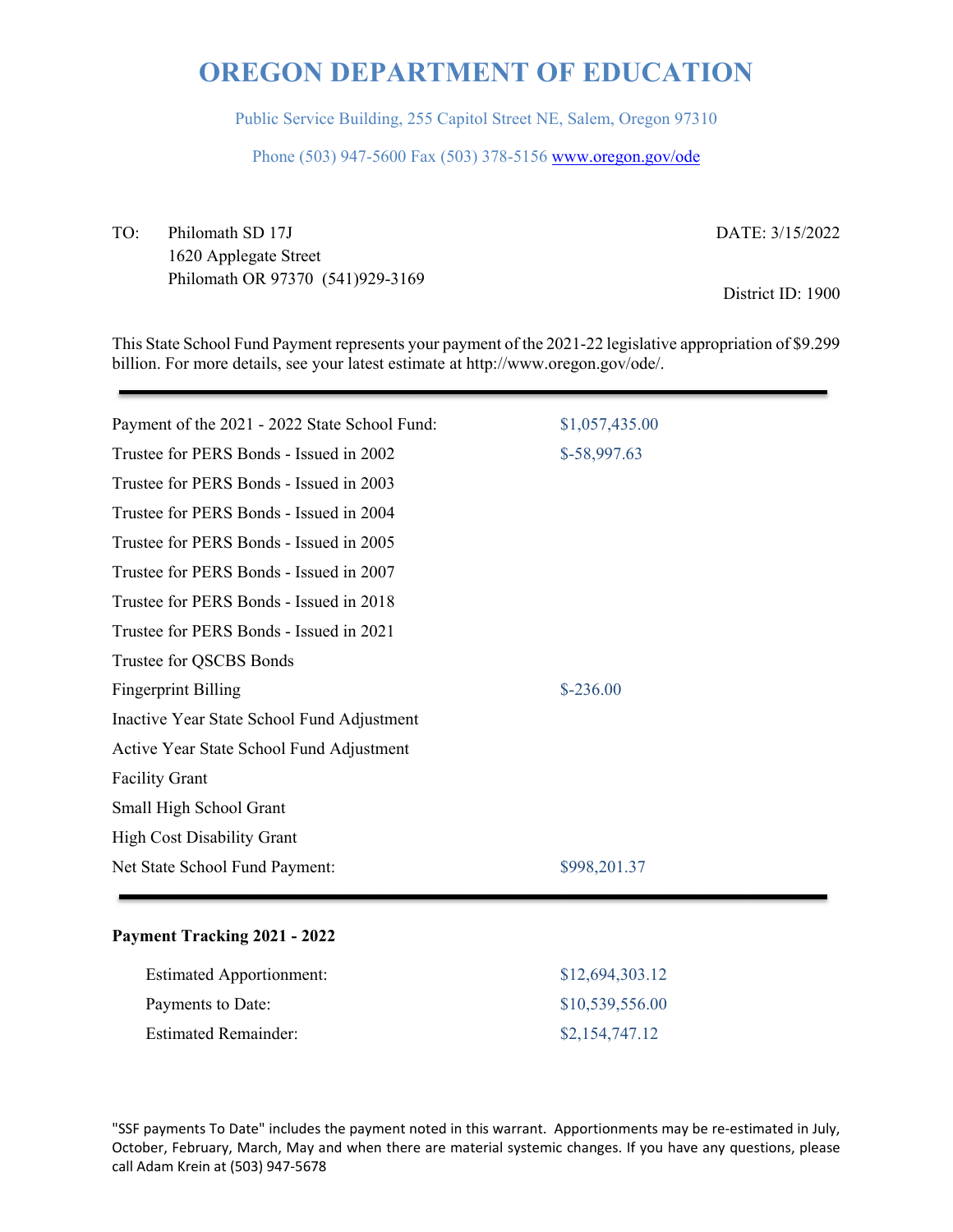Public Service Building, 255 Capitol Street NE, Salem, Oregon 97310

Phone (503) 947-5600 Fax (503) 378-5156 www.oregon.gov/ode

TO: Corvallis SD 509J PO Box 3509J Corvallis OR 97339 (541)757-5811 DATE: 3/15/2022

District ID: 1901

This State School Fund Payment represents your payment of the 2021-22 legislative appropriation of \$9.299 billion. For more details, see your latest estimate at http://www.oregon.gov/ode/.

| Payment of the 2021 - 2022 State School Fund: | \$3,169,031.00 |
|-----------------------------------------------|----------------|
| Trustee for PERS Bonds - Issued in 2002       | $$-251,412.37$ |
| Trustee for PERS Bonds - Issued in 2003       |                |
| Trustee for PERS Bonds - Issued in 2004       |                |
| Trustee for PERS Bonds - Issued in 2005       |                |
| Trustee for PERS Bonds - Issued in 2007       |                |
| Trustee for PERS Bonds - Issued in 2018       |                |
| Trustee for PERS Bonds - Issued in 2021       |                |
| Trustee for QSCBS Bonds                       |                |
| <b>Fingerprint Billing</b>                    | $$-2,065.00$   |
| Inactive Year State School Fund Adjustment    |                |
| Active Year State School Fund Adjustment      |                |
| <b>Facility Grant</b>                         | \$149,031.00   |
| Small High School Grant                       |                |
| <b>High Cost Disability Grant</b>             |                |
| Net State School Fund Payment:                | \$3,064,584.63 |
|                                               |                |

## **Payment Tracking 2021 - 2022**

| <b>Estimated Apportionment:</b> | \$38,043,590.04 |
|---------------------------------|-----------------|
| Payments to Date:               | \$32,020,538.00 |
| <b>Estimated Remainder:</b>     | \$6,023,052.04  |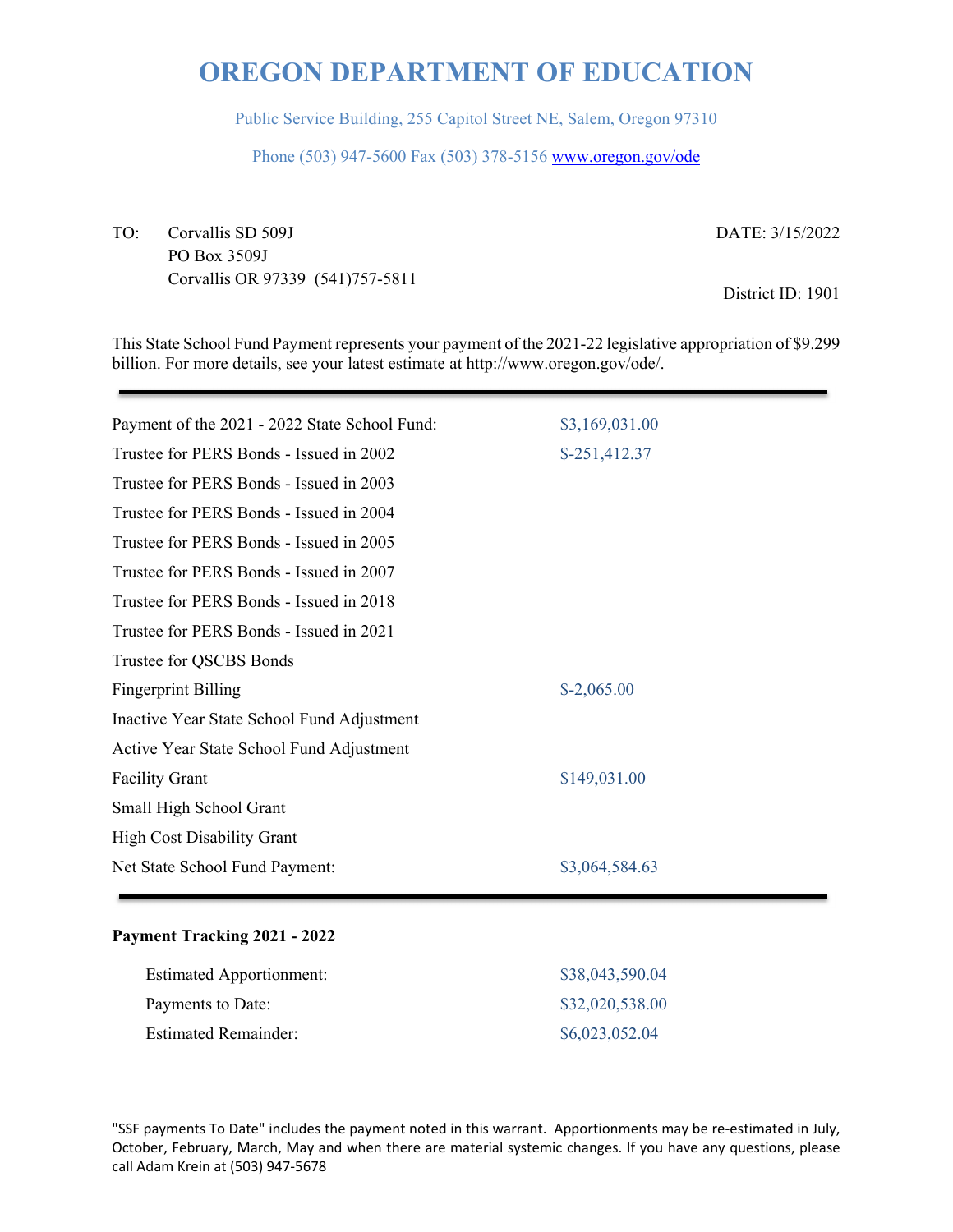Public Service Building, 255 Capitol Street NE, Salem, Oregon 97310

Phone (503) 947-5600 Fax (503) 378-5156 www.oregon.gov/ode

TO: West Linn-Wilsonville SD 3J 22210 SW Stafford Rd Tualatin OR 97062 (503)673-7000 DATE: 3/15/2022

District ID: 1922

This State School Fund Payment represents your payment of the 2021-22 legislative appropriation of \$9.299 billion. For more details, see your latest estimate at http://www.oregon.gov/ode/.

| Payment of the 2021 - 2022 State School Fund: |       |
|-----------------------------------------------|-------|
| Trustee for PERS Bonds - Issued in 2002       |       |
| Trustee for PERS Bonds - Issued in 2003       |       |
| Trustee for PERS Bonds - Issued in 2004       | \$.00 |
| Trustee for PERS Bonds - Issued in 2005       |       |
| Trustee for PERS Bonds - Issued in 2007       |       |
| Trustee for PERS Bonds - Issued in 2018       |       |
| Trustee for PERS Bonds - Issued in 2021       | \$.00 |
| Trustee for QSCBS Bonds                       |       |
| <b>Fingerprint Billing</b>                    |       |
| Inactive Year State School Fund Adjustment    |       |
| Active Year State School Fund Adjustment      |       |
| <b>Facility Grant</b>                         |       |
| Small High School Grant                       |       |
| <b>High Cost Disability Grant</b>             |       |
| Net State School Fund Payment:                | \$.00 |
|                                               |       |

## **Payment Tracking 2021 - 2022**

| <b>Estimated Apportionment:</b> | \$55,261,299.65 |
|---------------------------------|-----------------|
| Payments to Date:               | \$34,080,674.00 |
| <b>Estimated Remainder:</b>     | \$21,180,625.65 |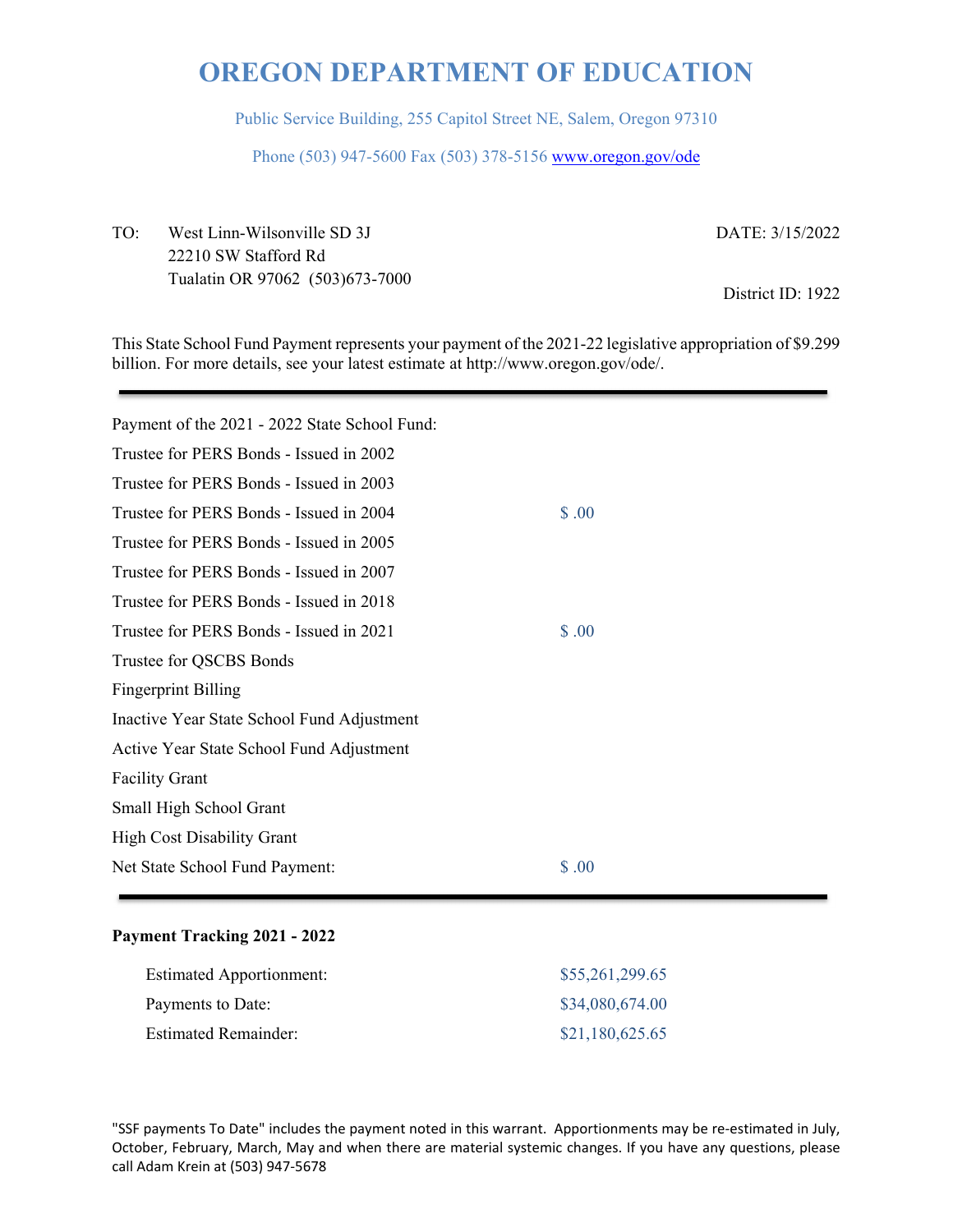Public Service Building, 255 Capitol Street NE, Salem, Oregon 97310

Phone (503) 947-5600 Fax (503) 378-5156 www.oregon.gov/ode

TO: Lake Oswego SD 7J PO Box 70 Lake Oswego OR 97034 (503)534-2000 DATE: 3/15/2022

District ID: 1923

This State School Fund Payment represents your payment of the 2021-22 legislative appropriation of \$9.299 billion. For more details, see your latest estimate at http://www.oregon.gov/ode/.

| Payment of the 2021 - 2022 State School Fund: | \$2,815,443.00 |
|-----------------------------------------------|----------------|
| Trustee for PERS Bonds - Issued in 2002       | $$-247,784.53$ |
| Trustee for PERS Bonds - Issued in 2003       | $$-176,032.08$ |
| Trustee for PERS Bonds - Issued in 2004       |                |
| Trustee for PERS Bonds - Issued in 2005       |                |
| Trustee for PERS Bonds - Issued in 2007       |                |
| Trustee for PERS Bonds - Issued in 2018       |                |
| Trustee for PERS Bonds - Issued in 2021       |                |
| Trustee for QSCBS Bonds                       |                |
| <b>Fingerprint Billing</b>                    | $$-1,416.00$   |
| Inactive Year State School Fund Adjustment    |                |
| Active Year State School Fund Adjustment      |                |
| <b>Facility Grant</b>                         |                |
| Small High School Grant                       |                |
| <b>High Cost Disability Grant</b>             |                |
| Net State School Fund Payment:                | \$2,390,210.39 |
|                                               |                |

## **Payment Tracking 2021 - 2022**

| <b>Estimated Apportionment:</b> | \$33,798,836.88 |
|---------------------------------|-----------------|
| Payments to Date:               | \$27,603,791.00 |
| <b>Estimated Remainder:</b>     | \$6,195,045.88  |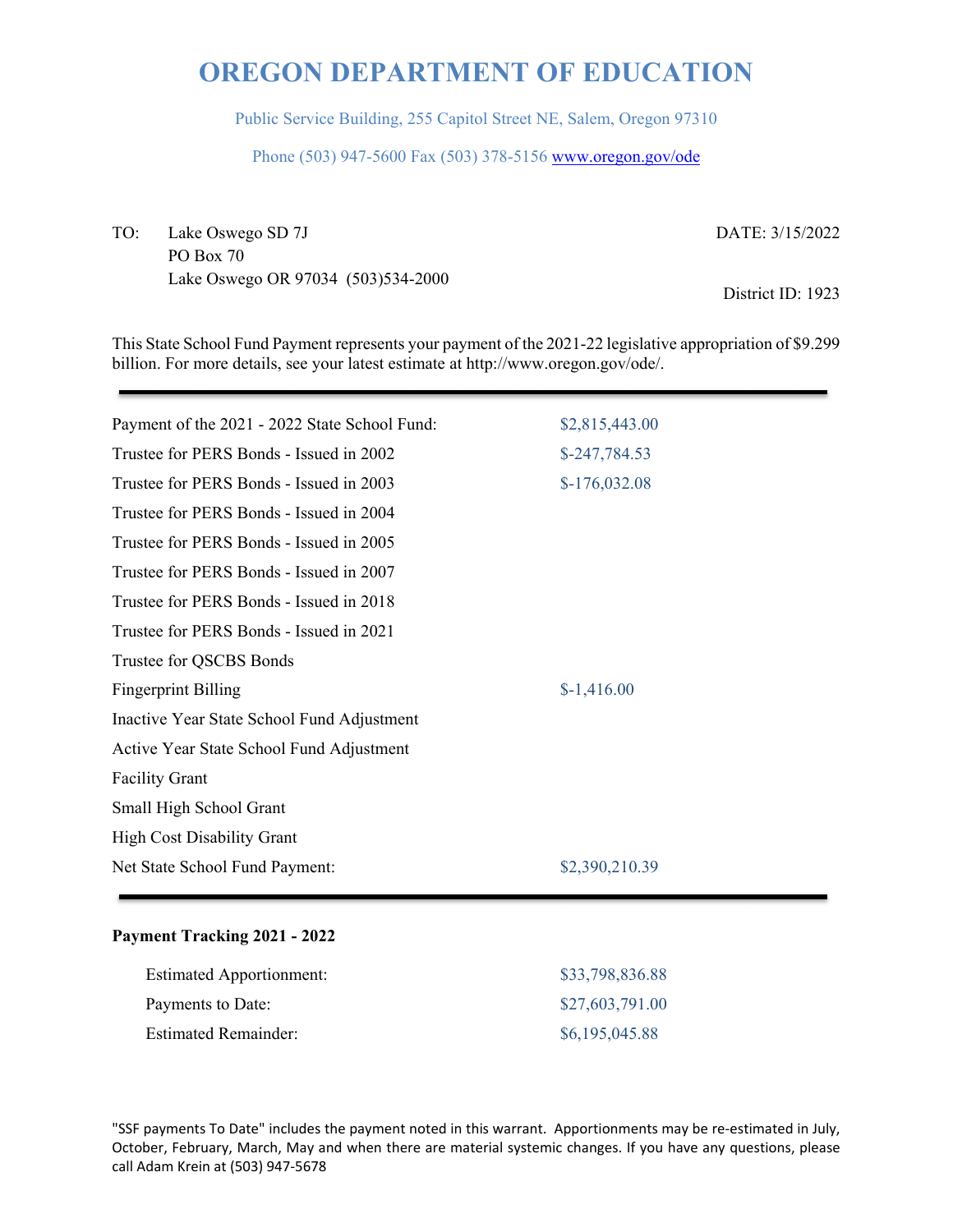Public Service Building, 255 Capitol Street NE, Salem, Oregon 97310

Phone (503) 947-5600 Fax (503) 378-5156 www.oregon.gov/ode

TO: North Clackamas SD 12 12400 SE Freeman Way Milwaukie OR 97222 (503)353-6000 DATE: 3/15/2022

District ID: 1924

This State School Fund Payment represents your payment of the 2021-22 legislative appropriation of \$9.299 billion. For more details, see your latest estimate at http://www.oregon.gov/ode/.

| Payment of the 2021 - 2022 State School Fund: | \$9,064,848.00       |
|-----------------------------------------------|----------------------|
| Trustee for PERS Bonds - Issued in 2002       | $$-527,291.16$       |
| Trustee for PERS Bonds - Issued in 2003       | $$-667,505.82$       |
| Trustee for PERS Bonds - Issued in 2004       |                      |
| Trustee for PERS Bonds - Issued in 2005       |                      |
| Trustee for PERS Bonds - Issued in 2007       |                      |
| Trustee for PERS Bonds - Issued in 2018       |                      |
| Trustee for PERS Bonds - Issued in 2021       |                      |
| Trustee for QSCBS Bonds                       |                      |
| <b>Fingerprint Billing</b>                    | $\text{\$-2,124.00}$ |
| Inactive Year State School Fund Adjustment    |                      |
| Active Year State School Fund Adjustment      |                      |
| <b>Facility Grant</b>                         | \$171,443.00         |
| Small High School Grant                       |                      |
| <b>High Cost Disability Grant</b>             |                      |
| Net State School Fund Payment:                | \$8,039,370.02       |
|                                               |                      |

## **Payment Tracking 2021 - 2022**

| <b>Estimated Apportionment:</b> | \$108,821,700.72 |
|---------------------------------|------------------|
| Payments to Date:               | \$91,284,703.00  |
| <b>Estimated Remainder:</b>     | \$17,536,997.72  |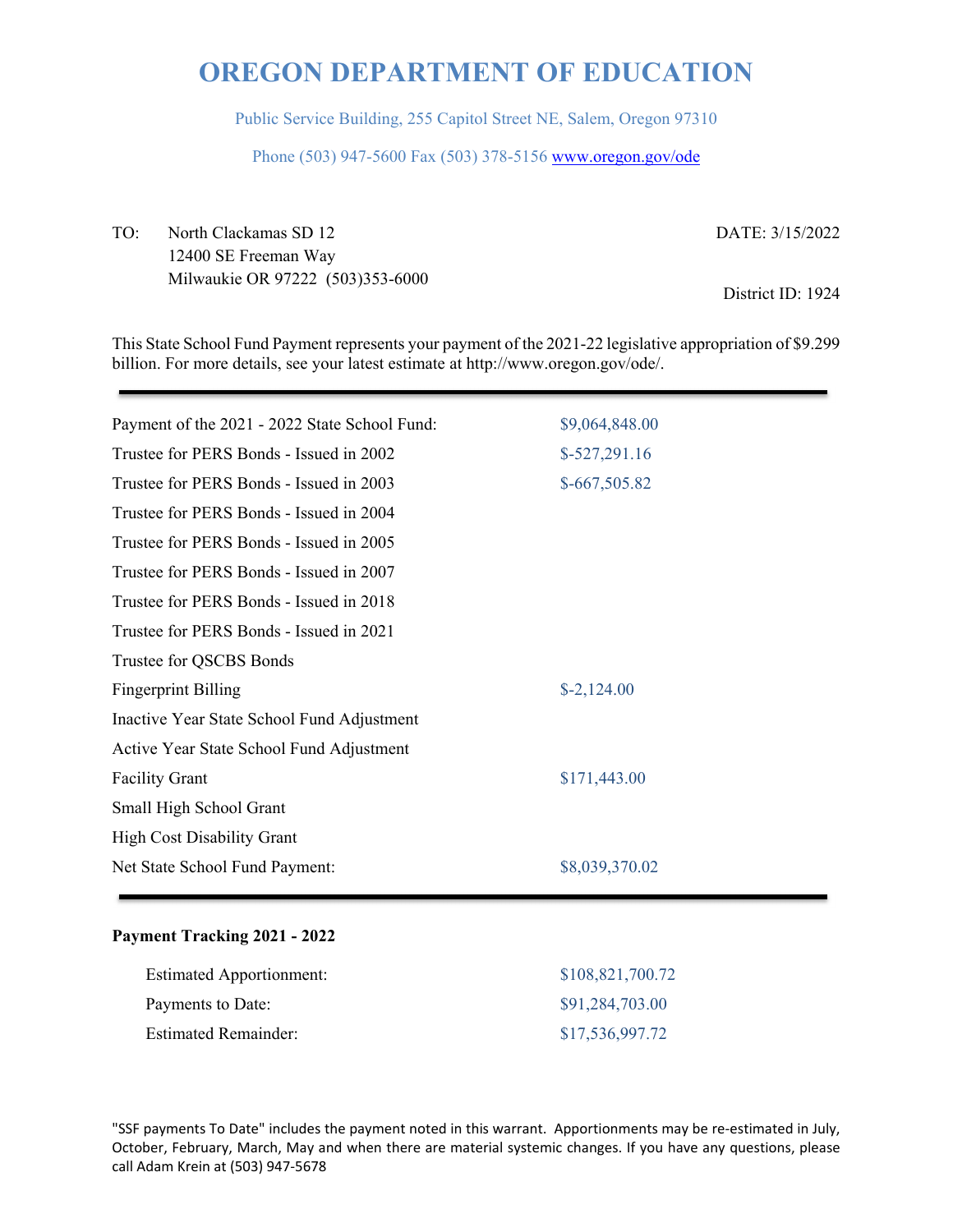Public Service Building, 255 Capitol Street NE, Salem, Oregon 97310

Phone (503) 947-5600 Fax (503) 378-5156 www.oregon.gov/ode

TO: Molalla River SD 35 PO Box 188 Molalla OR 97038 (503)829-2359 DATE: 3/15/2022

District ID: 1925

This State School Fund Payment represents your payment of the 2021-22 legislative appropriation of \$9.299 billion. For more details, see your latest estimate at http://www.oregon.gov/ode/.

| Payment of the 2021 - 2022 State School Fund: | \$1,500,009.00 |
|-----------------------------------------------|----------------|
| Trustee for PERS Bonds - Issued in 2002       | \$-89,487.54   |
| Trustee for PERS Bonds - Issued in 2003       | $$-130,434.07$ |
| Trustee for PERS Bonds - Issued in 2004       |                |
| Trustee for PERS Bonds - Issued in 2005       |                |
| Trustee for PERS Bonds - Issued in 2007       |                |
| Trustee for PERS Bonds - Issued in 2018       |                |
| Trustee for PERS Bonds - Issued in 2021       |                |
| Trustee for QSCBS Bonds                       |                |
| <b>Fingerprint Billing</b>                    | $$-1,062.00$   |
| Inactive Year State School Fund Adjustment    |                |
| Active Year State School Fund Adjustment      |                |
| <b>Facility Grant</b>                         |                |
| Small High School Grant                       |                |
| <b>High Cost Disability Grant</b>             |                |
| Net State School Fund Payment:                | \$1,279,025.39 |
|                                               |                |

#### **Payment Tracking 2021 - 2022**

| <b>Estimated Apportionment:</b> | \$18,007,315.22 |
|---------------------------------|-----------------|
| Payments to Date:               | \$15,479,366.00 |
| <b>Estimated Remainder:</b>     | \$2,527,949.22  |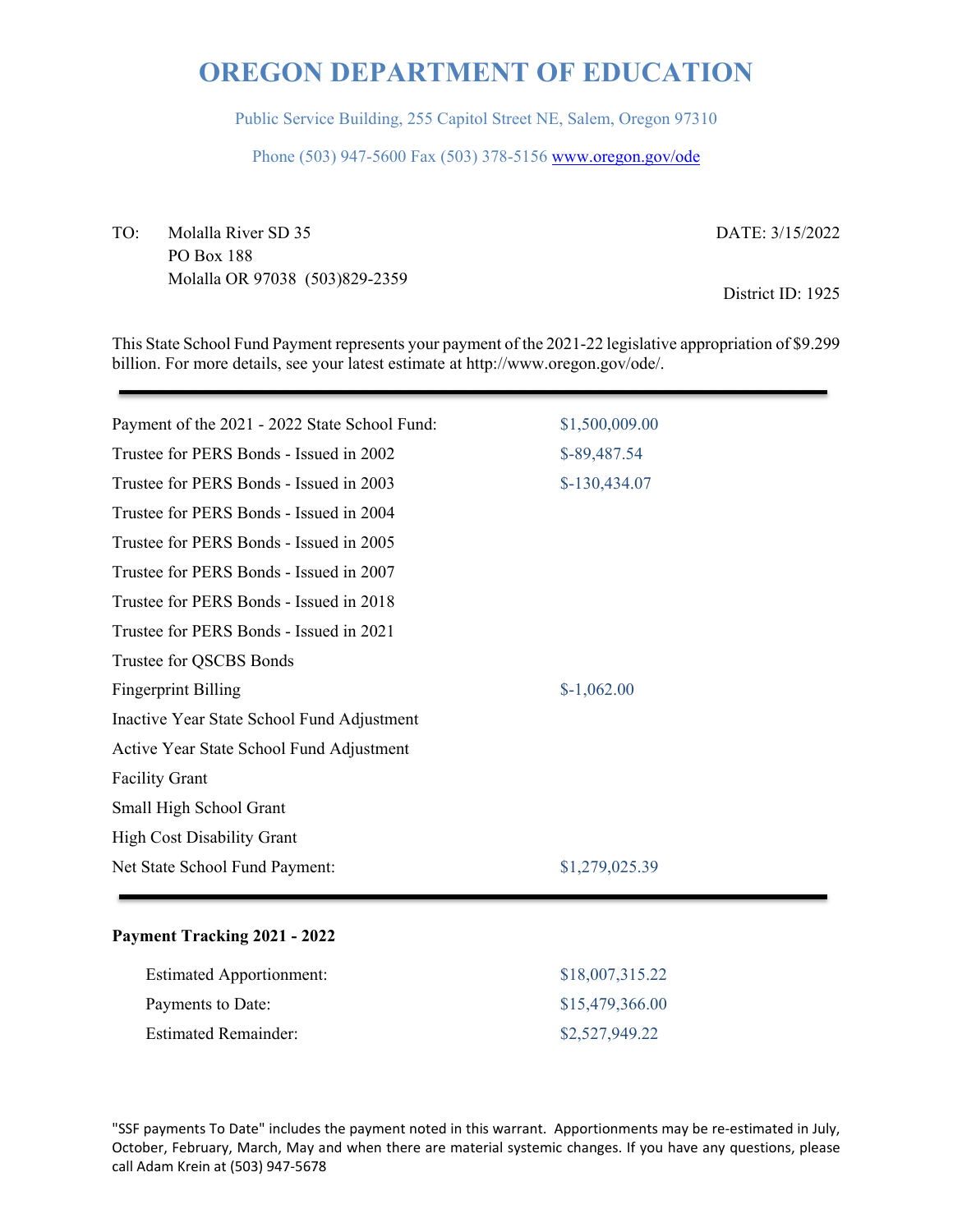Public Service Building, 255 Capitol Street NE, Salem, Oregon 97310

Phone (503) 947-5600 Fax (503) 378-5156 www.oregon.gov/ode

TO: Oregon Trail SD 46 PO Box 547 Sandy OR 97055 (503)668-5541 DATE: 3/15/2022

District ID: 1926

This State School Fund Payment represents your payment of the 2021-22 legislative appropriation of \$9.299 billion. For more details, see your latest estimate at http://www.oregon.gov/ode/.

| Payment of the 2021 - 2022 State School Fund: | \$2,511,633.00 |
|-----------------------------------------------|----------------|
| Trustee for PERS Bonds - Issued in 2002       |                |
| Trustee for PERS Bonds - Issued in 2003       |                |
| Trustee for PERS Bonds - Issued in 2004       |                |
| Trustee for PERS Bonds - Issued in 2005       |                |
| Trustee for PERS Bonds - Issued in 2007       |                |
| Trustee for PERS Bonds - Issued in 2018       |                |
| Trustee for PERS Bonds - Issued in 2021       |                |
| Trustee for QSCBS Bonds                       |                |
| <b>Fingerprint Billing</b>                    | $$-590.00$     |
| Inactive Year State School Fund Adjustment    |                |
| Active Year State School Fund Adjustment      |                |
| <b>Facility Grant</b>                         |                |
| Small High School Grant                       |                |
| <b>High Cost Disability Grant</b>             |                |
| Net State School Fund Payment:                | \$2,511,043.00 |
|                                               |                |

## **Payment Tracking 2021 - 2022**

| <b>Estimated Apportionment:</b> | \$30,151,662.48 |
|---------------------------------|-----------------|
| Payments to Date:               | \$24,760,304.00 |
| <b>Estimated Remainder:</b>     | \$5,391,358.48  |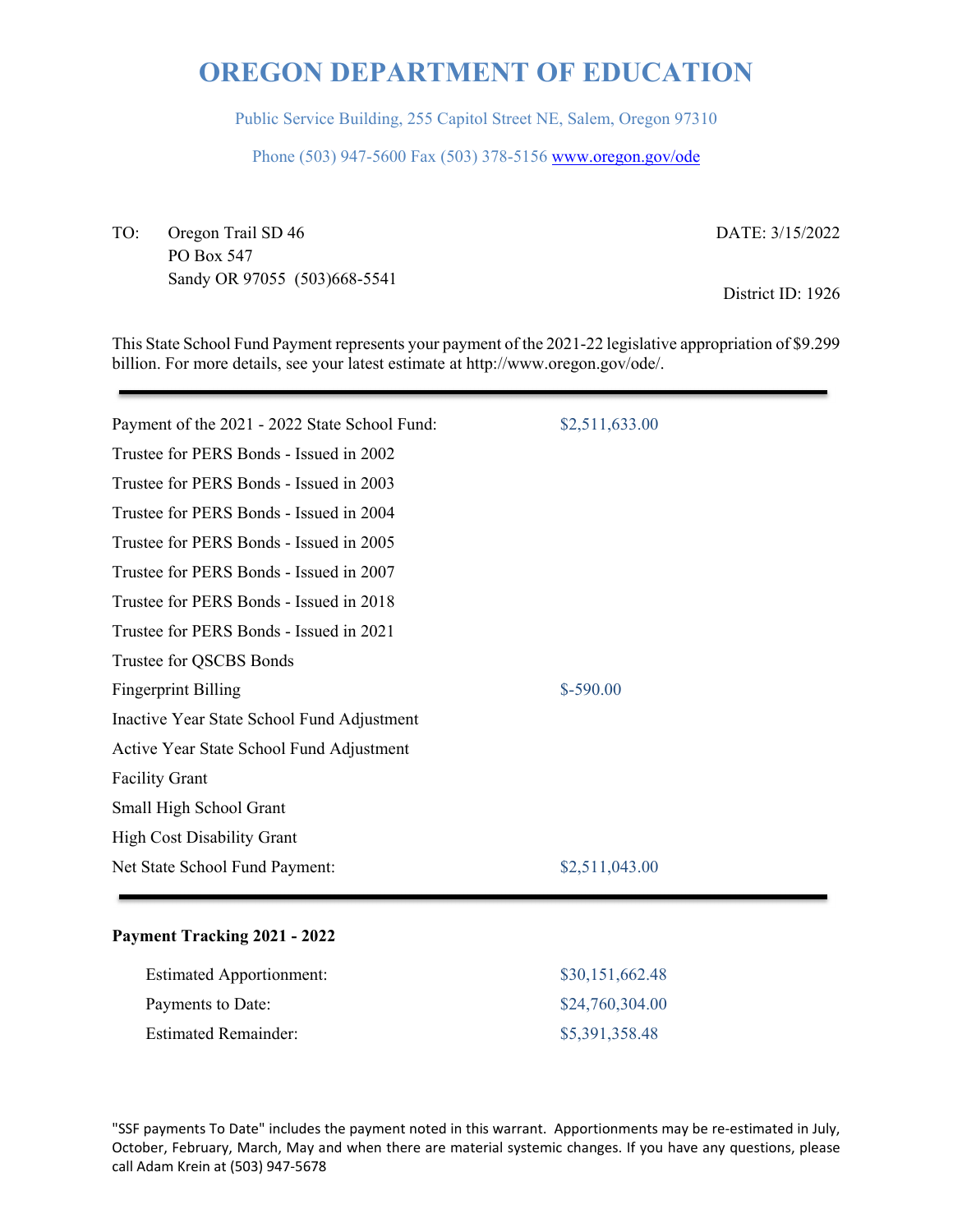Public Service Building, 255 Capitol Street NE, Salem, Oregon 97310

Phone (503) 947-5600 Fax (503) 378-5156 www.oregon.gov/ode

TO: Colton SD 53 30429 S Grays Hill Rd Colton OR 97017 (503)824-3535 DATE: 3/15/2022

District ID: 1927

This State School Fund Payment represents your payment of the 2021-22 legislative appropriation of \$9.299 billion. For more details, see your latest estimate at http://www.oregon.gov/ode/.

| Payment of the 2021 - 2022 State School Fund: | \$369,861.00 |
|-----------------------------------------------|--------------|
| Trustee for PERS Bonds - Issued in 2002       |              |
| Trustee for PERS Bonds - Issued in 2003       |              |
| Trustee for PERS Bonds - Issued in 2004       |              |
| Trustee for PERS Bonds - Issued in 2005       |              |
| Trustee for PERS Bonds - Issued in 2007       |              |
| Trustee for PERS Bonds - Issued in 2018       |              |
| Trustee for PERS Bonds - Issued in 2021       |              |
| Trustee for QSCBS Bonds                       |              |
| <b>Fingerprint Billing</b>                    | $$-59.00$    |
| Inactive Year State School Fund Adjustment    |              |
| Active Year State School Fund Adjustment      |              |
| <b>Facility Grant</b>                         |              |
| Small High School Grant                       |              |
| <b>High Cost Disability Grant</b>             |              |
| Net State School Fund Payment:                | \$369,802.00 |
|                                               |              |

## **Payment Tracking 2021 - 2022**

| <b>Estimated Apportionment:</b> | \$4,440,109.16 |
|---------------------------------|----------------|
| Payments to Date:               | \$3,647,918.00 |
| <b>Estimated Remainder:</b>     | \$792,191.16   |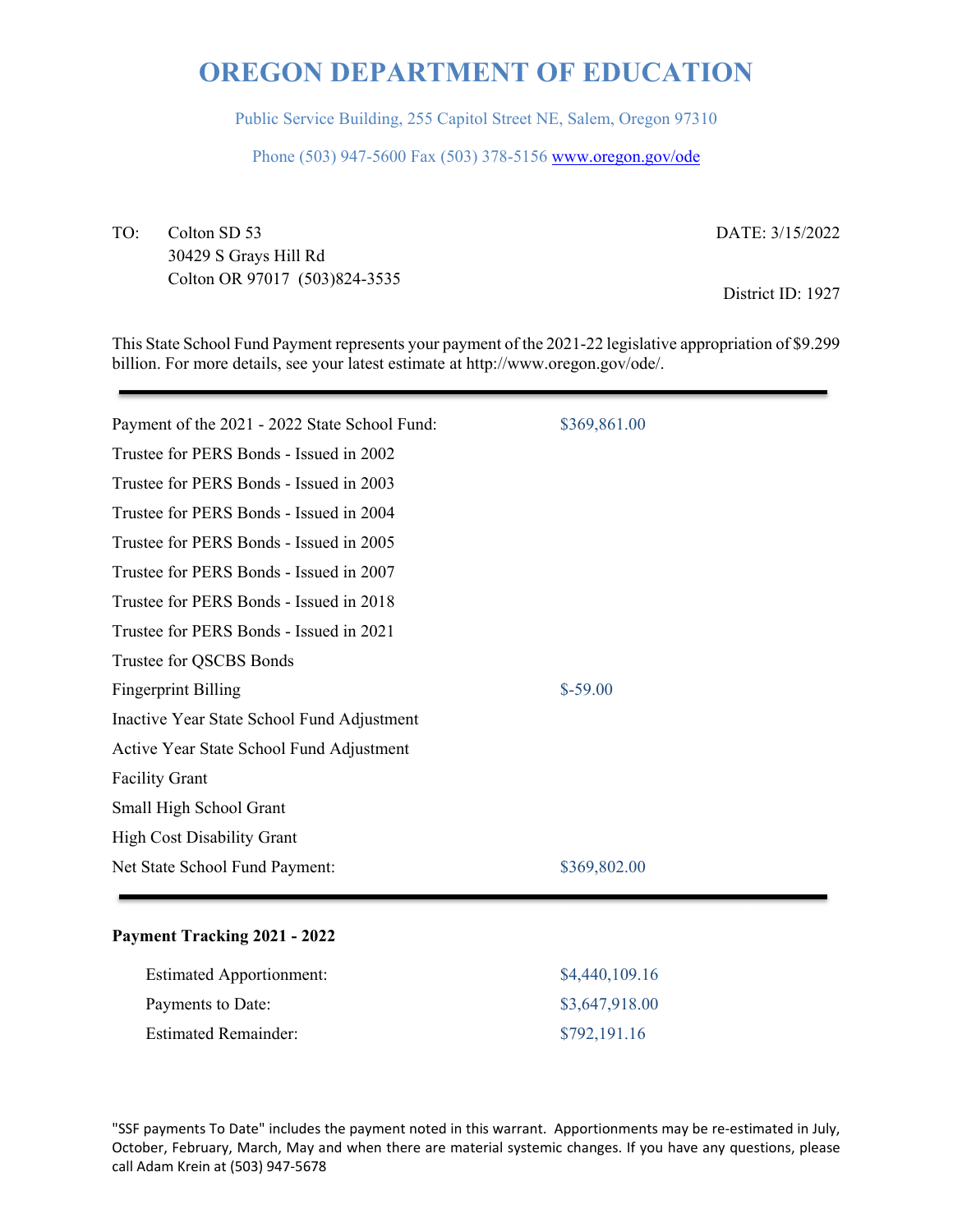Public Service Building, 255 Capitol Street NE, Salem, Oregon 97310

Phone (503) 947-5600 Fax (503) 378-5156 www.oregon.gov/ode

TO: Oregon City SD 62 PO Box 2110 Oregon City OR 97045 (503)785-8000 DATE: 3/15/2022

District ID: 1928

This State School Fund Payment represents your payment of the 2021-22 legislative appropriation of \$9.299 billion. For more details, see your latest estimate at http://www.oregon.gov/ode/.

| Payment of the 2021 - 2022 State School Fund: | \$4,255,494.00 |
|-----------------------------------------------|----------------|
| Trustee for PERS Bonds - Issued in 2002       |                |
| Trustee for PERS Bonds - Issued in 2003       |                |
| Trustee for PERS Bonds - Issued in 2004       | \$-430,498.32  |
| Trustee for PERS Bonds - Issued in 2005       |                |
| Trustee for PERS Bonds - Issued in 2007       |                |
| Trustee for PERS Bonds - Issued in 2018       |                |
| Trustee for PERS Bonds - Issued in 2021       | $$-412,706.25$ |
| Trustee for QSCBS Bonds                       |                |
| <b>Fingerprint Billing</b>                    | $$-590.00$     |
| Inactive Year State School Fund Adjustment    |                |
| Active Year State School Fund Adjustment      |                |
| <b>Facility Grant</b>                         |                |
| Small High School Grant                       |                |
| <b>High Cost Disability Grant</b>             |                |
| Net State School Fund Payment:                | \$3,411,699.43 |
|                                               |                |

## **Payment Tracking 2021 - 2022**

| <b>Estimated Apportionment:</b> | \$51,086,368.05 |
|---------------------------------|-----------------|
| Payments to Date:               | \$43,755,332.00 |
| <b>Estimated Remainder:</b>     | \$7,331,036.05  |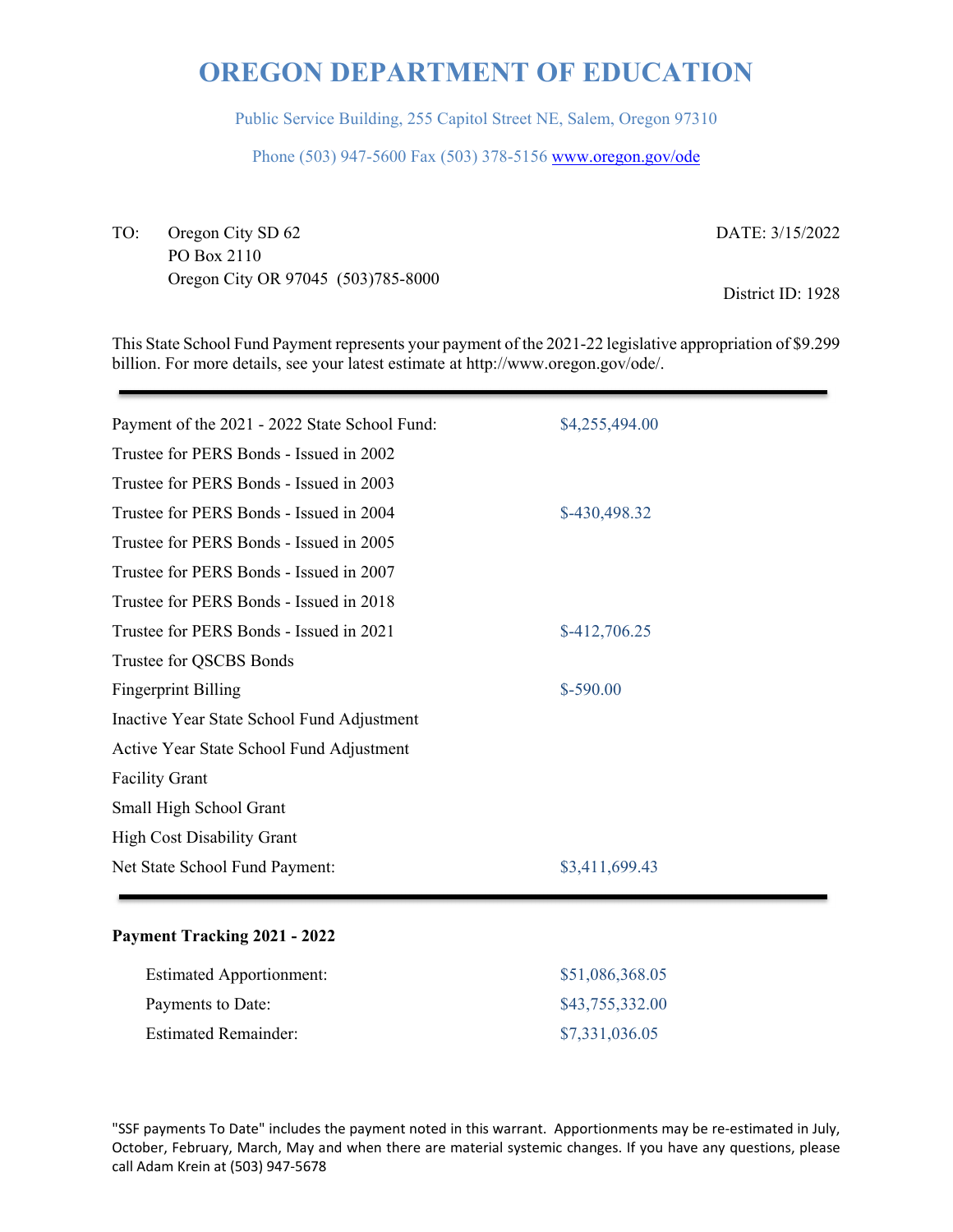Public Service Building, 255 Capitol Street NE, Salem, Oregon 97310

Phone (503) 947-5600 Fax (503) 378-5156 www.oregon.gov/ode

TO: Canby SD 86 1130 S Ivy St Canby OR 97013 (503)266-7861 DATE: 3/15/2022

District ID: 1929

This State School Fund Payment represents your payment of the 2021-22 legislative appropriation of \$9.299 billion. For more details, see your latest estimate at http://www.oregon.gov/ode/.

| Payment of the 2021 - 2022 State School Fund: | \$2,621,724.00 |
|-----------------------------------------------|----------------|
| Trustee for PERS Bonds - Issued in 2002       | $$-163,946.27$ |
| Trustee for PERS Bonds - Issued in 2003       | $$-213,148.79$ |
| Trustee for PERS Bonds - Issued in 2004       |                |
| Trustee for PERS Bonds - Issued in 2005       |                |
| Trustee for PERS Bonds - Issued in 2007       |                |
| Trustee for PERS Bonds - Issued in 2018       |                |
| Trustee for PERS Bonds - Issued in 2021       |                |
| Trustee for QSCBS Bonds                       |                |
| <b>Fingerprint Billing</b>                    | $$-472.00$     |
| Inactive Year State School Fund Adjustment    |                |
| Active Year State School Fund Adjustment      |                |
| <b>Facility Grant</b>                         |                |
| Small High School Grant                       |                |
| <b>High Cost Disability Grant</b>             |                |
| Net State School Fund Payment:                | \$2,244,156.94 |
|                                               |                |

## **Payment Tracking 2021 - 2022**

| <b>Estimated Apportionment:</b> | \$31,473,274.28 |
|---------------------------------|-----------------|
| Payments to Date:               | \$26,639,392.00 |
| <b>Estimated Remainder:</b>     | \$4,833,882.28  |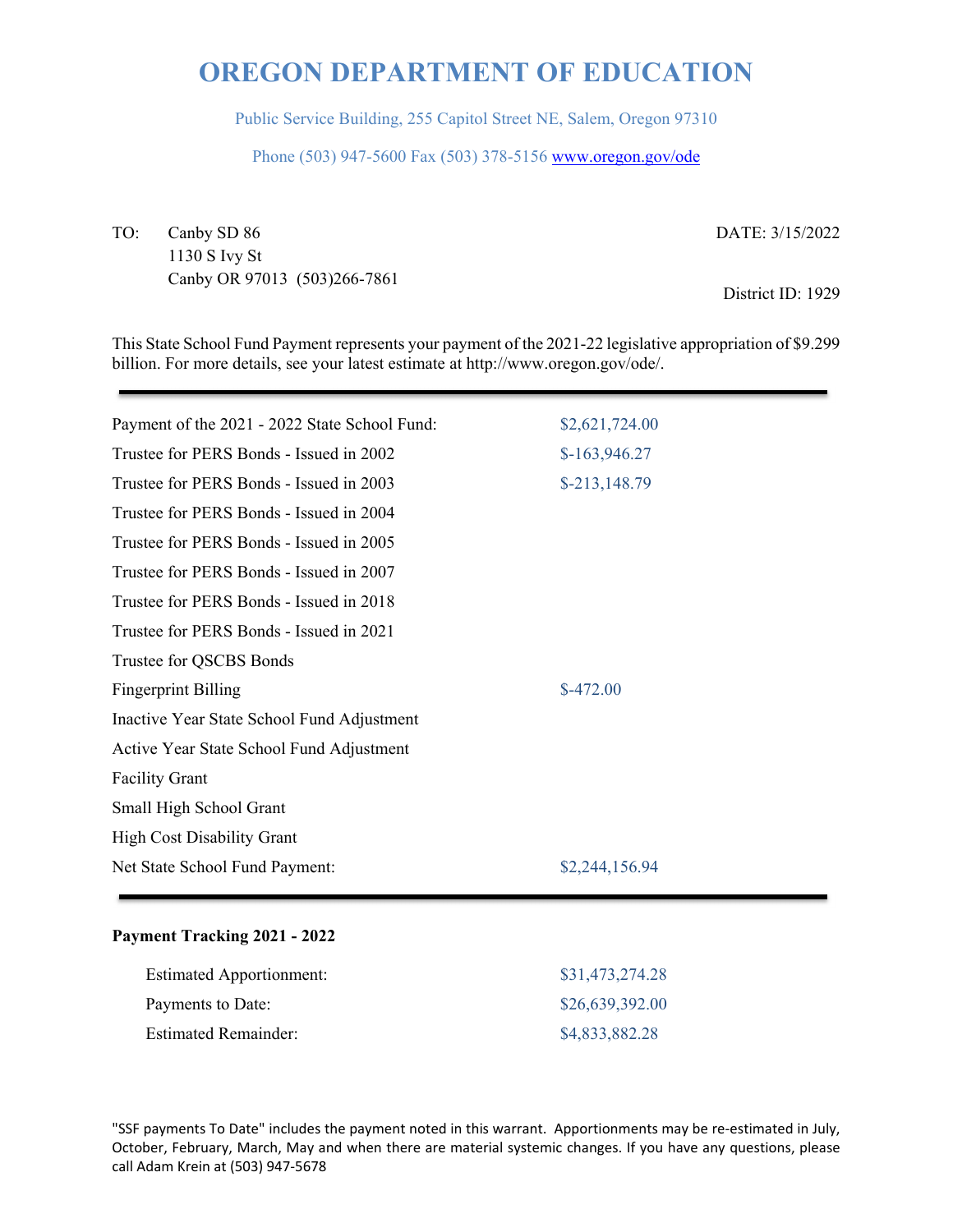Public Service Building, 255 Capitol Street NE, Salem, Oregon 97310

Phone (503) 947-5600 Fax (503) 378-5156 www.oregon.gov/ode

TO: Estacada SD 108 255 NE 6th Ave Estacada OR 97023 (503)630-6871

DATE: 3/15/2022

District ID: 1930

This State School Fund Payment represents your payment of the 2021-22 legislative appropriation of \$9.299 billion. For more details, see your latest estimate at http://www.oregon.gov/ode/.

| Payment of the 2021 - 2022 State School Fund: | \$2,174,291.00 |
|-----------------------------------------------|----------------|
| Trustee for PERS Bonds - Issued in 2002       |                |
| Trustee for PERS Bonds - Issued in 2003       |                |
| Trustee for PERS Bonds - Issued in 2004       |                |
| Trustee for PERS Bonds - Issued in 2005       | $$-116,499.92$ |
| Trustee for PERS Bonds - Issued in 2007       |                |
| Trustee for PERS Bonds - Issued in 2018       |                |
| Trustee for PERS Bonds - Issued in 2021       |                |
| Trustee for QSCBS Bonds                       | $$-6,283.57$   |
| <b>Fingerprint Billing</b>                    | $$-59.00$      |
| Inactive Year State School Fund Adjustment    |                |
| Active Year State School Fund Adjustment      |                |
| <b>Facility Grant</b>                         |                |
| Small High School Grant                       |                |
| <b>High Cost Disability Grant</b>             |                |
| Net State School Fund Payment:                | \$2,051,448.51 |
|                                               |                |

#### **Payment Tracking 2021 - 2022**

| <b>Estimated Apportionment:</b> | \$26,101,938.00 |
|---------------------------------|-----------------|
| Payments to Date:               | \$21,492,374.00 |
| <b>Estimated Remainder:</b>     | \$4,609,564.00  |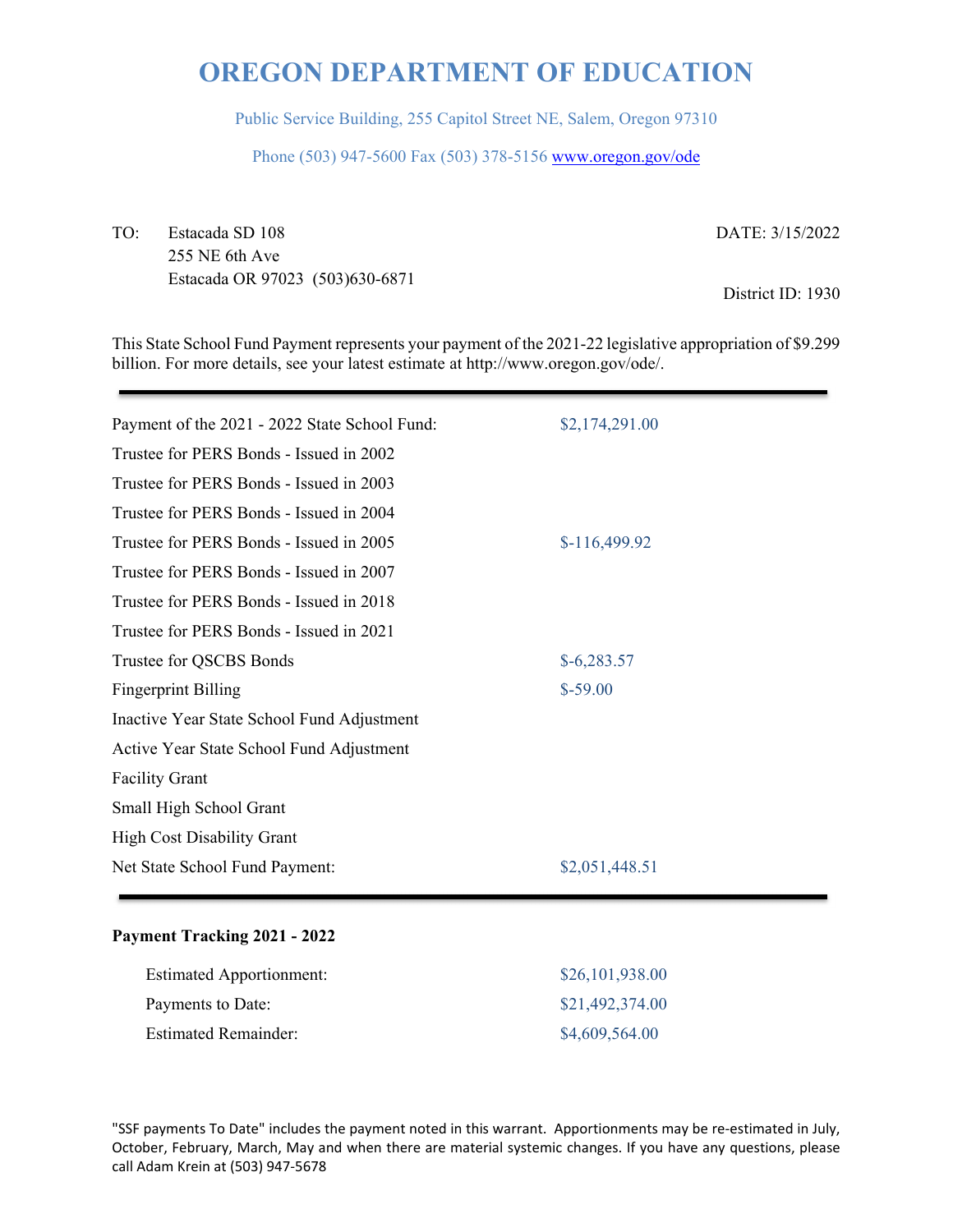Public Service Building, 255 Capitol Street NE, Salem, Oregon 97310

Phone (503) 947-5600 Fax (503) 378-5156 www.oregon.gov/ode

TO: Gladstone SD 115 17789 Webster Rd Gladstone OR 97027 (503)655-2777 DATE: 3/15/2022

District ID: 1931

This State School Fund Payment represents your payment of the 2021-22 legislative appropriation of \$9.299 billion. For more details, see your latest estimate at http://www.oregon.gov/ode/.

| Payment of the 2021 - 2022 State School Fund: | \$1,254,852.00 |
|-----------------------------------------------|----------------|
| Trustee for PERS Bonds - Issued in 2002       |                |
| Trustee for PERS Bonds - Issued in 2003       | $$-177,913.96$ |
| Trustee for PERS Bonds - Issued in 2004       |                |
| Trustee for PERS Bonds - Issued in 2005       |                |
| Trustee for PERS Bonds - Issued in 2007       |                |
| Trustee for PERS Bonds - Issued in 2018       |                |
| Trustee for PERS Bonds - Issued in 2021       |                |
| Trustee for QSCBS Bonds                       |                |
| <b>Fingerprint Billing</b>                    | $$-59.00$      |
| Inactive Year State School Fund Adjustment    |                |
| Active Year State School Fund Adjustment      |                |
| <b>Facility Grant</b>                         |                |
| Small High School Grant                       |                |
| <b>High Cost Disability Grant</b>             |                |
| Net State School Fund Payment:                | \$1,076,879.04 |
|                                               |                |

#### **Payment Tracking 2021 - 2022**

| <b>Estimated Apportionment:</b> | \$15,064,253.96 |
|---------------------------------|-----------------|
| Payments to Date:               | \$12,400,591.00 |
| <b>Estimated Remainder:</b>     | \$2,663,662.96  |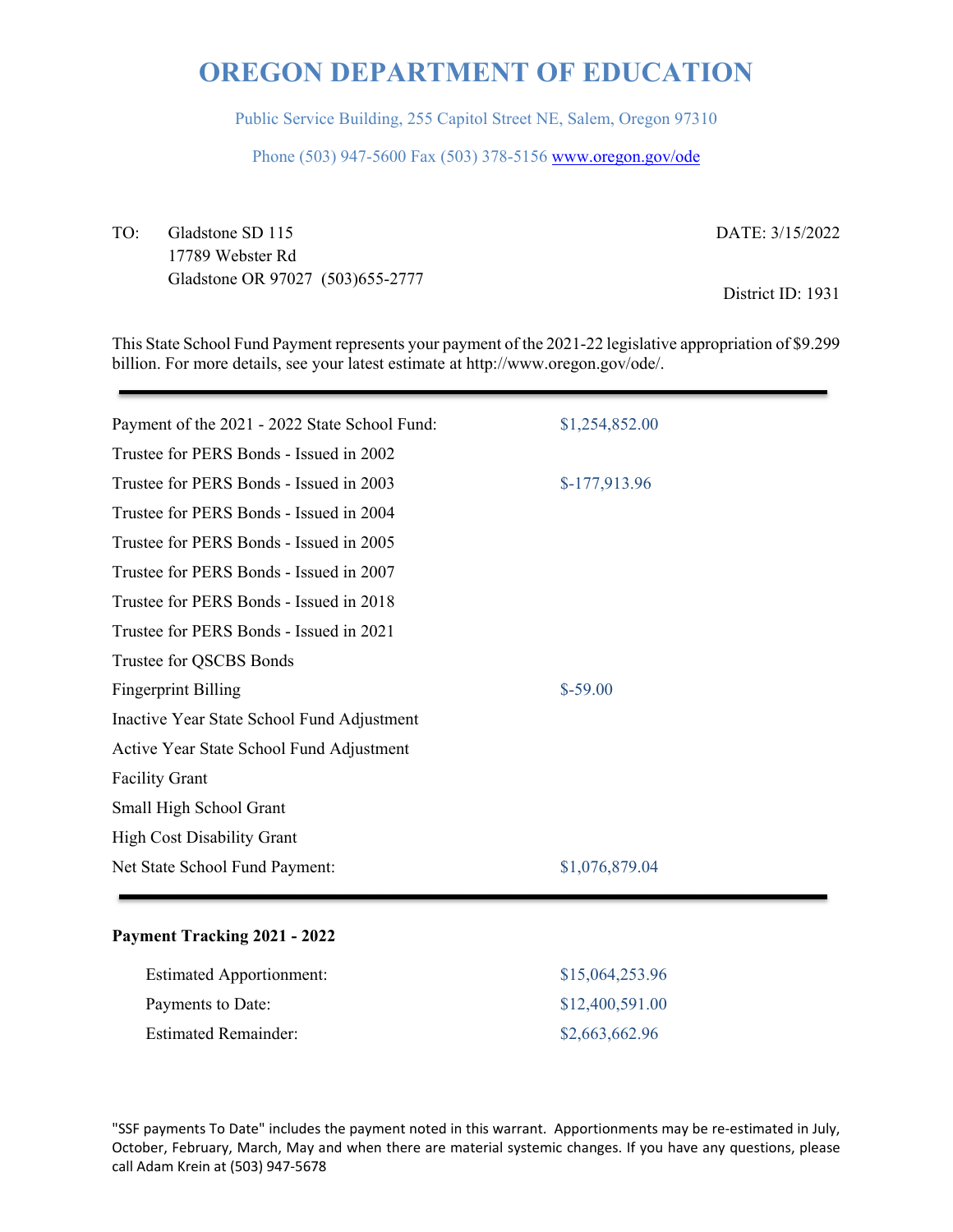Public Service Building, 255 Capitol Street NE, Salem, Oregon 97310

Phone (503) 947-5600 Fax (503) 378-5156 www.oregon.gov/ode

TO: Astoria SD 1 785 Alameda Ave Astoria OR 97103 (503)325-6441 DATE: 3/15/2022

District ID: 1933

This State School Fund Payment represents your payment of the 2021-22 legislative appropriation of \$9.299 billion. For more details, see your latest estimate at http://www.oregon.gov/ode/.

| Payment of the 2021 - 2022 State School Fund: | \$958,693.00   |
|-----------------------------------------------|----------------|
| Trustee for PERS Bonds - Issued in 2002       |                |
| Trustee for PERS Bonds - Issued in 2003       | $$-185,721.58$ |
| Trustee for PERS Bonds - Issued in 2004       |                |
| Trustee for PERS Bonds - Issued in 2005       |                |
| Trustee for PERS Bonds - Issued in 2007       |                |
| Trustee for PERS Bonds - Issued in 2018       |                |
| Trustee for PERS Bonds - Issued in 2021       |                |
| Trustee for QSCBS Bonds                       |                |
| <b>Fingerprint Billing</b>                    | $$-354.00$     |
| Inactive Year State School Fund Adjustment    |                |
| Active Year State School Fund Adjustment      |                |
| <b>Facility Grant</b>                         | \$57,690.00    |
| Small High School Grant                       |                |
| <b>High Cost Disability Grant</b>             |                |
| Net State School Fund Payment:                | \$830,307.42   |
|                                               |                |

## **Payment Tracking 2021 - 2022**

| <b>Estimated Apportionment:</b> | \$11,508,917.18 |
|---------------------------------|-----------------|
| Payments to Date:               | \$9,434,178.00  |
| <b>Estimated Remainder:</b>     | \$2,074,739.18  |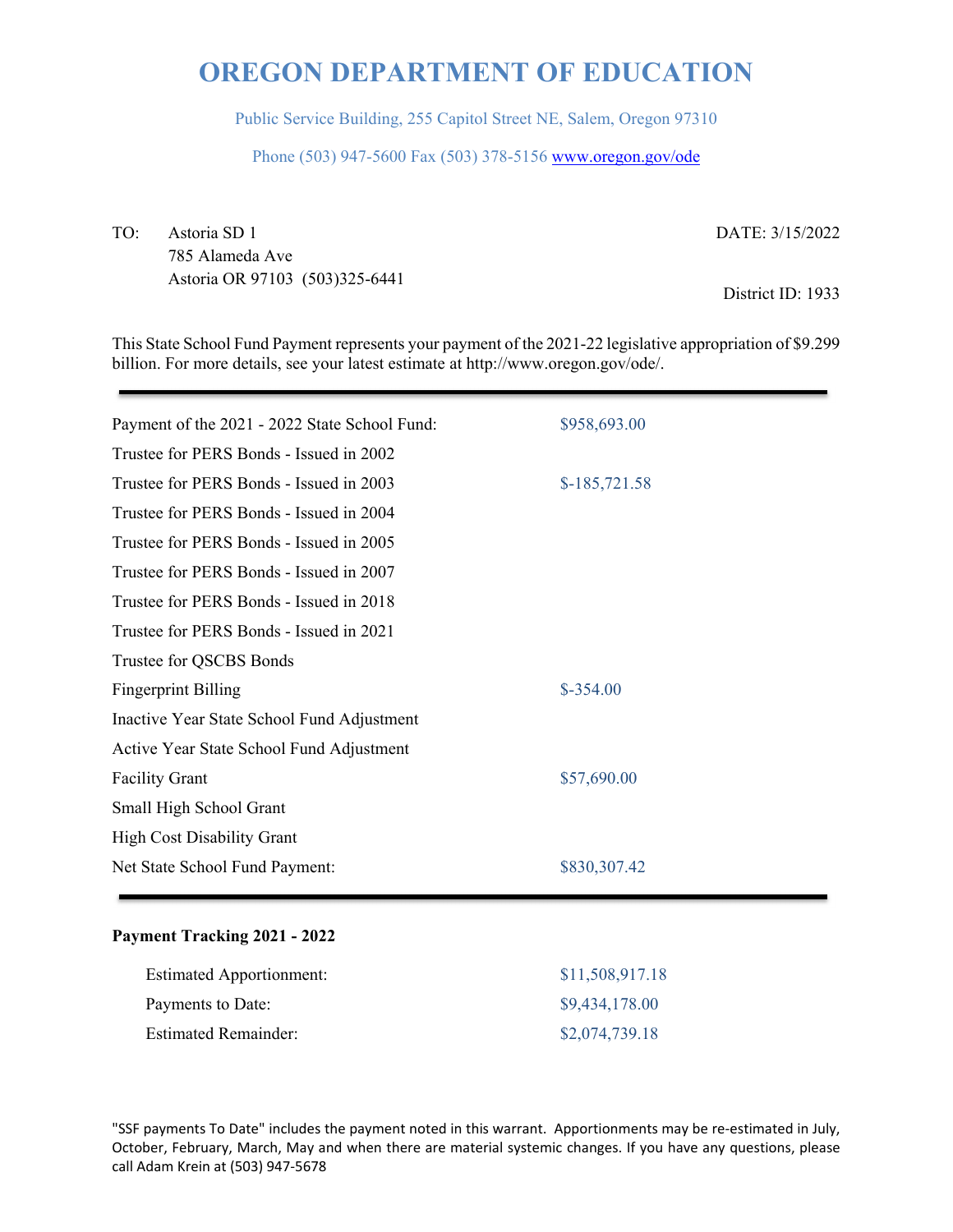Public Service Building, 255 Capitol Street NE, Salem, Oregon 97310

Phone (503) 947-5600 Fax (503) 378-5156 www.oregon.gov/ode

TO: Knappa SD 4

41535 Old Hwy 30 Astoria OR 97103 (503)458-5993 DATE: 3/15/2022

District ID: 2262

This State School Fund Payment represents your payment of the 2021-22 legislative appropriation of \$9.299 billion. For more details, see your latest estimate at http://www.oregon.gov/ode/.

| Payment of the 2021 - 2022 State School Fund: | \$356,044.00 |
|-----------------------------------------------|--------------|
| Trustee for PERS Bonds - Issued in 2002       |              |
| Trustee for PERS Bonds - Issued in 2003       |              |
| Trustee for PERS Bonds - Issued in 2004       |              |
| Trustee for PERS Bonds - Issued in 2005       |              |
| Trustee for PERS Bonds - Issued in 2007       |              |
| Trustee for PERS Bonds - Issued in 2018       |              |
| Trustee for PERS Bonds - Issued in 2021       |              |
| Trustee for QSCBS Bonds                       |              |
| <b>Fingerprint Billing</b>                    | $$-118.00$   |
| Inactive Year State School Fund Adjustment    |              |
| Active Year State School Fund Adjustment      |              |
| <b>Facility Grant</b>                         |              |
| Small High School Grant                       |              |
| <b>High Cost Disability Grant</b>             |              |
| Net State School Fund Payment:                | \$355,926.00 |
|                                               |              |

## **Payment Tracking 2021 - 2022**

| <b>Estimated Apportionment:</b> | \$4,274,233.85 |
|---------------------------------|----------------|
| Payments to Date:               | \$3,630,385.00 |
| <b>Estimated Remainder:</b>     | \$643,848.85   |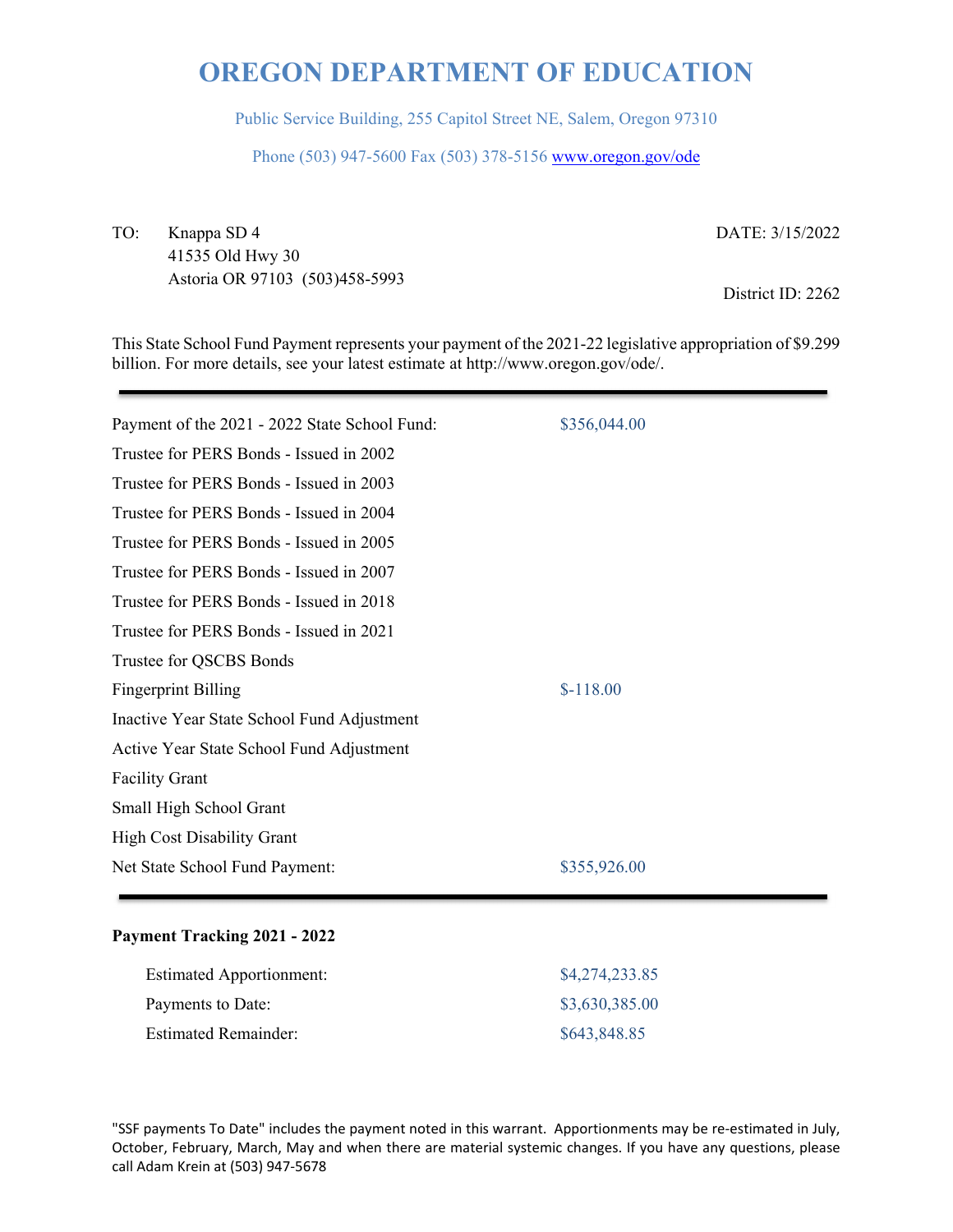Public Service Building, 255 Capitol Street NE, Salem, Oregon 97310

Phone (503) 947-5600 Fax (503) 378-5156 www.oregon.gov/ode

TO: Jewell SD 8 83874 Hwy 103 Seaside OR 97138 (503)755-2451 DATE: 3/15/2022

District ID: 1934

This State School Fund Payment represents your payment of the 2021-22 legislative appropriation of \$9.299 billion. For more details, see your latest estimate at http://www.oregon.gov/ode/.

| \$.00 |  |
|-------|--|
|       |  |
|       |  |
|       |  |
|       |  |
|       |  |
|       |  |
|       |  |
|       |  |
|       |  |
|       |  |
|       |  |
|       |  |
|       |  |
|       |  |
| \$.00 |  |
|       |  |

## **Payment Tracking 2021 - 2022**

| <b>Estimated Apportionment:</b> | \$ .00            |
|---------------------------------|-------------------|
| Payments to Date:               | $\Omega$ $\Omega$ |
| <b>Estimated Remainder:</b>     | $\sqrt{8}$ .00    |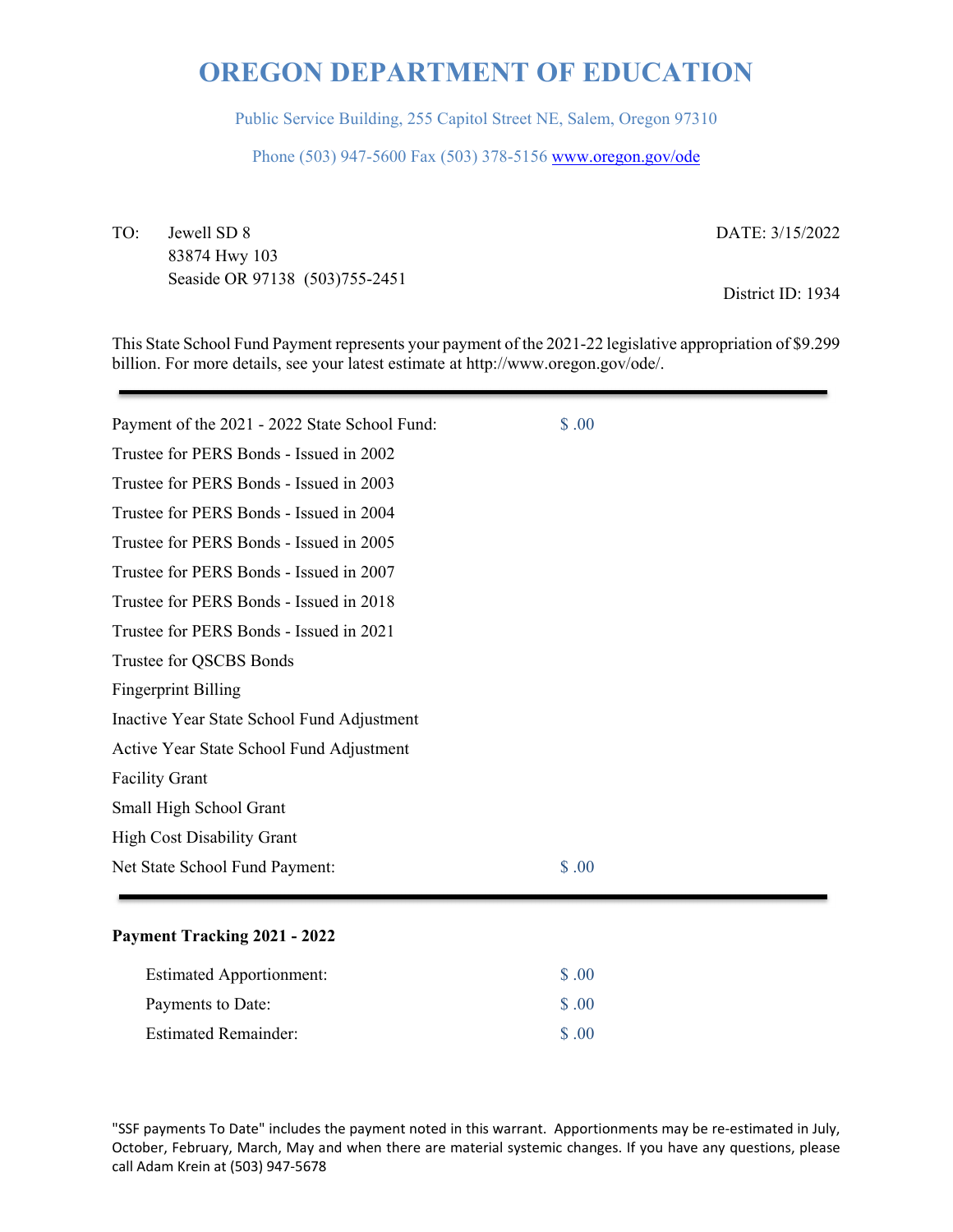Public Service Building, 255 Capitol Street NE, Salem, Oregon 97310

Phone (503) 947-5600 Fax (503) 378-5156 www.oregon.gov/ode

TO: Seaside SD 10 2600 Spruce Dr Ste 100 Seaside OR 97138 (503)738-5591 DATE: 3/15/2022

District ID: 1935

This State School Fund Payment represents your payment of the 2021-22 legislative appropriation of \$9.299 billion. For more details, see your latest estimate at http://www.oregon.gov/ode/.

| Payment of the 2021 - 2022 State School Fund: | \$.00 |
|-----------------------------------------------|-------|
| Trustee for PERS Bonds - Issued in 2002       |       |
| Trustee for PERS Bonds - Issued in 2003       |       |
| Trustee for PERS Bonds - Issued in 2004       |       |
| Trustee for PERS Bonds - Issued in 2005       |       |
| Trustee for PERS Bonds - Issued in 2007       |       |
| Trustee for PERS Bonds - Issued in 2018       |       |
| Trustee for PERS Bonds - Issued in 2021       |       |
| Trustee for QSCBS Bonds                       |       |
| <b>Fingerprint Billing</b>                    |       |
| Inactive Year State School Fund Adjustment    |       |
| Active Year State School Fund Adjustment      |       |
| <b>Facility Grant</b>                         |       |
| Small High School Grant                       |       |
| <b>High Cost Disability Grant</b>             |       |
| Net State School Fund Payment:                | \$.00 |
|                                               |       |

## **Payment Tracking 2021 - 2022**

| <b>Estimated Apportionment:</b> | \$ .00             |
|---------------------------------|--------------------|
| Payments to Date:               | $\text{\$\S$}$ .00 |
| <b>Estimated Remainder:</b>     | $\Omega$ $\Omega$  |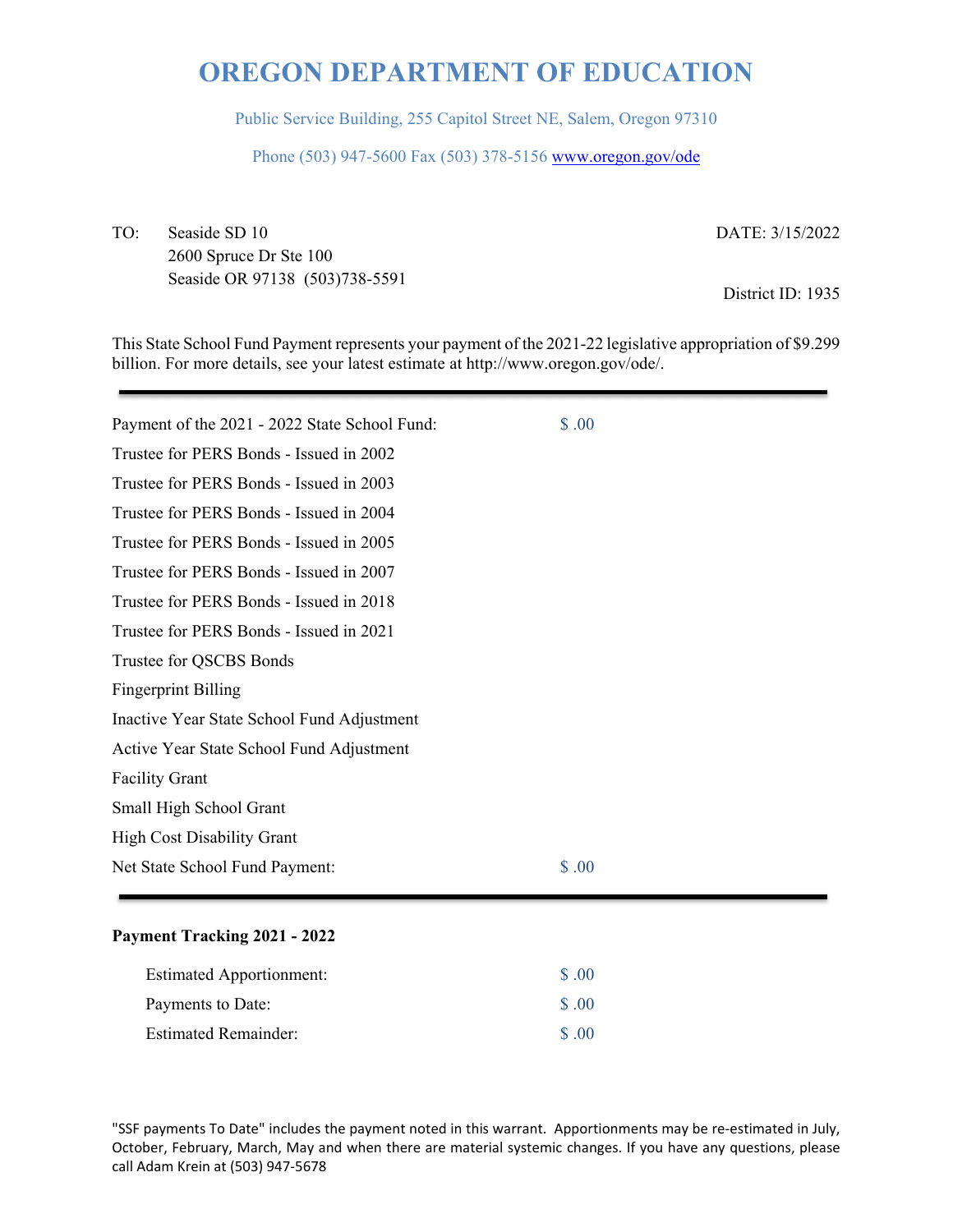Public Service Building, 255 Capitol Street NE, Salem, Oregon 97310

Phone (503) 947-5600 Fax (503) 378-5156 www.oregon.gov/ode

TO: Warrenton-Hammond SD 30 820 SW Cedar St Warrenton OR 97146 (503)861-2281 DATE: 3/15/2022

District ID: 1936

This State School Fund Payment represents your payment of the 2021-22 legislative appropriation of \$9.299 billion. For more details, see your latest estimate at http://www.oregon.gov/ode/.

| Payment of the 2021 - 2022 State School Fund: | \$545,519.00  |
|-----------------------------------------------|---------------|
| Trustee for PERS Bonds - Issued in 2002       |               |
| Trustee for PERS Bonds - Issued in 2003       |               |
| Trustee for PERS Bonds - Issued in 2004       |               |
| Trustee for PERS Bonds - Issued in 2005       | $$-31,705.35$ |
| Trustee for PERS Bonds - Issued in 2007       |               |
| Trustee for PERS Bonds - Issued in 2018       |               |
| Trustee for PERS Bonds - Issued in 2021       |               |
| Trustee for QSCBS Bonds                       |               |
| <b>Fingerprint Billing</b>                    |               |
| Inactive Year State School Fund Adjustment    |               |
| Active Year State School Fund Adjustment      |               |
| <b>Facility Grant</b>                         |               |
| Small High School Grant                       |               |
| <b>High Cost Disability Grant</b>             |               |
| Net State School Fund Payment:                | \$513,813.65  |
|                                               |               |

#### **Payment Tracking 2021 - 2022**

| <b>Estimated Apportionment:</b> | \$6,548,841.88 |
|---------------------------------|----------------|
| Payments to Date:               | \$5,370,044.00 |
| <b>Estimated Remainder:</b>     | \$1,178,797.88 |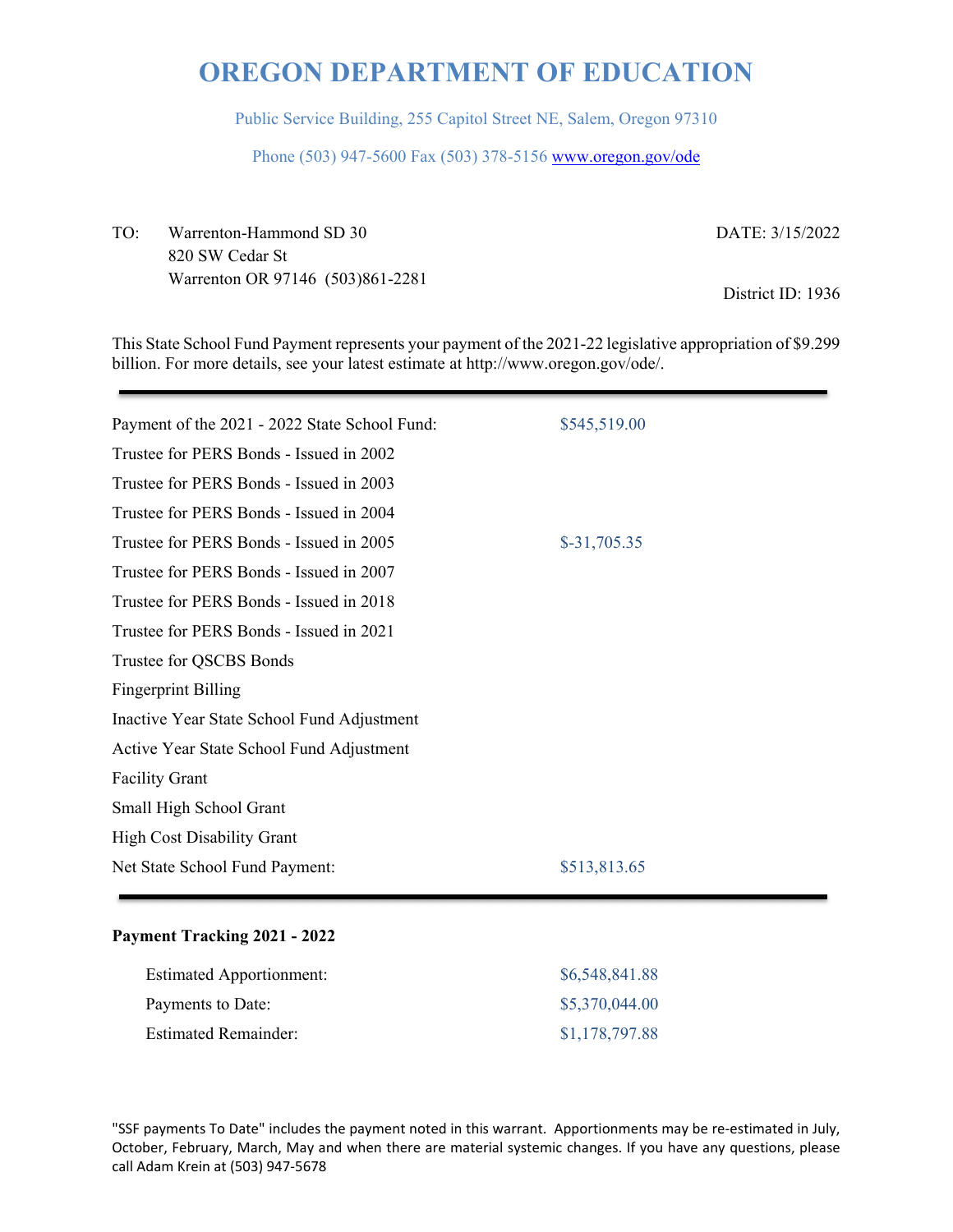Public Service Building, 255 Capitol Street NE, Salem, Oregon 97310

Phone (503) 947-5600 Fax (503) 378-5156 www.oregon.gov/ode

TO: Scappoose SD 1J 33589 High School Way Scappoose OR 97056 (971)200-8000 DATE: 3/15/2022

District ID: 1944

This State School Fund Payment represents your payment of the 2021-22 legislative appropriation of \$9.299 billion. For more details, see your latest estimate at http://www.oregon.gov/ode/.

| Payment of the 2021 - 2022 State School Fund: | \$1,055,860.00 |
|-----------------------------------------------|----------------|
| Trustee for PERS Bonds - Issued in 2002       |                |
| Trustee for PERS Bonds - Issued in 2003       |                |
| Trustee for PERS Bonds - Issued in 2004       |                |
| Trustee for PERS Bonds - Issued in 2005       |                |
| Trustee for PERS Bonds - Issued in 2007       |                |
| Trustee for PERS Bonds - Issued in 2018       |                |
| Trustee for PERS Bonds - Issued in 2021       |                |
| Trustee for QSCBS Bonds                       |                |
| <b>Fingerprint Billing</b>                    | $$-177.00$     |
| Inactive Year State School Fund Adjustment    |                |
| Active Year State School Fund Adjustment      |                |
| <b>Facility Grant</b>                         |                |
| Small High School Grant                       |                |
| <b>High Cost Disability Grant</b>             |                |
| Net State School Fund Payment:                | \$1,055,683.00 |
|                                               |                |

## **Payment Tracking 2021 - 2022**

| <b>Estimated Apportionment:</b> | \$12,675,389.68 |
|---------------------------------|-----------------|
| Payments to Date:               | \$11,022,543.00 |
| <b>Estimated Remainder:</b>     | \$1,652,846.68  |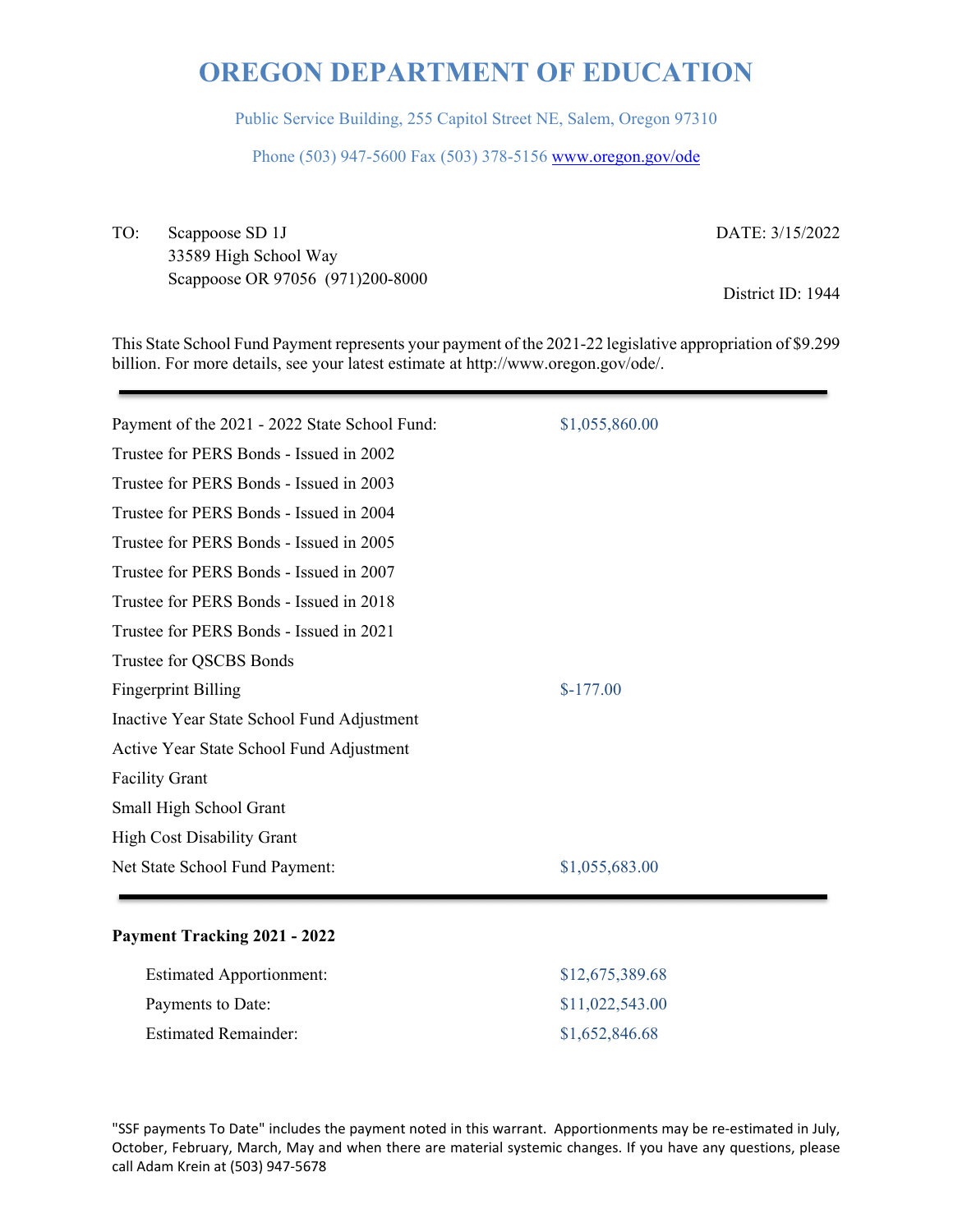Public Service Building, 255 Capitol Street NE, Salem, Oregon 97310

Phone (503) 947-5600 Fax (503) 378-5156 www.oregon.gov/ode

TO: Clatskanie SD 6J PO Box 678 Clatskanie OR 97016 (503)728-0587 DATE: 3/15/2022

District ID: 1945

This State School Fund Payment represents your payment of the 2021-22 legislative appropriation of \$9.299 billion. For more details, see your latest estimate at http://www.oregon.gov/ode/.

| Payment of the 2021 - 2022 State School Fund: | \$.00 |  |
|-----------------------------------------------|-------|--|
| Trustee for PERS Bonds - Issued in 2002       |       |  |
| Trustee for PERS Bonds - Issued in 2003       |       |  |
| Trustee for PERS Bonds - Issued in 2004       |       |  |
| Trustee for PERS Bonds - Issued in 2005       |       |  |
| Trustee for PERS Bonds - Issued in 2007       |       |  |
| Trustee for PERS Bonds - Issued in 2018       |       |  |
| Trustee for PERS Bonds - Issued in 2021       |       |  |
| Trustee for QSCBS Bonds                       |       |  |
| <b>Fingerprint Billing</b>                    |       |  |
| Inactive Year State School Fund Adjustment    |       |  |
| Active Year State School Fund Adjustment      |       |  |
| <b>Facility Grant</b>                         |       |  |
| Small High School Grant                       |       |  |
| <b>High Cost Disability Grant</b>             |       |  |
| Net State School Fund Payment:                | \$.00 |  |
|                                               |       |  |

## **Payment Tracking 2021 - 2022**

| <b>Estimated Apportionment:</b> | \$4,624,258.83 |
|---------------------------------|----------------|
| Payments to Date:               | \$2,635,390.00 |
| <b>Estimated Remainder:</b>     | \$1,988,868.83 |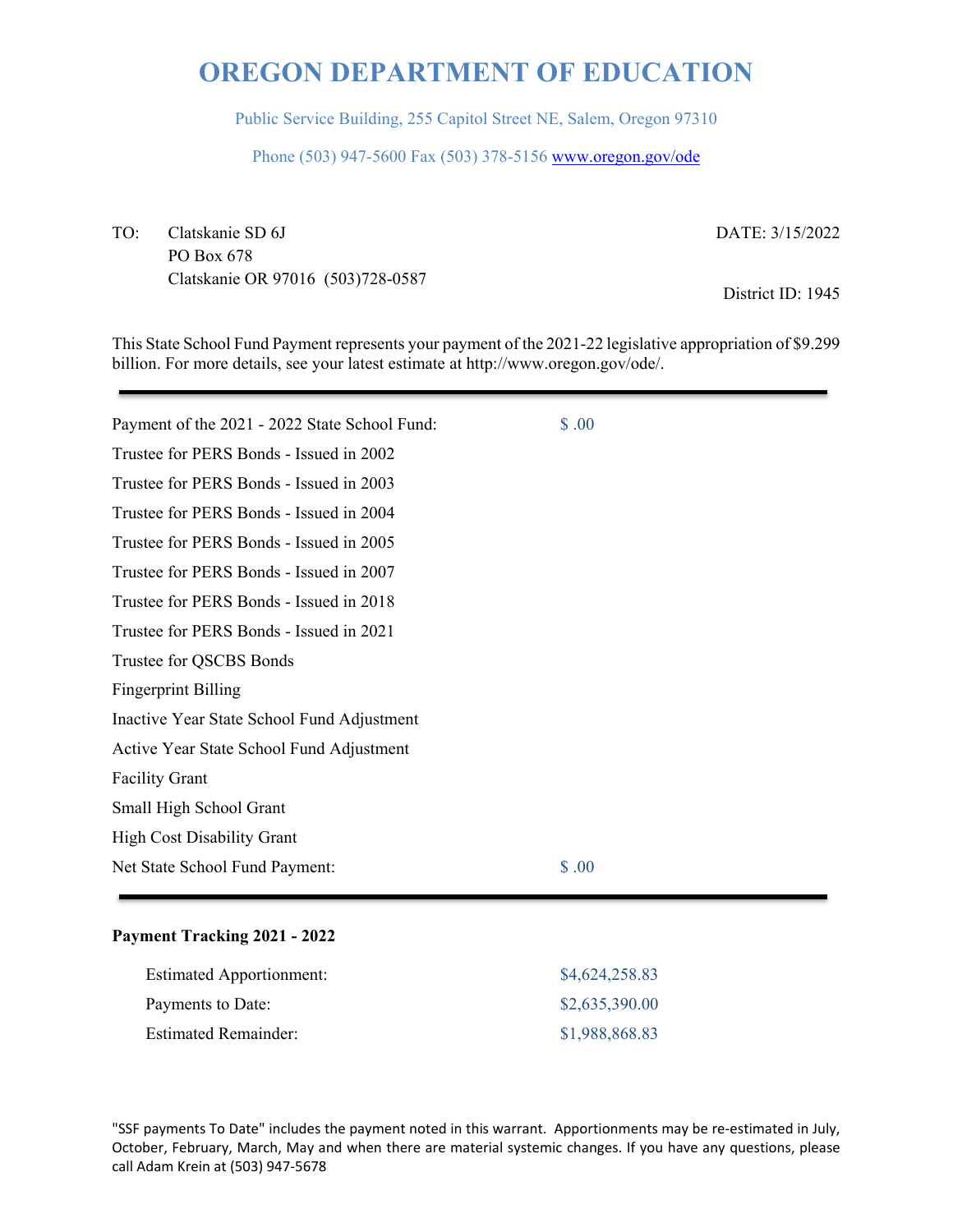Public Service Building, 255 Capitol Street NE, Salem, Oregon 97310

Phone (503) 947-5600 Fax (503) 378-5156 www.oregon.gov/ode

TO: Rainier SD 13 28168 Old Rainier Rd Rainier OR 97048 (503)556-3777 DATE: 3/15/2022

District ID: 1946

This State School Fund Payment represents your payment of the 2021-22 legislative appropriation of \$9.299 billion. For more details, see your latest estimate at http://www.oregon.gov/ode/.

| Payment of the 2021 - 2022 State School Fund: | \$502,271.00  |
|-----------------------------------------------|---------------|
| Trustee for PERS Bonds - Issued in 2002       |               |
| Trustee for PERS Bonds - Issued in 2003       |               |
| Trustee for PERS Bonds - Issued in 2004       |               |
| Trustee for PERS Bonds - Issued in 2005       | $$-63,257.77$ |
| Trustee for PERS Bonds - Issued in 2007       |               |
| Trustee for PERS Bonds - Issued in 2018       |               |
| Trustee for PERS Bonds - Issued in 2021       |               |
| Trustee for QSCBS Bonds                       | $$-6,506.56$  |
| <b>Fingerprint Billing</b>                    | $$-59.00$     |
| Inactive Year State School Fund Adjustment    |               |
| Active Year State School Fund Adjustment      |               |
| <b>Facility Grant</b>                         |               |
| Small High School Grant                       |               |
| <b>High Cost Disability Grant</b>             |               |
| Net State School Fund Payment:                | \$432,447.67  |
|                                               |               |

## **Payment Tracking 2021 - 2022**

| <b>Estimated Apportionment:</b> | \$6,029,662.79 |
|---------------------------------|----------------|
| Payments to Date:               | \$4,948,335.00 |
| <b>Estimated Remainder:</b>     | \$1,081,327.79 |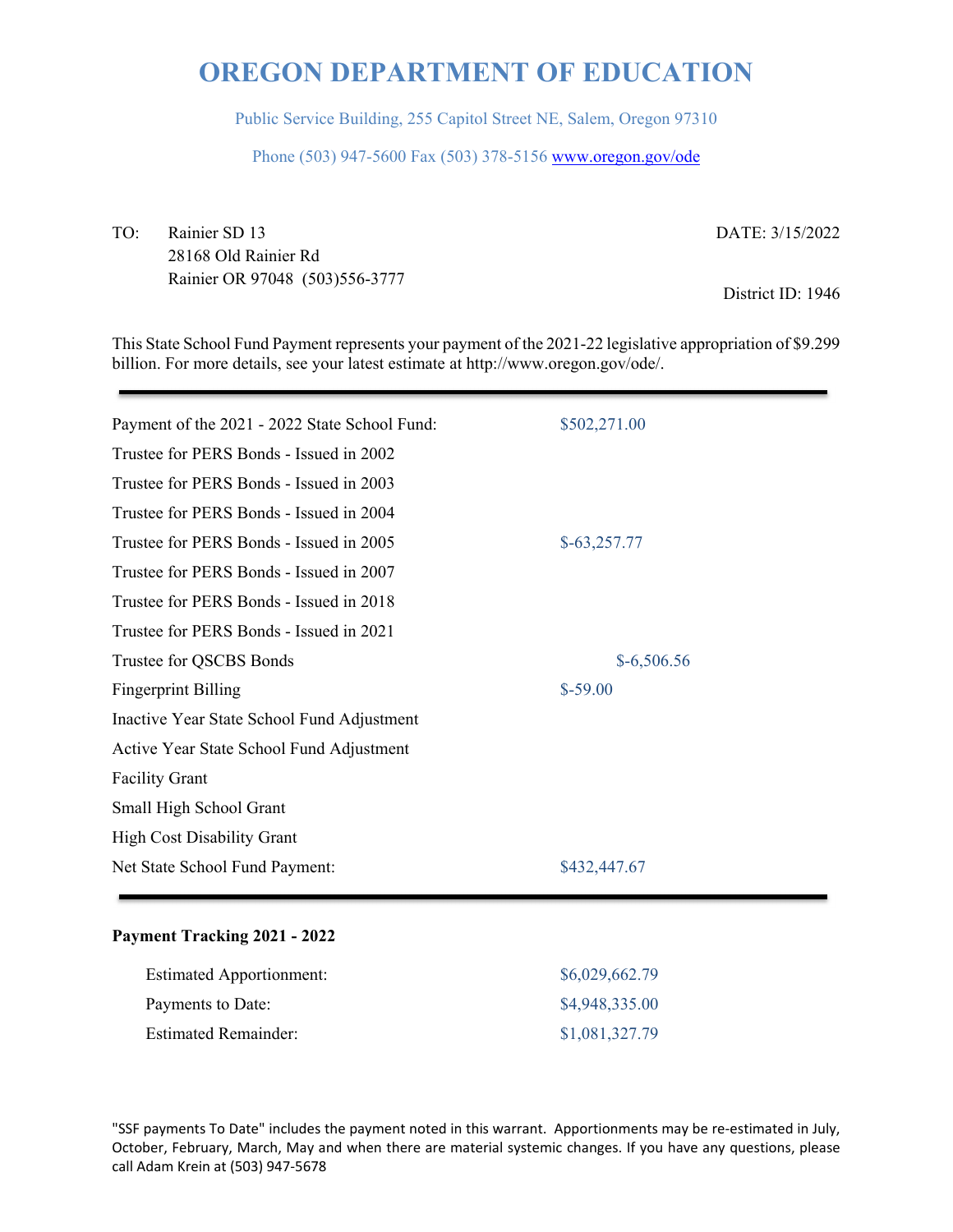Public Service Building, 255 Capitol Street NE, Salem, Oregon 97310

Phone (503) 947-5600 Fax (503) 378-5156 www.oregon.gov/ode

TO: Vernonia SD 47J 1201 Texas Ave Vernonia OR 97064 (503)429-5891 DATE: 3/15/2022

District ID: 1947

This State School Fund Payment represents your payment of the 2021-22 legislative appropriation of \$9.299 billion. For more details, see your latest estimate at http://www.oregon.gov/ode/.

| Payment of the 2021 - 2022 State School Fund: | \$303,039.00 |
|-----------------------------------------------|--------------|
| Trustee for PERS Bonds - Issued in 2002       |              |
| Trustee for PERS Bonds - Issued in 2003       |              |
| Trustee for PERS Bonds - Issued in 2004       |              |
| Trustee for PERS Bonds - Issued in 2005       |              |
| Trustee for PERS Bonds - Issued in 2007       |              |
| Trustee for PERS Bonds - Issued in 2018       |              |
| Trustee for PERS Bonds - Issued in 2021       |              |
| Trustee for QSCBS Bonds                       |              |
| <b>Fingerprint Billing</b>                    |              |
| Inactive Year State School Fund Adjustment    |              |
| Active Year State School Fund Adjustment      |              |
| <b>Facility Grant</b>                         |              |
| Small High School Grant                       |              |
| <b>High Cost Disability Grant</b>             |              |
| Net State School Fund Payment:                | \$303,039.00 |
|                                               |              |

## **Payment Tracking 2021 - 2022**

| <b>Estimated Apportionment:</b> | \$3,637,918.96 |
|---------------------------------|----------------|
| Payments to Date:               | \$2,977,976.00 |
| <b>Estimated Remainder:</b>     | \$659,942.96   |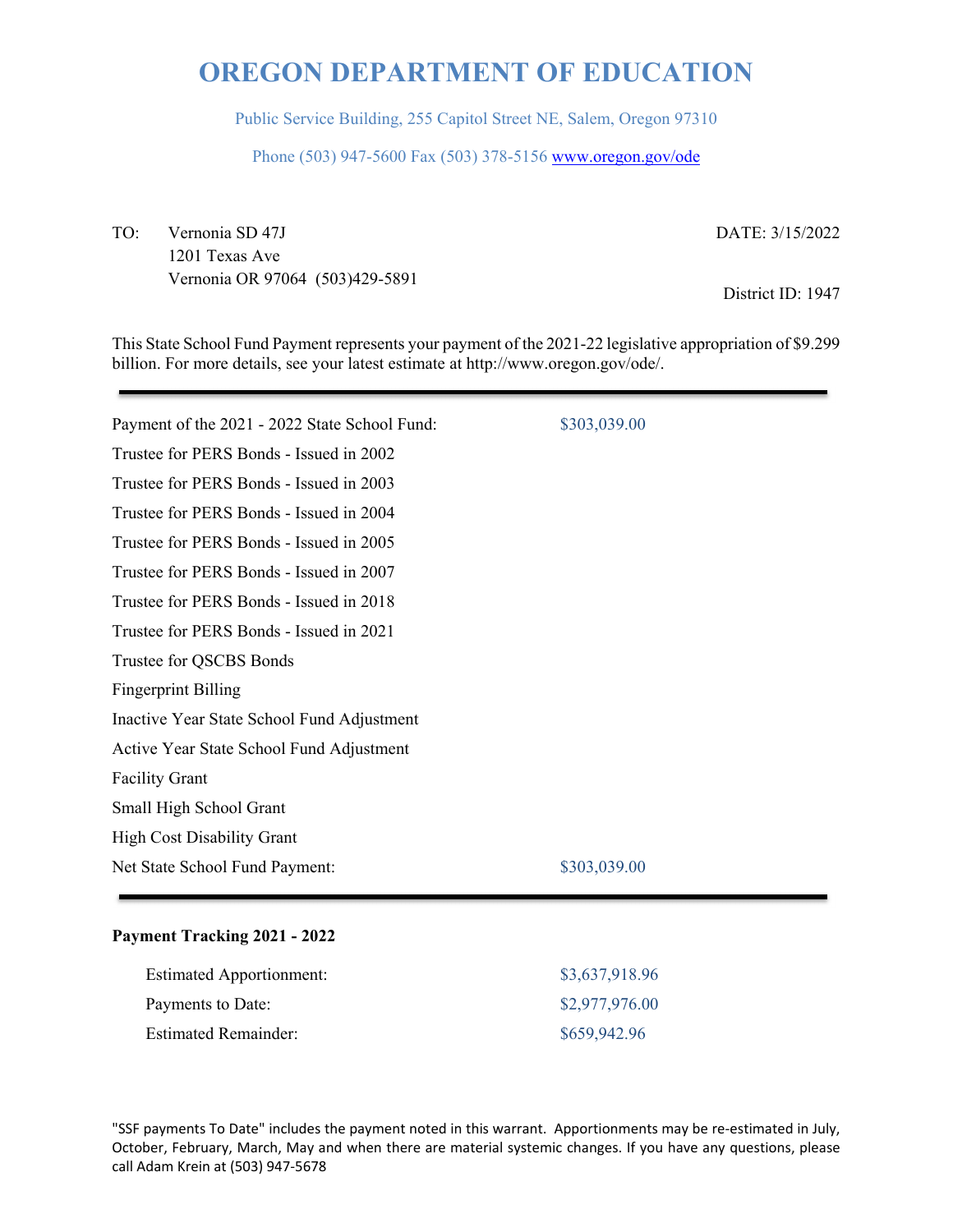Public Service Building, 255 Capitol Street NE, Salem, Oregon 97310

Phone (503) 947-5600 Fax (503) 378-5156 www.oregon.gov/ode

TO: St Helens SD 502 474 N 16th St St Helens OR 97051 (503)397-3085 DATE: 3/15/2022

District ID: 1948

This State School Fund Payment represents your payment of the 2021-22 legislative appropriation of \$9.299 billion. For more details, see your latest estimate at http://www.oregon.gov/ode/.

| Payment of the 2021 - 2022 State School Fund: | \$1,599,738.00 |
|-----------------------------------------------|----------------|
| Trustee for PERS Bonds - Issued in 2002       | $$-110,921.54$ |
| Trustee for PERS Bonds - Issued in 2003       | $$-151,920.73$ |
| Trustee for PERS Bonds - Issued in 2004       |                |
| Trustee for PERS Bonds - Issued in 2005       |                |
| Trustee for PERS Bonds - Issued in 2007       |                |
| Trustee for PERS Bonds - Issued in 2018       |                |
| Trustee for PERS Bonds - Issued in 2021       |                |
| Trustee for QSCBS Bonds                       |                |
| <b>Fingerprint Billing</b>                    | $$-472.00$     |
| Inactive Year State School Fund Adjustment    |                |
| Active Year State School Fund Adjustment      |                |
| <b>Facility Grant</b>                         |                |
| Small High School Grant                       |                |
| <b>High Cost Disability Grant</b>             |                |
| Net State School Fund Payment:                | \$1,336,423.73 |
|                                               |                |

#### **Payment Tracking 2021 - 2022**

| <b>Estimated Apportionment:</b> | \$19,204,537.88 |
|---------------------------------|-----------------|
| Payments to Date:               | \$15,446,162.00 |
| <b>Estimated Remainder:</b>     | \$3,758,375.88  |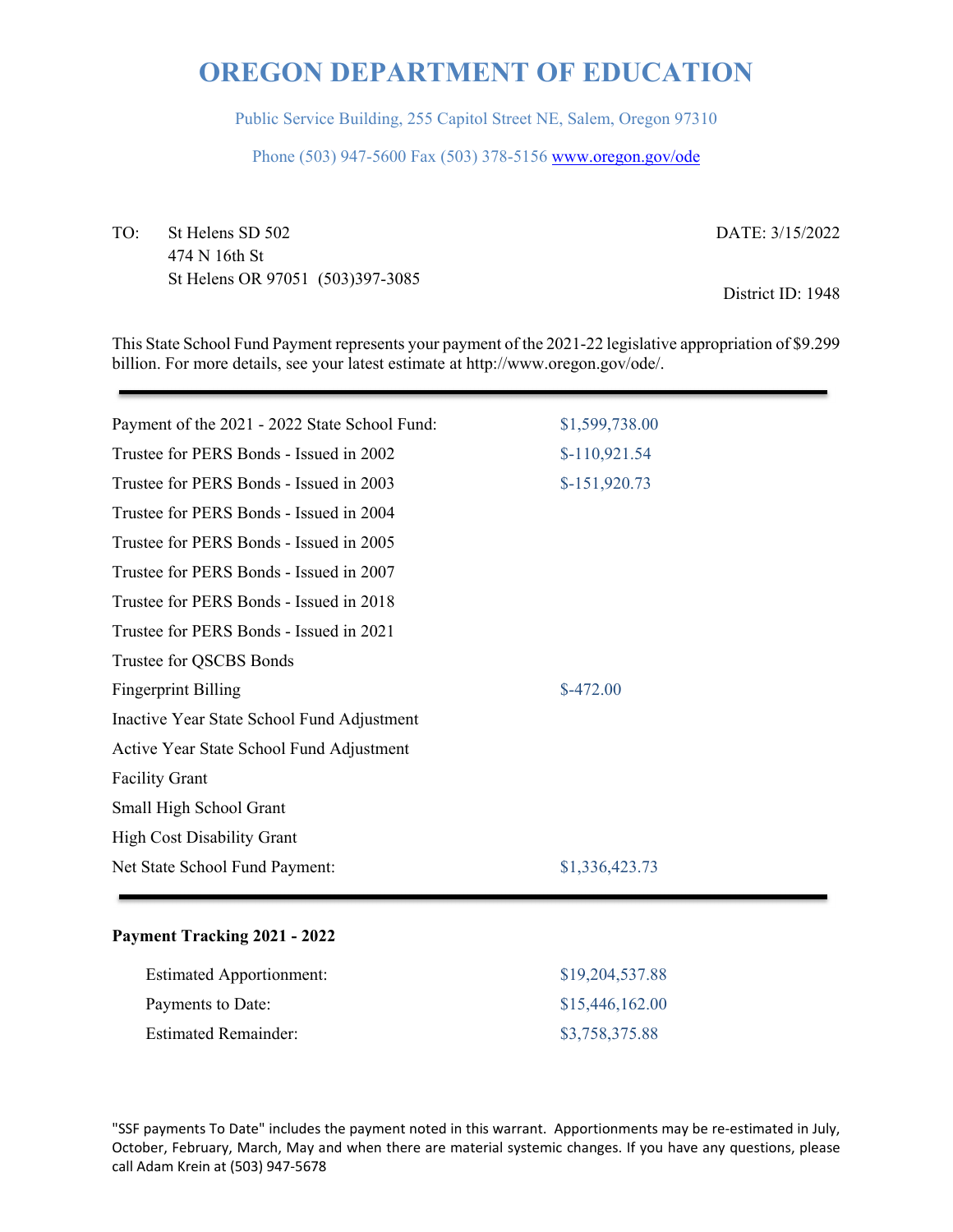Public Service Building, 255 Capitol Street NE, Salem, Oregon 97310

Phone (503) 947-5600 Fax (503) 378-5156 www.oregon.gov/ode

TO: Coquille SD 8 1366 N Gould St Coquille OR 97423 (541)396-2181 DATE: 3/15/2022

District ID: 1964

This State School Fund Payment represents your payment of the 2021-22 legislative appropriation of \$9.299 billion. For more details, see your latest estimate at http://www.oregon.gov/ode/.

| Payment of the 2021 - 2022 State School Fund: | \$1,043,144.00 |
|-----------------------------------------------|----------------|
| Trustee for PERS Bonds - Issued in 2002       |                |
| Trustee for PERS Bonds - Issued in 2003       |                |
| Trustee for PERS Bonds - Issued in 2004       |                |
| Trustee for PERS Bonds - Issued in 2005       |                |
| Trustee for PERS Bonds - Issued in 2007       |                |
| Trustee for PERS Bonds - Issued in 2018       |                |
| Trustee for PERS Bonds - Issued in 2021       |                |
| Trustee for QSCBS Bonds                       | $$-5,557.68$   |
| <b>Fingerprint Billing</b>                    | $$-236.00$     |
| Inactive Year State School Fund Adjustment    |                |
| Active Year State School Fund Adjustment      |                |
| <b>Facility Grant</b>                         |                |
| Small High School Grant                       |                |
| <b>High Cost Disability Grant</b>             |                |
| Net State School Fund Payment:                | \$1,037,350.32 |
|                                               |                |

## **Payment Tracking 2021 - 2022**

| <b>Estimated Apportionment:</b> | \$12,522,738.69 |
|---------------------------------|-----------------|
| Payments to Date:               | \$10,495,072.00 |
| <b>Estimated Remainder:</b>     | \$2,027,666.69  |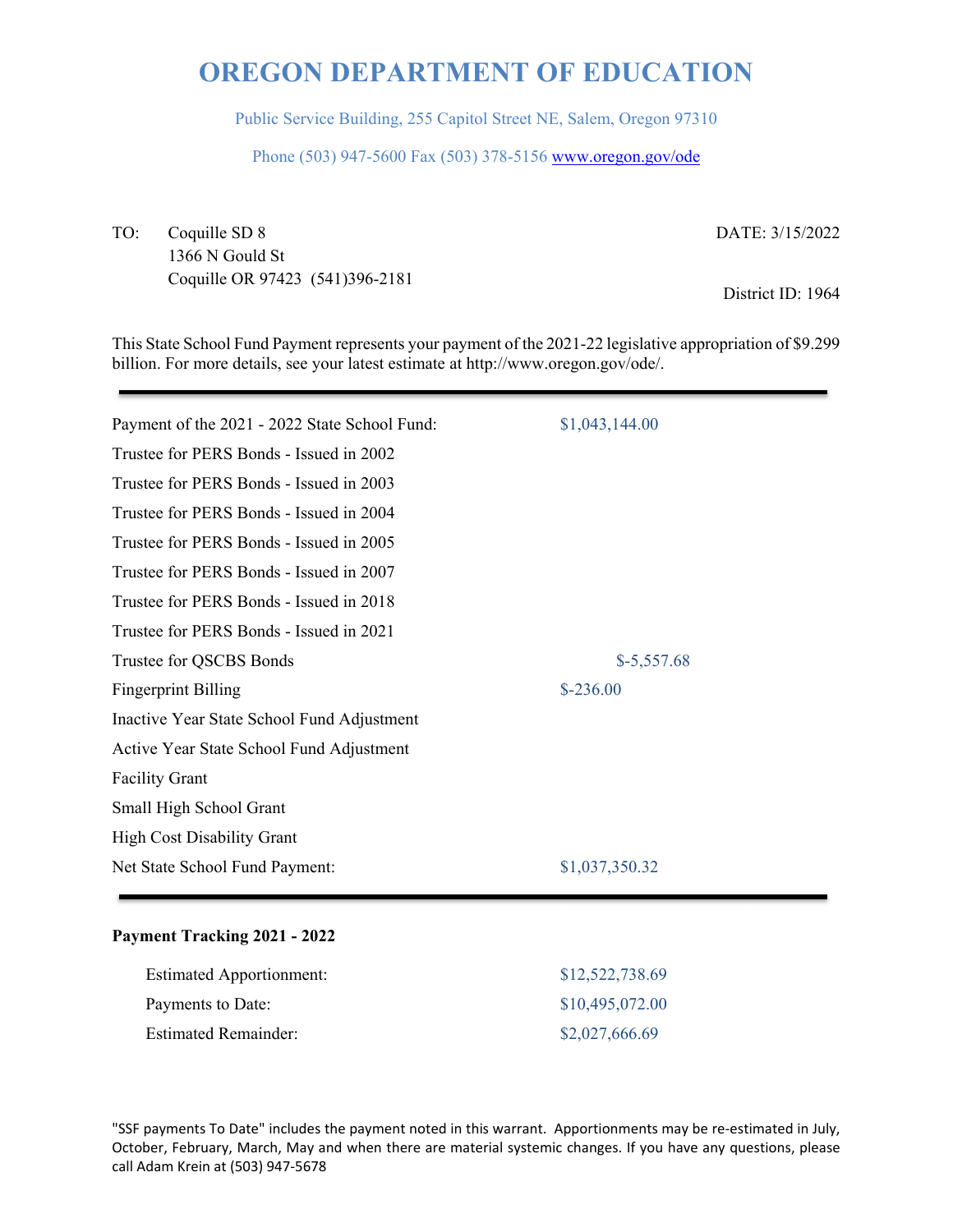Public Service Building, 255 Capitol Street NE, Salem, Oregon 97310

Phone (503) 947-5600 Fax (503) 378-5156 www.oregon.gov/ode

TO: Coos Bay SD 9 1255 Hemlock Ave Coos Bay OR 97420 (541)267-3104 DATE: 3/15/2022

District ID: 1965

This State School Fund Payment represents your payment of the 2021-22 legislative appropriation of \$9.299 billion. For more details, see your latest estimate at http://www.oregon.gov/ode/.

| Payment of the 2021 - 2022 State School Fund: | \$2,022,960.00 |
|-----------------------------------------------|----------------|
| Trustee for PERS Bonds - Issued in 2002       |                |
| Trustee for PERS Bonds - Issued in 2003       |                |
| Trustee for PERS Bonds - Issued in 2004       |                |
| Trustee for PERS Bonds - Issued in 2005       |                |
| Trustee for PERS Bonds - Issued in 2007       | $$-119,395.70$ |
| Trustee for PERS Bonds - Issued in 2018       |                |
| Trustee for PERS Bonds - Issued in 2021       |                |
| Trustee for QSCBS Bonds                       |                |
| <b>Fingerprint Billing</b>                    | $$-413.00$     |
| Inactive Year State School Fund Adjustment    |                |
| Active Year State School Fund Adjustment      |                |
| <b>Facility Grant</b>                         |                |
| Small High School Grant                       |                |
| <b>High Cost Disability Grant</b>             |                |
| Net State School Fund Payment:                | \$1,903,151.30 |
|                                               |                |

## **Payment Tracking 2021 - 2022**

| <b>Estimated Apportionment:</b> | \$24,285,232.58 |
|---------------------------------|-----------------|
| Payments to Date:               | \$19,975,013.00 |
| <b>Estimated Remainder:</b>     | \$4,310,219.58  |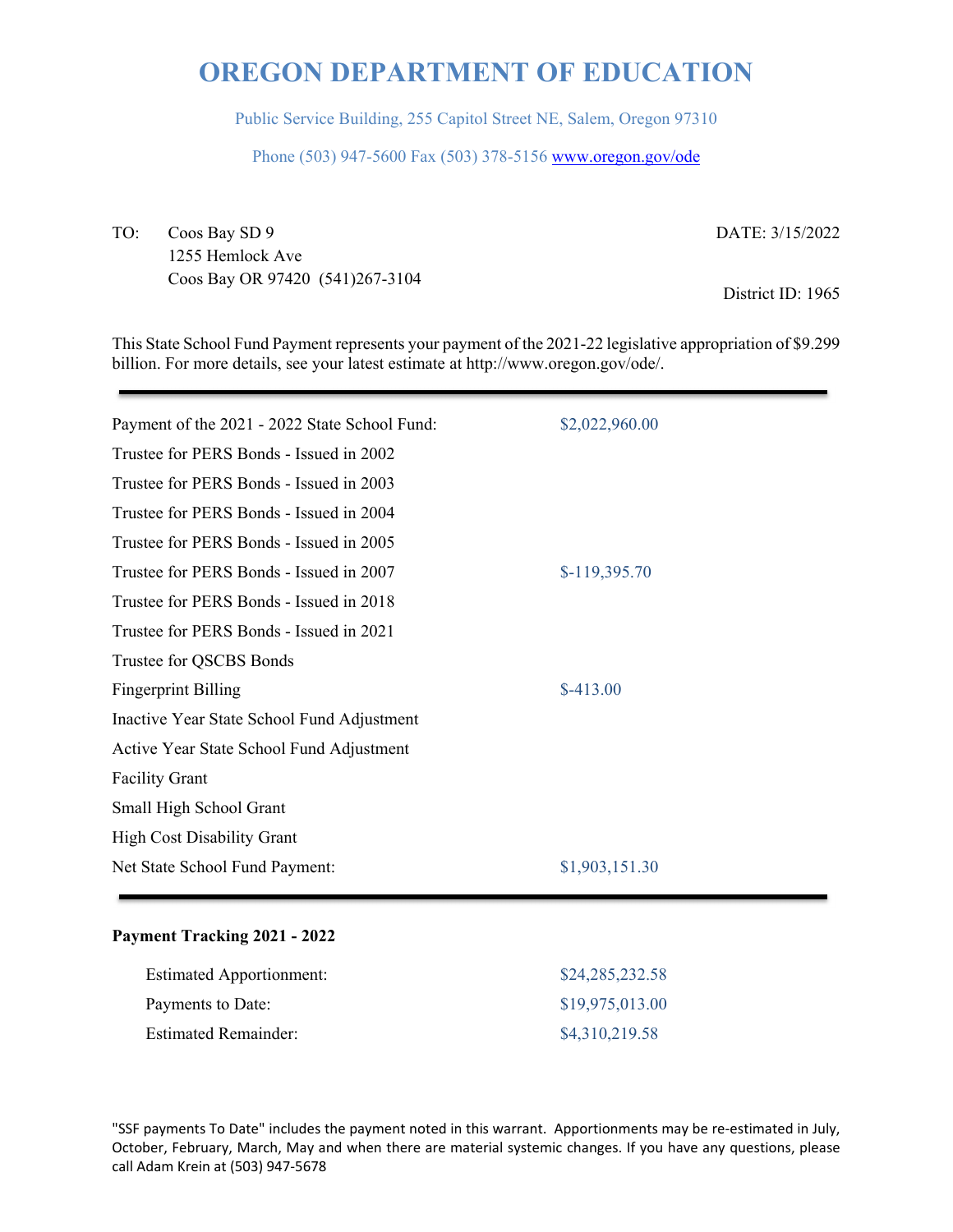Public Service Building, 255 Capitol Street NE, Salem, Oregon 97310

Phone (503) 947-5600 Fax (503) 378-5156 www.oregon.gov/ode

TO: North Bend SD 13 1913 Meade St North Bend OR 97459 (541)756-2521 DATE: 3/15/2022

District ID: 1966

This State School Fund Payment represents your payment of the 2021-22 legislative appropriation of \$9.299 billion. For more details, see your latest estimate at http://www.oregon.gov/ode/.

| Payment of the 2021 - 2022 State School Fund: | \$4,089,687.00 |
|-----------------------------------------------|----------------|
| Trustee for PERS Bonds - Issued in 2002       |                |
| Trustee for PERS Bonds - Issued in 2003       |                |
| Trustee for PERS Bonds - Issued in 2004       |                |
| Trustee for PERS Bonds - Issued in 2005       | $$-101,207.31$ |
| Trustee for PERS Bonds - Issued in 2007       |                |
| Trustee for PERS Bonds - Issued in 2018       |                |
| Trustee for PERS Bonds - Issued in 2021       |                |
| Trustee for QSCBS Bonds                       | $$-6,698.10$   |
| <b>Fingerprint Billing</b>                    | $$-413.00$     |
| Inactive Year State School Fund Adjustment    |                |
| Active Year State School Fund Adjustment      |                |
| <b>Facility Grant</b>                         | \$1,215.00     |
| Small High School Grant                       |                |
| <b>High Cost Disability Grant</b>             |                |
| Net State School Fund Payment:                | \$3,982,583.59 |
|                                               |                |

## **Payment Tracking 2021 - 2022**

| <b>Estimated Apportionment:</b> | \$49,095,885.45 |
|---------------------------------|-----------------|
| Payments to Date:               | \$40,422,804.00 |
| <b>Estimated Remainder:</b>     | \$8,673,081.45  |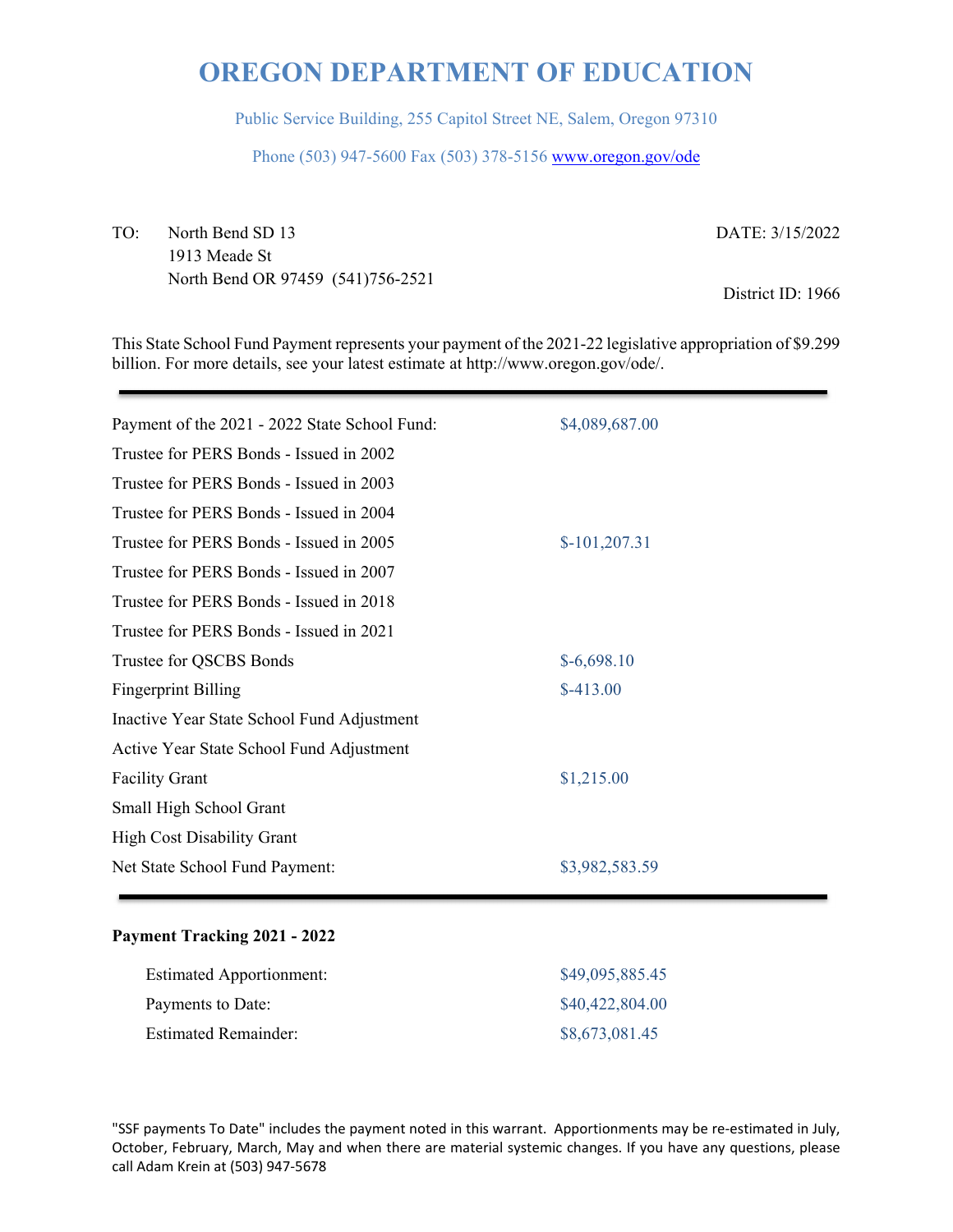Public Service Building, 255 Capitol Street NE, Salem, Oregon 97310

Phone (503) 947-5600 Fax (503) 378-5156 www.oregon.gov/ode

TO: Powers SD 31 PO Box 479 Powers OR 97466 (541)439-2291 DATE: 3/15/2022

District ID: 1967

This State School Fund Payment represents your payment of the 2021-22 legislative appropriation of \$9.299 billion. For more details, see your latest estimate at http://www.oregon.gov/ode/.

| Payment of the 2021 - 2022 State School Fund: | \$161,441.00 |
|-----------------------------------------------|--------------|
| Trustee for PERS Bonds - Issued in 2002       |              |
| Trustee for PERS Bonds - Issued in 2003       |              |
| Trustee for PERS Bonds - Issued in 2004       |              |
| Trustee for PERS Bonds - Issued in 2005       |              |
| Trustee for PERS Bonds - Issued in 2007       |              |
| Trustee for PERS Bonds - Issued in 2018       |              |
| Trustee for PERS Bonds - Issued in 2021       |              |
| Trustee for QSCBS Bonds                       |              |
| <b>Fingerprint Billing</b>                    |              |
| Inactive Year State School Fund Adjustment    |              |
| Active Year State School Fund Adjustment      |              |
| <b>Facility Grant</b>                         |              |
| Small High School Grant                       |              |
| <b>High Cost Disability Grant</b>             |              |
| Net State School Fund Payment:                | \$161,441.00 |
|                                               |              |

## **Payment Tracking 2021 - 2022**

| <b>Estimated Apportionment:</b> | \$1,938,062.65 |
|---------------------------------|----------------|
| Payments to Date:               | \$1,597,129.00 |
| <b>Estimated Remainder:</b>     | \$340,933.65   |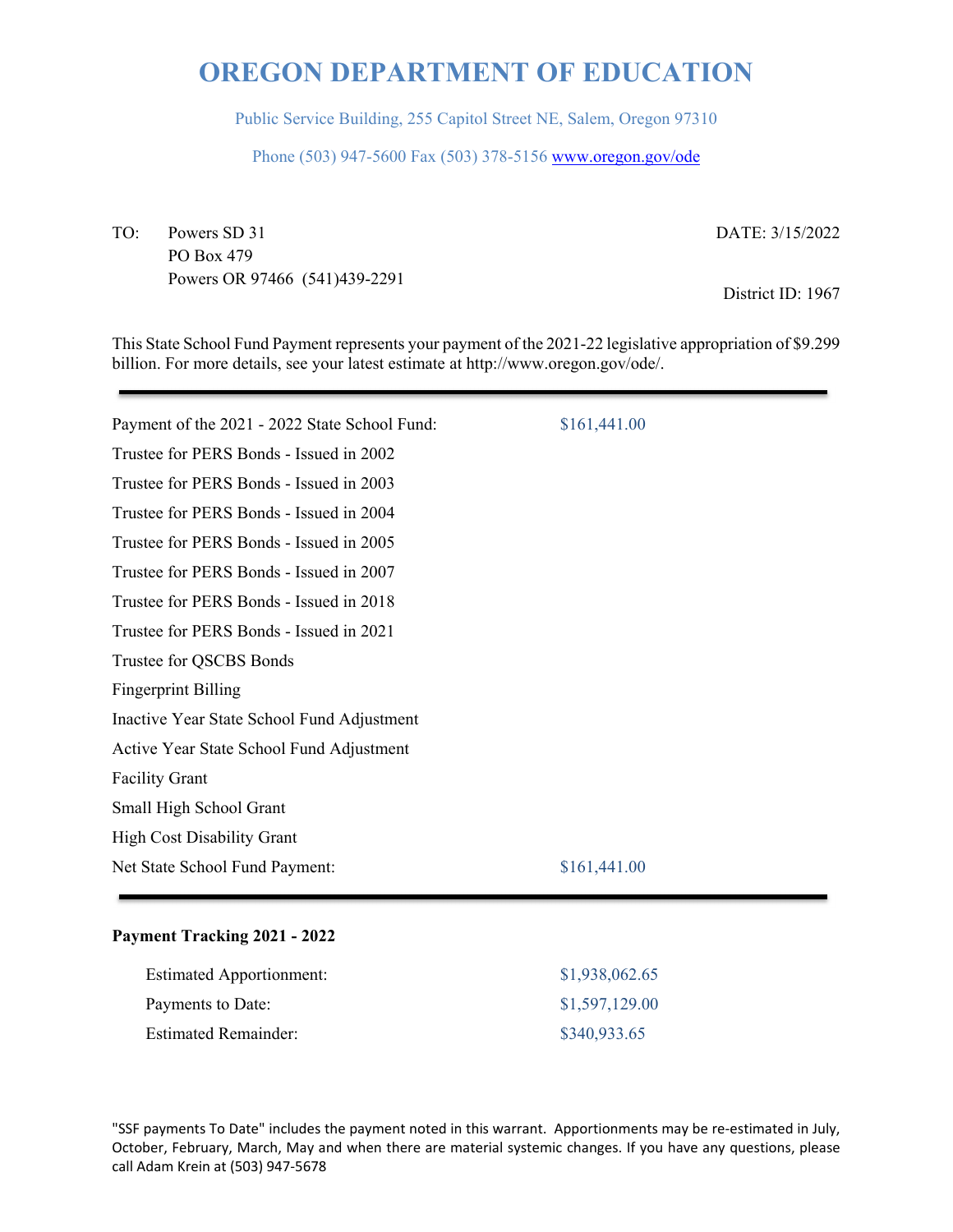Public Service Building, 255 Capitol Street NE, Salem, Oregon 97310

Phone (503) 947-5600 Fax (503) 378-5156 www.oregon.gov/ode

TO: Myrtle Point SD 41 413 C St Myrtle Point OR 97458 (541)572-1220 DATE: 3/15/2022

District ID: 1968

This State School Fund Payment represents your payment of the 2021-22 legislative appropriation of \$9.299 billion. For more details, see your latest estimate at http://www.oregon.gov/ode/.

| Payment of the 2021 - 2022 State School Fund: | \$371,967.00 |  |
|-----------------------------------------------|--------------|--|
| Trustee for PERS Bonds - Issued in 2002       |              |  |
| Trustee for PERS Bonds - Issued in 2003       |              |  |
| Trustee for PERS Bonds - Issued in 2004       |              |  |
| Trustee for PERS Bonds - Issued in 2005       |              |  |
| Trustee for PERS Bonds - Issued in 2007       |              |  |
| Trustee for PERS Bonds - Issued in 2018       |              |  |
| Trustee for PERS Bonds - Issued in 2021       |              |  |
| Trustee for QSCBS Bonds                       | $$-2,711.07$ |  |
| <b>Fingerprint Billing</b>                    |              |  |
| Inactive Year State School Fund Adjustment    |              |  |
| Active Year State School Fund Adjustment      |              |  |
| <b>Facility Grant</b>                         |              |  |
| Small High School Grant                       |              |  |
| <b>High Cost Disability Grant</b>             |              |  |
| Net State School Fund Payment:                | \$369,255.93 |  |
|                                               |              |  |

## **Payment Tracking 2021 - 2022**

| <b>Estimated Apportionment:</b> | \$4,465,385.88 |
|---------------------------------|----------------|
| Payments to Date:               | \$3,674,045.00 |
| <b>Estimated Remainder:</b>     | \$791,340.88   |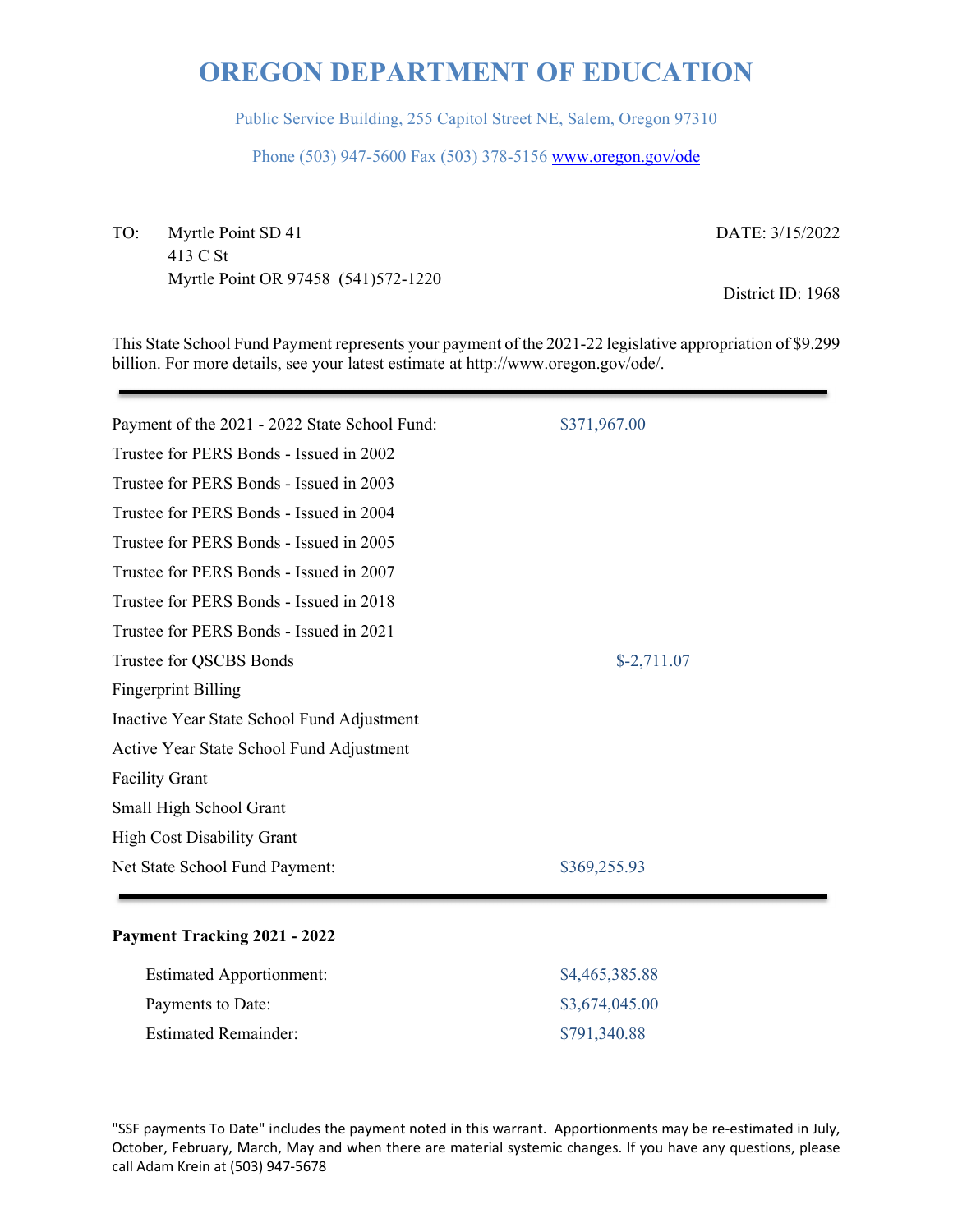Public Service Building, 255 Capitol Street NE, Salem, Oregon 97310

Phone (503) 947-5600 Fax (503) 378-5156 www.oregon.gov/ode

TO: Bandon SD 54 455 9th St SW Bandon OR 97411 (541)347-4411 DATE: 3/15/2022

District ID: 1969

This State School Fund Payment represents your payment of the 2021-22 legislative appropriation of \$9.299 billion. For more details, see your latest estimate at http://www.oregon.gov/ode/.

| Payment of the 2021 - 2022 State School Fund: | \$308,078.00 |
|-----------------------------------------------|--------------|
| Trustee for PERS Bonds - Issued in 2002       |              |
| Trustee for PERS Bonds - Issued in 2003       |              |
| Trustee for PERS Bonds - Issued in 2004       |              |
| Trustee for PERS Bonds - Issued in 2005       |              |
| Trustee for PERS Bonds - Issued in 2007       |              |
| Trustee for PERS Bonds - Issued in 2018       |              |
| Trustee for PERS Bonds - Issued in 2021       |              |
| Trustee for QSCBS Bonds                       |              |
| <b>Fingerprint Billing</b>                    |              |
| Inactive Year State School Fund Adjustment    |              |
| Active Year State School Fund Adjustment      |              |
| <b>Facility Grant</b>                         |              |
| Small High School Grant                       |              |
| <b>High Cost Disability Grant</b>             |              |
| Net State School Fund Payment:                | \$308,078.00 |
|                                               |              |

## **Payment Tracking 2021 - 2022**

| <b>Estimated Apportionment:</b> | \$3,698,421.16 |
|---------------------------------|----------------|
| Payments to Date:               | \$3,021,685.00 |
| <b>Estimated Remainder:</b>     | \$676,736.16   |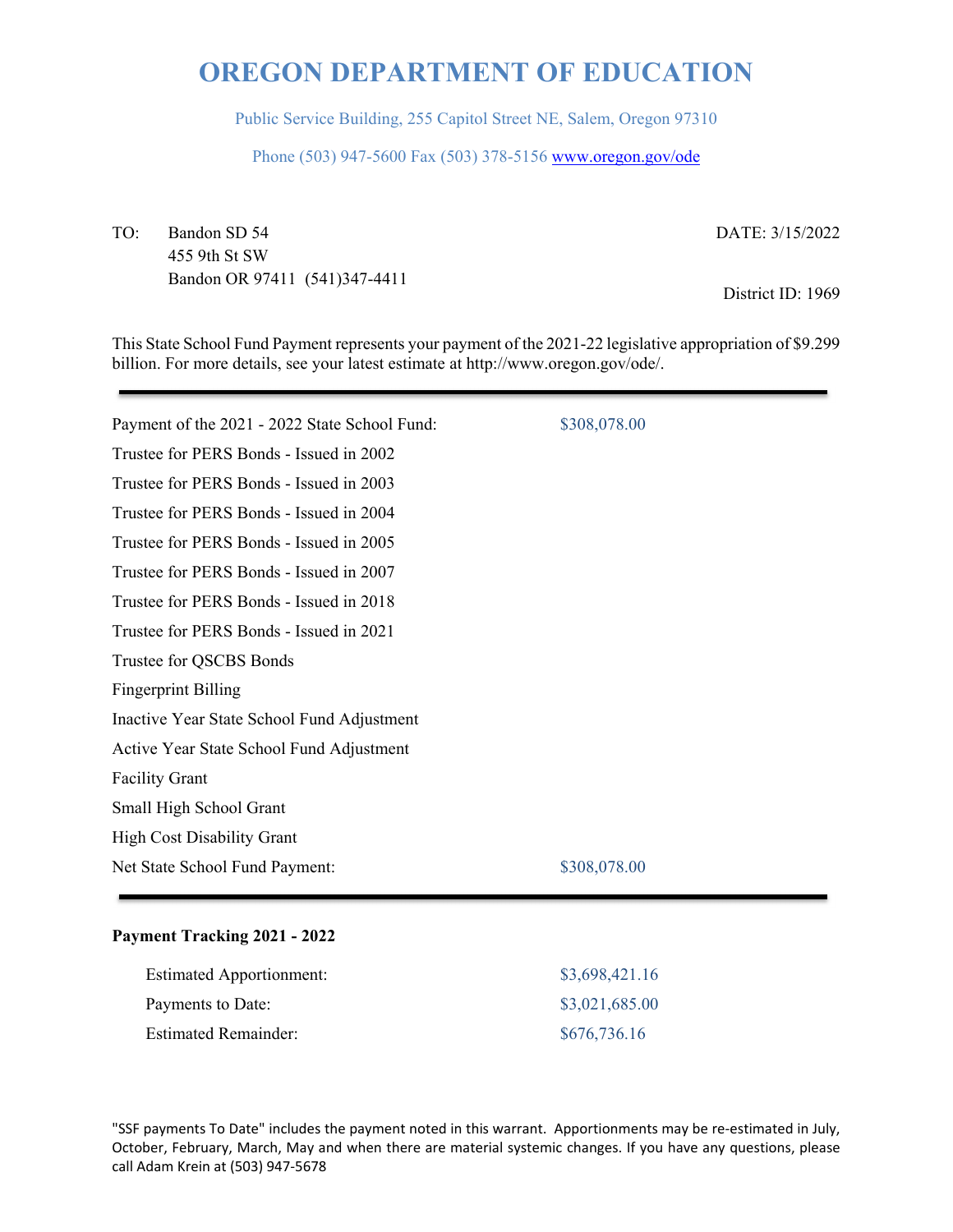Public Service Building, 255 Capitol Street NE, Salem, Oregon 97310

Phone (503) 947-5600 Fax (503) 378-5156 www.oregon.gov/ode

TO: Crook County SD 471 NE Ochoco Plaza Dr Prineville OR 97754 (541)447-5664 DATE: 3/15/2022

District ID: 1970

This State School Fund Payment represents your payment of the 2021-22 legislative appropriation of \$9.299 billion. For more details, see your latest estimate at http://www.oregon.gov/ode/.

| Payment of the 2021 - 2022 State School Fund: | \$1,691,513.00 |  |
|-----------------------------------------------|----------------|--|
| Trustee for PERS Bonds - Issued in 2002       | $$-106,833.15$ |  |
| Trustee for PERS Bonds - Issued in 2003       | $$-140,909.76$ |  |
| Trustee for PERS Bonds - Issued in 2004       |                |  |
| Trustee for PERS Bonds - Issued in 2005       |                |  |
| Trustee for PERS Bonds - Issued in 2007       |                |  |
| Trustee for PERS Bonds - Issued in 2018       |                |  |
| Trustee for PERS Bonds - Issued in 2021       |                |  |
| Trustee for QSCBS Bonds                       |                |  |
| <b>Fingerprint Billing</b>                    | $$-236.00$     |  |
| Inactive Year State School Fund Adjustment    |                |  |
| Active Year State School Fund Adjustment      |                |  |
| <b>Facility Grant</b>                         |                |  |
| Small High School Grant                       |                |  |
| <b>High Cost Disability Grant</b>             |                |  |
| Net State School Fund Payment:                | \$1,443,534.09 |  |
|                                               |                |  |

### **Payment Tracking 2021 - 2022**

| <b>Estimated Apportionment:</b> | \$20,306,282.10 |
|---------------------------------|-----------------|
| Payments to Date:               | \$16,800,873.00 |
| <b>Estimated Remainder:</b>     | \$3,505,409.10  |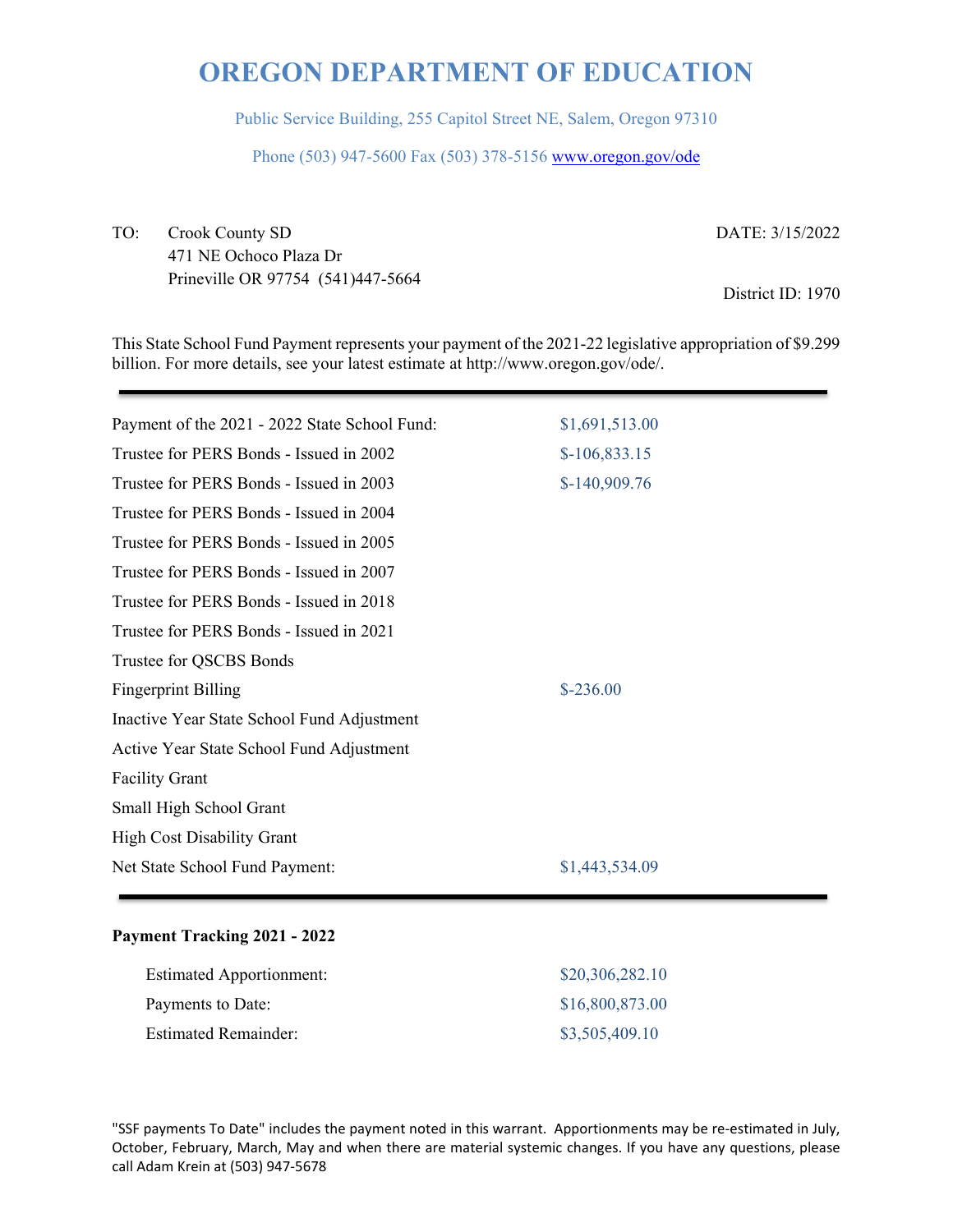Public Service Building, 255 Capitol Street NE, Salem, Oregon 97310

Phone (503) 947-5600 Fax (503) 378-5156 www.oregon.gov/ode

TO: Central Curry SD 1 29516 Ellensburg Ave Gold Beach OR 97444 (541)247-2003 DATE: 3/15/2022

District ID: 1972

This State School Fund Payment represents your payment of the 2021-22 legislative appropriation of \$9.299 billion. For more details, see your latest estimate at http://www.oregon.gov/ode/.

| Payment of the 2021 - 2022 State School Fund: | \$147,132.00 |
|-----------------------------------------------|--------------|
| Trustee for PERS Bonds - Issued in 2002       |              |
| Trustee for PERS Bonds - Issued in 2003       |              |
| Trustee for PERS Bonds - Issued in 2004       |              |
| Trustee for PERS Bonds - Issued in 2005       |              |
| Trustee for PERS Bonds - Issued in 2007       |              |
| Trustee for PERS Bonds - Issued in 2018       |              |
| Trustee for PERS Bonds - Issued in 2021       |              |
| Trustee for QSCBS Bonds                       |              |
| <b>Fingerprint Billing</b>                    | $$-59.00$    |
| Inactive Year State School Fund Adjustment    |              |
| Active Year State School Fund Adjustment      |              |
| <b>Facility Grant</b>                         |              |
| Small High School Grant                       |              |
| <b>High Cost Disability Grant</b>             |              |
| Net State School Fund Payment:                | \$147,073.00 |
|                                               |              |

### **Payment Tracking 2021 - 2022**

| <b>Estimated Apportionment:</b> | \$1,766,286.97 |
|---------------------------------|----------------|
| Payments to Date:               | \$1,429,962.00 |
| <b>Estimated Remainder:</b>     | \$336,324.97   |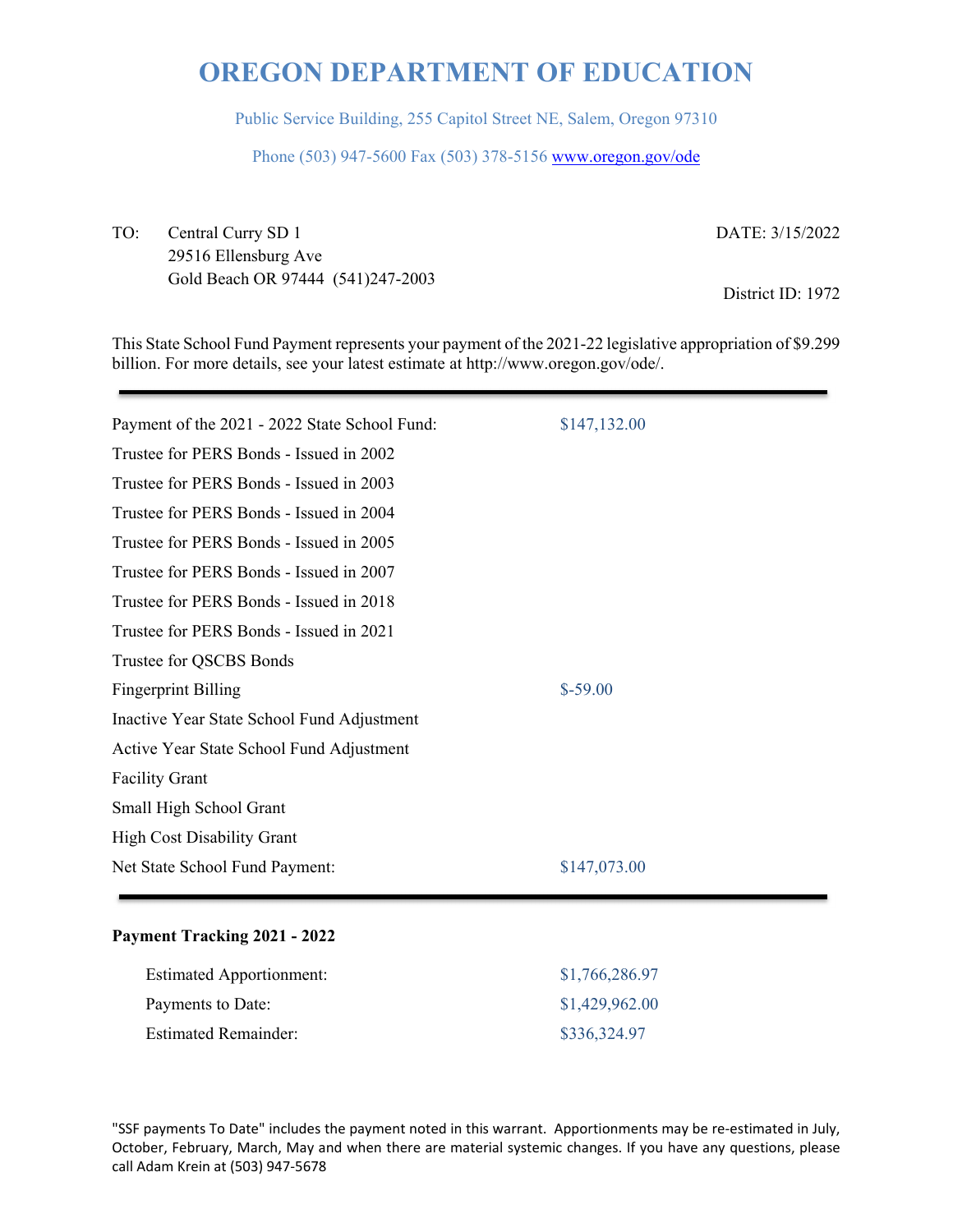Public Service Building, 255 Capitol Street NE, Salem, Oregon 97310

Phone (503) 947-5600 Fax (503) 378-5156 www.oregon.gov/ode

TO: Port Orford-Langlois SD 2CJ PO Box 8 Port Orford OR 97465 (541)366-2111 DATE: 3/15/2022

District ID: 1973

This State School Fund Payment represents your payment of the 2021-22 legislative appropriation of \$9.299 billion. For more details, see your latest estimate at http://www.oregon.gov/ode/.

| Payment of the 2021 - 2022 State School Fund: | \$125,282.00 |
|-----------------------------------------------|--------------|
| Trustee for PERS Bonds - Issued in 2002       |              |
| Trustee for PERS Bonds - Issued in 2003       |              |
| Trustee for PERS Bonds - Issued in 2004       |              |
| Trustee for PERS Bonds - Issued in 2005       |              |
| Trustee for PERS Bonds - Issued in 2007       |              |
| Trustee for PERS Bonds - Issued in 2018       |              |
| Trustee for PERS Bonds - Issued in 2021       |              |
| Trustee for QSCBS Bonds                       |              |
| <b>Fingerprint Billing</b>                    |              |
| Inactive Year State School Fund Adjustment    |              |
| Active Year State School Fund Adjustment      |              |
| <b>Facility Grant</b>                         |              |
| Small High School Grant                       |              |
| <b>High Cost Disability Grant</b>             |              |
| Net State School Fund Payment:                | \$125,282.00 |
|                                               |              |

### **Payment Tracking 2021 - 2022**

| <b>Estimated Apportionment:</b> | \$1,503,985.64 |
|---------------------------------|----------------|
| Payments to Date:               | \$1,227,295.00 |
| <b>Estimated Remainder:</b>     | \$276,690.64   |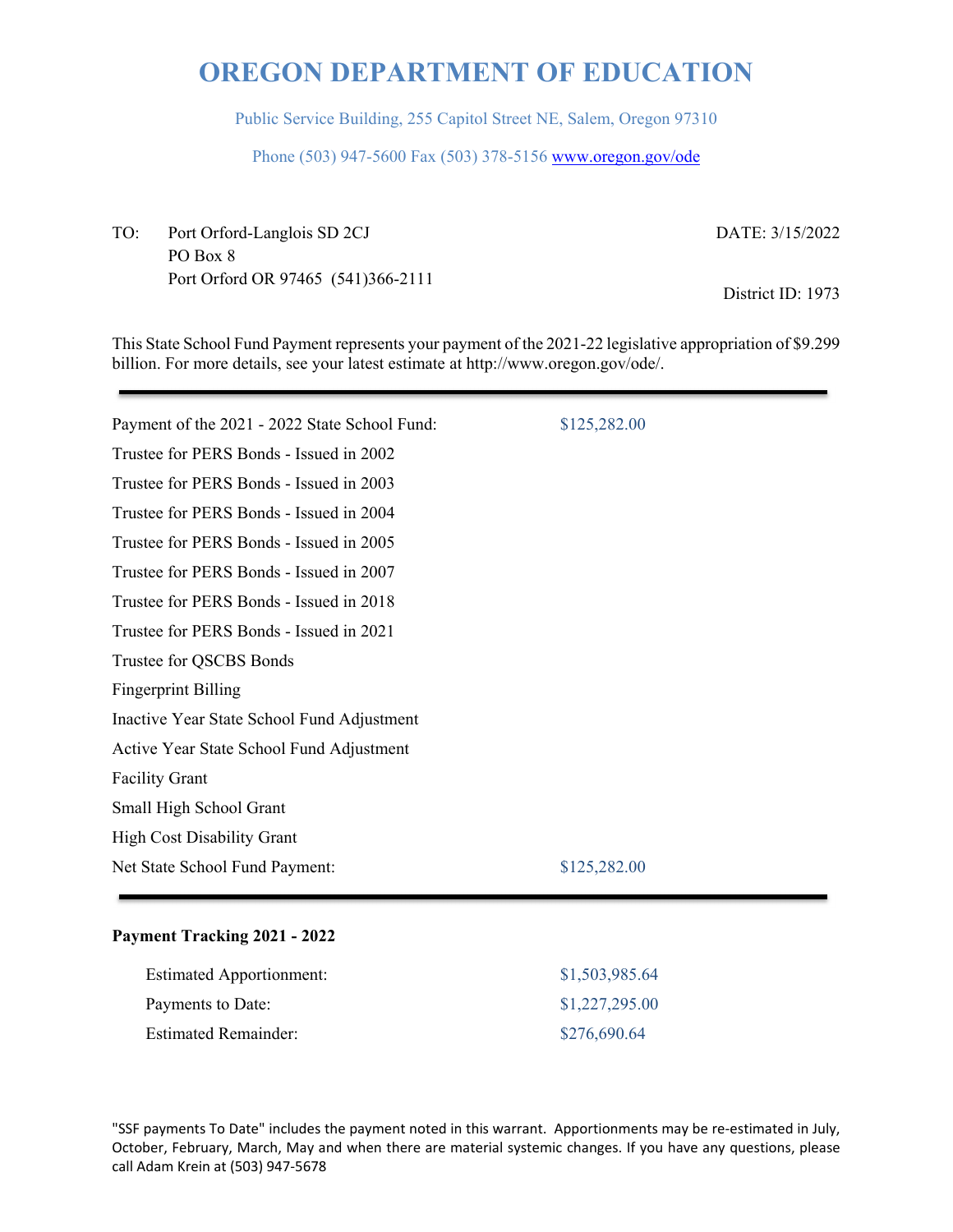Public Service Building, 255 Capitol Street NE, Salem, Oregon 97310

Phone (503) 947-5600 Fax (503) 378-5156 www.oregon.gov/ode

TO: Brookings-Harbor SD 17C 564 Fern Ave Brookings OR 97415 (541)469-7443 DATE: 3/15/2022 District ID: 1974

This State School Fund Payment represents your payment of the 2021-22 legislative appropriation of \$9.299 billion. For more details, see your latest estimate at http://www.oregon.gov/ode/.

| Payment of the 2021 - 2022 State School Fund: | \$722,377.00  |
|-----------------------------------------------|---------------|
| Trustee for PERS Bonds - Issued in 2002       | $$-62,329.12$ |
| Trustee for PERS Bonds - Issued in 2003       |               |
| Trustee for PERS Bonds - Issued in 2004       | $$-45,815.50$ |
| Trustee for PERS Bonds - Issued in 2005       |               |
| Trustee for PERS Bonds - Issued in 2007       |               |
| Trustee for PERS Bonds - Issued in 2018       |               |
| Trustee for PERS Bonds - Issued in 2021       |               |
| Trustee for QSCBS Bonds                       |               |
| <b>Fingerprint Billing</b>                    | $$-59.00$     |
| Inactive Year State School Fund Adjustment    |               |
| Active Year State School Fund Adjustment      |               |
| <b>Facility Grant</b>                         |               |
| Small High School Grant                       |               |
| <b>High Cost Disability Grant</b>             |               |
| Net State School Fund Payment:                | \$614,173.38  |
|                                               |               |

### **Payment Tracking 2021 - 2022**

| <b>Estimated Apportionment:</b> | \$8,671,990.57 |
|---------------------------------|----------------|
| Payments to Date:               | \$7,108,255.00 |
| <b>Estimated Remainder:</b>     | \$1,563,735.57 |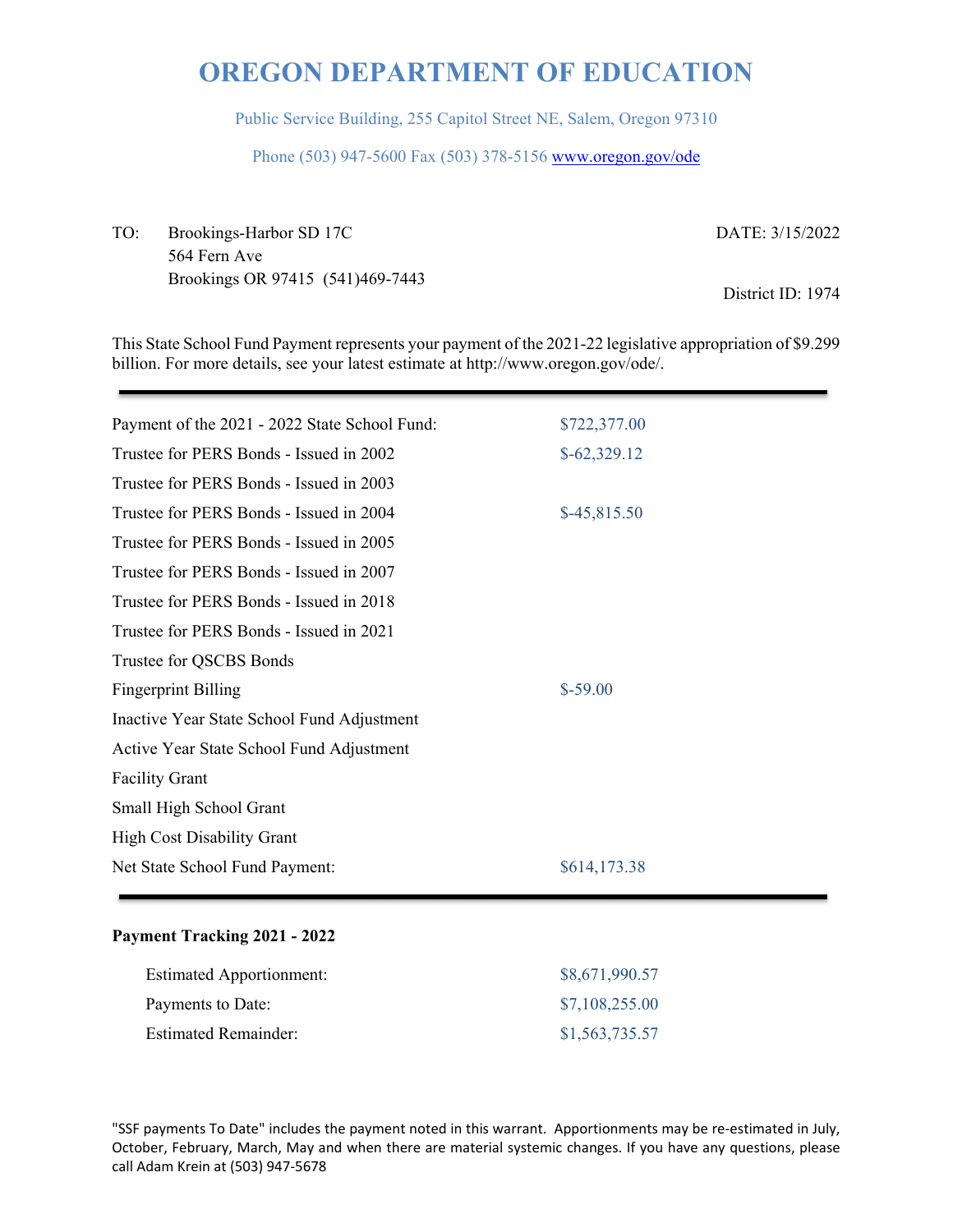Public Service Building, 255 Capitol Street NE, Salem, Oregon 97310

Phone (503) 947-5600 Fax (503) 378-5156 www.oregon.gov/ode

TO: Bend-LaPine Administrative SD 1 520 NW Wall St Bend OR 97703 (541)355-1000 DATE: 3/15/2022 District ID: 1976

This State School Fund Payment represents your payment of the 2021-22 legislative appropriation of \$9.299 billion. For more details, see your latest estimate at http://www.oregon.gov/ode/.

| Payment of the 2021 - 2022 State School Fund: | \$7,554,454.00 |
|-----------------------------------------------|----------------|
| Trustee for PERS Bonds - Issued in 2002       | \$-423,904.59  |
| Trustee for PERS Bonds - Issued in 2003       | \$-268,896.66  |
| Trustee for PERS Bonds - Issued in 2004       | $$-55,692.43$  |
| Trustee for PERS Bonds - Issued in 2005       |                |
| Trustee for PERS Bonds - Issued in 2007       |                |
| Trustee for PERS Bonds - Issued in 2018       |                |
| Trustee for PERS Bonds - Issued in 2021       |                |
| Trustee for QSCBS Bonds                       |                |
| <b>Fingerprint Billing</b>                    | $$-1,534.00$   |
| Inactive Year State School Fund Adjustment    |                |
| Active Year State School Fund Adjustment      |                |
| <b>Facility Grant</b>                         | \$324,800.00   |
| Small High School Grant                       |                |
| <b>High Cost Disability Grant</b>             |                |
| Net State School Fund Payment:                | \$7,129,226.32 |
|                                               |                |

### **Payment Tracking 2021 - 2022**

| <b>Estimated Apportionment:</b> | \$90,689,721.12 |
|---------------------------------|-----------------|
| Payments to Date:               | \$78,040,451.00 |
| Estimated Remainder:            | \$12,649,270.12 |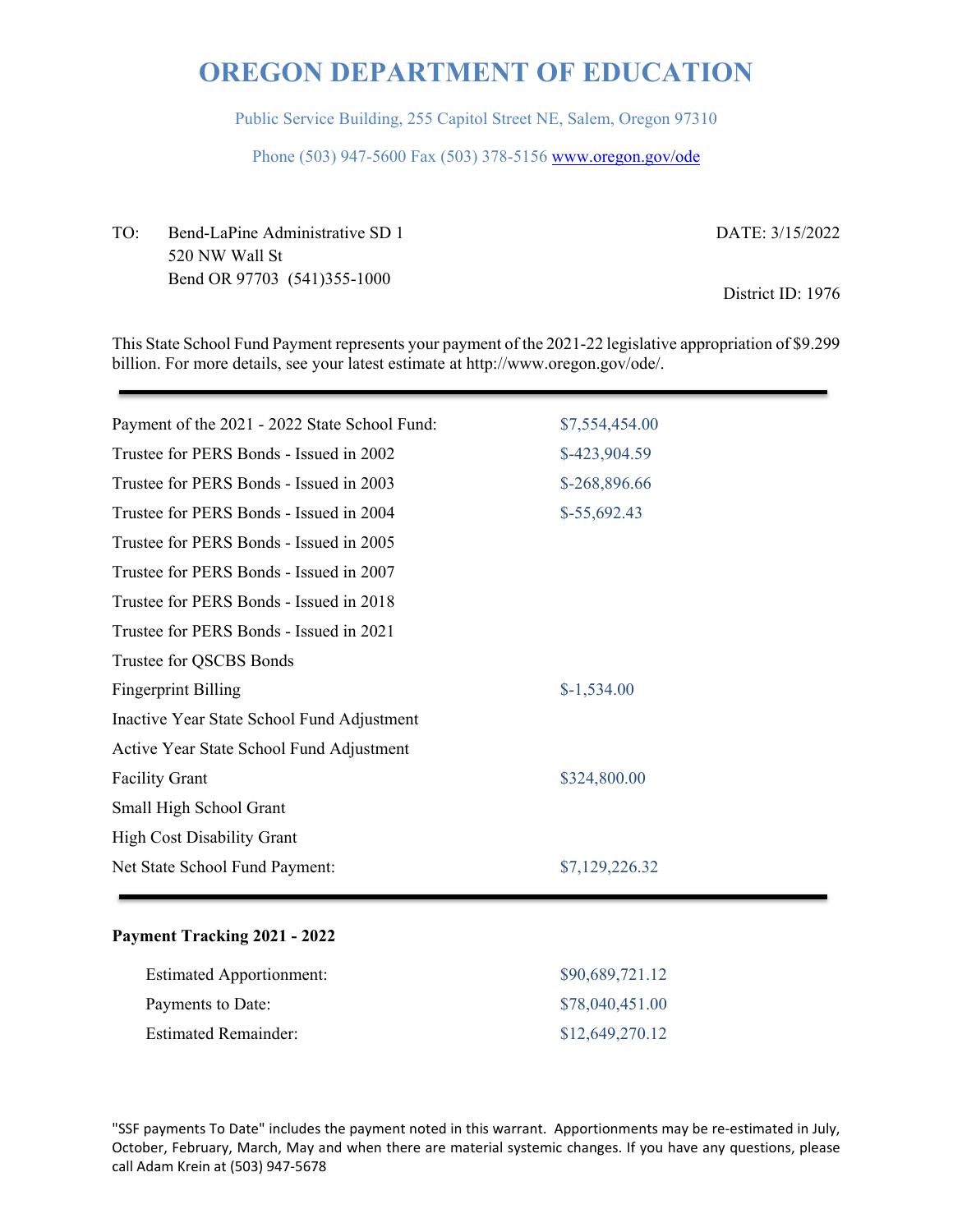Public Service Building, 255 Capitol Street NE, Salem, Oregon 97310

Phone (503) 947-5600 Fax (503) 378-5156 www.oregon.gov/ode

TO: Redmond SD 2J 145 SE Salmon Ave Redmond OR 97756 (541)923-5437 DATE: 3/15/2022 District ID: 1977

This State School Fund Payment represents your payment of the 2021-22 legislative appropriation of \$9.299 billion. For more details, see your latest estimate at http://www.oregon.gov/ode/.

| Payment of the 2021 - 2022 State School Fund: | \$3,843,338.00 |
|-----------------------------------------------|----------------|
| Trustee for PERS Bonds - Issued in 2002       |                |
| Trustee for PERS Bonds - Issued in 2003       |                |
| Trustee for PERS Bonds - Issued in 2004       | \$-302,709.91  |
| Trustee for PERS Bonds - Issued in 2005       |                |
| Trustee for PERS Bonds - Issued in 2007       |                |
| Trustee for PERS Bonds - Issued in 2018       |                |
| Trustee for PERS Bonds - Issued in 2021       | \$-384,327.77  |
| Trustee for QSCBS Bonds                       |                |
| <b>Fingerprint Billing</b>                    | $$-413.00$     |
| Inactive Year State School Fund Adjustment    |                |
| Active Year State School Fund Adjustment      |                |
| <b>Facility Grant</b>                         |                |
| Small High School Grant                       |                |
| <b>High Cost Disability Grant</b>             |                |
| Net State School Fund Payment:                | \$3,155,887.32 |
|                                               |                |

### **Payment Tracking 2021 - 2022**

| <b>Estimated Apportionment:</b> | \$46,138,512.24 |
|---------------------------------|-----------------|
| Payments to Date:               | \$38,710,715.00 |
| <b>Estimated Remainder:</b>     | \$7,427,797.24  |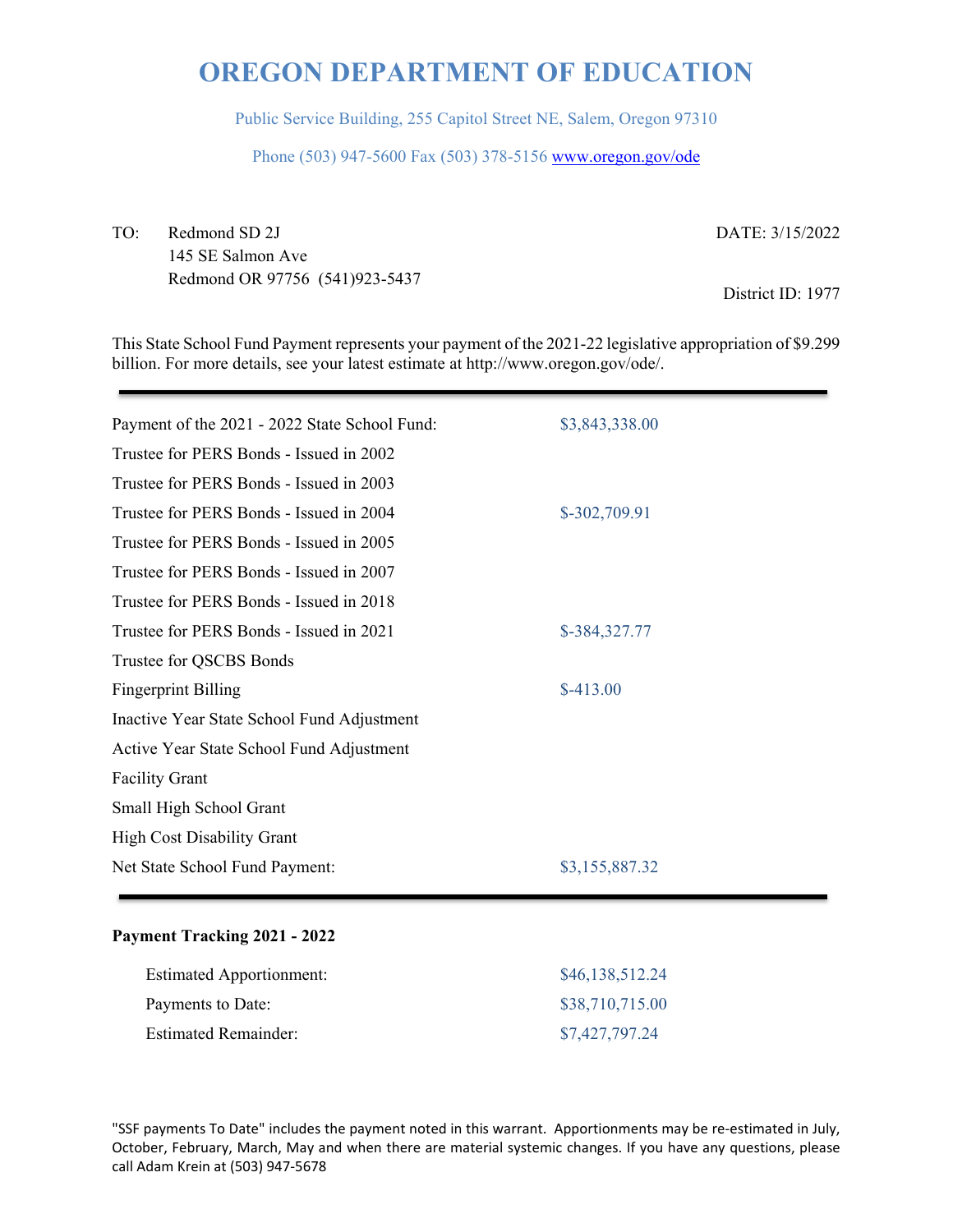Public Service Building, 255 Capitol Street NE, Salem, Oregon 97310

Phone (503) 947-5600 Fax (503) 378-5156 www.oregon.gov/ode

TO: Sisters SD 6 525 E Cascade Ave Sisters OR 97759 (541)549-8521

DATE: 3/15/2022

District ID: 1978

This State School Fund Payment represents your payment of the 2021-22 legislative appropriation of \$9.299 billion. For more details, see your latest estimate at http://www.oregon.gov/ode/.

| Payment of the 2021 - 2022 State School Fund: | \$236,844.00  |
|-----------------------------------------------|---------------|
| Trustee for PERS Bonds - Issued in 2002       |               |
| Trustee for PERS Bonds - Issued in 2003       | $$-93,964.81$ |
| Trustee for PERS Bonds - Issued in 2004       |               |
| Trustee for PERS Bonds - Issued in 2005       |               |
| Trustee for PERS Bonds - Issued in 2007       |               |
| Trustee for PERS Bonds - Issued in 2018       |               |
| Trustee for PERS Bonds - Issued in 2021       |               |
| Trustee for QSCBS Bonds                       |               |
| <b>Fingerprint Billing</b>                    | $$-118.00$    |
| Inactive Year State School Fund Adjustment    |               |
| Active Year State School Fund Adjustment      |               |
| <b>Facility Grant</b>                         |               |
| Small High School Grant                       |               |
| <b>High Cost Disability Grant</b>             |               |
| Net State School Fund Payment:                | \$142,761.19  |
|                                               |               |

### **Payment Tracking 2021 - 2022**

| <b>Estimated Apportionment:</b> | \$2,843,260.17 |
|---------------------------------|----------------|
| Payments to Date:               | \$2,276,492.00 |
| <b>Estimated Remainder:</b>     | \$566,768.17   |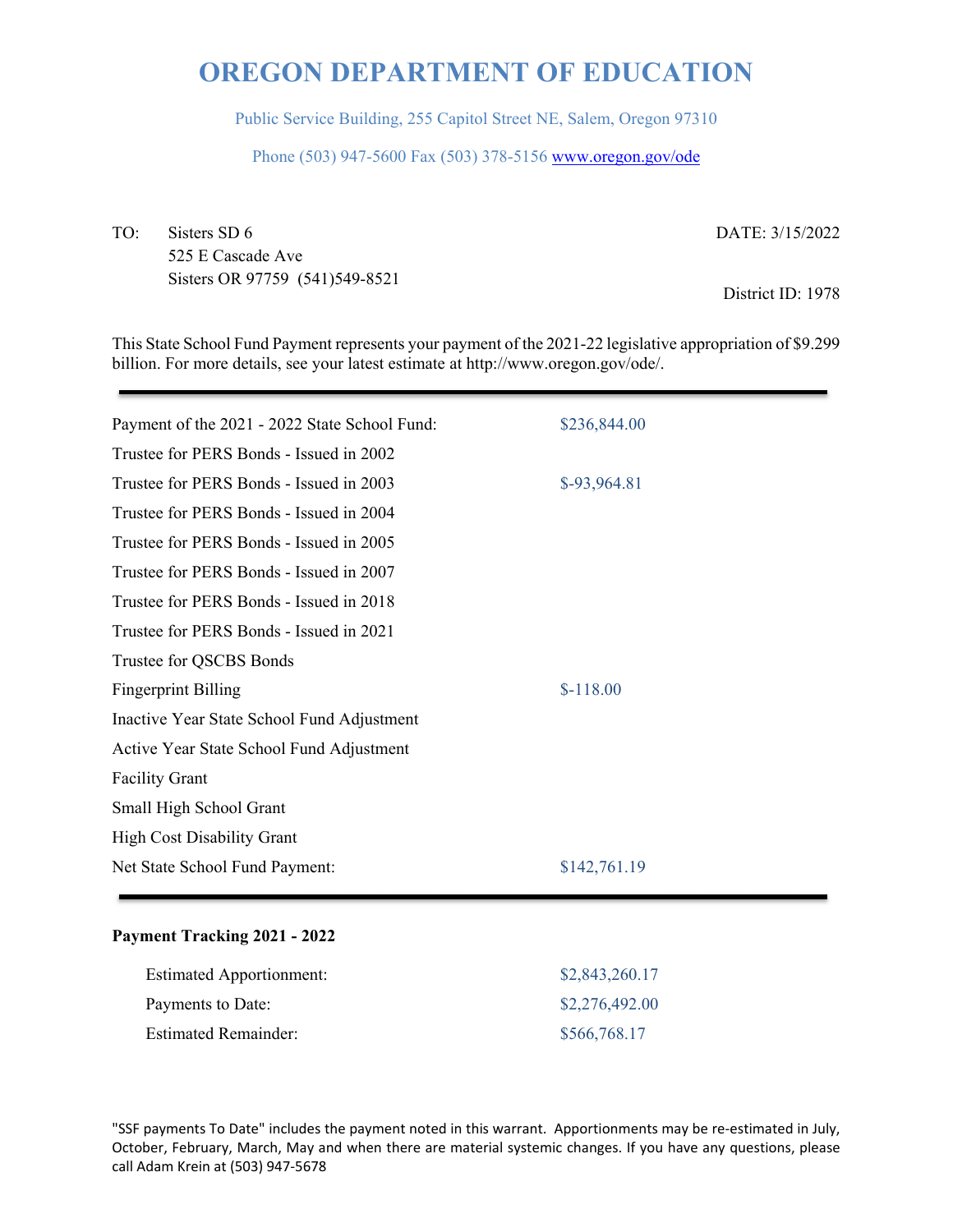Public Service Building, 255 Capitol Street NE, Salem, Oregon 97310

Phone (503) 947-5600 Fax (503) 378-5156 www.oregon.gov/ode

TO: Oakland SD 1 PO Box 390 Oakland OR 97462 (541)459-4341 DATE: 3/15/2022

District ID: 1990

This State School Fund Payment represents your payment of the 2021-22 legislative appropriation of \$9.299 billion. For more details, see your latest estimate at http://www.oregon.gov/ode/.

| Payment of the 2021 - 2022 State School Fund: | \$402,474.00 |
|-----------------------------------------------|--------------|
| Trustee for PERS Bonds - Issued in 2002       |              |
| Trustee for PERS Bonds - Issued in 2003       |              |
| Trustee for PERS Bonds - Issued in 2004       |              |
| Trustee for PERS Bonds - Issued in 2005       |              |
| Trustee for PERS Bonds - Issued in 2007       |              |
| Trustee for PERS Bonds - Issued in 2018       |              |
| Trustee for PERS Bonds - Issued in 2021       |              |
| Trustee for QSCBS Bonds                       |              |
| <b>Fingerprint Billing</b>                    | $$-118.00$   |
| Inactive Year State School Fund Adjustment    |              |
| Active Year State School Fund Adjustment      |              |
| <b>Facility Grant</b>                         |              |
| Small High School Grant                       |              |
| High Cost Disability Grant                    |              |
| Net State School Fund Payment:                | \$402,356.00 |
|                                               |              |

### **Payment Tracking 2021 - 2022**

| <b>Estimated Apportionment:</b> | \$4,831,623.94 |
|---------------------------------|----------------|
| Payments to Date:               | \$3,978,303.00 |
| <b>Estimated Remainder:</b>     | \$853,320.94   |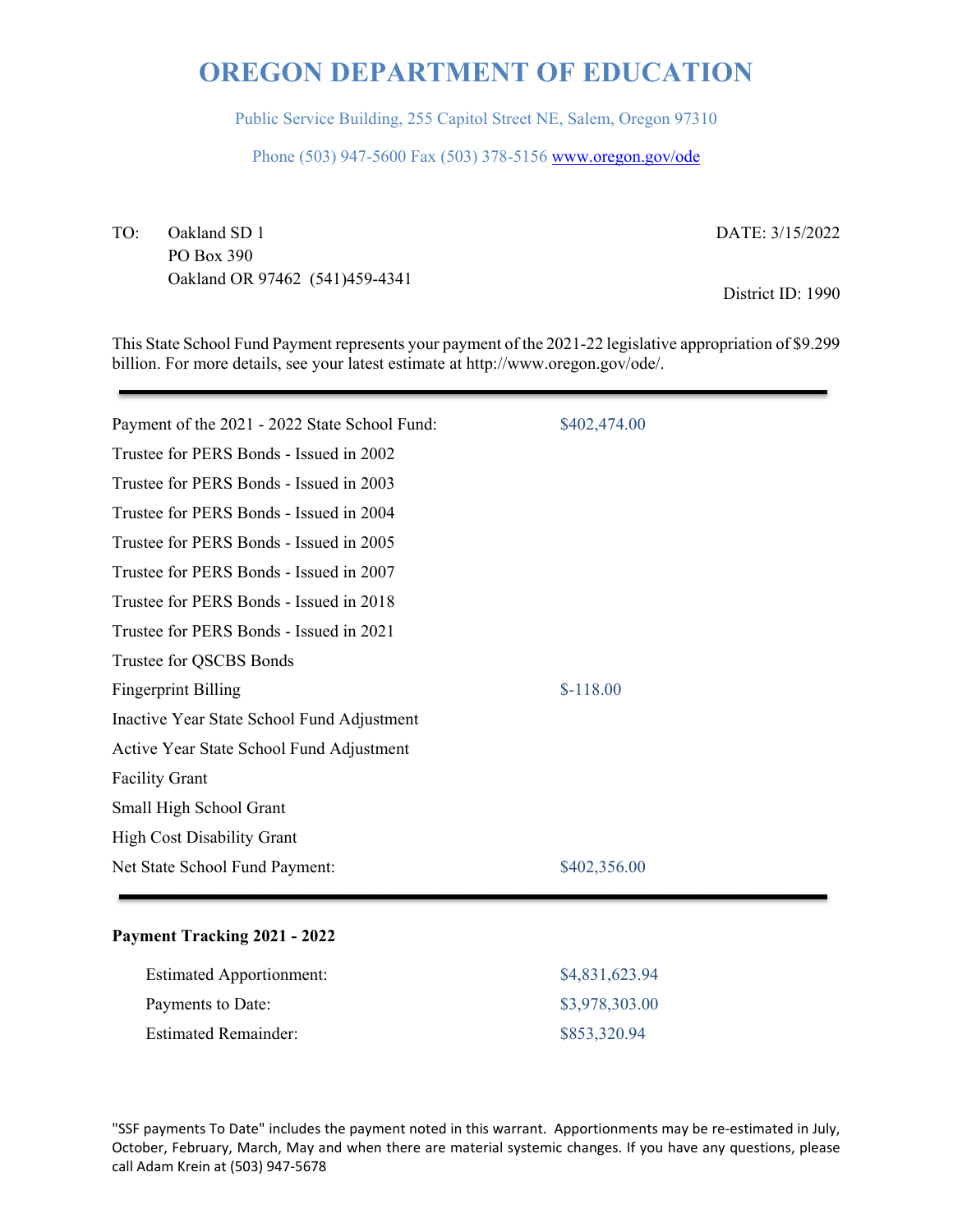Public Service Building, 255 Capitol Street NE, Salem, Oregon 97310

Phone (503) 947-5600 Fax (503) 378-5156 www.oregon.gov/ode

TO: Douglas County SD 4 1419 NW Valley View Dr Roseburg OR 97471 (541)440-4014 DATE: 3/15/2022 District ID: 1991

This State School Fund Payment represents your payment of the 2021-22 legislative appropriation of \$9.299 billion. For more details, see your latest estimate at http://www.oregon.gov/ode/.

| Payment of the 2021 - 2022 State School Fund: | \$3,542,774.00 |
|-----------------------------------------------|----------------|
| Trustee for PERS Bonds - Issued in 2002       | $$-211,145.51$ |
| Trustee for PERS Bonds - Issued in 2003       |                |
| Trustee for PERS Bonds - Issued in 2004       | $$-146,084.76$ |
| Trustee for PERS Bonds - Issued in 2005       |                |
| Trustee for PERS Bonds - Issued in 2007       |                |
| Trustee for PERS Bonds - Issued in 2018       |                |
| Trustee for PERS Bonds - Issued in 2021       | $$-173,825.20$ |
| Trustee for QSCBS Bonds                       |                |
| <b>Fingerprint Billing</b>                    | $$-944.00$     |
| Inactive Year State School Fund Adjustment    |                |
| Active Year State School Fund Adjustment      |                |
| <b>Facility Grant</b>                         |                |
| Small High School Grant                       |                |
| <b>High Cost Disability Grant</b>             |                |
| Net State School Fund Payment:                | \$3,010,774.53 |

### **Payment Tracking 2021 - 2022**

| <b>Estimated Apportionment:</b> | \$42,530,306.04 |
|---------------------------------|-----------------|
| Payments to Date:               | \$35,617,103.00 |
| <b>Estimated Remainder:</b>     | \$6,913,203.04  |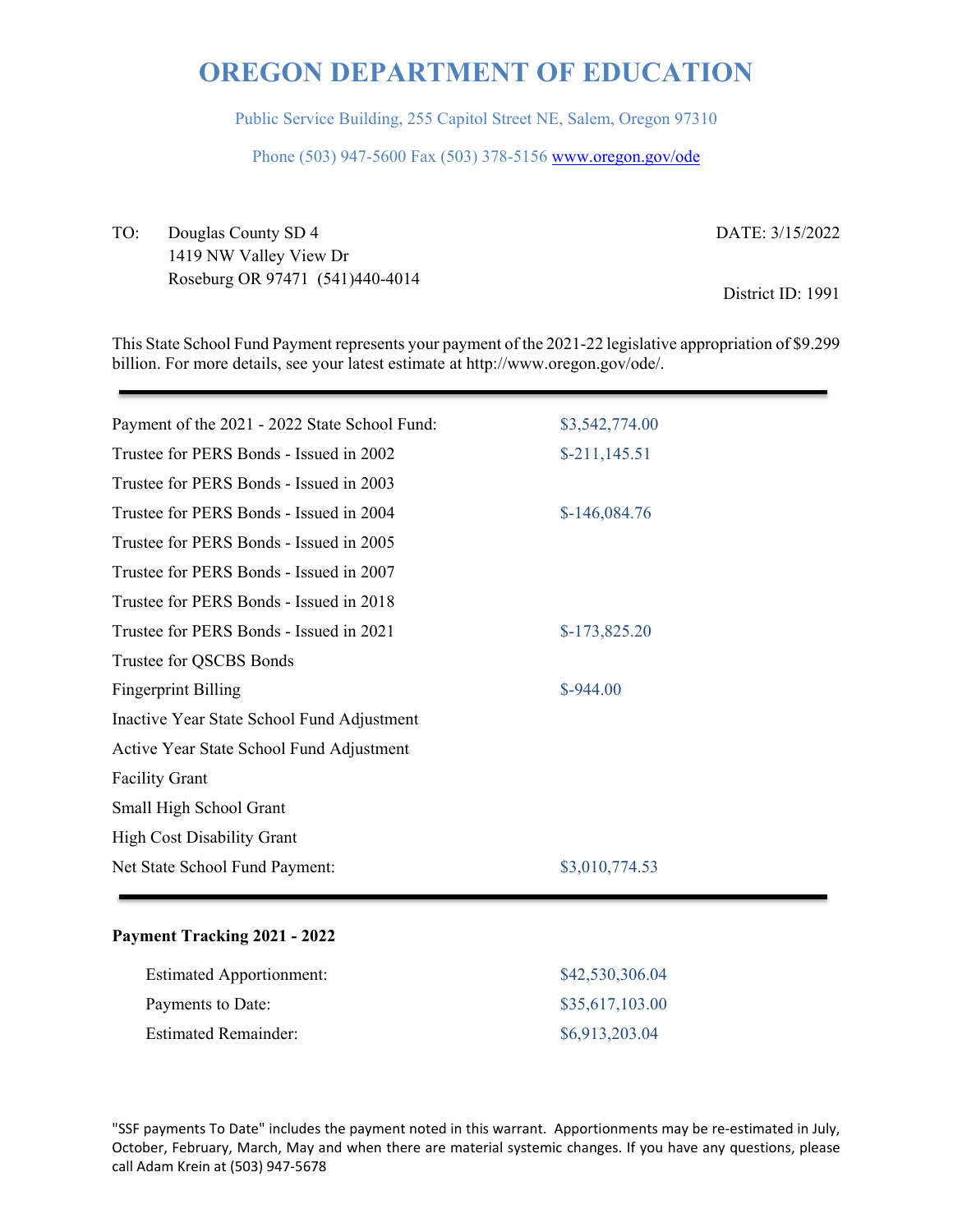Public Service Building, 255 Capitol Street NE, Salem, Oregon 97310

Phone (503) 947-5600 Fax (503) 378-5156 www.oregon.gov/ode

TO: Glide SD 12 18990 N Umpqua Hwy Glide OR 97443 (541)496-3521 DATE: 3/15/2022

District ID: 1992

This State School Fund Payment represents your payment of the 2021-22 legislative appropriation of \$9.299 billion. For more details, see your latest estimate at http://www.oregon.gov/ode/.

| Payment of the 2021 - 2022 State School Fund: | \$329,563.00  |
|-----------------------------------------------|---------------|
| Trustee for PERS Bonds - Issued in 2002       | $$-32,270.68$ |
| Trustee for PERS Bonds - Issued in 2003       |               |
| Trustee for PERS Bonds - Issued in 2004       |               |
| Trustee for PERS Bonds - Issued in 2005       |               |
| Trustee for PERS Bonds - Issued in 2007       |               |
| Trustee for PERS Bonds - Issued in 2018       |               |
| Trustee for PERS Bonds - Issued in 2021       |               |
| Trustee for QSCBS Bonds                       |               |
| <b>Fingerprint Billing</b>                    | $$-118.00$    |
| Inactive Year State School Fund Adjustment    |               |
| Active Year State School Fund Adjustment      |               |
| <b>Facility Grant</b>                         |               |
| Small High School Grant                       |               |
| <b>High Cost Disability Grant</b>             |               |
| Net State School Fund Payment:                | \$297,174.32  |
|                                               |               |

### **Payment Tracking 2021 - 2022**

| <b>Estimated Apportionment:</b> | \$3,956,339.70 |
|---------------------------------|----------------|
| Payments to Date:               | \$3,351,788.00 |
| <b>Estimated Remainder:</b>     | \$604,551.70   |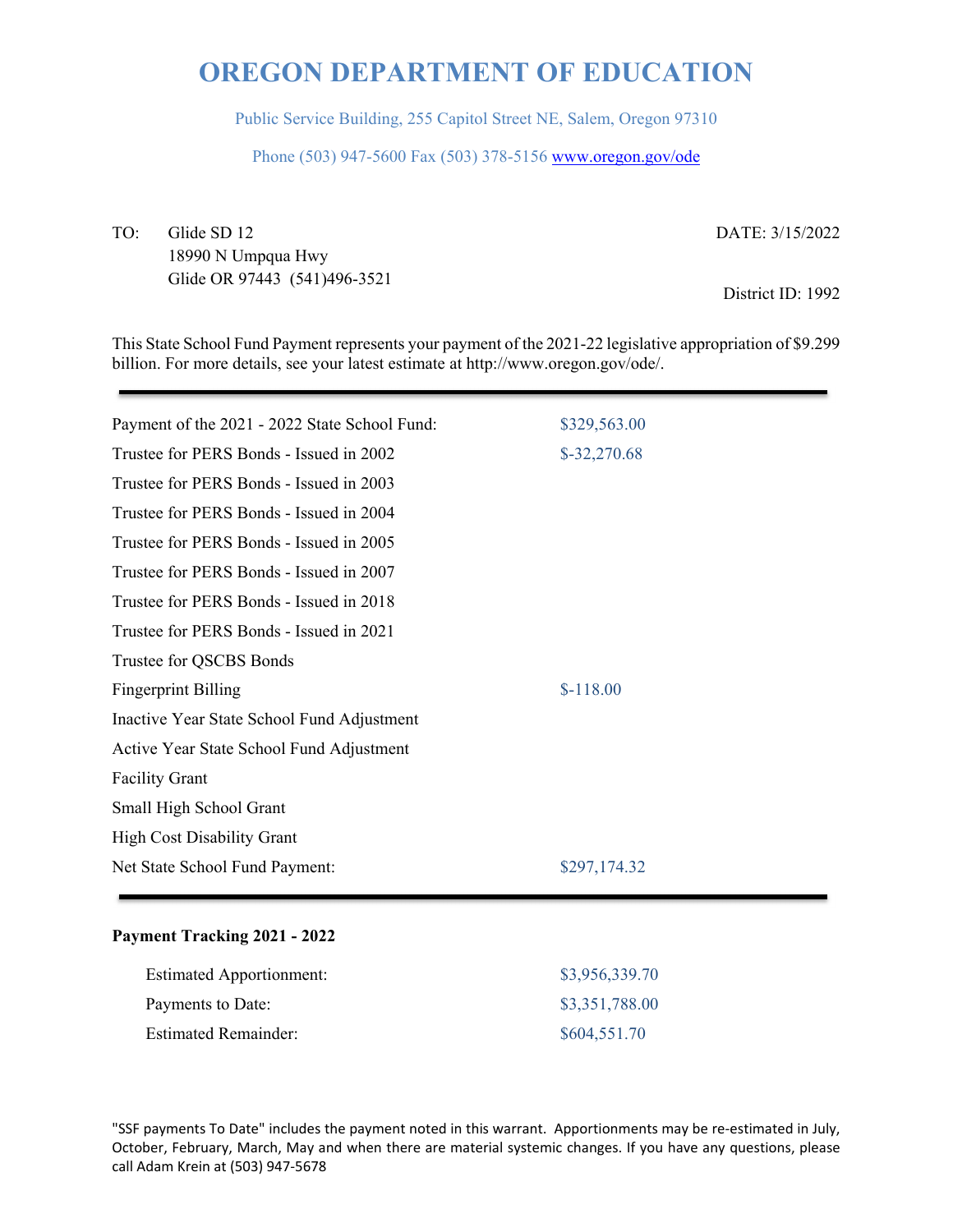Public Service Building, 255 Capitol Street NE, Salem, Oregon 97310

Phone (503) 947-5600 Fax (503) 378-5156 www.oregon.gov/ode

TO: Douglas County SD 15 PO Box 10 Days Creek OR 97429 (541)825-3296 DATE: 3/15/2022

District ID: 1993

This State School Fund Payment represents your payment of the 2021-22 legislative appropriation of \$9.299 billion. For more details, see your latest estimate at http://www.oregon.gov/ode/.

| Payment of the 2021 - 2022 State School Fund: | \$241,464.00 |
|-----------------------------------------------|--------------|
| Trustee for PERS Bonds - Issued in 2002       |              |
| Trustee for PERS Bonds - Issued in 2003       |              |
| Trustee for PERS Bonds - Issued in 2004       |              |
| Trustee for PERS Bonds - Issued in 2005       |              |
| Trustee for PERS Bonds - Issued in 2007       |              |
| Trustee for PERS Bonds - Issued in 2018       |              |
| Trustee for PERS Bonds - Issued in 2021       |              |
| Trustee for QSCBS Bonds                       | $$-3,745.05$ |
| <b>Fingerprint Billing</b>                    | $$-177.00$   |
| Inactive Year State School Fund Adjustment    |              |
| Active Year State School Fund Adjustment      |              |
| <b>Facility Grant</b>                         |              |
| Small High School Grant                       |              |
| <b>High Cost Disability Grant</b>             |              |
| Net State School Fund Payment:                | \$237,541.95 |
|                                               |              |

### **Payment Tracking 2021 - 2022**

| <b>Estimated Apportionment:</b> | \$2,898,725.46 |
|---------------------------------|----------------|
| Payments to Date:               | \$2,380,151.00 |
| <b>Estimated Remainder:</b>     | \$518,574.46   |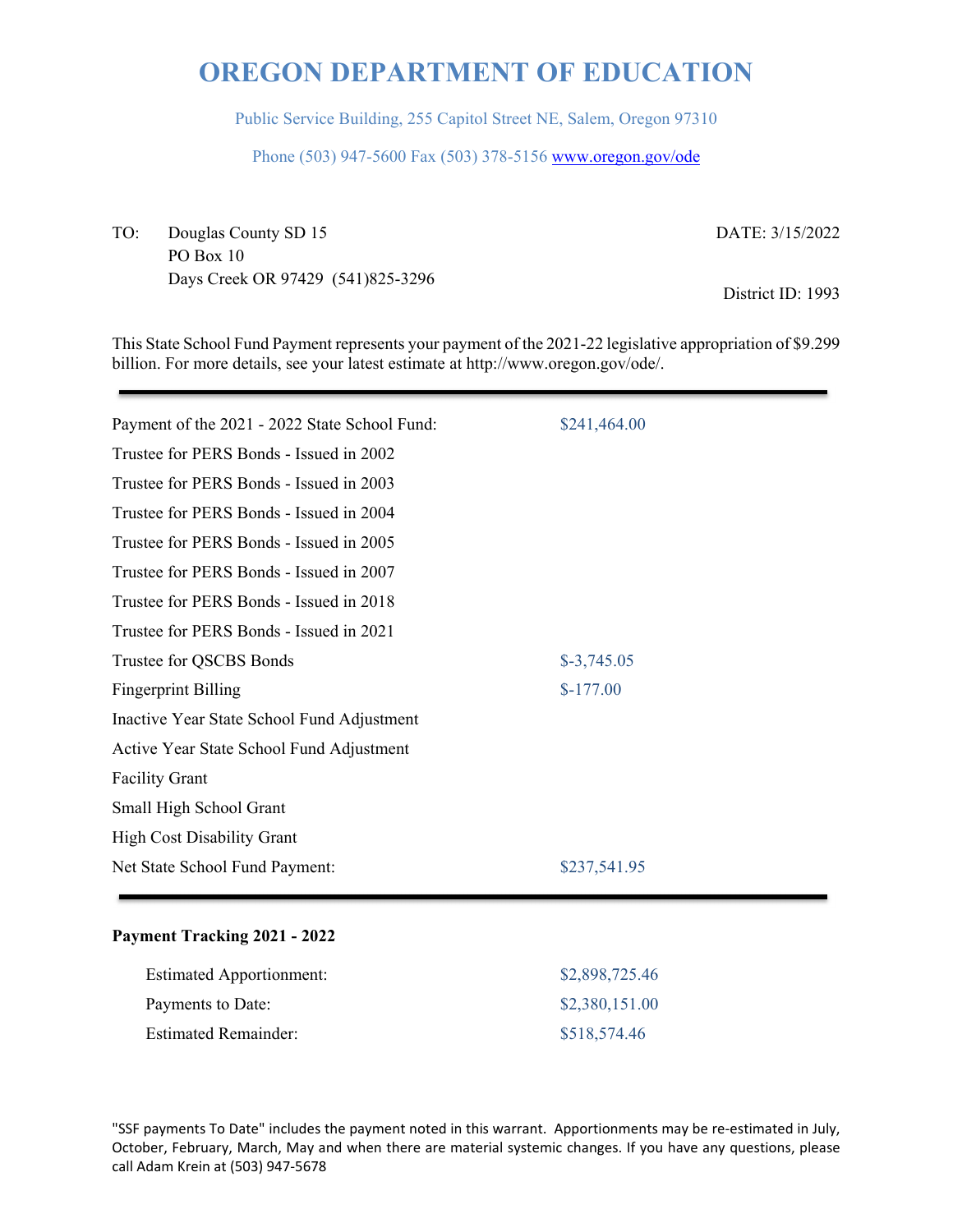Public Service Building, 255 Capitol Street NE, Salem, Oregon 97310

Phone (503) 947-5600 Fax (503) 378-5156 www.oregon.gov/ode

TO: South Umpqua SD 19 558 SW Chadwick Ln Myrtle Creek OR 97457 (541)863-3115 DATE: 3/15/2022

District ID: 1994

This State School Fund Payment represents your payment of the 2021-22 legislative appropriation of \$9.299 billion. For more details, see your latest estimate at http://www.oregon.gov/ode/.

| Payment of the 2021 - 2022 State School Fund: | \$990,724.00  |              |  |
|-----------------------------------------------|---------------|--------------|--|
| Trustee for PERS Bonds - Issued in 2002       | $$-66,423.28$ |              |  |
| Trustee for PERS Bonds - Issued in 2003       | $$-71,630.38$ |              |  |
| Trustee for PERS Bonds - Issued in 2004       |               |              |  |
| Trustee for PERS Bonds - Issued in 2005       |               |              |  |
| Trustee for PERS Bonds - Issued in 2007       |               |              |  |
| Trustee for PERS Bonds - Issued in 2018       |               |              |  |
| Trustee for PERS Bonds - Issued in 2021       |               |              |  |
| Trustee for QSCBS Bonds                       | $$-2,867.81$  | $$-1,897.75$ |  |
| <b>Fingerprint Billing</b>                    | $$-177.00$    |              |  |
| Inactive Year State School Fund Adjustment    |               |              |  |
| Active Year State School Fund Adjustment      |               |              |  |
| <b>Facility Grant</b>                         |               |              |  |
| Small High School Grant                       |               |              |  |
| <b>High Cost Disability Grant</b>             |               |              |  |
| Net State School Fund Payment:                | \$847,727.78  |              |  |
|                                               |               |              |  |

#### **Payment Tracking 2021 - 2022**

| <b>Estimated Apportionment:</b> | \$11,893,449.88 |
|---------------------------------|-----------------|
| Payments to Date:               | \$9,790,977.00  |
| <b>Estimated Remainder:</b>     | \$2,102,472.88  |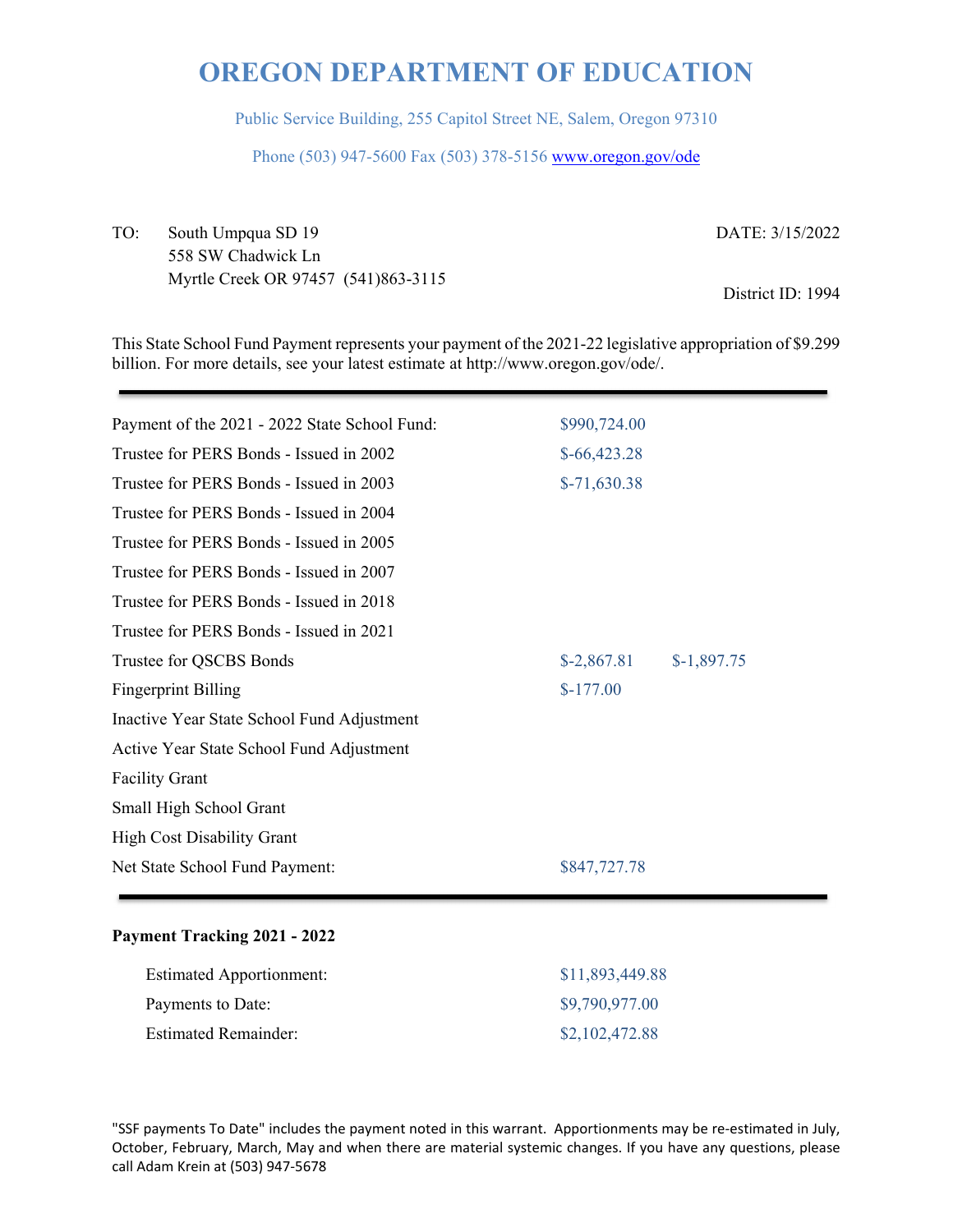Public Service Building, 255 Capitol Street NE, Salem, Oregon 97310

Phone (503) 947-5600 Fax (503) 378-5156 www.oregon.gov/ode

TO: Camas Valley SD 21J PO Box 57 Camas Valley OR 97416 (541)445-2131 DATE: 3/15/2022

District ID: 1995

This State School Fund Payment represents your payment of the 2021-22 legislative appropriation of \$9.299 billion. For more details, see your latest estimate at http://www.oregon.gov/ode/.

| Payment of the 2021 - 2022 State School Fund: | \$252,726.00 |
|-----------------------------------------------|--------------|
| Trustee for PERS Bonds - Issued in 2002       |              |
| Trustee for PERS Bonds - Issued in 2003       |              |
| Trustee for PERS Bonds - Issued in 2004       |              |
| Trustee for PERS Bonds - Issued in 2005       |              |
| Trustee for PERS Bonds - Issued in 2007       |              |
| Trustee for PERS Bonds - Issued in 2018       |              |
| Trustee for PERS Bonds - Issued in 2021       |              |
| Trustee for QSCBS Bonds                       |              |
| <b>Fingerprint Billing</b>                    |              |
| Inactive Year State School Fund Adjustment    |              |
| Active Year State School Fund Adjustment      |              |
| <b>Facility Grant</b>                         |              |
| Small High School Grant                       |              |
| <b>High Cost Disability Grant</b>             |              |
| Net State School Fund Payment:                | \$252,726.00 |
|                                               |              |

### **Payment Tracking 2021 - 2022**

| <b>Estimated Apportionment:</b> | \$3,033,924.57 |
|---------------------------------|----------------|
| Payments to Date:               | \$2,501,482.00 |
| <b>Estimated Remainder:</b>     | \$532,442.57   |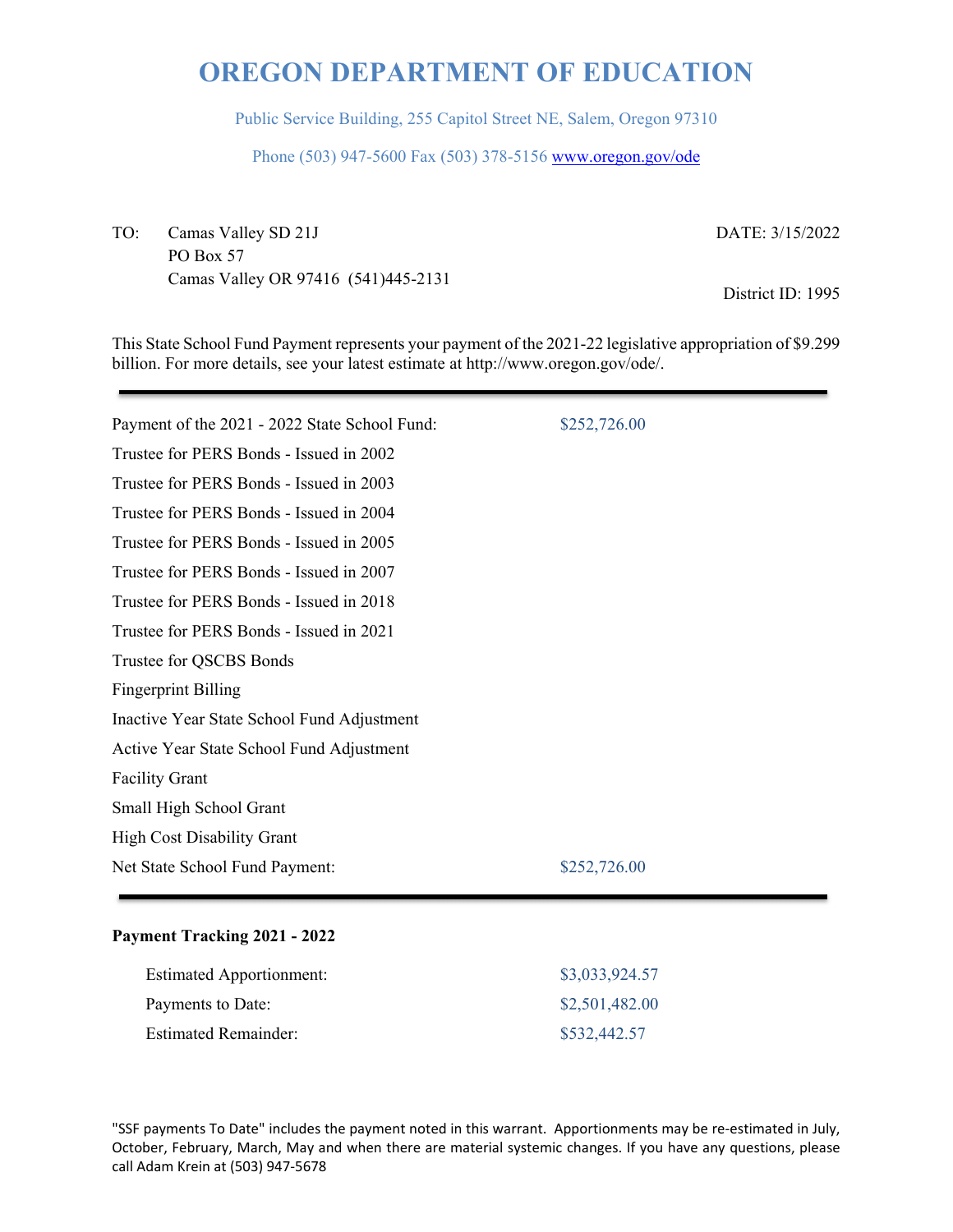Public Service Building, 255 Capitol Street NE, Salem, Oregon 97310

Phone (503) 947-5600 Fax (503) 378-5156 www.oregon.gov/ode

TO: North Douglas SD 22 PO Box 428 Drain OR 97435 (541)836-2223 DATE: 3/15/2022

District ID: 1996

This State School Fund Payment represents your payment of the 2021-22 legislative appropriation of \$9.299 billion. For more details, see your latest estimate at http://www.oregon.gov/ode/.

| Payment of the 2021 - 2022 State School Fund: | \$258,844.00 |
|-----------------------------------------------|--------------|
| Trustee for PERS Bonds - Issued in 2002       |              |
| Trustee for PERS Bonds - Issued in 2003       |              |
| Trustee for PERS Bonds - Issued in 2004       |              |
| Trustee for PERS Bonds - Issued in 2005       |              |
| Trustee for PERS Bonds - Issued in 2007       |              |
| Trustee for PERS Bonds - Issued in 2018       |              |
| Trustee for PERS Bonds - Issued in 2021       |              |
| Trustee for QSCBS Bonds                       |              |
| <b>Fingerprint Billing</b>                    | $$-118.00$   |
| Inactive Year State School Fund Adjustment    |              |
| Active Year State School Fund Adjustment      |              |
| <b>Facility Grant</b>                         |              |
| Small High School Grant                       |              |
| High Cost Disability Grant                    |              |
| Net State School Fund Payment:                | \$258,726.00 |
|                                               |              |

### **Payment Tracking 2021 - 2022**

| <b>Estimated Apportionment:</b> | \$3,107,372.81 |
|---------------------------------|----------------|
| Payments to Date:               | \$2,557,118.00 |
| <b>Estimated Remainder:</b>     | \$550,254.81   |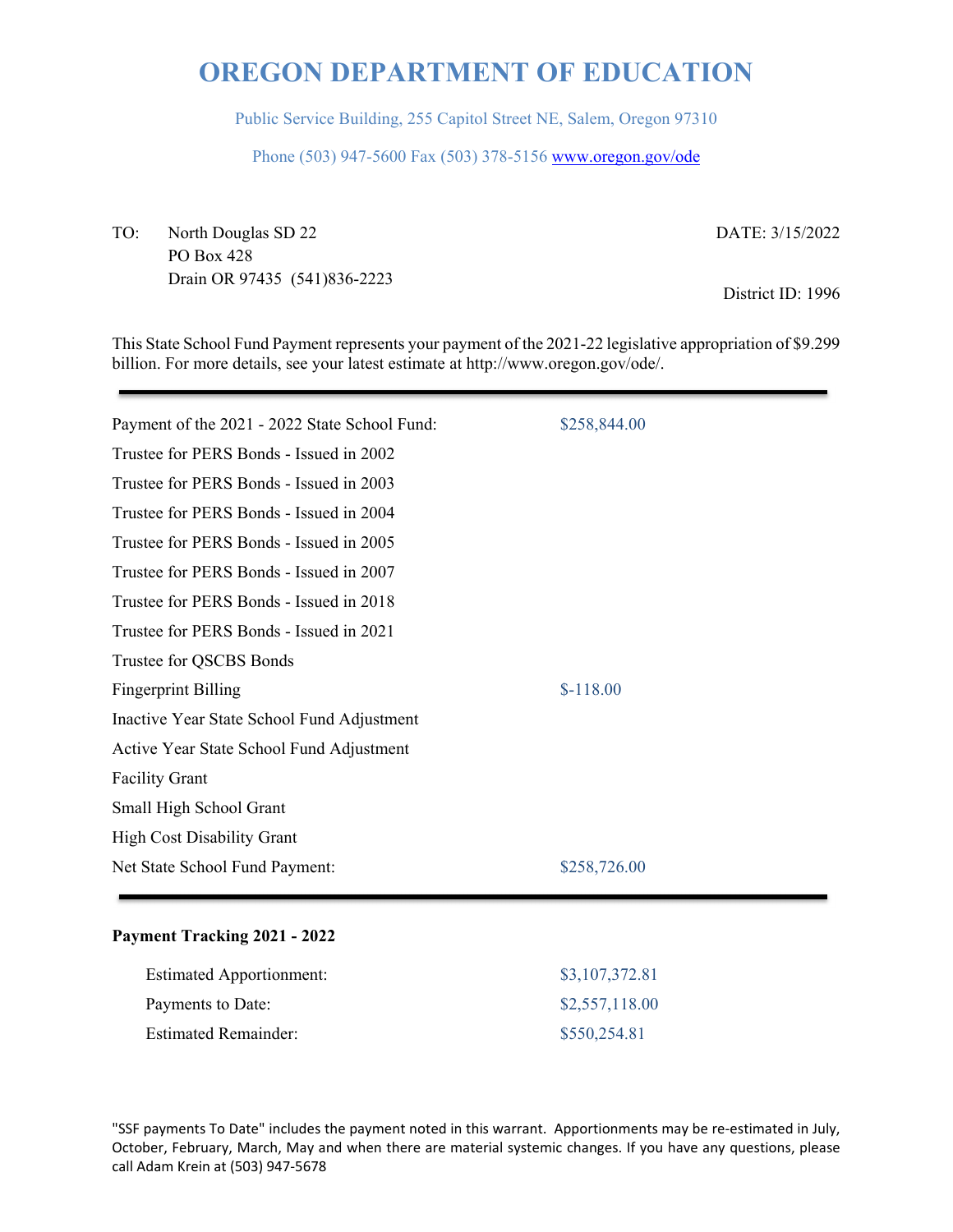Public Service Building, 255 Capitol Street NE, Salem, Oregon 97310

Phone (503) 947-5600 Fax (503) 378-5156 www.oregon.gov/ode

TO: Yoncalla SD 32 PO Box 568 Yoncalla OR 97499 (541)849-2782 DATE: 3/15/2022

District ID: 1997

This State School Fund Payment represents your payment of the 2021-22 legislative appropriation of \$9.299 billion. For more details, see your latest estimate at http://www.oregon.gov/ode/.

| Payment of the 2021 - 2022 State School Fund: | \$242,709.00 |
|-----------------------------------------------|--------------|
| Trustee for PERS Bonds - Issued in 2002       |              |
| Trustee for PERS Bonds - Issued in 2003       |              |
| Trustee for PERS Bonds - Issued in 2004       |              |
| Trustee for PERS Bonds - Issued in 2005       |              |
| Trustee for PERS Bonds - Issued in 2007       |              |
| Trustee for PERS Bonds - Issued in 2018       |              |
| Trustee for PERS Bonds - Issued in 2021       |              |
| Trustee for QSCBS Bonds                       |              |
| <b>Fingerprint Billing</b>                    | $$-59.00$    |
| Inactive Year State School Fund Adjustment    |              |
| Active Year State School Fund Adjustment      |              |
| <b>Facility Grant</b>                         |              |
| Small High School Grant                       |              |
| <b>High Cost Disability Grant</b>             |              |
| Net State School Fund Payment:                | \$242,650.00 |
|                                               |              |

### **Payment Tracking 2021 - 2022**

| <b>Estimated Apportionment:</b> | \$2,913,672.37 |
|---------------------------------|----------------|
| Payments to Date:               | \$2,397,639.00 |
| <b>Estimated Remainder:</b>     | \$516,033.37   |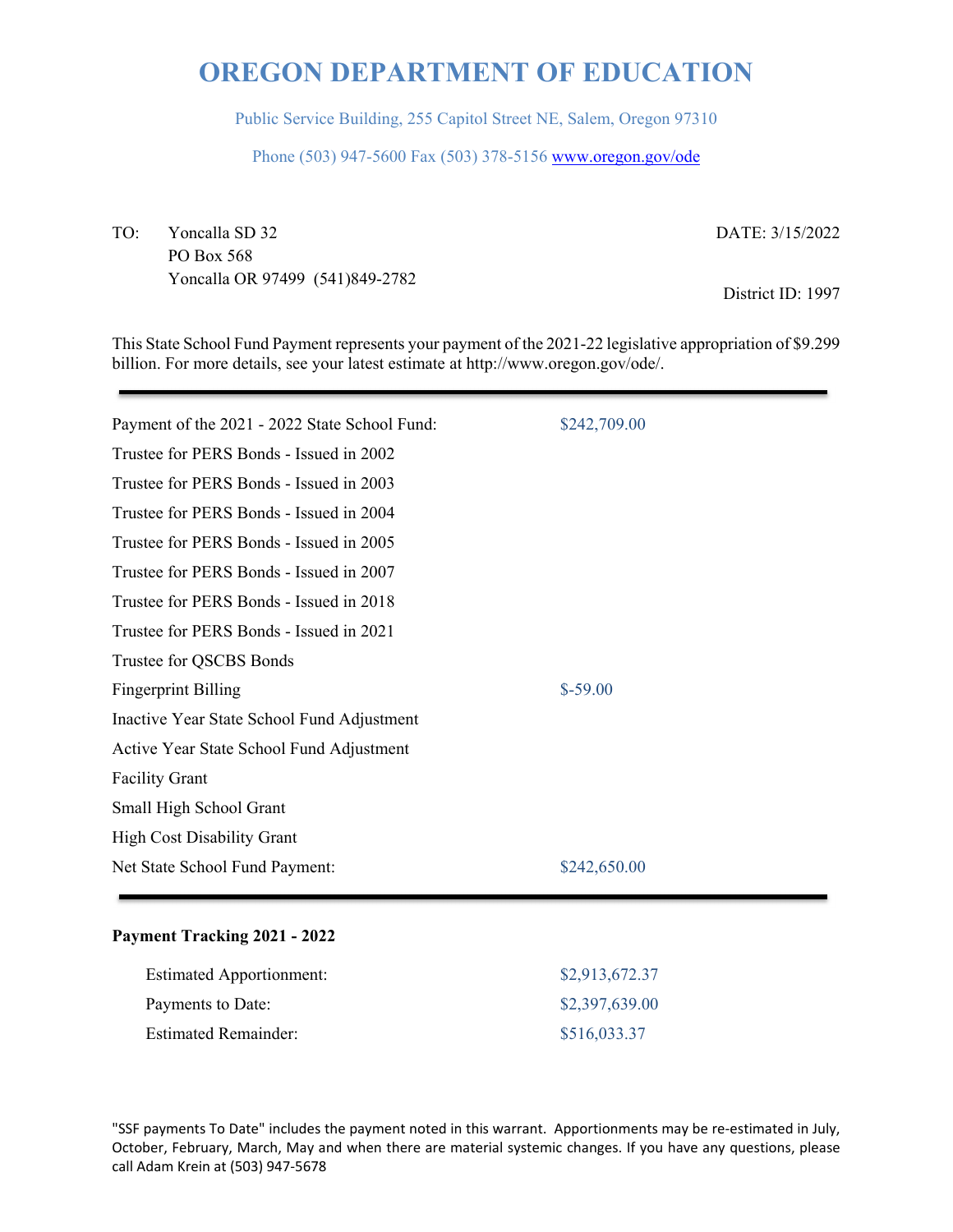Public Service Building, 255 Capitol Street NE, Salem, Oregon 97310

Phone (503) 947-5600 Fax (503) 378-5156 www.oregon.gov/ode

TO: Elkton SD 34 PO Box 390 Elkton OR 97436 (541)584-2228 DATE: 3/15/2022

District ID: 1998

This State School Fund Payment represents your payment of the 2021-22 legislative appropriation of \$9.299 billion. For more details, see your latest estimate at http://www.oregon.gov/ode/.

| Payment of the 2021 - 2022 State School Fund: | \$244,779.00 |
|-----------------------------------------------|--------------|
| Trustee for PERS Bonds - Issued in 2002       |              |
| Trustee for PERS Bonds - Issued in 2003       |              |
| Trustee for PERS Bonds - Issued in 2004       |              |
| Trustee for PERS Bonds - Issued in 2005       |              |
| Trustee for PERS Bonds - Issued in 2007       |              |
| Trustee for PERS Bonds - Issued in 2018       |              |
| Trustee for PERS Bonds - Issued in 2021       |              |
| Trustee for QSCBS Bonds                       |              |
| <b>Fingerprint Billing</b>                    | $$-59.00$    |
| Inactive Year State School Fund Adjustment    |              |
| Active Year State School Fund Adjustment      |              |
| <b>Facility Grant</b>                         |              |
| Small High School Grant                       |              |
| <b>High Cost Disability Grant</b>             |              |
| Net State School Fund Payment:                | \$244,720.00 |
|                                               |              |

### **Payment Tracking 2021 - 2022**

| <b>Estimated Apportionment:</b> | \$2,938,524.24 |
|---------------------------------|----------------|
| Payments to Date:               | \$2,420,852.00 |
| <b>Estimated Remainder:</b>     | \$517,672.24   |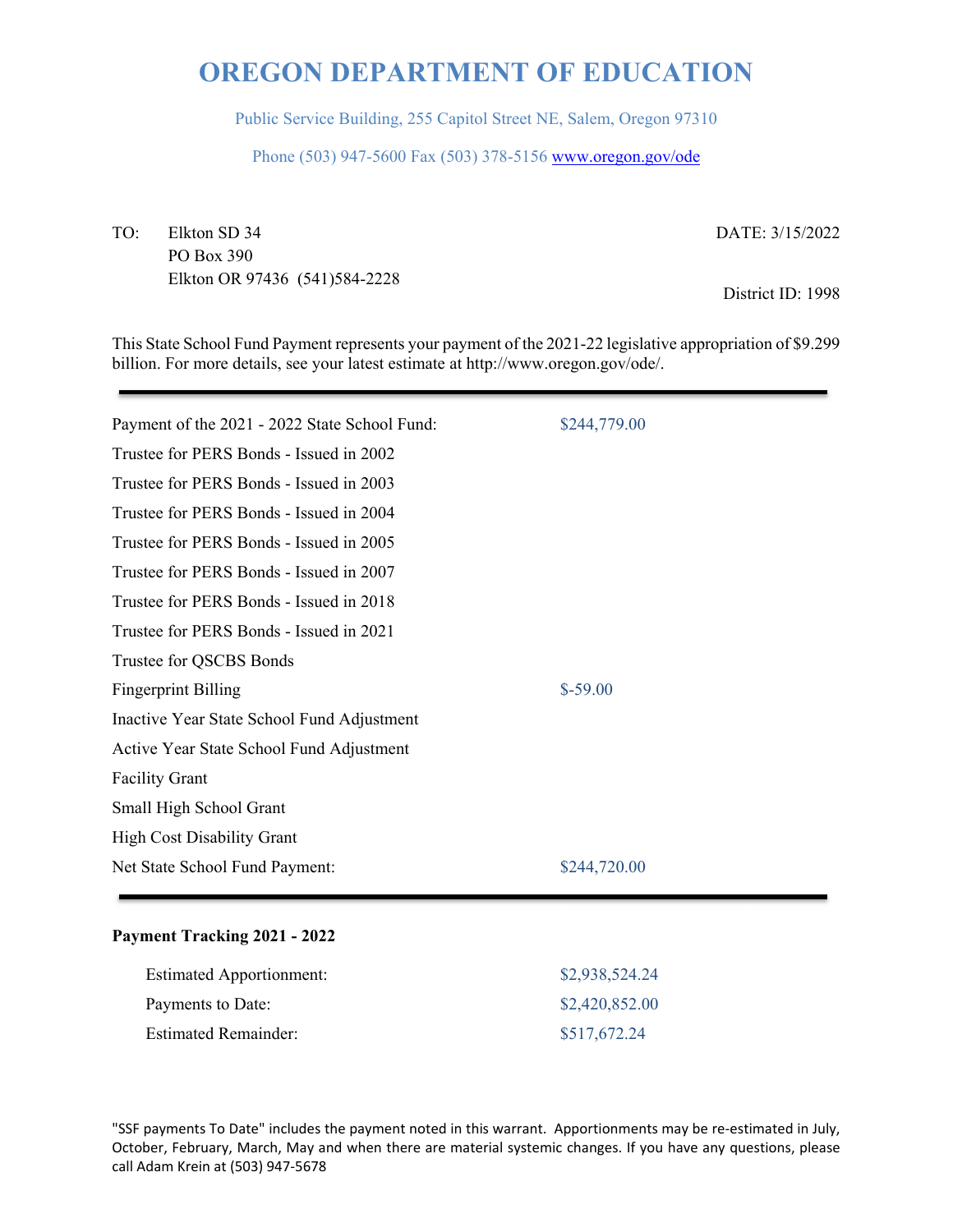Public Service Building, 255 Capitol Street NE, Salem, Oregon 97310

Phone (503) 947-5600 Fax (503) 378-5156 www.oregon.gov/ode

TO: Riddle SD 70 PO Box 45 Riddle OR 97469 (541)874-3131 DATE: 3/15/2022

District ID: 1999

This State School Fund Payment represents your payment of the 2021-22 legislative appropriation of \$9.299 billion. For more details, see your latest estimate at http://www.oregon.gov/ode/.

| Payment of the 2021 - 2022 State School Fund: | \$304,473.00 |
|-----------------------------------------------|--------------|
| Trustee for PERS Bonds - Issued in 2002       |              |
| Trustee for PERS Bonds - Issued in 2003       |              |
| Trustee for PERS Bonds - Issued in 2004       |              |
| Trustee for PERS Bonds - Issued in 2005       |              |
| Trustee for PERS Bonds - Issued in 2007       |              |
| Trustee for PERS Bonds - Issued in 2018       |              |
| Trustee for PERS Bonds - Issued in 2021       |              |
| Trustee for QSCBS Bonds                       |              |
| <b>Fingerprint Billing</b>                    |              |
| Inactive Year State School Fund Adjustment    |              |
| Active Year State School Fund Adjustment      |              |
| <b>Facility Grant</b>                         |              |
| Small High School Grant                       |              |
| <b>High Cost Disability Grant</b>             |              |
| Net State School Fund Payment:                | \$304,473.00 |
|                                               |              |

### **Payment Tracking 2021 - 2022**

| <b>Estimated Apportionment:</b> | \$3,655,142.58 |
|---------------------------------|----------------|
| Payments to Date:               | \$3,007,537.00 |
| <b>Estimated Remainder:</b>     | \$647,605.58   |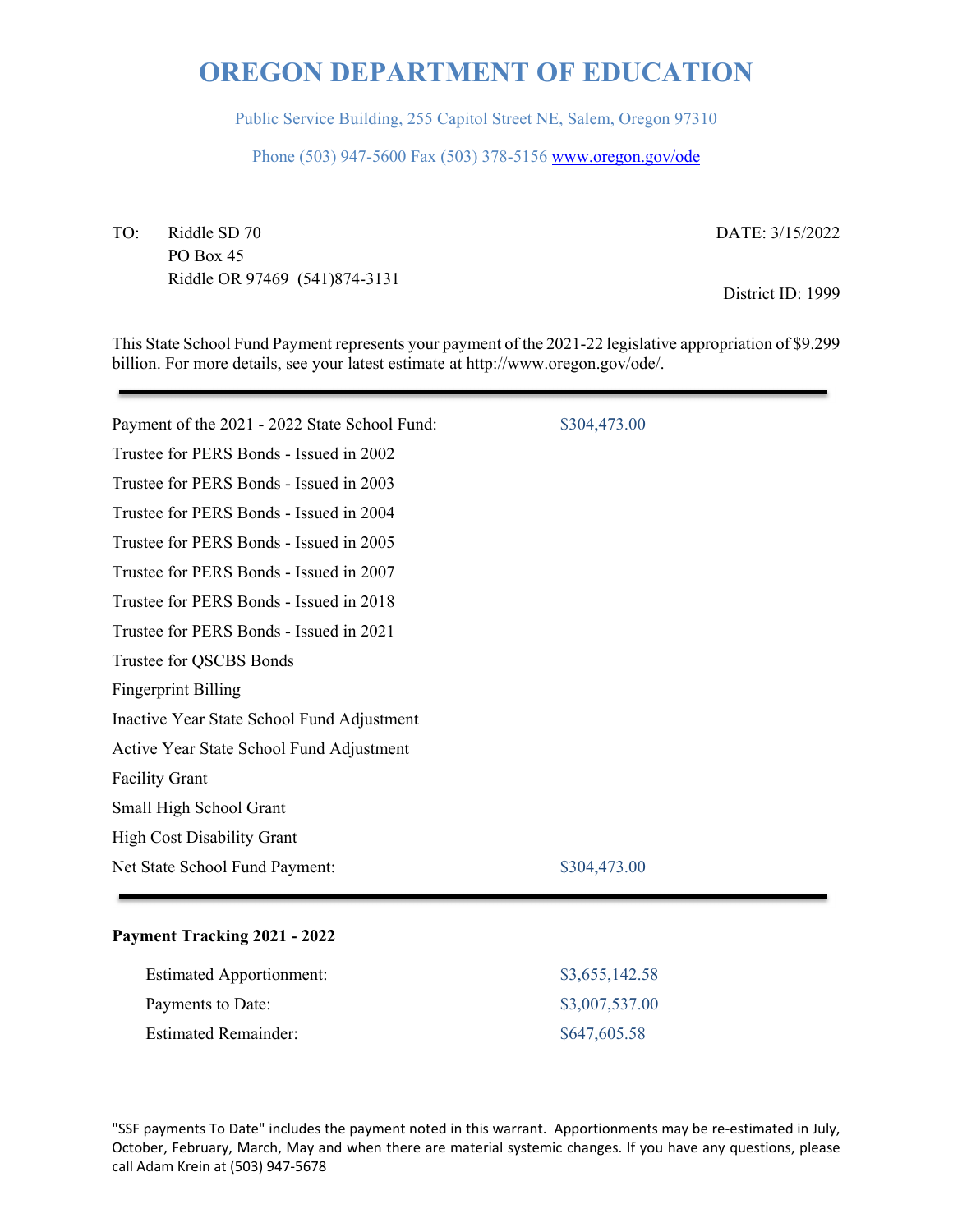Public Service Building, 255 Capitol Street NE, Salem, Oregon 97310

Phone (503) 947-5600 Fax (503) 378-5156 www.oregon.gov/ode

TO: Glendale SD 77 PO Box E Glendale OR 97442 (541)832-1760 DATE: 3/15/2022

District ID: 2000

This State School Fund Payment represents your payment of the 2021-22 legislative appropriation of \$9.299 billion. For more details, see your latest estimate at http://www.oregon.gov/ode/.

| Payment of the 2021 - 2022 State School Fund: | \$264,769.00 |
|-----------------------------------------------|--------------|
| Trustee for PERS Bonds - Issued in 2002       |              |
| Trustee for PERS Bonds - Issued in 2003       |              |
| Trustee for PERS Bonds - Issued in 2004       |              |
| Trustee for PERS Bonds - Issued in 2005       |              |
| Trustee for PERS Bonds - Issued in 2007       |              |
| Trustee for PERS Bonds - Issued in 2018       |              |
| Trustee for PERS Bonds - Issued in 2021       |              |
| Trustee for QSCBS Bonds                       | $$-3,557.79$ |
| <b>Fingerprint Billing</b>                    |              |
| Inactive Year State School Fund Adjustment    |              |
| Active Year State School Fund Adjustment      |              |
| <b>Facility Grant</b>                         |              |
| Small High School Grant                       |              |
| <b>High Cost Disability Grant</b>             |              |
| Net State School Fund Payment:                | \$261,211.21 |
|                                               |              |

### **Payment Tracking 2021 - 2022**

| <b>Estimated Apportionment:</b> | \$3,178,496.05 |
|---------------------------------|----------------|
| Payments to Date:               | \$2,615,584.00 |
| <b>Estimated Remainder:</b>     | \$562,912.05   |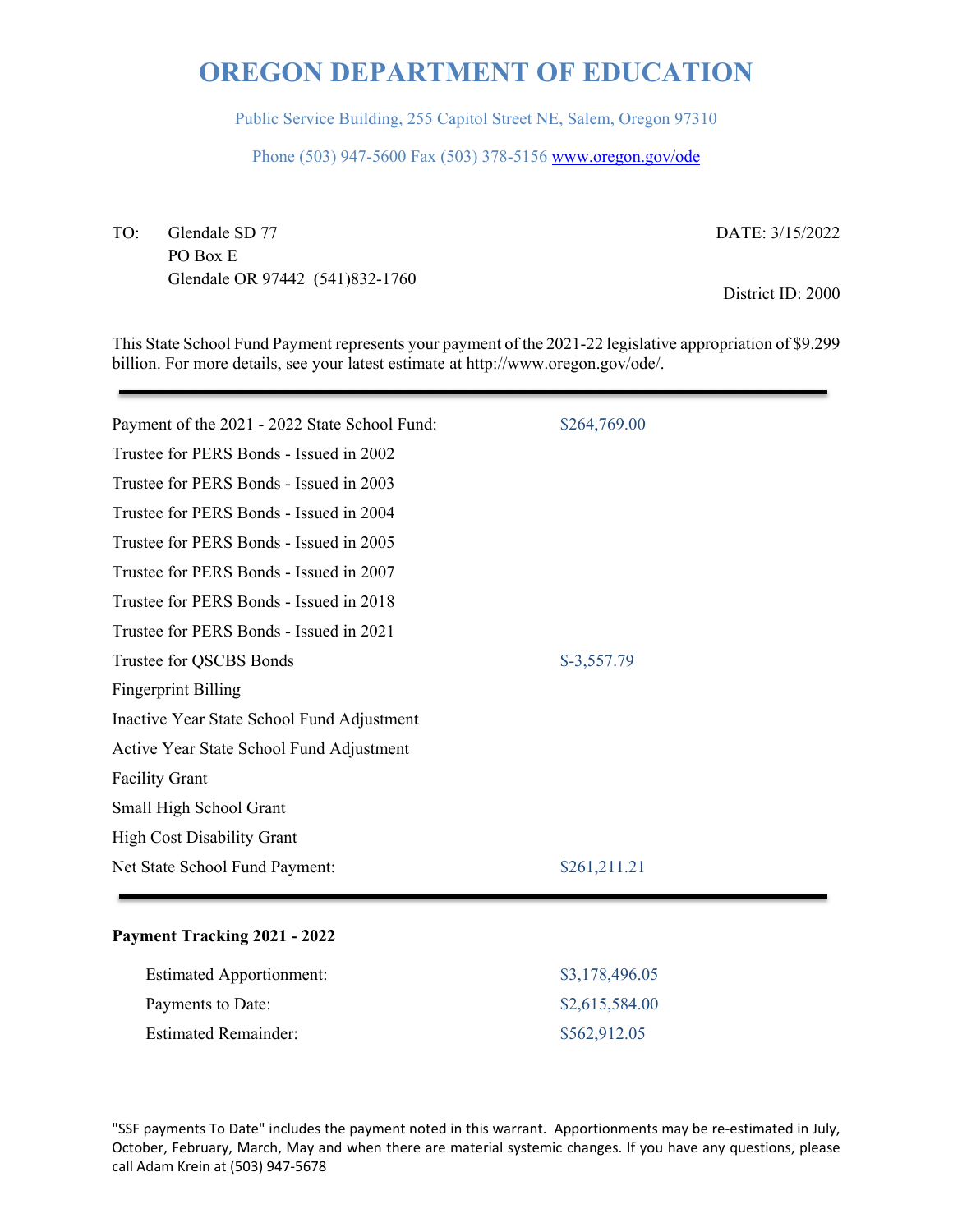Public Service Building, 255 Capitol Street NE, Salem, Oregon 97310

Phone (503) 947-5600 Fax (503) 378-5156 www.oregon.gov/ode

TO: Reedsport SD 105 100 Ranch Rd Reedsport OR 97467 (541)271-3656 DATE: 3/15/2022

District ID: 2001

This State School Fund Payment represents your payment of the 2021-22 legislative appropriation of \$9.299 billion. For more details, see your latest estimate at http://www.oregon.gov/ode/.

| Payment of the 2021 - 2022 State School Fund: | \$481,551.00  |
|-----------------------------------------------|---------------|
| Trustee for PERS Bonds - Issued in 2002       | $$-30,160.25$ |
| Trustee for PERS Bonds - Issued in 2003       |               |
| Trustee for PERS Bonds - Issued in 2004       |               |
| Trustee for PERS Bonds - Issued in 2005       |               |
| Trustee for PERS Bonds - Issued in 2007       |               |
| Trustee for PERS Bonds - Issued in 2018       |               |
| Trustee for PERS Bonds - Issued in 2021       |               |
| Trustee for QSCBS Bonds                       |               |
| <b>Fingerprint Billing</b>                    |               |
| Inactive Year State School Fund Adjustment    |               |
| Active Year State School Fund Adjustment      |               |
| <b>Facility Grant</b>                         |               |
| Small High School Grant                       |               |
| High Cost Disability Grant                    |               |
| Net State School Fund Payment:                | \$451,390.75  |
|                                               |               |

### **Payment Tracking 2021 - 2022**

| <b>Estimated Apportionment:</b> | \$5,780,924.84 |
|---------------------------------|----------------|
| Payments to Date:               | \$4,525,949.00 |
| <b>Estimated Remainder:</b>     | \$1,254,975.84 |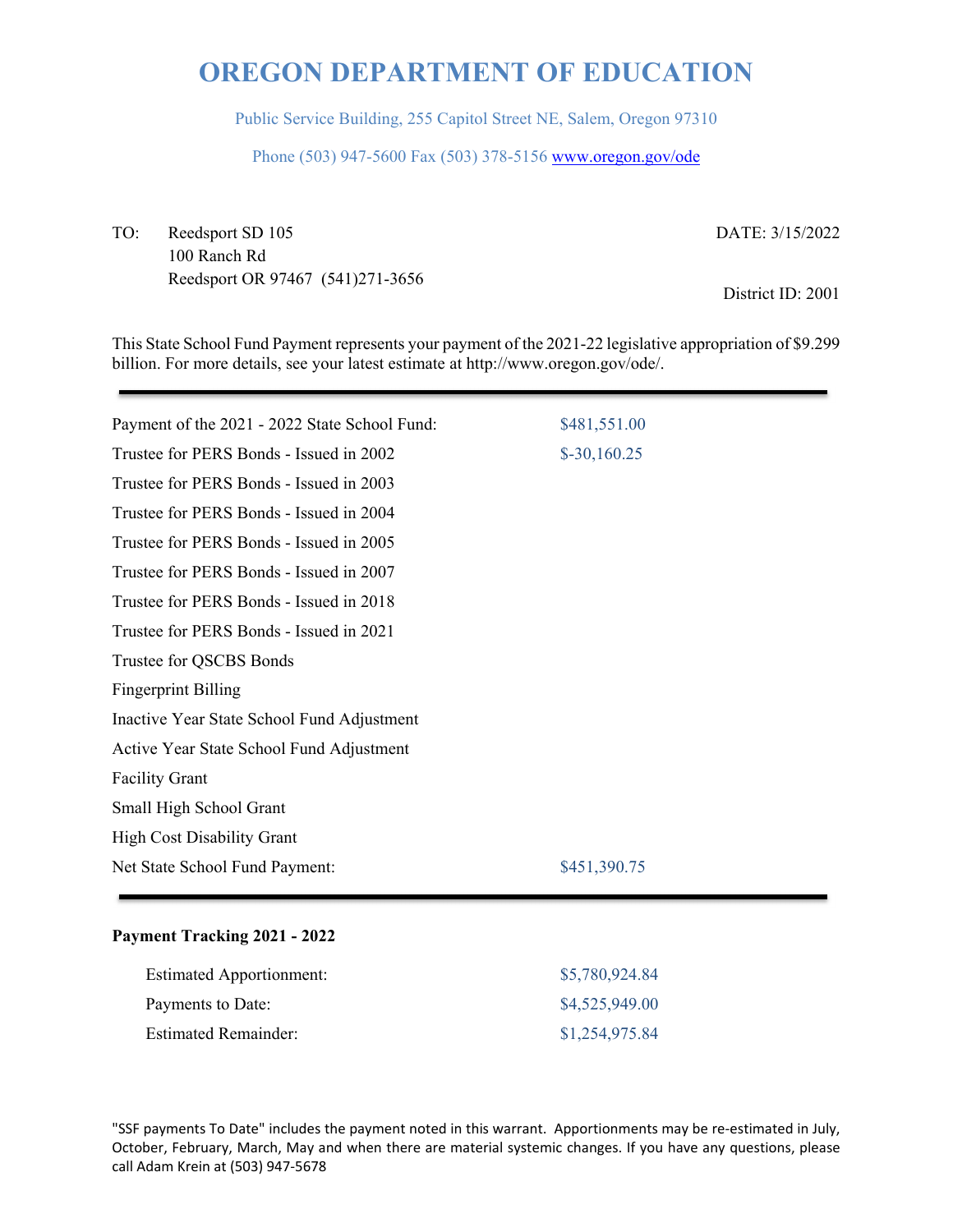Public Service Building, 255 Capitol Street NE, Salem, Oregon 97310

Phone (503) 947-5600 Fax (503) 378-5156 www.oregon.gov/ode

TO: Winston-Dillard SD 116 620 NW Elwood Winston OR 97496 (541)679-3000 DATE: 3/15/2022 District ID: 2002

This State School Fund Payment represents your payment of the 2021-22 legislative appropriation of \$9.299 billion. For more details, see your latest estimate at http://www.oregon.gov/ode/.

| \$935,363.00  |
|---------------|
| $$-57,573.43$ |
| $$-74,061.46$ |
|               |
|               |
|               |
|               |
|               |
| $$-4,222.32$  |
| $$-354.00$    |
|               |
|               |
|               |
|               |
|               |
| \$799,151.79  |
|               |

### **Payment Tracking 2021 - 2022**

| <b>Estimated Apportionment:</b> | \$11,228,842.46 |
|---------------------------------|-----------------|
| Payments to Date:               | \$9,241,952.00  |
| <b>Estimated Remainder:</b>     | \$1,986,890.46  |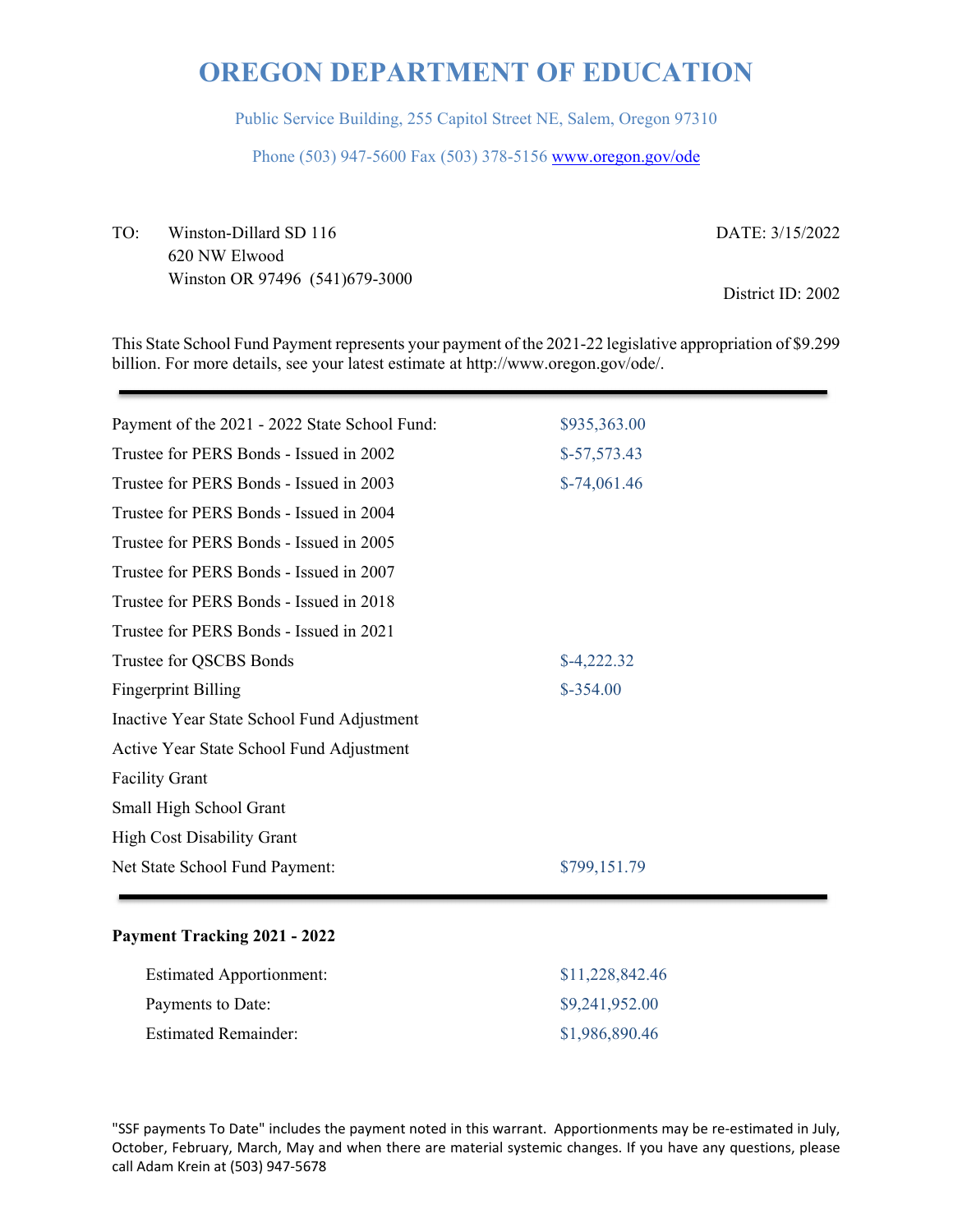Public Service Building, 255 Capitol Street NE, Salem, Oregon 97310

Phone (503) 947-5600 Fax (503) 378-5156 www.oregon.gov/ode

TO: Sutherlin SD 130 531 E Central Ave Sutherlin OR 97479 (541)459-2228 DATE: 3/15/2022

District ID: 2003

This State School Fund Payment represents your payment of the 2021-22 legislative appropriation of \$9.299 billion. For more details, see your latest estimate at http://www.oregon.gov/ode/.

| Payment of the 2021 - 2022 State School Fund: | \$917,379.00  |
|-----------------------------------------------|---------------|
| Trustee for PERS Bonds - Issued in 2002       | $$-49,308.85$ |
| Trustee for PERS Bonds - Issued in 2003       | $$-63,646.93$ |
| Trustee for PERS Bonds - Issued in 2004       |               |
| Trustee for PERS Bonds - Issued in 2005       |               |
| Trustee for PERS Bonds - Issued in 2007       |               |
| Trustee for PERS Bonds - Issued in 2018       |               |
| Trustee for PERS Bonds - Issued in 2021       |               |
| Trustee for QSCBS Bonds                       |               |
| <b>Fingerprint Billing</b>                    | $$-236.00$    |
| Inactive Year State School Fund Adjustment    |               |
| Active Year State School Fund Adjustment      |               |
| <b>Facility Grant</b>                         |               |
| Small High School Grant                       |               |
| <b>High Cost Disability Grant</b>             |               |
| Net State School Fund Payment:                | \$804,187.22  |
|                                               |               |

#### **Payment Tracking 2021 - 2022**

| <b>Estimated Apportionment:</b> | \$11,012,957.92 |
|---------------------------------|-----------------|
| Payments to Date:               | \$9,062,635.00  |
| <b>Estimated Remainder:</b>     | \$1,950,322.92  |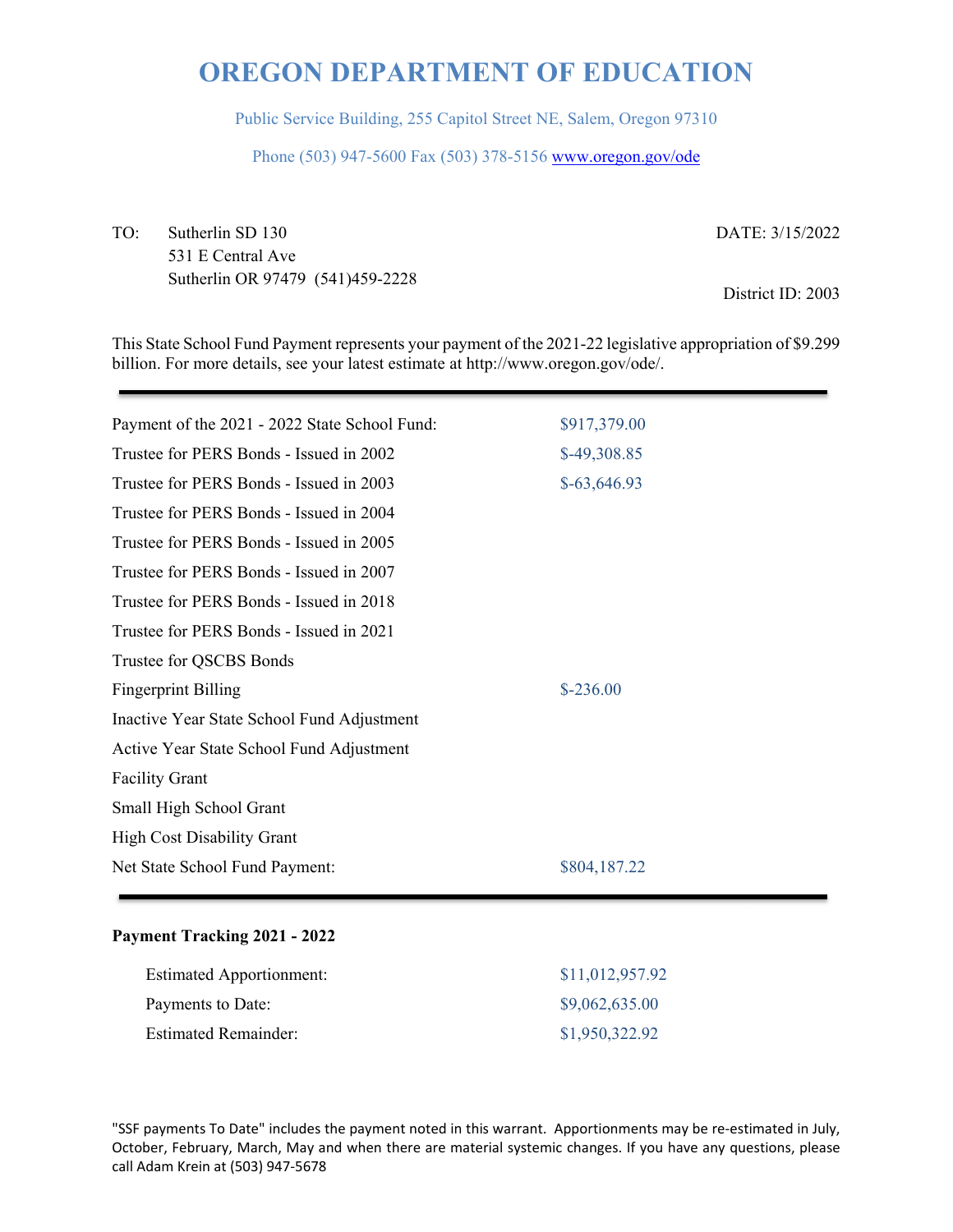Public Service Building, 255 Capitol Street NE, Salem, Oregon 97310

Phone (503) 947-5600 Fax (503) 378-5156 www.oregon.gov/ode

TO: Arlington SD 3 PO Box 10 Arlington OR 97812 (541)454-2632 DATE: 3/15/2022

District ID: 2005

This State School Fund Payment represents your payment of the 2021-22 legislative appropriation of \$9.299 billion. For more details, see your latest estimate at http://www.oregon.gov/ode/.

| Payment of the 2021 - 2022 State School Fund: | \$359,778.00 |
|-----------------------------------------------|--------------|
| Trustee for PERS Bonds - Issued in 2002       |              |
| Trustee for PERS Bonds - Issued in 2003       |              |
| Trustee for PERS Bonds - Issued in 2004       |              |
| Trustee for PERS Bonds - Issued in 2005       |              |
| Trustee for PERS Bonds - Issued in 2007       |              |
| Trustee for PERS Bonds - Issued in 2018       |              |
| Trustee for PERS Bonds - Issued in 2021       |              |
| Trustee for QSCBS Bonds                       |              |
| <b>Fingerprint Billing</b>                    |              |
| Inactive Year State School Fund Adjustment    |              |
| Active Year State School Fund Adjustment      |              |
| <b>Facility Grant</b>                         |              |
| Small High School Grant                       |              |
| <b>High Cost Disability Grant</b>             |              |
| Net State School Fund Payment:                | \$359,778.00 |
|                                               |              |

### **Payment Tracking 2021 - 2022**

| <b>Estimated Apportionment:</b> | \$1,439,682.14 |
|---------------------------------|----------------|
| Payments to Date:               | \$1,176,944.00 |
| <b>Estimated Remainder:</b>     | \$262,738.14   |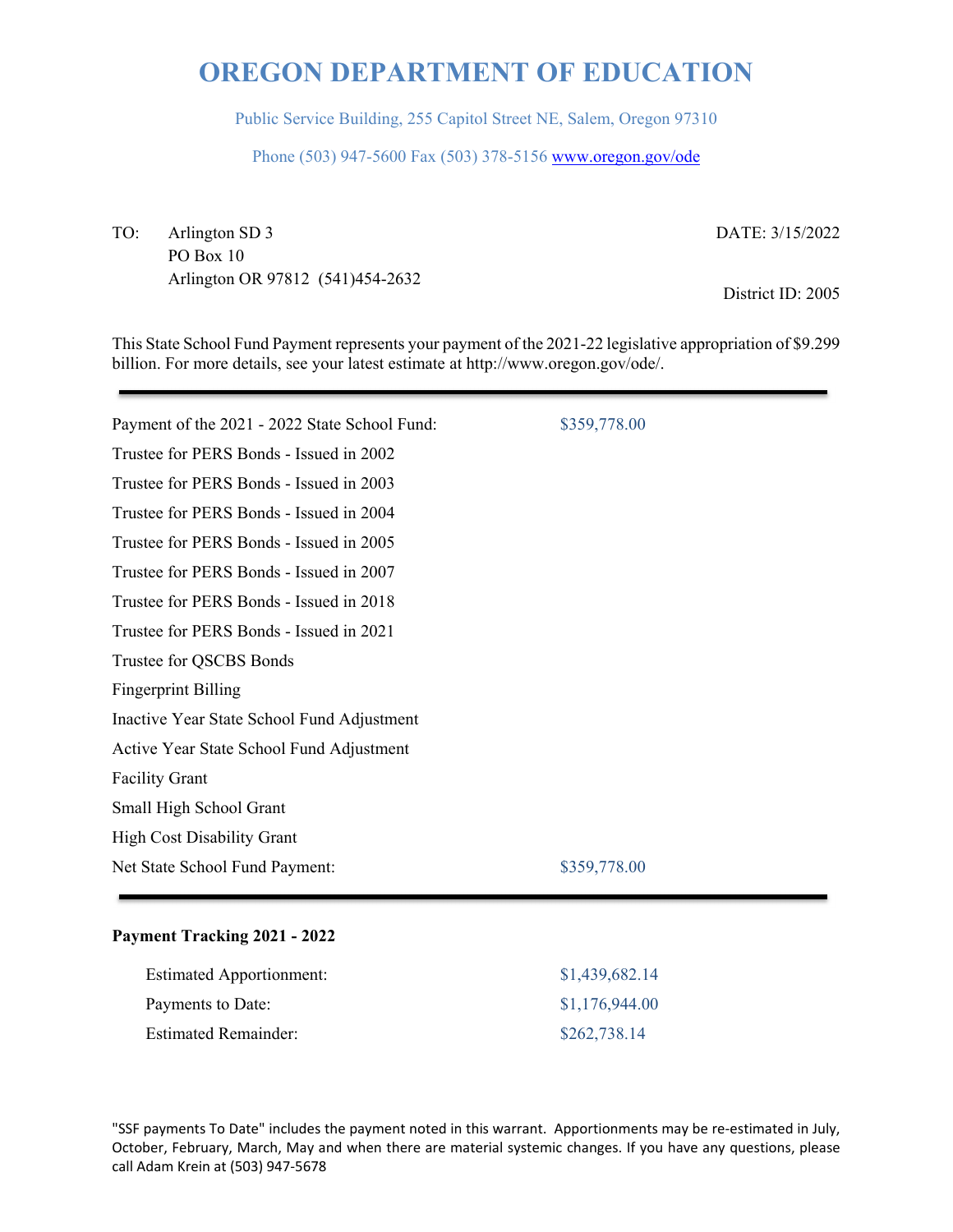Public Service Building, 255 Capitol Street NE, Salem, Oregon 97310

Phone (503) 947-5600 Fax (503) 378-5156 www.oregon.gov/ode

TO: Condon SD 25J 210 E Bayard St Condon OR 97823 (541)384-2441 DATE: 3/15/2022

District ID: 2006

This State School Fund Payment represents your payment of the 2021-22 legislative appropriation of \$9.299 billion. For more details, see your latest estimate at http://www.oregon.gov/ode/.

| Payment of the 2021 - 2022 State School Fund: | \$154,854.00 |
|-----------------------------------------------|--------------|
| Trustee for PERS Bonds - Issued in 2002       |              |
| Trustee for PERS Bonds - Issued in 2003       |              |
| Trustee for PERS Bonds - Issued in 2004       |              |
| Trustee for PERS Bonds - Issued in 2005       |              |
| Trustee for PERS Bonds - Issued in 2007       |              |
| Trustee for PERS Bonds - Issued in 2018       |              |
| Trustee for PERS Bonds - Issued in 2021       |              |
| Trustee for QSCBS Bonds                       |              |
| <b>Fingerprint Billing</b>                    |              |
| Inactive Year State School Fund Adjustment    |              |
| Active Year State School Fund Adjustment      |              |
| <b>Facility Grant</b>                         |              |
| Small High School Grant                       |              |
| <b>High Cost Disability Grant</b>             |              |
| Net State School Fund Payment:                | \$154,854.00 |
|                                               |              |

### **Payment Tracking 2021 - 2022**

| <b>Estimated Apportionment:</b> | \$1,858,995.72 |
|---------------------------------|----------------|
| Payments to Date:               | \$1,529,611.00 |
| <b>Estimated Remainder:</b>     | \$329,384.72   |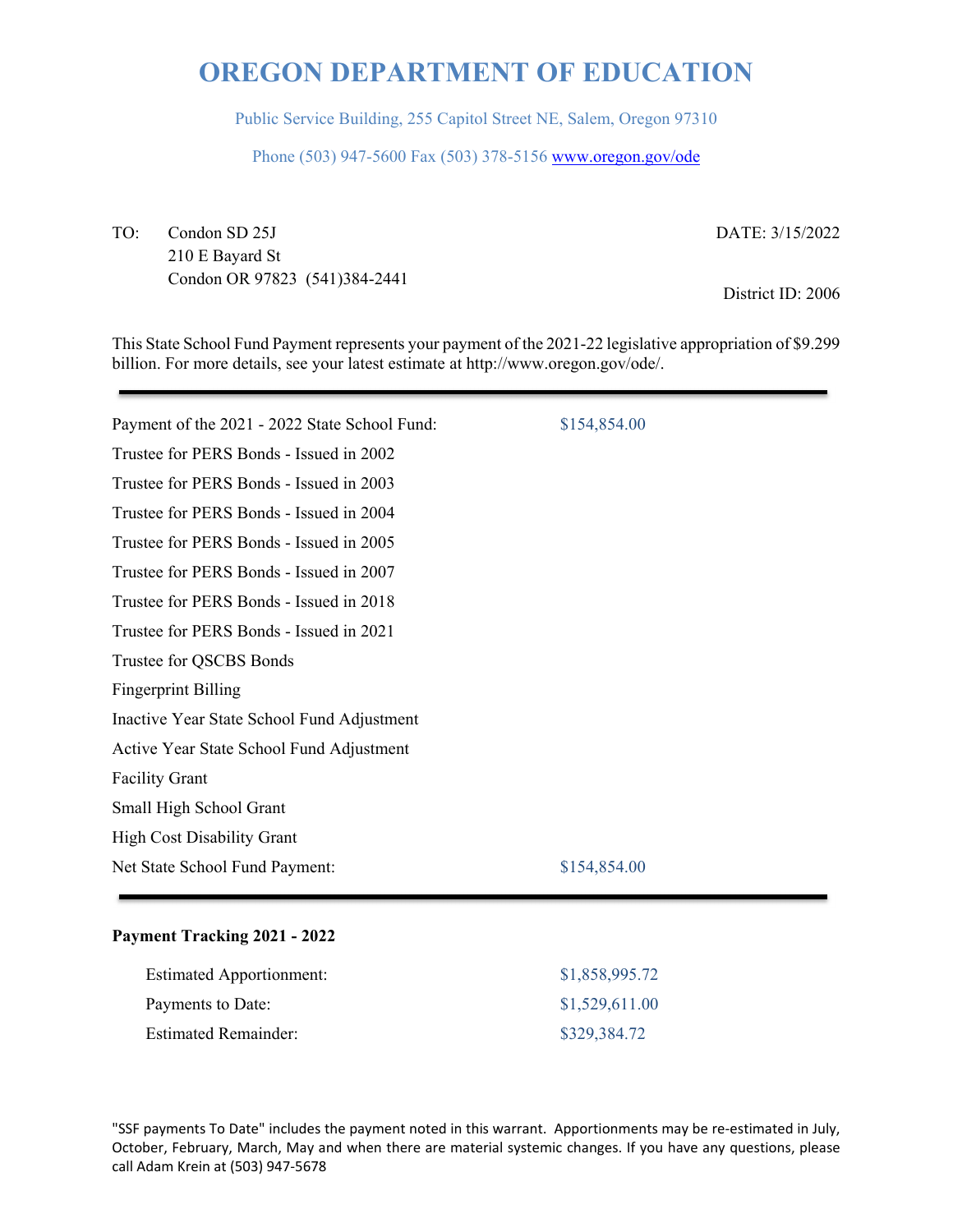Public Service Building, 255 Capitol Street NE, Salem, Oregon 97310

Phone (503) 947-5600 Fax (503) 378-5156 www.oregon.gov/ode

TO: John Day SD 3 401 N Canyon City Blvd Canyon City OR 97820 (541)575-1280 DATE: 3/15/2022

District ID: 2008

This State School Fund Payment represents your payment of the 2021-22 legislative appropriation of \$9.299 billion. For more details, see your latest estimate at http://www.oregon.gov/ode/.

| Payment of the 2021 - 2022 State School Fund: | \$486,633.00  |
|-----------------------------------------------|---------------|
| Trustee for PERS Bonds - Issued in 2002       | $$-37,636.43$ |
| Trustee for PERS Bonds - Issued in 2003       |               |
| Trustee for PERS Bonds - Issued in 2004       |               |
| Trustee for PERS Bonds - Issued in 2005       |               |
| Trustee for PERS Bonds - Issued in 2007       |               |
| Trustee for PERS Bonds - Issued in 2018       |               |
| Trustee for PERS Bonds - Issued in 2021       |               |
| Trustee for QSCBS Bonds                       | $$-4,400.43$  |
| <b>Fingerprint Billing</b>                    | $$-295.00$    |
| Inactive Year State School Fund Adjustment    |               |
| Active Year State School Fund Adjustment      |               |
| <b>Facility Grant</b>                         |               |
| Small High School Grant                       |               |
| <b>High Cost Disability Grant</b>             |               |
| Net State School Fund Payment:                | \$444,301.14  |

### **Payment Tracking 2021 - 2022**

| <b>Estimated Apportionment:</b> | \$5,841,929.45 |
|---------------------------------|----------------|
| Payments to Date:               | \$4,813,096.00 |
| <b>Estimated Remainder:</b>     | \$1,028,833.45 |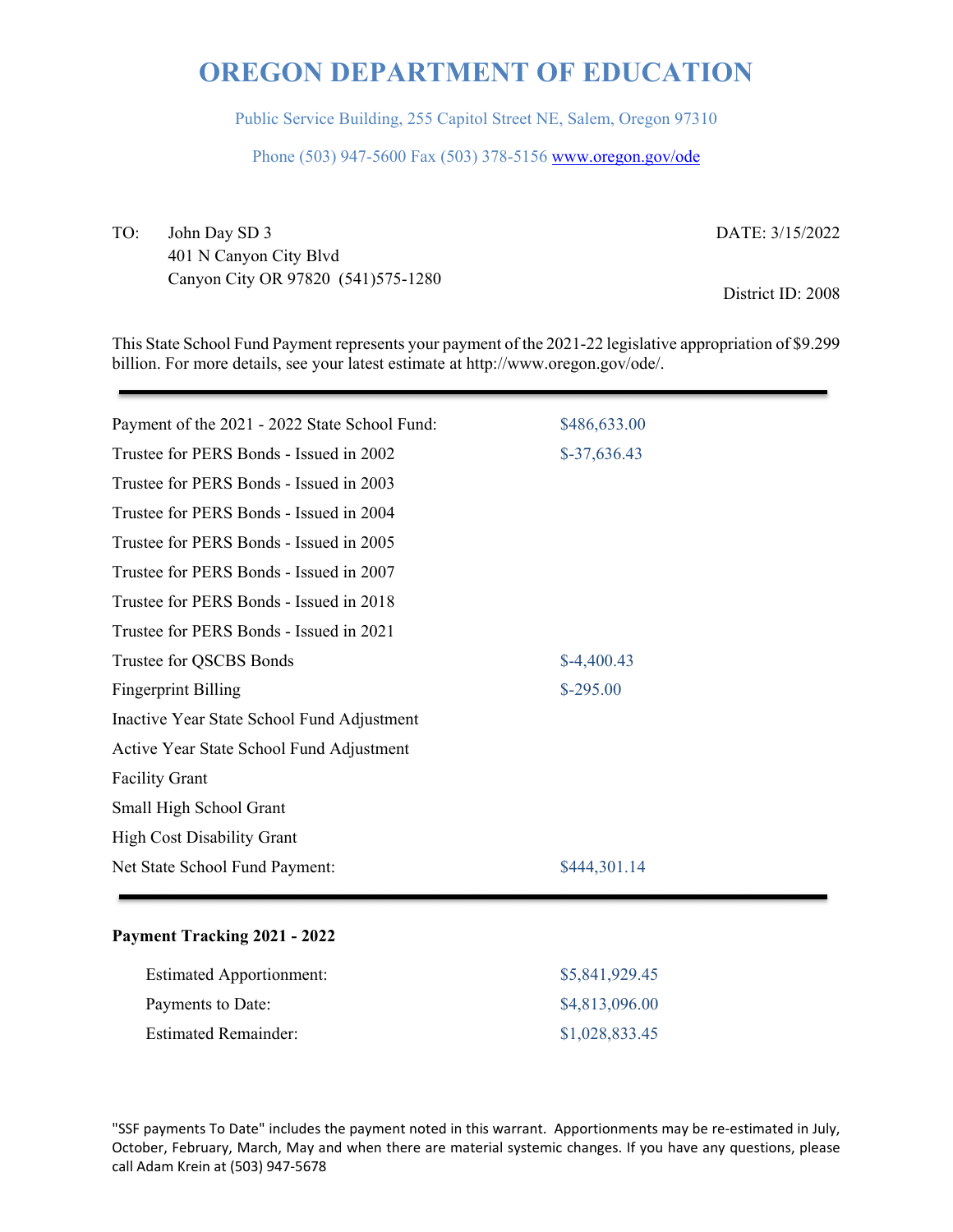Public Service Building, 255 Capitol Street NE, Salem, Oregon 97310

Phone (503) 947-5600 Fax (503) 378-5156 www.oregon.gov/ode

TO: Prairie City SD 4 PO Box 345 Prairie City OR 97869 (541)820-3314 DATE: 3/15/2022

District ID: 2009

This State School Fund Payment represents your payment of the 2021-22 legislative appropriation of \$9.299 billion. For more details, see your latest estimate at http://www.oregon.gov/ode/.

| Payment of the 2021 - 2022 State School Fund: | \$519,602.00 |
|-----------------------------------------------|--------------|
| Trustee for PERS Bonds - Issued in 2002       |              |
| Trustee for PERS Bonds - Issued in 2003       |              |
| Trustee for PERS Bonds - Issued in 2004       |              |
| Trustee for PERS Bonds - Issued in 2005       |              |
| Trustee for PERS Bonds - Issued in 2007       |              |
| Trustee for PERS Bonds - Issued in 2018       | $$-6,287.76$ |
| Trustee for PERS Bonds - Issued in 2021       |              |
| Trustee for QSCBS Bonds                       |              |
| <b>Fingerprint Billing</b>                    |              |
| Inactive Year State School Fund Adjustment    |              |
| Active Year State School Fund Adjustment      |              |
| <b>Facility Grant</b>                         |              |
| Small High School Grant                       |              |
| <b>High Cost Disability Grant</b>             |              |
| Net State School Fund Payment:                | \$513,314.24 |
|                                               |              |

### **Payment Tracking 2021 - 2022**

| <b>Estimated Apportionment:</b> | \$6,237,724.54 |
|---------------------------------|----------------|
| Payments to Date:               | \$3,648,253.00 |
| <b>Estimated Remainder:</b>     | \$2,589,471.54 |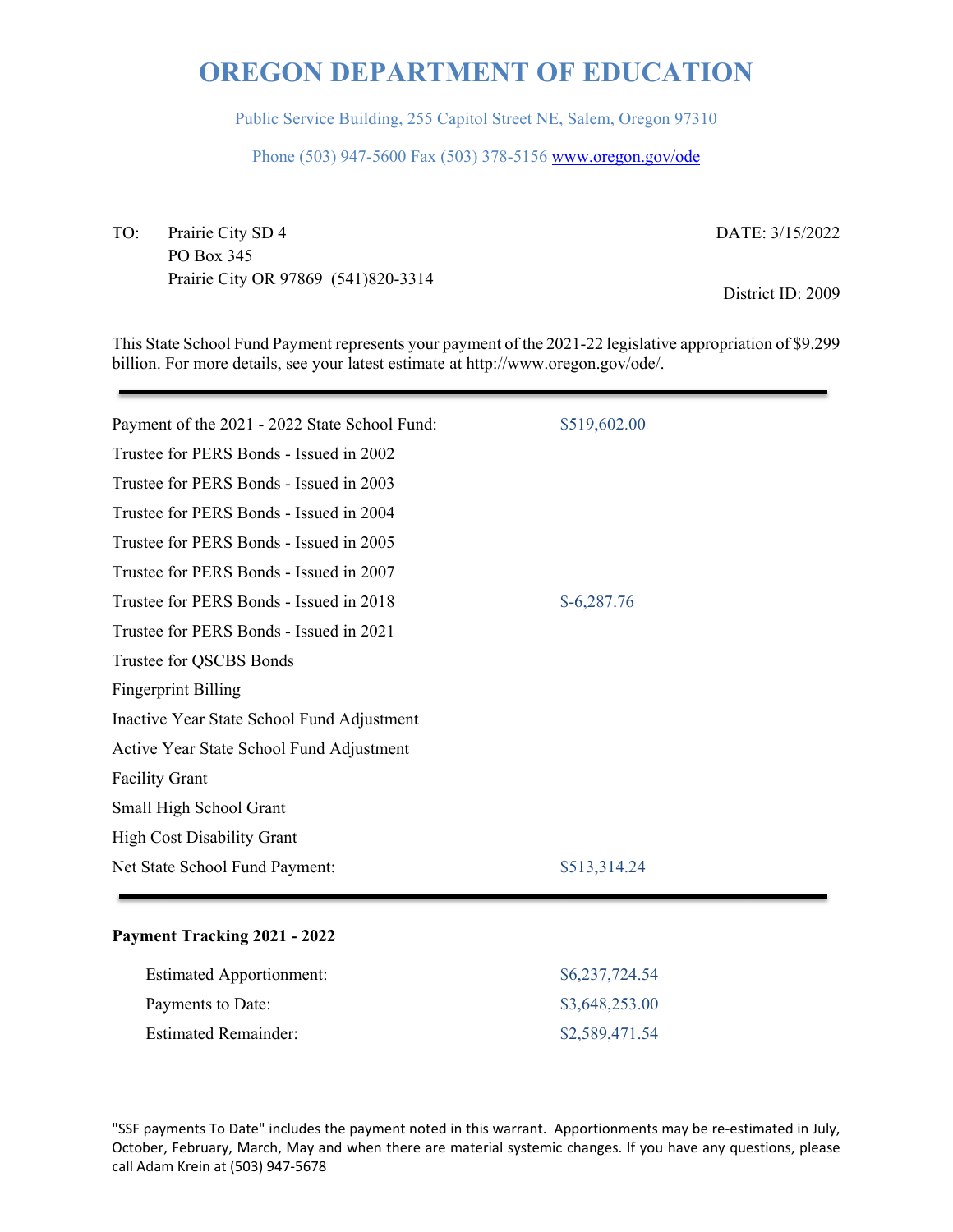Public Service Building, 255 Capitol Street NE, Salem, Oregon 97310

Phone (503) 947-5600 Fax (503) 378-5156 www.oregon.gov/ode

TO: Monument SD 8 PO Box 127 Monument OR 97864 (541)934-2646 DATE: 3/15/2022

District ID: 2010

This State School Fund Payment represents your payment of the 2021-22 legislative appropriation of \$9.299 billion. For more details, see your latest estimate at http://www.oregon.gov/ode/.

| Payment of the 2021 - 2022 State School Fund: | \$91,641.00  |
|-----------------------------------------------|--------------|
| Trustee for PERS Bonds - Issued in 2002       |              |
| Trustee for PERS Bonds - Issued in 2003       |              |
| Trustee for PERS Bonds - Issued in 2004       |              |
| Trustee for PERS Bonds - Issued in 2005       |              |
| Trustee for PERS Bonds - Issued in 2007       |              |
| Trustee for PERS Bonds - Issued in 2018       | $$-6,637.93$ |
| Trustee for PERS Bonds - Issued in 2021       |              |
| Trustee for QSCBS Bonds                       |              |
| <b>Fingerprint Billing</b>                    |              |
| Inactive Year State School Fund Adjustment    |              |
| Active Year State School Fund Adjustment      |              |
| <b>Facility Grant</b>                         |              |
| Small High School Grant                       |              |
| <b>High Cost Disability Grant</b>             |              |
| Net State School Fund Payment:                | \$85,003.07  |
|                                               |              |

### **Payment Tracking 2021 - 2022**

| <b>Estimated Apportionment:</b> | \$1,100,134.84 |
|---------------------------------|----------------|
| Payments to Date:               | \$906,699.00   |
| Estimated Remainder:            | \$193,435.84   |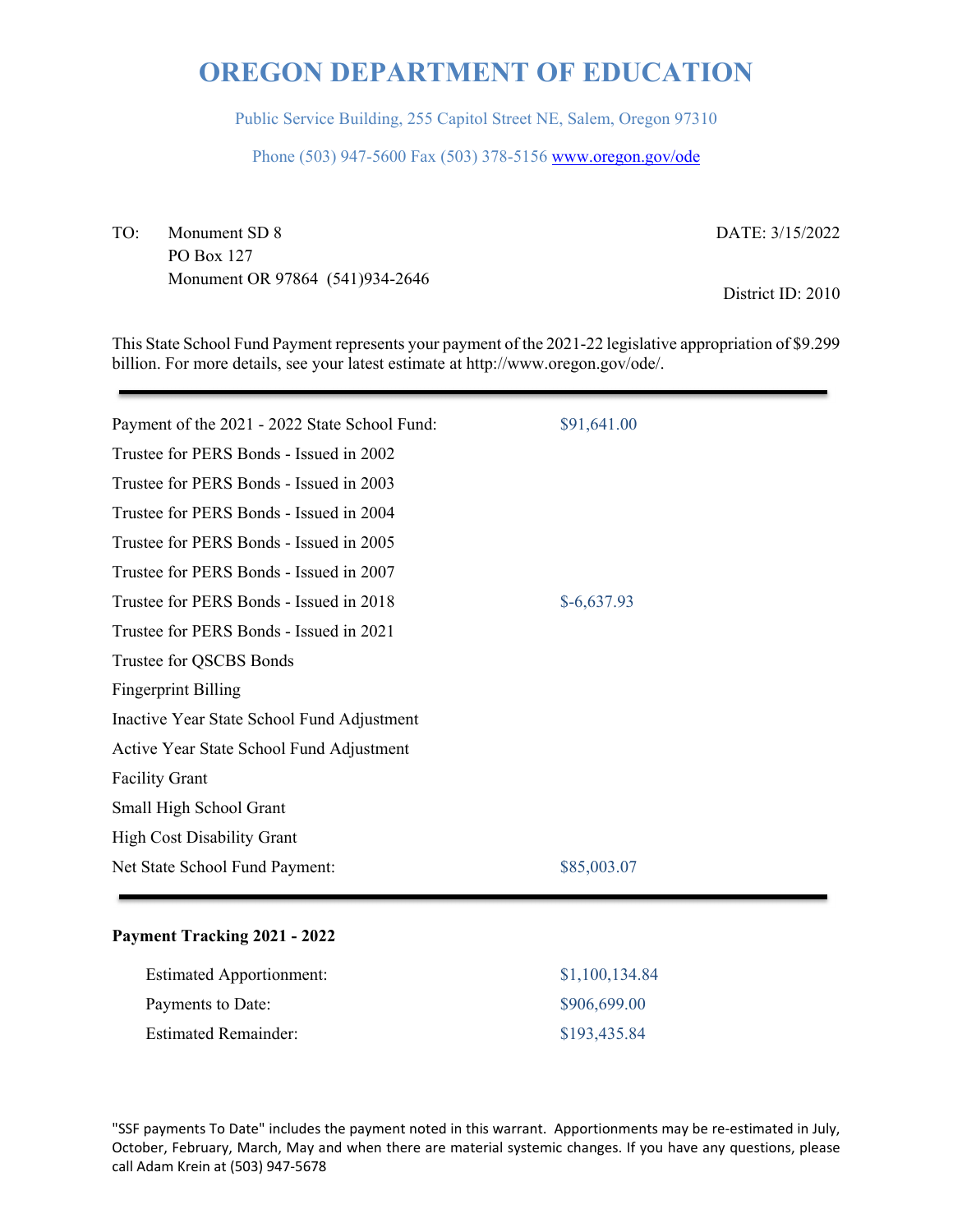Public Service Building, 255 Capitol Street NE, Salem, Oregon 97310

Phone (503) 947-5600 Fax (503) 378-5156 www.oregon.gov/ode

TO: Dayville SD 16J PO Box C Dayville OR 97825 (541)987-2412 DATE: 3/15/2022

District ID: 2011

This State School Fund Payment represents your payment of the 2021-22 legislative appropriation of \$9.299 billion. For more details, see your latest estimate at http://www.oregon.gov/ode/.

| Payment of the 2021 - 2022 State School Fund: | \$272,412.00 |
|-----------------------------------------------|--------------|
| Trustee for PERS Bonds - Issued in 2002       |              |
| Trustee for PERS Bonds - Issued in 2003       |              |
| Trustee for PERS Bonds - Issued in 2004       |              |
| Trustee for PERS Bonds - Issued in 2005       |              |
| Trustee for PERS Bonds - Issued in 2007       |              |
| Trustee for PERS Bonds - Issued in 2018       |              |
| Trustee for PERS Bonds - Issued in 2021       |              |
| Trustee for QSCBS Bonds                       |              |
| <b>Fingerprint Billing</b>                    |              |
| Inactive Year State School Fund Adjustment    |              |
| Active Year State School Fund Adjustment      |              |
| <b>Facility Grant</b>                         |              |
| Small High School Grant                       |              |
| <b>High Cost Disability Grant</b>             |              |
| Net State School Fund Payment:                | \$272,412.00 |
|                                               |              |

### **Payment Tracking 2021 - 2022**

| <b>Estimated Apportionment:</b> | \$1,090,086.96 |
|---------------------------------|----------------|
| Payments to Date:               | \$898,152.00   |
| Estimated Remainder:            | \$191,934.96   |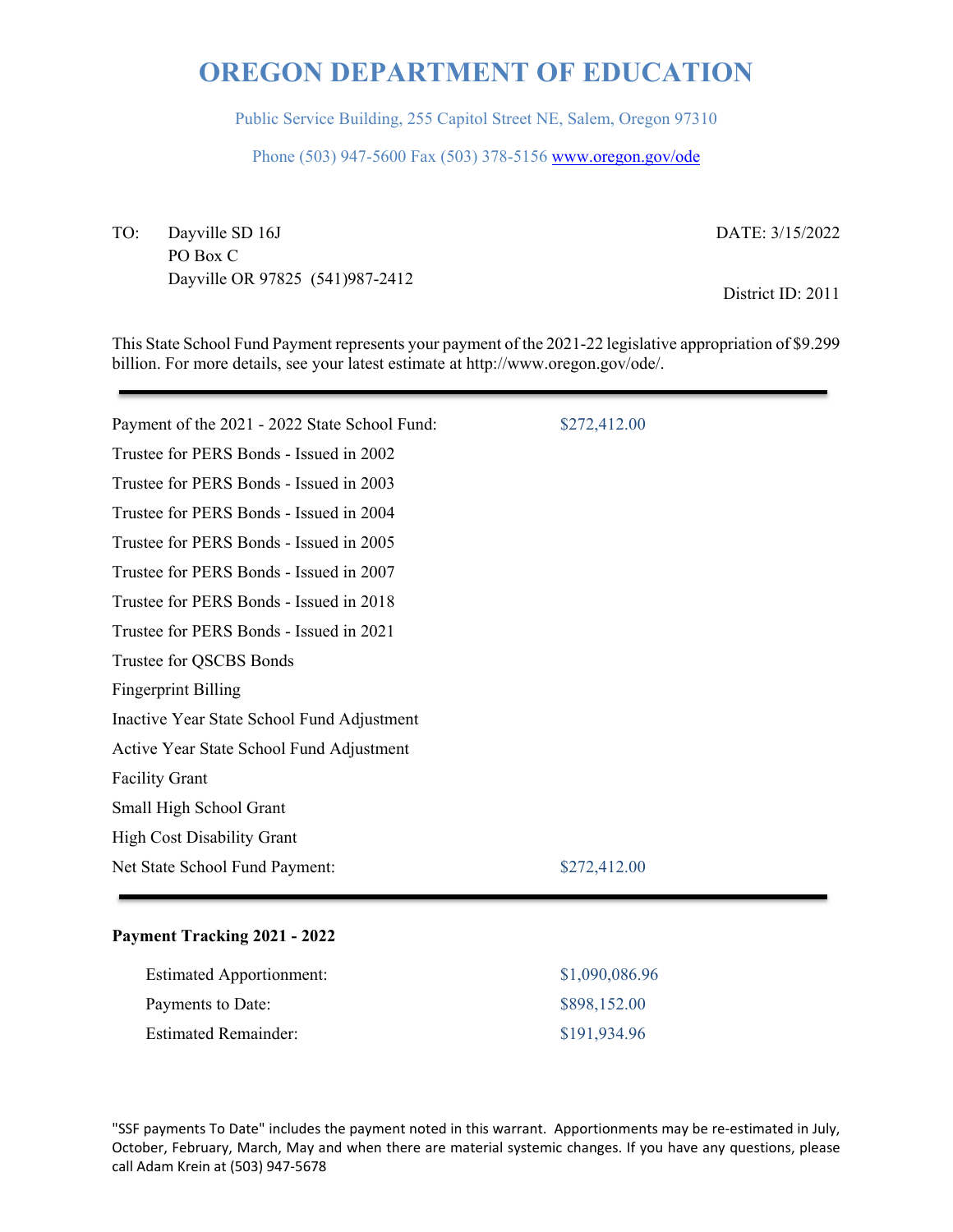Public Service Building, 255 Capitol Street NE, Salem, Oregon 97310

Phone (503) 947-5600 Fax (503) 378-5156 www.oregon.gov/ode

TO: Long Creek SD 17 PO Box 429 Long Creek OR 97856 (541)421-3896 DATE: 3/15/2022

District ID: 2012

This State School Fund Payment represents your payment of the 2021-22 legislative appropriation of \$9.299 billion. For more details, see your latest estimate at http://www.oregon.gov/ode/.

| Payment of the 2021 - 2022 State School Fund: | \$89,684.00 |
|-----------------------------------------------|-------------|
| Trustee for PERS Bonds - Issued in 2002       |             |
| Trustee for PERS Bonds - Issued in 2003       |             |
| Trustee for PERS Bonds - Issued in 2004       |             |
| Trustee for PERS Bonds - Issued in 2005       |             |
| Trustee for PERS Bonds - Issued in 2007       |             |
| Trustee for PERS Bonds - Issued in 2018       |             |
| Trustee for PERS Bonds - Issued in 2021       |             |
| Trustee for QSCBS Bonds                       |             |
| <b>Fingerprint Billing</b>                    | $$-59.00$   |
| Inactive Year State School Fund Adjustment    |             |
| Active Year State School Fund Adjustment      |             |
| <b>Facility Grant</b>                         |             |
| Small High School Grant                       |             |
| <b>High Cost Disability Grant</b>             |             |
| Net State School Fund Payment:                | \$89,625.00 |
|                                               |             |

### **Payment Tracking 2021 - 2022**

| <b>Estimated Apportionment:</b> | \$1,076,642.39 |
|---------------------------------|----------------|
| Payments to Date:               | \$888,296.00   |
| Estimated Remainder:            | \$188,346.39   |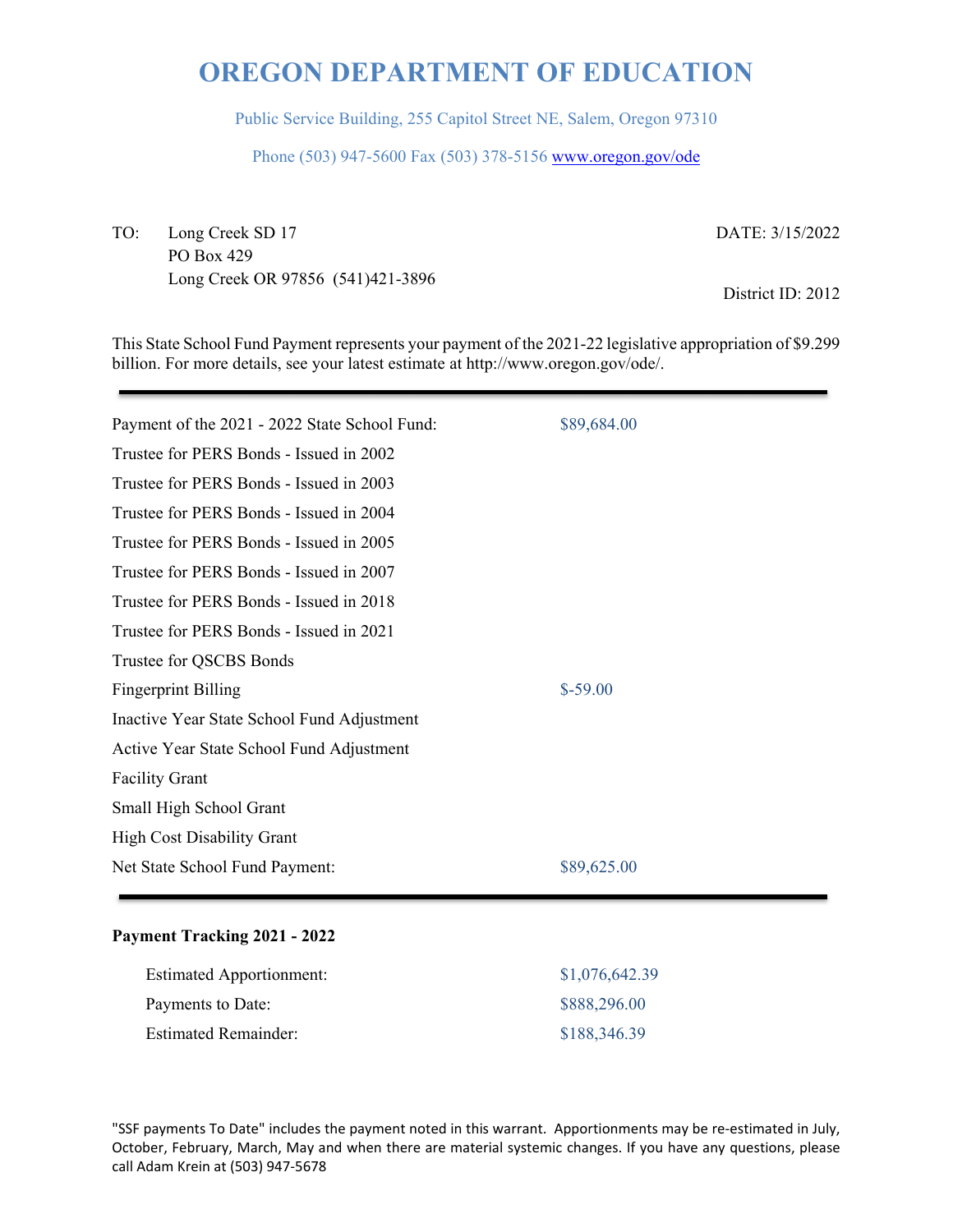Public Service Building, 255 Capitol Street NE, Salem, Oregon 97310

Phone (503) 947-5600 Fax (503) 378-5156 www.oregon.gov/ode

TO: Harney County SD 3 190 Hines Blvd Burns OR 97720 (541)573-6811 DATE: 3/15/2022 District ID: 2014

This State School Fund Payment represents your payment of the 2021-22 legislative appropriation of \$9.299 billion. For more details, see your latest estimate at http://www.oregon.gov/ode/.

| Payment of the 2021 - 2022 State School Fund: | \$559,811.00  |
|-----------------------------------------------|---------------|
| Trustee for PERS Bonds - Issued in 2002       | $$-47,248.90$ |
| Trustee for PERS Bonds - Issued in 2003       | $$-61,724.92$ |
| Trustee for PERS Bonds - Issued in 2004       |               |
| Trustee for PERS Bonds - Issued in 2005       |               |
| Trustee for PERS Bonds - Issued in 2007       |               |
| Trustee for PERS Bonds - Issued in 2018       |               |
| Trustee for PERS Bonds - Issued in 2021       |               |
| Trustee for QSCBS Bonds                       |               |
| <b>Fingerprint Billing</b>                    | $$-118.00$    |
| Inactive Year State School Fund Adjustment    |               |
| Active Year State School Fund Adjustment      |               |
| <b>Facility Grant</b>                         |               |
| Small High School Grant                       |               |
| <b>High Cost Disability Grant</b>             |               |
| Net State School Fund Payment:                | \$450,719.18  |
|                                               |               |

### **Payment Tracking 2021 - 2022**

| <b>Estimated Apportionment:</b> | \$6,720,418.79 |
|---------------------------------|----------------|
| Payments to Date:               | \$5,824,486.00 |
| <b>Estimated Remainder:</b>     | \$895,932.79   |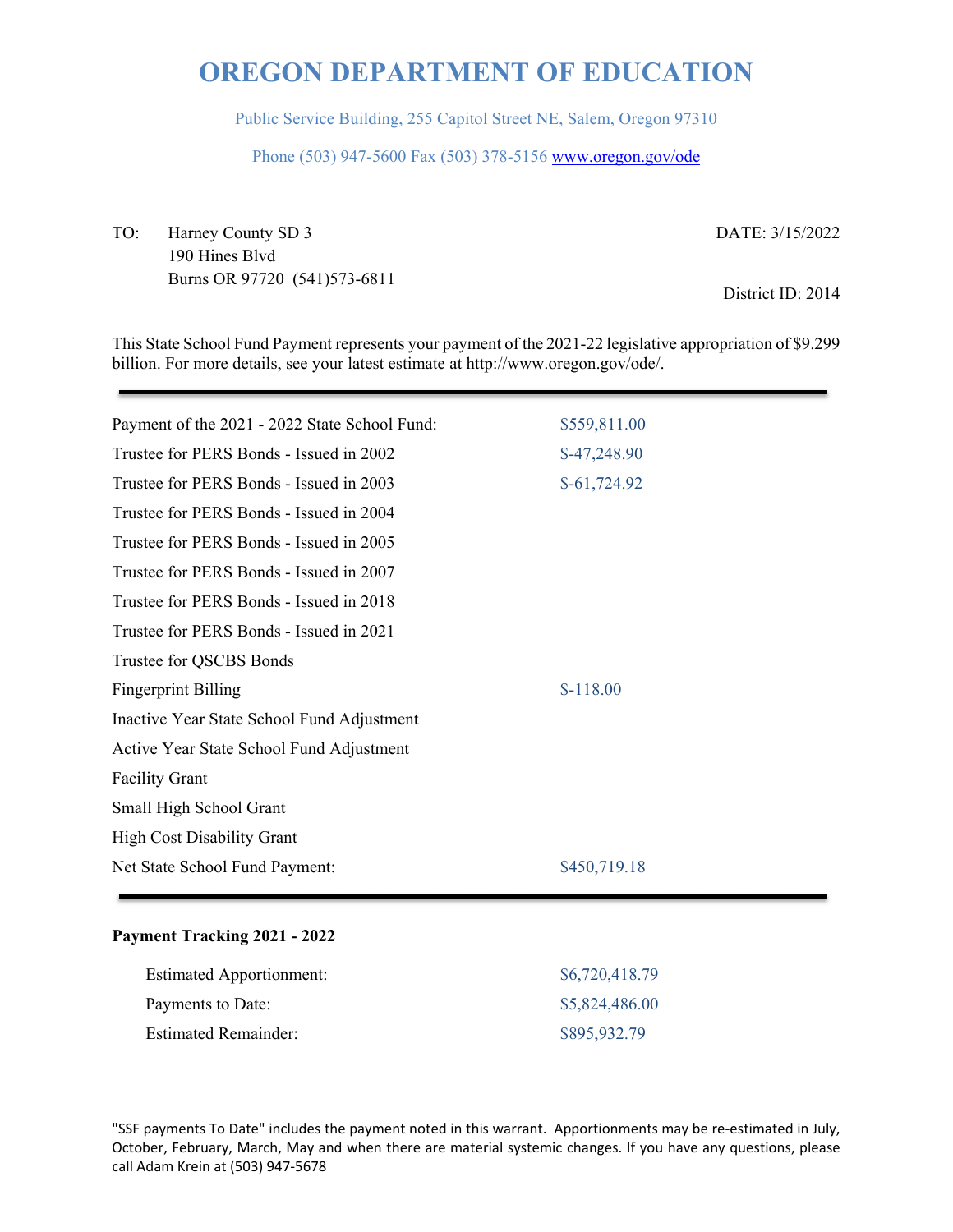Public Service Building, 255 Capitol Street NE, Salem, Oregon 97310

Phone (503) 947-5600 Fax (503) 378-5156 www.oregon.gov/ode

TO: Harney County SD 4 PO Box 828 Crane OR 97732 (541)493-2641 DATE: 3/15/2022

District ID: 2015

This State School Fund Payment represents your payment of the 2021-22 legislative appropriation of \$9.299 billion. For more details, see your latest estimate at http://www.oregon.gov/ode/.

Payment of the 2021 - 2022 State School Fund: \$708,380.00 Trustee for PERS Bonds - Issued in 2002 Trustee for PERS Bonds - Issued in 2003 Trustee for PERS Bonds - Issued in 2004 Trustee for PERS Bonds - Issued in 2005 Trustee for PERS Bonds - Issued in 2007 Trustee for PERS Bonds - Issued in 2018 Trustee for PERS Bonds - Issued in 2021 Trustee for QSCBS Bonds Fingerprint Billing Inactive Year State School Fund Adjustment Active Year State School Fund Adjustment Facility Grant Small High School Grant High Cost Disability Grant Net State School Fund Payment:  $$708,380.00$ 

#### **Payment Tracking 2021 - 2022**

| <b>Estimated Apportionment:</b> | \$8,503,966.42 |
|---------------------------------|----------------|
| Payments to Date:               | \$7,014,588.00 |
| <b>Estimated Remainder:</b>     | \$1,489,378.42 |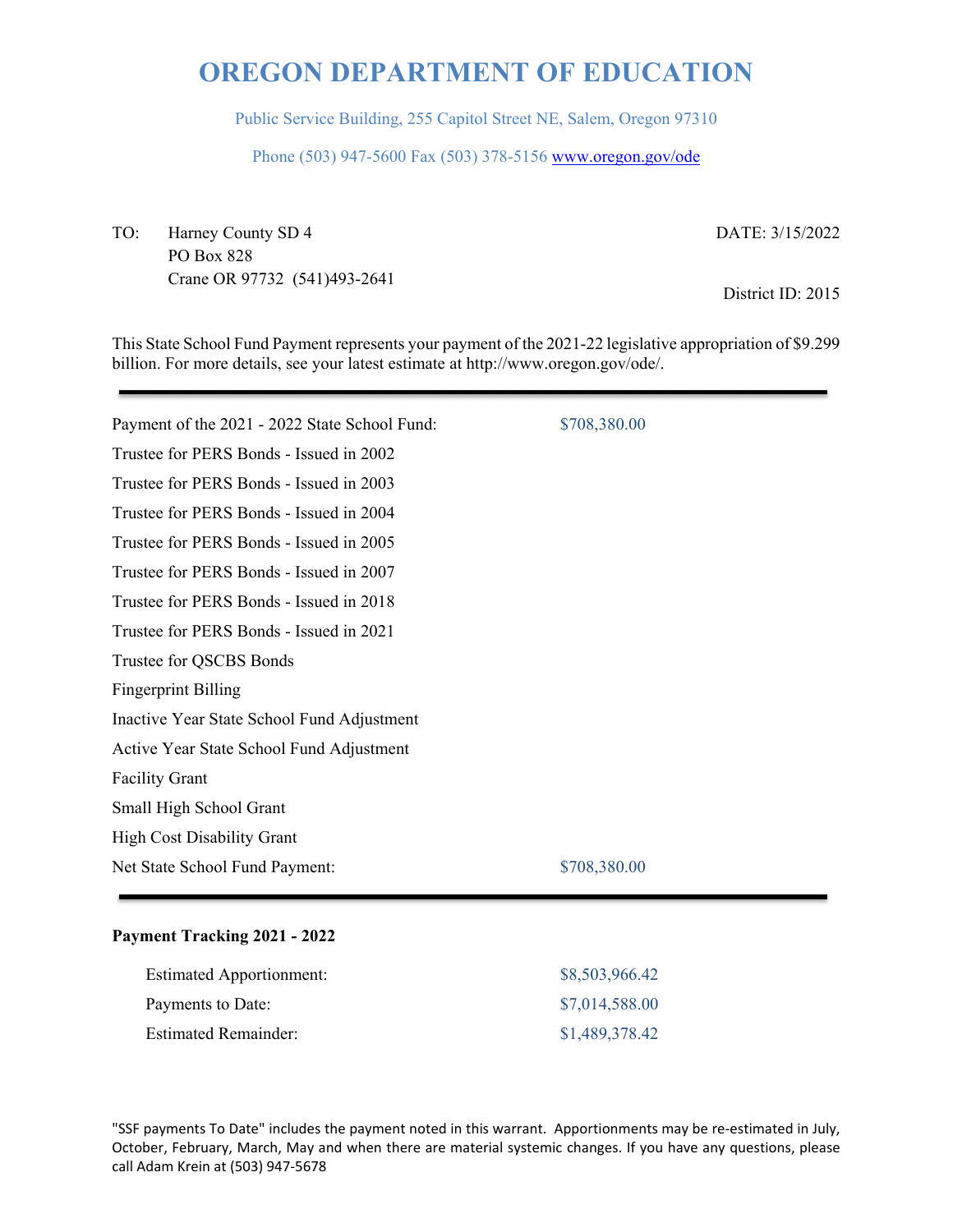Public Service Building, 255 Capitol Street NE, Salem, Oregon 97310

Phone (503) 947-5600 Fax (503) 378-5156 www.oregon.gov/ode

TO: Pine Creek SD 5 79654 Pine Creek Rd Drewsey OR 97904 (541)573-4823 DATE: 3/15/2022

District ID: 2016

This State School Fund Payment represents your payment of the 2021-22 legislative appropriation of \$9.299 billion. For more details, see your latest estimate at http://www.oregon.gov/ode/.

| Payment of the 2021 - 2022 State School Fund: | \$21,821.00 |
|-----------------------------------------------|-------------|
| Trustee for PERS Bonds - Issued in 2002       |             |
| Trustee for PERS Bonds - Issued in 2003       |             |
| Trustee for PERS Bonds - Issued in 2004       |             |
| Trustee for PERS Bonds - Issued in 2005       |             |
| Trustee for PERS Bonds - Issued in 2007       |             |
| Trustee for PERS Bonds - Issued in 2018       |             |
| Trustee for PERS Bonds - Issued in 2021       |             |
| Trustee for QSCBS Bonds                       |             |
| <b>Fingerprint Billing</b>                    |             |
| Inactive Year State School Fund Adjustment    |             |
| Active Year State School Fund Adjustment      |             |
| <b>Facility Grant</b>                         |             |
| Small High School Grant                       |             |
| <b>High Cost Disability Grant</b>             |             |
| Net State School Fund Payment:                | \$21,821.00 |
|                                               |             |

### **Payment Tracking 2021 - 2022**

| <b>Estimated Apportionment:</b> | \$261,960.55 |
|---------------------------------|--------------|
| Payments to Date:               | \$215,881.00 |
| <b>Estimated Remainder:</b>     | \$46,079.55  |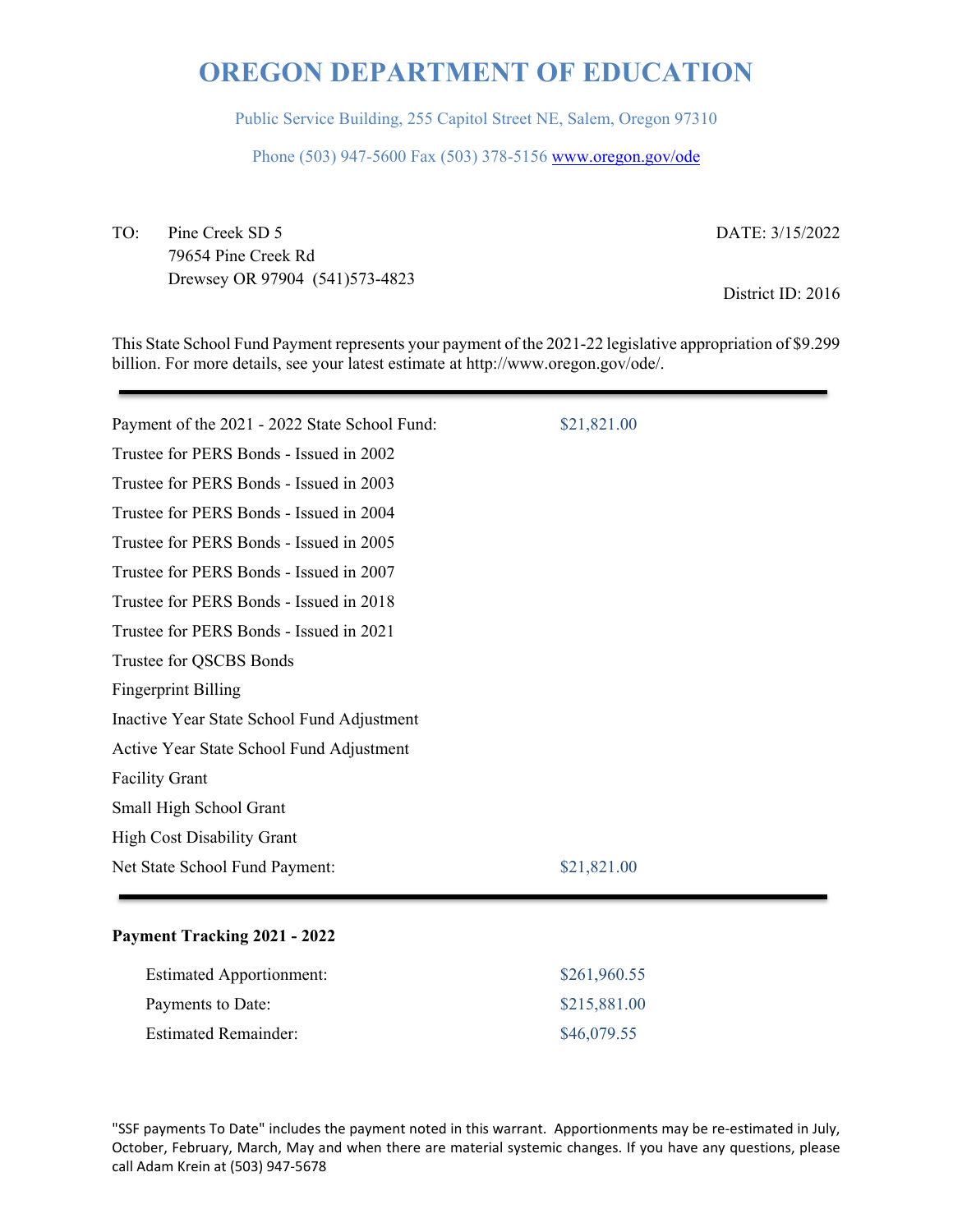Public Service Building, 255 Capitol Street NE, Salem, Oregon 97310

Phone (503) 947-5600 Fax (503) 378-5156 www.oregon.gov/ode

TO: Diamond SD 7 40524 S Diamond Ln Diamond OR 97722 (541)493-2464 DATE: 3/15/2022

District ID: 2017

This State School Fund Payment represents your payment of the 2021-22 legislative appropriation of \$9.299 billion. For more details, see your latest estimate at http://www.oregon.gov/ode/.

| Payment of the 2021 - 2022 State School Fund: | \$18,116.00 |
|-----------------------------------------------|-------------|
| Trustee for PERS Bonds - Issued in 2002       |             |
| Trustee for PERS Bonds - Issued in 2003       |             |
| Trustee for PERS Bonds - Issued in 2004       |             |
| Trustee for PERS Bonds - Issued in 2005       |             |
| Trustee for PERS Bonds - Issued in 2007       |             |
| Trustee for PERS Bonds - Issued in 2018       |             |
| Trustee for PERS Bonds - Issued in 2021       |             |
| Trustee for QSCBS Bonds                       |             |
| <b>Fingerprint Billing</b>                    |             |
| Inactive Year State School Fund Adjustment    |             |
| Active Year State School Fund Adjustment      |             |
| <b>Facility Grant</b>                         |             |
| Small High School Grant                       |             |
| <b>High Cost Disability Grant</b>             |             |
| Net State School Fund Payment:                | \$18,116.00 |
|                                               |             |

#### **Payment Tracking 2021 - 2022**

| <b>Estimated Apportionment:</b> | \$217,481.46 |
|---------------------------------|--------------|
| Payments to Date:               | \$179,171.00 |
| <b>Estimated Remainder:</b>     | \$38,310.46  |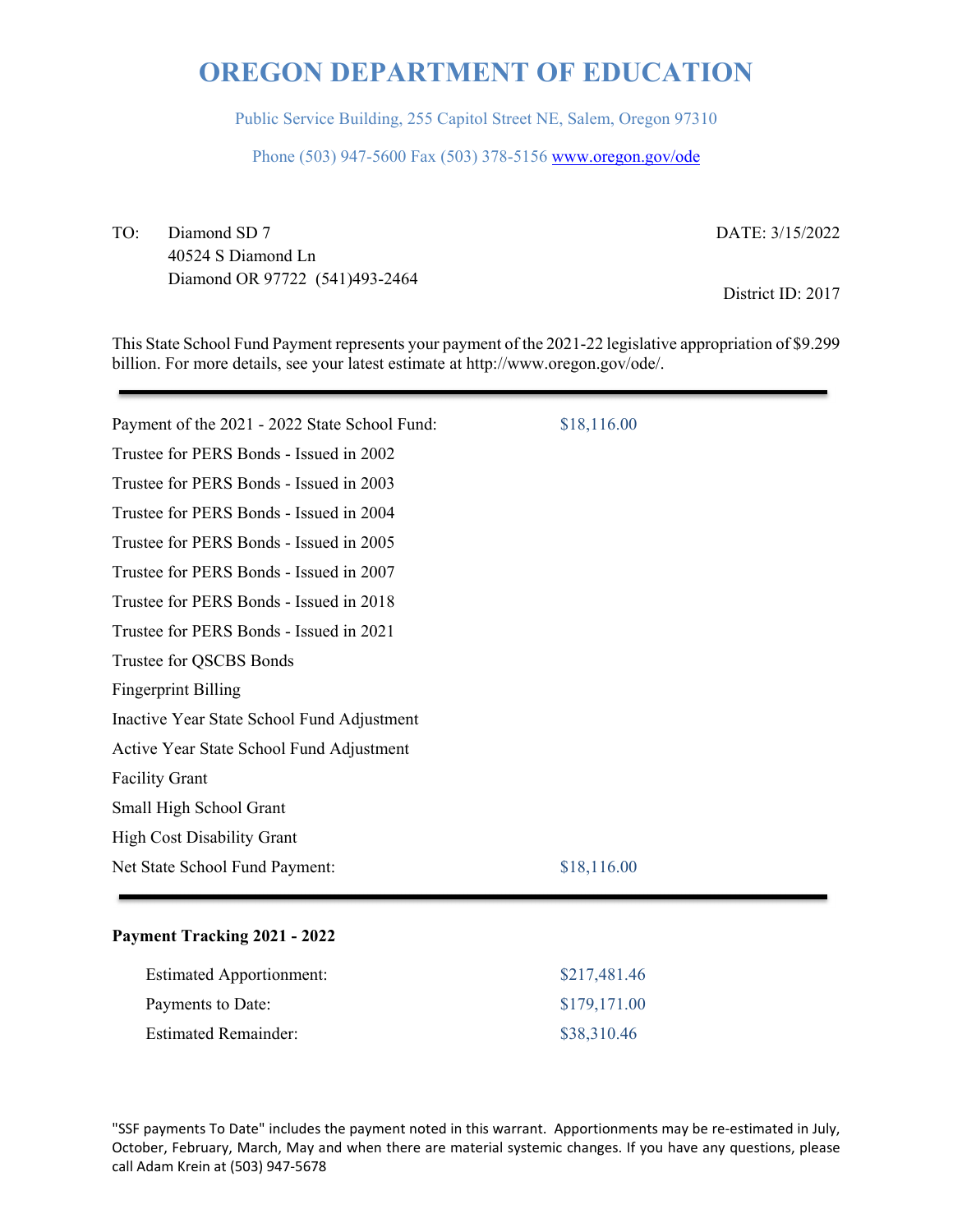Public Service Building, 255 Capitol Street NE, Salem, Oregon 97310

Phone (503) 947-5600 Fax (503) 378-5156 www.oregon.gov/ode

TO: Suntex SD 10 PO Box 805 Hines OR 97738 (541)493-2500 DATE: 3/15/2022

District ID: 2018

This State School Fund Payment represents your payment of the 2021-22 legislative appropriation of \$9.299 billion. For more details, see your latest estimate at http://www.oregon.gov/ode/.

| Payment of the 2021 - 2022 State School Fund: | \$18,824.00 |
|-----------------------------------------------|-------------|
| Trustee for PERS Bonds - Issued in 2002       |             |
| Trustee for PERS Bonds - Issued in 2003       |             |
| Trustee for PERS Bonds - Issued in 2004       |             |
| Trustee for PERS Bonds - Issued in 2005       |             |
| Trustee for PERS Bonds - Issued in 2007       |             |
| Trustee for PERS Bonds - Issued in 2018       |             |
| Trustee for PERS Bonds - Issued in 2021       |             |
| Trustee for QSCBS Bonds                       |             |
| <b>Fingerprint Billing</b>                    |             |
| Inactive Year State School Fund Adjustment    |             |
| Active Year State School Fund Adjustment      |             |
| <b>Facility Grant</b>                         |             |
| Small High School Grant                       |             |
| <b>High Cost Disability Grant</b>             |             |
| Net State School Fund Payment:                | \$18,824.00 |
|                                               |             |

### **Payment Tracking 2021 - 2022**

| <b>Estimated Apportionment:</b> | \$225,979.62 |
|---------------------------------|--------------|
| Payments to Date:               | \$186,163.00 |
| <b>Estimated Remainder:</b>     | \$39,816.62  |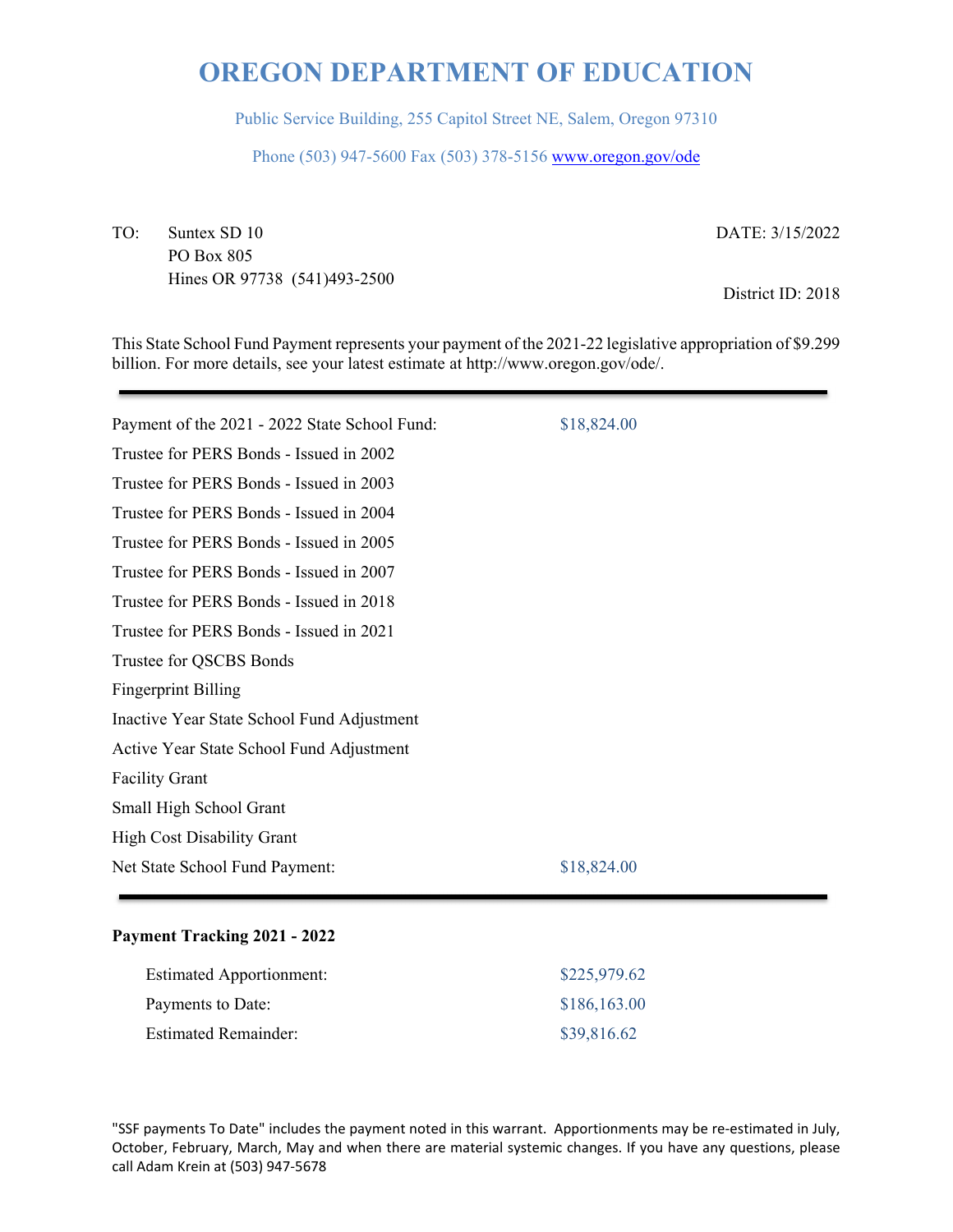Public Service Building, 255 Capitol Street NE, Salem, Oregon 97310

Phone (503) 947-5600 Fax (503) 378-5156 www.oregon.gov/ode

TO: Drewsey SD 13 PO Box 109 Drewsey OR 97904 (541)493-2367 DATE: 3/15/2022

District ID: 2019

This State School Fund Payment represents your payment of the 2021-22 legislative appropriation of \$9.299 billion. For more details, see your latest estimate at http://www.oregon.gov/ode/.

| Payment of the 2021 - 2022 State School Fund: | \$25,340.00 |
|-----------------------------------------------|-------------|
| Trustee for PERS Bonds - Issued in 2002       |             |
| Trustee for PERS Bonds - Issued in 2003       |             |
| Trustee for PERS Bonds - Issued in 2004       |             |
| Trustee for PERS Bonds - Issued in 2005       |             |
| Trustee for PERS Bonds - Issued in 2007       |             |
| Trustee for PERS Bonds - Issued in 2018       |             |
| Trustee for PERS Bonds - Issued in 2021       |             |
| Trustee for QSCBS Bonds                       |             |
| <b>Fingerprint Billing</b>                    |             |
| Inactive Year State School Fund Adjustment    |             |
| Active Year State School Fund Adjustment      |             |
| <b>Facility Grant</b>                         |             |
| Small High School Grant                       |             |
| <b>High Cost Disability Grant</b>             |             |
| Net State School Fund Payment:                | \$25,340.00 |
|                                               |             |

#### **Payment Tracking 2021 - 2022**

| <b>Estimated Apportionment:</b> | \$304,200.50 |
|---------------------------------|--------------|
| Payments to Date:               | \$250,595.00 |
| <b>Estimated Remainder:</b>     | \$53,605.50  |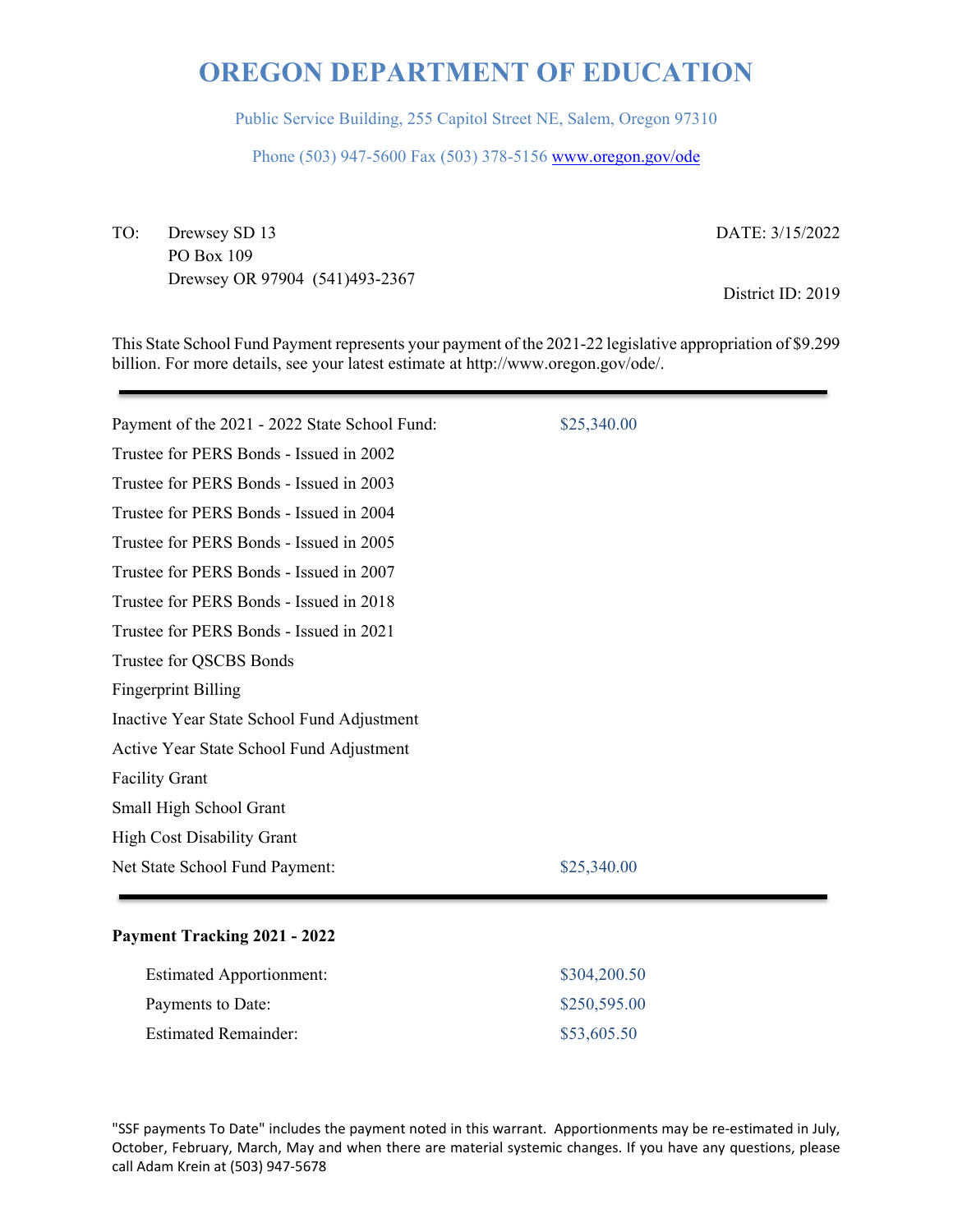Public Service Building, 255 Capitol Street NE, Salem, Oregon 97310

Phone (503) 947-5600 Fax (503) 378-5156 www.oregon.gov/ode

TO: Frenchglen SD 16 39235 Hwy 205 Frenchglen OR 97736 (541)493-2404 DATE: 3/15/2022

District ID: 2020

This State School Fund Payment represents your payment of the 2021-22 legislative appropriation of \$9.299 billion. For more details, see your latest estimate at http://www.oregon.gov/ode/.

| Payment of the 2021 - 2022 State School Fund: | \$92,100.00 |
|-----------------------------------------------|-------------|
| Trustee for PERS Bonds - Issued in 2002       |             |
| Trustee for PERS Bonds - Issued in 2003       |             |
| Trustee for PERS Bonds - Issued in 2004       |             |
| Trustee for PERS Bonds - Issued in 2005       |             |
| Trustee for PERS Bonds - Issued in 2007       |             |
| Trustee for PERS Bonds - Issued in 2018       |             |
| Trustee for PERS Bonds - Issued in 2021       |             |
| Trustee for QSCBS Bonds                       |             |
| <b>Fingerprint Billing</b>                    |             |
| Inactive Year State School Fund Adjustment    |             |
| Active Year State School Fund Adjustment      |             |
| <b>Facility Grant</b>                         |             |
| Small High School Grant                       |             |
| <b>High Cost Disability Grant</b>             |             |
| Net State School Fund Payment:                | \$92,100.00 |
|                                               |             |

### **Payment Tracking 2021 - 2022**

| <b>Estimated Apportionment:</b> | \$368,542.32 |
|---------------------------------|--------------|
| Payments to Date:               | \$304,186.00 |
| <b>Estimated Remainder:</b>     | \$64,356.32  |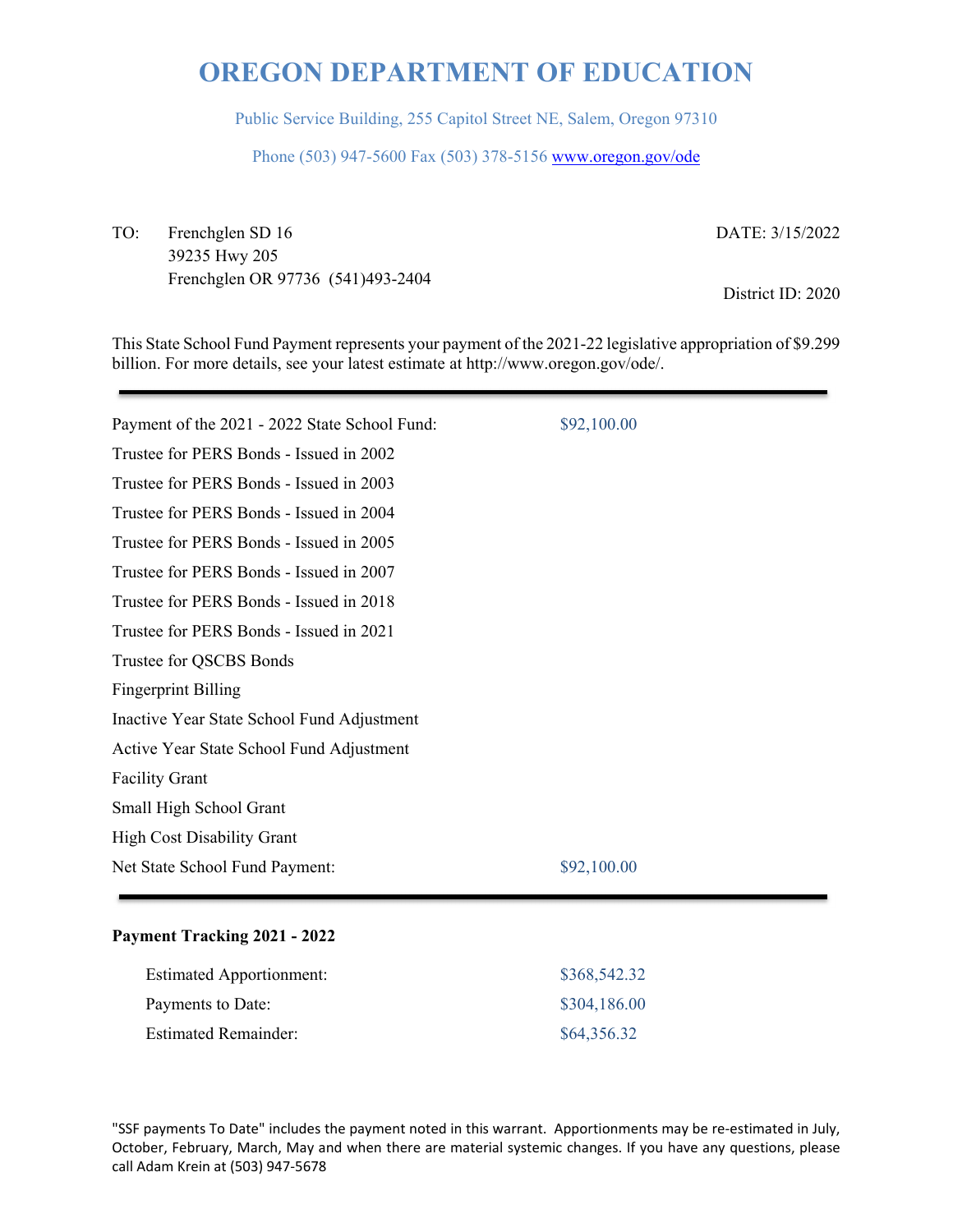Public Service Building, 255 Capitol Street NE, Salem, Oregon 97310

Phone (503) 947-5600 Fax (503) 378-5156 www.oregon.gov/ode

TO: Double O SD 28 PO Box 888 Hines OR 97738 (541)493-2400 DATE: 3/15/2022

District ID: 2021

This State School Fund Payment represents your payment of the 2021-22 legislative appropriation of \$9.299 billion. For more details, see your latest estimate at http://www.oregon.gov/ode/.

| Payment of the 2021 - 2022 State School Fund: | \$23,206.00 |
|-----------------------------------------------|-------------|
| Trustee for PERS Bonds - Issued in 2002       |             |
| Trustee for PERS Bonds - Issued in 2003       |             |
| Trustee for PERS Bonds - Issued in 2004       |             |
| Trustee for PERS Bonds - Issued in 2005       |             |
| Trustee for PERS Bonds - Issued in 2007       |             |
| Trustee for PERS Bonds - Issued in 2018       |             |
| Trustee for PERS Bonds - Issued in 2021       |             |
| Trustee for QSCBS Bonds                       |             |
| <b>Fingerprint Billing</b>                    |             |
| Inactive Year State School Fund Adjustment    |             |
| Active Year State School Fund Adjustment      |             |
| <b>Facility Grant</b>                         |             |
| Small High School Grant                       |             |
| <b>High Cost Disability Grant</b>             |             |
| Net State School Fund Payment:                | \$23,206.00 |
|                                               |             |

### **Payment Tracking 2021 - 2022**

| <b>Estimated Apportionment:</b> | \$278,584.82 |
|---------------------------------|--------------|
| Payments to Date:               | \$229,772.00 |
| <b>Estimated Remainder:</b>     | \$48,812.82  |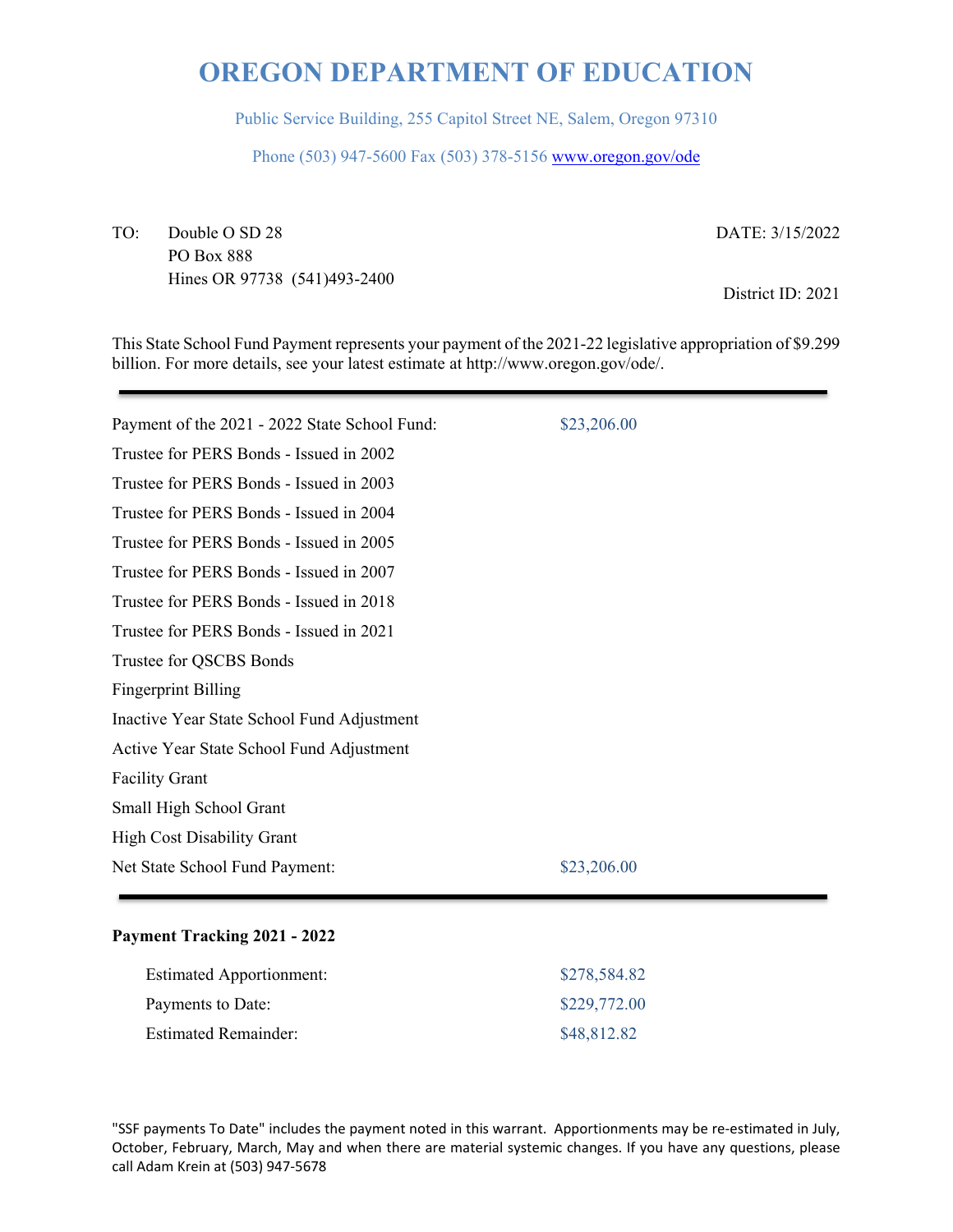Public Service Building, 255 Capitol Street NE, Salem, Oregon 97310

Phone (503) 947-5600 Fax (503) 378-5156 www.oregon.gov/ode

TO: South Harney SD 33 PO Box 33 Denio OR 89404 (541)495-2233 DATE: 3/15/2022

District ID: 2022

This State School Fund Payment represents your payment of the 2021-22 legislative appropriation of \$9.299 billion. For more details, see your latest estimate at http://www.oregon.gov/ode/.

| Payment of the 2021 - 2022 State School Fund: | \$38,101.00 |
|-----------------------------------------------|-------------|
| Trustee for PERS Bonds - Issued in 2002       |             |
| Trustee for PERS Bonds - Issued in 2003       |             |
| Trustee for PERS Bonds - Issued in 2004       |             |
| Trustee for PERS Bonds - Issued in 2005       |             |
| Trustee for PERS Bonds - Issued in 2007       |             |
| Trustee for PERS Bonds - Issued in 2018       |             |
| Trustee for PERS Bonds - Issued in 2021       |             |
| Trustee for QSCBS Bonds                       |             |
| <b>Fingerprint Billing</b>                    |             |
| Inactive Year State School Fund Adjustment    |             |
| Active Year State School Fund Adjustment      |             |
| <b>Facility Grant</b>                         |             |
| Small High School Grant                       |             |
| <b>High Cost Disability Grant</b>             |             |
| Net State School Fund Payment:                | \$38,101.00 |
|                                               |             |

### **Payment Tracking 2021 - 2022**

| <b>Estimated Apportionment:</b> | \$457,393.18 |
|---------------------------------|--------------|
| Payments to Date:               | \$378,000.00 |
| Estimated Remainder:            | \$79,393.18  |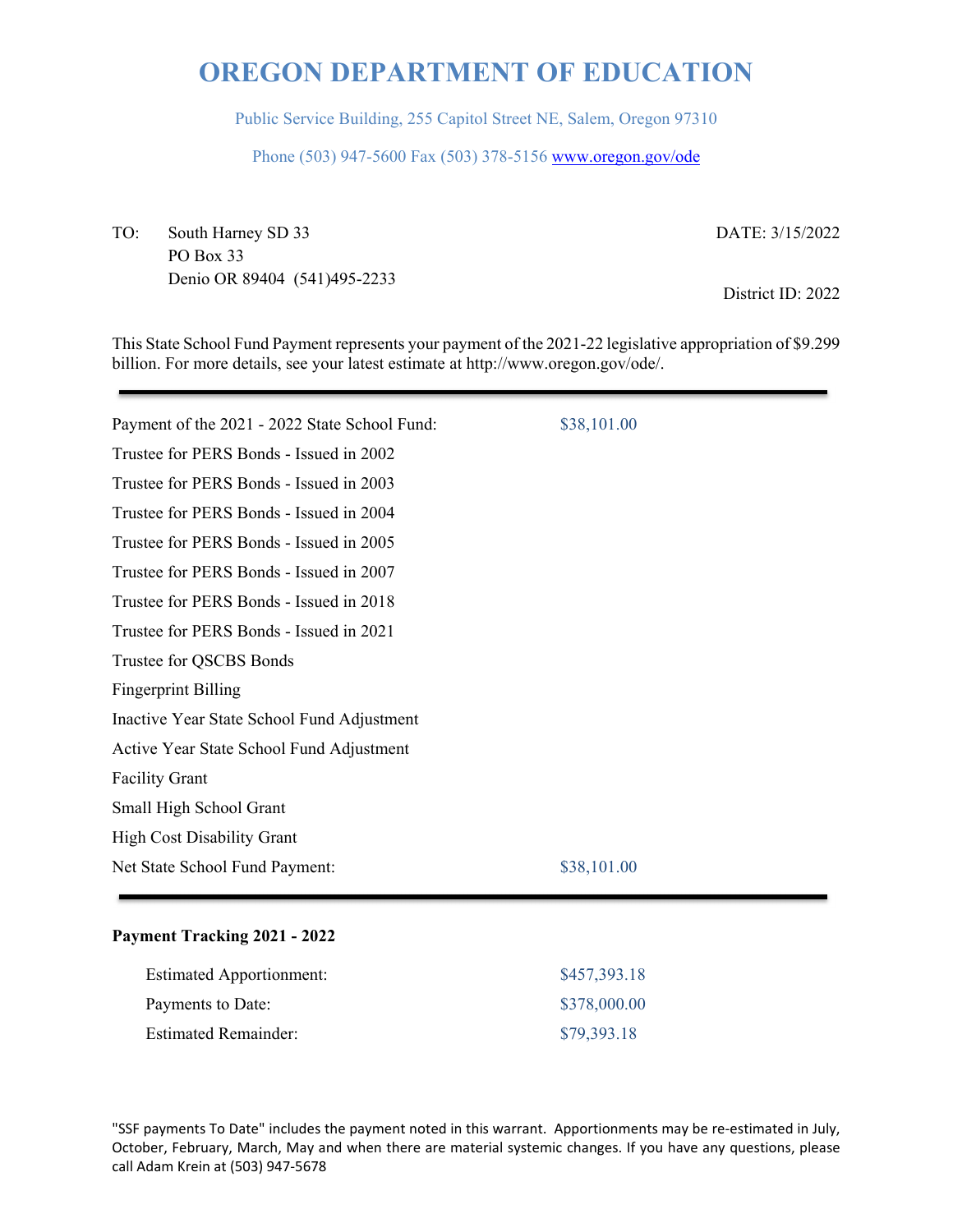Public Service Building, 255 Capitol Street NE, Salem, Oregon 97310

Phone (503) 947-5600 Fax (503) 378-5156 www.oregon.gov/ode

TO: Harney County Union High SD 1J PO Box 828 Crane OR 97732 (541)493-2641

DATE: 3/15/2022

District ID: 2023

This State School Fund Payment represents your payment of the 2021-22 legislative appropriation of \$9.299 billion. For more details, see your latest estimate at http://www.oregon.gov/ode/.

| Payment of the 2021 - 2022 State School Fund: | \$898,089.00 |
|-----------------------------------------------|--------------|
| Trustee for PERS Bonds - Issued in 2002       |              |
| Trustee for PERS Bonds - Issued in 2003       |              |
| Trustee for PERS Bonds - Issued in 2004       |              |
| Trustee for PERS Bonds - Issued in 2005       |              |
| Trustee for PERS Bonds - Issued in 2007       |              |
| Trustee for PERS Bonds - Issued in 2018       |              |
| Trustee for PERS Bonds - Issued in 2021       |              |
| Trustee for QSCBS Bonds                       |              |
| <b>Fingerprint Billing</b>                    |              |
| Inactive Year State School Fund Adjustment    |              |
| Active Year State School Fund Adjustment      |              |
| <b>Facility Grant</b>                         |              |
| Small High School Grant                       |              |
| <b>High Cost Disability Grant</b>             |              |
| Net State School Fund Payment:                | \$898,089.00 |
|                                               |              |

### **Payment Tracking 2021 - 2022**

| <b>Estimated Apportionment:</b> | \$10,781,377.08 |
|---------------------------------|-----------------|
| Payments to Date:               | \$8,892,831.00  |
| <b>Estimated Remainder:</b>     | \$1,888,546.08  |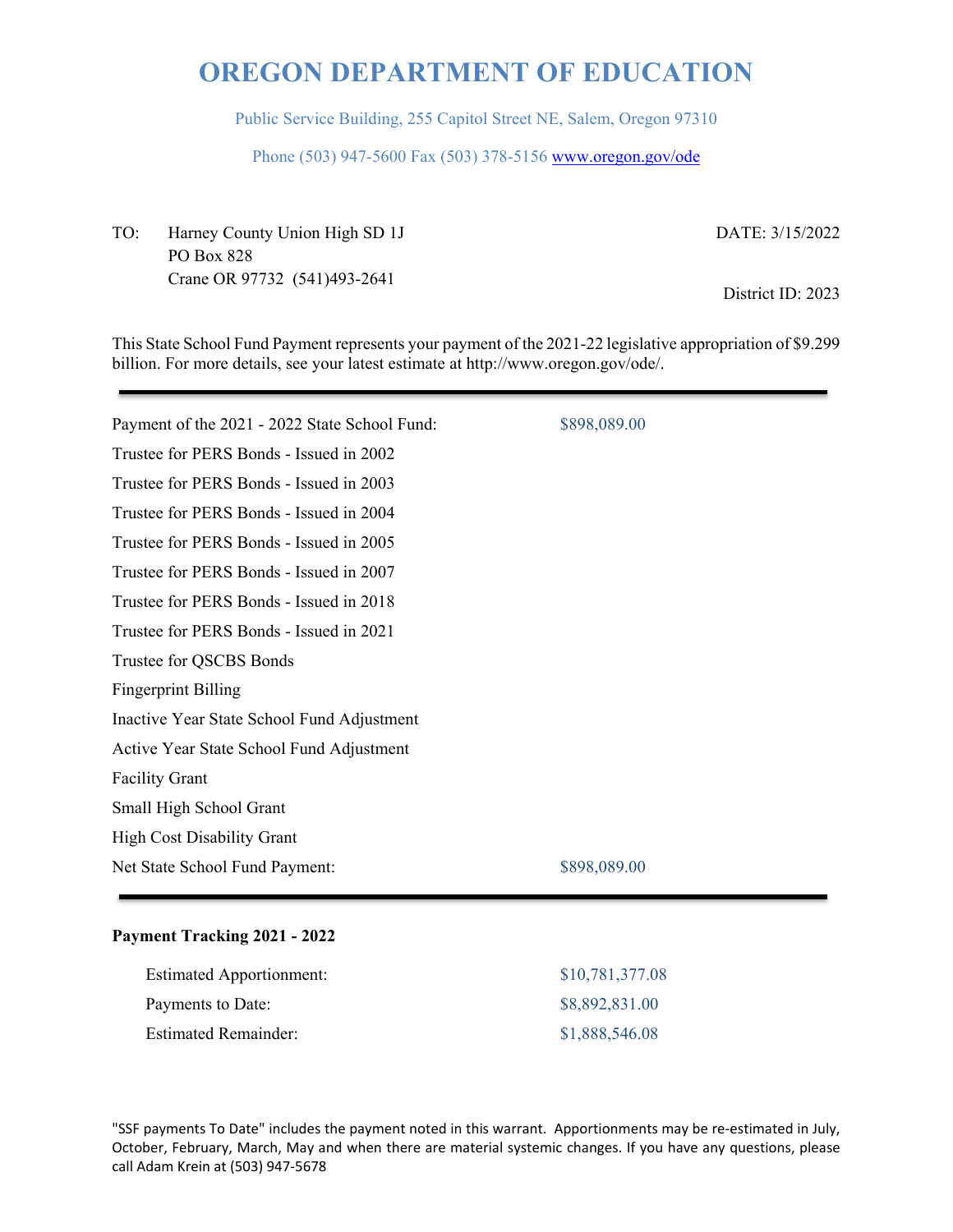Public Service Building, 255 Capitol Street NE, Salem, Oregon 97310

Phone (503) 947-5600 Fax (503) 378-5156 www.oregon.gov/ode

TO: Hood River County SD 1011 Eugene St Hood River OR 97031 (541)386-2511 DATE: 3/15/2022 District ID: 2024

This State School Fund Payment represents your payment of the 2021-22 legislative appropriation of \$9.299 billion. For more details, see your latest estimate at http://www.oregon.gov/ode/.

| Payment of the 2021 - 2022 State School Fund: | \$2,638,676.00 |
|-----------------------------------------------|----------------|
| Trustee for PERS Bonds - Issued in 2002       | $$-147,946.07$ |
| Trustee for PERS Bonds - Issued in 2003       |                |
| Trustee for PERS Bonds - Issued in 2004       | $$-105,184.15$ |
| Trustee for PERS Bonds - Issued in 2005       |                |
| Trustee for PERS Bonds - Issued in 2007       |                |
| Trustee for PERS Bonds - Issued in 2018       |                |
| Trustee for PERS Bonds - Issued in 2021       |                |
| Trustee for QSCBS Bonds                       |                |
| <b>Fingerprint Billing</b>                    | $$-354.00$     |
| Inactive Year State School Fund Adjustment    |                |
| Active Year State School Fund Adjustment      |                |
| <b>Facility Grant</b>                         |                |
| Small High School Grant                       |                |
| <b>High Cost Disability Grant</b>             |                |
| Net State School Fund Payment:                | \$2,385,191.78 |
|                                               |                |

### **Payment Tracking 2021 - 2022**

| <b>Estimated Apportionment:</b> | \$31,676,778.77 |
|---------------------------------|-----------------|
| Payments to Date:               | \$25,903,270.00 |
| <b>Estimated Remainder:</b>     | \$5,773,508.77  |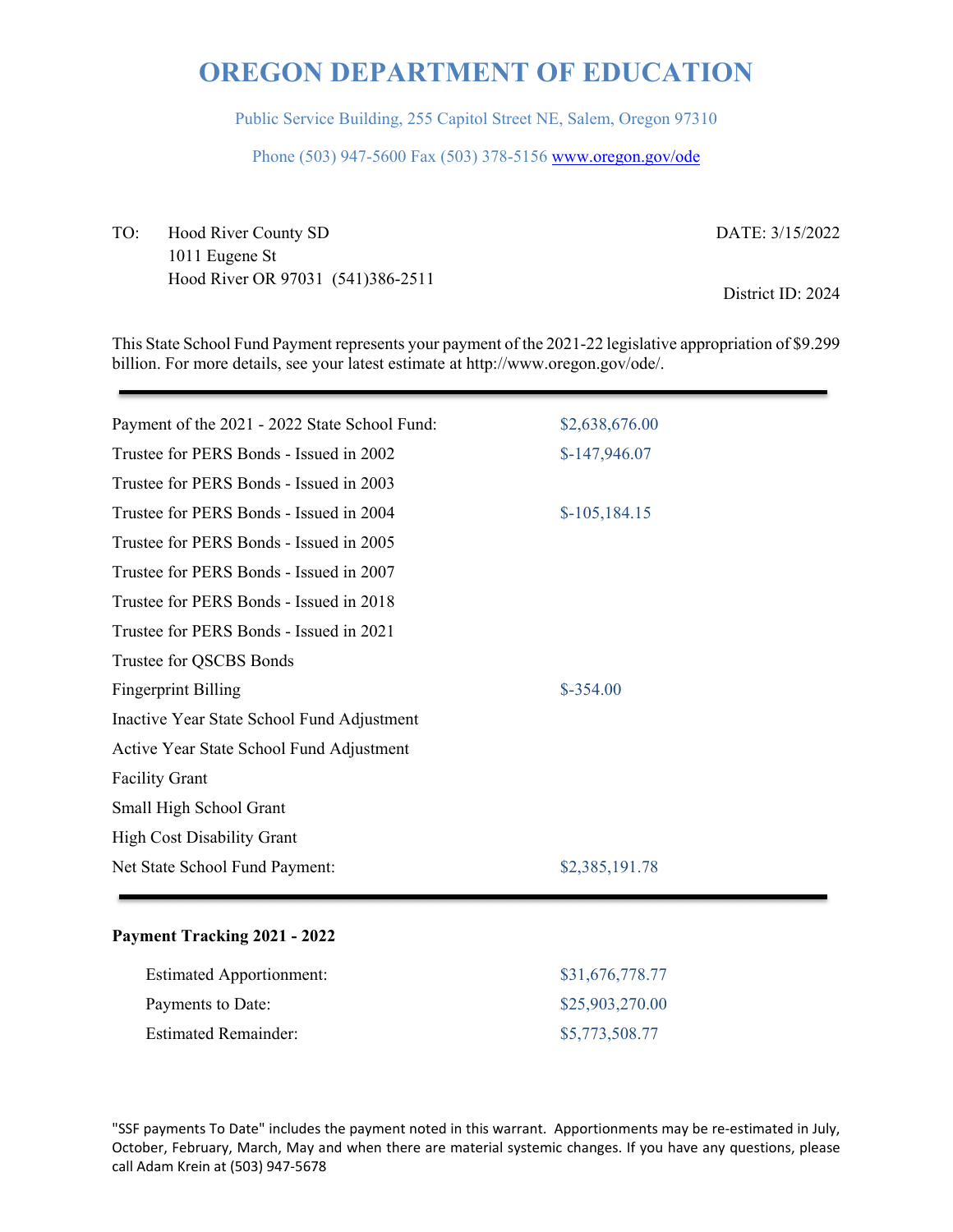Public Service Building, 255 Capitol Street NE, Salem, Oregon 97310

Phone (503) 947-5600 Fax (503) 378-5156 www.oregon.gov/ode

TO: Phoenix-Talent SD 4 PO Box 698 Phoenix OR 97535 (541)535-1517 DATE: 3/15/2022 District ID: 2039

This State School Fund Payment represents your payment of the 2021-22 legislative appropriation of \$9.299 billion. For more details, see your latest estimate at http://www.oregon.gov/ode/.

| Payment of the 2021 - 2022 State School Fund: | \$1,541,051.00 |
|-----------------------------------------------|----------------|
| Trustee for PERS Bonds - Issued in 2002       |                |
| Trustee for PERS Bonds - Issued in 2003       |                |
| Trustee for PERS Bonds - Issued in 2004       | $$-145,511.17$ |
| Trustee for PERS Bonds - Issued in 2005       |                |
| Trustee for PERS Bonds - Issued in 2007       |                |
| Trustee for PERS Bonds - Issued in 2018       |                |
| Trustee for PERS Bonds - Issued in 2021       |                |
| Trustee for QSCBS Bonds                       |                |
| <b>Fingerprint Billing</b>                    | $$-531.00$     |
| Inactive Year State School Fund Adjustment    |                |
| Active Year State School Fund Adjustment      |                |
| <b>Facility Grant</b>                         |                |
| Small High School Grant                       |                |
| <b>High Cost Disability Grant</b>             |                |
| Net State School Fund Payment:                | \$1,395,008.83 |
|                                               |                |

### **Payment Tracking 2021 - 2022**

| <b>Estimated Apportionment:</b> | \$18,500,012.56 |
|---------------------------------|-----------------|
| Payments to Date:               | \$15,184,790.00 |
| <b>Estimated Remainder:</b>     | \$3,315,222.56  |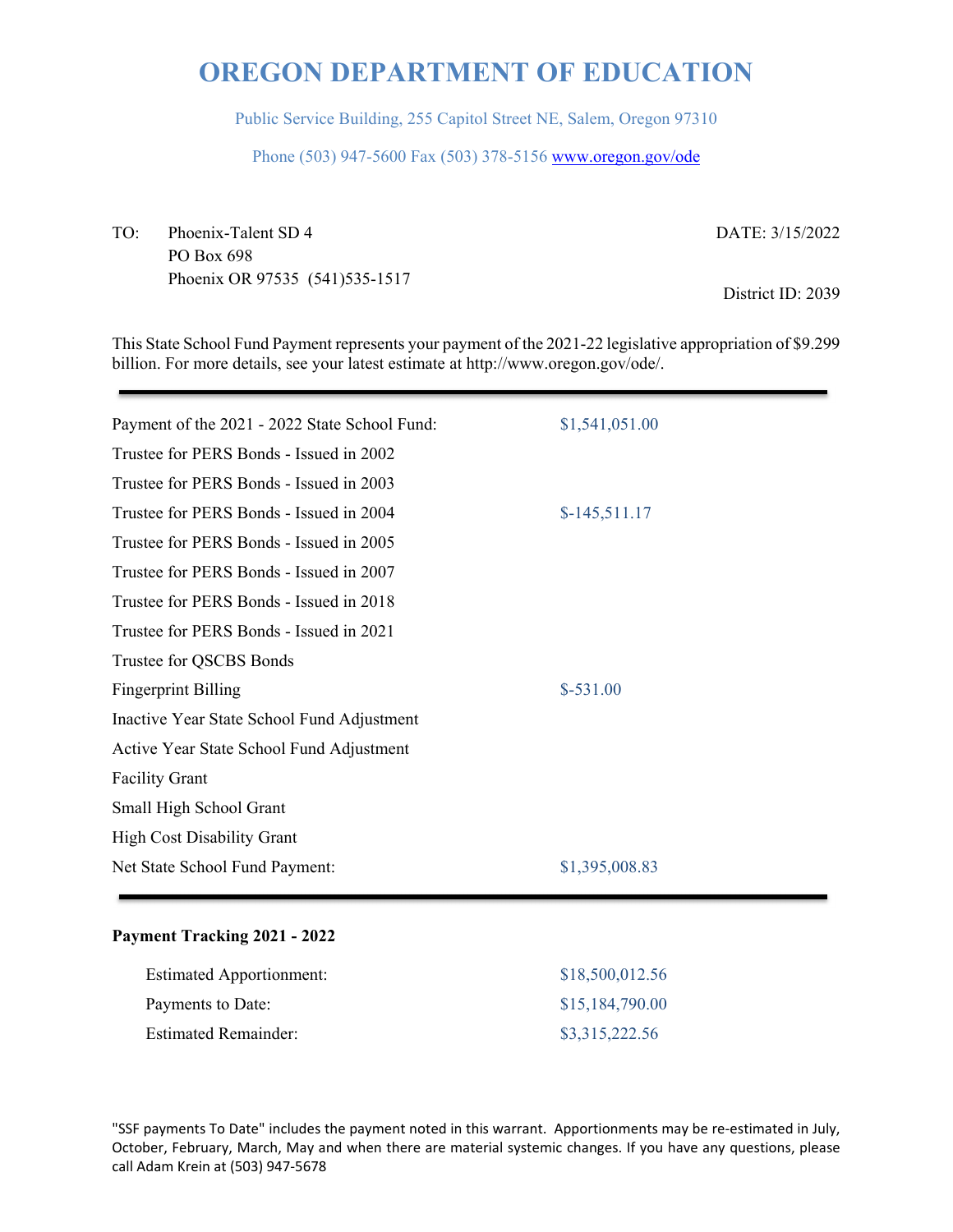Public Service Building, 255 Capitol Street NE, Salem, Oregon 97310

Phone (503) 947-5600 Fax (503) 378-5156 www.oregon.gov/ode

TO: Ashland SD 5 885 Siskiyou Blvd Ashland OR 97520 (541)482-2811 DATE: 3/15/2022

District ID: 2041

This State School Fund Payment represents your payment of the 2021-22 legislative appropriation of \$9.299 billion. For more details, see your latest estimate at http://www.oregon.gov/ode/.

| Payment of the 2021 - 2022 State School Fund: | \$2,950,512.00 |
|-----------------------------------------------|----------------|
| Trustee for PERS Bonds - Issued in 2002       |                |
| Trustee for PERS Bonds - Issued in 2003       |                |
| Trustee for PERS Bonds - Issued in 2004       |                |
| Trustee for PERS Bonds - Issued in 2005       |                |
| Trustee for PERS Bonds - Issued in 2007       |                |
| Trustee for PERS Bonds - Issued in 2018       |                |
| Trustee for PERS Bonds - Issued in 2021       |                |
| Trustee for QSCBS Bonds                       |                |
| <b>Fingerprint Billing</b>                    | $$-590.00$     |
| Inactive Year State School Fund Adjustment    |                |
| Active Year State School Fund Adjustment      |                |
| <b>Facility Grant</b>                         | \$579.00       |
| Small High School Grant                       |                |
| <b>High Cost Disability Grant</b>             |                |
| Net State School Fund Payment:                | \$2,950,501.00 |
|                                               |                |

### **Payment Tracking 2021 - 2022**

| <b>Estimated Apportionment:</b> | \$11,806,769.61 |
|---------------------------------|-----------------|
| Payments to Date:               | \$9,620,918.00  |
| <b>Estimated Remainder:</b>     | \$2,185,851.61  |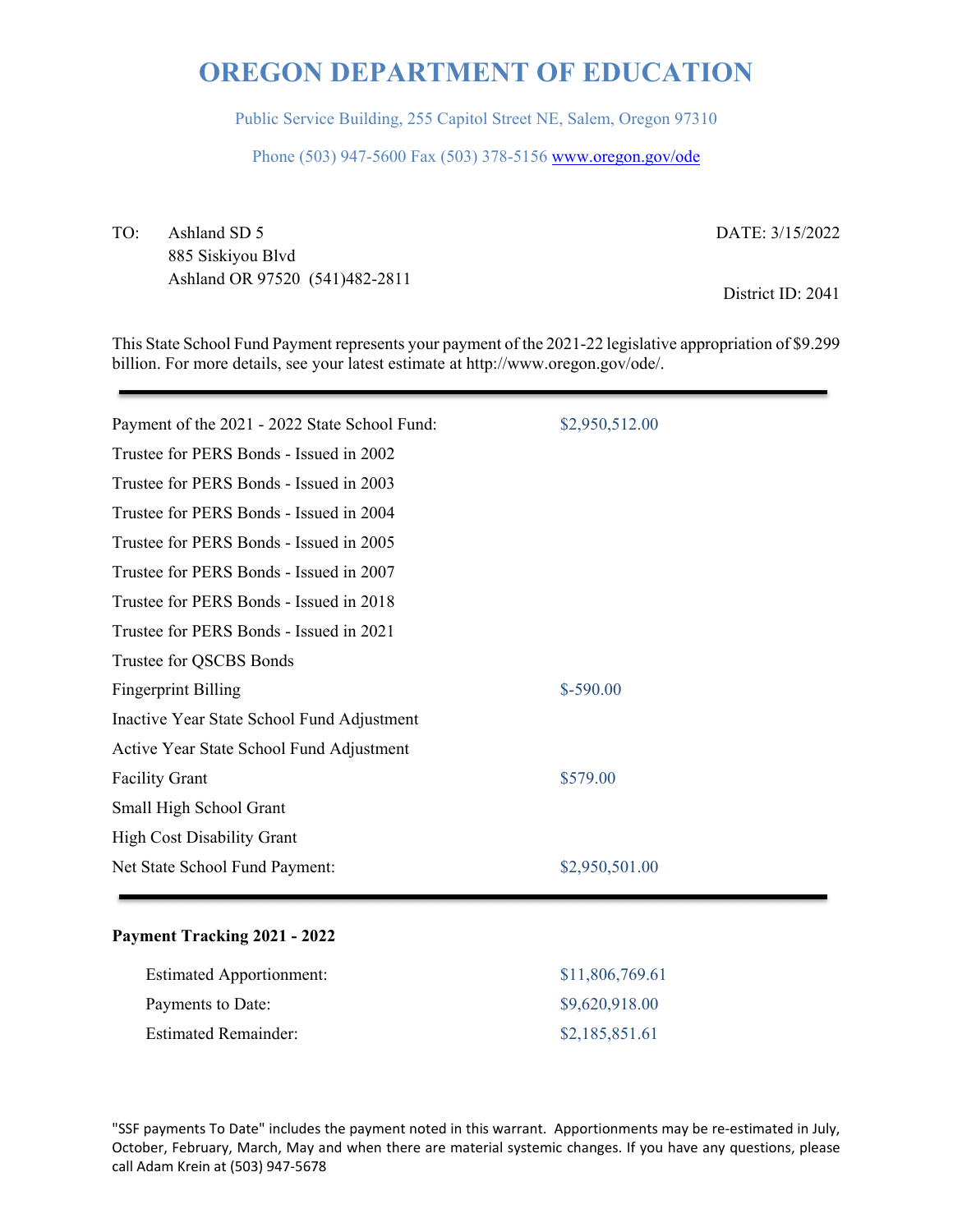Public Service Building, 255 Capitol Street NE, Salem, Oregon 97310

Phone (503) 947-5600 Fax (503) 378-5156 www.oregon.gov/ode

TO: Central Point SD 6 300 Ash St Central Point OR 97502 (541)494-6200 DATE: 3/15/2022

District ID: 2042

This State School Fund Payment represents your payment of the 2021-22 legislative appropriation of \$9.299 billion. For more details, see your latest estimate at http://www.oregon.gov/ode/.

| Payment of the 2021 - 2022 State School Fund: | \$3,092,285.00 |
|-----------------------------------------------|----------------|
| Trustee for PERS Bonds - Issued in 2002       |                |
| Trustee for PERS Bonds - Issued in 2003       |                |
| Trustee for PERS Bonds - Issued in 2004       |                |
| Trustee for PERS Bonds - Issued in 2005       |                |
| Trustee for PERS Bonds - Issued in 2007       |                |
| Trustee for PERS Bonds - Issued in 2018       |                |
| Trustee for PERS Bonds - Issued in 2021       |                |
| Trustee for QSCBS Bonds                       |                |
| <b>Fingerprint Billing</b>                    | $$-590.00$     |
| Inactive Year State School Fund Adjustment    |                |
| Active Year State School Fund Adjustment      |                |
| <b>Facility Grant</b>                         |                |
| Small High School Grant                       |                |
| <b>High Cost Disability Grant</b>             |                |
| Net State School Fund Payment:                | \$3,091,695.00 |
|                                               |                |

### **Payment Tracking 2021 - 2022**

| <b>Estimated Apportionment:</b> | \$37,122,272.61 |
|---------------------------------|-----------------|
| Payments to Date:               | \$31,293,040.00 |
| <b>Estimated Remainder:</b>     | \$5,829,232.61  |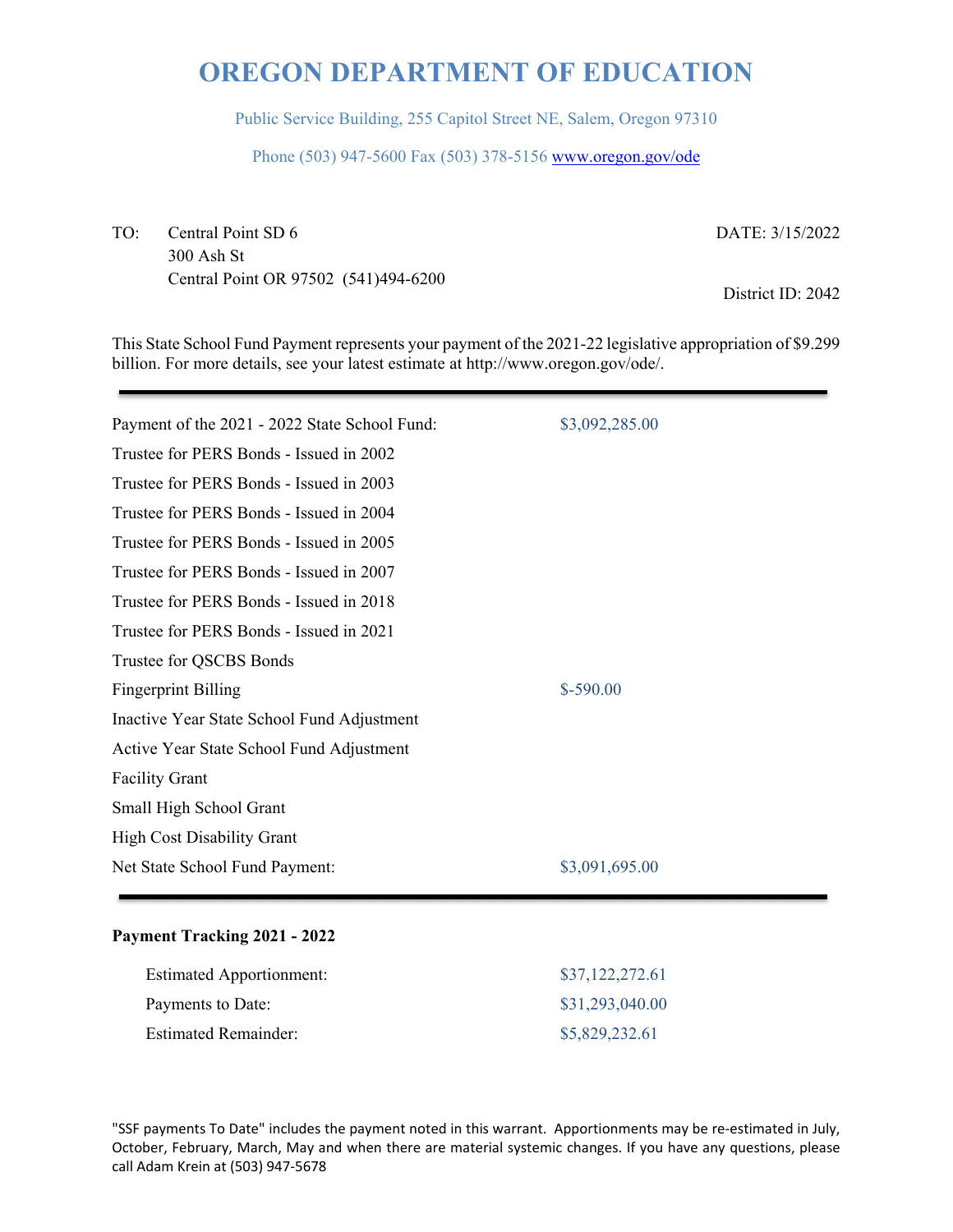Public Service Building, 255 Capitol Street NE, Salem, Oregon 97310

Phone (503) 947-5600 Fax (503) 378-5156 www.oregon.gov/ode

TO: Eagle Point SD 9 PO Box 548 Eagle Point OR 97524 (541)830-6551 DATE: 3/15/2022

District ID: 2043

This State School Fund Payment represents your payment of the 2021-22 legislative appropriation of \$9.299 billion. For more details, see your latest estimate at http://www.oregon.gov/ode/.

| Payment of the 2021 - 2022 State School Fund: | \$2,830,444.00 |
|-----------------------------------------------|----------------|
| Trustee for PERS Bonds - Issued in 2002       |                |
| Trustee for PERS Bonds - Issued in 2003       |                |
| Trustee for PERS Bonds - Issued in 2004       |                |
| Trustee for PERS Bonds - Issued in 2005       |                |
| Trustee for PERS Bonds - Issued in 2007       |                |
| Trustee for PERS Bonds - Issued in 2018       |                |
| Trustee for PERS Bonds - Issued in 2021       |                |
| Trustee for QSCBS Bonds                       |                |
| <b>Fingerprint Billing</b>                    | $$-767.00$     |
| Inactive Year State School Fund Adjustment    |                |
| Active Year State School Fund Adjustment      |                |
| <b>Facility Grant</b>                         |                |
| Small High School Grant                       |                |
| <b>High Cost Disability Grant</b>             |                |
| Net State School Fund Payment:                | \$2,829,677.00 |
|                                               |                |

### **Payment Tracking 2021 - 2022**

| <b>Estimated Apportionment:</b> | \$33,978,914.52 |
|---------------------------------|-----------------|
| Payments to Date:               | \$27,834,368.00 |
| <b>Estimated Remainder:</b>     | \$6,144,546.52  |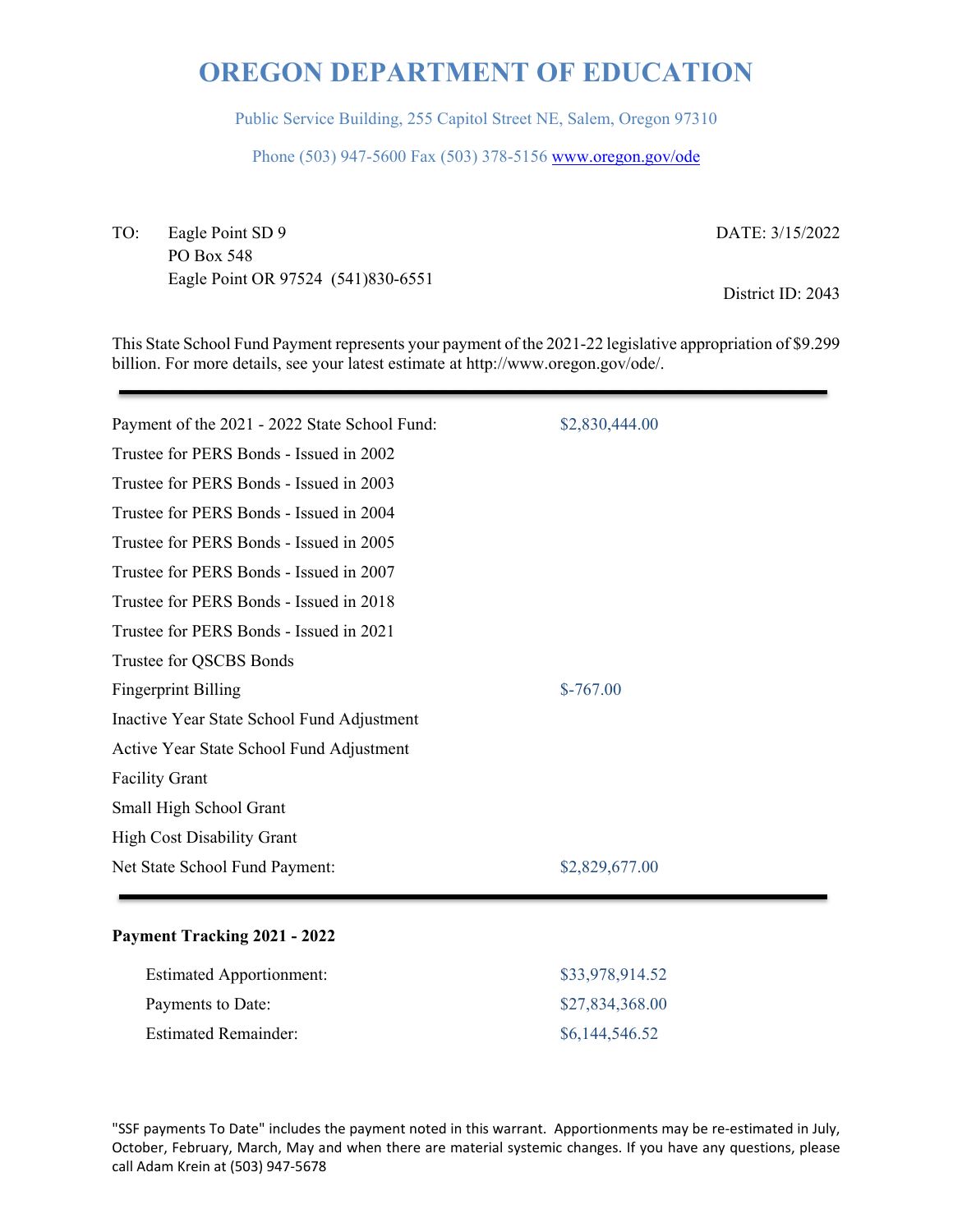Public Service Building, 255 Capitol Street NE, Salem, Oregon 97310

Phone (503) 947-5600 Fax (503) 378-5156 www.oregon.gov/ode

TO: Rogue River SD 35 PO Box 1045 Rogue River OR 97537 (541)582-3235 DATE: 3/15/2022

District ID: 2044

This State School Fund Payment represents your payment of the 2021-22 legislative appropriation of \$9.299 billion. For more details, see your latest estimate at http://www.oregon.gov/ode/.

| Payment of the 2021 - 2022 State School Fund: | \$703,632.00 |
|-----------------------------------------------|--------------|
| Trustee for PERS Bonds - Issued in 2002       |              |
| Trustee for PERS Bonds - Issued in 2003       |              |
| Trustee for PERS Bonds - Issued in 2004       |              |
| Trustee for PERS Bonds - Issued in 2005       |              |
| Trustee for PERS Bonds - Issued in 2007       |              |
| Trustee for PERS Bonds - Issued in 2018       |              |
| Trustee for PERS Bonds - Issued in 2021       |              |
| Trustee for QSCBS Bonds                       |              |
| <b>Fingerprint Billing</b>                    | $$-118.00$   |
| Inactive Year State School Fund Adjustment    |              |
| Active Year State School Fund Adjustment      |              |
| <b>Facility Grant</b>                         |              |
| Small High School Grant                       |              |
| High Cost Disability Grant                    |              |
| Net State School Fund Payment:                | \$703,514.00 |
|                                               |              |

#### **Payment Tracking 2021 - 2022**

| <b>Estimated Apportionment:</b> | \$8,446,967.36 |
|---------------------------------|----------------|
| Payments to Date:               | \$7,203,349.00 |
| <b>Estimated Remainder:</b>     | \$1,243,618.36 |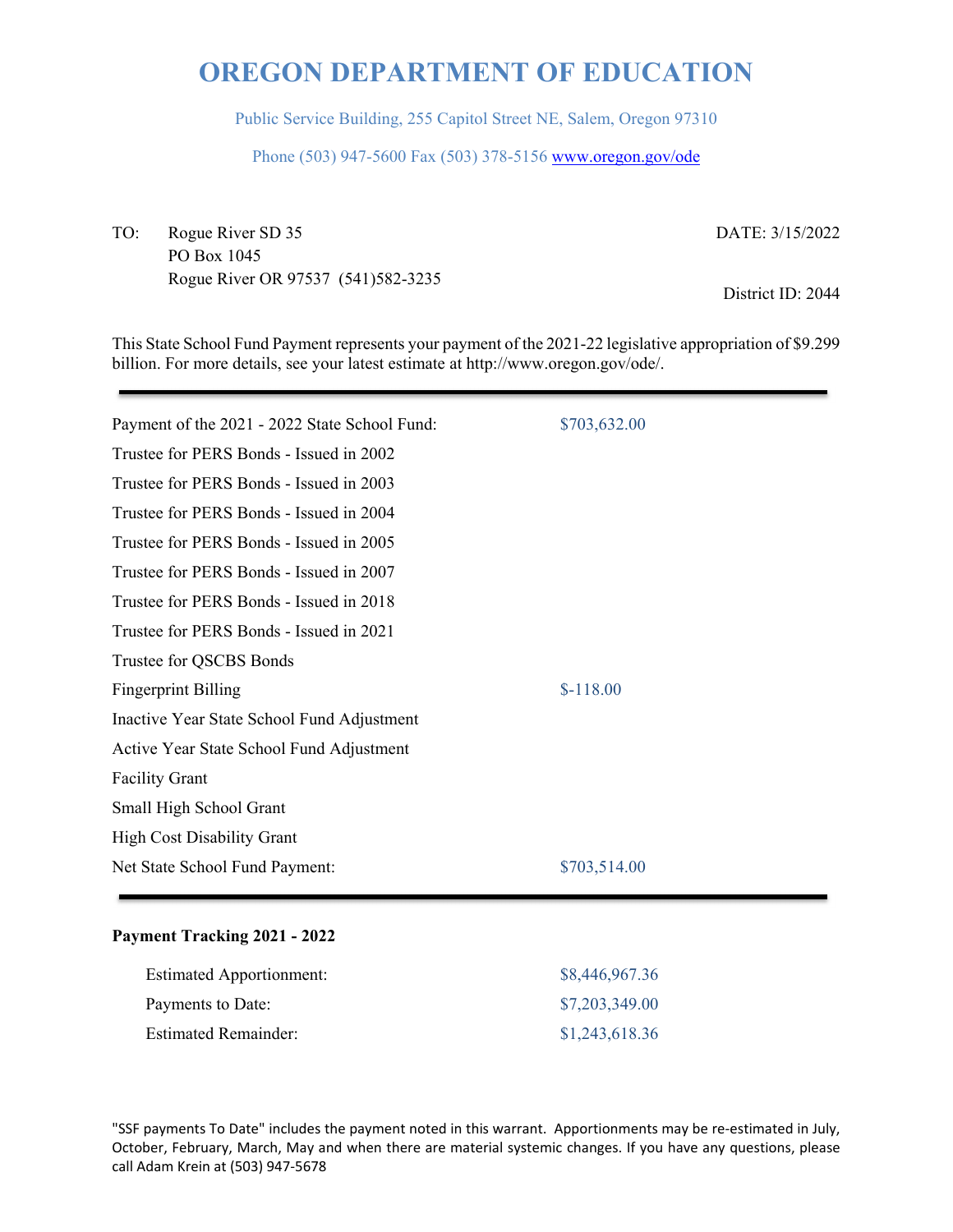Public Service Building, 255 Capitol Street NE, Salem, Oregon 97310

Phone (503) 947-5600 Fax (503) 378-5156 www.oregon.gov/ode

TO: Prospect SD 59 PO Box 40 Prospect OR 97536 (541)560-3653 DATE: 3/15/2022

District ID: 2045

This State School Fund Payment represents your payment of the 2021-22 legislative appropriation of \$9.299 billion. For more details, see your latest estimate at http://www.oregon.gov/ode/.

| Payment of the 2021 - 2022 State School Fund: | \$230,184.00 |
|-----------------------------------------------|--------------|
| Trustee for PERS Bonds - Issued in 2002       |              |
| Trustee for PERS Bonds - Issued in 2003       |              |
| Trustee for PERS Bonds - Issued in 2004       |              |
| Trustee for PERS Bonds - Issued in 2005       |              |
| Trustee for PERS Bonds - Issued in 2007       |              |
| Trustee for PERS Bonds - Issued in 2018       |              |
| Trustee for PERS Bonds - Issued in 2021       |              |
| Trustee for QSCBS Bonds                       |              |
| <b>Fingerprint Billing</b>                    | $$-118.00$   |
| Inactive Year State School Fund Adjustment    |              |
| Active Year State School Fund Adjustment      |              |
| <b>Facility Grant</b>                         |              |
| Small High School Grant                       |              |
| High Cost Disability Grant                    |              |
| Net State School Fund Payment:                | \$230,066.00 |
|                                               |              |

### **Payment Tracking 2021 - 2022**

| <b>Estimated Apportionment:</b> | \$2,763,307.35 |
|---------------------------------|----------------|
| Payments to Date:               | \$2,276,304.00 |
| <b>Estimated Remainder:</b>     | \$487,003.35   |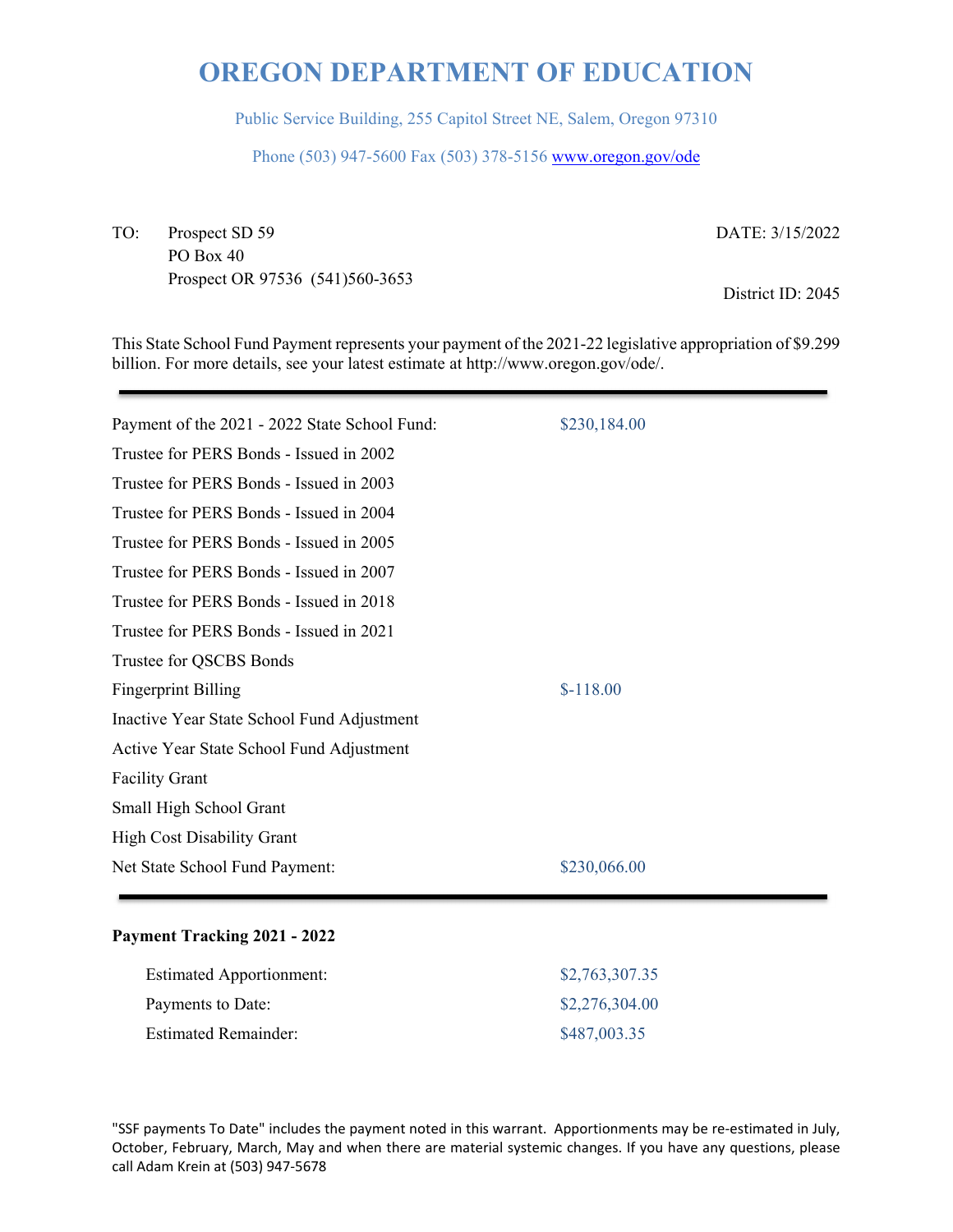Public Service Building, 255 Capitol Street NE, Salem, Oregon 97310

Phone (503) 947-5600 Fax (503) 378-5156 www.oregon.gov/ode

TO: Butte Falls SD 91 PO Box 228 Butte Falls OR 97522 (541)865-3563 DATE: 3/15/2022

District ID: 2046

This State School Fund Payment represents your payment of the 2021-22 legislative appropriation of \$9.299 billion. For more details, see your latest estimate at http://www.oregon.gov/ode/.

| Payment of the 2021 - 2022 State School Fund: | \$261,681.00 |
|-----------------------------------------------|--------------|
| Trustee for PERS Bonds - Issued in 2002       |              |
| Trustee for PERS Bonds - Issued in 2003       |              |
| Trustee for PERS Bonds - Issued in 2004       |              |
| Trustee for PERS Bonds - Issued in 2005       |              |
| Trustee for PERS Bonds - Issued in 2007       |              |
| Trustee for PERS Bonds - Issued in 2018       |              |
| Trustee for PERS Bonds - Issued in 2021       |              |
| Trustee for QSCBS Bonds                       |              |
| <b>Fingerprint Billing</b>                    | $$-59.00$    |
| Inactive Year State School Fund Adjustment    |              |
| Active Year State School Fund Adjustment      |              |
| <b>Facility Grant</b>                         |              |
| Small High School Grant                       |              |
| High Cost Disability Grant                    |              |
| Net State School Fund Payment:                | \$261,622.00 |
|                                               |              |

### **Payment Tracking 2021 - 2022**

| <b>Estimated Apportionment:</b> | \$3,141,425.24 |
|---------------------------------|----------------|
| Payments to Date:               | \$2,587,091.00 |
| <b>Estimated Remainder:</b>     | \$554,334.24   |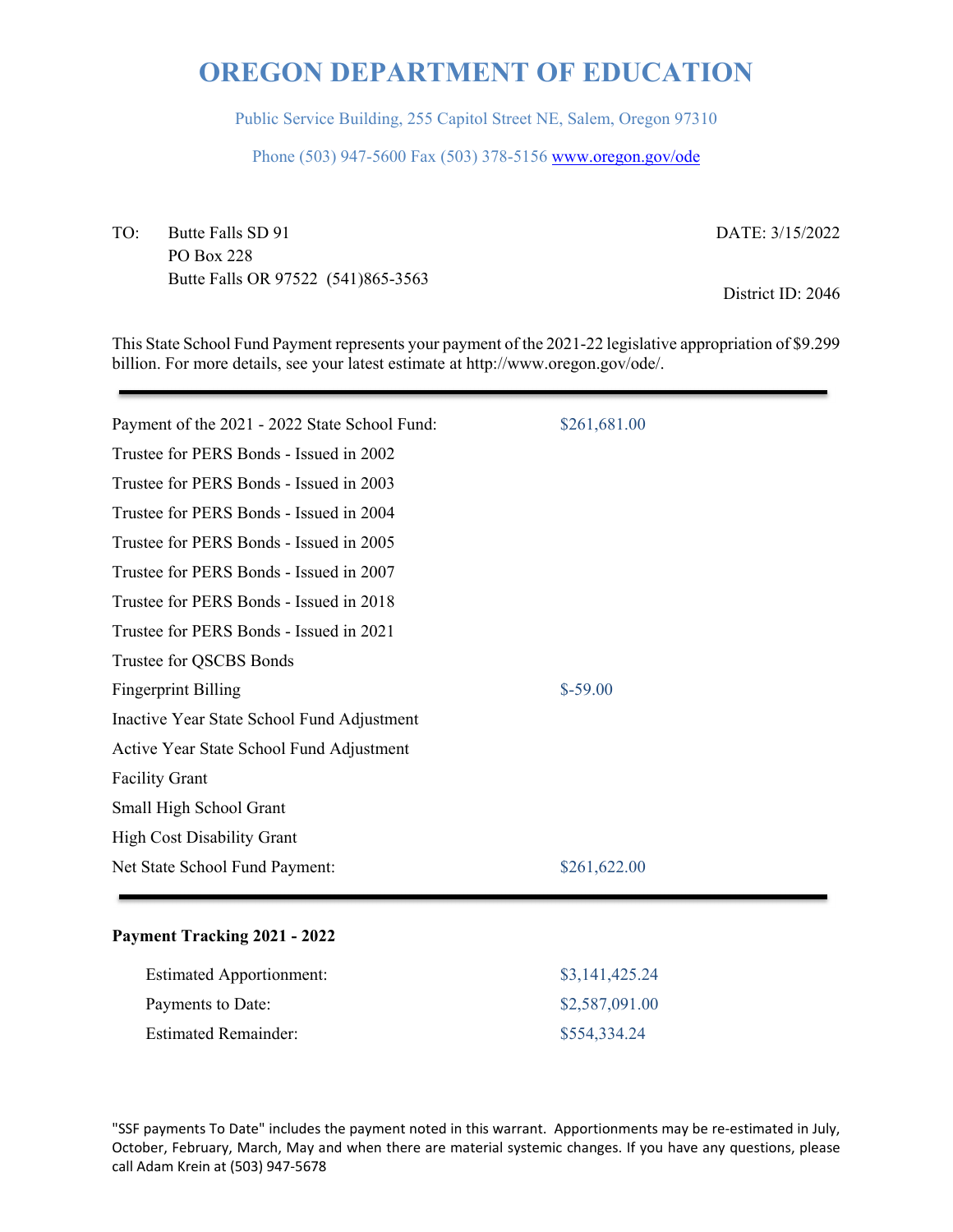Public Service Building, 255 Capitol Street NE, Salem, Oregon 97310

Phone (503) 947-5600 Fax (503) 378-5156 www.oregon.gov/ode

TO: Pinehurst SD 94 15337 Hwy 66 Ashland OR 97520 (541)482-1910 DATE: 3/15/2022

District ID: 2047

This State School Fund Payment represents your payment of the 2021-22 legislative appropriation of \$9.299 billion. For more details, see your latest estimate at http://www.oregon.gov/ode/.

| Payment of the 2021 - 2022 State School Fund: | \$24,770.00 |
|-----------------------------------------------|-------------|
| Trustee for PERS Bonds - Issued in 2002       |             |
| Trustee for PERS Bonds - Issued in 2003       |             |
| Trustee for PERS Bonds - Issued in 2004       |             |
| Trustee for PERS Bonds - Issued in 2005       |             |
| Trustee for PERS Bonds - Issued in 2007       |             |
| Trustee for PERS Bonds - Issued in 2018       |             |
| Trustee for PERS Bonds - Issued in 2021       |             |
| Trustee for QSCBS Bonds                       |             |
| <b>Fingerprint Billing</b>                    |             |
| Inactive Year State School Fund Adjustment    |             |
| Active Year State School Fund Adjustment      |             |
| <b>Facility Grant</b>                         |             |
| Small High School Grant                       |             |
| <b>High Cost Disability Grant</b>             |             |
| Net State School Fund Payment:                | \$24,770.00 |
|                                               |             |

### **Payment Tracking 2021 - 2022**

| <b>Estimated Apportionment:</b> | \$297,355.05 |
|---------------------------------|--------------|
| Payments to Date:               | \$243,670.00 |
| <b>Estimated Remainder:</b>     | \$53,685.05  |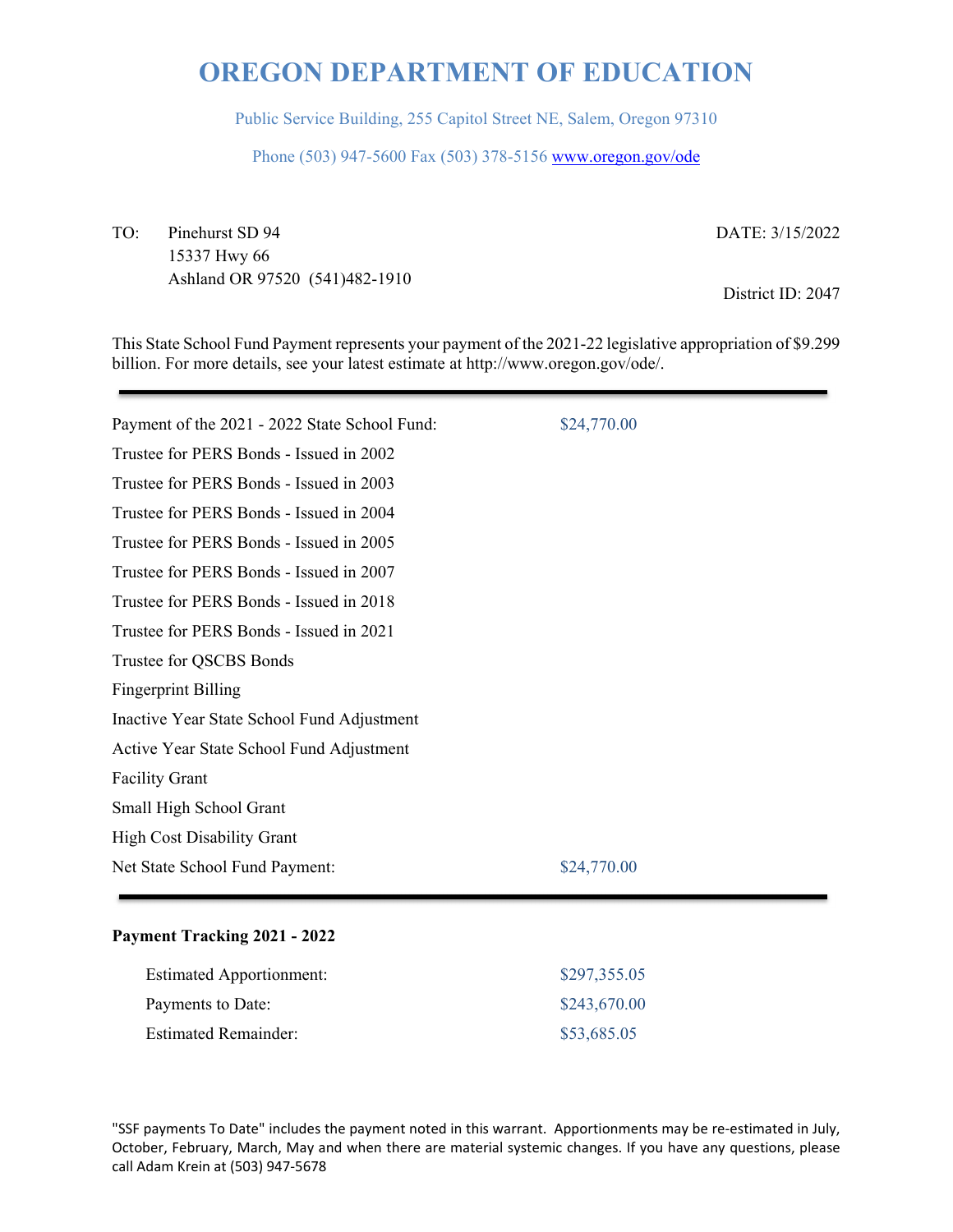Public Service Building, 255 Capitol Street NE, Salem, Oregon 97310

Phone (503) 947-5600 Fax (503) 378-5156 www.oregon.gov/ode

TO: Medford SD 549C 815 S Oakdale Ave Medford OR 97501 (541)842-3636 DATE: 3/15/2022

District ID: 2048

This State School Fund Payment represents your payment of the 2021-22 legislative appropriation of \$9.299 billion. For more details, see your latest estimate at http://www.oregon.gov/ode/.

| Payment of the 2021 - 2022 State School Fund: | \$9,200,801.00 |
|-----------------------------------------------|----------------|
| Trustee for PERS Bonds - Issued in 2002       |                |
| Trustee for PERS Bonds - Issued in 2003       |                |
| Trustee for PERS Bonds - Issued in 2004       |                |
| Trustee for PERS Bonds - Issued in 2005       |                |
| Trustee for PERS Bonds - Issued in 2007       |                |
| Trustee for PERS Bonds - Issued in 2018       |                |
| Trustee for PERS Bonds - Issued in 2021       |                |
| Trustee for QSCBS Bonds                       |                |
| <b>Fingerprint Billing</b>                    | $$-1,121.00$   |
| Inactive Year State School Fund Adjustment    |                |
| Active Year State School Fund Adjustment      |                |
| <b>Facility Grant</b>                         |                |
| Small High School Grant                       |                |
| <b>High Cost Disability Grant</b>             |                |
| Net State School Fund Payment:                | \$9,199,680.00 |
|                                               |                |

### **Payment Tracking 2021 - 2022**

| <b>Estimated Apportionment:</b> | \$110,453,793.03 |
|---------------------------------|------------------|
| Payments to Date:               | \$92,038,940.00  |
| <b>Estimated Remainder:</b>     | \$18,414,853.03  |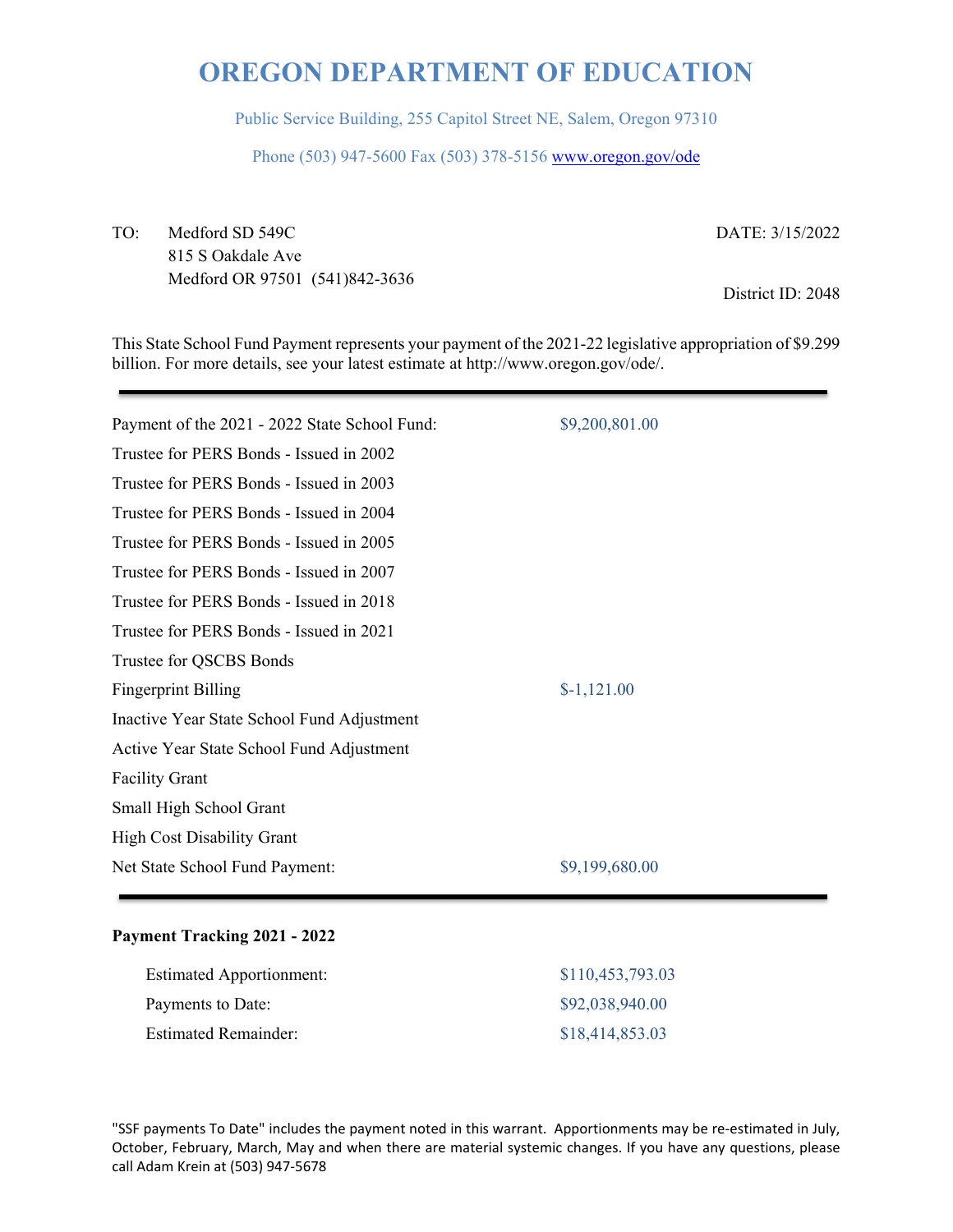Public Service Building, 255 Capitol Street NE, Salem, Oregon 97310

Phone (503) 947-5600 Fax (503) 378-5156 www.oregon.gov/ode

TO: Culver SD 4 PO Box 259 Culver OR 97734 (541)546-2541 DATE: 3/15/2022

District ID: 2050

This State School Fund Payment represents your payment of the 2021-22 legislative appropriation of \$9.299 billion. For more details, see your latest estimate at http://www.oregon.gov/ode/.

| Payment of the 2021 - 2022 State School Fund: | \$512,856.00 |
|-----------------------------------------------|--------------|
| Trustee for PERS Bonds - Issued in 2002       |              |
| Trustee for PERS Bonds - Issued in 2003       |              |
| Trustee for PERS Bonds - Issued in 2004       |              |
| Trustee for PERS Bonds - Issued in 2005       |              |
| Trustee for PERS Bonds - Issued in 2007       |              |
| Trustee for PERS Bonds - Issued in 2018       |              |
| Trustee for PERS Bonds - Issued in 2021       |              |
| Trustee for QSCBS Bonds                       |              |
| <b>Fingerprint Billing</b>                    | $$-59.00$    |
| Inactive Year State School Fund Adjustment    |              |
| Active Year State School Fund Adjustment      |              |
| <b>Facility Grant</b>                         |              |
| Small High School Grant                       |              |
| <b>High Cost Disability Grant</b>             |              |
| Net State School Fund Payment:                | \$512,797.00 |
|                                               |              |

### **Payment Tracking 2021 - 2022**

| <b>Estimated Apportionment:</b> | \$6,156,729.47 |
|---------------------------------|----------------|
| Payments to Date:               | \$5,067,226.00 |
| <b>Estimated Remainder:</b>     | \$1,089,503.47 |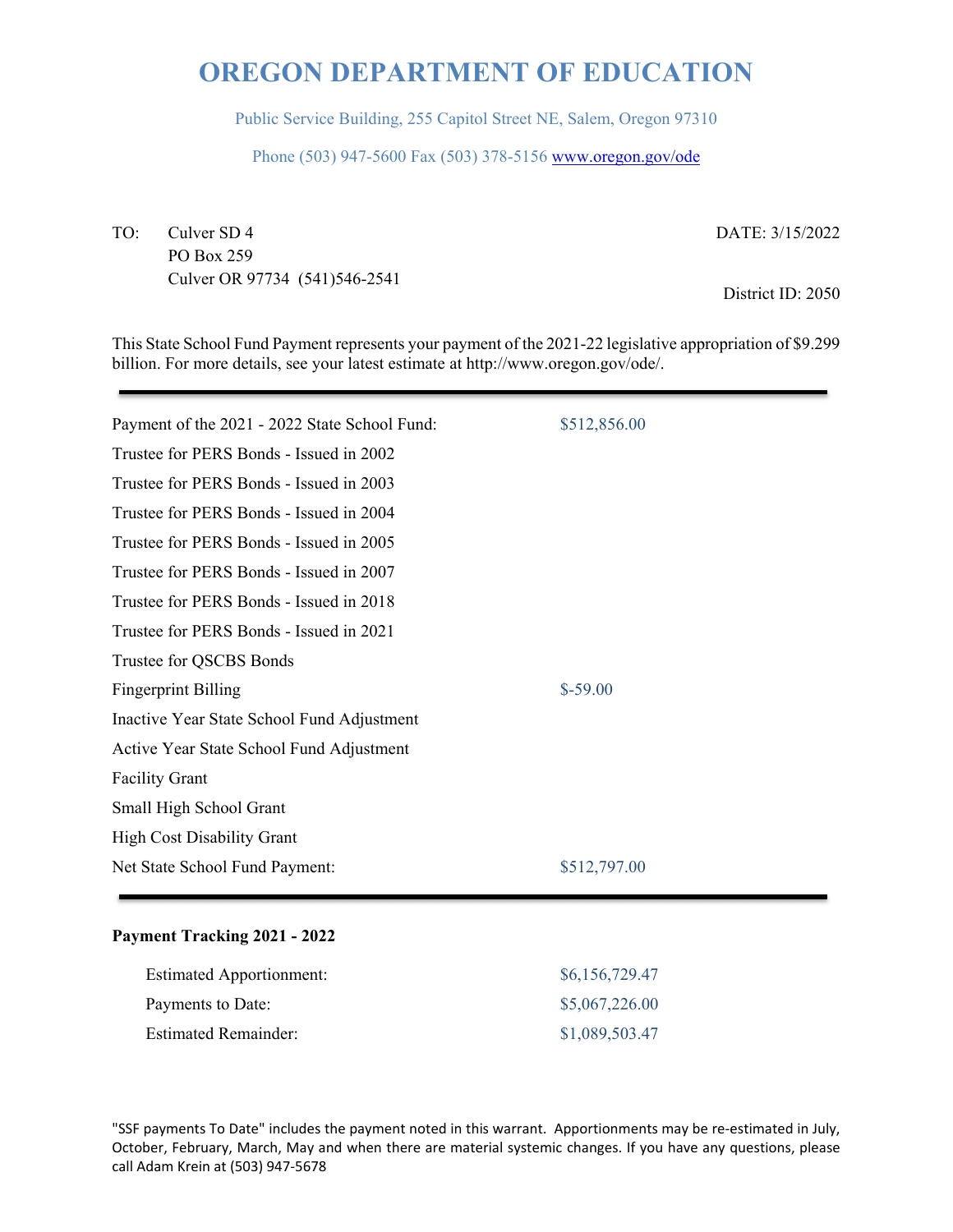Public Service Building, 255 Capitol Street NE, Salem, Oregon 97310

Phone (503) 947-5600 Fax (503) 378-5156 www.oregon.gov/ode

TO: Ashwood SD 8 18624 NE Main Ashwood OR 97711 (541)489-3297 DATE: 3/15/2022

District ID: 2051

This State School Fund Payment represents your payment of the 2021-22 legislative appropriation of \$9.299 billion. For more details, see your latest estimate at http://www.oregon.gov/ode/.

| Payment of the 2021 - 2022 State School Fund: | \$.00 |  |
|-----------------------------------------------|-------|--|
| Trustee for PERS Bonds - Issued in 2002       |       |  |
| Trustee for PERS Bonds - Issued in 2003       |       |  |
| Trustee for PERS Bonds - Issued in 2004       |       |  |
| Trustee for PERS Bonds - Issued in 2005       |       |  |
| Trustee for PERS Bonds - Issued in 2007       |       |  |
| Trustee for PERS Bonds - Issued in 2018       |       |  |
| Trustee for PERS Bonds - Issued in 2021       |       |  |
| Trustee for QSCBS Bonds                       |       |  |
| <b>Fingerprint Billing</b>                    |       |  |
| Inactive Year State School Fund Adjustment    |       |  |
| Active Year State School Fund Adjustment      |       |  |
| <b>Facility Grant</b>                         |       |  |
| Small High School Grant                       |       |  |
| <b>High Cost Disability Grant</b>             |       |  |
| Net State School Fund Payment:                | \$.00 |  |
|                                               |       |  |

### **Payment Tracking 2021 - 2022**

| <b>Estimated Apportionment:</b> | \$390,398.32 |
|---------------------------------|--------------|
| Payments to Date:               | \$224,909.00 |
| <b>Estimated Remainder:</b>     | \$165,489.32 |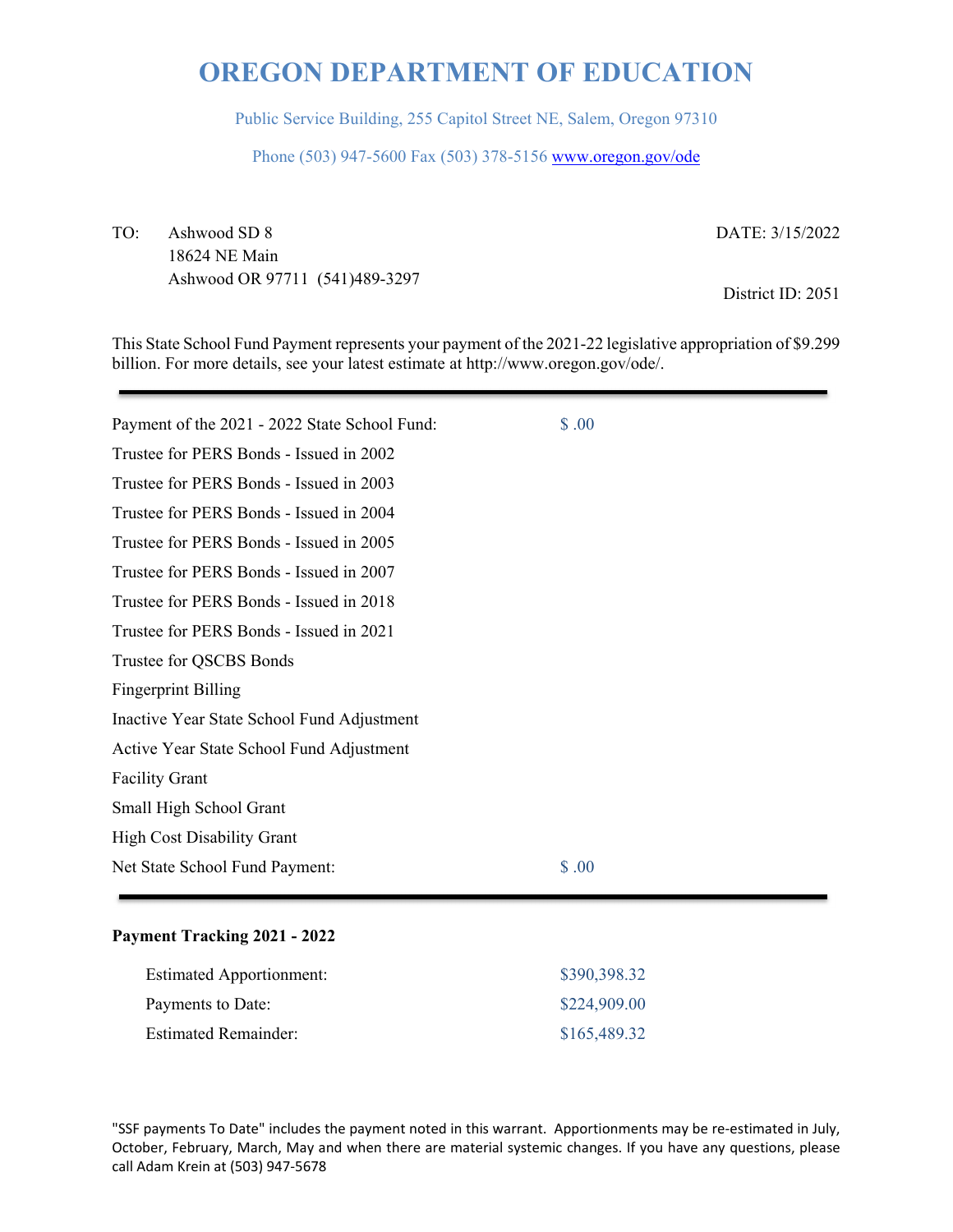Public Service Building, 255 Capitol Street NE, Salem, Oregon 97310

Phone (503) 947-5600 Fax (503) 378-5156 www.oregon.gov/ode

TO: Black Butte SD 41 PO Box 150 Camp Sherman OR 97730 (541)595-6203 DATE: 3/15/2022

District ID: 2052

This State School Fund Payment represents your payment of the 2021-22 legislative appropriation of \$9.299 billion. For more details, see your latest estimate at http://www.oregon.gov/ode/.

| Payment of the 2021 - 2022 State School Fund: | \$26,682.00 |
|-----------------------------------------------|-------------|
| Trustee for PERS Bonds - Issued in 2002       |             |
| Trustee for PERS Bonds - Issued in 2003       |             |
| Trustee for PERS Bonds - Issued in 2004       |             |
| Trustee for PERS Bonds - Issued in 2005       |             |
| Trustee for PERS Bonds - Issued in 2007       |             |
| Trustee for PERS Bonds - Issued in 2018       |             |
| Trustee for PERS Bonds - Issued in 2021       |             |
| Trustee for QSCBS Bonds                       |             |
| <b>Fingerprint Billing</b>                    |             |
| Inactive Year State School Fund Adjustment    |             |
| Active Year State School Fund Adjustment      |             |
| <b>Facility Grant</b>                         |             |
| Small High School Grant                       |             |
| <b>High Cost Disability Grant</b>             |             |
| Net State School Fund Payment:                | \$26,682.00 |
|                                               |             |

### **Payment Tracking 2021 - 2022**

| <b>Estimated Apportionment:</b> | \$320,307.45 |
|---------------------------------|--------------|
| Payments to Date:               | \$259,490.00 |
| <b>Estimated Remainder:</b>     | \$60,817.45  |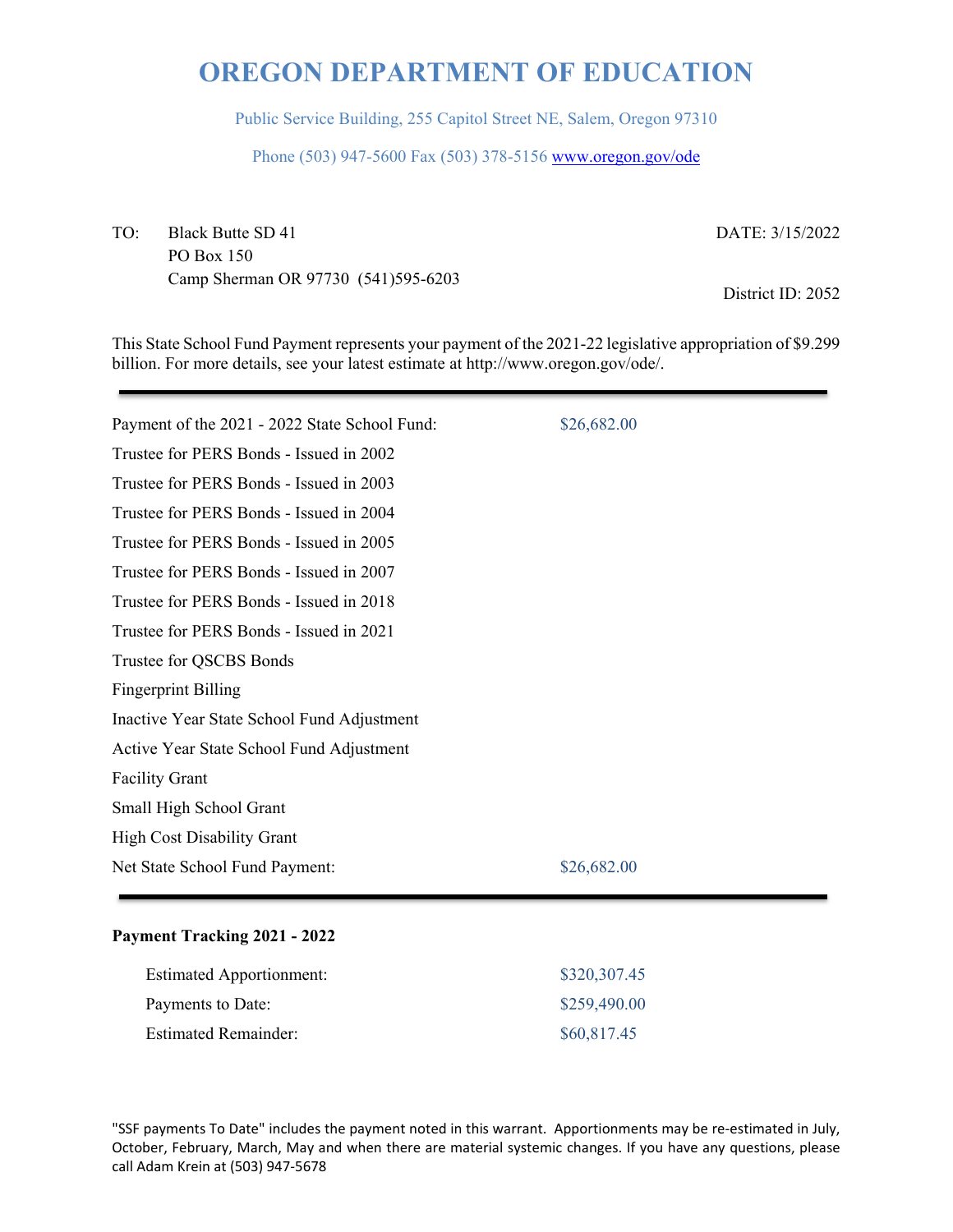Public Service Building, 255 Capitol Street NE, Salem, Oregon 97310

Phone (503) 947-5600 Fax (503) 378-5156 www.oregon.gov/ode

TO: Jefferson County SD 509J 445 SE Buff St Madras OR 97741 (541)475-6192 DATE: 3/15/2022 District ID: 2053

This State School Fund Payment represents your payment of the 2021-22 legislative appropriation of \$9.299 billion. For more details, see your latest estimate at http://www.oregon.gov/ode/.

| Payment of the 2021 - 2022 State School Fund: | \$2,338,770.00 |
|-----------------------------------------------|----------------|
| Trustee for PERS Bonds - Issued in 2002       | $$-129,383.24$ |
| Trustee for PERS Bonds - Issued in 2003       |                |
| Trustee for PERS Bonds - Issued in 2004       |                |
| Trustee for PERS Bonds - Issued in 2005       |                |
| Trustee for PERS Bonds - Issued in 2007       |                |
| Trustee for PERS Bonds - Issued in 2018       |                |
| Trustee for PERS Bonds - Issued in 2021       | $$-170,030.12$ |
| Trustee for QSCBS Bonds                       |                |
| <b>Fingerprint Billing</b>                    | $$-472.00$     |
| Inactive Year State School Fund Adjustment    |                |
| Active Year State School Fund Adjustment      |                |
| <b>Facility Grant</b>                         |                |
| Small High School Grant                       |                |
| <b>High Cost Disability Grant</b>             |                |
| Net State School Fund Payment:                | \$2,038,884.64 |
|                                               |                |

### **Payment Tracking 2021 - 2022**

| <b>Estimated Apportionment:</b> | \$28,076,475.35 |
|---------------------------------|-----------------|
| Payments to Date:               | \$23,338,755.00 |
| <b>Estimated Remainder:</b>     | \$4,737,720.35  |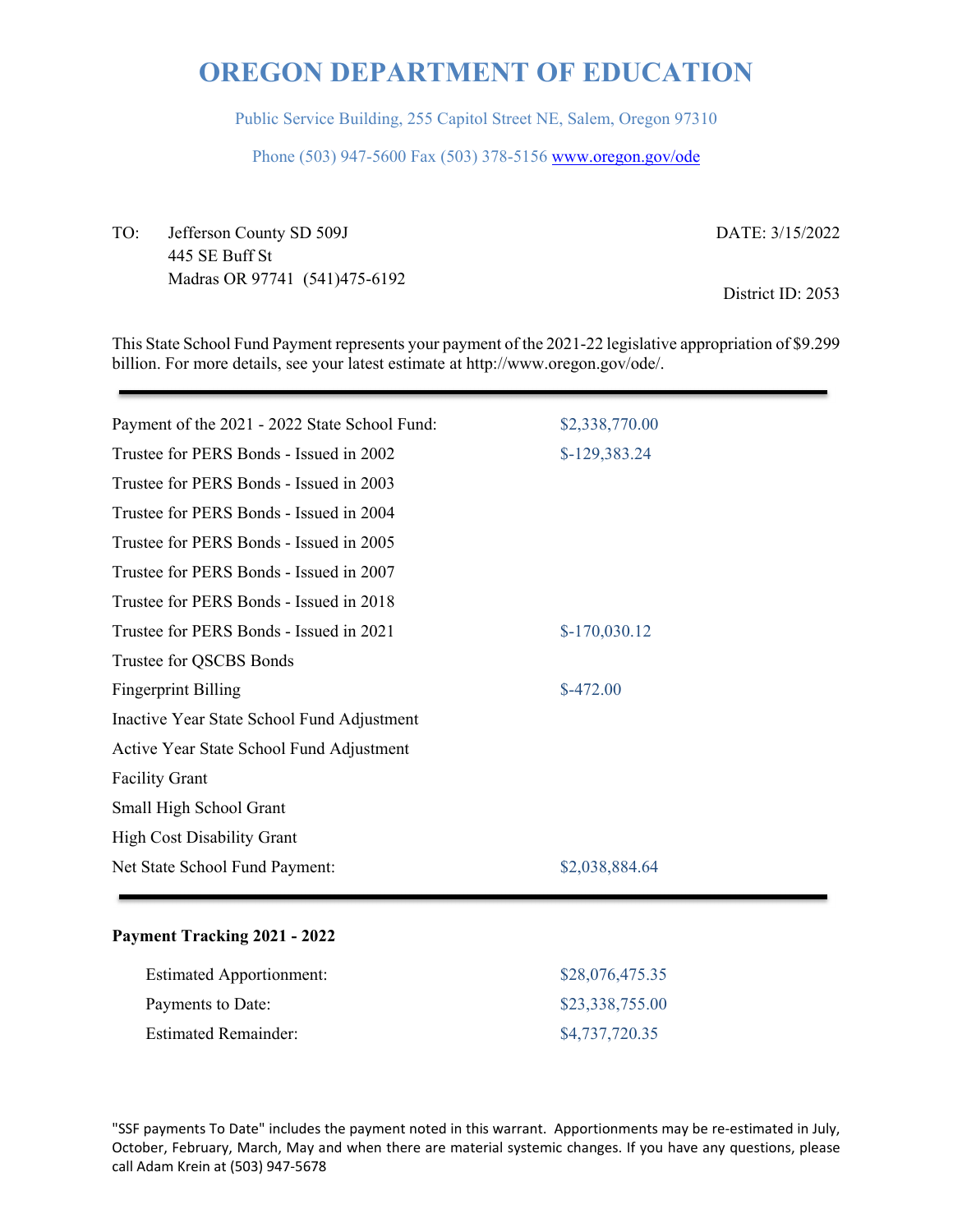Public Service Building, 255 Capitol Street NE, Salem, Oregon 97310

Phone (503) 947-5600 Fax (503) 378-5156 www.oregon.gov/ode

TO: Grants Pass SD 7 725 NE Dean Dr Grants Pass OR 97526 (541)474-5700 DATE: 3/15/2022

District ID: 2054

This State School Fund Payment represents your payment of the 2021-22 legislative appropriation of \$9.299 billion. For more details, see your latest estimate at http://www.oregon.gov/ode/.

| Payment of the 2021 - 2022 State School Fund: | \$3,685,982.00 |
|-----------------------------------------------|----------------|
| Trustee for PERS Bonds - Issued in 2002       |                |
| Trustee for PERS Bonds - Issued in 2003       |                |
| Trustee for PERS Bonds - Issued in 2004       |                |
| Trustee for PERS Bonds - Issued in 2005       |                |
| Trustee for PERS Bonds - Issued in 2007       |                |
| Trustee for PERS Bonds - Issued in 2018       |                |
| Trustee for PERS Bonds - Issued in 2021       |                |
| Trustee for QSCBS Bonds                       |                |
| <b>Fingerprint Billing</b>                    | $$-1,121.00$   |
| Inactive Year State School Fund Adjustment    |                |
| Active Year State School Fund Adjustment      |                |
| <b>Facility Grant</b>                         |                |
| Small High School Grant                       |                |
| <b>High Cost Disability Grant</b>             |                |
| Net State School Fund Payment:                | \$3,684,861.00 |
|                                               |                |

### **Payment Tracking 2021 - 2022**

| <b>Estimated Apportionment:</b> | \$44,249,486.85 |
|---------------------------------|-----------------|
| Payments to Date:               | \$38,423,409.00 |
| <b>Estimated Remainder:</b>     | \$5,826,077.85  |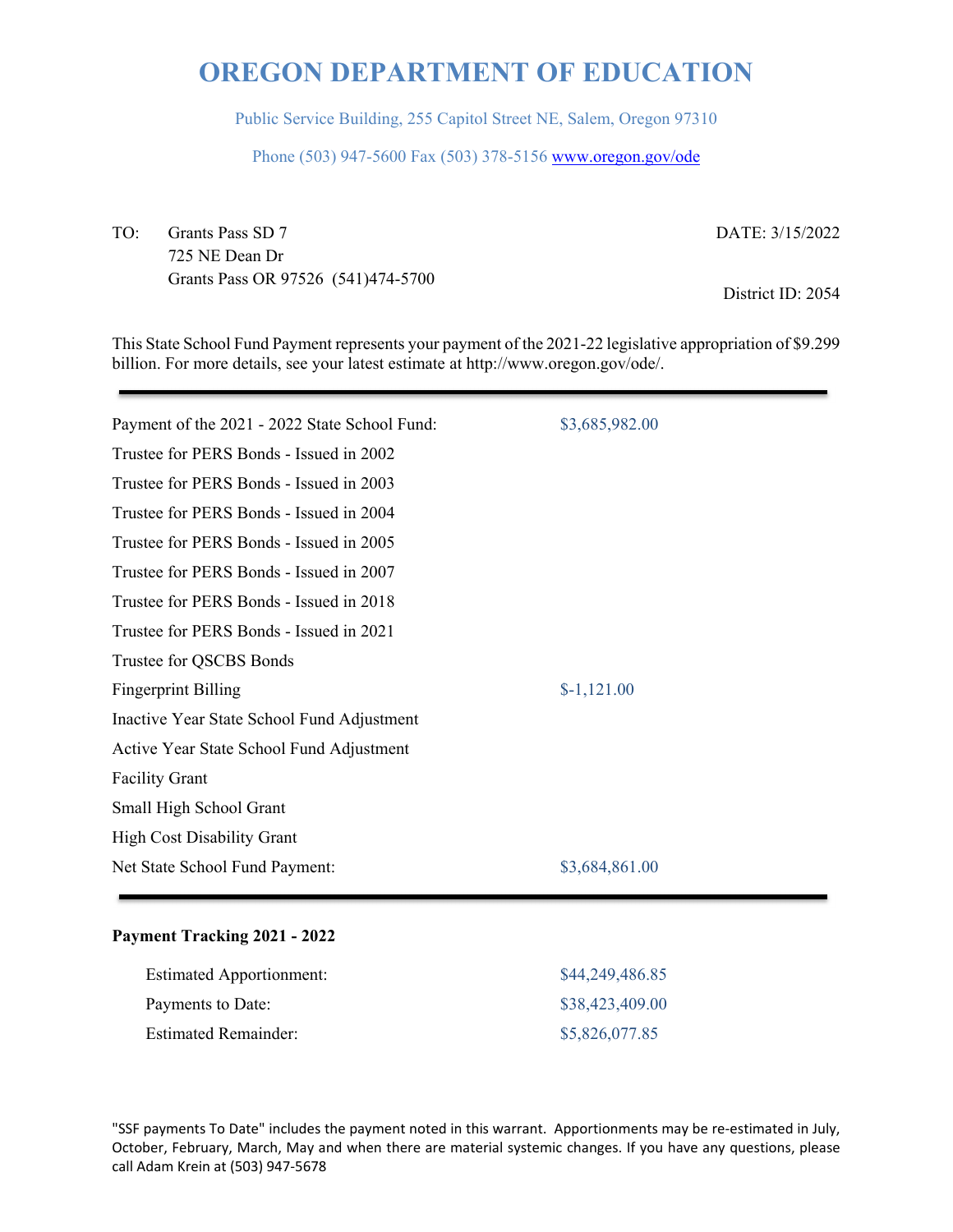Public Service Building, 255 Capitol Street NE, Salem, Oregon 97310

Phone (503) 947-5600 Fax (503) 378-5156 www.oregon.gov/ode

| TO: | Three Rivers/Josephine County SD | DATE: 3/15/2022   |
|-----|----------------------------------|-------------------|
|     | PO Box 160                       |                   |
|     | Murphy OR 97533 (541)862-3111    |                   |
|     |                                  | District ID: 2055 |

This State School Fund Payment represents your payment of the 2021-22 legislative appropriation of \$9.299 billion. For more details, see your latest estimate at http://www.oregon.gov/ode/.

| Payment of the 2021 - 2022 State School Fund: | \$2,733,979.00 |
|-----------------------------------------------|----------------|
| Trustee for PERS Bonds - Issued in 2002       |                |
| Trustee for PERS Bonds - Issued in 2003       |                |
| Trustee for PERS Bonds - Issued in 2004       | \$-260,697.86  |
| Trustee for PERS Bonds - Issued in 2005       |                |
| Trustee for PERS Bonds - Issued in 2007       |                |
| Trustee for PERS Bonds - Issued in 2018       |                |
| Trustee for PERS Bonds - Issued in 2021       |                |
| Trustee for QSCBS Bonds                       |                |
| <b>Fingerprint Billing</b>                    | $$-649.00$     |
| Inactive Year State School Fund Adjustment    |                |
| Active Year State School Fund Adjustment      |                |
| <b>Facility Grant</b>                         |                |
| Small High School Grant                       |                |
| <b>High Cost Disability Grant</b>             |                |
| Net State School Fund Payment:                | \$2,472,632.14 |
|                                               |                |

### **Payment Tracking 2021 - 2022**

| <b>Estimated Apportionment:</b> | \$32,820,874.87 |
|---------------------------------|-----------------|
| Payments to Date:               | \$26,959,844.00 |
| <b>Estimated Remainder:</b>     | \$5,861,030.87  |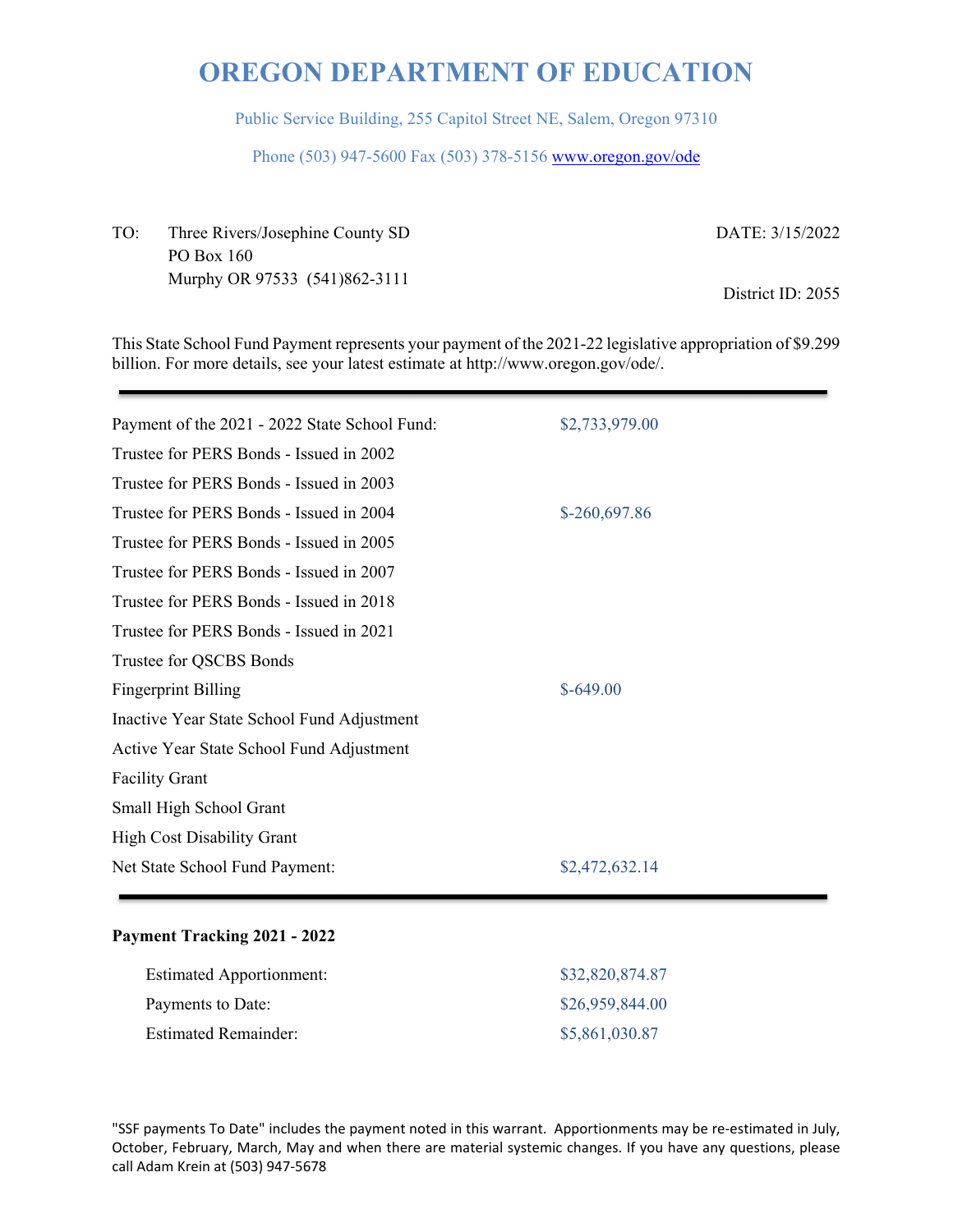Public Service Building, 255 Capitol Street NE, Salem, Oregon 97310

Phone (503) 947-5600 Fax (503) 378-5156 www.oregon.gov/ode

TO: Klamath Falls City Schools 1336 Avalon Klamath Falls OR 97603 (541)883-4700 DATE: 3/15/2022

District ID: 2056

This State School Fund Payment represents your payment of the 2021-22 legislative appropriation of \$9.299 billion. For more details, see your latest estimate at http://www.oregon.gov/ode/.

| Payment of the 2021 - 2022 State School Fund: | \$1,883,427.00 |
|-----------------------------------------------|----------------|
| Trustee for PERS Bonds - Issued in 2002       |                |
| Trustee for PERS Bonds - Issued in 2003       |                |
| Trustee for PERS Bonds - Issued in 2004       |                |
| Trustee for PERS Bonds - Issued in 2005       |                |
| Trustee for PERS Bonds - Issued in 2007       |                |
| Trustee for PERS Bonds - Issued in 2018       |                |
| Trustee for PERS Bonds - Issued in 2021       |                |
| Trustee for QSCBS Bonds                       |                |
| <b>Fingerprint Billing</b>                    | $$-1,121.00$   |
| Inactive Year State School Fund Adjustment    |                |
| Active Year State School Fund Adjustment      |                |
| <b>Facility Grant</b>                         |                |
| Small High School Grant                       |                |
| <b>High Cost Disability Grant</b>             |                |
| Net State School Fund Payment:                | \$1,882,306.00 |
|                                               |                |

#### **Payment Tracking 2021 - 2022**

| <b>Estimated Apportionment:</b> | \$22,610,165.89 |
|---------------------------------|-----------------|
| Payments to Date:               | \$18,911,220.00 |
| <b>Estimated Remainder:</b>     | \$3,698,945.89  |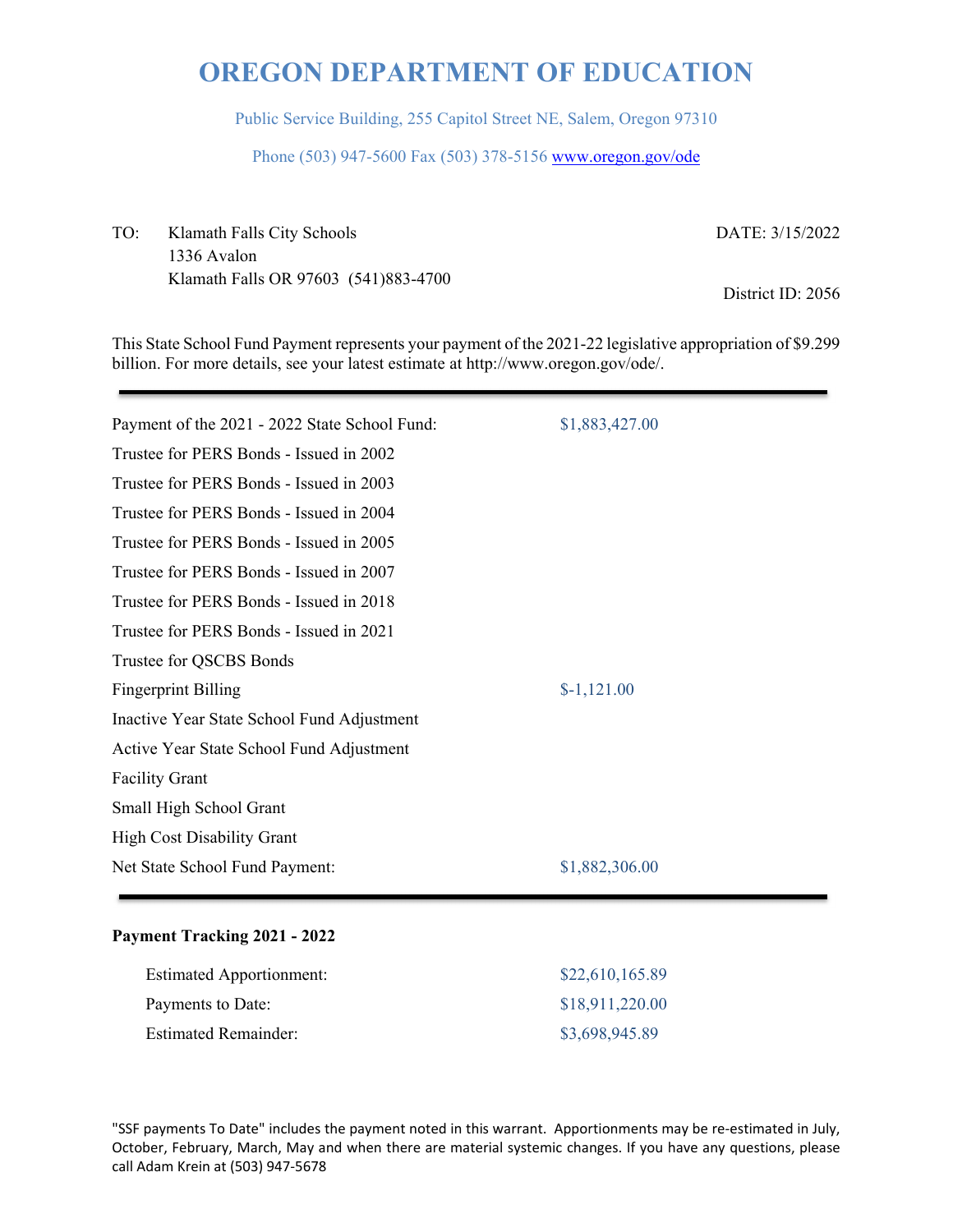Public Service Building, 255 Capitol Street NE, Salem, Oregon 97310

Phone (503) 947-5600 Fax (503) 378-5156 www.oregon.gov/ode

TO: Klamath County SD 2845 Greensprings Dr Klamath Falls OR 97601 (541)883-5000 DATE: 3/15/2022

District ID: 2057

This State School Fund Payment represents your payment of the 2021-22 legislative appropriation of \$9.299 billion. For more details, see your latest estimate at http://www.oregon.gov/ode/.

| Payment of the 2021 - 2022 State School Fund: | \$5,260,772.00 |
|-----------------------------------------------|----------------|
| Trustee for PERS Bonds - Issued in 2002       |                |
| Trustee for PERS Bonds - Issued in 2003       |                |
| Trustee for PERS Bonds - Issued in 2004       |                |
| Trustee for PERS Bonds - Issued in 2005       |                |
| Trustee for PERS Bonds - Issued in 2007       |                |
| Trustee for PERS Bonds - Issued in 2018       |                |
| Trustee for PERS Bonds - Issued in 2021       |                |
| Trustee for QSCBS Bonds                       | $$-13,078.17$  |
| <b>Fingerprint Billing</b>                    | $$-1,121.00$   |
| Inactive Year State School Fund Adjustment    |                |
| Active Year State School Fund Adjustment      |                |
| <b>Facility Grant</b>                         |                |
| Small High School Grant                       |                |
| <b>High Cost Disability Grant</b>             |                |
| Net State School Fund Payment:                | \$5,246,572.83 |
|                                               |                |

### **Payment Tracking 2021 - 2022**

| <b>Estimated Apportionment:</b> | \$63,154,529.33 |
|---------------------------------|-----------------|
| Payments to Date:               | \$52,014,731.00 |
| Estimated Remainder:            | \$11,139,798.33 |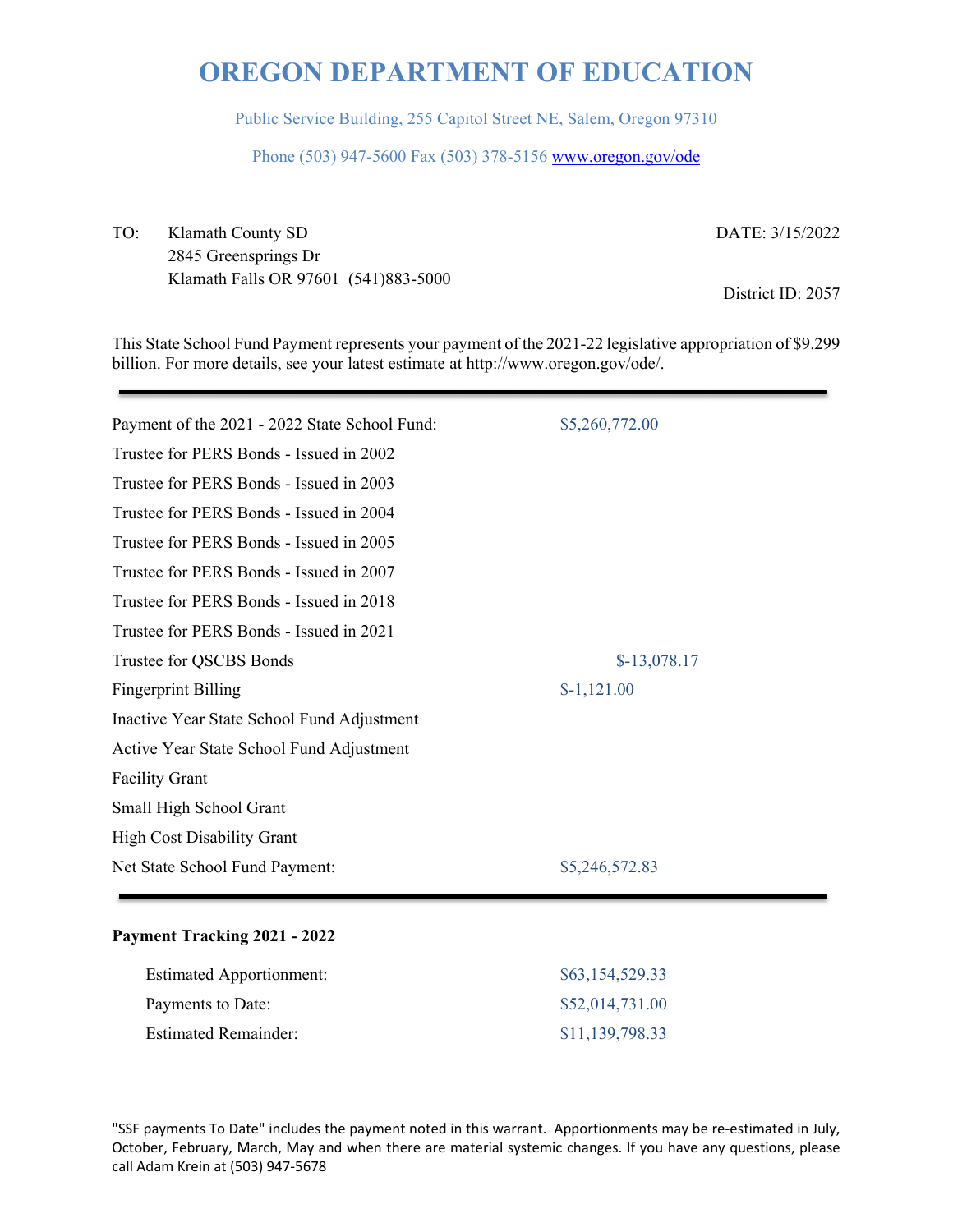Public Service Building, 255 Capitol Street NE, Salem, Oregon 97310

Phone (503) 947-5600 Fax (503) 378-5156 www.oregon.gov/ode

TO: Lake County SD 7 1341 S First St Lakeview OR 97630 (541)947-3347 DATE: 3/15/2022

District ID: 2059

This State School Fund Payment represents your payment of the 2021-22 legislative appropriation of \$9.299 billion. For more details, see your latest estimate at http://www.oregon.gov/ode/.

| Payment of the 2021 - 2022 State School Fund: | \$502,060.00  |
|-----------------------------------------------|---------------|
| Trustee for PERS Bonds - Issued in 2002       |               |
| Trustee for PERS Bonds - Issued in 2003       |               |
| Trustee for PERS Bonds - Issued in 2004       |               |
| Trustee for PERS Bonds - Issued in 2005       |               |
| Trustee for PERS Bonds - Issued in 2007       |               |
| Trustee for PERS Bonds - Issued in 2018       |               |
| Trustee for PERS Bonds - Issued in 2021       | $$-57,125.89$ |
| Trustee for QSCBS Bonds                       |               |
| <b>Fingerprint Billing</b>                    | $$-59.00$     |
| Inactive Year State School Fund Adjustment    |               |
| Active Year State School Fund Adjustment      |               |
| <b>Facility Grant</b>                         |               |
| Small High School Grant                       |               |
| <b>High Cost Disability Grant</b>             |               |
| Net State School Fund Payment:                | \$444,875.11  |
|                                               |               |

### **Payment Tracking 2021 - 2022**

| <b>Estimated Apportionment:</b> | \$6,027,131.38 |
|---------------------------------|----------------|
| Payments to Date:               | \$5,069,524.00 |
| <b>Estimated Remainder:</b>     | \$957,607.38   |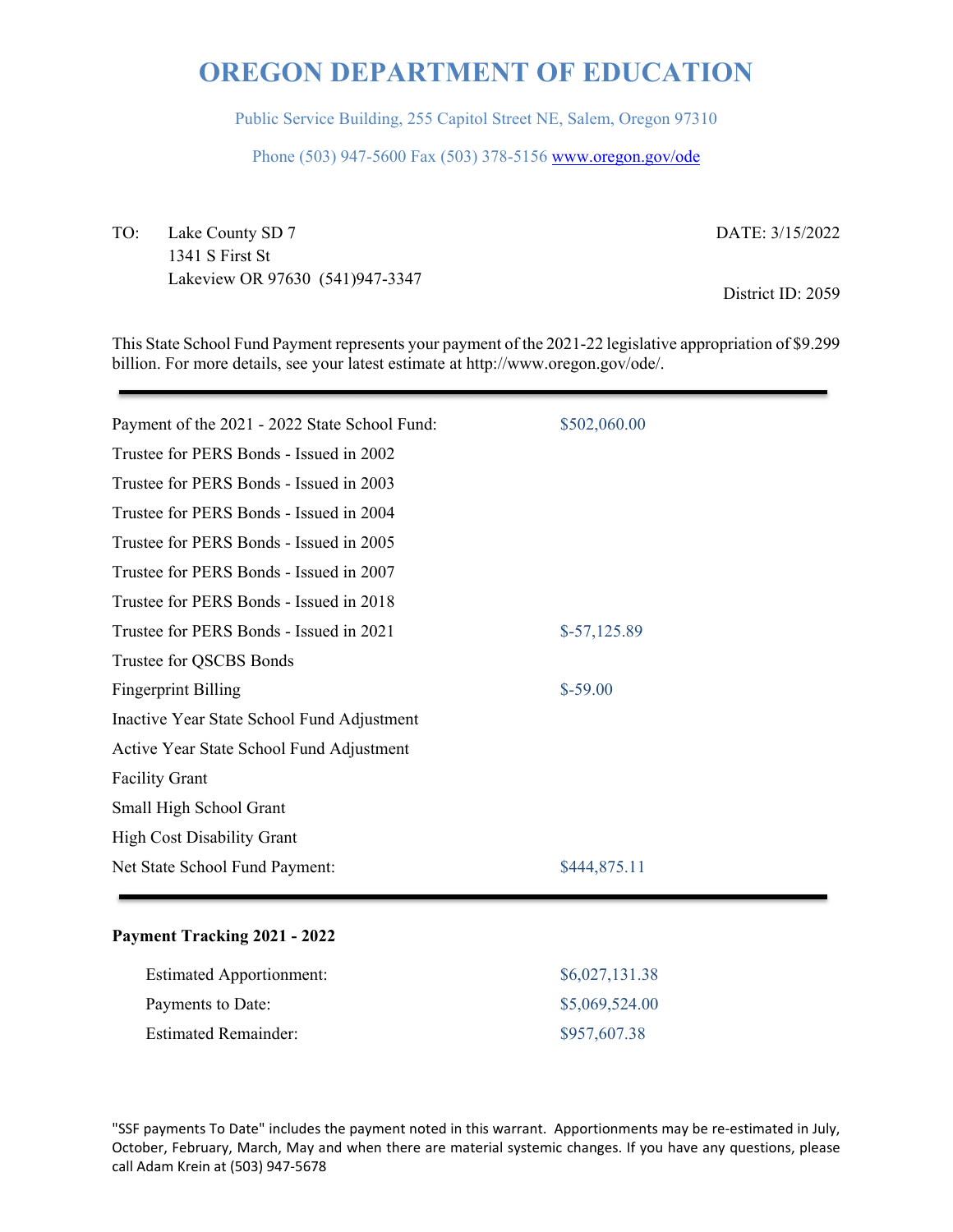Public Service Building, 255 Capitol Street NE, Salem, Oregon 97310

Phone (503) 947-5600 Fax (503) 378-5156 www.oregon.gov/ode

TO: Paisley SD 11 PO Box 97 Paisley OR 97636 (541)943-3111 DATE: 3/15/2022

District ID: 2060

This State School Fund Payment represents your payment of the 2021-22 legislative appropriation of \$9.299 billion. For more details, see your latest estimate at http://www.oregon.gov/ode/.

| Payment of the 2021 - 2022 State School Fund: | \$220,370.00 |
|-----------------------------------------------|--------------|
| Trustee for PERS Bonds - Issued in 2002       |              |
| Trustee for PERS Bonds - Issued in 2003       |              |
| Trustee for PERS Bonds - Issued in 2004       |              |
| Trustee for PERS Bonds - Issued in 2005       |              |
| Trustee for PERS Bonds - Issued in 2007       |              |
| Trustee for PERS Bonds - Issued in 2018       |              |
| Trustee for PERS Bonds - Issued in 2021       |              |
| Trustee for QSCBS Bonds                       |              |
| <b>Fingerprint Billing</b>                    | $$-59.00$    |
| Inactive Year State School Fund Adjustment    |              |
| Active Year State School Fund Adjustment      |              |
| <b>Facility Grant</b>                         |              |
| Small High School Grant                       |              |
| <b>High Cost Disability Grant</b>             |              |
| Net State School Fund Payment:                | \$220,311.00 |
|                                               |              |

### **Payment Tracking 2021 - 2022**

| <b>Estimated Apportionment:</b> | \$2,645,493.23 |
|---------------------------------|----------------|
| Payments to Date:               | \$2,179,784.00 |
| <b>Estimated Remainder:</b>     | \$465,709.23   |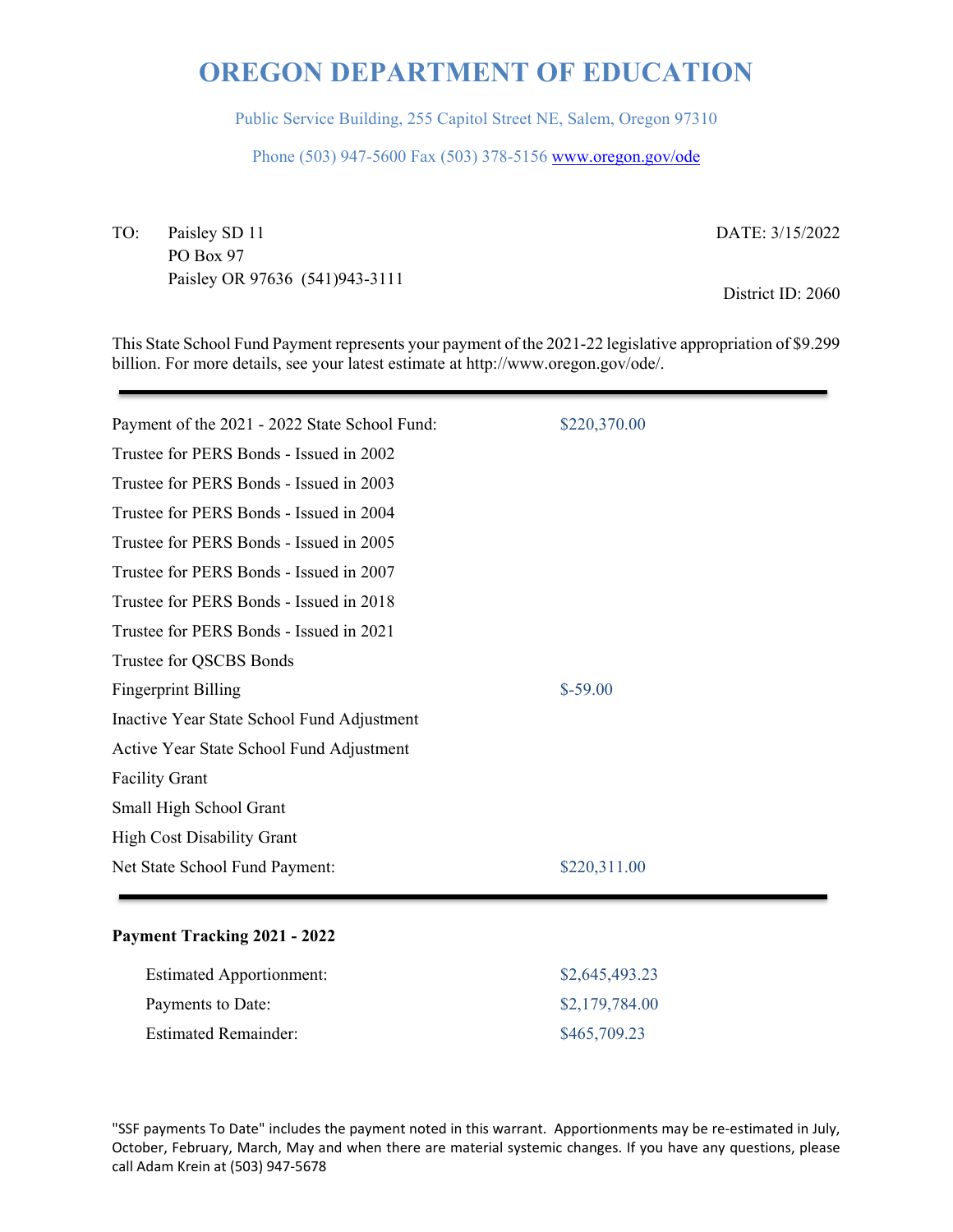Public Service Building, 255 Capitol Street NE, Salem, Oregon 97310

Phone (503) 947-5600 Fax (503) 378-5156 www.oregon.gov/ode

TO: North Lake SD 14 57566 Fort Rock Rd Silver Lake OR 97638 (541)576-2121 DATE: 3/15/2022

District ID: 2061

This State School Fund Payment represents your payment of the 2021-22 legislative appropriation of \$9.299 billion. For more details, see your latest estimate at http://www.oregon.gov/ode/.

| Payment of the 2021 - 2022 State School Fund: | \$250,637.00 |
|-----------------------------------------------|--------------|
| Trustee for PERS Bonds - Issued in 2002       |              |
| Trustee for PERS Bonds - Issued in 2003       |              |
| Trustee for PERS Bonds - Issued in 2004       |              |
| Trustee for PERS Bonds - Issued in 2005       |              |
| Trustee for PERS Bonds - Issued in 2007       |              |
| Trustee for PERS Bonds - Issued in 2018       |              |
| Trustee for PERS Bonds - Issued in 2021       |              |
| Trustee for QSCBS Bonds                       |              |
| <b>Fingerprint Billing</b>                    |              |
| Inactive Year State School Fund Adjustment    |              |
| Active Year State School Fund Adjustment      |              |
| <b>Facility Grant</b>                         |              |
| Small High School Grant                       |              |
| <b>High Cost Disability Grant</b>             |              |
| Net State School Fund Payment:                | \$250,637.00 |
|                                               |              |

### **Payment Tracking 2021 - 2022**

| <b>Estimated Apportionment:</b> | \$3,008,841.66 |
|---------------------------------|----------------|
| Payments to Date:               | \$2,438,384.00 |
| <b>Estimated Remainder:</b>     | \$570,457.66   |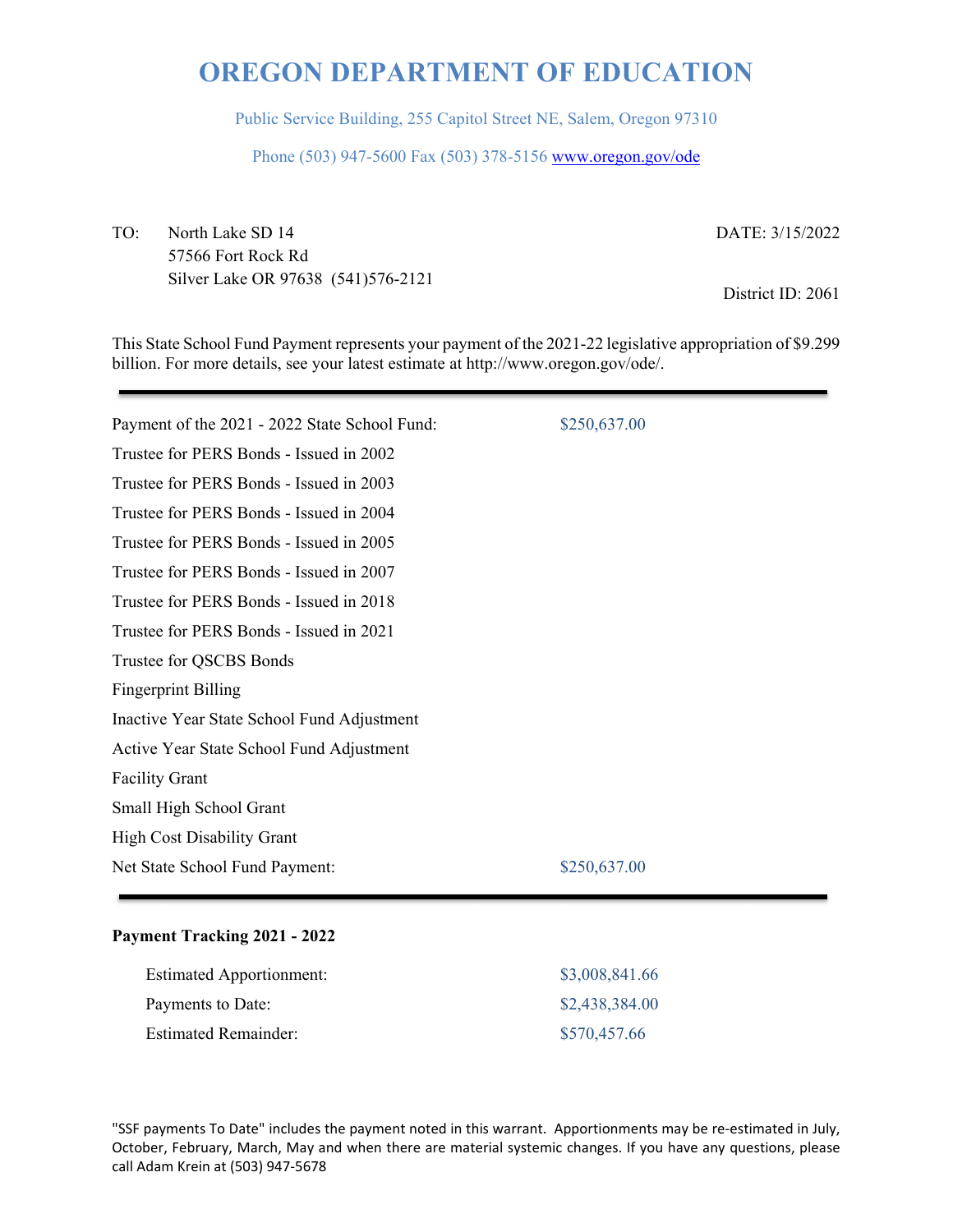Public Service Building, 255 Capitol Street NE, Salem, Oregon 97310

Phone (503) 947-5600 Fax (503) 378-5156 www.oregon.gov/ode

TO: Plush SD 18 18254 Morris Ln Plush OR 97637 (541)947-3933 DATE: 3/15/2022

District ID: 2062

This State School Fund Payment represents your payment of the 2021-22 legislative appropriation of \$9.299 billion. For more details, see your latest estimate at http://www.oregon.gov/ode/.

| Payment of the 2021 - 2022 State School Fund: | \$31,270.00 |
|-----------------------------------------------|-------------|
| Trustee for PERS Bonds - Issued in 2002       |             |
| Trustee for PERS Bonds - Issued in 2003       |             |
| Trustee for PERS Bonds - Issued in 2004       |             |
| Trustee for PERS Bonds - Issued in 2005       |             |
| Trustee for PERS Bonds - Issued in 2007       |             |
| Trustee for PERS Bonds - Issued in 2018       |             |
| Trustee for PERS Bonds - Issued in 2021       |             |
| Trustee for QSCBS Bonds                       |             |
| <b>Fingerprint Billing</b>                    |             |
| Inactive Year State School Fund Adjustment    |             |
| Active Year State School Fund Adjustment      |             |
| <b>Facility Grant</b>                         |             |
| Small High School Grant                       |             |
| <b>High Cost Disability Grant</b>             |             |
| Net State School Fund Payment:                | \$31,270.00 |
|                                               |             |

### **Payment Tracking 2021 - 2022**

| <b>Estimated Apportionment:</b> | \$375,389.12 |
|---------------------------------|--------------|
| Payments to Date:               | \$309,966.00 |
| <b>Estimated Remainder:</b>     | \$65,423.12  |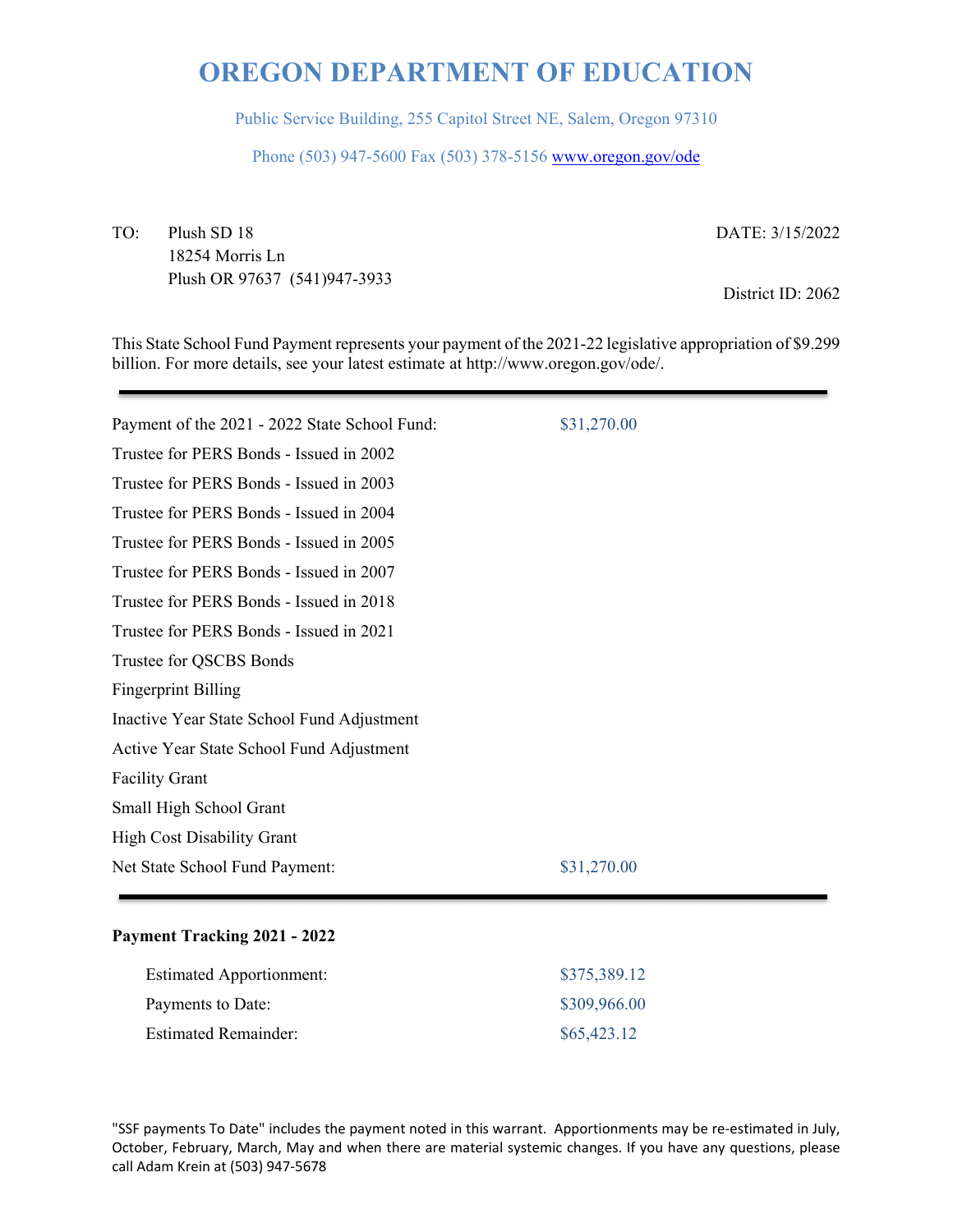Public Service Building, 255 Capitol Street NE, Salem, Oregon 97310

Phone (503) 947-5600 Fax (503) 378-5156 www.oregon.gov/ode

TO: Adel SD 21 357 N L St Lakeview OR 97630 (541)947-5418 DATE: 3/15/2022

District ID: 2063

This State School Fund Payment represents your payment of the 2021-22 legislative appropriation of \$9.299 billion. For more details, see your latest estimate at http://www.oregon.gov/ode/.

| Payment of the 2021 - 2022 State School Fund: | \$21,362.00 |  |
|-----------------------------------------------|-------------|--|
| Trustee for PERS Bonds - Issued in 2002       |             |  |
| Trustee for PERS Bonds - Issued in 2003       |             |  |
| Trustee for PERS Bonds - Issued in 2004       |             |  |
| Trustee for PERS Bonds - Issued in 2005       |             |  |
| Trustee for PERS Bonds - Issued in 2007       |             |  |
| Trustee for PERS Bonds - Issued in 2018       |             |  |
| Trustee for PERS Bonds - Issued in 2021       |             |  |
| Trustee for QSCBS Bonds                       |             |  |
| <b>Fingerprint Billing</b>                    | $$-59.00$   |  |
| Inactive Year State School Fund Adjustment    |             |  |
| Active Year State School Fund Adjustment      |             |  |
| <b>Facility Grant</b>                         |             |  |
| Small High School Grant                       |             |  |
| <b>High Cost Disability Grant</b>             |             |  |
| Net State School Fund Payment:                | \$21,303.00 |  |
|                                               |             |  |

### **Payment Tracking 2021 - 2022**

| <b>Estimated Apportionment:</b> | \$256,451.45 |
|---------------------------------|--------------|
| Payments to Date:               | \$210,234.00 |
| <b>Estimated Remainder:</b>     | \$46,217.45  |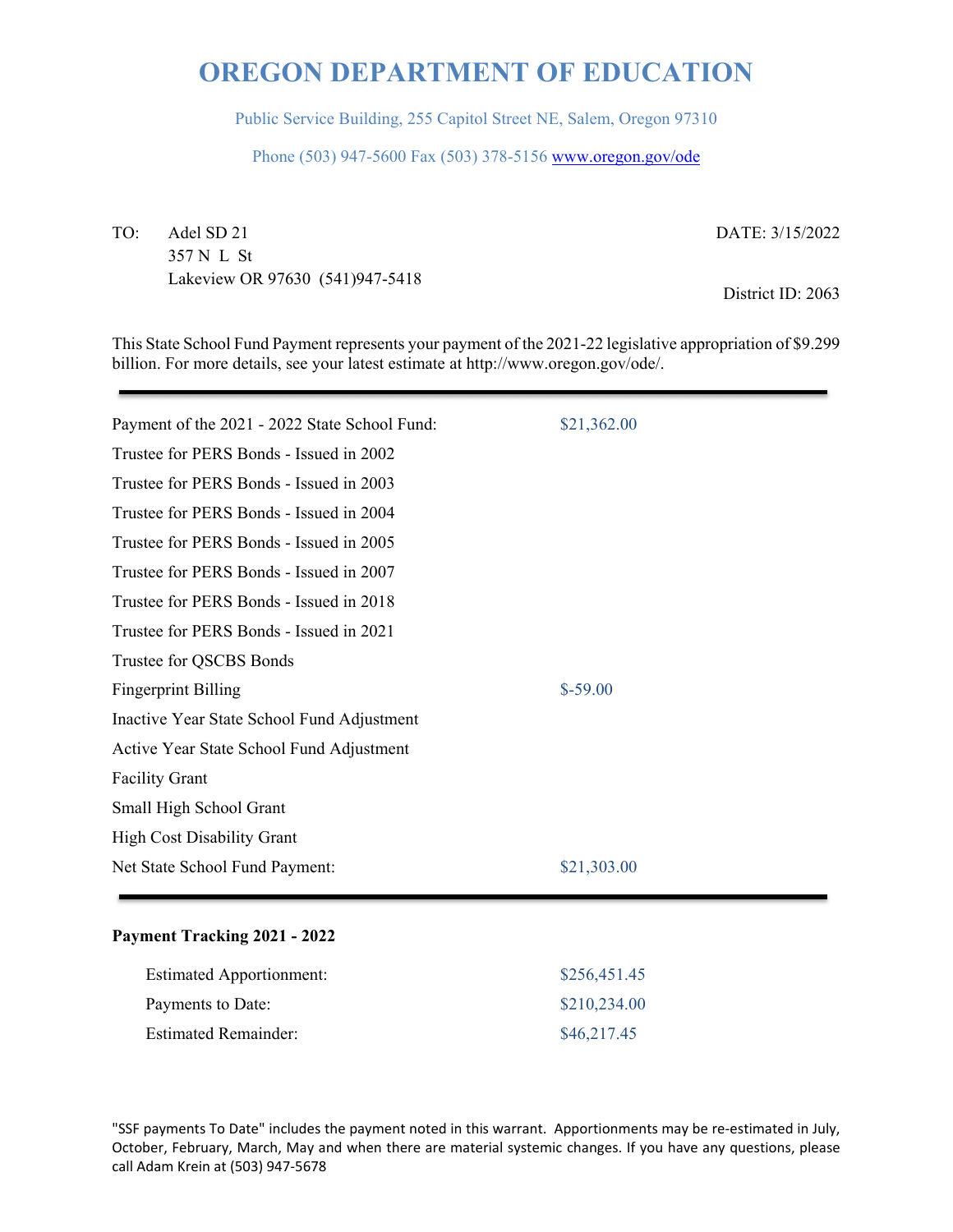Public Service Building, 255 Capitol Street NE, Salem, Oregon 97310

Phone (503) 947-5600 Fax (503) 378-5156 www.oregon.gov/ode

TO: Pleasant Hill SD 1 36386 Hwy 58 Pleasant Hill OR 97455 (541)746-9646 DATE: 3/15/2022

District ID: 2081

This State School Fund Payment represents your payment of the 2021-22 legislative appropriation of \$9.299 billion. For more details, see your latest estimate at http://www.oregon.gov/ode/.

| Payment of the 2021 - 2022 State School Fund: | \$623,861.00 |
|-----------------------------------------------|--------------|
| Trustee for PERS Bonds - Issued in 2002       |              |
| Trustee for PERS Bonds - Issued in 2003       |              |
| Trustee for PERS Bonds - Issued in 2004       |              |
| Trustee for PERS Bonds - Issued in 2005       |              |
| Trustee for PERS Bonds - Issued in 2007       |              |
| Trustee for PERS Bonds - Issued in 2018       |              |
| Trustee for PERS Bonds - Issued in 2021       |              |
| Trustee for QSCBS Bonds                       |              |
| <b>Fingerprint Billing</b>                    | $$-59.00$    |
| Inactive Year State School Fund Adjustment    |              |
| Active Year State School Fund Adjustment      |              |
| <b>Facility Grant</b>                         |              |
| Small High School Grant                       |              |
| <b>High Cost Disability Grant</b>             |              |
| Net State School Fund Payment:                | \$623,802.00 |
|                                               |              |

### **Payment Tracking 2021 - 2022**

| <b>Estimated Apportionment:</b> | \$7,489,324.84 |
|---------------------------------|----------------|
| Payments to Date:               | \$6,246,896.00 |
| <b>Estimated Remainder:</b>     | \$1,242,428.84 |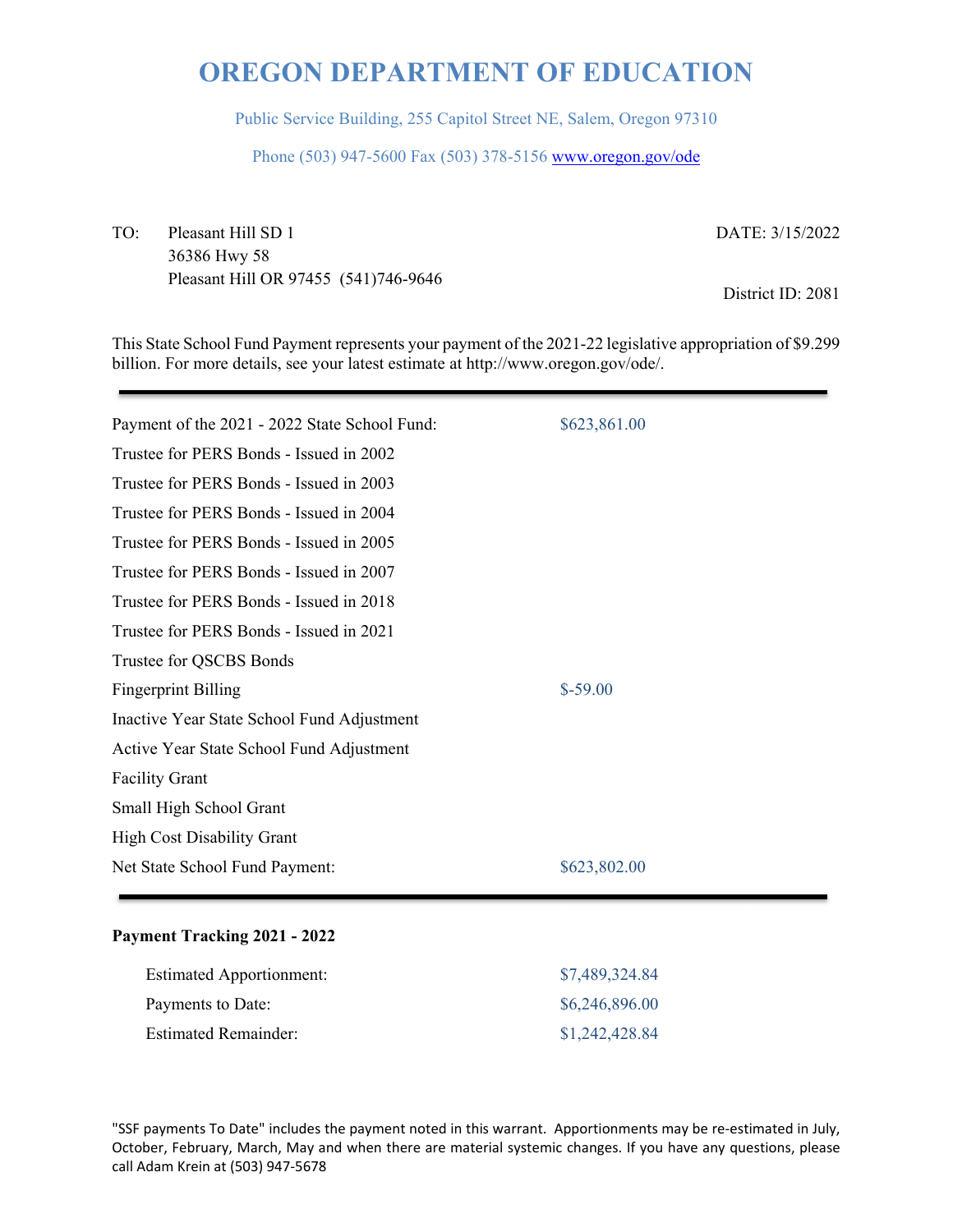Public Service Building, 255 Capitol Street NE, Salem, Oregon 97310

Phone (503) 947-5600 Fax (503) 378-5156 www.oregon.gov/ode

TO: Eugene SD 4J 200 N Monroe St Eugene OR 97402 (541)790-7700 DATE: 3/15/2022

District ID: 2082

This State School Fund Payment represents your payment of the 2021-22 legislative appropriation of \$9.299 billion. For more details, see your latest estimate at http://www.oregon.gov/ode/.

| Payment of the 2021 - 2022 State School Fund: | \$7,978,861.00 |
|-----------------------------------------------|----------------|
| Trustee for PERS Bonds - Issued in 2002       |                |
| Trustee for PERS Bonds - Issued in 2003       |                |
| Trustee for PERS Bonds - Issued in 2004       | $$-500,418.77$ |
| Trustee for PERS Bonds - Issued in 2005       |                |
| Trustee for PERS Bonds - Issued in 2007       |                |
| Trustee for PERS Bonds - Issued in 2018       |                |
| Trustee for PERS Bonds - Issued in 2021       |                |
| Trustee for QSCBS Bonds                       |                |
| <b>Fingerprint Billing</b>                    | $$-2,537.00$   |
| Inactive Year State School Fund Adjustment    |                |
| Active Year State School Fund Adjustment      |                |
| <b>Facility Grant</b>                         |                |
| Small High School Grant                       |                |
| <b>High Cost Disability Grant</b>             |                |
| Net State School Fund Payment:                | \$7,475,905.23 |
|                                               |                |

#### **Payment Tracking 2021 - 2022**

| <b>Estimated Apportionment:</b> | \$95,784,641.93 |
|---------------------------------|-----------------|
| Payments to Date:               | \$82,105,512.00 |
| <b>Estimated Remainder:</b>     | \$13,679,129.93 |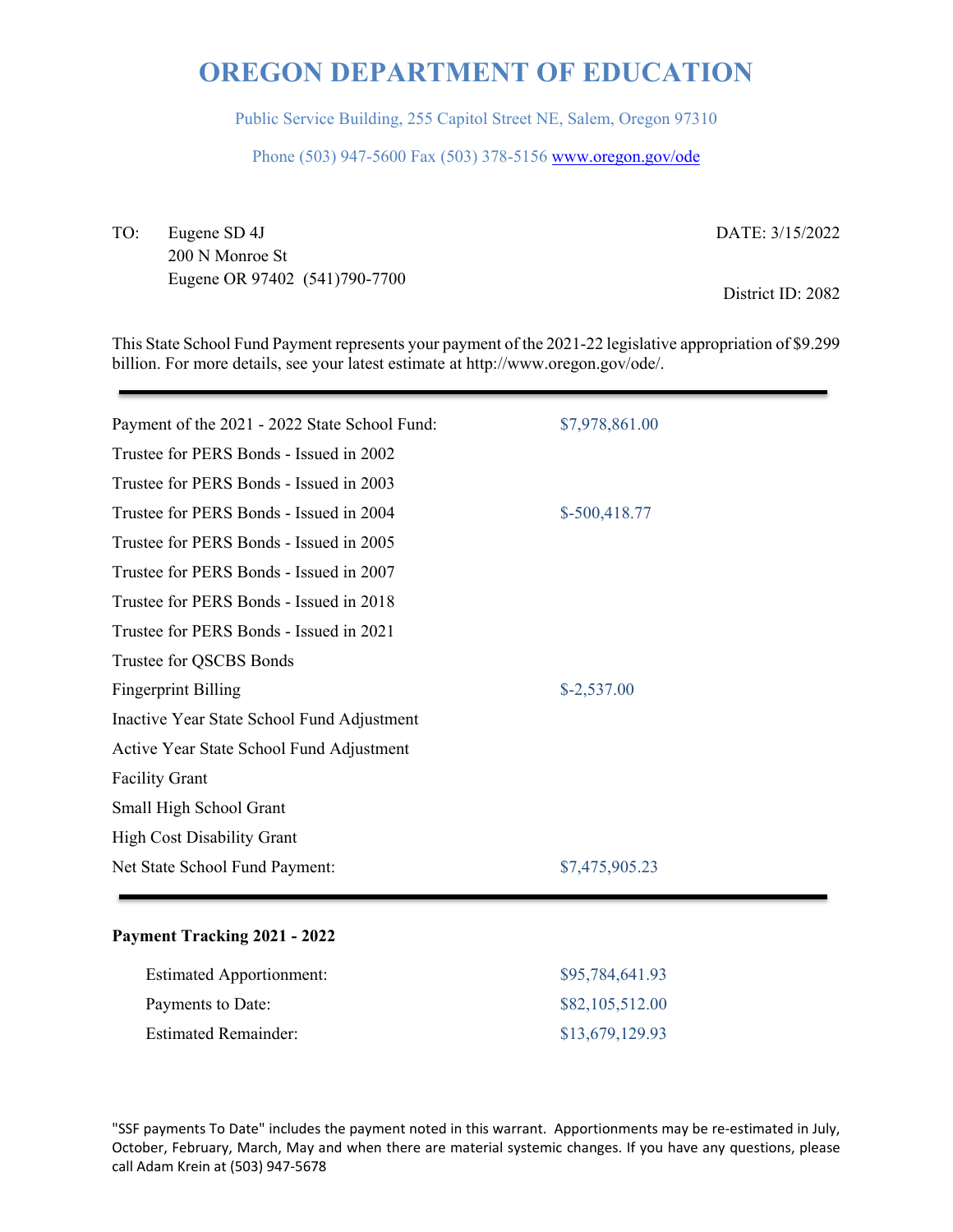Public Service Building, 255 Capitol Street NE, Salem, Oregon 97310

Phone (503) 947-5600 Fax (503) 378-5156 www.oregon.gov/ode

TO: Springfield SD 19 640 A St Springfield OR 97477 (541)747-3331 DATE: 3/15/2022

District ID: 2083

This State School Fund Payment represents your payment of the 2021-22 legislative appropriation of \$9.299 billion. For more details, see your latest estimate at http://www.oregon.gov/ode/.

| Payment of the 2021 - 2022 State School Fund: | \$6,479,609.00 |
|-----------------------------------------------|----------------|
| Trustee for PERS Bonds - Issued in 2002       |                |
| Trustee for PERS Bonds - Issued in 2003       |                |
| Trustee for PERS Bonds - Issued in 2004       |                |
| Trustee for PERS Bonds - Issued in 2005       | \$-541,586.33  |
| Trustee for PERS Bonds - Issued in 2007       |                |
| Trustee for PERS Bonds - Issued in 2018       |                |
| Trustee for PERS Bonds - Issued in 2021       | \$-571,833.74  |
| Trustee for QSCBS Bonds                       |                |
| <b>Fingerprint Billing</b>                    | $$-1,121.00$   |
| Inactive Year State School Fund Adjustment    |                |
| Active Year State School Fund Adjustment      |                |
| <b>Facility Grant</b>                         |                |
| Small High School Grant                       |                |
| <b>High Cost Disability Grant</b>             |                |
| Net State School Fund Payment:                | \$5,365,067.93 |
|                                               |                |

#### **Payment Tracking 2021 - 2022**

| <b>Estimated Apportionment:</b> | \$77,786,419.19 |
|---------------------------------|-----------------|
| Payments to Date:               | \$65,224,229.00 |
| <b>Estimated Remainder:</b>     | \$12,562,190.19 |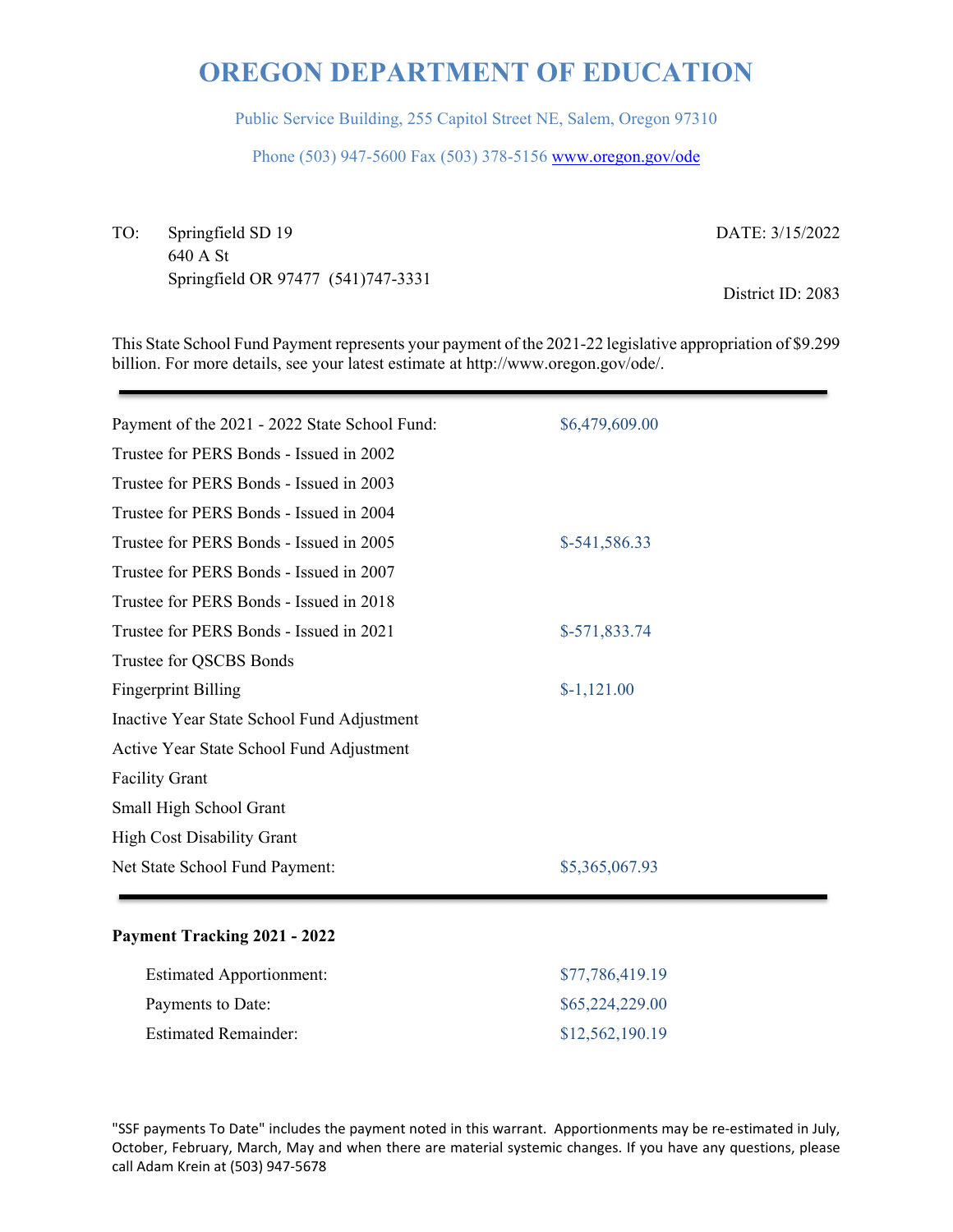Public Service Building, 255 Capitol Street NE, Salem, Oregon 97310

Phone (503) 947-5600 Fax (503) 378-5156 www.oregon.gov/ode

TO: Fern Ridge SD 28J 88834 Territorial Rd Elmira OR 97437 (541)935-2253 DATE: 3/15/2022

District ID: 2084

This State School Fund Payment represents your payment of the 2021-22 legislative appropriation of \$9.299 billion. For more details, see your latest estimate at http://www.oregon.gov/ode/.

| Payment of the 2021 - 2022 State School Fund: | \$932,514.00  |
|-----------------------------------------------|---------------|
|                                               |               |
| Trustee for PERS Bonds - Issued in 2002       | $$-67,847.19$ |
| Trustee for PERS Bonds - Issued in 2003       |               |
| Trustee for PERS Bonds - Issued in 2004       |               |
| Trustee for PERS Bonds - Issued in 2005       |               |
| Trustee for PERS Bonds - Issued in 2007       |               |
| Trustee for PERS Bonds - Issued in 2018       |               |
| Trustee for PERS Bonds - Issued in 2021       |               |
| Trustee for QSCBS Bonds                       |               |
| <b>Fingerprint Billing</b>                    | $$-59.00$     |
| Inactive Year State School Fund Adjustment    |               |
| Active Year State School Fund Adjustment      |               |
| <b>Facility Grant</b>                         |               |
| Small High School Grant                       |               |
| <b>High Cost Disability Grant</b>             |               |
| Net State School Fund Payment:                | \$864,607.81  |

### **Payment Tracking 2021 - 2022**

| <b>Estimated Apportionment:</b> | \$11,194,642.70 |
|---------------------------------|-----------------|
| Payments to Date:               | \$9,203,475.00  |
| <b>Estimated Remainder:</b>     | \$1,991,167.70  |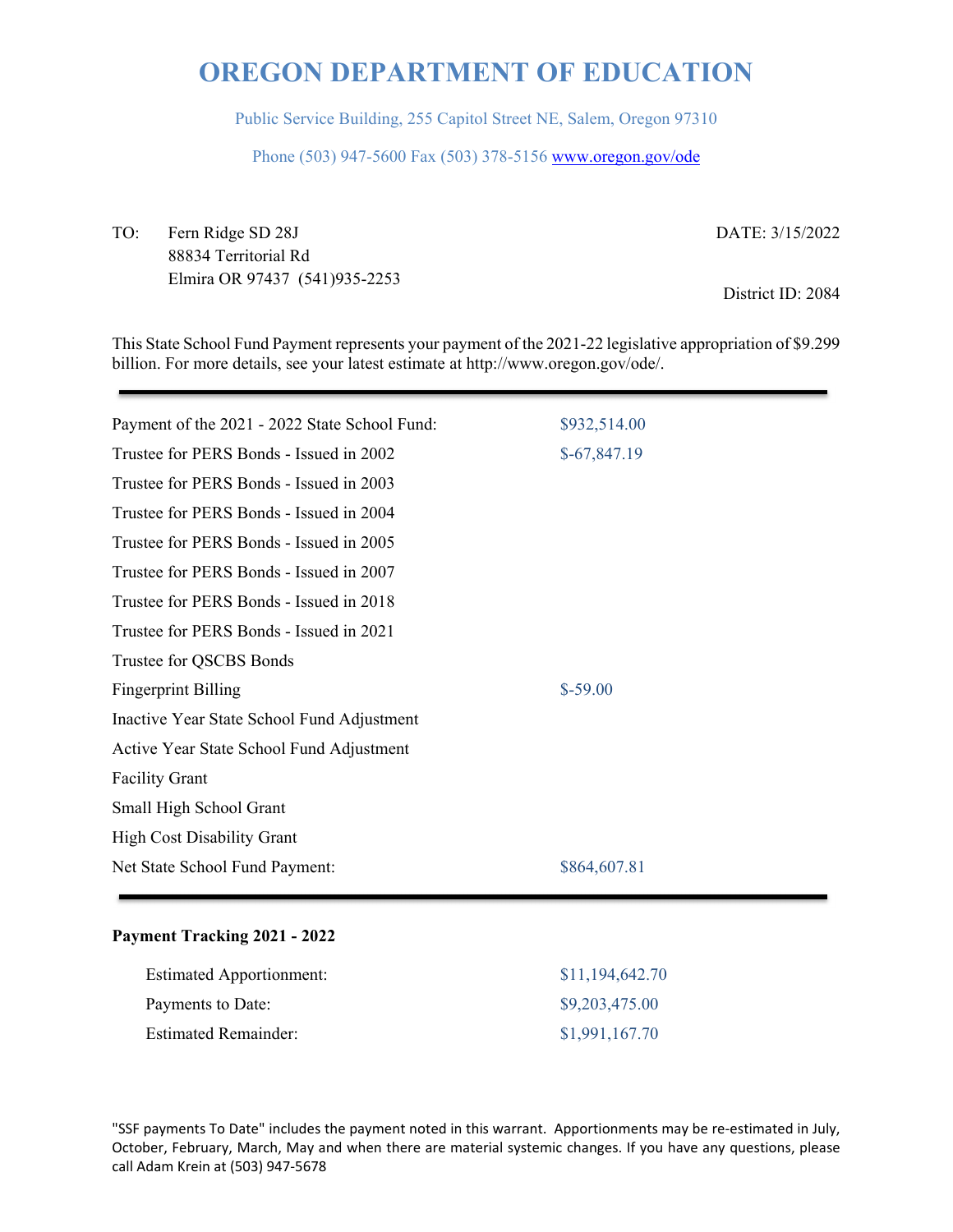Public Service Building, 255 Capitol Street NE, Salem, Oregon 97310

Phone (503) 947-5600 Fax (503) 378-5156 www.oregon.gov/ode

TO: Mapleton SD 32 10868 E Mapleton Rd Mapleton OR 97453 (541)268-4312 DATE: 3/15/2022

District ID: 2085

This State School Fund Payment represents your payment of the 2021-22 legislative appropriation of \$9.299 billion. For more details, see your latest estimate at http://www.oregon.gov/ode/.

| Payment of the 2021 - 2022 State School Fund: | \$154,828.00 |
|-----------------------------------------------|--------------|
| Trustee for PERS Bonds - Issued in 2002       |              |
| Trustee for PERS Bonds - Issued in 2003       |              |
| Trustee for PERS Bonds - Issued in 2004       |              |
| Trustee for PERS Bonds - Issued in 2005       |              |
| Trustee for PERS Bonds - Issued in 2007       |              |
| Trustee for PERS Bonds - Issued in 2018       |              |
| Trustee for PERS Bonds - Issued in 2021       |              |
| Trustee for QSCBS Bonds                       |              |
| <b>Fingerprint Billing</b>                    |              |
| Inactive Year State School Fund Adjustment    |              |
| Active Year State School Fund Adjustment      |              |
| <b>Facility Grant</b>                         |              |
| Small High School Grant                       |              |
| <b>High Cost Disability Grant</b>             |              |
| Net State School Fund Payment:                | \$154,828.00 |
|                                               |              |

### **Payment Tracking 2021 - 2022**

| <b>Estimated Apportionment:</b> | \$1,858,681.62 |
|---------------------------------|----------------|
| Payments to Date:               | \$1,528,950.00 |
| Estimated Remainder:            | \$329,731.62   |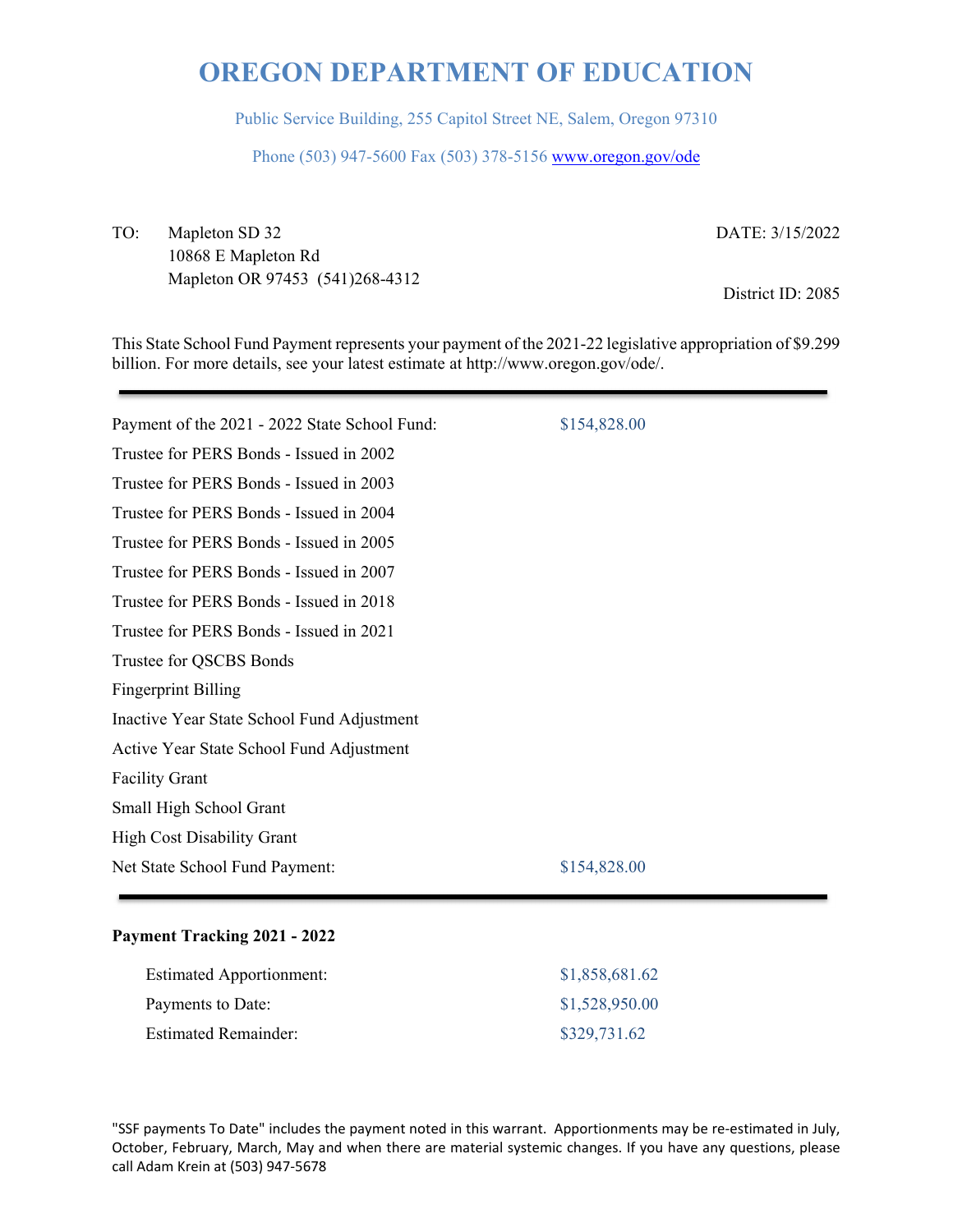Public Service Building, 255 Capitol Street NE, Salem, Oregon 97310

Phone (503) 947-5600 Fax (503) 378-5156 www.oregon.gov/ode

TO: Creswell SD 40 998 West A St Creswell OR 97426 (541)895-6000 DATE: 3/15/2022

District ID: 2086

This State School Fund Payment represents your payment of the 2021-22 legislative appropriation of \$9.299 billion. For more details, see your latest estimate at http://www.oregon.gov/ode/.

| Payment of the 2021 - 2022 State School Fund: | \$2,438,376.00 |
|-----------------------------------------------|----------------|
| Trustee for PERS Bonds - Issued in 2002       |                |
| Trustee for PERS Bonds - Issued in 2003       |                |
| Trustee for PERS Bonds - Issued in 2004       |                |
| Trustee for PERS Bonds - Issued in 2005       |                |
| Trustee for PERS Bonds - Issued in 2007       | $$-40,221.13$  |
| Trustee for PERS Bonds - Issued in 2018       |                |
| Trustee for PERS Bonds - Issued in 2021       |                |
| Trustee for QSCBS Bonds                       | $$-3,183.28$   |
| <b>Fingerprint Billing</b>                    | $$-236.00$     |
| Inactive Year State School Fund Adjustment    |                |
| Active Year State School Fund Adjustment      |                |
| <b>Facility Grant</b>                         |                |
| Small High School Grant                       |                |
| <b>High Cost Disability Grant</b>             |                |
| Net State School Fund Payment:                | \$2,394,735.59 |
|                                               |                |

### **Payment Tracking 2021 - 2022**

| <b>Estimated Apportionment:</b> | \$9,757,409.19 |
|---------------------------------|----------------|
| Payments to Date:               | \$8,026,807.00 |
| <b>Estimated Remainder:</b>     | \$1,730,602.19 |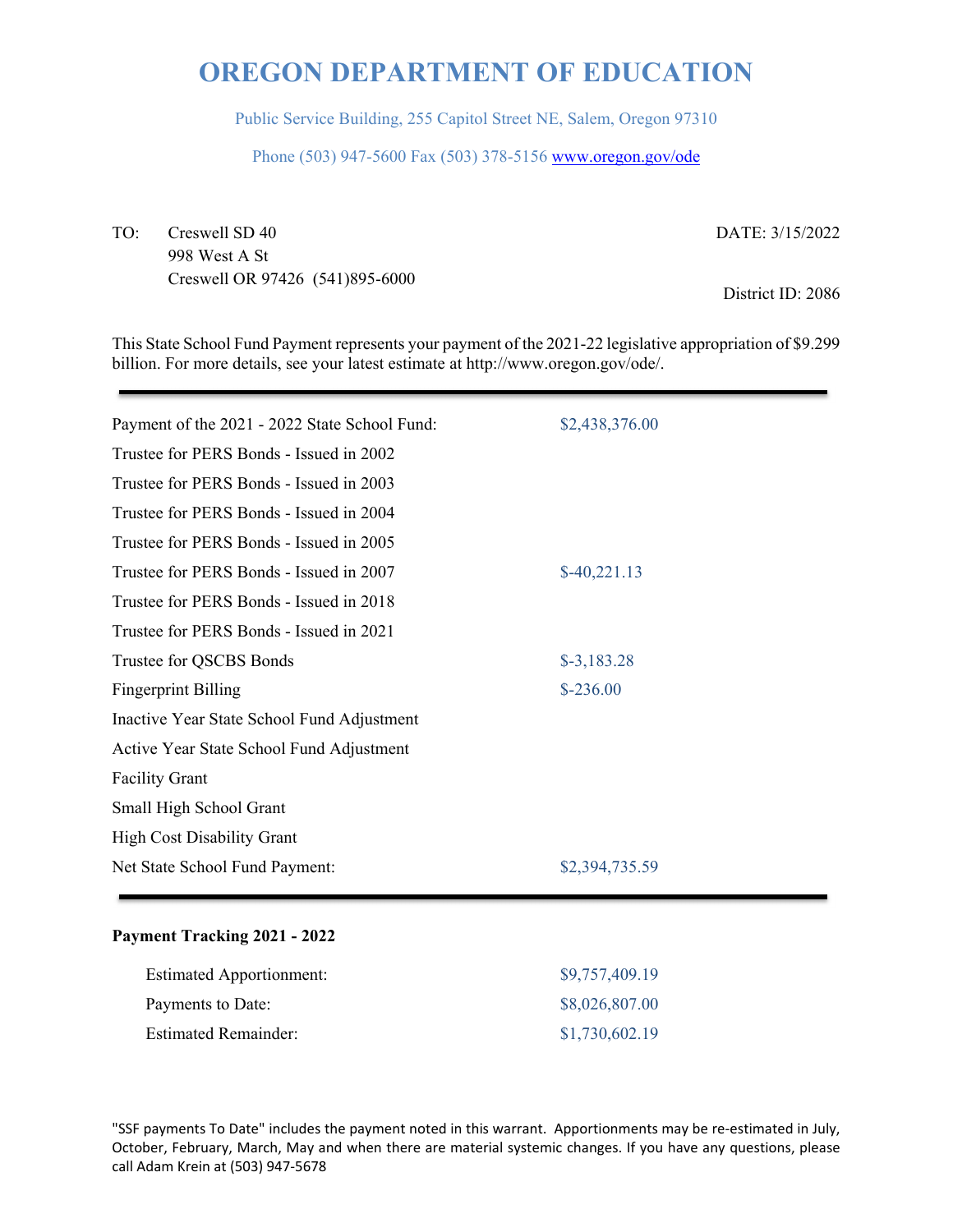Public Service Building, 255 Capitol Street NE, Salem, Oregon 97310

Phone (503) 947-5600 Fax (503) 378-5156 www.oregon.gov/ode

TO: South Lane SD 45J3 PO Box 218 Cottage Grove OR 97424 (541)942-3381 DATE: 3/15/2022

District ID: 2087

This State School Fund Payment represents your payment of the 2021-22 legislative appropriation of \$9.299 billion. For more details, see your latest estimate at http://www.oregon.gov/ode/.

| \$1,997,421.00 |
|----------------|
|                |
| \$-238,437.66  |
|                |
|                |
|                |
|                |
|                |
|                |
| $$-531.00$     |
|                |
|                |
|                |
|                |
|                |
| \$1,758,452.34 |
|                |

### **Payment Tracking 2021 - 2022**

| <b>Estimated Apportionment:</b> | \$23,978,644.54 |
|---------------------------------|-----------------|
| Payments to Date:               | \$19,738,400.00 |
| <b>Estimated Remainder:</b>     | \$4,240,244.54  |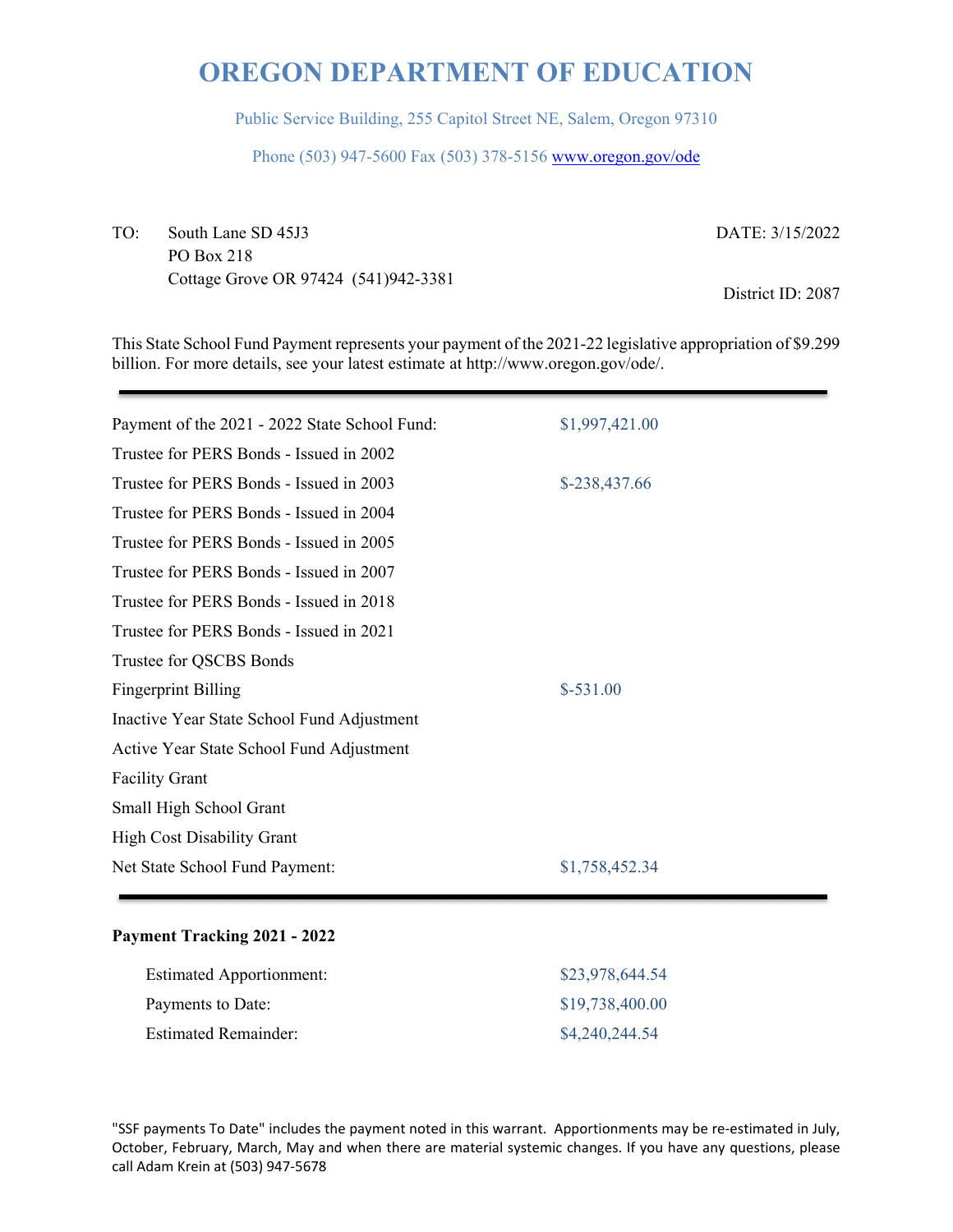Public Service Building, 255 Capitol Street NE, Salem, Oregon 97310

Phone (503) 947-5600 Fax (503) 378-5156 www.oregon.gov/ode

TO: Bethel SD 52 4640 Barger Dr Eugene OR 97402 (541)689-3280 DATE: 3/15/2022

District ID: 2088

This State School Fund Payment represents your payment of the 2021-22 legislative appropriation of \$9.299 billion. For more details, see your latest estimate at http://www.oregon.gov/ode/.

| Payment of the 2021 - 2022 State School Fund: | \$3,487,809.00 |
|-----------------------------------------------|----------------|
| Trustee for PERS Bonds - Issued in 2002       |                |
| Trustee for PERS Bonds - Issued in 2003       |                |
| Trustee for PERS Bonds - Issued in 2004       |                |
| Trustee for PERS Bonds - Issued in 2005       |                |
| Trustee for PERS Bonds - Issued in 2007       |                |
| Trustee for PERS Bonds - Issued in 2018       |                |
| Trustee for PERS Bonds - Issued in 2021       | \$-368,378.60  |
| Trustee for QSCBS Bonds                       |                |
| <b>Fingerprint Billing</b>                    | $$-826.00$     |
| Inactive Year State School Fund Adjustment    |                |
| Active Year State School Fund Adjustment      |                |
| <b>Facility Grant</b>                         |                |
| Small High School Grant                       |                |
| <b>High Cost Disability Grant</b>             |                |
| Net State School Fund Payment:                | \$3,118,604.40 |
|                                               |                |

### **Payment Tracking 2021 - 2022**

| <b>Estimated Apportionment:</b> | \$41,870,462.09 |
|---------------------------------|-----------------|
| Payments to Date:               | \$34,420,557.00 |
| <b>Estimated Remainder:</b>     | \$7,449,905.09  |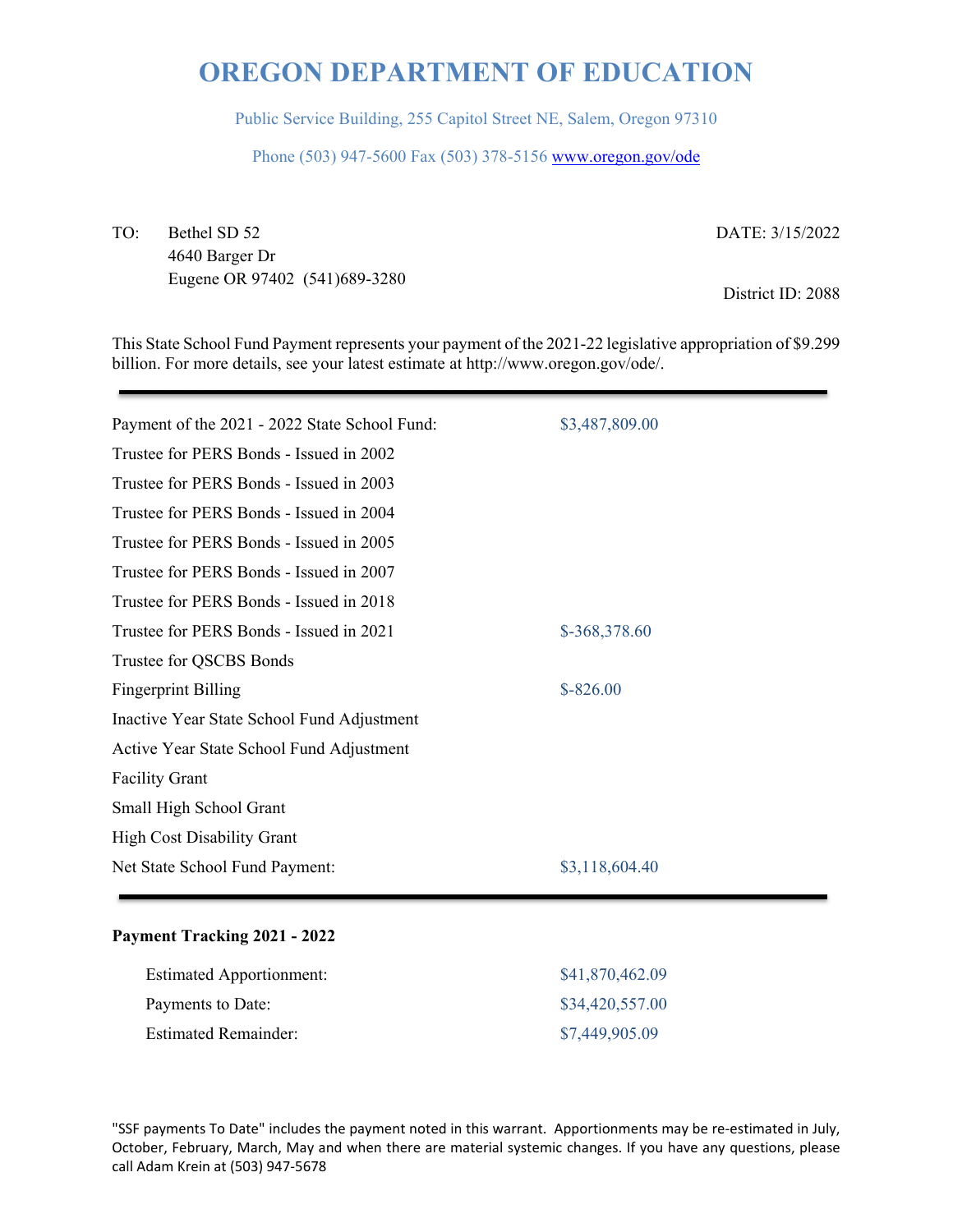Public Service Building, 255 Capitol Street NE, Salem, Oregon 97310

Phone (503) 947-5600 Fax (503) 378-5156 www.oregon.gov/ode

TO: Crow-Applegate-Lorane SD 66 85955 Territorial Rd Eugene OR 97402 (541)935-2100 DATE: 3/15/2022

District ID: 2089

This State School Fund Payment represents your payment of the 2021-22 legislative appropriation of \$9.299 billion. For more details, see your latest estimate at http://www.oregon.gov/ode/.

| Payment of the 2021 - 2022 State School Fund: | \$196,778.00 |
|-----------------------------------------------|--------------|
| Trustee for PERS Bonds - Issued in 2002       |              |
| Trustee for PERS Bonds - Issued in 2003       |              |
| Trustee for PERS Bonds - Issued in 2004       |              |
| Trustee for PERS Bonds - Issued in 2005       |              |
| Trustee for PERS Bonds - Issued in 2007       |              |
| Trustee for PERS Bonds - Issued in 2018       |              |
| Trustee for PERS Bonds - Issued in 2021       |              |
| Trustee for QSCBS Bonds                       |              |
| <b>Fingerprint Billing</b>                    |              |
| Inactive Year State School Fund Adjustment    |              |
| Active Year State School Fund Adjustment      |              |
| <b>Facility Grant</b>                         |              |
| Small High School Grant                       |              |
| <b>High Cost Disability Grant</b>             |              |
| Net State School Fund Payment:                | \$196,778.00 |
|                                               |              |

### **Payment Tracking 2021 - 2022**

| <b>Estimated Apportionment:</b> | \$2,362,284.18 |
|---------------------------------|----------------|
| Payments to Date:               | \$1,939,810.00 |
| <b>Estimated Remainder:</b>     | \$422,474.18   |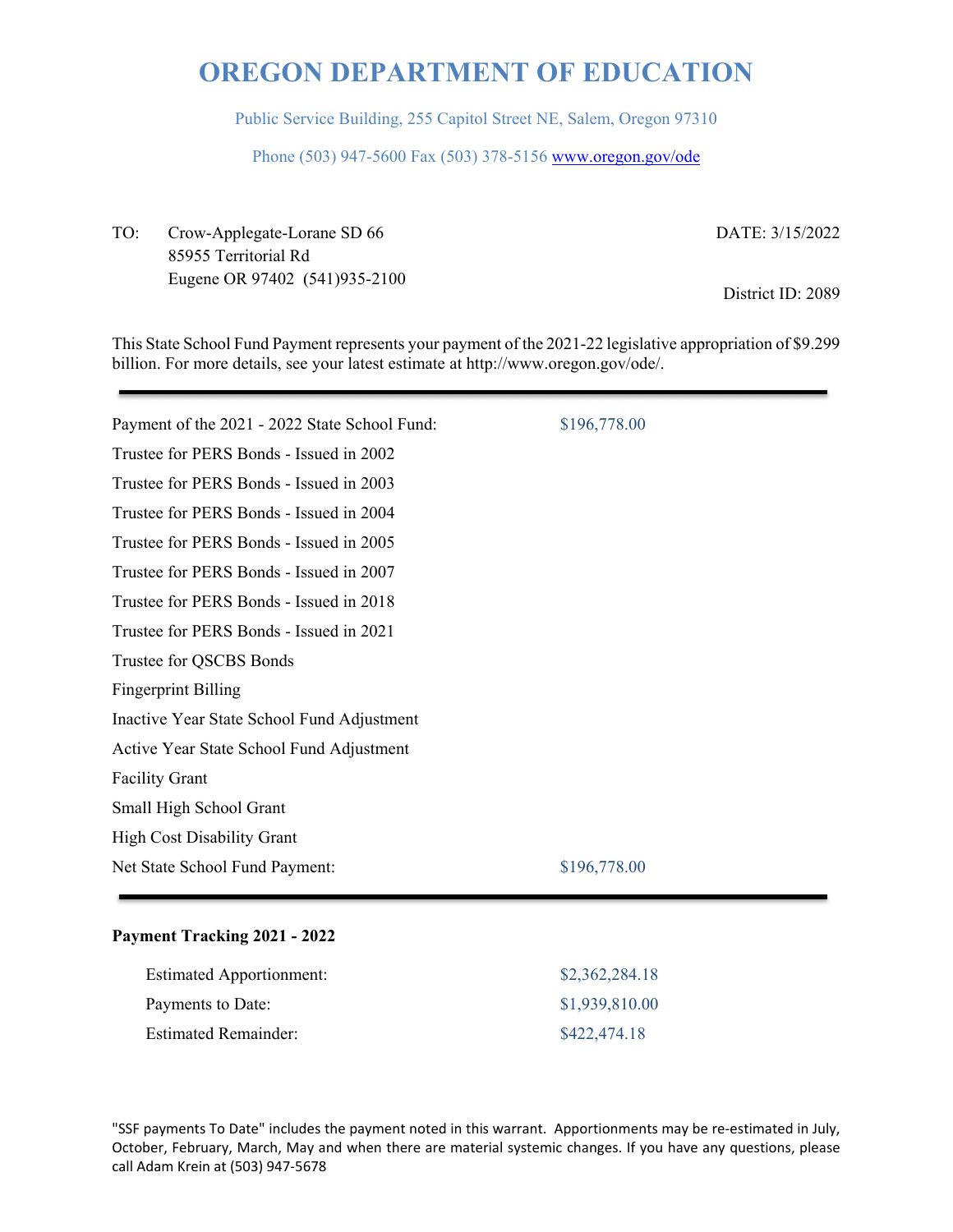Public Service Building, 255 Capitol Street NE, Salem, Oregon 97310

Phone (503) 947-5600 Fax (503) 378-5156 www.oregon.gov/ode

TO: McKenzie SD 68 51187 Blue River Dr Finn Rock OR 97488 (541)822-3338 DATE: 3/15/2022

District ID: 2090

This State School Fund Payment represents your payment of the 2021-22 legislative appropriation of \$9.299 billion. For more details, see your latest estimate at http://www.oregon.gov/ode/.

| Payment of the 2021 - 2022 State School Fund: | \$134,302.00 |
|-----------------------------------------------|--------------|
| Trustee for PERS Bonds - Issued in 2002       |              |
| Trustee for PERS Bonds - Issued in 2003       |              |
| Trustee for PERS Bonds - Issued in 2004       |              |
| Trustee for PERS Bonds - Issued in 2005       |              |
| Trustee for PERS Bonds - Issued in 2007       |              |
| Trustee for PERS Bonds - Issued in 2018       |              |
| Trustee for PERS Bonds - Issued in 2021       |              |
| Trustee for QSCBS Bonds                       |              |
| <b>Fingerprint Billing</b>                    | $$-59.00$    |
| Inactive Year State School Fund Adjustment    |              |
| Active Year State School Fund Adjustment      |              |
| <b>Facility Grant</b>                         |              |
| Small High School Grant                       |              |
| <b>High Cost Disability Grant</b>             |              |
| Net State School Fund Payment:                | \$134,243.00 |
|                                               |              |

### **Payment Tracking 2021 - 2022**

| <b>Estimated Apportionment:</b> | \$1,612,273.08 |
|---------------------------------|----------------|
| Payments to Date:               | \$1,318,259.00 |
| <b>Estimated Remainder:</b>     | \$294,014.08   |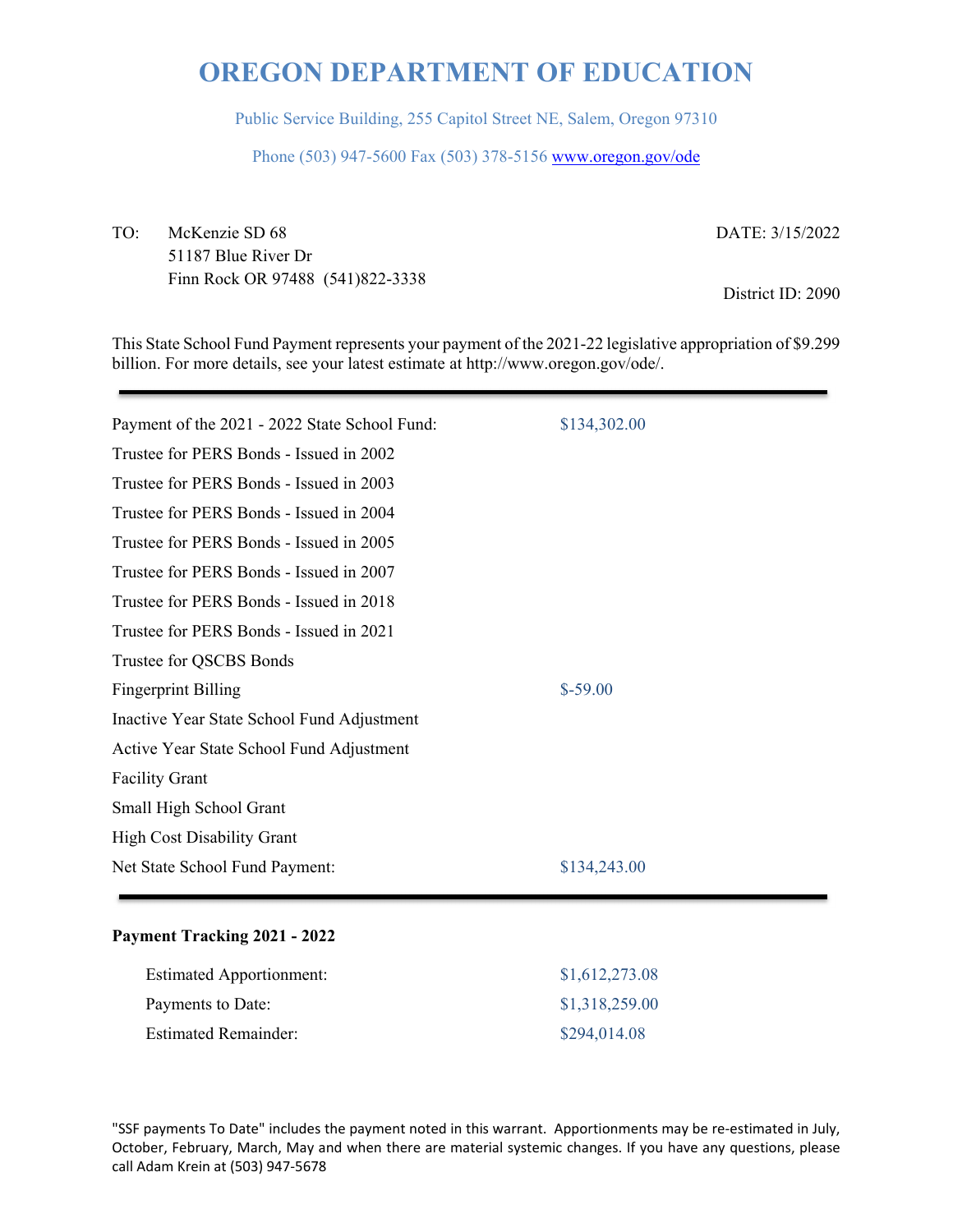Public Service Building, 255 Capitol Street NE, Salem, Oregon 97310

Phone (503) 947-5600 Fax (503) 378-5156 www.oregon.gov/ode

TO: Junction City SD 69 325 Maple St Junction City OR 97448 (541)998-6311 DATE: 3/15/2022

District ID: 2091

This State School Fund Payment represents your payment of the 2021-22 legislative appropriation of \$9.299 billion. For more details, see your latest estimate at http://www.oregon.gov/ode/.

| Payment of the 2021 - 2022 State School Fund: | \$1,002,862.00 |
|-----------------------------------------------|----------------|
| Trustee for PERS Bonds - Issued in 2002       |                |
| Trustee for PERS Bonds - Issued in 2003       |                |
| Trustee for PERS Bonds - Issued in 2004       |                |
| Trustee for PERS Bonds - Issued in 2005       |                |
| Trustee for PERS Bonds - Issued in 2007       |                |
| Trustee for PERS Bonds - Issued in 2018       | \$-93,497.49   |
| Trustee for PERS Bonds - Issued in 2021       |                |
| Trustee for QSCBS Bonds                       |                |
| <b>Fingerprint Billing</b>                    | $$-118.00$     |
| Inactive Year State School Fund Adjustment    |                |
| Active Year State School Fund Adjustment      |                |
| <b>Facility Grant</b>                         |                |
| Small High School Grant                       |                |
| <b>High Cost Disability Grant</b>             |                |
| Net State School Fund Payment:                | \$909,246.51   |
|                                               |                |

### **Payment Tracking 2021 - 2022**

| <b>Estimated Apportionment:</b> | \$12,039,161.31 |
|---------------------------------|-----------------|
| Payments to Date:               | \$10,054,900.00 |
| <b>Estimated Remainder:</b>     | \$1,984,261.31  |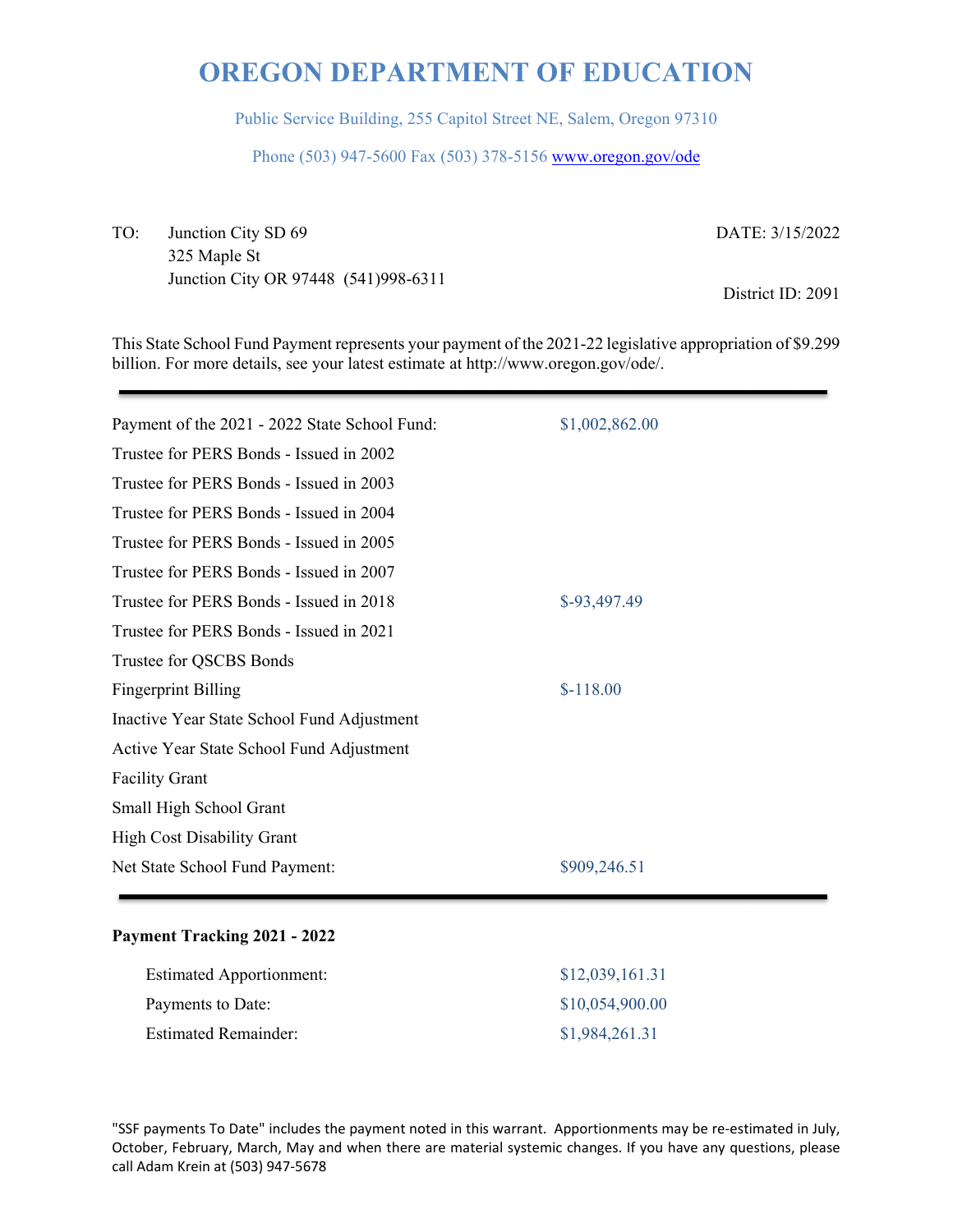Public Service Building, 255 Capitol Street NE, Salem, Oregon 97310

Phone (503) 947-5600 Fax (503) 378-5156 www.oregon.gov/ode

TO: Lowell SD 71 65 S Pioneer St Lowell OR 97452 (541)937-8405 DATE: 3/15/2022

District ID: 2092

This State School Fund Payment represents your payment of the 2021-22 legislative appropriation of \$9.299 billion. For more details, see your latest estimate at http://www.oregon.gov/ode/.

| Payment of the 2021 - 2022 State School Fund: | \$1,078,406.00 |
|-----------------------------------------------|----------------|
| Trustee for PERS Bonds - Issued in 2002       |                |
| Trustee for PERS Bonds - Issued in 2003       |                |
| Trustee for PERS Bonds - Issued in 2004       |                |
| Trustee for PERS Bonds - Issued in 2005       |                |
| Trustee for PERS Bonds - Issued in 2007       |                |
| Trustee for PERS Bonds - Issued in 2018       |                |
| Trustee for PERS Bonds - Issued in 2021       |                |
| Trustee for QSCBS Bonds                       |                |
| <b>Fingerprint Billing</b>                    | $$-59.00$      |
| Inactive Year State School Fund Adjustment    |                |
| Active Year State School Fund Adjustment      |                |
| <b>Facility Grant</b>                         |                |
| Small High School Grant                       |                |
| <b>High Cost Disability Grant</b>             |                |
| Net State School Fund Payment:                | \$1,078,347.00 |
|                                               |                |

#### **Payment Tracking 2021 - 2022**

| <b>Estimated Apportionment:</b> | \$12,946,048.81 |
|---------------------------------|-----------------|
| Payments to Date:               | \$10,675,553.00 |
| <b>Estimated Remainder:</b>     | \$2,270,495.81  |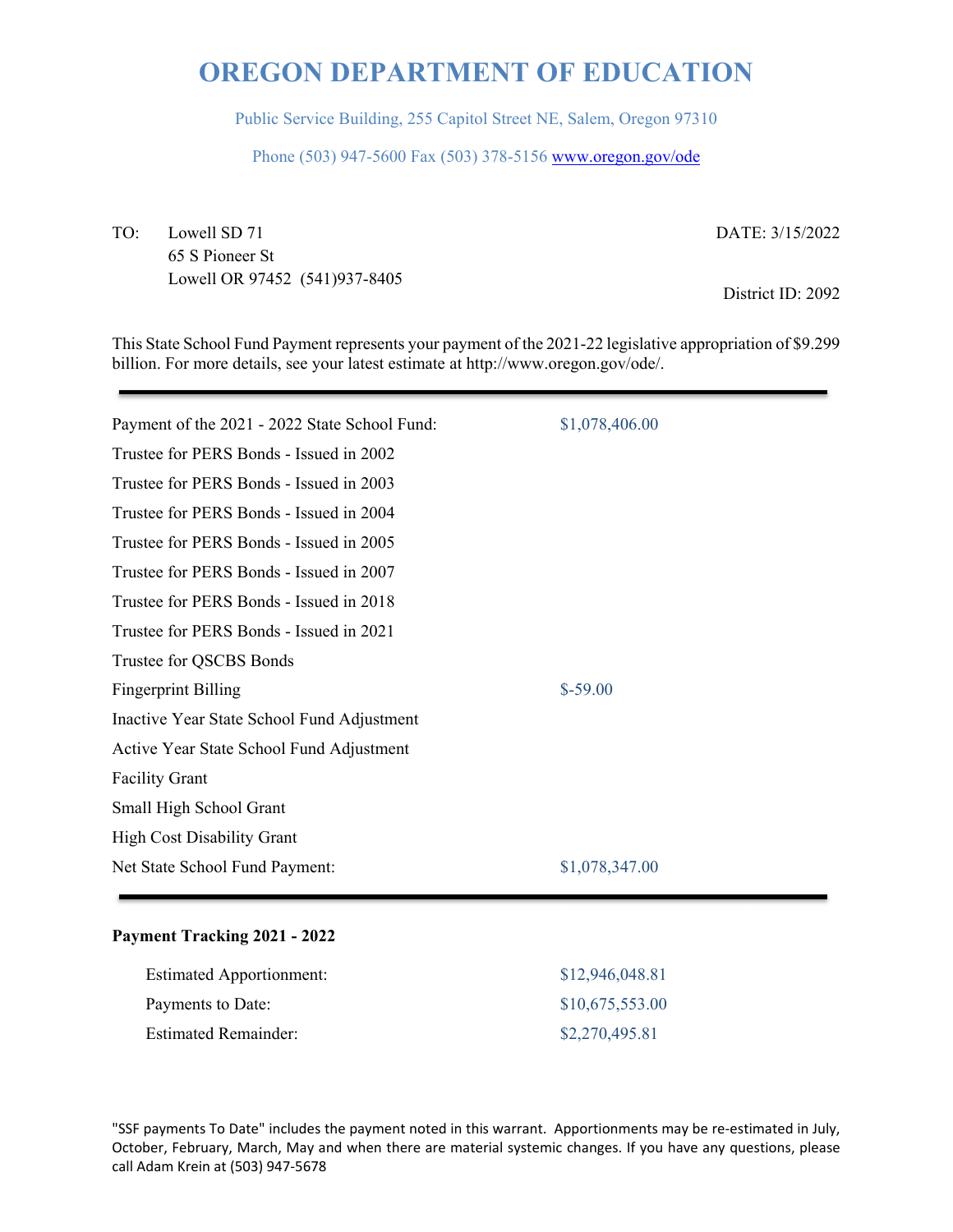Public Service Building, 255 Capitol Street NE, Salem, Oregon 97310

Phone (503) 947-5600 Fax (503) 378-5156 www.oregon.gov/ode

TO: Oakridge SD 76 76499 Rose St Oakridge OR 97463 (541)782-2813 DATE: 3/15/2022

District ID: 2093

This State School Fund Payment represents your payment of the 2021-22 legislative appropriation of \$9.299 billion. For more details, see your latest estimate at http://www.oregon.gov/ode/.

| Payment of the 2021 - 2022 State School Fund: | \$430,725.00  |
|-----------------------------------------------|---------------|
| Trustee for PERS Bonds - Issued in 2002       |               |
| Trustee for PERS Bonds - Issued in 2003       |               |
| Trustee for PERS Bonds - Issued in 2004       |               |
| Trustee for PERS Bonds - Issued in 2005       |               |
| Trustee for PERS Bonds - Issued in 2007       |               |
| Trustee for PERS Bonds - Issued in 2018       |               |
| Trustee for PERS Bonds - Issued in 2021       | $$-36,837.12$ |
| Trustee for QSCBS Bonds                       | $$-1,911.88$  |
| <b>Fingerprint Billing</b>                    | $$-59.00$     |
| Inactive Year State School Fund Adjustment    |               |
| Active Year State School Fund Adjustment      |               |
| <b>Facility Grant</b>                         |               |
| Small High School Grant                       |               |
| <b>High Cost Disability Grant</b>             |               |
| Net State School Fund Payment:                | \$391,917.00  |
|                                               |               |

#### **Payment Tracking 2021 - 2022**

| <b>Estimated Apportionment:</b> | \$5,170,766.63 |
|---------------------------------|----------------|
| Payments to Date:               | \$4,257,085.00 |
| <b>Estimated Remainder:</b>     | \$913,681.63   |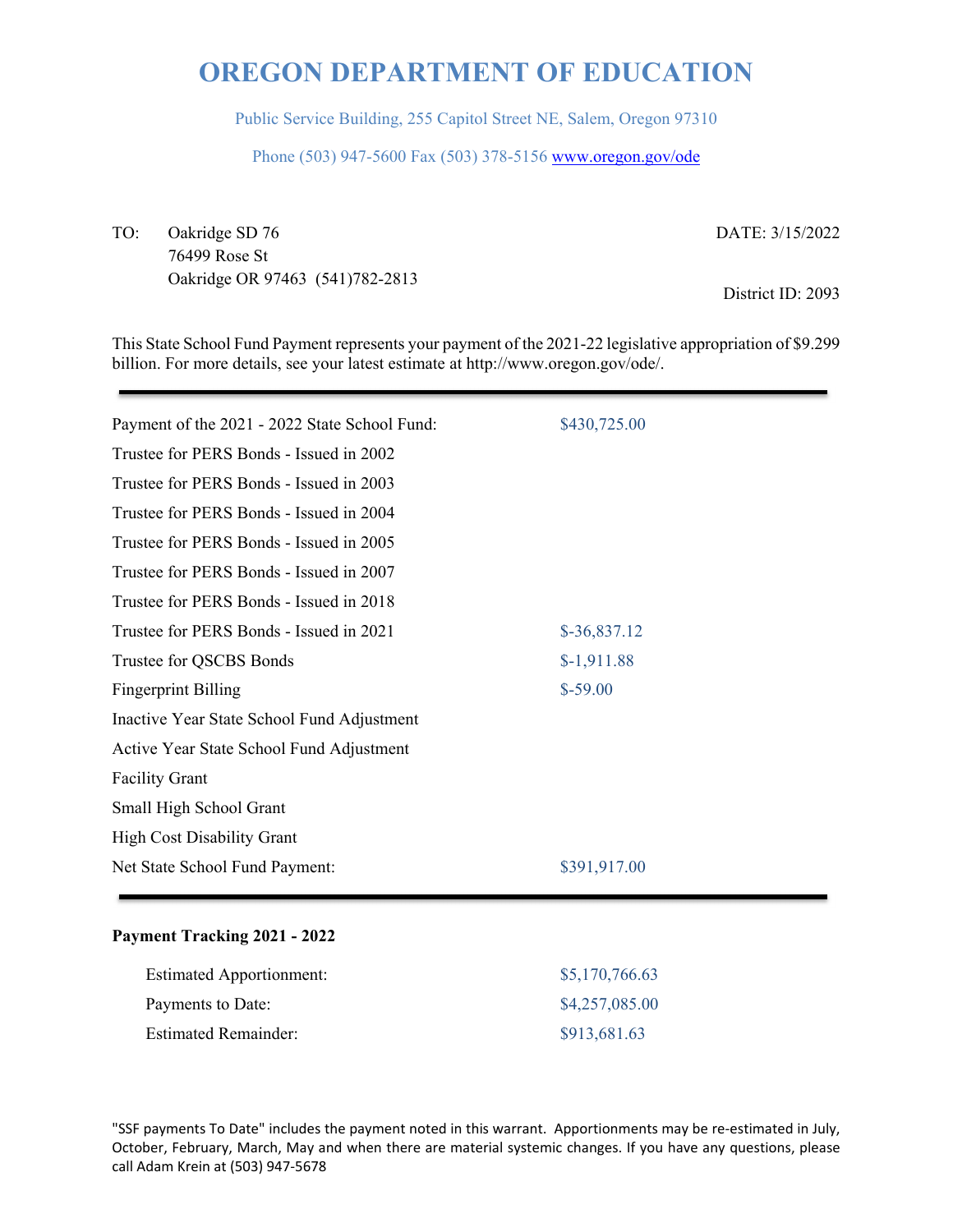Public Service Building, 255 Capitol Street NE, Salem, Oregon 97310

Phone (503) 947-5600 Fax (503) 378-5156 www.oregon.gov/ode

TO: Marcola SD 79J 38300 Wendling Rd Marcola OR 97454 (541)933-2512 DATE: 3/15/2022

District ID: 2094

This State School Fund Payment represents your payment of the 2021-22 legislative appropriation of \$9.299 billion. For more details, see your latest estimate at http://www.oregon.gov/ode/.

| Payment of the 2021 - 2022 State School Fund: | \$678,283.00 |
|-----------------------------------------------|--------------|
| Trustee for PERS Bonds - Issued in 2002       |              |
| Trustee for PERS Bonds - Issued in 2003       |              |
| Trustee for PERS Bonds - Issued in 2004       |              |
| Trustee for PERS Bonds - Issued in 2005       |              |
| Trustee for PERS Bonds - Issued in 2007       |              |
| Trustee for PERS Bonds - Issued in 2018       |              |
| Trustee for PERS Bonds - Issued in 2021       |              |
| Trustee for QSCBS Bonds                       |              |
| <b>Fingerprint Billing</b>                    |              |
| Inactive Year State School Fund Adjustment    |              |
| Active Year State School Fund Adjustment      |              |
| <b>Facility Grant</b>                         |              |
| Small High School Grant                       |              |
| <b>High Cost Disability Grant</b>             |              |
| Net State School Fund Payment:                | \$678,283.00 |
|                                               |              |

#### **Payment Tracking 2021 - 2022**

| <b>Estimated Apportionment:</b> | \$8,142,649.81 |
|---------------------------------|----------------|
| Payments to Date:               | \$6,712,172.00 |
| Estimated Remainder:            | \$1,430,477.81 |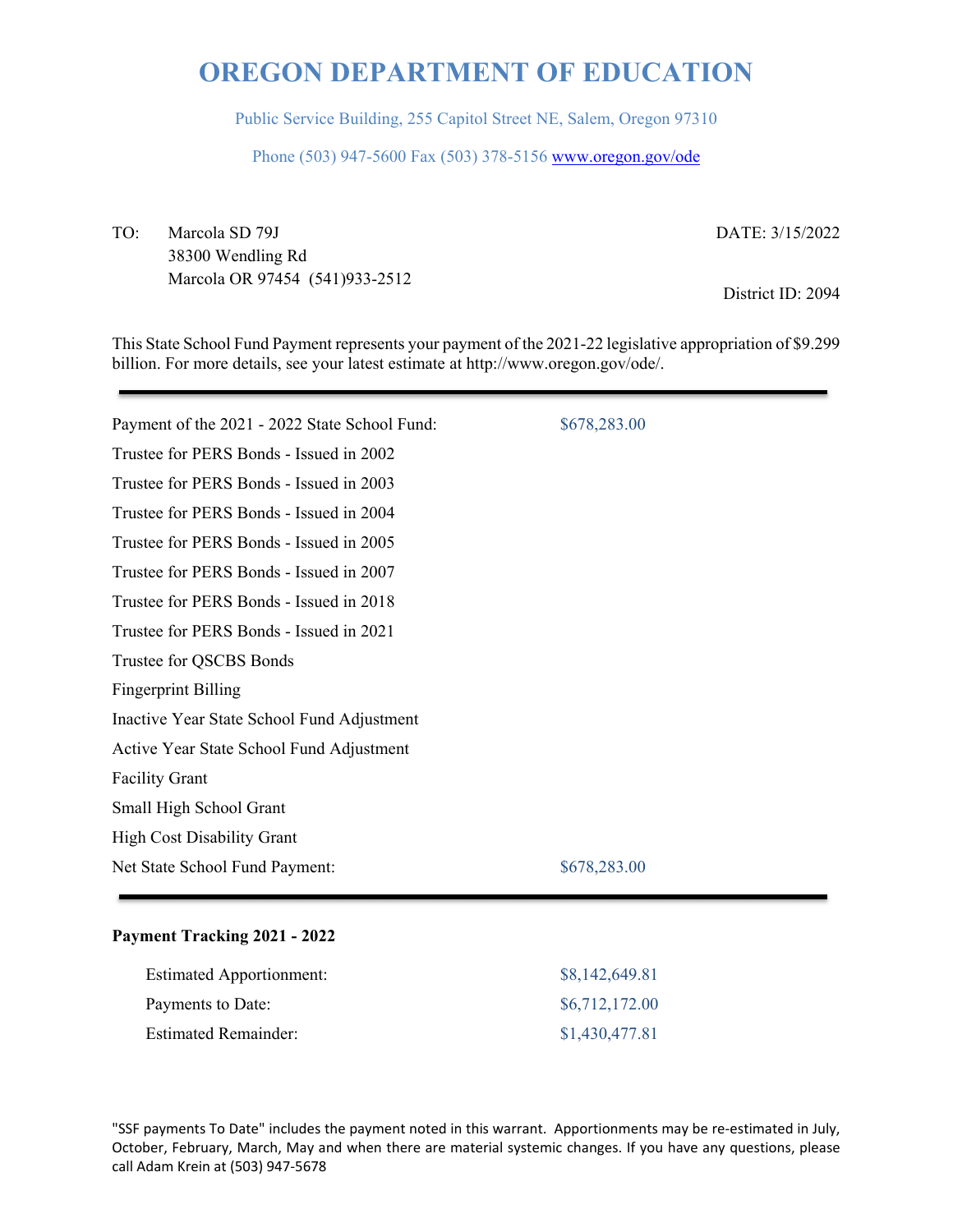Public Service Building, 255 Capitol Street NE, Salem, Oregon 97310

Phone (503) 947-5600 Fax (503) 378-5156 www.oregon.gov/ode

TO: Blachly SD 90 20264 Blachly Grange Rd Blachly OR 97412 (541)925-3262 DATE: 3/15/2022

District ID: 2095

This State School Fund Payment represents your payment of the 2021-22 legislative appropriation of \$9.299 billion. For more details, see your latest estimate at http://www.oregon.gov/ode/.

| Payment of the 2021 - 2022 State School Fund: | \$336,612.00 |
|-----------------------------------------------|--------------|
| Trustee for PERS Bonds - Issued in 2002       |              |
| Trustee for PERS Bonds - Issued in 2003       |              |
| Trustee for PERS Bonds - Issued in 2004       |              |
| Trustee for PERS Bonds - Issued in 2005       |              |
| Trustee for PERS Bonds - Issued in 2007       |              |
| Trustee for PERS Bonds - Issued in 2018       |              |
| Trustee for PERS Bonds - Issued in 2021       |              |
| Trustee for QSCBS Bonds                       |              |
| <b>Fingerprint Billing</b>                    | $$-177.00$   |
| Inactive Year State School Fund Adjustment    |              |
| Active Year State School Fund Adjustment      |              |
| <b>Facility Grant</b>                         |              |
| Small High School Grant                       |              |
| <b>High Cost Disability Grant</b>             |              |
| Net State School Fund Payment:                | \$336,435.00 |
|                                               |              |

#### **Payment Tracking 2021 - 2022**

| <b>Estimated Apportionment:</b> | \$4,040,955.13 |
|---------------------------------|----------------|
| Payments to Date:               | \$2,985,763.00 |
| <b>Estimated Remainder:</b>     | \$1,055,192.13 |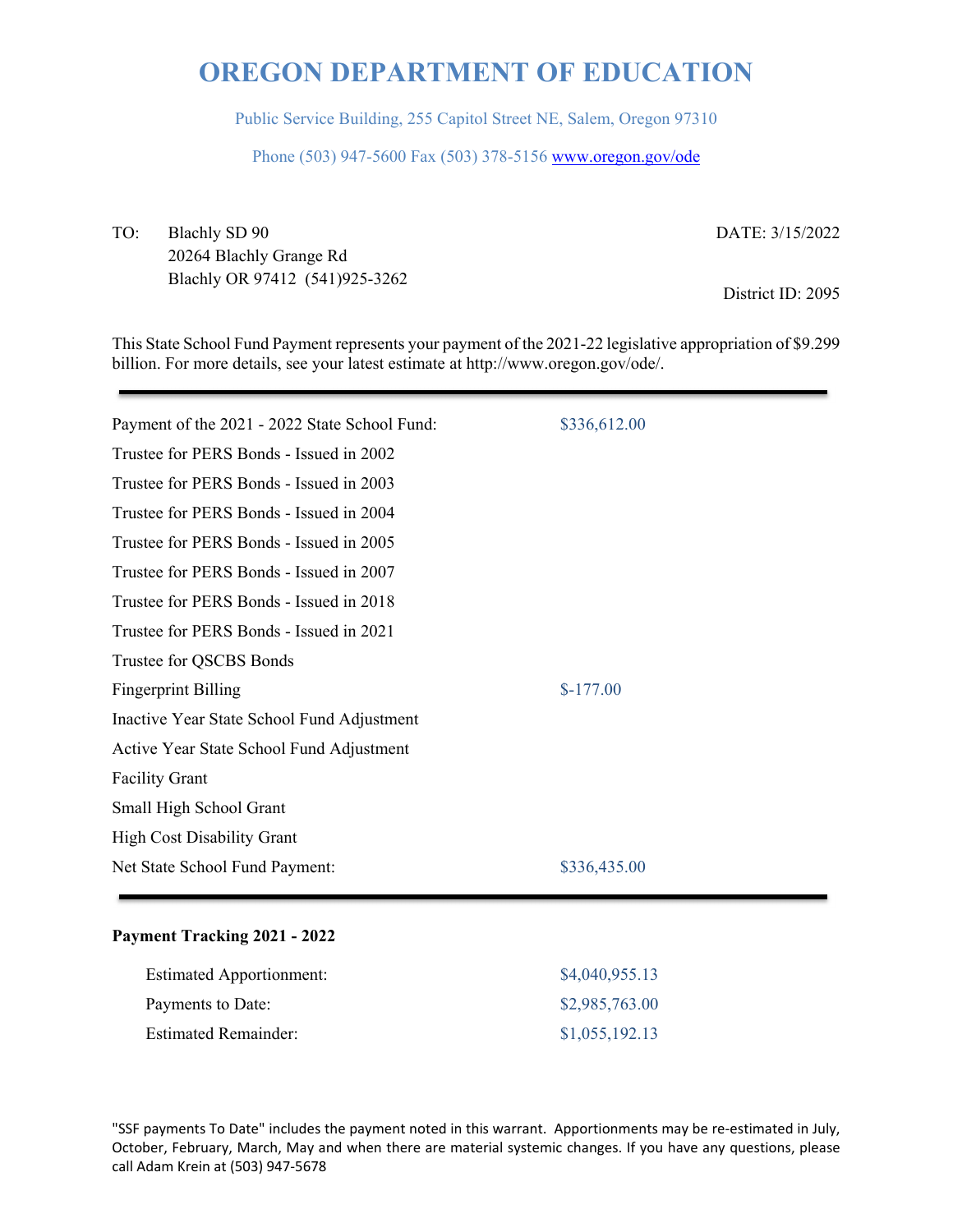Public Service Building, 255 Capitol Street NE, Salem, Oregon 97310

Phone (503) 947-5600 Fax (503) 378-5156 www.oregon.gov/ode

TO: Siuslaw SD 97J 2111 Oak St Florence OR 97439 (541)997-2651 DATE: 3/15/2022

District ID: 2096

This State School Fund Payment represents your payment of the 2021-22 legislative appropriation of \$9.299 billion. For more details, see your latest estimate at http://www.oregon.gov/ode/.

| Payment of the 2021 - 2022 State School Fund: | \$549,269.00 |
|-----------------------------------------------|--------------|
| Trustee for PERS Bonds - Issued in 2002       |              |
| Trustee for PERS Bonds - Issued in 2003       |              |
| Trustee for PERS Bonds - Issued in 2004       | \$-98,228.96 |
| Trustee for PERS Bonds - Issued in 2005       |              |
| Trustee for PERS Bonds - Issued in 2007       |              |
| Trustee for PERS Bonds - Issued in 2018       |              |
| Trustee for PERS Bonds - Issued in 2021       |              |
| Trustee for QSCBS Bonds                       | $$-973.21$   |
| <b>Fingerprint Billing</b>                    |              |
| Inactive Year State School Fund Adjustment    |              |
| Active Year State School Fund Adjustment      |              |
| <b>Facility Grant</b>                         |              |
| Small High School Grant                       |              |
| <b>High Cost Disability Grant</b>             |              |
| Net State School Fund Payment:                | \$450,066.83 |
|                                               |              |

#### **Payment Tracking 2021 - 2022**

| <b>Estimated Apportionment:</b> | \$6,593,864.65 |
|---------------------------------|----------------|
| Payments to Date:               | \$5,386,894.00 |
| <b>Estimated Remainder:</b>     | \$1,206,970.65 |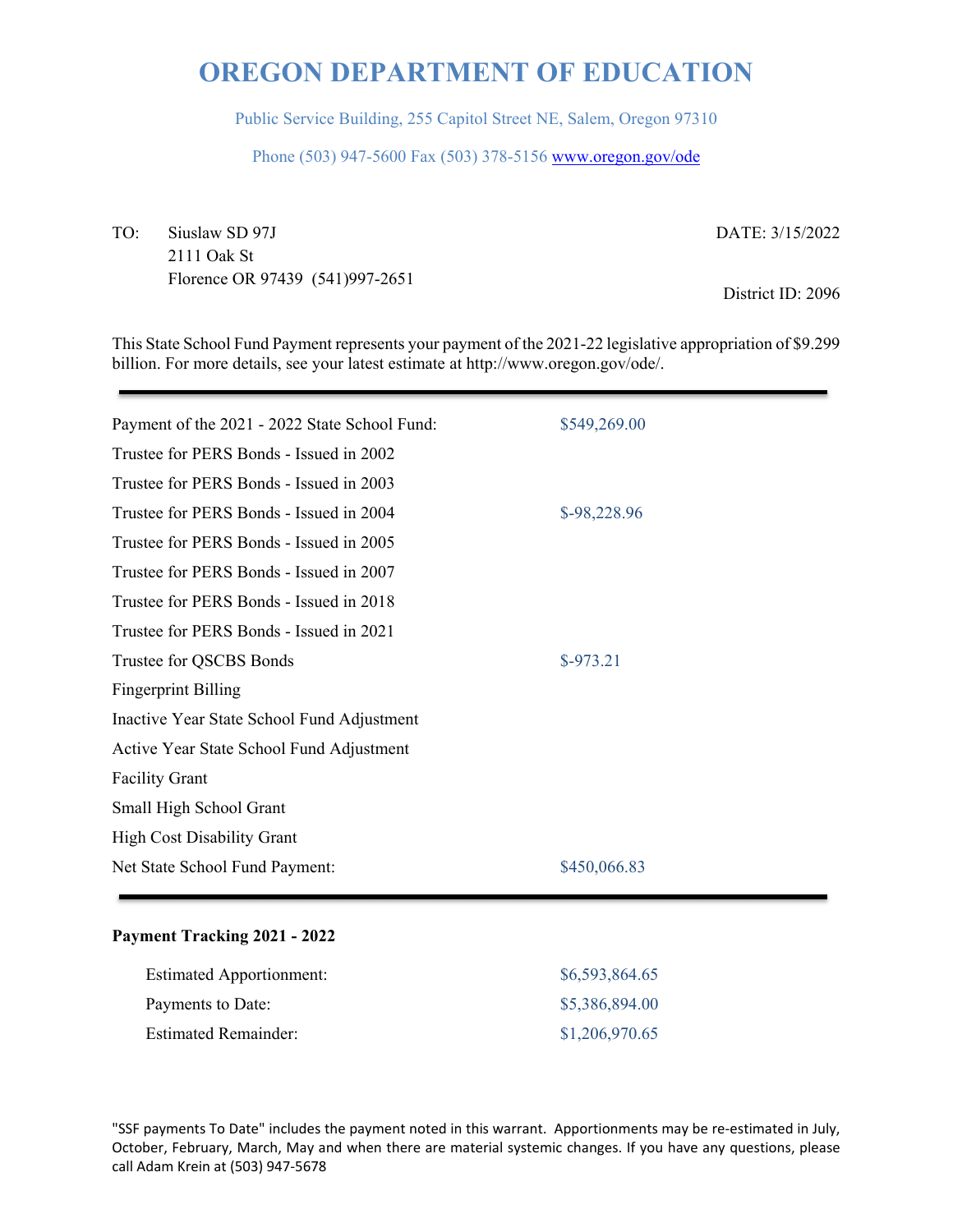Public Service Building, 255 Capitol Street NE, Salem, Oregon 97310

Phone (503) 947-5600 Fax (503) 378-5156 www.oregon.gov/ode

TO: Lincoln County SD PO Box 1110 Newport OR 97365 (541)265-9211 DATE: 3/15/2022

District ID: 2097

This State School Fund Payment represents your payment of the 2021-22 legislative appropriation of \$9.299 billion. For more details, see your latest estimate at http://www.oregon.gov/ode/.

| Payment of the 2021 - 2022 State School Fund: | \$1,761,137.00 |
|-----------------------------------------------|----------------|
| Trustee for PERS Bonds - Issued in 2002       | \$-218,060.99  |
| Trustee for PERS Bonds - Issued in 2003       | \$-292,203.21  |
| Trustee for PERS Bonds - Issued in 2004       |                |
| Trustee for PERS Bonds - Issued in 2005       |                |
| Trustee for PERS Bonds - Issued in 2007       |                |
| Trustee for PERS Bonds - Issued in 2018       |                |
| Trustee for PERS Bonds - Issued in 2021       |                |
| Trustee for QSCBS Bonds                       |                |
| <b>Fingerprint Billing</b>                    | $$-1,121.00$   |
| Inactive Year State School Fund Adjustment    |                |
| Active Year State School Fund Adjustment      |                |
| <b>Facility Grant</b>                         |                |
| Small High School Grant                       |                |
| <b>High Cost Disability Grant</b>             |                |
| Net State School Fund Payment:                | \$1,249,751.80 |
|                                               |                |

#### **Payment Tracking 2021 - 2022**

| <b>Estimated Apportionment:</b> | \$21,142,098.30 |
|---------------------------------|-----------------|
| Payments to Date:               | \$17,147,782.00 |
| <b>Estimated Remainder:</b>     | \$3,994,316.30  |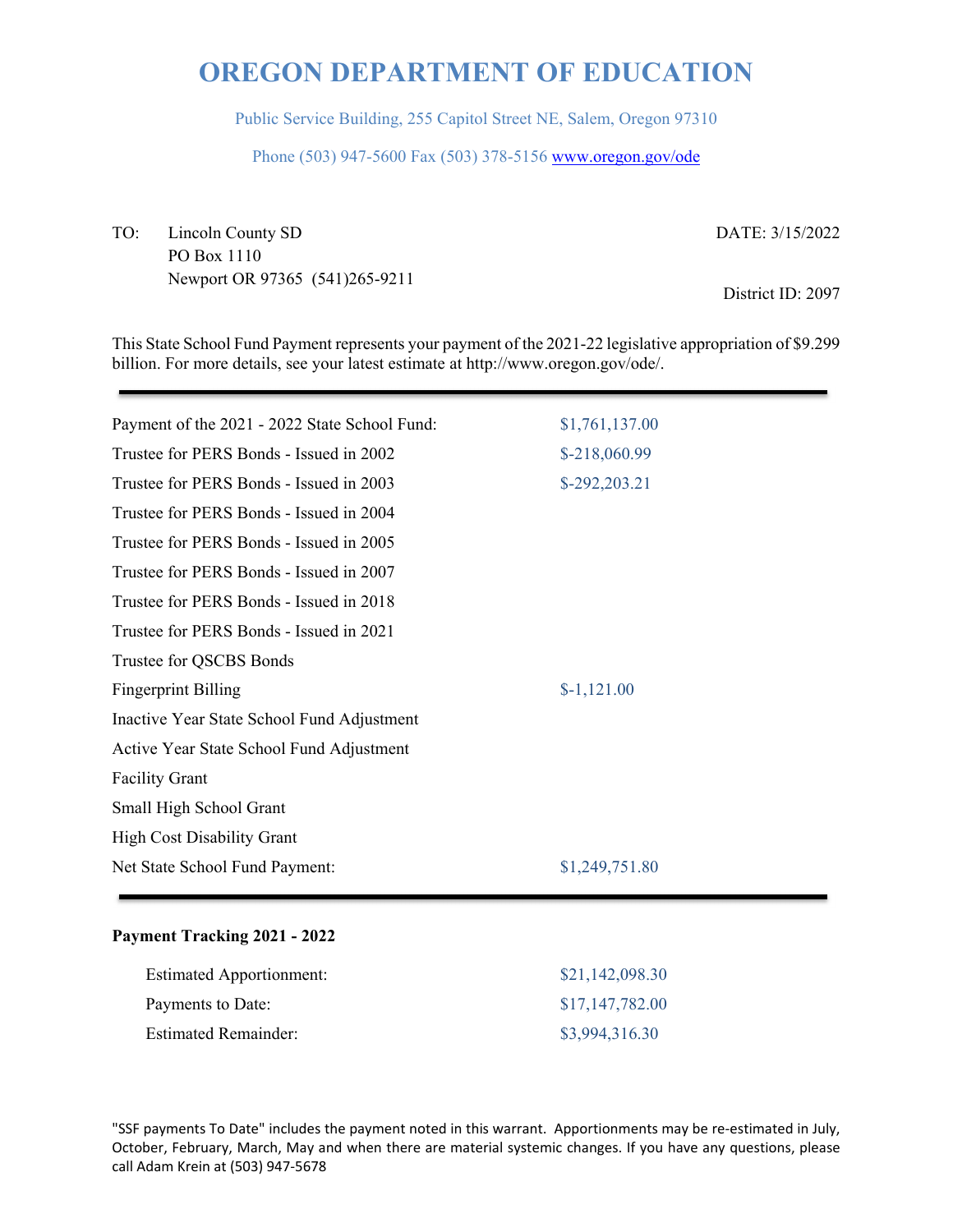Public Service Building, 255 Capitol Street NE, Salem, Oregon 97310

Phone (503) 947-5600 Fax (503) 378-5156 www.oregon.gov/ode

TO: Harrisburg SD 7J PO Box 208 Harrisburg OR 97446 (541)995-6626 DATE: 3/15/2022

District ID: 2099

This State School Fund Payment represents your payment of the 2021-22 legislative appropriation of \$9.299 billion. For more details, see your latest estimate at http://www.oregon.gov/ode/.

| Payment of the 2021 - 2022 State School Fund: | \$528,591.00 |
|-----------------------------------------------|--------------|
| Trustee for PERS Bonds - Issued in 2002       |              |
| Trustee for PERS Bonds - Issued in 2003       |              |
| Trustee for PERS Bonds - Issued in 2004       |              |
| Trustee for PERS Bonds - Issued in 2005       |              |
| Trustee for PERS Bonds - Issued in 2007       |              |
| Trustee for PERS Bonds - Issued in 2018       |              |
| Trustee for PERS Bonds - Issued in 2021       |              |
| Trustee for QSCBS Bonds                       |              |
| <b>Fingerprint Billing</b>                    | $$-413.00$   |
| Inactive Year State School Fund Adjustment    |              |
| Active Year State School Fund Adjustment      |              |
| <b>Facility Grant</b>                         |              |
| Small High School Grant                       |              |
| <b>High Cost Disability Grant</b>             |              |
| Net State School Fund Payment:                | \$528,178.00 |
|                                               |              |

#### **Payment Tracking 2021 - 2022**

| <b>Estimated Apportionment:</b> | \$6,345,631.66 |
|---------------------------------|----------------|
| Payments to Date:               | \$5,218,869.00 |
| <b>Estimated Remainder:</b>     | \$1,126,762.66 |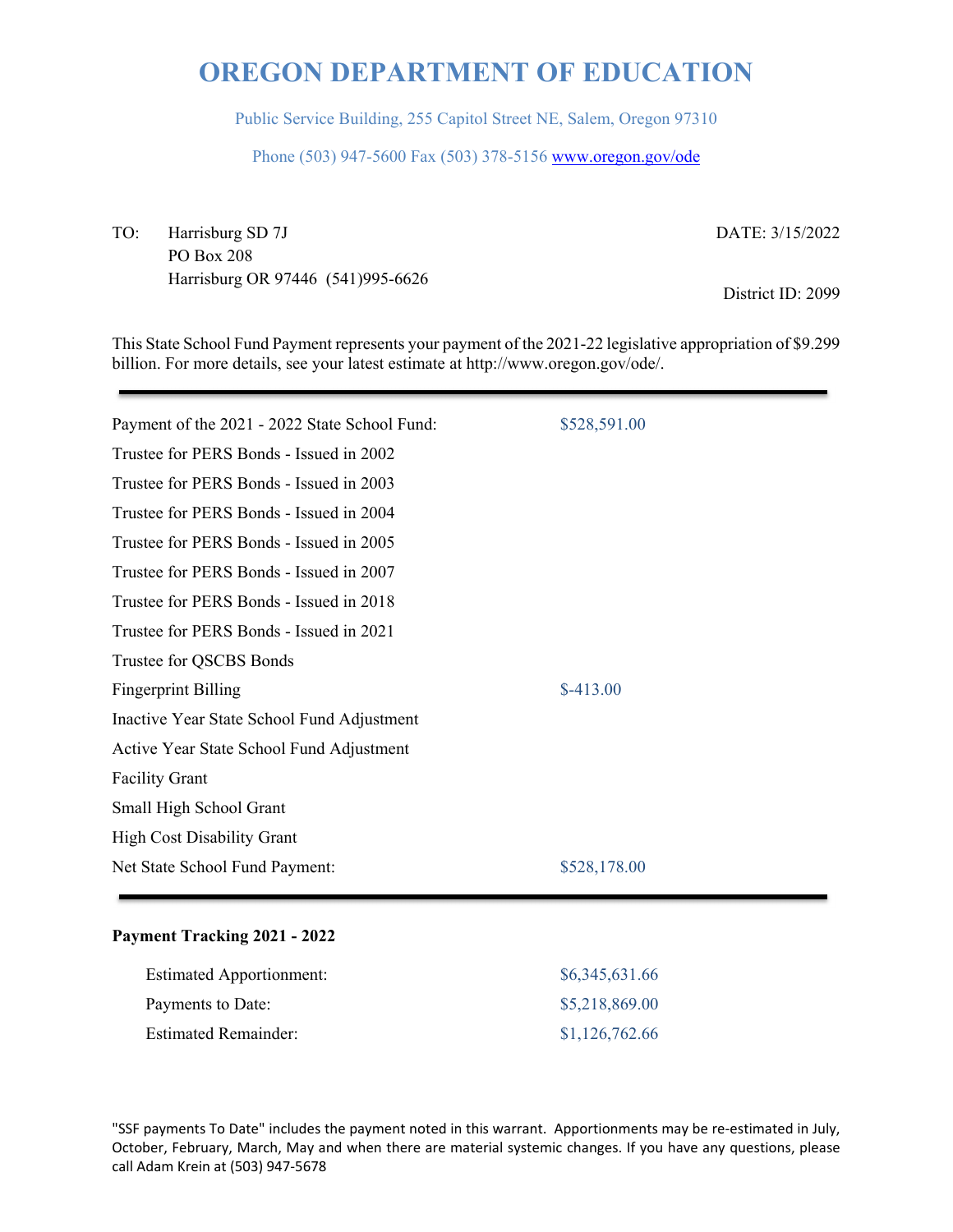Public Service Building, 255 Capitol Street NE, Salem, Oregon 97310

Phone (503) 947-5600 Fax (503) 378-5156 www.oregon.gov/ode

TO: Greater Albany Public SD 8J 718 7th Ave SW Albany OR 97321 (541)967-4501 DATE: 3/15/2022 District ID: 2100

This State School Fund Payment represents your payment of the 2021-22 legislative appropriation of \$9.299 billion. For more details, see your latest estimate at http://www.oregon.gov/ode/.

| Payment of the 2021 - 2022 State School Fund: | \$.00        |
|-----------------------------------------------|--------------|
| Trustee for PERS Bonds - Issued in 2002       |              |
| Trustee for PERS Bonds - Issued in 2003       |              |
| Trustee for PERS Bonds - Issued in 2004       | \$.00        |
| Trustee for PERS Bonds - Issued in 2005       |              |
| Trustee for PERS Bonds - Issued in 2007       |              |
| Trustee for PERS Bonds - Issued in 2018       |              |
| Trustee for PERS Bonds - Issued in 2021       |              |
| Trustee for QSCBS Bonds                       |              |
| <b>Fingerprint Billing</b>                    |              |
| Inactive Year State School Fund Adjustment    |              |
| Active Year State School Fund Adjustment      |              |
| <b>Facility Grant</b>                         | \$114,164.00 |
| Small High School Grant                       |              |
| <b>High Cost Disability Grant</b>             |              |
| Net State School Fund Payment:                | \$114,164.00 |
|                                               |              |

#### **Payment Tracking 2021 - 2022**

| <b>Estimated Apportionment:</b> | \$71,779,450.10 |
|---------------------------------|-----------------|
| Payments to Date:               | \$41,103,097.00 |
| Estimated Remainder:            | \$30,676,353.10 |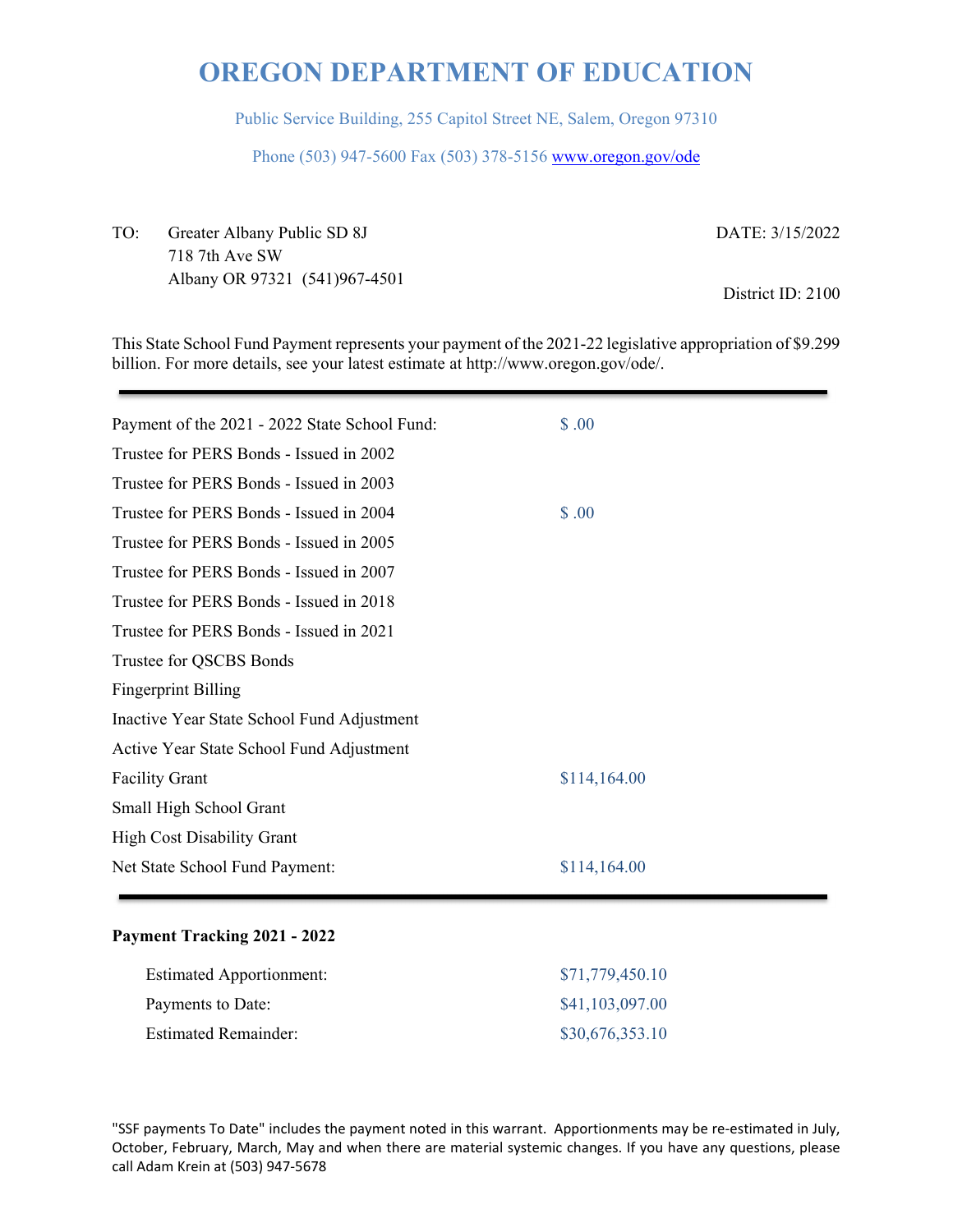Public Service Building, 255 Capitol Street NE, Salem, Oregon 97310

Phone (503) 947-5600 Fax (503) 378-5156 www.oregon.gov/ode

TO: Lebanon Community SD 9 485 S 5th St Lebanon OR 97355 (541)451-8511 DATE: 3/15/2022

District ID: 2101

This State School Fund Payment represents your payment of the 2021-22 legislative appropriation of \$9.299 billion. For more details, see your latest estimate at http://www.oregon.gov/ode/.

| Payment of the 2021 - 2022 State School Fund: | \$2,709,990.00 |
|-----------------------------------------------|----------------|
| Trustee for PERS Bonds - Issued in 2002       |                |
| Trustee for PERS Bonds - Issued in 2003       |                |
| Trustee for PERS Bonds - Issued in 2004       |                |
| Trustee for PERS Bonds - Issued in 2005       |                |
| Trustee for PERS Bonds - Issued in 2007       |                |
| Trustee for PERS Bonds - Issued in 2018       |                |
| Trustee for PERS Bonds - Issued in 2021       |                |
| Trustee for QSCBS Bonds                       |                |
| <b>Fingerprint Billing</b>                    | $$-767.00$     |
| Inactive Year State School Fund Adjustment    |                |
| Active Year State School Fund Adjustment      |                |
| <b>Facility Grant</b>                         |                |
| Small High School Grant                       |                |
| <b>High Cost Disability Grant</b>             |                |
| Net State School Fund Payment:                | \$2,709,223.00 |
|                                               |                |

#### **Payment Tracking 2021 - 2022**

| <b>Estimated Apportionment:</b> | \$32,532,898.75 |
|---------------------------------|-----------------|
| Payments to Date:               | \$26,756,189.00 |
| <b>Estimated Remainder:</b>     | \$5,776,709.75  |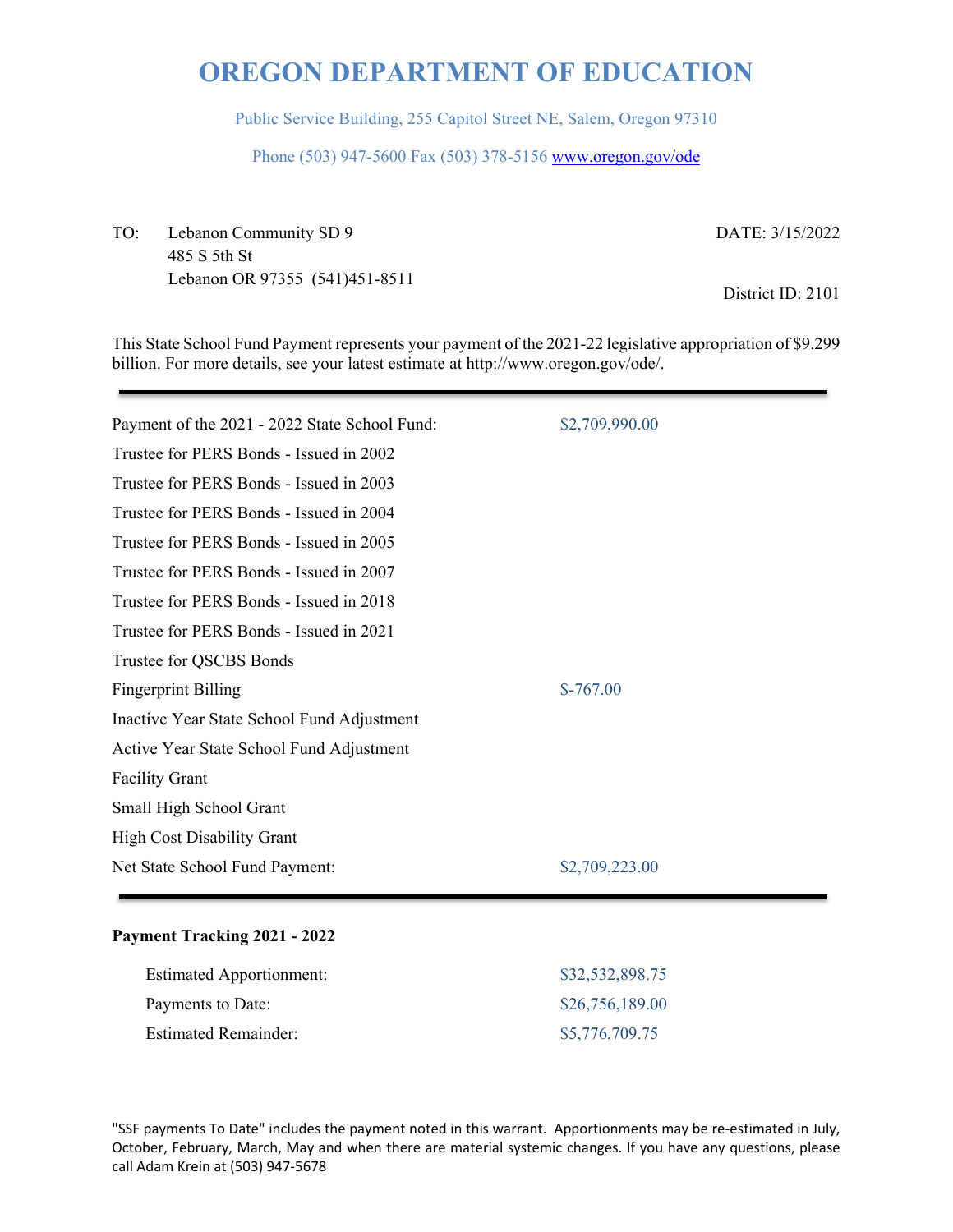Public Service Building, 255 Capitol Street NE, Salem, Oregon 97310

Phone (503) 947-5600 Fax (503) 378-5156 www.oregon.gov/ode

TO: Sweet Home SD 55 1920 Long St Sweet Home OR 97386 (541)367-7126 DATE: 3/15/2022

District ID: 2102

This State School Fund Payment represents your payment of the 2021-22 legislative appropriation of \$9.299 billion. For more details, see your latest estimate at http://www.oregon.gov/ode/.

| Payment of the 2021 - 2022 State School Fund: | \$1,635,488.00 |
|-----------------------------------------------|----------------|
| Trustee for PERS Bonds - Issued in 2002       | $$-83,715.52$  |
| Trustee for PERS Bonds - Issued in 2003       | $$-98,195.14$  |
| Trustee for PERS Bonds - Issued in 2004       |                |
| Trustee for PERS Bonds - Issued in 2005       |                |
| Trustee for PERS Bonds - Issued in 2007       |                |
| Trustee for PERS Bonds - Issued in 2018       |                |
| Trustee for PERS Bonds - Issued in 2021       |                |
| Trustee for QSCBS Bonds                       |                |
| <b>Fingerprint Billing</b>                    | $$-295.00$     |
| Inactive Year State School Fund Adjustment    |                |
| Active Year State School Fund Adjustment      |                |
| <b>Facility Grant</b>                         |                |
| Small High School Grant                       |                |
| <b>High Cost Disability Grant</b>             |                |
| Net State School Fund Payment:                | \$1,453,282.34 |
|                                               |                |

#### **Payment Tracking 2021 - 2022**

| <b>Estimated Apportionment:</b> | \$19,633,706.99 |
|---------------------------------|-----------------|
| Payments to Date:               | \$16,166,867.00 |
| <b>Estimated Remainder:</b>     | \$3,466,839.99  |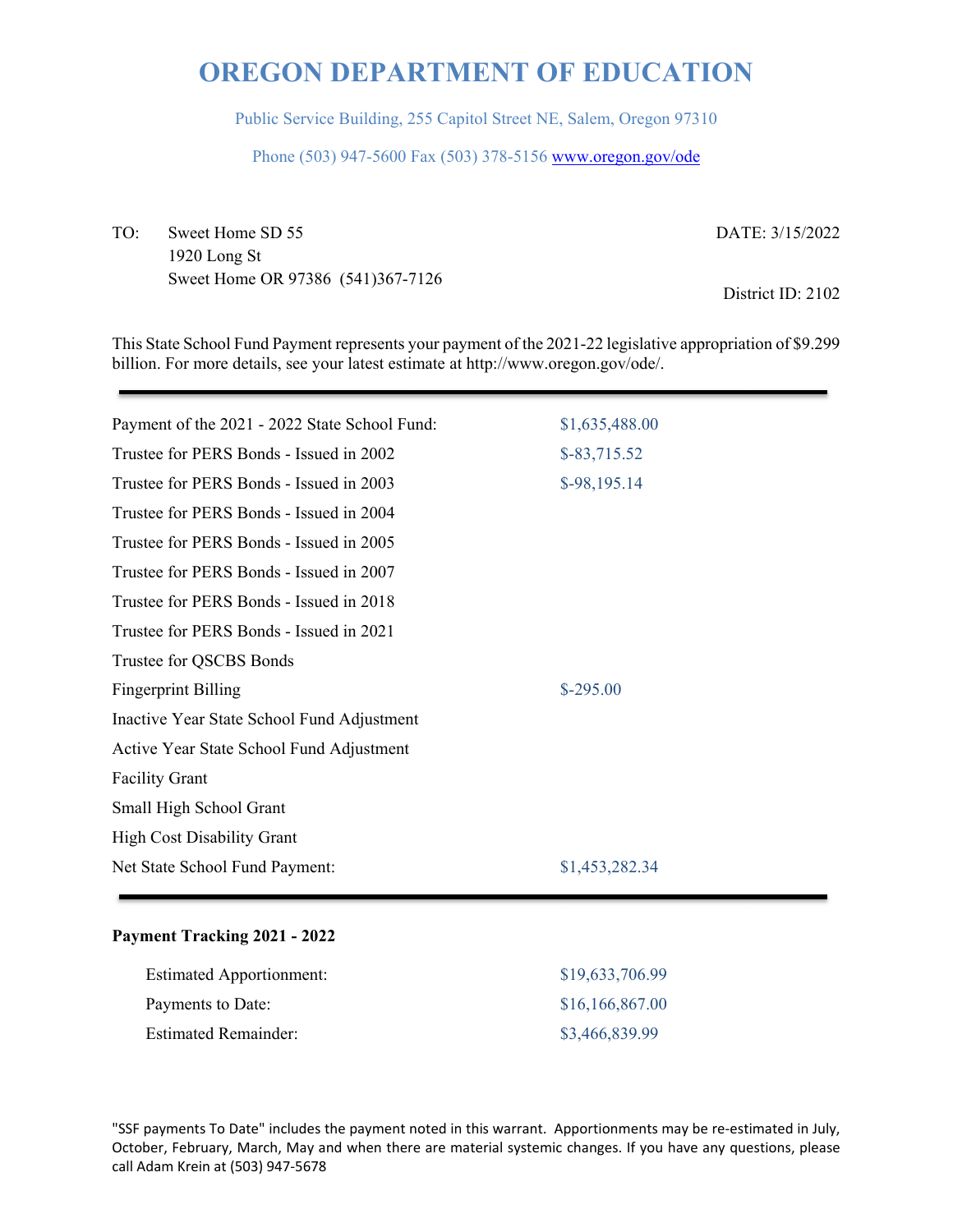Public Service Building, 255 Capitol Street NE, Salem, Oregon 97310

Phone (503) 947-5600 Fax (503) 378-5156 www.oregon.gov/ode

TO: Scio SD 95 38875 NW First Ave Scio OR 97374 (503)394-3261 DATE: 3/15/2022

District ID: 2103

This State School Fund Payment represents your payment of the 2021-22 legislative appropriation of \$9.299 billion. For more details, see your latest estimate at http://www.oregon.gov/ode/.

| Payment of the 2021 - 2022 State School Fund: | \$2,187,650.00 |
|-----------------------------------------------|----------------|
| Trustee for PERS Bonds - Issued in 2002       |                |
| Trustee for PERS Bonds - Issued in 2003       |                |
| Trustee for PERS Bonds - Issued in 2004       |                |
| Trustee for PERS Bonds - Issued in 2005       |                |
| Trustee for PERS Bonds - Issued in 2007       |                |
| Trustee for PERS Bonds - Issued in 2018       |                |
| Trustee for PERS Bonds - Issued in 2021       |                |
| Trustee for QSCBS Bonds                       |                |
| <b>Fingerprint Billing</b>                    | $$-118.00$     |
| Inactive Year State School Fund Adjustment    |                |
| Active Year State School Fund Adjustment      |                |
| <b>Facility Grant</b>                         |                |
| Small High School Grant                       |                |
| <b>High Cost Disability Grant</b>             |                |
| Net State School Fund Payment:                | \$2,187,532.00 |
|                                               |                |

### **Payment Tracking 2021 - 2022**

| <b>Estimated Apportionment:</b> | \$26,262,302.33 |
|---------------------------------|-----------------|
| Payments to Date:               | \$23,170,077.00 |
| <b>Estimated Remainder:</b>     | \$3,092,225.33  |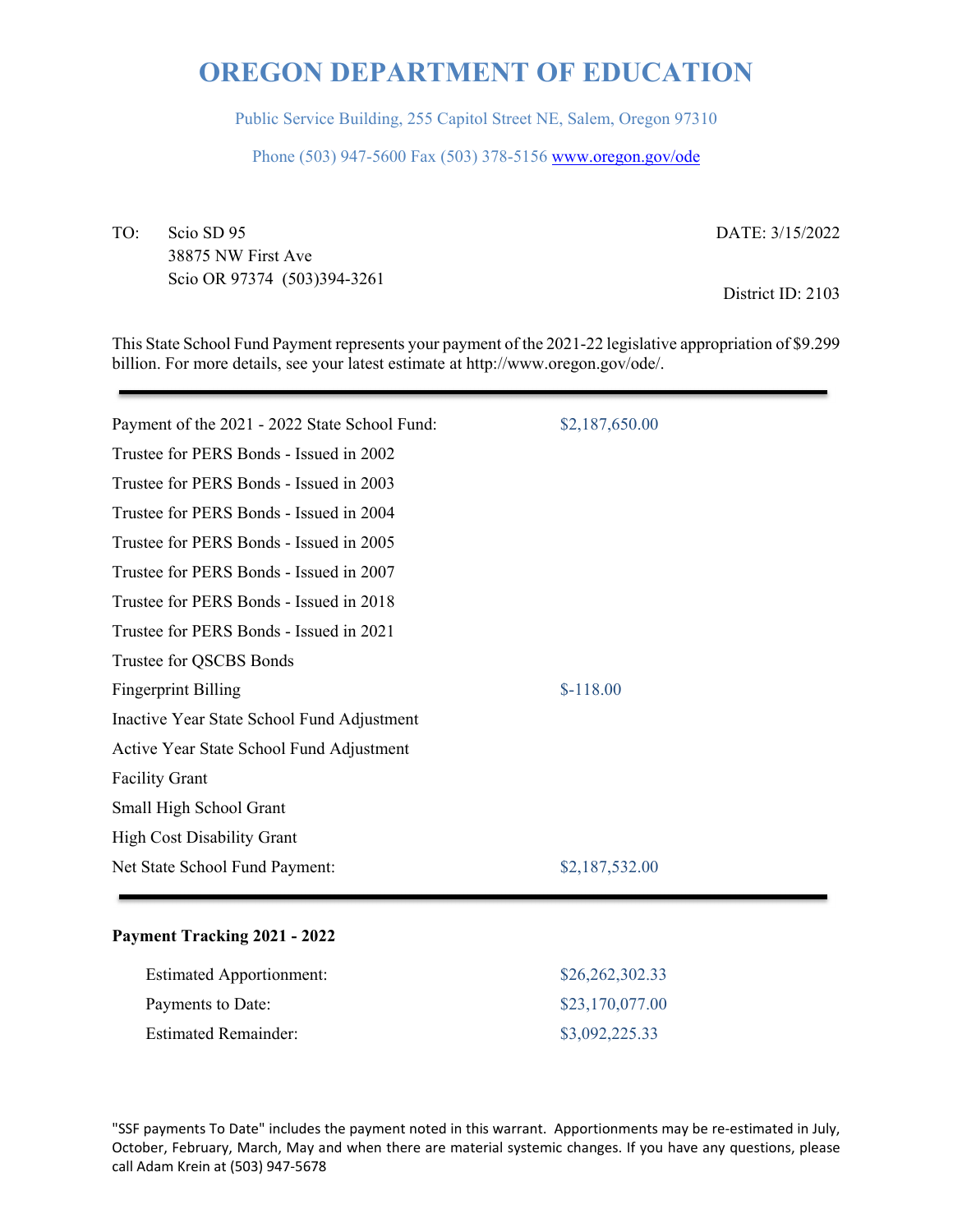Public Service Building, 255 Capitol Street NE, Salem, Oregon 97310

Phone (503) 947-5600 Fax (503) 378-5156 www.oregon.gov/ode

TO: Santiam Canyon SD 129J PO Box 197 Mill City OR 97360 (503)897-2321 DATE: 3/15/2022 District ID: 2104

This State School Fund Payment represents your payment of the 2021-22 legislative appropriation of \$9.299 billion. For more details, see your latest estimate at http://www.oregon.gov/ode/.

| Payment of the 2021 - 2022 State School Fund: | \$4,256,660.00 |
|-----------------------------------------------|----------------|
| Trustee for PERS Bonds - Issued in 2002       |                |
| Trustee for PERS Bonds - Issued in 2003       |                |
| Trustee for PERS Bonds - Issued in 2004       | $$-43,440.18$  |
| Trustee for PERS Bonds - Issued in 2005       |                |
| Trustee for PERS Bonds - Issued in 2007       |                |
| Trustee for PERS Bonds - Issued in 2018       |                |
| Trustee for PERS Bonds - Issued in 2021       |                |
| Trustee for QSCBS Bonds                       |                |
| <b>Fingerprint Billing</b>                    | $$-118.00$     |
| Inactive Year State School Fund Adjustment    |                |
| Active Year State School Fund Adjustment      |                |
| <b>Facility Grant</b>                         | \$3,082.00     |
| Small High School Grant                       |                |
| <b>High Cost Disability Grant</b>             |                |
| Net State School Fund Payment:                | \$4,216,183.82 |
|                                               |                |

#### **Payment Tracking 2021 - 2022**

| <b>Estimated Apportionment:</b> | \$51,100,354.15 |
|---------------------------------|-----------------|
| Payments to Date:               | \$42,174,704.00 |
| <b>Estimated Remainder:</b>     | \$8,925,650.15  |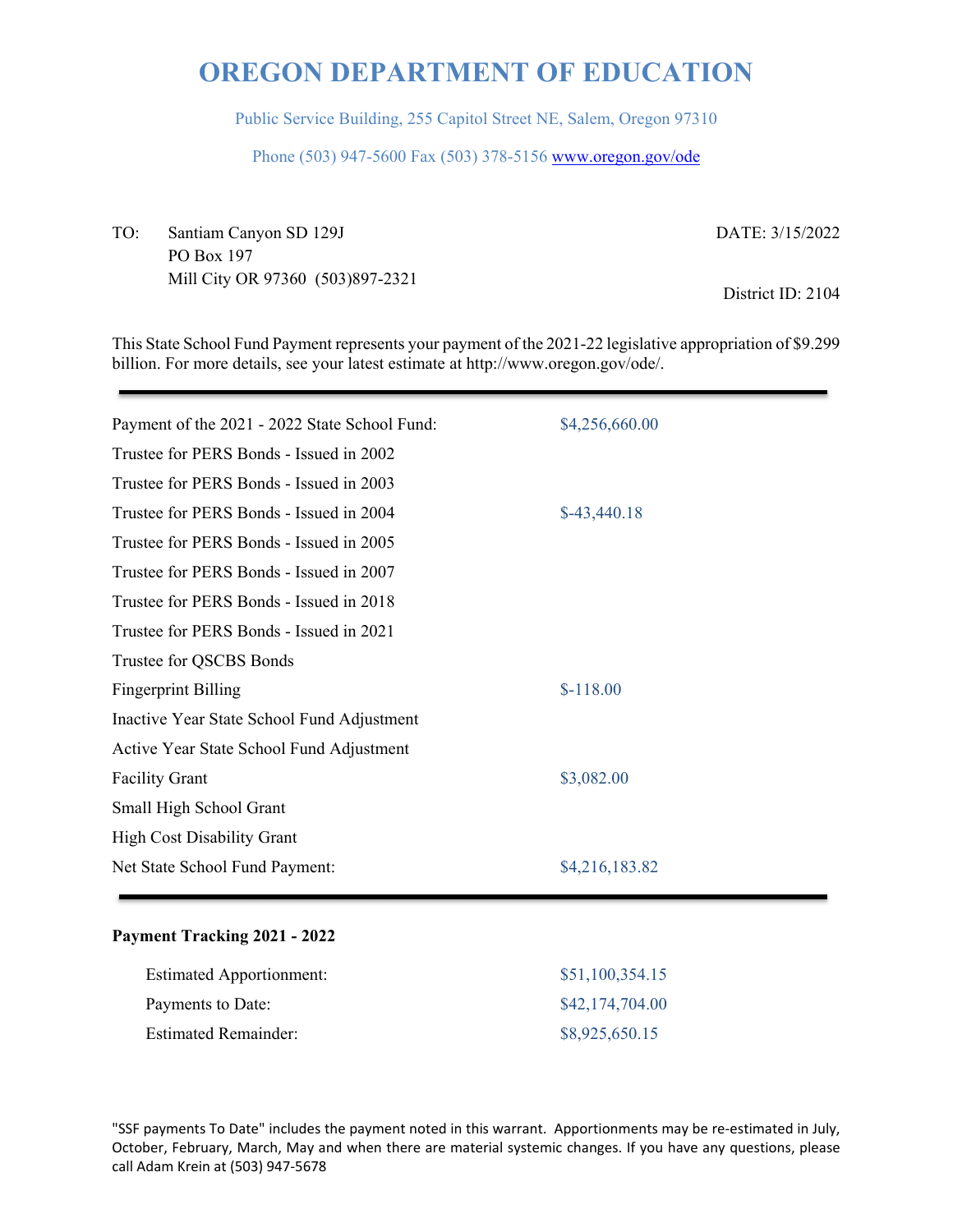Public Service Building, 255 Capitol Street NE, Salem, Oregon 97310

Phone (503) 947-5600 Fax (503) 378-5156 www.oregon.gov/ode

TO: Central Linn SD 552 PO Box 200 Halsey OR 97348 (541)369-2813 DATE: 3/15/2022

District ID: 2105

This State School Fund Payment represents your payment of the 2021-22 legislative appropriation of \$9.299 billion. For more details, see your latest estimate at http://www.oregon.gov/ode/.

| Payment of the 2021 - 2022 State School Fund: | \$304,053.00 |
|-----------------------------------------------|--------------|
| Trustee for PERS Bonds - Issued in 2002       |              |
| Trustee for PERS Bonds - Issued in 2003       |              |
| Trustee for PERS Bonds - Issued in 2004       |              |
| Trustee for PERS Bonds - Issued in 2005       |              |
| Trustee for PERS Bonds - Issued in 2007       |              |
| Trustee for PERS Bonds - Issued in 2018       |              |
| Trustee for PERS Bonds - Issued in 2021       |              |
| Trustee for QSCBS Bonds                       |              |
| <b>Fingerprint Billing</b>                    | $$-177.00$   |
| Inactive Year State School Fund Adjustment    |              |
| Active Year State School Fund Adjustment      |              |
| <b>Facility Grant</b>                         |              |
| Small High School Grant                       |              |
| High Cost Disability Grant                    |              |
| Net State School Fund Payment:                | \$303,876.00 |
|                                               |              |

#### **Payment Tracking 2021 - 2022**

| <b>Estimated Apportionment:</b> | \$3,650,090.38 |
|---------------------------------|----------------|
| Payments to Date:               | \$3,185,584.00 |
| <b>Estimated Remainder:</b>     | \$464,506.38   |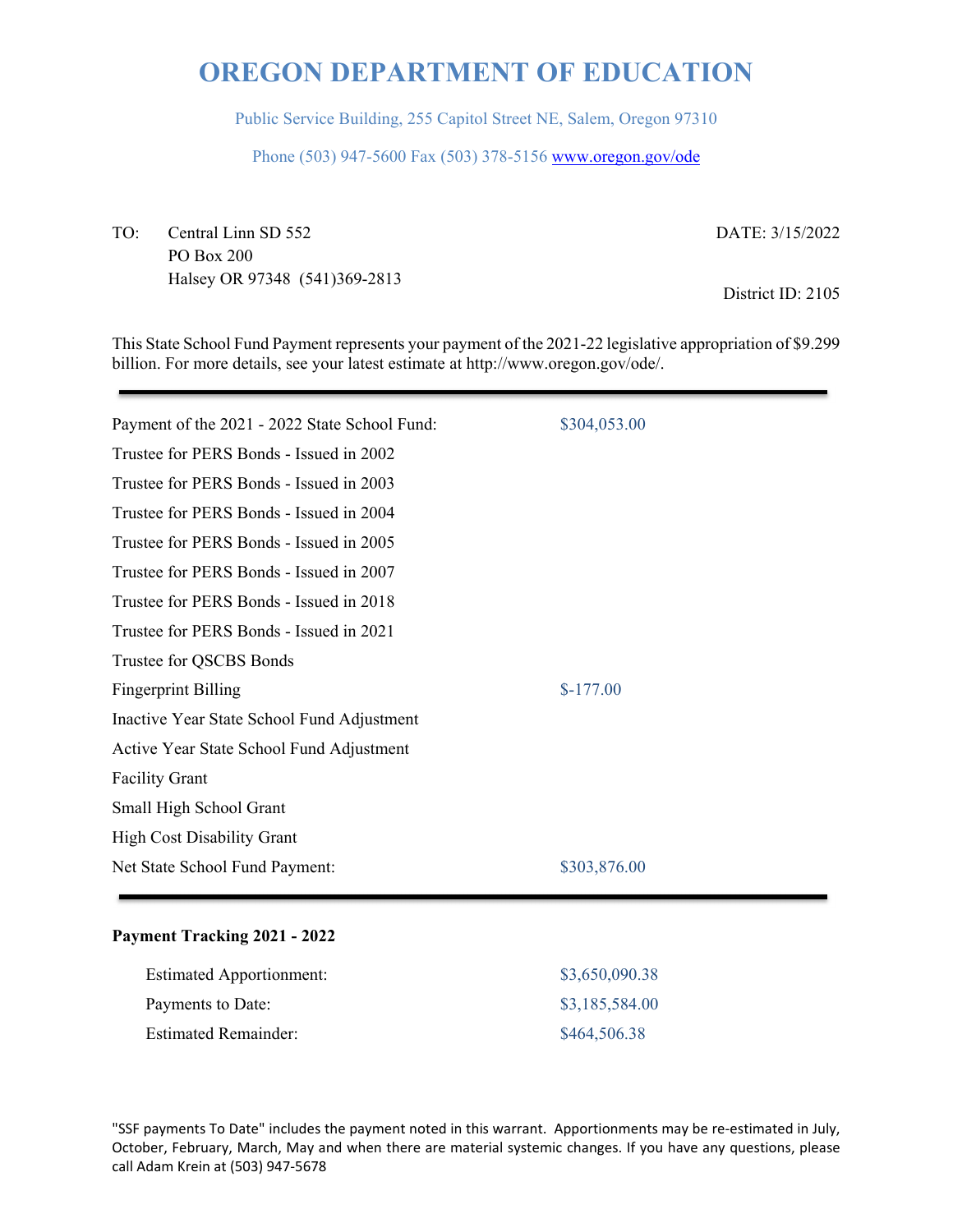Public Service Building, 255 Capitol Street NE, Salem, Oregon 97310

Phone (503) 947-5600 Fax (503) 378-5156 www.oregon.gov/ode

TO: Jordan Valley SD 3 PO Box 99 Jordan Valley OR 97910 (541)586-2213 DATE: 3/15/2022

District ID: 2107

This State School Fund Payment represents your payment of the 2021-22 legislative appropriation of \$9.299 billion. For more details, see your latest estimate at http://www.oregon.gov/ode/.

| Payment of the 2021 - 2022 State School Fund: | \$117,022.00 |
|-----------------------------------------------|--------------|
| Trustee for PERS Bonds - Issued in 2002       |              |
| Trustee for PERS Bonds - Issued in 2003       |              |
| Trustee for PERS Bonds - Issued in 2004       |              |
| Trustee for PERS Bonds - Issued in 2005       |              |
| Trustee for PERS Bonds - Issued in 2007       |              |
| Trustee for PERS Bonds - Issued in 2018       |              |
| Trustee for PERS Bonds - Issued in 2021       |              |
| Trustee for QSCBS Bonds                       |              |
| <b>Fingerprint Billing</b>                    |              |
| Inactive Year State School Fund Adjustment    |              |
| Active Year State School Fund Adjustment      |              |
| <b>Facility Grant</b>                         |              |
| Small High School Grant                       |              |
| <b>High Cost Disability Grant</b>             |              |
| Net State School Fund Payment:                | \$117,022.00 |
|                                               |              |

#### **Payment Tracking 2021 - 2022**

| <b>Estimated Apportionment:</b> | \$1,404,826.07 |
|---------------------------------|----------------|
| Payments to Date:               | \$1,158,918.00 |
| <b>Estimated Remainder:</b>     | \$245,908.07   |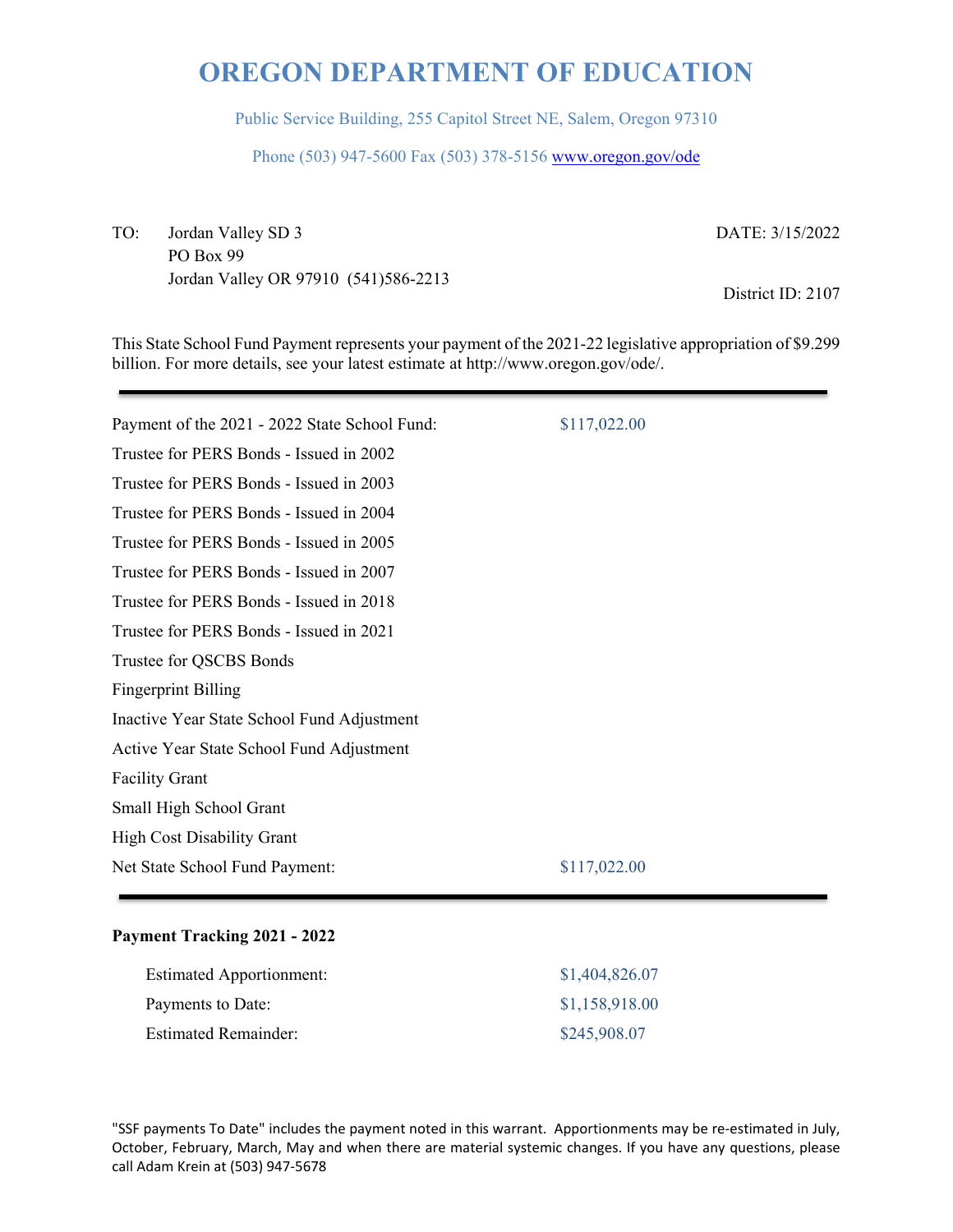Public Service Building, 255 Capitol Street NE, Salem, Oregon 97310

Phone (503) 947-5600 Fax (503) 378-5156 www.oregon.gov/ode

TO: Ontario SD 8C 195 SW 3rd Ave Ontario OR 97914 (541)889-5374 DATE: 3/15/2022

District ID: 2108

This State School Fund Payment represents your payment of the 2021-22 legislative appropriation of \$9.299 billion. For more details, see your latest estimate at http://www.oregon.gov/ode/.

| Payment of the 2021 - 2022 State School Fund: | \$2,089,675.00 |
|-----------------------------------------------|----------------|
| Trustee for PERS Bonds - Issued in 2002       | \$-98,554.98   |
| Trustee for PERS Bonds - Issued in 2003       |                |
| Trustee for PERS Bonds - Issued in 2004       |                |
| Trustee for PERS Bonds - Issued in 2005       |                |
| Trustee for PERS Bonds - Issued in 2007       |                |
| Trustee for PERS Bonds - Issued in 2018       |                |
| Trustee for PERS Bonds - Issued in 2021       |                |
| Trustee for QSCBS Bonds                       |                |
| <b>Fingerprint Billing</b>                    | $$-354.00$     |
| Inactive Year State School Fund Adjustment    |                |
| Active Year State School Fund Adjustment      |                |
| <b>Facility Grant</b>                         |                |
| Small High School Grant                       |                |
| <b>High Cost Disability Grant</b>             |                |
| Net State School Fund Payment:                | \$1,990,766.02 |
|                                               |                |

#### **Payment Tracking 2021 - 2022**

| <b>Estimated Apportionment:</b> | \$25,086,134.15 |
|---------------------------------|-----------------|
| Payments to Date:               | \$20,626,973.00 |
| <b>Estimated Remainder:</b>     | \$4,459,161.15  |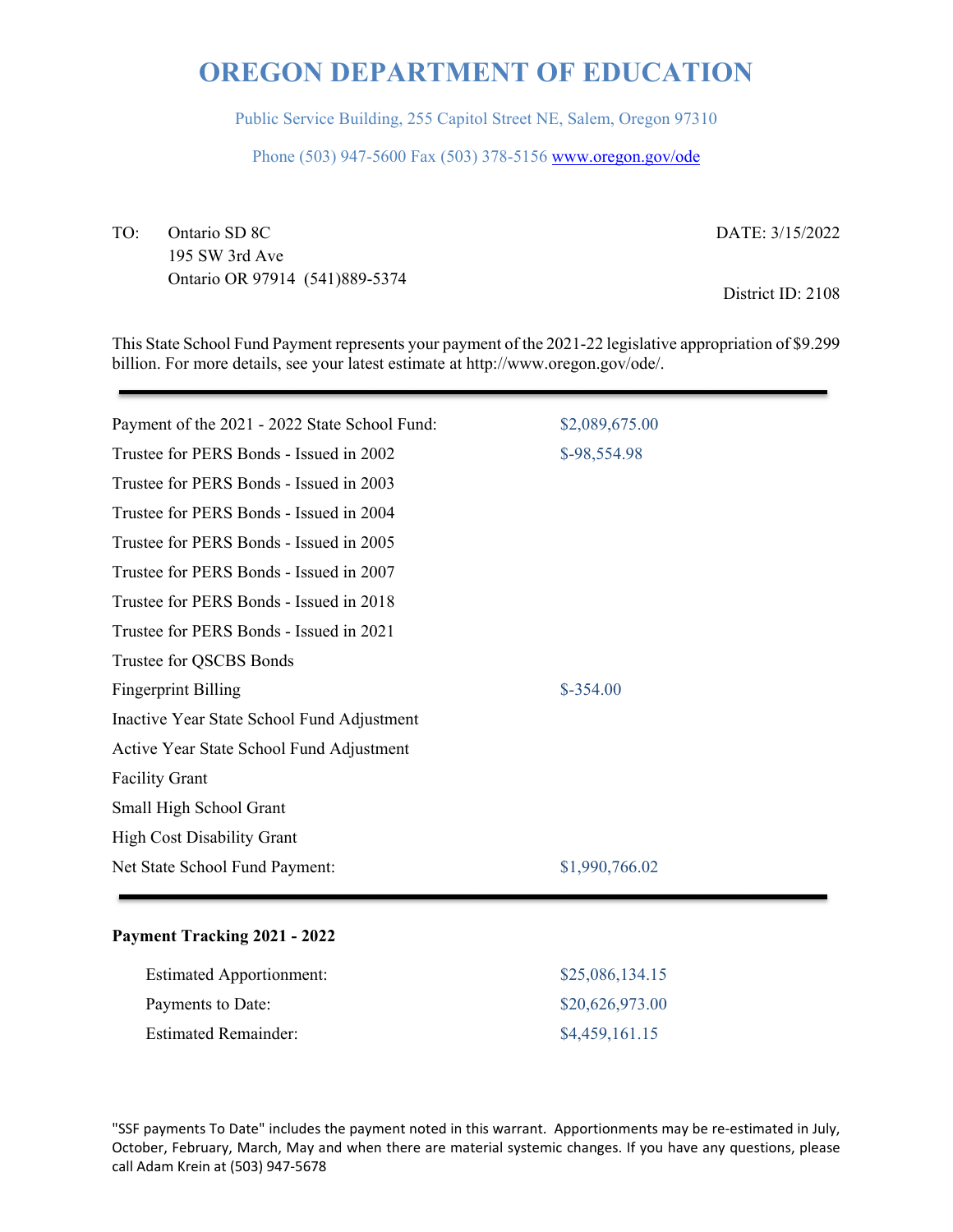Public Service Building, 255 Capitol Street NE, Salem, Oregon 97310

Phone (503) 947-5600 Fax (503) 378-5156 www.oregon.gov/ode

TO: Juntura SD 12 363 A St Wc/o Malheur ESD Vale OR 97918 (541)277-3261 DATE: 3/15/2022

District ID: 2109

This State School Fund Payment represents your payment of the 2021-22 legislative appropriation of \$9.299 billion. For more details, see your latest estimate at http://www.oregon.gov/ode/.

| Payment of the 2021 - 2022 State School Fund: | \$17,910.00 |  |
|-----------------------------------------------|-------------|--|
| Trustee for PERS Bonds - Issued in 2002       |             |  |
| Trustee for PERS Bonds - Issued in 2003       |             |  |
| Trustee for PERS Bonds - Issued in 2004       |             |  |
| Trustee for PERS Bonds - Issued in 2005       |             |  |
| Trustee for PERS Bonds - Issued in 2007       |             |  |
| Trustee for PERS Bonds - Issued in 2018       |             |  |
| Trustee for PERS Bonds - Issued in 2021       |             |  |
| Trustee for QSCBS Bonds                       |             |  |
| <b>Fingerprint Billing</b>                    |             |  |
| Inactive Year State School Fund Adjustment    |             |  |
| Active Year State School Fund Adjustment      |             |  |
| <b>Facility Grant</b>                         |             |  |
| Small High School Grant                       |             |  |
| <b>High Cost Disability Grant</b>             |             |  |
| Net State School Fund Payment:                | \$17,910.00 |  |
|                                               |             |  |

#### **Payment Tracking 2021 - 2022**

| <b>Estimated Apportionment:</b> | \$215,003.47 |
|---------------------------------|--------------|
| Payments to Date:               | \$177,032.00 |
| <b>Estimated Remainder:</b>     | \$37,971.47  |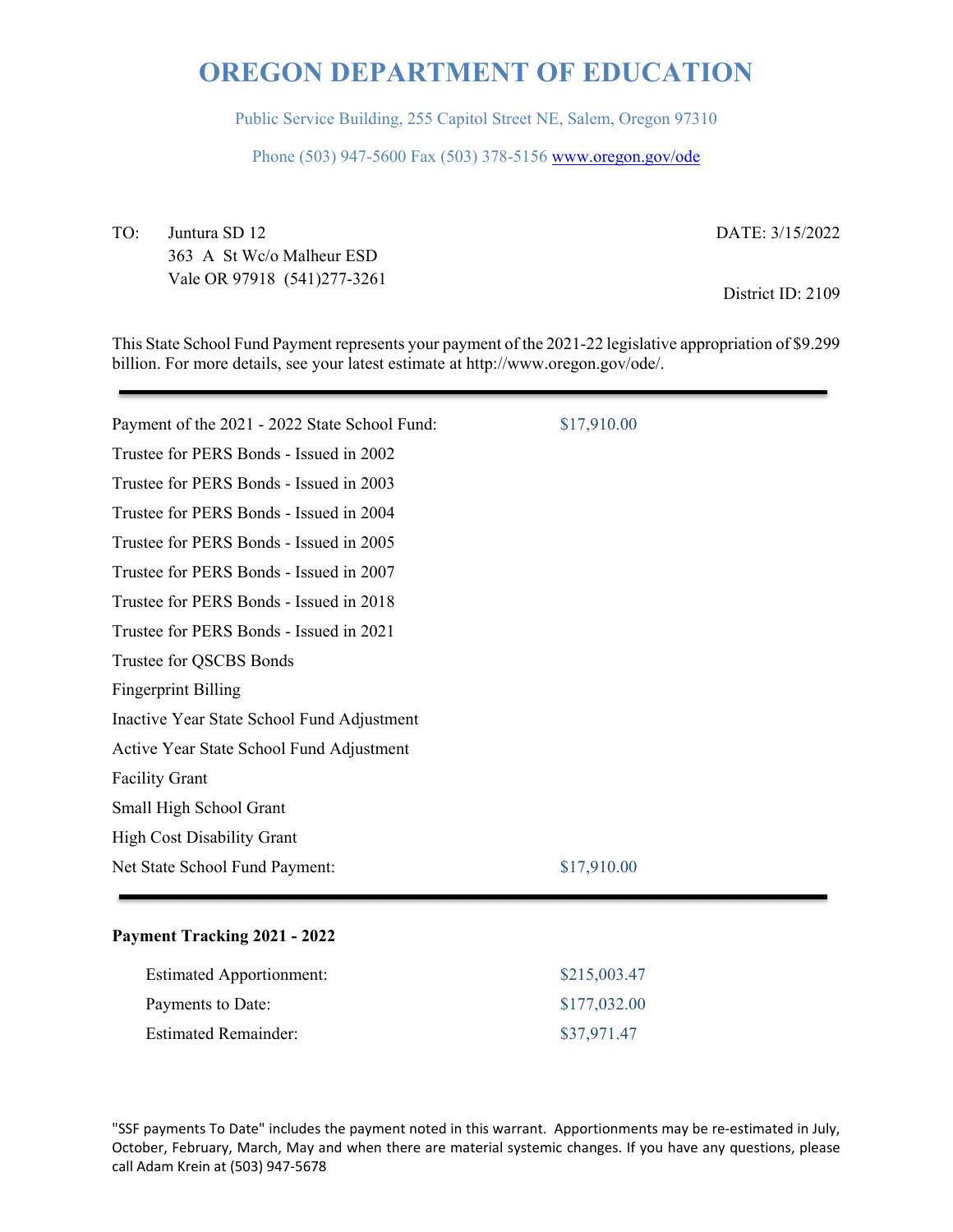Public Service Building, 255 Capitol Street NE, Salem, Oregon 97310

Phone (503) 947-5600 Fax (503) 378-5156 www.oregon.gov/ode

TO: Nyssa SD 26 804 Adrian Blvd Nyssa OR 97913 (541)372-2275 DATE: 3/15/2022

District ID: 2110

This State School Fund Payment represents your payment of the 2021-22 legislative appropriation of \$9.299 billion. For more details, see your latest estimate at http://www.oregon.gov/ode/.

| Payment of the 2021 - 2022 State School Fund: | \$1,106,305.00 |
|-----------------------------------------------|----------------|
| Trustee for PERS Bonds - Issued in 2002       |                |
| Trustee for PERS Bonds - Issued in 2003       |                |
| Trustee for PERS Bonds - Issued in 2004       |                |
| Trustee for PERS Bonds - Issued in 2005       |                |
| Trustee for PERS Bonds - Issued in 2007       |                |
| Trustee for PERS Bonds - Issued in 2018       |                |
| Trustee for PERS Bonds - Issued in 2021       |                |
| Trustee for QSCBS Bonds                       |                |
| <b>Fingerprint Billing</b>                    | $$-59.00$      |
| Inactive Year State School Fund Adjustment    |                |
| Active Year State School Fund Adjustment      |                |
| <b>Facility Grant</b>                         |                |
| Small High School Grant                       |                |
| <b>High Cost Disability Grant</b>             |                |
| Net State School Fund Payment:                | \$1,106,246.00 |
|                                               |                |

#### **Payment Tracking 2021 - 2022**

| <b>Estimated Apportionment:</b> | \$13,280,970.64 |
|---------------------------------|-----------------|
| Payments to Date:               | \$10,944,184.00 |
| <b>Estimated Remainder:</b>     | \$2,336,786.64  |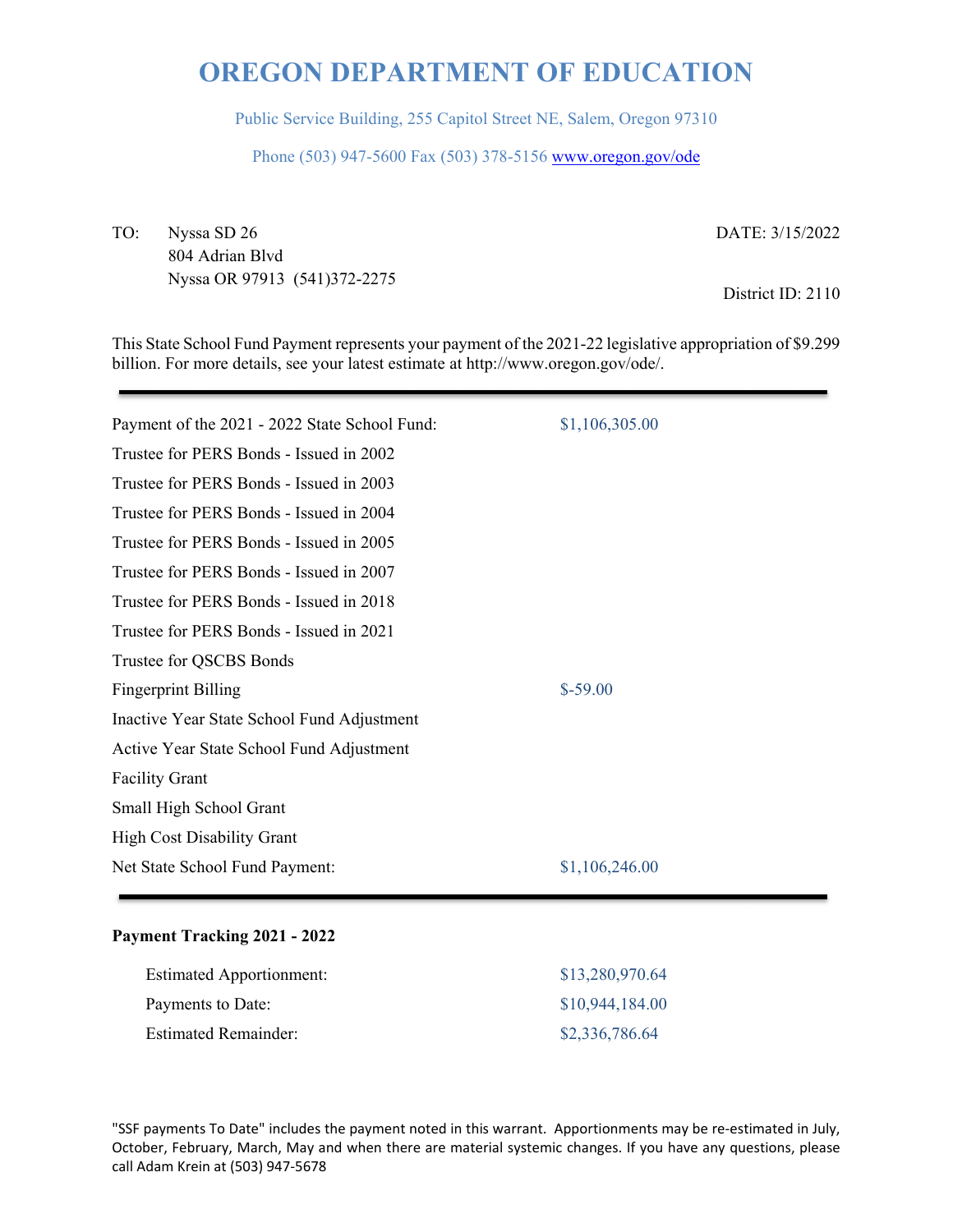Public Service Building, 255 Capitol Street NE, Salem, Oregon 97310

Phone (503) 947-5600 Fax (503) 378-5156 www.oregon.gov/ode

TO: Annex SD 29 402 Annex Rd Ontario OR 97914 (541)262-3280 DATE: 3/15/2022

District ID: 2111

This State School Fund Payment represents your payment of the 2021-22 legislative appropriation of \$9.299 billion. For more details, see your latest estimate at http://www.oregon.gov/ode/.

| Payment of the 2021 - 2022 State School Fund: | \$119,365.00 |
|-----------------------------------------------|--------------|
| Trustee for PERS Bonds - Issued in 2002       |              |
| Trustee for PERS Bonds - Issued in 2003       |              |
| Trustee for PERS Bonds - Issued in 2004       |              |
| Trustee for PERS Bonds - Issued in 2005       |              |
| Trustee for PERS Bonds - Issued in 2007       |              |
| Trustee for PERS Bonds - Issued in 2018       |              |
| Trustee for PERS Bonds - Issued in 2021       |              |
| Trustee for QSCBS Bonds                       |              |
| <b>Fingerprint Billing</b>                    |              |
| Inactive Year State School Fund Adjustment    |              |
| Active Year State School Fund Adjustment      |              |
| <b>Facility Grant</b>                         |              |
| Small High School Grant                       |              |
| <b>High Cost Disability Grant</b>             |              |
| Net State School Fund Payment:                | \$119,365.00 |
|                                               |              |

#### **Payment Tracking 2021 - 2022**

| <b>Estimated Apportionment:</b> | \$1,432,957.54 |
|---------------------------------|----------------|
| Payments to Date:               | \$1,180,151.00 |
| <b>Estimated Remainder:</b>     | \$252,806.54   |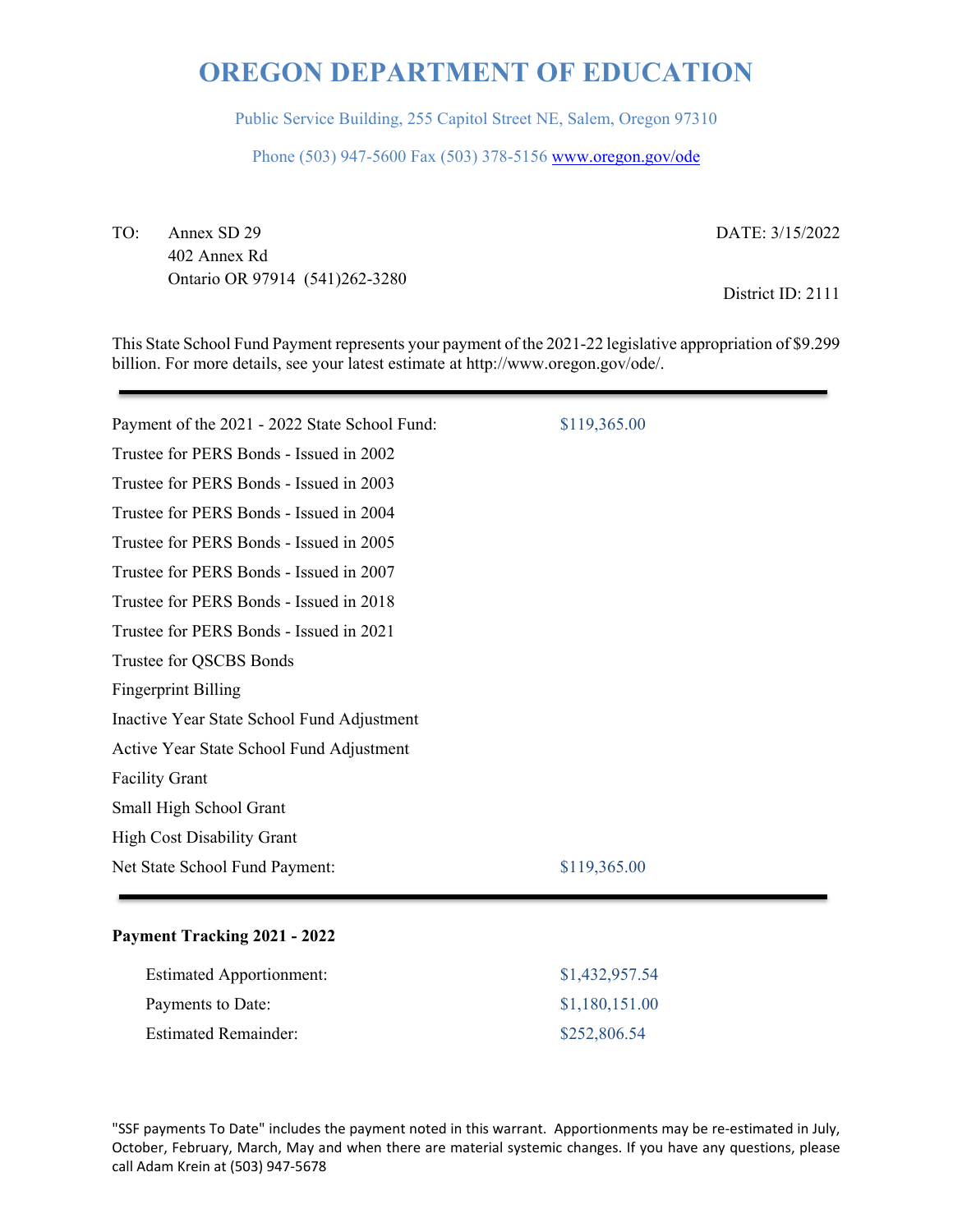Public Service Building, 255 Capitol Street NE, Salem, Oregon 97310

Phone (503) 947-5600 Fax (503) 378-5156 www.oregon.gov/ode

TO: Malheur County SD 51 363 A St W Vale OR 97918 (541)212-1445 DATE: 3/15/2022

District ID: 2112

This State School Fund Payment represents your payment of the 2021-22 legislative appropriation of \$9.299 billion. For more details, see your latest estimate at http://www.oregon.gov/ode/.

| \$.00                                         |  |
|-----------------------------------------------|--|
| Payment of the 2021 - 2022 State School Fund: |  |
| Trustee for PERS Bonds - Issued in 2002       |  |
| Trustee for PERS Bonds - Issued in 2003       |  |
| Trustee for PERS Bonds - Issued in 2004       |  |
| Trustee for PERS Bonds - Issued in 2005       |  |
| Trustee for PERS Bonds - Issued in 2007       |  |
| Trustee for PERS Bonds - Issued in 2018       |  |
| Trustee for PERS Bonds - Issued in 2021       |  |
| Trustee for QSCBS Bonds                       |  |
| <b>Fingerprint Billing</b>                    |  |
| Inactive Year State School Fund Adjustment    |  |
| Active Year State School Fund Adjustment      |  |
| <b>Facility Grant</b>                         |  |
| Small High School Grant                       |  |
| <b>High Cost Disability Grant</b>             |  |
| \$.00<br>Net State School Fund Payment:       |  |

#### **Payment Tracking 2021 - 2022**

| <b>Estimated Apportionment:</b> | \$ .00            |
|---------------------------------|-------------------|
| Payments to Date:               | $\Omega$ .00      |
| <b>Estimated Remainder:</b>     | $\Omega$ $\Omega$ |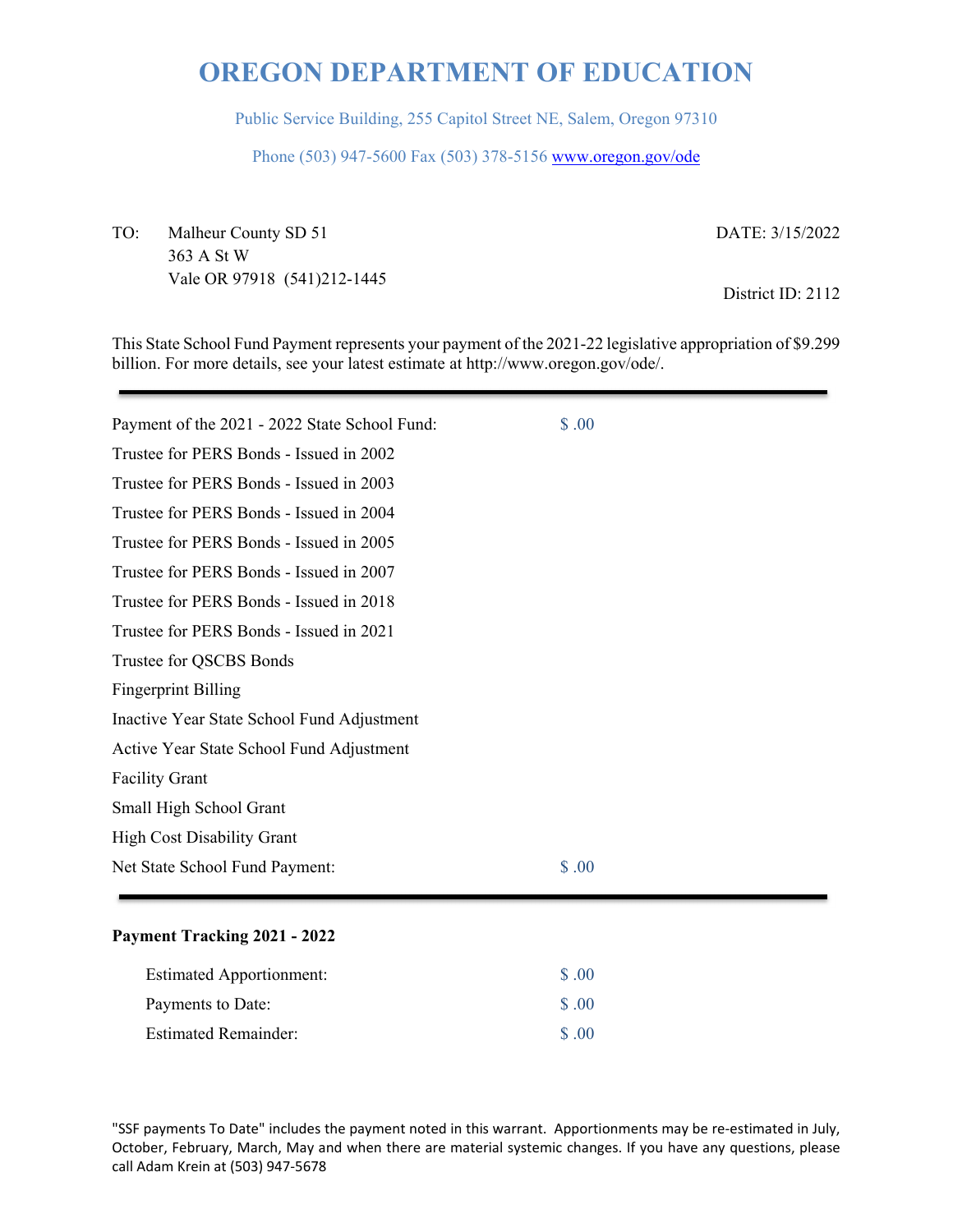Public Service Building, 255 Capitol Street NE, Salem, Oregon 97310

Phone (503) 947-5600 Fax (503) 378-5156 www.oregon.gov/ode

TO: Adrian SD 61 PO Box 108 Adrian OR 97901 (541)372-2335 DATE: 3/15/2022

District ID: 2113

This State School Fund Payment represents your payment of the 2021-22 legislative appropriation of \$9.299 billion. For more details, see your latest estimate at http://www.oregon.gov/ode/.

| Payment of the 2021 - 2022 State School Fund: | \$305,853.00 |
|-----------------------------------------------|--------------|
| Trustee for PERS Bonds - Issued in 2002       |              |
| Trustee for PERS Bonds - Issued in 2003       |              |
| Trustee for PERS Bonds - Issued in 2004       |              |
| Trustee for PERS Bonds - Issued in 2005       |              |
| Trustee for PERS Bonds - Issued in 2007       |              |
| Trustee for PERS Bonds - Issued in 2018       |              |
| Trustee for PERS Bonds - Issued in 2021       |              |
| Trustee for QSCBS Bonds                       |              |
| <b>Fingerprint Billing</b>                    | $$-59.00$    |
| Inactive Year State School Fund Adjustment    |              |
| Active Year State School Fund Adjustment      |              |
| <b>Facility Grant</b>                         |              |
| Small High School Grant                       |              |
| <b>High Cost Disability Grant</b>             |              |
| Net State School Fund Payment:                | \$305,794.00 |
|                                               |              |

#### **Payment Tracking 2021 - 2022**

| <b>Estimated Apportionment:</b> | \$3,671,701.78 |
|---------------------------------|----------------|
| Payments to Date:               | \$3,027,734.00 |
| <b>Estimated Remainder:</b>     | \$643,967.78   |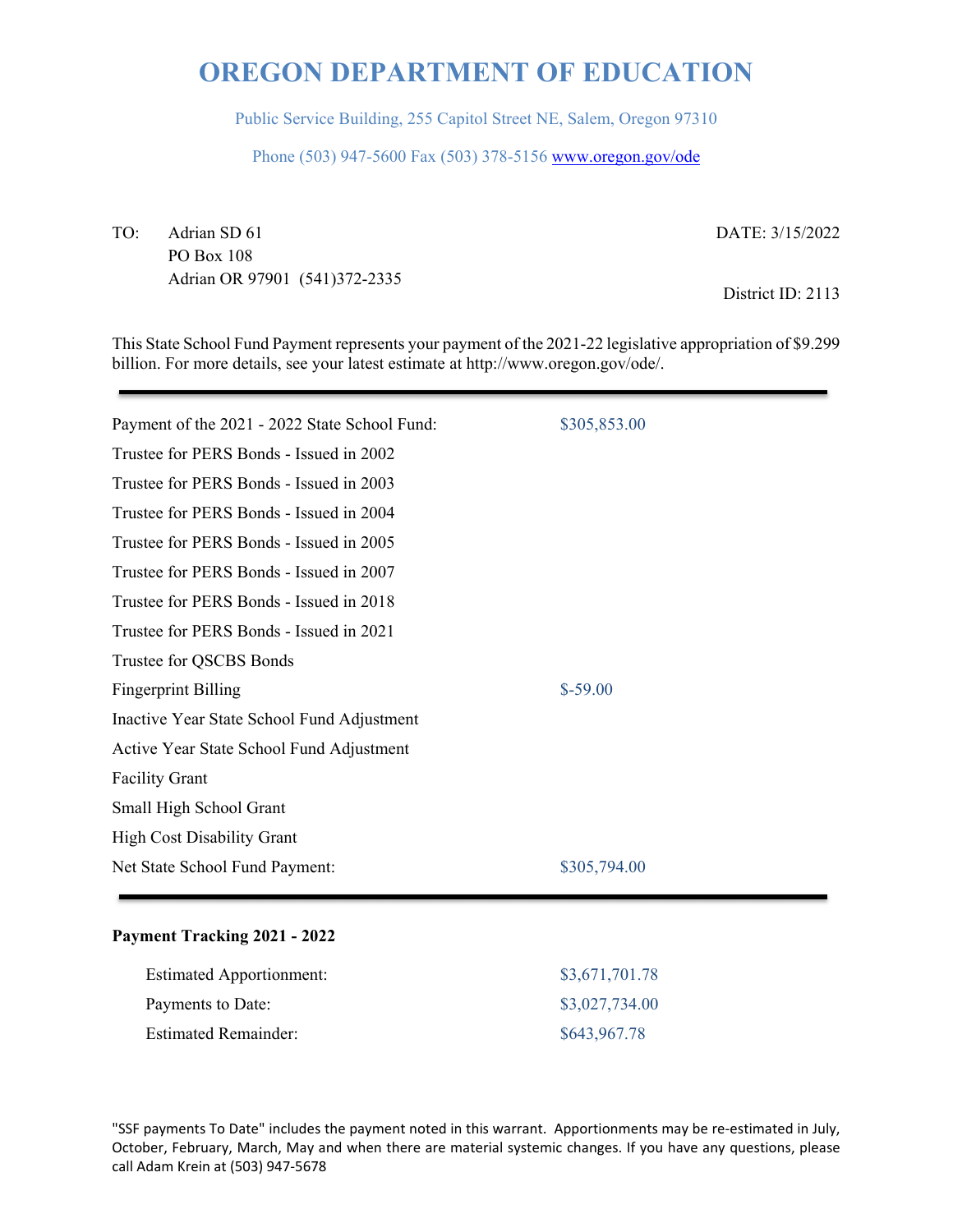Public Service Building, 255 Capitol Street NE, Salem, Oregon 97310

Phone (503) 947-5600 Fax (503) 378-5156 www.oregon.gov/ode

TO: Harper SD 66 2987 Harper/Westfall Rd Harper OR 97906 (541)358-2473 DATE: 3/15/2022

District ID: 2114

This State School Fund Payment represents your payment of the 2021-22 legislative appropriation of \$9.299 billion. For more details, see your latest estimate at http://www.oregon.gov/ode/.

| Payment of the 2021 - 2022 State School Fund: | \$246,892.00 |
|-----------------------------------------------|--------------|
| Trustee for PERS Bonds - Issued in 2002       |              |
| Trustee for PERS Bonds - Issued in 2003       |              |
| Trustee for PERS Bonds - Issued in 2004       |              |
| Trustee for PERS Bonds - Issued in 2005       |              |
| Trustee for PERS Bonds - Issued in 2007       |              |
| Trustee for PERS Bonds - Issued in 2018       |              |
| Trustee for PERS Bonds - Issued in 2021       |              |
| Trustee for QSCBS Bonds                       |              |
| <b>Fingerprint Billing</b>                    |              |
| Inactive Year State School Fund Adjustment    |              |
| Active Year State School Fund Adjustment      |              |
| <b>Facility Grant</b>                         |              |
| Small High School Grant                       |              |
| <b>High Cost Disability Grant</b>             |              |
| Net State School Fund Payment:                | \$246,892.00 |
|                                               |              |

#### **Payment Tracking 2021 - 2022**

| <b>Estimated Apportionment:</b> | \$2,963,884.78 |
|---------------------------------|----------------|
| Payments to Date:               | \$2,443,045.00 |
| <b>Estimated Remainder:</b>     | \$520,839.78   |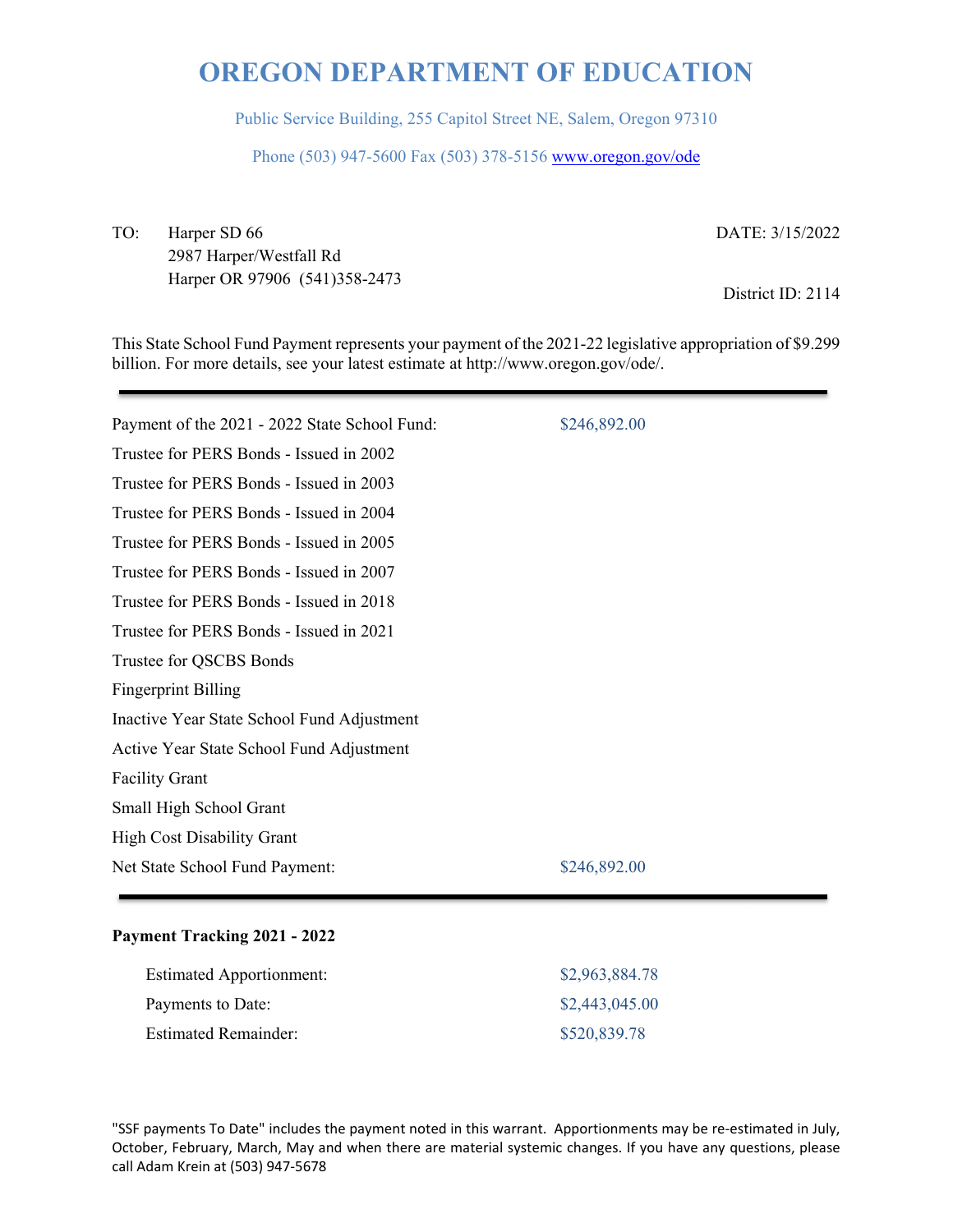Public Service Building, 255 Capitol Street NE, Salem, Oregon 97310

Phone (503) 947-5600 Fax (503) 378-5156 www.oregon.gov/ode

TO: Arock SD 81 c/o Malheur ESD363 A St W Vale OR 97918 (541)586-2325 DATE: 3/15/2022

District ID: 2115

This State School Fund Payment represents your payment of the 2021-22 legislative appropriation of \$9.299 billion. For more details, see your latest estimate at http://www.oregon.gov/ode/.

| Payment of the 2021 - 2022 State School Fund: | \$38,070.00 |
|-----------------------------------------------|-------------|
| Trustee for PERS Bonds - Issued in 2002       |             |
| Trustee for PERS Bonds - Issued in 2003       |             |
| Trustee for PERS Bonds - Issued in 2004       |             |
| Trustee for PERS Bonds - Issued in 2005       |             |
| Trustee for PERS Bonds - Issued in 2007       |             |
| Trustee for PERS Bonds - Issued in 2018       |             |
| Trustee for PERS Bonds - Issued in 2021       |             |
| Trustee for QSCBS Bonds                       |             |
| <b>Fingerprint Billing</b>                    |             |
| Inactive Year State School Fund Adjustment    |             |
| Active Year State School Fund Adjustment      |             |
| <b>Facility Grant</b>                         |             |
| Small High School Grant                       |             |
| <b>High Cost Disability Grant</b>             |             |
| Net State School Fund Payment:                | \$38,070.00 |
|                                               |             |

### **Payment Tracking 2021 - 2022**

| <b>Estimated Apportionment:</b> | \$457,026.46 |
|---------------------------------|--------------|
| Payments to Date:               | \$377,140.00 |
| <b>Estimated Remainder:</b>     | \$79,886.46  |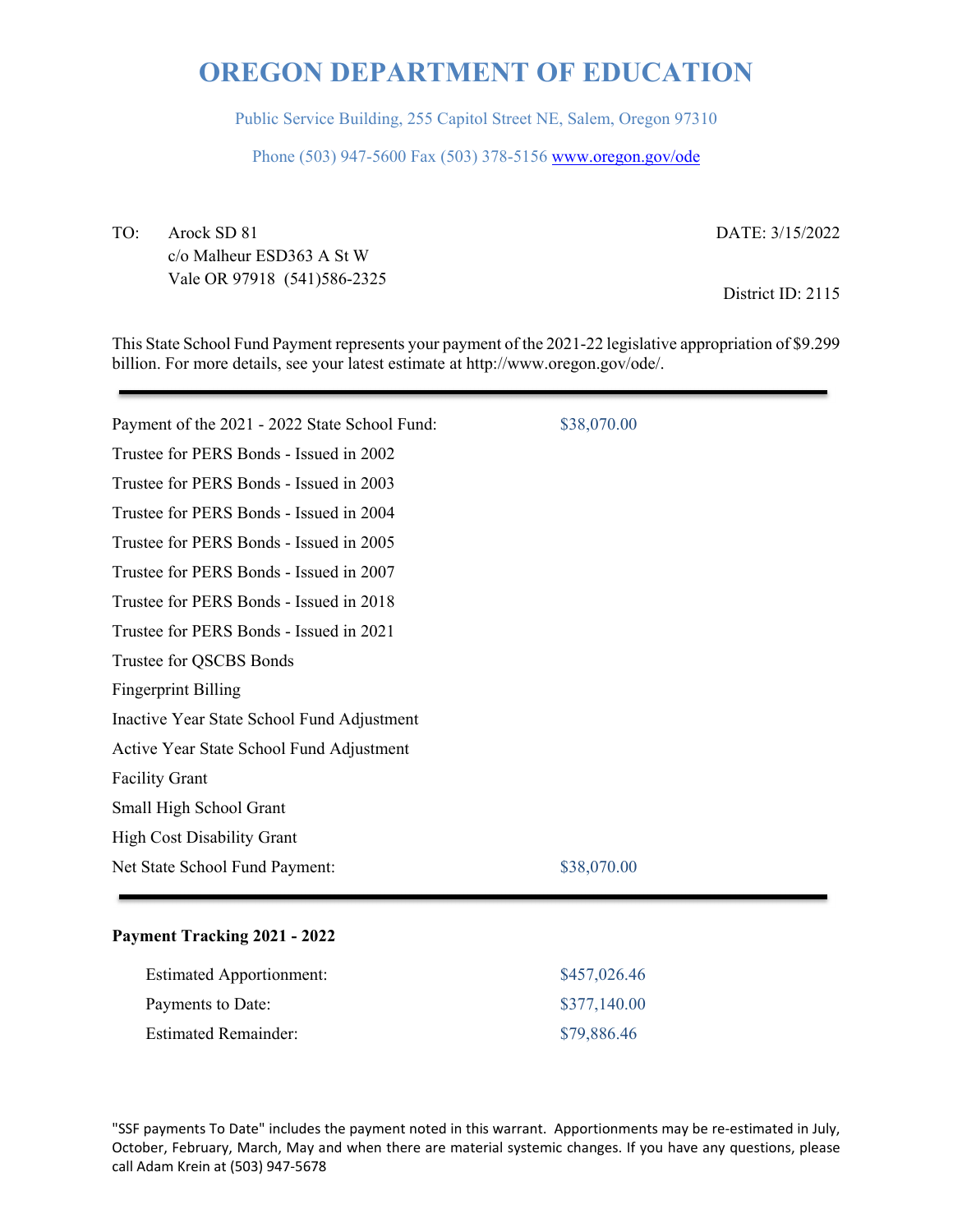Public Service Building, 255 Capitol Street NE, Salem, Oregon 97310

Phone (503) 947-5600 Fax (503) 378-5156 www.oregon.gov/ode

TO: Vale SD 84 403 E St W Vale OR 97918 (541)473-0201 DATE: 3/15/2022

District ID: 2116

This State School Fund Payment represents your payment of the 2021-22 legislative appropriation of \$9.299 billion. For more details, see your latest estimate at http://www.oregon.gov/ode/.

| Payment of the 2021 - 2022 State School Fund: | \$714,537.00 |
|-----------------------------------------------|--------------|
| Trustee for PERS Bonds - Issued in 2002       |              |
| Trustee for PERS Bonds - Issued in 2003       |              |
| Trustee for PERS Bonds - Issued in 2004       |              |
| Trustee for PERS Bonds - Issued in 2005       |              |
| Trustee for PERS Bonds - Issued in 2007       |              |
| Trustee for PERS Bonds - Issued in 2018       |              |
| Trustee for PERS Bonds - Issued in 2021       |              |
| Trustee for QSCBS Bonds                       |              |
| <b>Fingerprint Billing</b>                    | $$-118.00$   |
| Inactive Year State School Fund Adjustment    |              |
| Active Year State School Fund Adjustment      |              |
| <b>Facility Grant</b>                         |              |
| Small High School Grant                       |              |
| <b>High Cost Disability Grant</b>             |              |
| Net State School Fund Payment:                | \$714,419.00 |
|                                               |              |

#### **Payment Tracking 2021 - 2022**

| <b>Estimated Apportionment:</b> | \$8,577,878.74 |
|---------------------------------|----------------|
| Payments to Date:               | \$6,909,255.00 |
| <b>Estimated Remainder:</b>     | \$1,668,623.74 |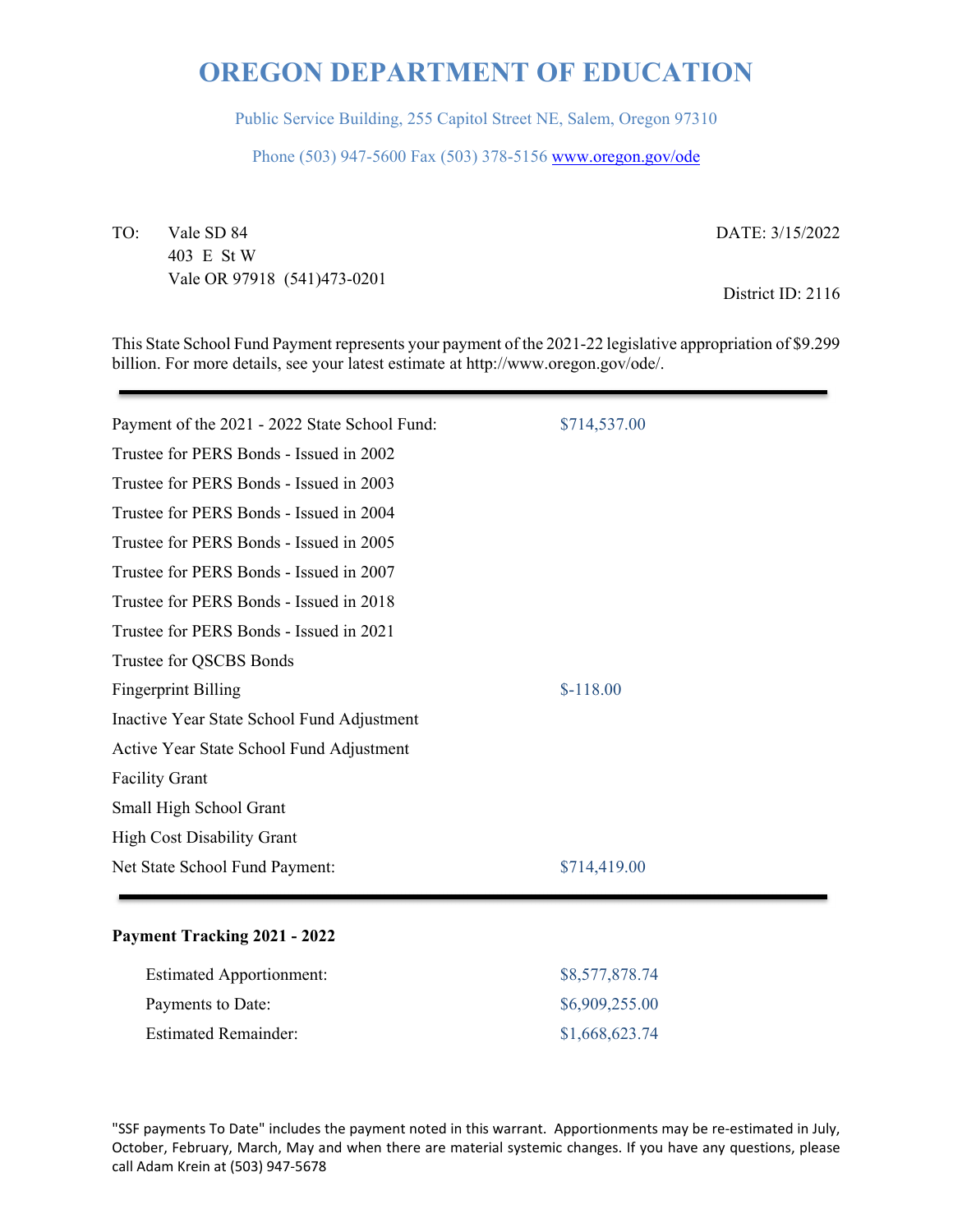Public Service Building, 255 Capitol Street NE, Salem, Oregon 97310

Phone (503) 947-5600 Fax (503) 378-5156 www.oregon.gov/ode

TO: Gervais SD 1 PO Box 100 Gervais OR 97026 (503)792-3803 DATE: 3/15/2022

District ID: 2137

This State School Fund Payment represents your payment of the 2021-22 legislative appropriation of \$9.299 billion. For more details, see your latest estimate at http://www.oregon.gov/ode/.

| Payment of the 2021 - 2022 State School Fund: | \$1,183,723.00 |
|-----------------------------------------------|----------------|
| Trustee for PERS Bonds - Issued in 2002       |                |
| Trustee for PERS Bonds - Issued in 2003       | $$-101,549.40$ |
| Trustee for PERS Bonds - Issued in 2004       |                |
| Trustee for PERS Bonds - Issued in 2005       |                |
| Trustee for PERS Bonds - Issued in 2007       |                |
| Trustee for PERS Bonds - Issued in 2018       |                |
| Trustee for PERS Bonds - Issued in 2021       | $$-20,879.44$  |
| Trustee for QSCBS Bonds                       |                |
| <b>Fingerprint Billing</b>                    | $$-118.00$     |
| Inactive Year State School Fund Adjustment    |                |
| Active Year State School Fund Adjustment      |                |
| <b>Facility Grant</b>                         |                |
| Small High School Grant                       |                |
| <b>High Cost Disability Grant</b>             |                |
| Net State School Fund Payment:                | \$1,061,176.16 |
|                                               |                |

#### **Payment Tracking 2021 - 2022**

| <b>Estimated Apportionment:</b> | \$14,210,355.25 |
|---------------------------------|-----------------|
| Payments to Date:               | \$11,676,766.00 |
| <b>Estimated Remainder:</b>     | \$2,533,589.25  |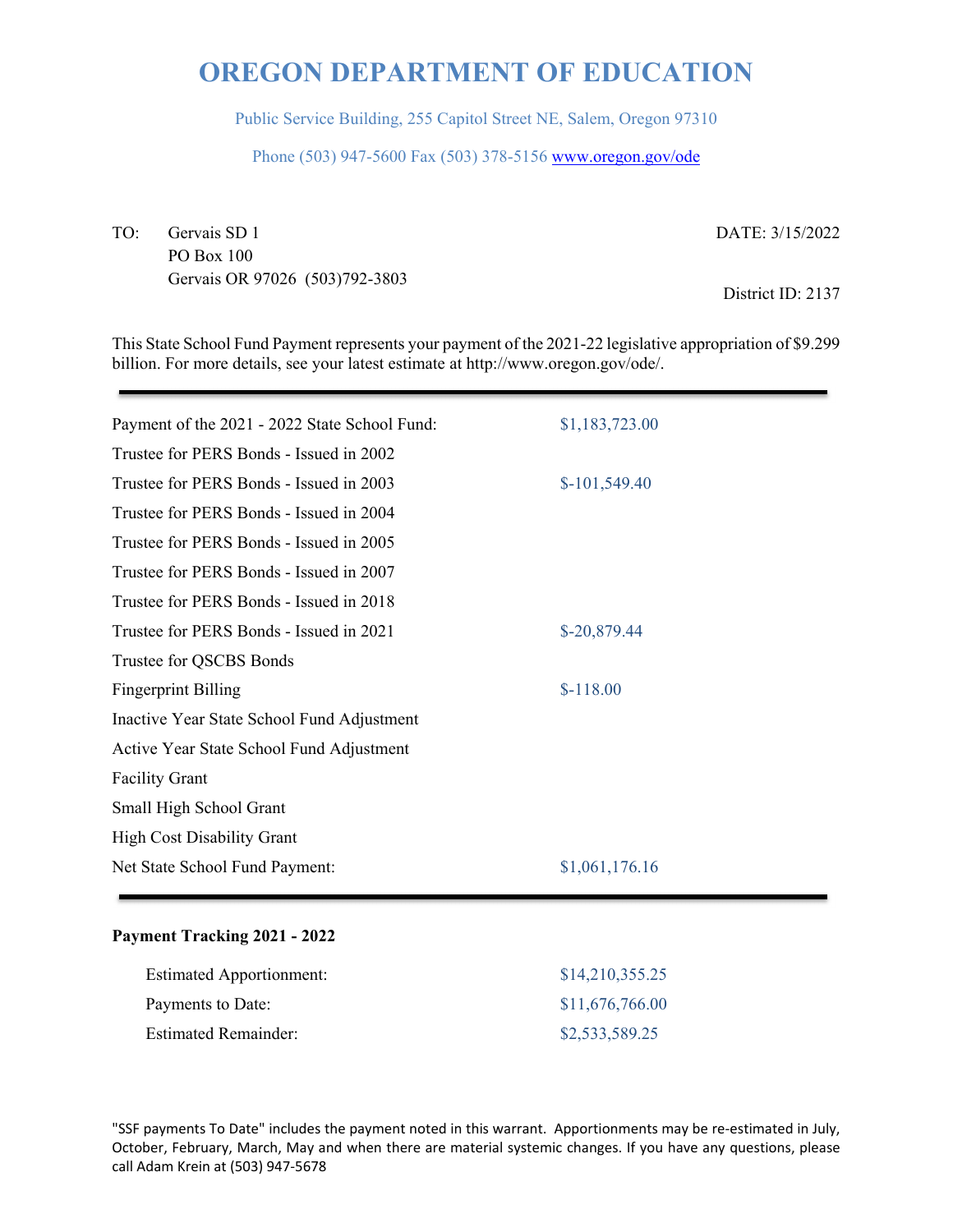Public Service Building, 255 Capitol Street NE, Salem, Oregon 97310

Phone (503) 947-5600 Fax (503) 378-5156 www.oregon.gov/ode

TO: Silver Falls SD 4J 612 Schlador Street Silverton OR 97381 (503)873-5303 DATE: 3/15/2022 District ID: 2138

This State School Fund Payment represents your payment of the 2021-22 legislative appropriation of \$9.299 billion. For more details, see your latest estimate at http://www.oregon.gov/ode/.

| Payment of the 2021 - 2022 State School Fund: | \$2,474,777.00 |
|-----------------------------------------------|----------------|
| Trustee for PERS Bonds - Issued in 2002       |                |
| Trustee for PERS Bonds - Issued in 2003       | \$-139,651.85  |
| Trustee for PERS Bonds - Issued in 2004       | $$-30,847.62$  |
| Trustee for PERS Bonds - Issued in 2005       |                |
| Trustee for PERS Bonds - Issued in 2007       |                |
| Trustee for PERS Bonds - Issued in 2018       |                |
| Trustee for PERS Bonds - Issued in 2021       | $$-189,421.76$ |
| Trustee for QSCBS Bonds                       |                |
| <b>Fingerprint Billing</b>                    | $$-590.00$     |
| Inactive Year State School Fund Adjustment    |                |
| Active Year State School Fund Adjustment      |                |
| <b>Facility Grant</b>                         |                |
| Small High School Grant                       |                |
| <b>High Cost Disability Grant</b>             |                |
| Net State School Fund Payment:                | \$2,114,265.77 |
|                                               |                |

#### **Payment Tracking 2021 - 2022**

| <b>Estimated Apportionment:</b> | \$29,709,203.42 |
|---------------------------------|-----------------|
| Payments to Date:               | \$25,337,492.00 |
| <b>Estimated Remainder:</b>     | \$4,371,711.42  |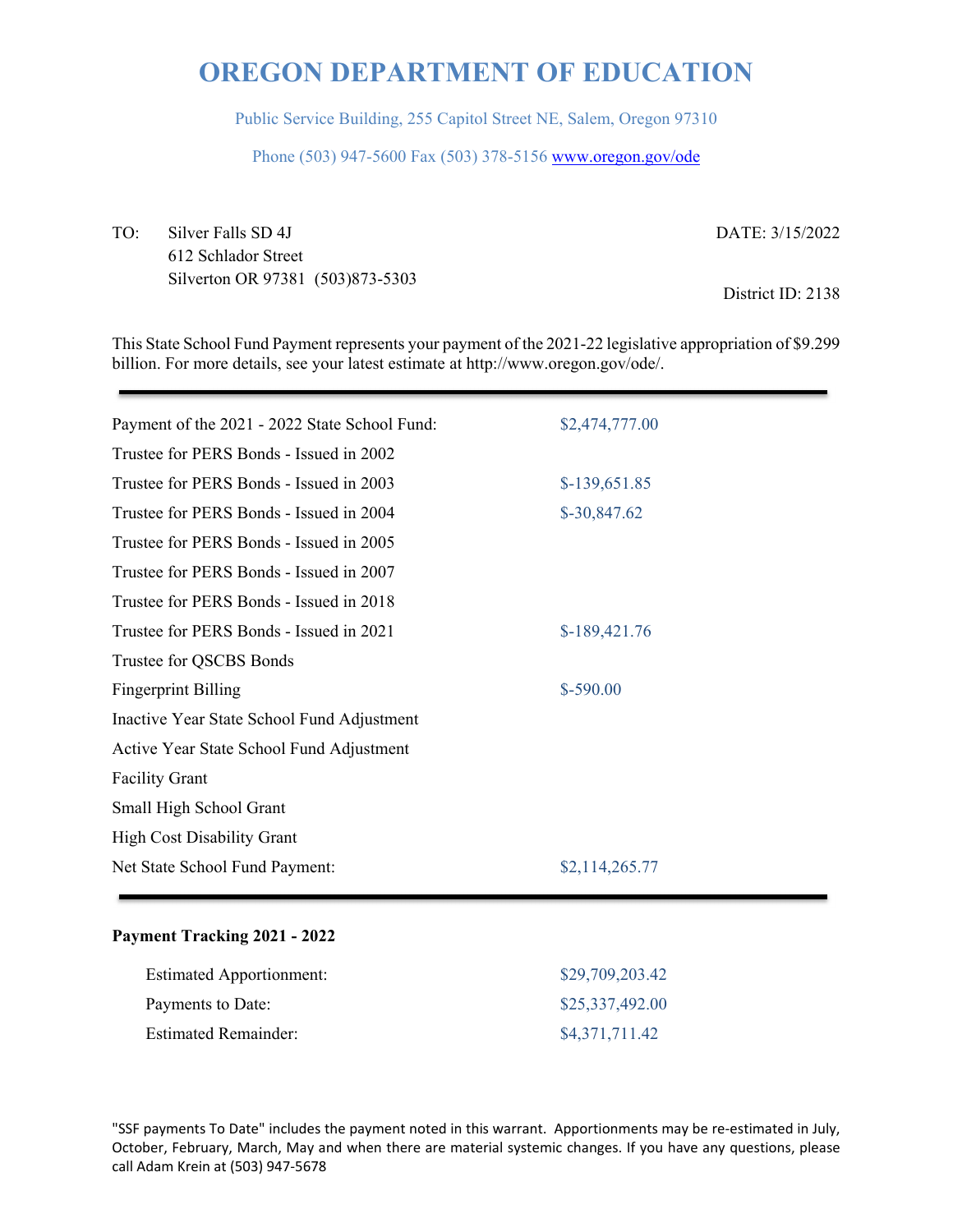Public Service Building, 255 Capitol Street NE, Salem, Oregon 97310

Phone (503) 947-5600 Fax (503) 378-5156 www.oregon.gov/ode

TO: Cascade SD 5 10226 Marion Rd SE Turner OR 97392 (503)749-8010 DATE: 3/15/2022

District ID: 2139

This State School Fund Payment represents your payment of the 2021-22 legislative appropriation of \$9.299 billion. For more details, see your latest estimate at http://www.oregon.gov/ode/.

| \$1,804,780.00 |
|----------------|
|                |
| $$-161,811.40$ |
|                |
|                |
|                |
|                |
|                |
|                |
| $$-413.00$     |
|                |
|                |
|                |
|                |
|                |
| \$1,642,555.60 |
|                |

#### **Payment Tracking 2021 - 2022**

| <b>Estimated Apportionment:</b> | \$21,666,030.27 |
|---------------------------------|-----------------|
| Payments to Date:               | \$17,529,827.00 |
| <b>Estimated Remainder:</b>     | \$4,136,203.27  |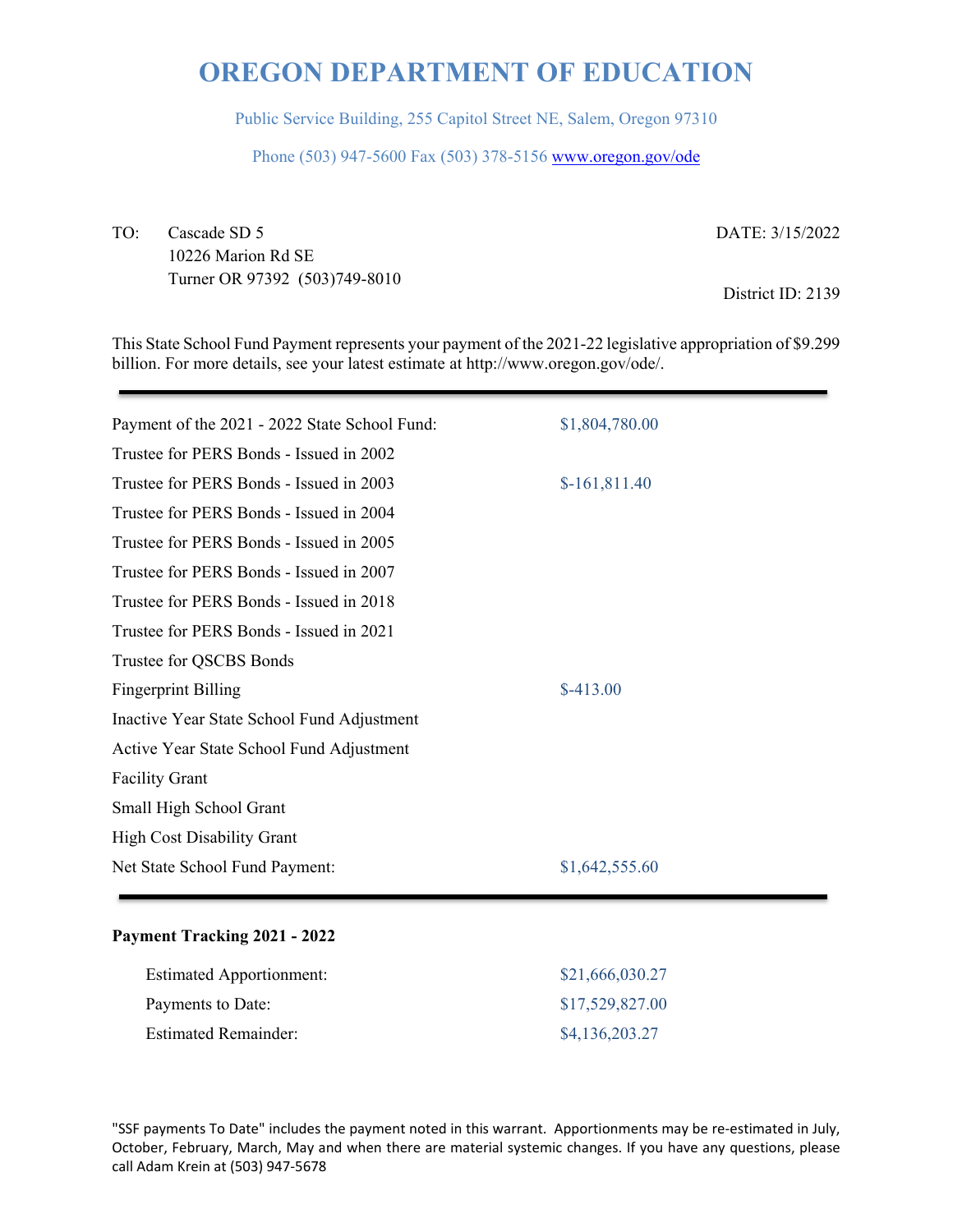Public Service Building, 255 Capitol Street NE, Salem, Oregon 97310

Phone (503) 947-5600 Fax (503) 378-5156 www.oregon.gov/ode

TO: Jefferson SD 14J 1328 N 2nd St Jefferson OR 97352 (541)327-3337 DATE: 3/15/2022

District ID: 2140

This State School Fund Payment represents your payment of the 2021-22 legislative appropriation of \$9.299 billion. For more details, see your latest estimate at http://www.oregon.gov/ode/.

| Payment of the 2021 - 2022 State School Fund: | \$618,906.00  |
|-----------------------------------------------|---------------|
| Trustee for PERS Bonds - Issued in 2002       |               |
| Trustee for PERS Bonds - Issued in 2003       | $$-73,369.33$ |
| Trustee for PERS Bonds - Issued in 2004       |               |
| Trustee for PERS Bonds - Issued in 2005       |               |
| Trustee for PERS Bonds - Issued in 2007       |               |
| Trustee for PERS Bonds - Issued in 2018       |               |
| Trustee for PERS Bonds - Issued in 2021       |               |
| Trustee for QSCBS Bonds                       |               |
| <b>Fingerprint Billing</b>                    | $$-177.00$    |
| Inactive Year State School Fund Adjustment    |               |
| Active Year State School Fund Adjustment      |               |
| <b>Facility Grant</b>                         |               |
| Small High School Grant                       |               |
| <b>High Cost Disability Grant</b>             |               |
| Net State School Fund Payment:                | \$545,359.67  |
|                                               |               |

#### **Payment Tracking 2021 - 2022**

| <b>Estimated Apportionment:</b> | \$7,429,840.16 |
|---------------------------------|----------------|
| Payments to Date:               | \$6,114,940.00 |
| <b>Estimated Remainder:</b>     | \$1,314,900.16 |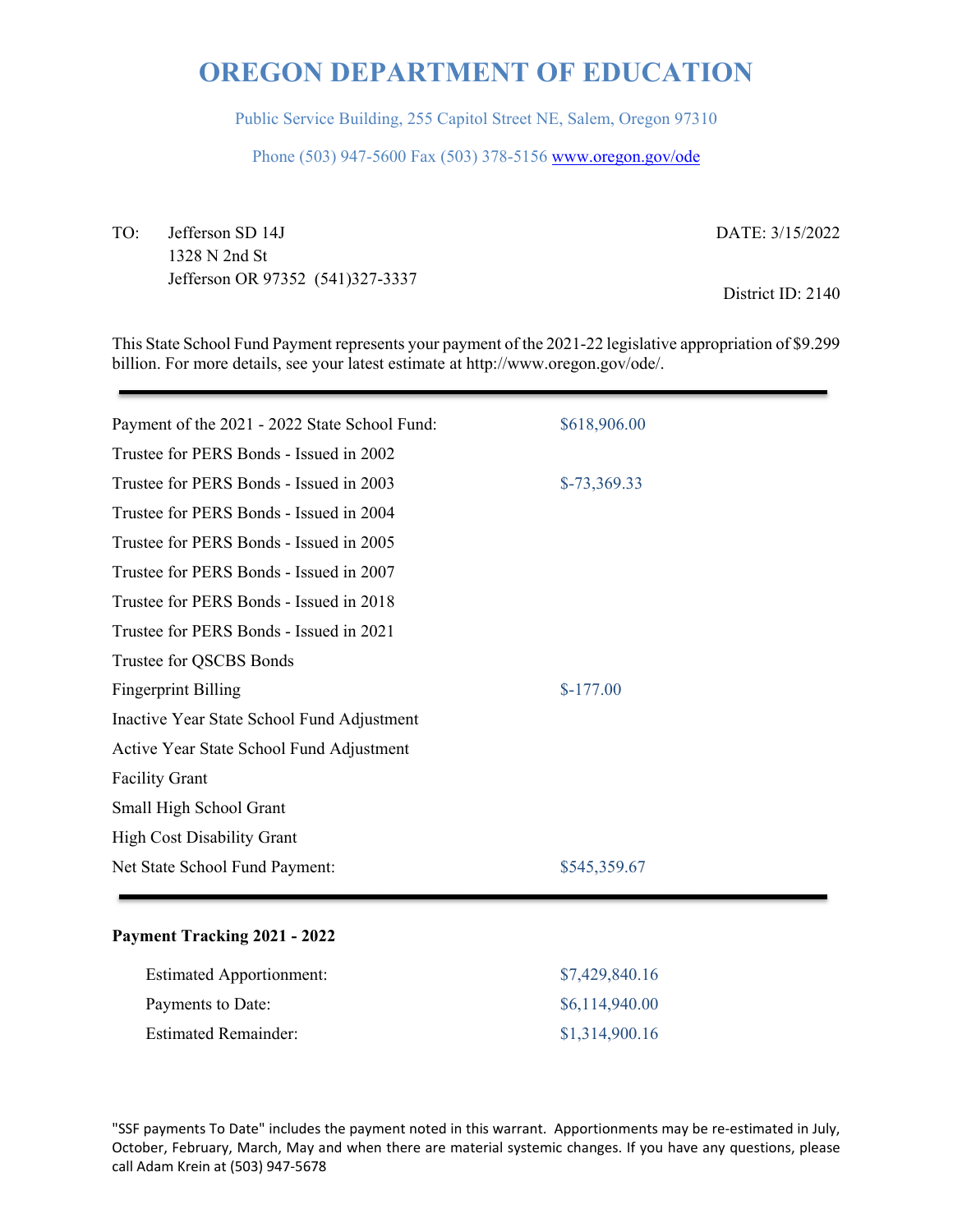Public Service Building, 255 Capitol Street NE, Salem, Oregon 97310

Phone (503) 947-5600 Fax (503) 378-5156 www.oregon.gov/ode

TO: North Marion SD 15 20256 Grim Rd NE Aurora OR 97002 (503)678-7100 DATE: 3/15/2022 District ID: 2141

This State School Fund Payment represents your payment of the 2021-22 legislative appropriation of \$9.299 billion. For more details, see your latest estimate at http://www.oregon.gov/ode/.

| Payment of the 2021 - 2022 State School Fund: | \$1,335,550.00 |
|-----------------------------------------------|----------------|
| Trustee for PERS Bonds - Issued in 2002       |                |
| Trustee for PERS Bonds - Issued in 2003       | $$-126,100.03$ |
| Trustee for PERS Bonds - Issued in 2004       |                |
| Trustee for PERS Bonds - Issued in 2005       |                |
| Trustee for PERS Bonds - Issued in 2007       |                |
| Trustee for PERS Bonds - Issued in 2018       |                |
| Trustee for PERS Bonds - Issued in 2021       | $$-81,998.68$  |
| Trustee for QSCBS Bonds                       |                |
| <b>Fingerprint Billing</b>                    | $$-177.00$     |
| Inactive Year State School Fund Adjustment    |                |
| Active Year State School Fund Adjustment      |                |
| <b>Facility Grant</b>                         |                |
| Small High School Grant                       |                |
| <b>High Cost Disability Grant</b>             |                |
| Net State School Fund Payment:                | \$1,127,274.29 |

#### **Payment Tracking 2021 - 2022**

| <b>Estimated Apportionment:</b> | \$16,033,008.32 |
|---------------------------------|-----------------|
| Payments to Date:               | \$13,255,838.00 |
| <b>Estimated Remainder:</b>     | \$2,777,170.32  |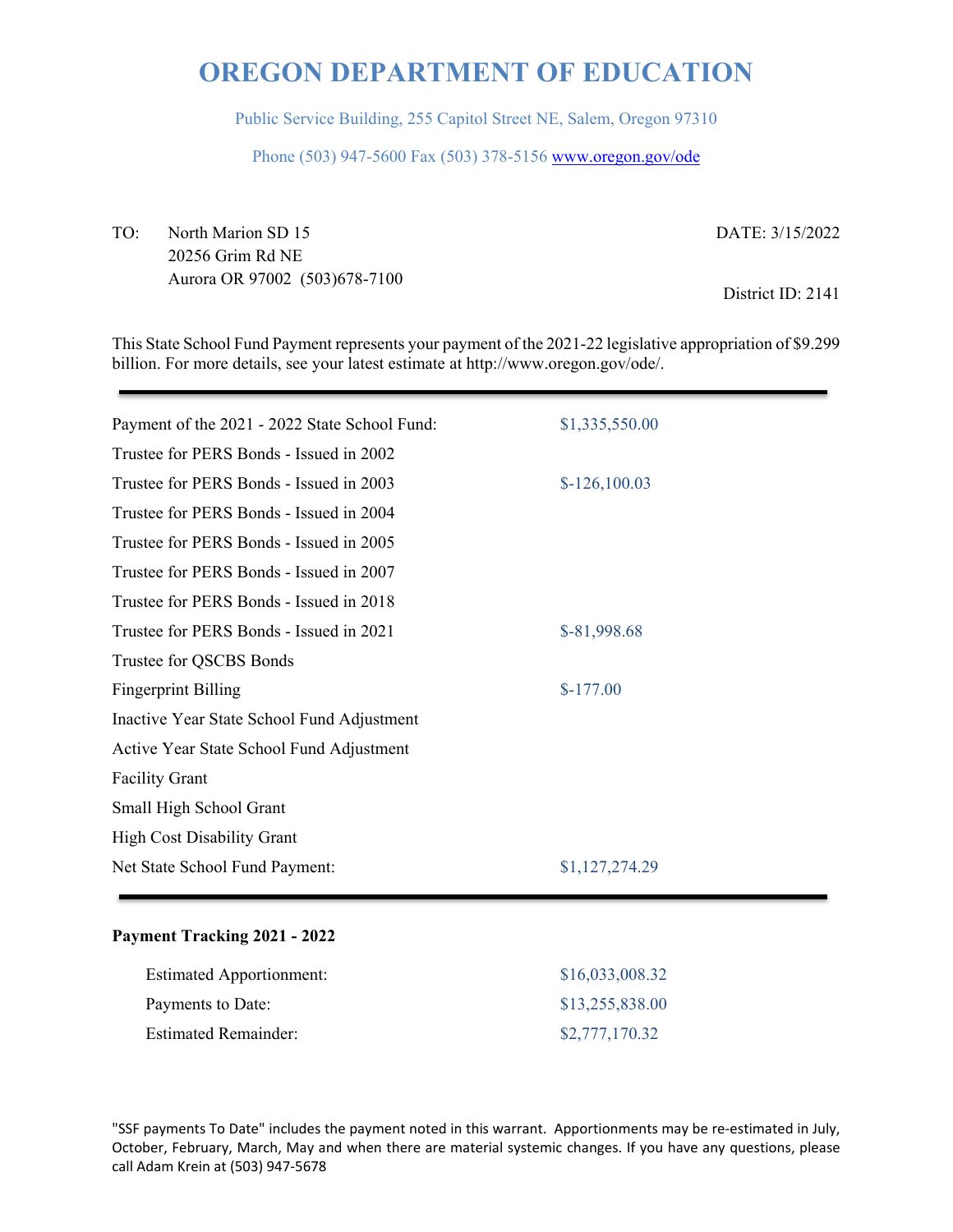Public Service Building, 255 Capitol Street NE, Salem, Oregon 97310

Phone (503) 947-5600 Fax (503) 378-5156 www.oregon.gov/ode

TO: Salem-Keizer SD 24J PO Box 12024 Salem OR 97309 (503)399-3000 DATE: 3/15/2022 District ID: 2142

This State School Fund Payment represents your payment of the 2021-22 legislative appropriation of \$9.299 billion. For more details, see your latest estimate at http://www.oregon.gov/ode/.

| Payment of the 2021 - 2022 State School Fund: | \$30,339,540.00  |
|-----------------------------------------------|------------------|
| Trustee for PERS Bonds - Issued in 2002       | $$-1,187,550.28$ |
| Trustee for PERS Bonds - Issued in 2003       |                  |
| Trustee for PERS Bonds - Issued in 2004       | \$-869,834.92    |
| Trustee for PERS Bonds - Issued in 2005       |                  |
| Trustee for PERS Bonds - Issued in 2007       |                  |
| Trustee for PERS Bonds - Issued in 2018       |                  |
| Trustee for PERS Bonds - Issued in 2021       |                  |
| Trustee for QSCBS Bonds                       |                  |
| <b>Fingerprint Billing</b>                    | $$-6,195.00$     |
| Inactive Year State School Fund Adjustment    |                  |
| Active Year State School Fund Adjustment      |                  |
| <b>Facility Grant</b>                         |                  |
| Small High School Grant                       |                  |
| <b>High Cost Disability Grant</b>             |                  |
| Net State School Fund Payment:                | \$28,275,959.80  |
|                                               |                  |

#### **Payment Tracking 2021 - 2022**

| <b>Estimated Apportionment:</b> | \$364,220,172.92 |
|---------------------------------|------------------|
| Payments to Date:               | \$303,535,091.00 |
| <b>Estimated Remainder:</b>     | \$60,685,081.92  |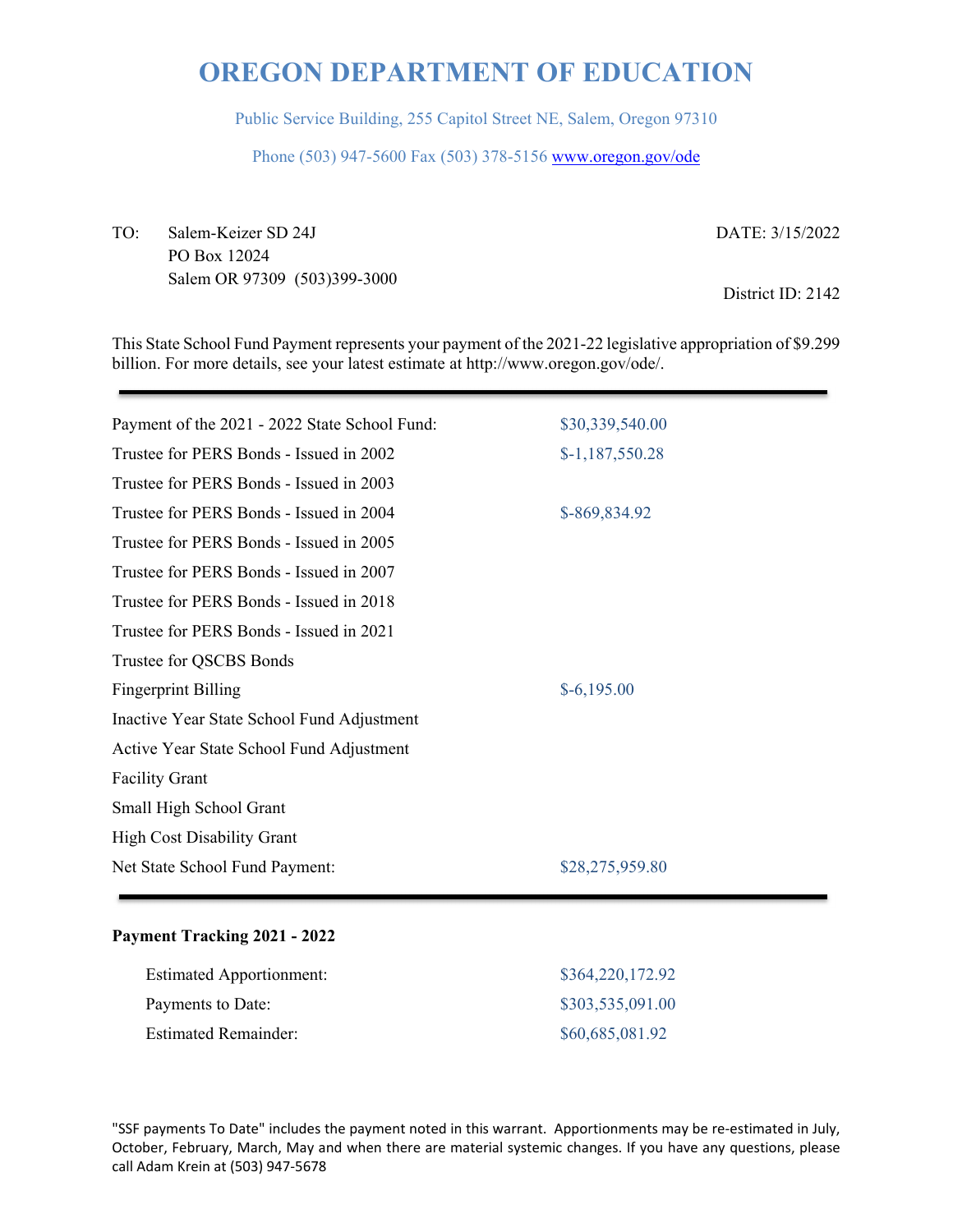Public Service Building, 255 Capitol Street NE, Salem, Oregon 97310

Phone (503) 947-5600 Fax (503) 378-5156 www.oregon.gov/ode

TO: North Santiam SD 29J 1155 N 3rd Ave Stayton OR 97383 (503)769-6924 DATE: 3/15/2022 District ID: 2143

This State School Fund Payment represents your payment of the 2021-22 legislative appropriation of \$9.299 billion. For more details, see your latest estimate at http://www.oregon.gov/ode/.

| Payment of the 2021 - 2022 State School Fund: | \$1,150,636.00 |
|-----------------------------------------------|----------------|
| Trustee for PERS Bonds - Issued in 2002       |                |
| Trustee for PERS Bonds - Issued in 2003       | $$-165,990.66$ |
| Trustee for PERS Bonds - Issued in 2004       |                |
| Trustee for PERS Bonds - Issued in 2005       |                |
| Trustee for PERS Bonds - Issued in 2007       |                |
| Trustee for PERS Bonds - Issued in 2018       |                |
| Trustee for PERS Bonds - Issued in 2021       | $$-78,524.10$  |
| Trustee for QSCBS Bonds                       |                |
| <b>Fingerprint Billing</b>                    | $$-118.00$     |
| Inactive Year State School Fund Adjustment    |                |
| Active Year State School Fund Adjustment      |                |
| <b>Facility Grant</b>                         |                |
| Small High School Grant                       |                |
| <b>High Cost Disability Grant</b>             |                |
| Net State School Fund Payment:                | \$906,003.24   |
|                                               |                |

#### **Payment Tracking 2021 - 2022**

| <b>Estimated Apportionment:</b> | \$13,813,155.83 |
|---------------------------------|-----------------|
| Payments to Date:               | \$12,265,713.00 |
| <b>Estimated Remainder:</b>     | \$1,547,442.83  |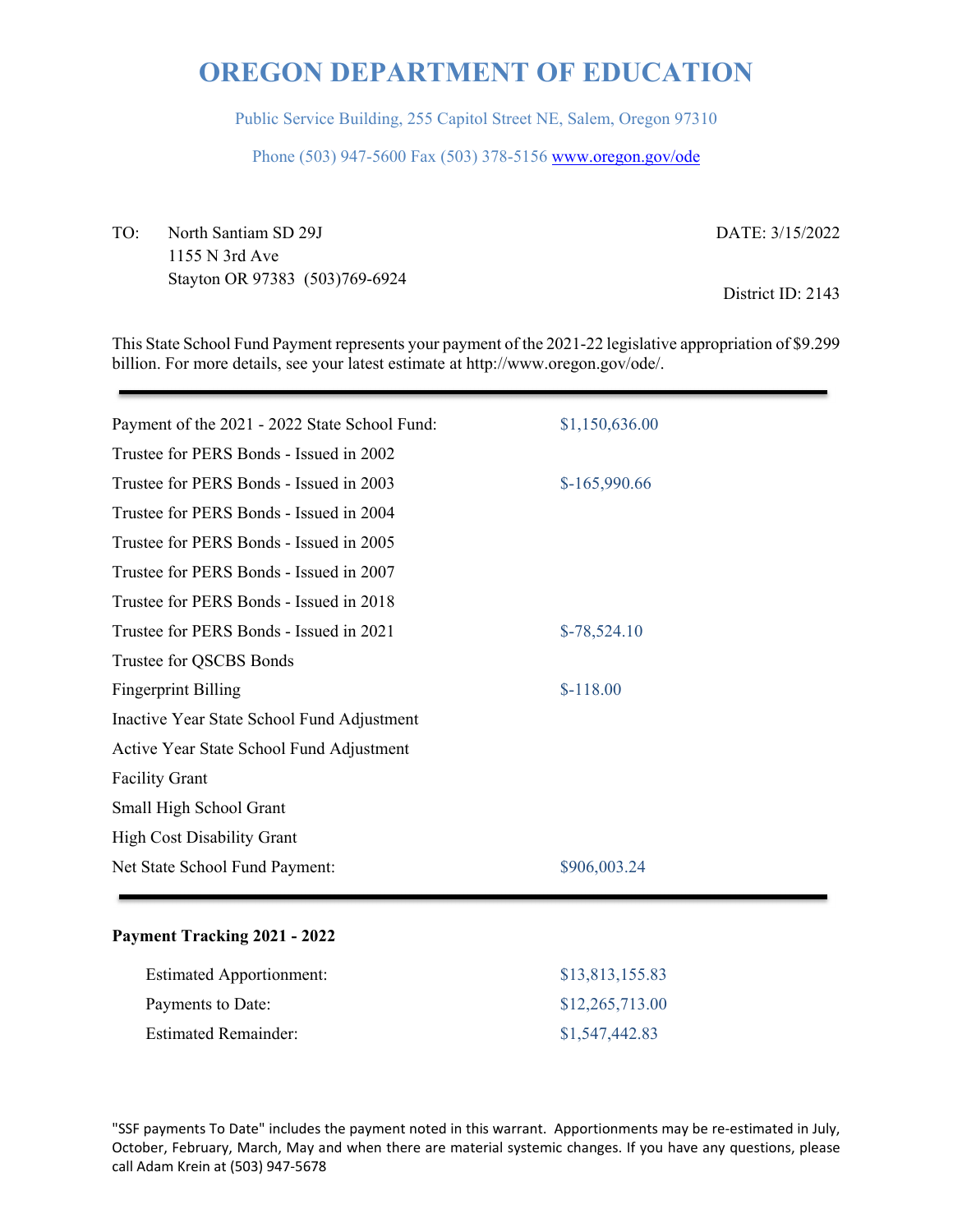Public Service Building, 255 Capitol Street NE, Salem, Oregon 97310

Phone (503) 947-5600 Fax (503) 378-5156 www.oregon.gov/ode

TO: St Paul SD 45 20449 Main St NE St Paul OR 97137 (503)633-2541 DATE: 3/15/2022

District ID: 2144

This State School Fund Payment represents your payment of the 2021-22 legislative appropriation of \$9.299 billion. For more details, see your latest estimate at http://www.oregon.gov/ode/.

| Payment of the 2021 - 2022 State School Fund: | \$234,172.00 |
|-----------------------------------------------|--------------|
| Trustee for PERS Bonds - Issued in 2002       |              |
| Trustee for PERS Bonds - Issued in 2003       |              |
| Trustee for PERS Bonds - Issued in 2004       |              |
| Trustee for PERS Bonds - Issued in 2005       |              |
| Trustee for PERS Bonds - Issued in 2007       |              |
| Trustee for PERS Bonds - Issued in 2018       |              |
| Trustee for PERS Bonds - Issued in 2021       |              |
| Trustee for QSCBS Bonds                       |              |
| <b>Fingerprint Billing</b>                    |              |
| Inactive Year State School Fund Adjustment    |              |
| Active Year State School Fund Adjustment      |              |
| <b>Facility Grant</b>                         |              |
| Small High School Grant                       |              |
| <b>High Cost Disability Grant</b>             |              |
| Net State School Fund Payment:                | \$234,172.00 |
|                                               |              |

#### **Payment Tracking 2021 - 2022**

| <b>Estimated Apportionment:</b> | \$2,811,187.09 |
|---------------------------------|----------------|
| Payments to Date:               | \$2,316,480.00 |
| <b>Estimated Remainder:</b>     | \$494,707.09   |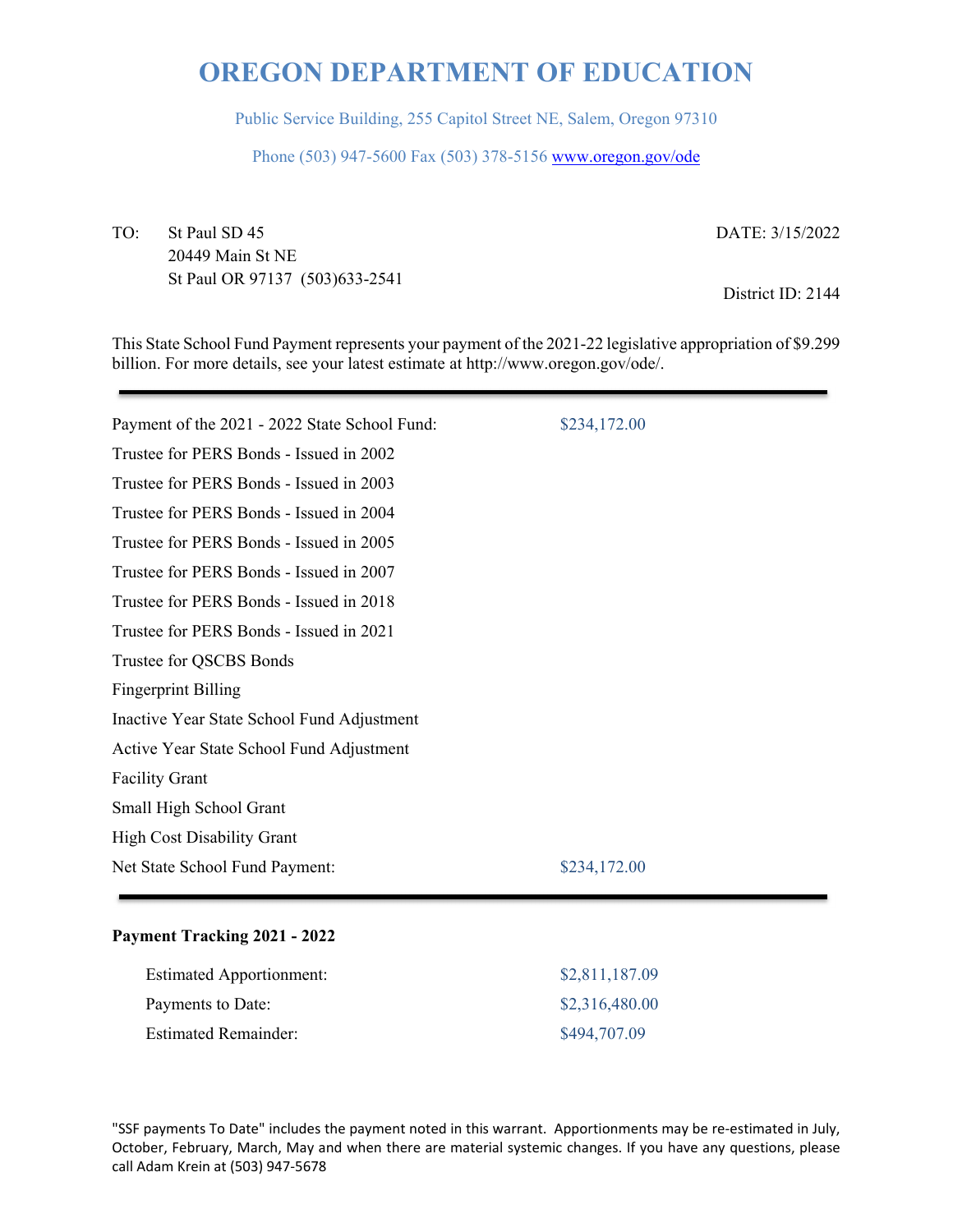Public Service Building, 255 Capitol Street NE, Salem, Oregon 97310

Phone (503) 947-5600 Fax (503) 378-5156 www.oregon.gov/ode

TO: Mt Angel SD 91 PO Box 1129 Mt Angel OR 97362 (503)845-2345 DATE: 3/15/2022

District ID: 2145

This State School Fund Payment represents your payment of the 2021-22 legislative appropriation of \$9.299 billion. For more details, see your latest estimate at http://www.oregon.gov/ode/.

| Payment of the 2021 - 2022 State School Fund: | \$536,214.00 |
|-----------------------------------------------|--------------|
| Trustee for PERS Bonds - Issued in 2002       |              |
| Trustee for PERS Bonds - Issued in 2003       |              |
| Trustee for PERS Bonds - Issued in 2004       |              |
| Trustee for PERS Bonds - Issued in 2005       |              |
| Trustee for PERS Bonds - Issued in 2007       |              |
| Trustee for PERS Bonds - Issued in 2018       |              |
| Trustee for PERS Bonds - Issued in 2021       |              |
| Trustee for QSCBS Bonds                       |              |
| <b>Fingerprint Billing</b>                    | $$-177.00$   |
| Inactive Year State School Fund Adjustment    |              |
| Active Year State School Fund Adjustment      |              |
| <b>Facility Grant</b>                         |              |
| Small High School Grant                       |              |
| <b>High Cost Disability Grant</b>             |              |
| Net State School Fund Payment:                | \$536,037.00 |
|                                               |              |

#### **Payment Tracking 2021 - 2022**

| <b>Estimated Apportionment:</b> | \$6,437,138.24 |
|---------------------------------|----------------|
| Payments to Date:               | \$5,479,266.00 |
| <b>Estimated Remainder:</b>     | \$957,872.24   |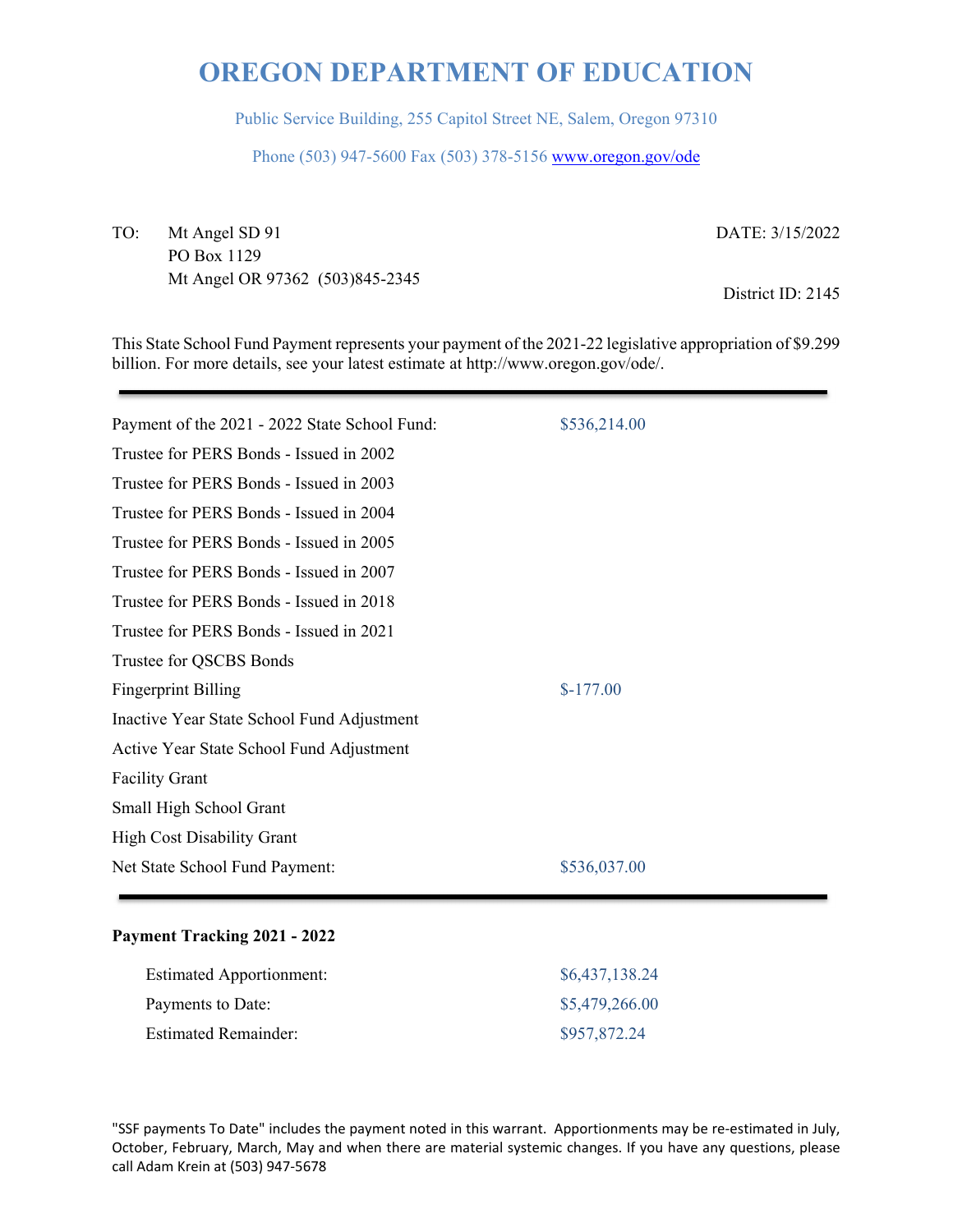Public Service Building, 255 Capitol Street NE, Salem, Oregon 97310

Phone (503) 947-5600 Fax (503) 378-5156 www.oregon.gov/ode

TO: Woodburn SD 103 1390 Meridian Drive Woodburn OR 97071 (503)981-9555 DATE: 3/15/2022

District ID: 2146

This State School Fund Payment represents your payment of the 2021-22 legislative appropriation of \$9.299 billion. For more details, see your latest estimate at http://www.oregon.gov/ode/.

| Payment of the 2021 - 2022 State School Fund: | \$4,734,588.00 |
|-----------------------------------------------|----------------|
| Trustee for PERS Bonds - Issued in 2002       |                |
| Trustee for PERS Bonds - Issued in 2003       |                |
| Trustee for PERS Bonds - Issued in 2004       |                |
| Trustee for PERS Bonds - Issued in 2005       |                |
| Trustee for PERS Bonds - Issued in 2007       |                |
| Trustee for PERS Bonds - Issued in 2018       |                |
| Trustee for PERS Bonds - Issued in 2021       |                |
| Trustee for QSCBS Bonds                       |                |
| <b>Fingerprint Billing</b>                    | $$-944.00$     |
| Inactive Year State School Fund Adjustment    |                |
| Active Year State School Fund Adjustment      |                |
| <b>Facility Grant</b>                         | \$72,445.00    |
| Small High School Grant                       |                |
| <b>High Cost Disability Grant</b>             |                |
| Net State School Fund Payment:                | \$4,806,089.00 |
|                                               |                |

#### **Payment Tracking 2021 - 2022**

| <b>Estimated Apportionment:</b> | \$56,837,792.37 |
|---------------------------------|-----------------|
| Payments to Date:               | \$46,945,476.00 |
| <b>Estimated Remainder:</b>     | \$9,892,316.37  |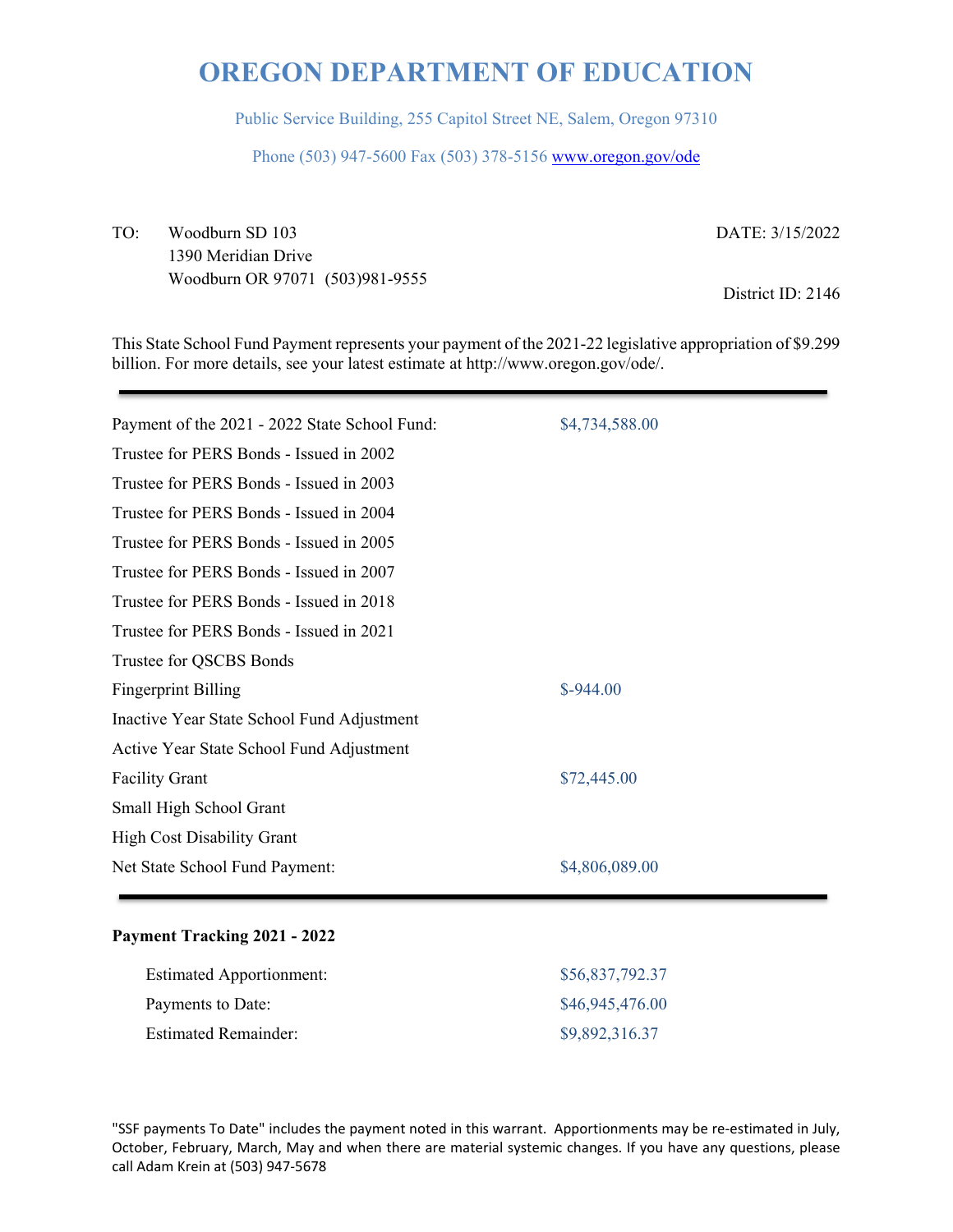Public Service Building, 255 Capitol Street NE, Salem, Oregon 97310

Phone (503) 947-5600 Fax (503) 378-5156 www.oregon.gov/ode

TO: Morrow SD 1 PO Box 100 Heppner OR 97836 (541)676-5705 DATE: 3/15/2022

District ID: 2147

This State School Fund Payment represents your payment of the 2021-22 legislative appropriation of \$9.299 billion. For more details, see your latest estimate at http://www.oregon.gov/ode/.

| Payment of the 2021 - 2022 State School Fund: | \$1,498,740.00 |
|-----------------------------------------------|----------------|
| Trustee for PERS Bonds - Issued in 2002       | $$-76,849.33$  |
| Trustee for PERS Bonds - Issued in 2003       |                |
| Trustee for PERS Bonds - Issued in 2004       |                |
| Trustee for PERS Bonds - Issued in 2005       |                |
| Trustee for PERS Bonds - Issued in 2007       |                |
| Trustee for PERS Bonds - Issued in 2018       |                |
| Trustee for PERS Bonds - Issued in 2021       | \$-100,688.92  |
| Trustee for QSCBS Bonds                       | $$-11,047.86$  |
| <b>Fingerprint Billing</b>                    | $$-177.00$     |
| Inactive Year State School Fund Adjustment    |                |
| Active Year State School Fund Adjustment      |                |
| <b>Facility Grant</b>                         |                |
| Small High School Grant                       |                |
| <b>High Cost Disability Grant</b>             |                |
| Net State School Fund Payment:                | \$1,309,976.89 |
|                                               |                |

#### **Payment Tracking 2021 - 2022**

| <b>Estimated Apportionment:</b> | \$17,992,079.09 |
|---------------------------------|-----------------|
| Payments to Date:               | \$14,772,666.00 |
| <b>Estimated Remainder:</b>     | \$3,219,413.09  |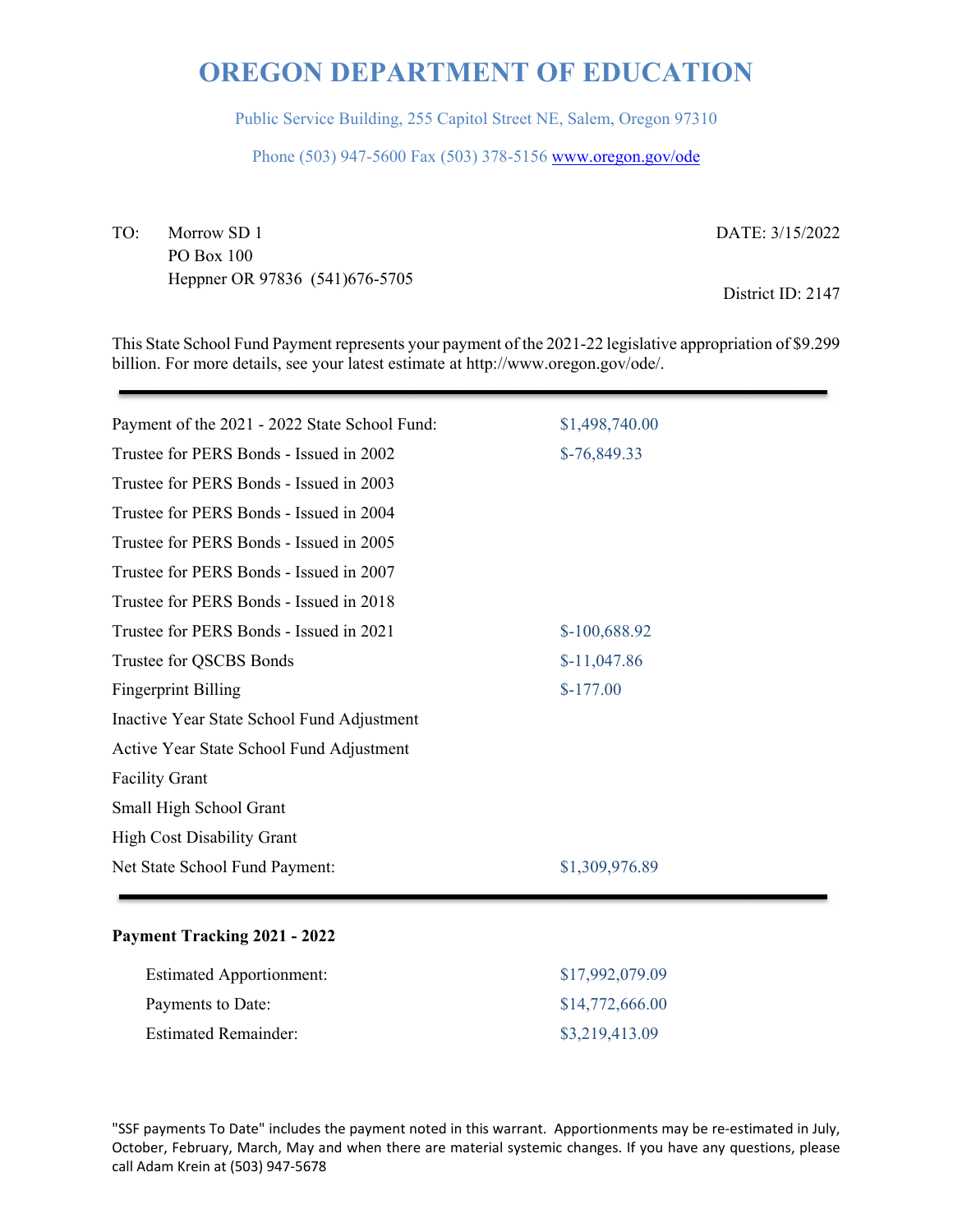Public Service Building, 255 Capitol Street NE, Salem, Oregon 97310

Phone (503) 947-5600 Fax (503) 378-5156 www.oregon.gov/ode

TO: Ione SD R2 PO Box 167 Ione OR 97843 (541)422-7131 DATE: 3/15/2022

District ID: 3997

This State School Fund Payment represents your payment of the 2021-22 legislative appropriation of \$9.299 billion. For more details, see your latest estimate at http://www.oregon.gov/ode/.

| Payment of the 2021 - 2022 State School Fund: | \$170,404.00 |
|-----------------------------------------------|--------------|
| Trustee for PERS Bonds - Issued in 2002       |              |
| Trustee for PERS Bonds - Issued in 2003       |              |
| Trustee for PERS Bonds - Issued in 2004       |              |
| Trustee for PERS Bonds - Issued in 2005       |              |
| Trustee for PERS Bonds - Issued in 2007       |              |
| Trustee for PERS Bonds - Issued in 2018       |              |
| Trustee for PERS Bonds - Issued in 2021       |              |
| Trustee for QSCBS Bonds                       |              |
| <b>Fingerprint Billing</b>                    | $$-59.00$    |
| Inactive Year State School Fund Adjustment    |              |
| Active Year State School Fund Adjustment      |              |
| <b>Facility Grant</b>                         |              |
| Small High School Grant                       |              |
| <b>High Cost Disability Grant</b>             |              |
| Net State School Fund Payment:                | \$170,345.00 |

#### **Payment Tracking 2021 - 2022**

| <b>Estimated Apportionment:</b> | \$2,045,661.38 |
|---------------------------------|----------------|
| Payments to Date:               | \$1,678,804.00 |
| <b>Estimated Remainder:</b>     | \$366,857.38   |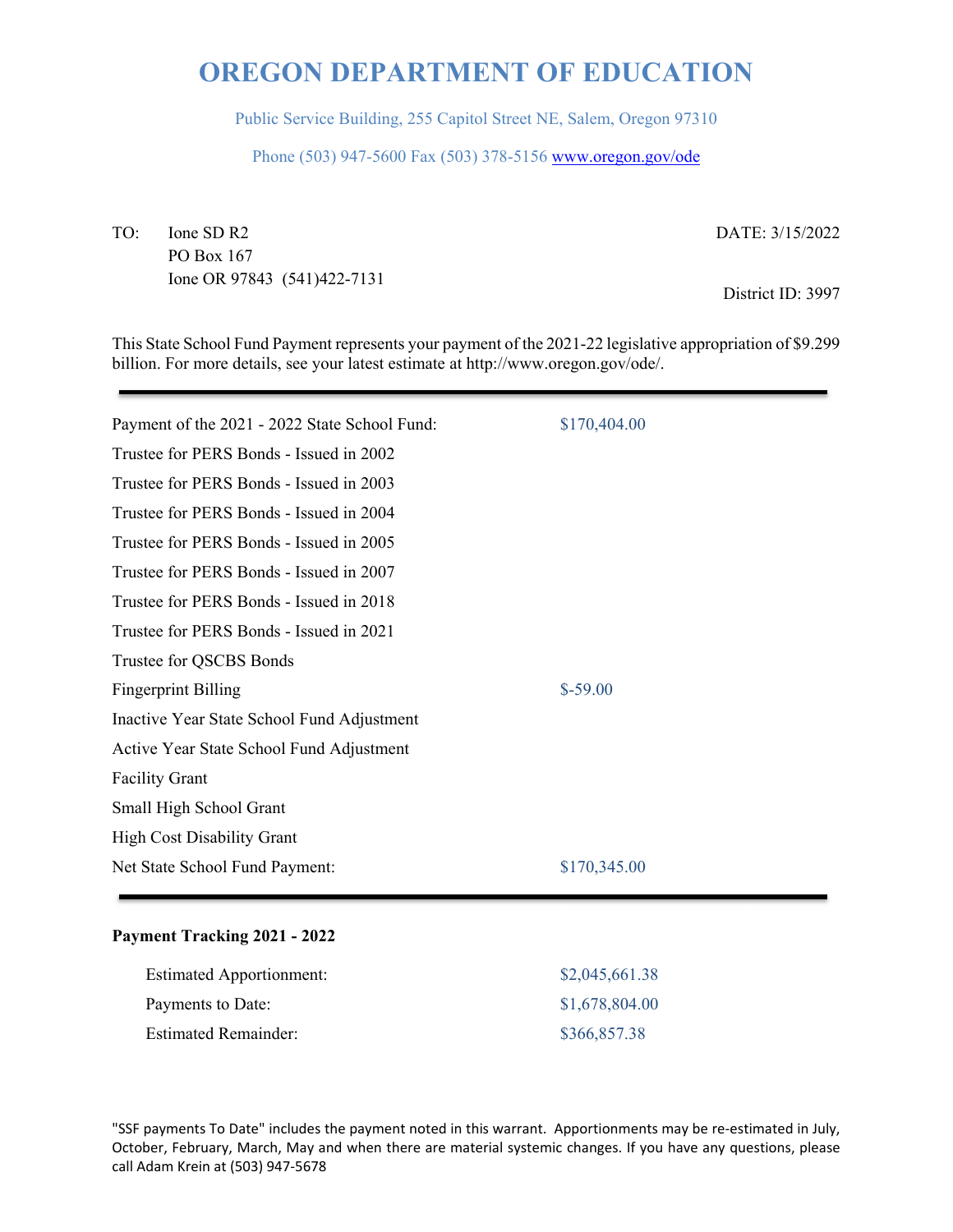Public Service Building, 255 Capitol Street NE, Salem, Oregon 97310

Phone (503) 947-5600 Fax (503) 378-5156 www.oregon.gov/ode

TO: Portland SD 1J PO Box 3107 Portland OR 97208 (503)916-2000 DATE: 3/15/2022

District ID: 2180

This State School Fund Payment represents your payment of the 2021-22 legislative appropriation of \$9.299 billion. For more details, see your latest estimate at http://www.oregon.gov/ode/.

| Payment of the 2021 - 2022 State School Fund: | \$20,396,897.00  |
|-----------------------------------------------|------------------|
| Trustee for PERS Bonds - Issued in 2002       | $$-2,177,702.90$ |
| Trustee for PERS Bonds - Issued in 2003       | \$-3,095,929.43  |
| Trustee for PERS Bonds - Issued in 2004       |                  |
| Trustee for PERS Bonds - Issued in 2005       |                  |
| Trustee for PERS Bonds - Issued in 2007       |                  |
| Trustee for PERS Bonds - Issued in 2018       |                  |
| Trustee for PERS Bonds - Issued in 2021       | \$-2,009,627.14  |
| Trustee for QSCBS Bonds                       |                  |
| <b>Fingerprint Billing</b>                    | $$-10,856.00$    |
| Inactive Year State School Fund Adjustment    |                  |
| Active Year State School Fund Adjustment      |                  |
| <b>Facility Grant</b>                         | \$192,287.00     |
| Small High School Grant                       |                  |
| <b>High Cost Disability Grant</b>             |                  |
| Net State School Fund Payment:                | \$13,295,068.53  |
|                                               |                  |

#### **Payment Tracking 2021 - 2022**

| <b>Estimated Apportionment:</b> | \$244,860,712.95 |
|---------------------------------|------------------|
| Payments to Date:               | \$205,671,950.00 |
| <b>Estimated Remainder:</b>     | \$39,188,762.95  |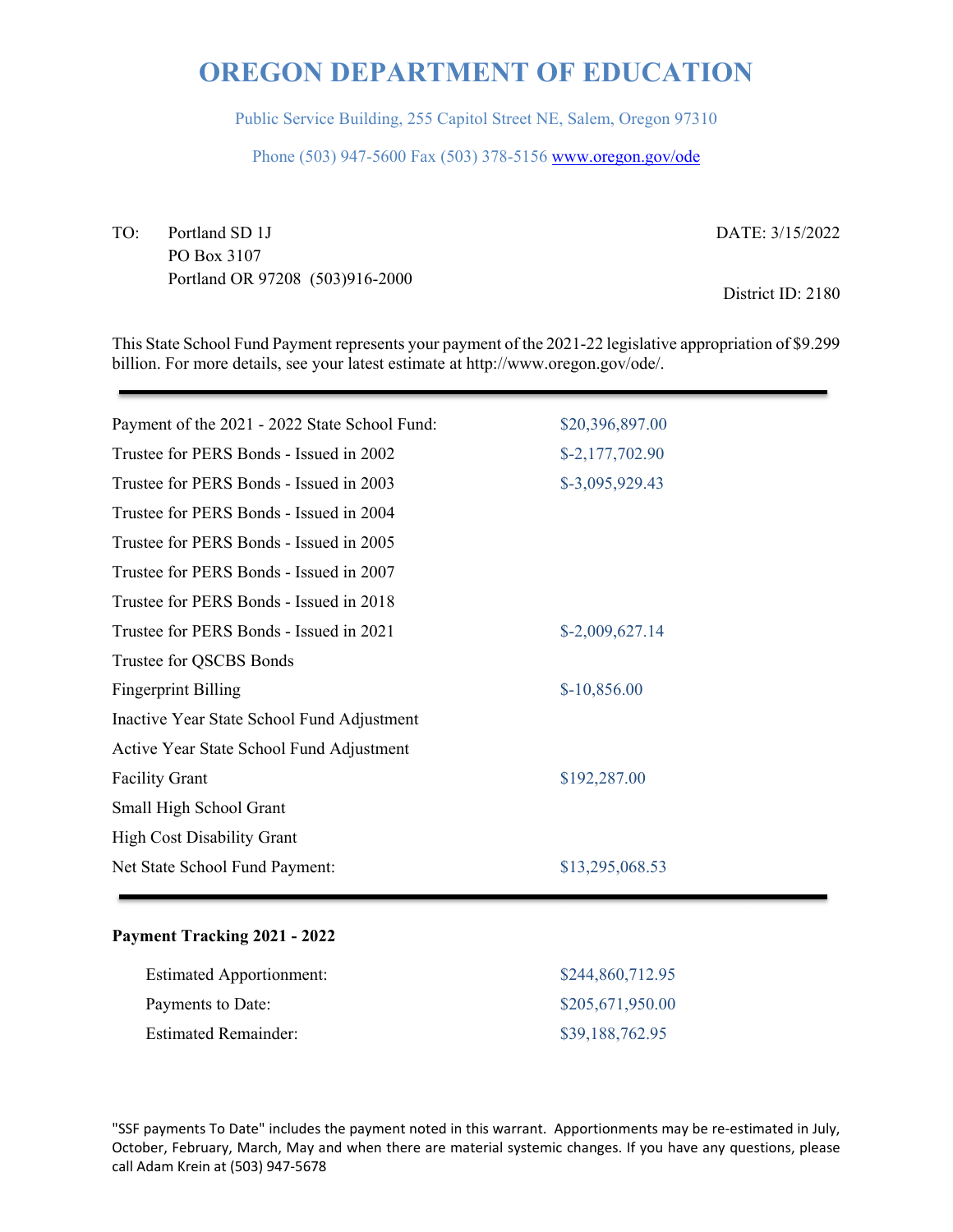Public Service Building, 255 Capitol Street NE, Salem, Oregon 97310

Phone (503) 947-5600 Fax (503) 378-5156 www.oregon.gov/ode

TO: Parkrose SD 3 10636 NE Prescott St Portland OR 97220 (503)408-2100 DATE: 3/15/2022

District ID: 2181

This State School Fund Payment represents your payment of the 2021-22 legislative appropriation of \$9.299 billion. For more details, see your latest estimate at http://www.oregon.gov/ode/.

| Payment of the 2021 - 2022 State School Fund: | \$1,032,877.00 |
|-----------------------------------------------|----------------|
| Trustee for PERS Bonds - Issued in 2002       |                |
| Trustee for PERS Bonds - Issued in 2003       |                |
| Trustee for PERS Bonds - Issued in 2004       |                |
| Trustee for PERS Bonds - Issued in 2005       |                |
| Trustee for PERS Bonds - Issued in 2007       |                |
| Trustee for PERS Bonds - Issued in 2018       | $$-145,872.02$ |
| Trustee for PERS Bonds - Issued in 2021       |                |
| Trustee for QSCBS Bonds                       |                |
| <b>Fingerprint Billing</b>                    | $$-413.00$     |
| Inactive Year State School Fund Adjustment    |                |
| Active Year State School Fund Adjustment      |                |
| <b>Facility Grant</b>                         |                |
| Small High School Grant                       |                |
| <b>High Cost Disability Grant</b>             |                |
| Net State School Fund Payment:                | \$886,591.98   |
|                                               |                |

#### **Payment Tracking 2021 - 2022**

| <b>Estimated Apportionment:</b> | \$12,399,481.07 |
|---------------------------------|-----------------|
| Payments to Date:               | \$10,221,395.00 |
| <b>Estimated Remainder:</b>     | \$2,178,086.07  |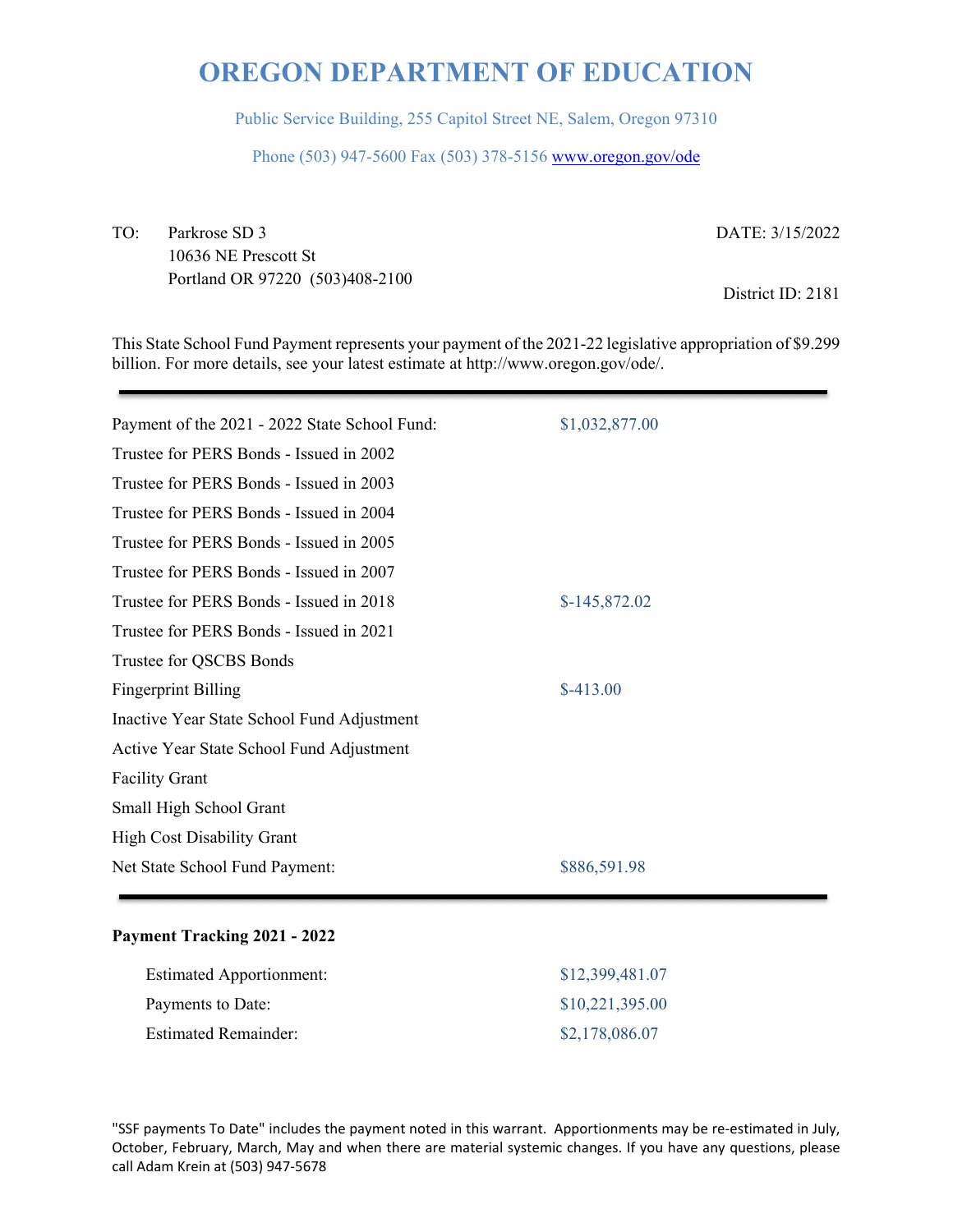Public Service Building, 255 Capitol Street NE, Salem, Oregon 97310

Phone (503) 947-5600 Fax (503) 378-5156 www.oregon.gov/ode

TO: Reynolds SD 7 1204 NE 201st Ave Fairview OR 97024 (503)661-7200 DATE: 3/15/2022

District ID: 2182

This State School Fund Payment represents your payment of the 2021-22 legislative appropriation of \$9.299 billion. For more details, see your latest estimate at http://www.oregon.gov/ode/.

| \$8,337,041.00 |
|----------------|
|                |
| $$-853,233.66$ |
|                |
|                |
|                |
|                |
|                |
|                |
| $$-1,298.00$   |
|                |
|                |
|                |
|                |
|                |
| \$7,482,509.34 |
|                |

#### **Payment Tracking 2021 - 2022**

| <b>Estimated Apportionment:</b> | \$100,084,528.05 |
|---------------------------------|------------------|
| Payments to Date:               | \$83,119,607.00  |
| <b>Estimated Remainder:</b>     | \$16,964,921.05  |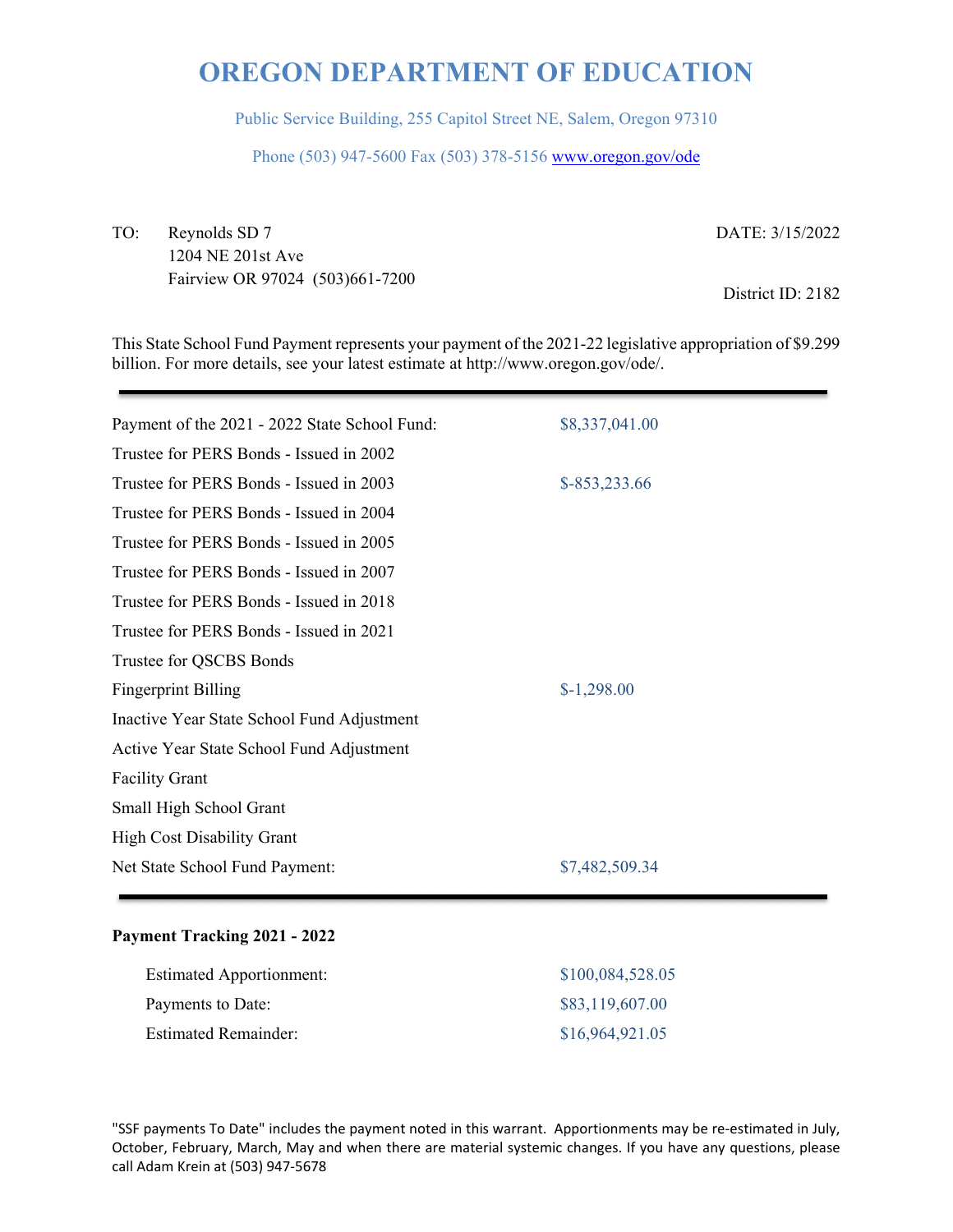Public Service Building, 255 Capitol Street NE, Salem, Oregon 97310

Phone (503) 947-5600 Fax (503) 378-5156 www.oregon.gov/ode

TO: Gresham-Barlow SD 10J 1331 NW Eastman Pkwy Gresham OR 97030 (503)261-4550 DATE: 3/15/2022

District ID: 2183

This State School Fund Payment represents your payment of the 2021-22 legislative appropriation of \$9.299 billion. For more details, see your latest estimate at http://www.oregon.gov/ode/.

| Payment of the 2021 - 2022 State School Fund: | \$7,880,729.00 |  |
|-----------------------------------------------|----------------|--|
| Trustee for PERS Bonds - Issued in 2002       | $$-370,424.67$ |  |
| Trustee for PERS Bonds - Issued in 2003       | $$-267,621.59$ |  |
| Trustee for PERS Bonds - Issued in 2004       |                |  |
| Trustee for PERS Bonds - Issued in 2005       |                |  |
| Trustee for PERS Bonds - Issued in 2007       |                |  |
| Trustee for PERS Bonds - Issued in 2018       |                |  |
| Trustee for PERS Bonds - Issued in 2021       |                |  |
| Trustee for QSCBS Bonds                       |                |  |
| <b>Fingerprint Billing</b>                    | $$-944.00$     |  |
| Inactive Year State School Fund Adjustment    |                |  |
| Active Year State School Fund Adjustment      |                |  |
| <b>Facility Grant</b>                         |                |  |
| Small High School Grant                       |                |  |
| <b>High Cost Disability Grant</b>             |                |  |
| Net State School Fund Payment:                | \$7,241,738.74 |  |
|                                               |                |  |

#### **Payment Tracking 2021 - 2022**

| <b>Estimated Apportionment:</b> | \$94,606,594.65 |
|---------------------------------|-----------------|
| Payments to Date:               | \$78,360,836.00 |
| Estimated Remainder:            | \$16,245,758.65 |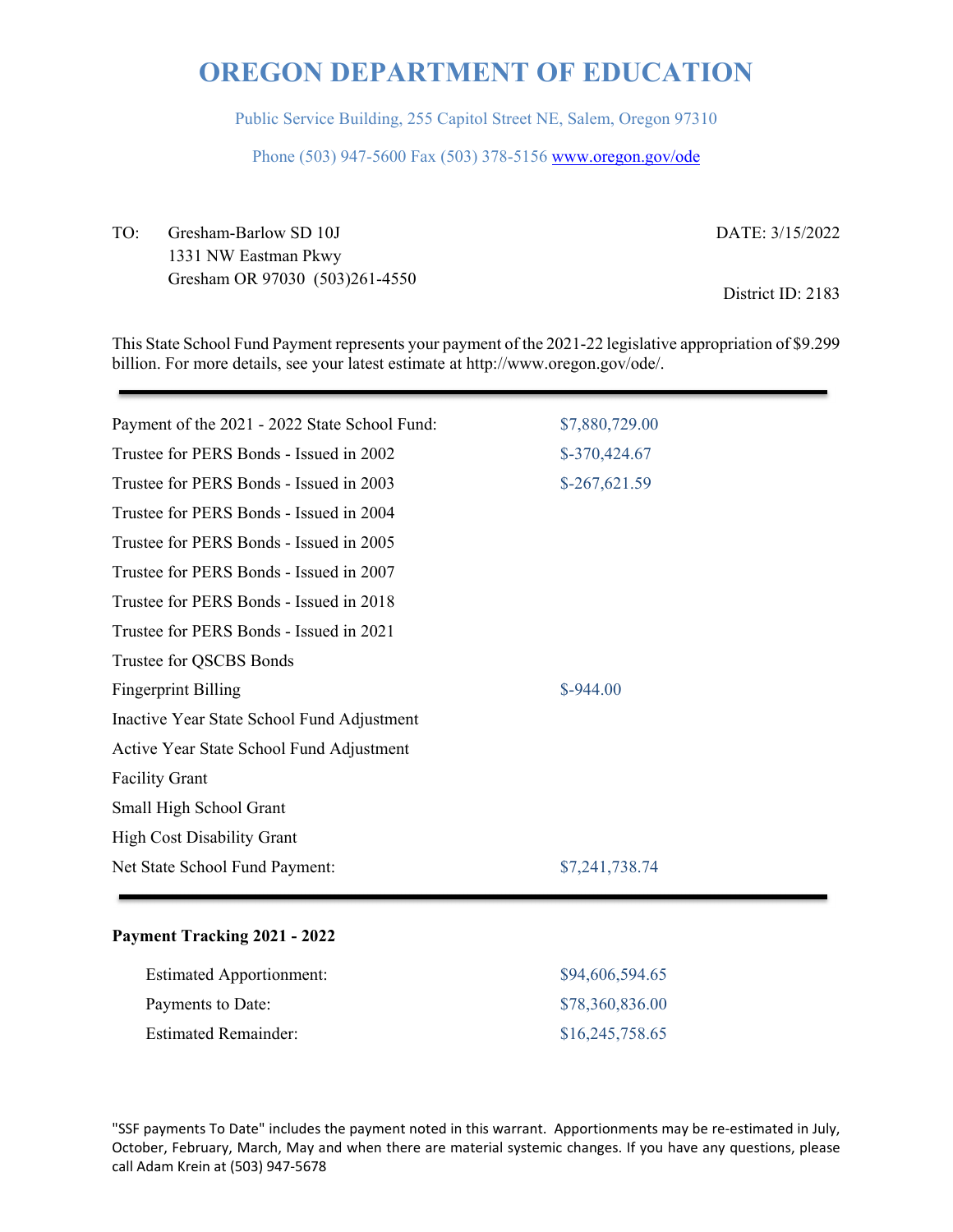Public Service Building, 255 Capitol Street NE, Salem, Oregon 97310

Phone (503) 947-5600 Fax (503) 378-5156 www.oregon.gov/ode

TO: Centennial SD 28J 18135 SE Brooklyn St Portland OR 97236 (503)760-7990 DATE: 3/15/2022

District ID: 2185

This State School Fund Payment represents your payment of the 2021-22 legislative appropriation of \$9.299 billion. For more details, see your latest estimate at http://www.oregon.gov/ode/.

| Payment of the 2021 - 2022 State School Fund: | \$4,597,319.00 |
|-----------------------------------------------|----------------|
| Trustee for PERS Bonds - Issued in 2002       |                |
| Trustee for PERS Bonds - Issued in 2003       |                |
| Trustee for PERS Bonds - Issued in 2004       |                |
| Trustee for PERS Bonds - Issued in 2005       |                |
| Trustee for PERS Bonds - Issued in 2007       |                |
| Trustee for PERS Bonds - Issued in 2018       |                |
| Trustee for PERS Bonds - Issued in 2021       |                |
| Trustee for QSCBS Bonds                       |                |
| <b>Fingerprint Billing</b>                    | $$-1,357.00$   |
| Inactive Year State School Fund Adjustment    |                |
| Active Year State School Fund Adjustment      |                |
| <b>Facility Grant</b>                         |                |
| Small High School Grant                       |                |
| <b>High Cost Disability Grant</b>             |                |
| Net State School Fund Payment:                | \$4,595,962.00 |
|                                               |                |

#### **Payment Tracking 2021 - 2022**

| <b>Estimated Apportionment:</b> | \$55,189,907.17 |
|---------------------------------|-----------------|
| Payments to Date:               | \$45,448,672.00 |
| <b>Estimated Remainder:</b>     | \$9,741,235.17  |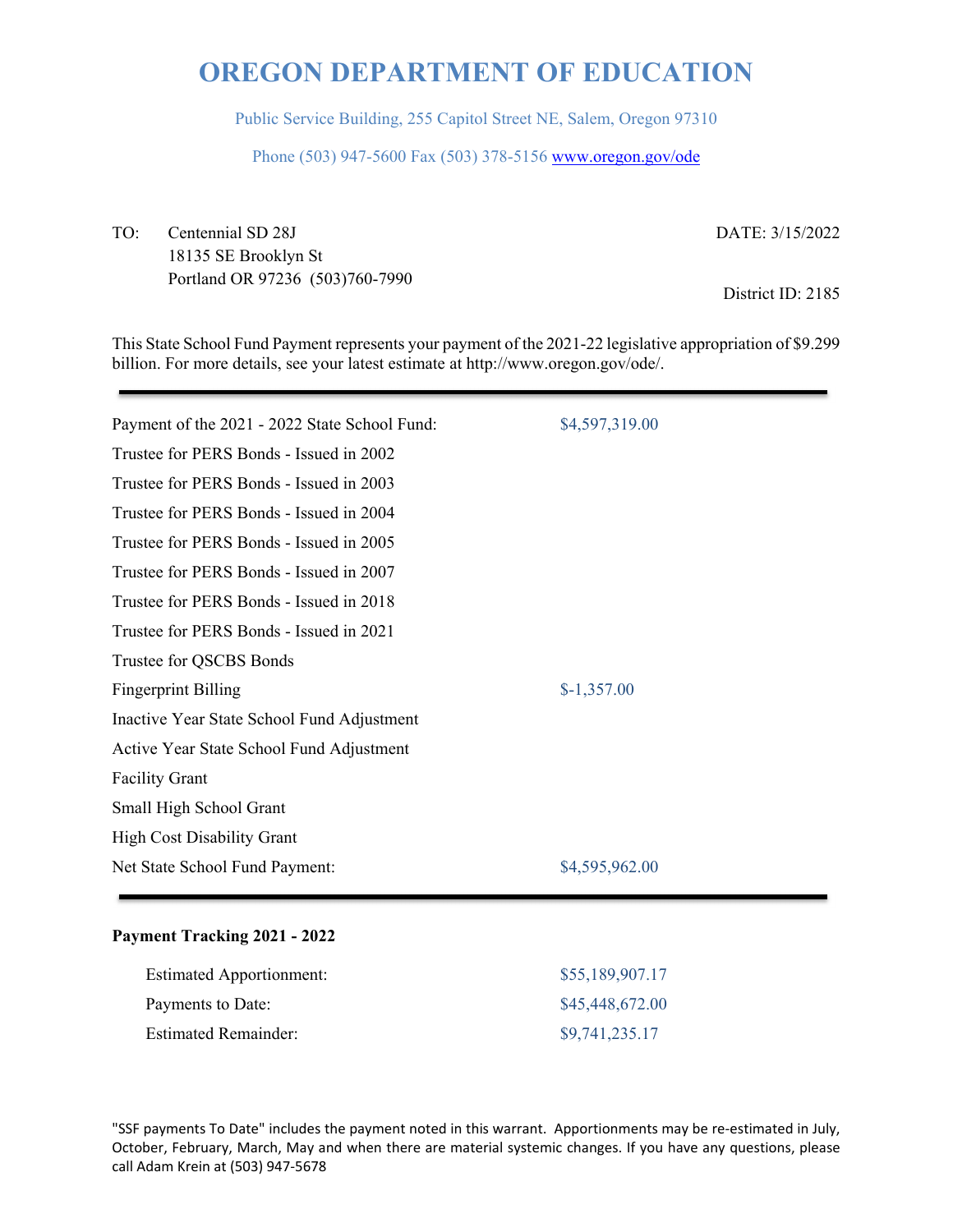Public Service Building, 255 Capitol Street NE, Salem, Oregon 97310

Phone (503) 947-5600 Fax (503) 378-5156 www.oregon.gov/ode

TO: Corbett SD 39 35800 E Hist Columbia River Hwy Corbett OR 97019 (503)261-4200

DATE: 3/15/2022

District ID: 2186

This State School Fund Payment represents your payment of the 2021-22 legislative appropriation of \$9.299 billion. For more details, see your latest estimate at http://www.oregon.gov/ode/.

| Payment of the 2021 - 2022 State School Fund: | \$2,375,505.00 |  |
|-----------------------------------------------|----------------|--|
| Trustee for PERS Bonds - Issued in 2002       |                |  |
| Trustee for PERS Bonds - Issued in 2003       |                |  |
| Trustee for PERS Bonds - Issued in 2004       |                |  |
| Trustee for PERS Bonds - Issued in 2005       |                |  |
| Trustee for PERS Bonds - Issued in 2007       |                |  |
| Trustee for PERS Bonds - Issued in 2018       |                |  |
| Trustee for PERS Bonds - Issued in 2021       |                |  |
| Trustee for QSCBS Bonds                       | $$-5,422.12$   |  |
| <b>Fingerprint Billing</b>                    |                |  |
| Inactive Year State School Fund Adjustment    |                |  |
| Active Year State School Fund Adjustment      |                |  |
| <b>Facility Grant</b>                         |                |  |
| Small High School Grant                       |                |  |
| <b>High Cost Disability Grant</b>             |                |  |
| Net State School Fund Payment:                | \$2,370,082.88 |  |
|                                               |                |  |

#### **Payment Tracking 2021 - 2022**

| <b>Estimated Apportionment:</b> | \$9,505,823.50 |
|---------------------------------|----------------|
| Payments to Date:               | \$7,832,150.00 |
| <b>Estimated Remainder:</b>     | \$1,673,673.50 |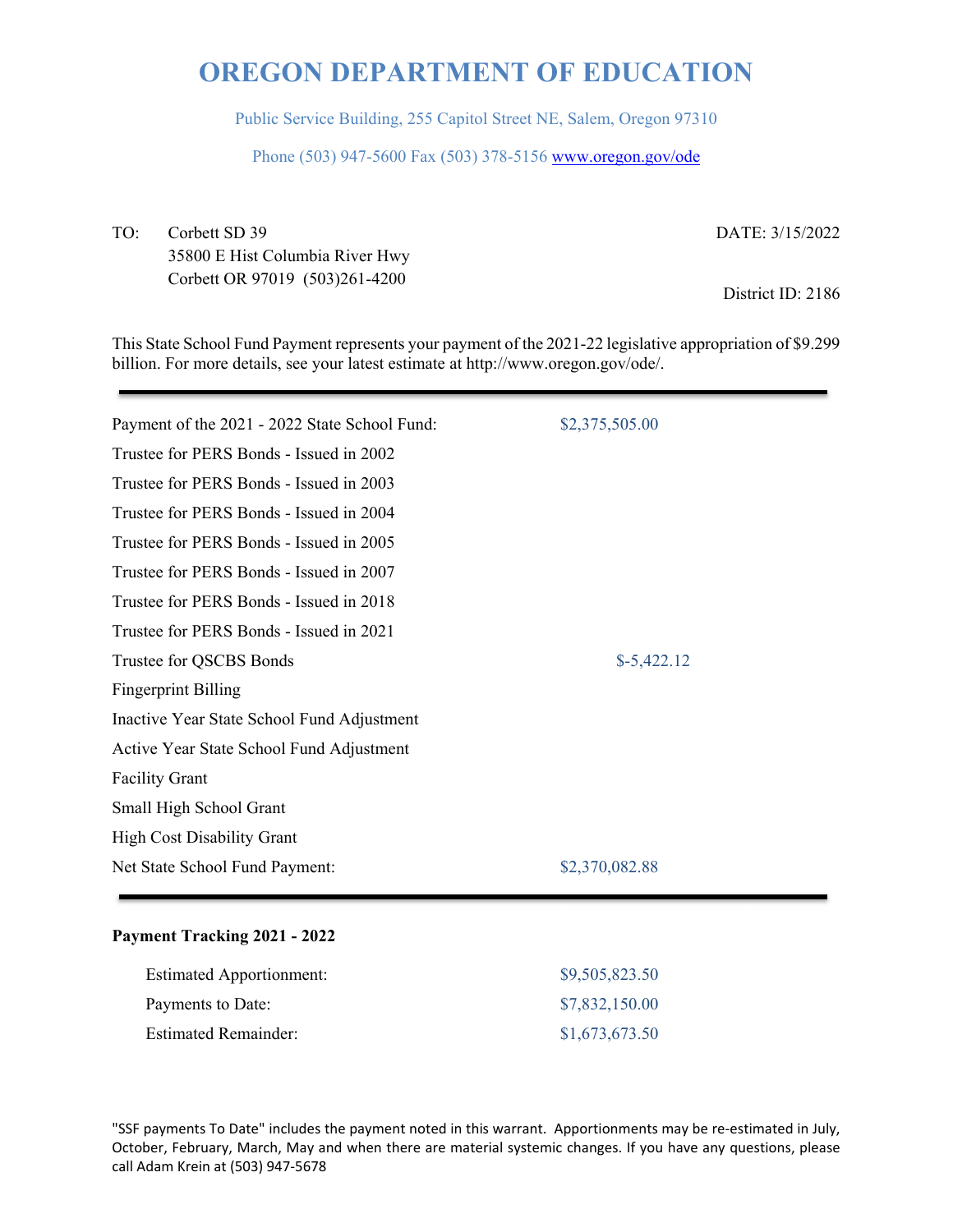Public Service Building, 255 Capitol Street NE, Salem, Oregon 97310

Phone (503) 947-5600 Fax (503) 378-5156 www.oregon.gov/ode

TO: David Douglas SD 40 11300 NE Halsey St Portland OR 97220 (503)252-2900 DATE: 3/15/2022

District ID: 2187

This State School Fund Payment represents your payment of the 2021-22 legislative appropriation of \$9.299 billion. For more details, see your latest estimate at http://www.oregon.gov/ode/.

| Payment of the 2021 - 2022 State School Fund: | \$7,704,110.00 |
|-----------------------------------------------|----------------|
| Trustee for PERS Bonds - Issued in 2002       |                |
| Trustee for PERS Bonds - Issued in 2003       |                |
| Trustee for PERS Bonds - Issued in 2004       |                |
| Trustee for PERS Bonds - Issued in 2005       |                |
| Trustee for PERS Bonds - Issued in 2007       | \$-333,504.96  |
| Trustee for PERS Bonds - Issued in 2018       |                |
| Trustee for PERS Bonds - Issued in 2021       |                |
| Trustee for QSCBS Bonds                       |                |
| <b>Fingerprint Billing</b>                    | $$-2,655.00$   |
| Inactive Year State School Fund Adjustment    |                |
| Active Year State School Fund Adjustment      |                |
| <b>Facility Grant</b>                         |                |
| Small High School Grant                       |                |
| <b>High Cost Disability Grant</b>             |                |
| Net State School Fund Payment:                | \$7,367,950.04 |
|                                               |                |

#### **Payment Tracking 2021 - 2022**

| <b>Estimated Apportionment:</b> | \$92,486,310.88 |
|---------------------------------|-----------------|
| Payments to Date:               | \$76,093,675.00 |
| Estimated Remainder:            | \$16,392,635.88 |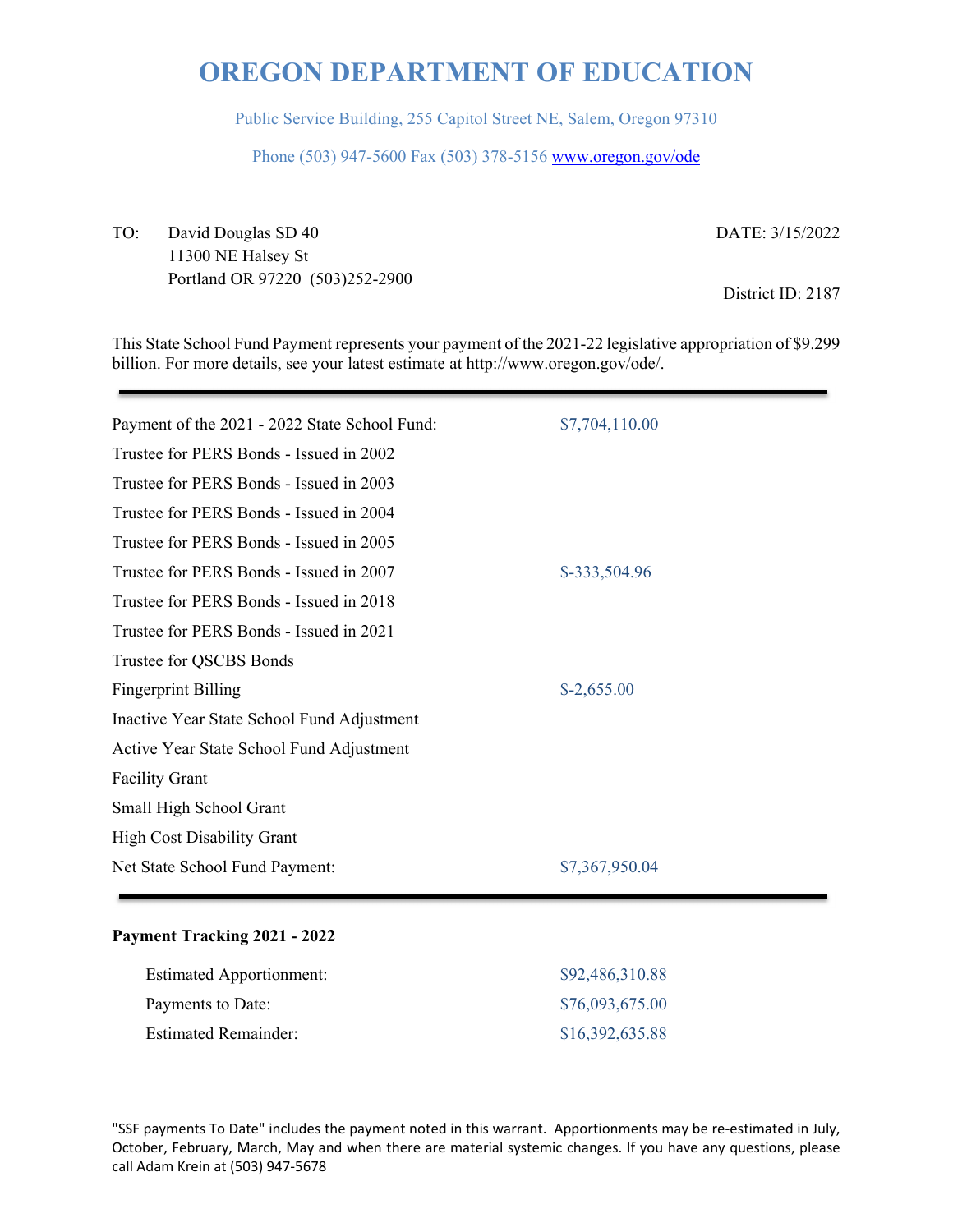Public Service Building, 255 Capitol Street NE, Salem, Oregon 97310

Phone (503) 947-5600 Fax (503) 378-5156 www.oregon.gov/ode

TO: Riverdale SD 51J 11733 SW Breyman Ave Portland OR 97219 (503)262-4840 DATE: 3/15/2022

District ID: 2188

This State School Fund Payment represents your payment of the 2021-22 legislative appropriation of \$9.299 billion. For more details, see your latest estimate at http://www.oregon.gov/ode/.

| Payment of the 2021 - 2022 State School Fund: | \$283,417.00  |
|-----------------------------------------------|---------------|
| Trustee for PERS Bonds - Issued in 2002       |               |
| Trustee for PERS Bonds - Issued in 2003       | $$-45,551.19$ |
| Trustee for PERS Bonds - Issued in 2004       |               |
| Trustee for PERS Bonds - Issued in 2005       |               |
| Trustee for PERS Bonds - Issued in 2007       |               |
| Trustee for PERS Bonds - Issued in 2018       |               |
| Trustee for PERS Bonds - Issued in 2021       |               |
| Trustee for QSCBS Bonds                       |               |
| <b>Fingerprint Billing</b>                    |               |
| Inactive Year State School Fund Adjustment    |               |
| Active Year State School Fund Adjustment      |               |
| <b>Facility Grant</b>                         |               |
| Small High School Grant                       |               |
| <b>High Cost Disability Grant</b>             |               |
| Net State School Fund Payment:                | \$237,865.81  |

#### **Payment Tracking 2021 - 2022**

| <b>Estimated Apportionment:</b> | \$3,402,366.83 |
|---------------------------------|----------------|
| Payments to Date:               | \$2,785,008.00 |
| <b>Estimated Remainder:</b>     | \$617,358.83   |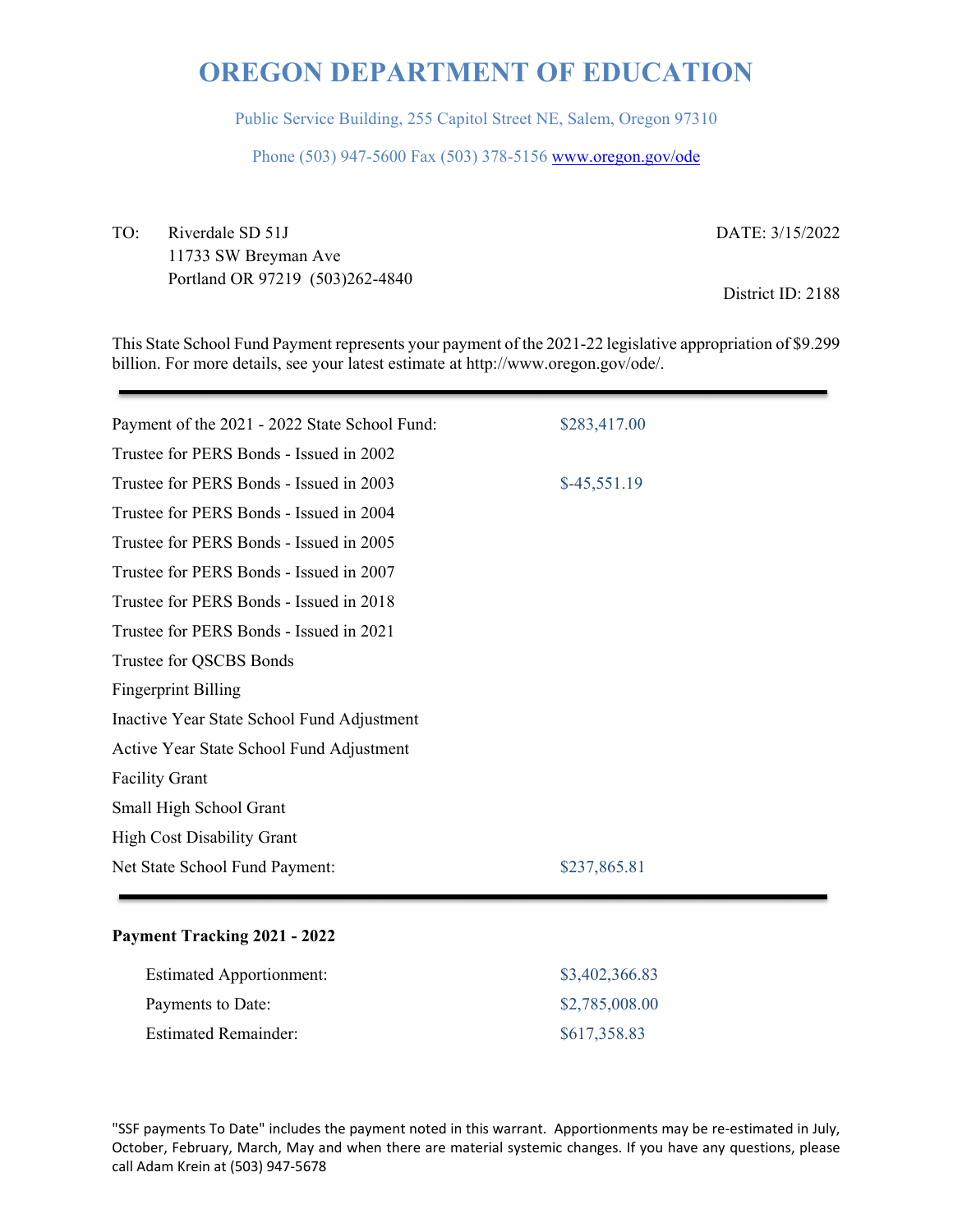Public Service Building, 255 Capitol Street NE, Salem, Oregon 97310

Phone (503) 947-5600 Fax (503) 378-5156 www.oregon.gov/ode

TO: Dallas SD 2 111 SW Ash St Dallas OR 97338 (503)623-5594

DATE: 3/15/2022

District ID: 2190

This State School Fund Payment represents your payment of the 2021-22 legislative appropriation of \$9.299 billion. For more details, see your latest estimate at http://www.oregon.gov/ode/.

| Payment of the 2021 - 2022 State School Fund: | \$2,072,996.00 |
|-----------------------------------------------|----------------|
| Trustee for PERS Bonds - Issued in 2002       |                |
| Trustee for PERS Bonds - Issued in 2003       |                |
| Trustee for PERS Bonds - Issued in 2004       |                |
| Trustee for PERS Bonds - Issued in 2005       |                |
| Trustee for PERS Bonds - Issued in 2007       |                |
| Trustee for PERS Bonds - Issued in 2018       |                |
| Trustee for PERS Bonds - Issued in 2021       | $$-211,129.86$ |
| Trustee for QSCBS Bonds                       |                |
| <b>Fingerprint Billing</b>                    | $$-295.00$     |
| Inactive Year State School Fund Adjustment    |                |
| Active Year State School Fund Adjustment      |                |
| <b>Facility Grant</b>                         |                |
| Small High School Grant                       |                |
| <b>High Cost Disability Grant</b>             |                |
| Net State School Fund Payment:                | \$1,861,571.14 |
|                                               |                |

#### **Payment Tracking 2021 - 2022**

| <b>Estimated Apportionment:</b> | \$24,885,901.09 |
|---------------------------------|-----------------|
| Payments to Date:               | \$20,992,691.00 |
| <b>Estimated Remainder:</b>     | \$3,893,210.09  |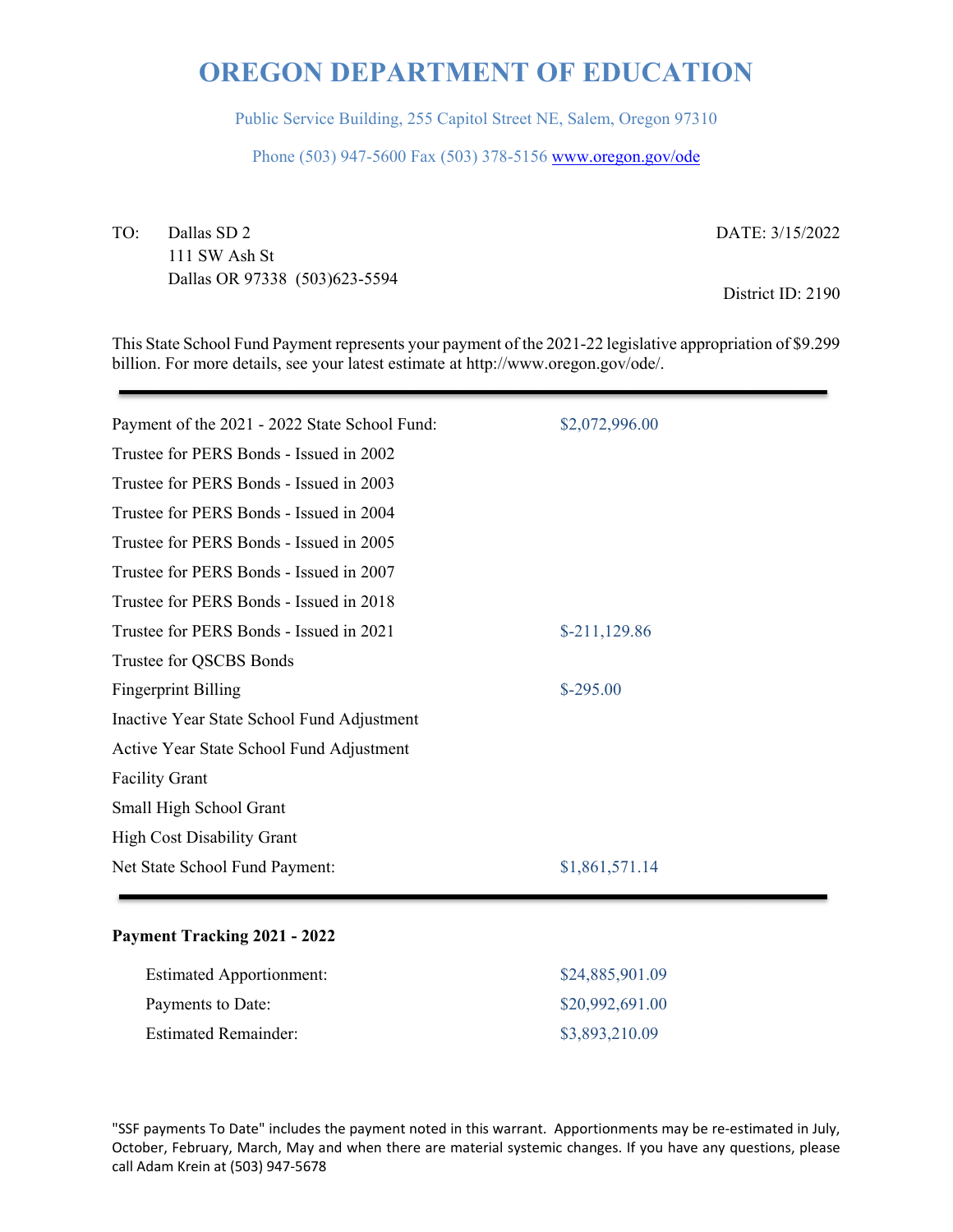Public Service Building, 255 Capitol Street NE, Salem, Oregon 97310

Phone (503) 947-5600 Fax (503) 378-5156 www.oregon.gov/ode

TO: Central SD 13J 750 5th St Independence OR 97351 (503)838-0030 DATE: 3/15/2022

District ID: 2191

This State School Fund Payment represents your payment of the 2021-22 legislative appropriation of \$9.299 billion. For more details, see your latest estimate at http://www.oregon.gov/ode/.

| Payment of the 2021 - 2022 State School Fund: | \$2,308,539.00 |
|-----------------------------------------------|----------------|
| Trustee for PERS Bonds - Issued in 2002       |                |
| Trustee for PERS Bonds - Issued in 2003       | $$-214,815.18$ |
| Trustee for PERS Bonds - Issued in 2004       |                |
| Trustee for PERS Bonds - Issued in 2005       |                |
| Trustee for PERS Bonds - Issued in 2007       |                |
| Trustee for PERS Bonds - Issued in 2018       |                |
| Trustee for PERS Bonds - Issued in 2021       |                |
| Trustee for QSCBS Bonds                       |                |
| <b>Fingerprint Billing</b>                    | $$-590.00$     |
| Inactive Year State School Fund Adjustment    |                |
| Active Year State School Fund Adjustment      |                |
| <b>Facility Grant</b>                         |                |
| Small High School Grant                       |                |
| <b>High Cost Disability Grant</b>             |                |
| Net State School Fund Payment:                | \$2,093,133.82 |
|                                               |                |

#### **Payment Tracking 2021 - 2022**

| <b>Estimated Apportionment:</b> | \$27,713,549.85 |
|---------------------------------|-----------------|
| Payments to Date:               | \$22,819,772.00 |
| <b>Estimated Remainder:</b>     | \$4,893,777.85  |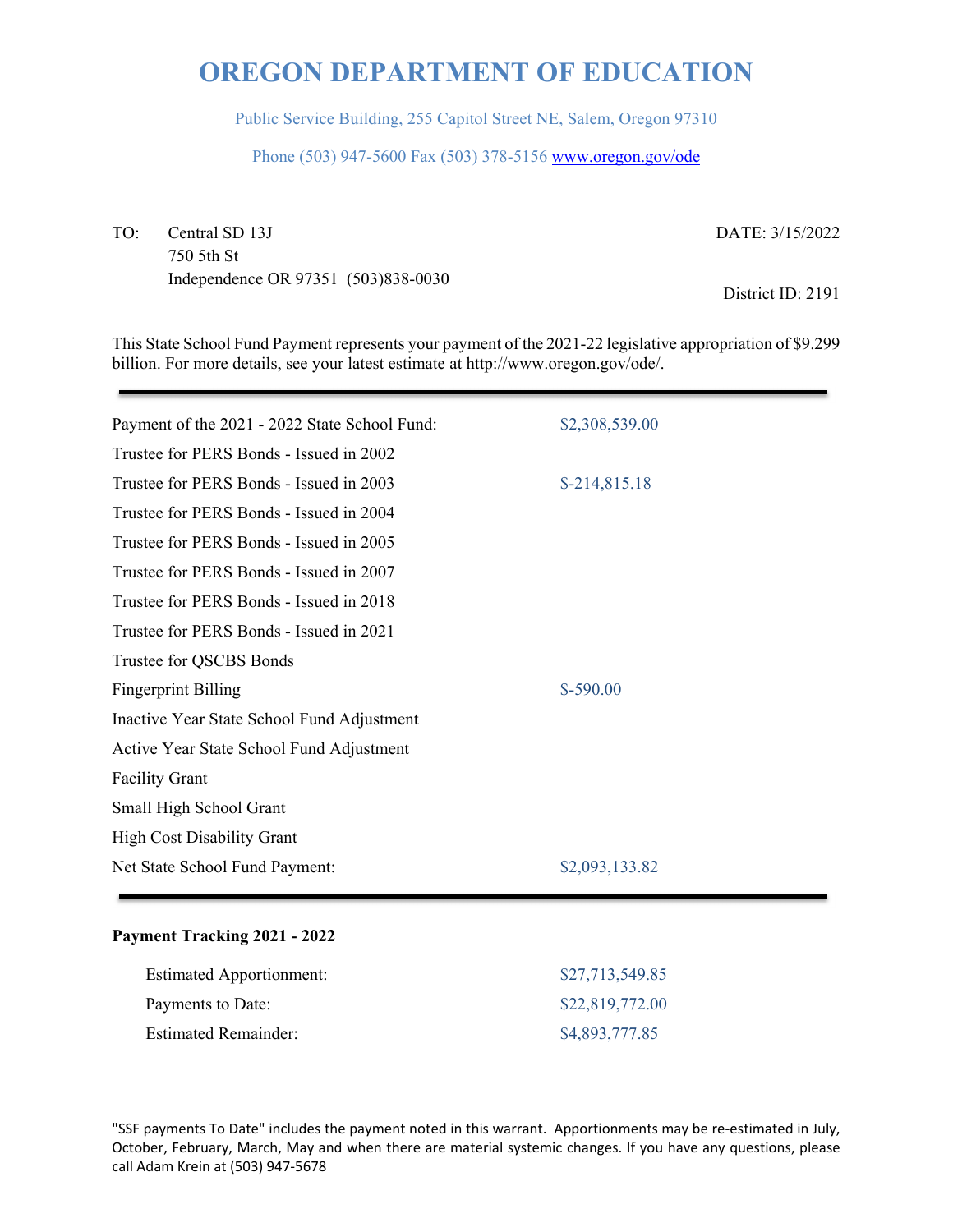Public Service Building, 255 Capitol Street NE, Salem, Oregon 97310

Phone (503) 947-5600 Fax (503) 378-5156 www.oregon.gov/ode

TO: Perrydale SD 21 7445 Perrydale Rd Amity OR 97101 (503)835-3184 DATE: 3/15/2022

District ID: 2192

This State School Fund Payment represents your payment of the 2021-22 legislative appropriation of \$9.299 billion. For more details, see your latest estimate at http://www.oregon.gov/ode/.

| Payment of the 2021 - 2022 State School Fund: | \$299,672.00 |
|-----------------------------------------------|--------------|
| Trustee for PERS Bonds - Issued in 2002       |              |
| Trustee for PERS Bonds - Issued in 2003       |              |
| Trustee for PERS Bonds - Issued in 2004       |              |
| Trustee for PERS Bonds - Issued in 2005       |              |
| Trustee for PERS Bonds - Issued in 2007       |              |
| Trustee for PERS Bonds - Issued in 2018       |              |
| Trustee for PERS Bonds - Issued in 2021       |              |
| Trustee for QSCBS Bonds                       |              |
| <b>Fingerprint Billing</b>                    |              |
| Inactive Year State School Fund Adjustment    |              |
| Active Year State School Fund Adjustment      |              |
| <b>Facility Grant</b>                         | \$571.00     |
| Small High School Grant                       |              |
| <b>High Cost Disability Grant</b>             |              |
| Net State School Fund Payment:                | \$300,243.00 |
|                                               |              |

#### **Payment Tracking 2021 - 2022**

| <b>Estimated Apportionment:</b> | \$3,597,504.91 |
|---------------------------------|----------------|
| Payments to Date:               | \$2,964,487.00 |
| <b>Estimated Remainder:</b>     | \$633,017.91   |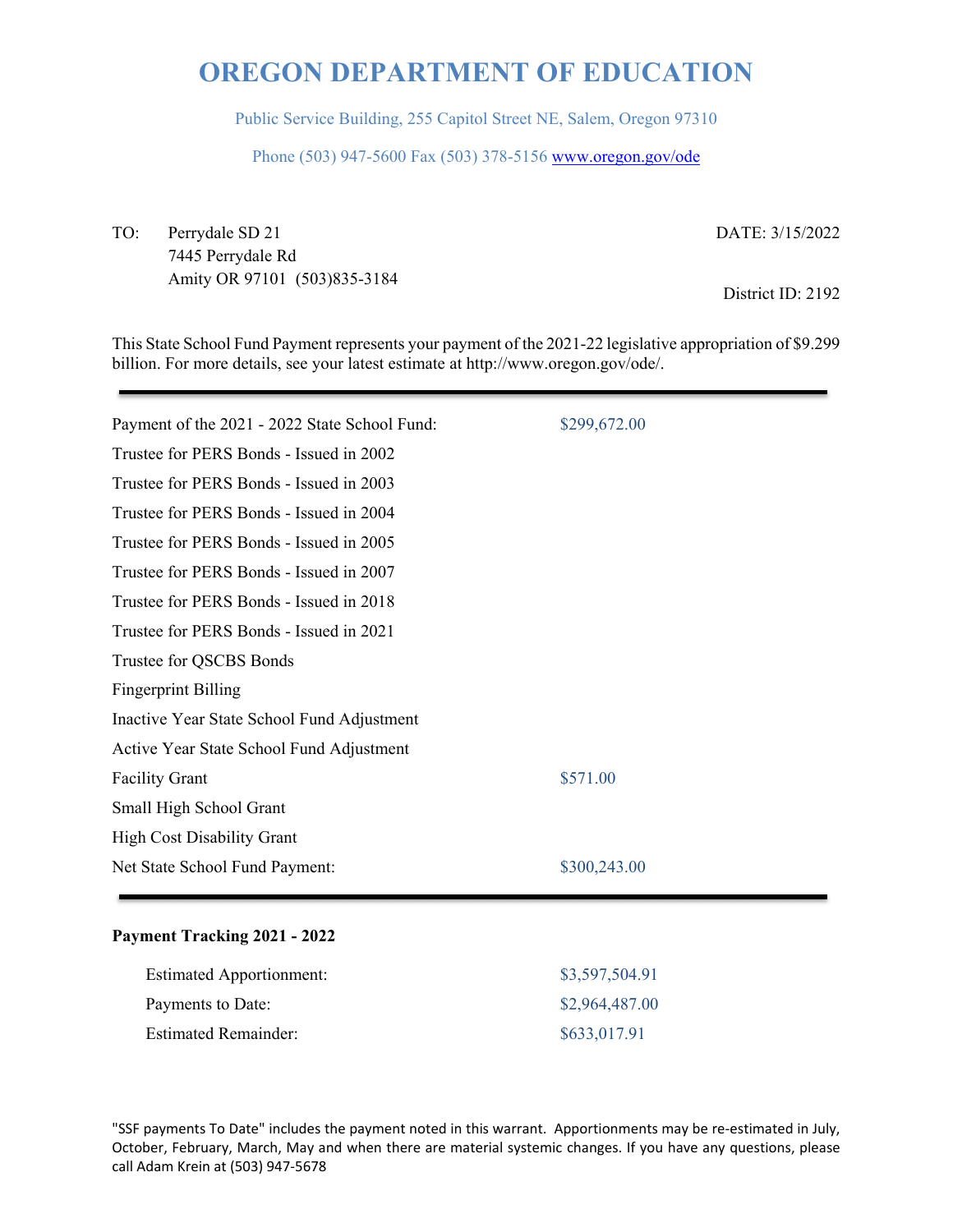Public Service Building, 255 Capitol Street NE, Salem, Oregon 97310

Phone (503) 947-5600 Fax (503) 378-5156 www.oregon.gov/ode

TO: Falls City SD 57 111 N Main St Falls City OR 97344 (503)787-3521 DATE: 3/15/2022

District ID: 2193

This State School Fund Payment represents your payment of the 2021-22 legislative appropriation of \$9.299 billion. For more details, see your latest estimate at http://www.oregon.gov/ode/.

| Payment of the 2021 - 2022 State School Fund: | \$208,765.00  |
|-----------------------------------------------|---------------|
| Trustee for PERS Bonds - Issued in 2002       |               |
| Trustee for PERS Bonds - Issued in 2003       | $$-18,502.15$ |
| Trustee for PERS Bonds - Issued in 2004       |               |
| Trustee for PERS Bonds - Issued in 2005       |               |
| Trustee for PERS Bonds - Issued in 2007       |               |
| Trustee for PERS Bonds - Issued in 2018       |               |
| Trustee for PERS Bonds - Issued in 2021       |               |
| Trustee for QSCBS Bonds                       | $$-2,902.41$  |
| <b>Fingerprint Billing</b>                    |               |
| Inactive Year State School Fund Adjustment    |               |
| Active Year State School Fund Adjustment      |               |
| <b>Facility Grant</b>                         |               |
| Small High School Grant                       |               |
| <b>High Cost Disability Grant</b>             |               |
| Net State School Fund Payment:                | \$187,360.44  |
|                                               |               |

#### **Payment Tracking 2021 - 2022**

| <b>Estimated Apportionment:</b> | \$2,506,181.52 |
|---------------------------------|----------------|
| Payments to Date:               | \$2,065,099.00 |
| <b>Estimated Remainder:</b>     | \$441,082.52   |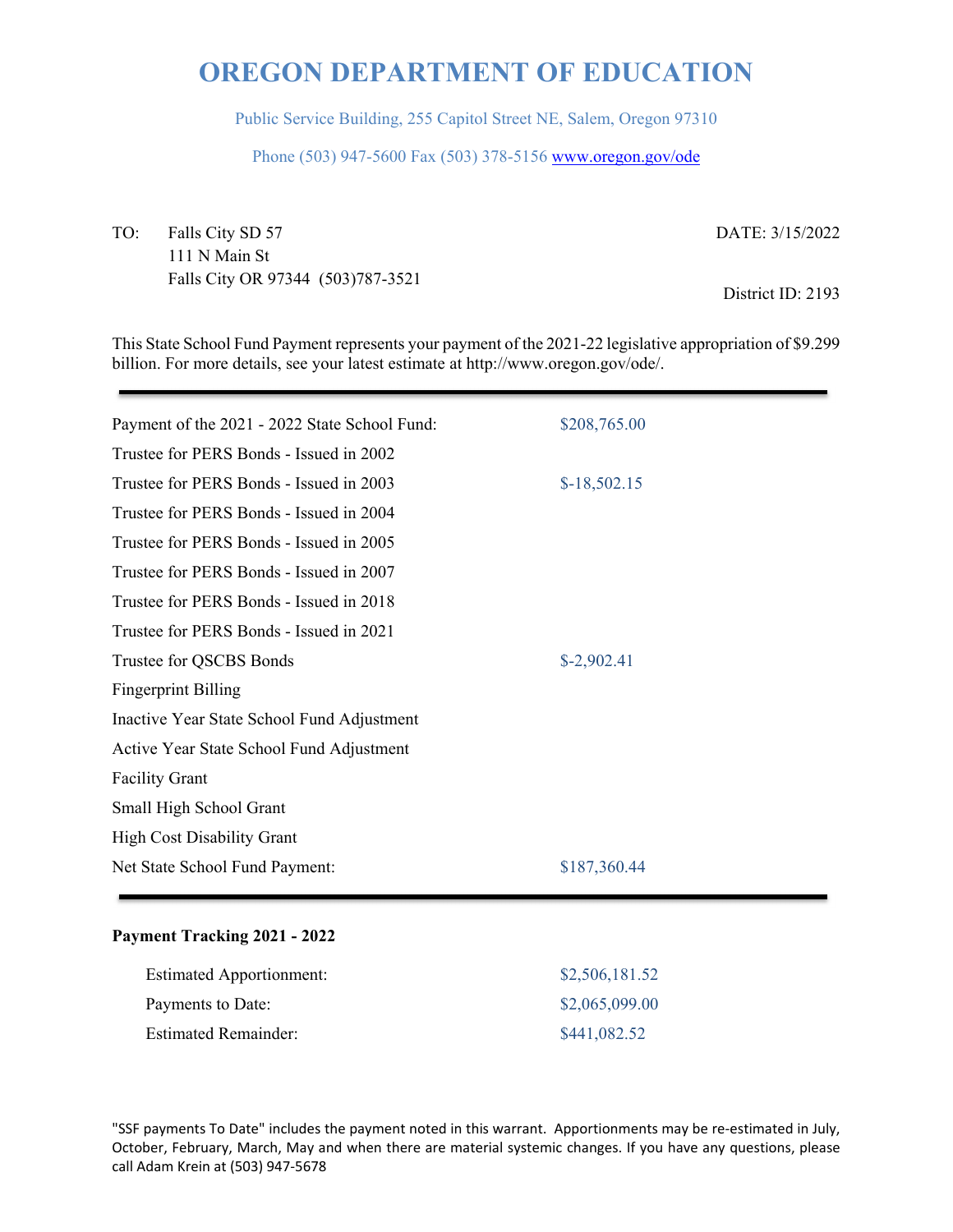Public Service Building, 255 Capitol Street NE, Salem, Oregon 97310

Phone (503) 947-5600 Fax (503) 378-5156 www.oregon.gov/ode

TO: Sherman County SD 65912 High School Loop Moro OR 97039 (541)565-3500 DATE: 3/15/2022

District ID: 2195

This State School Fund Payment represents your payment of the 2021-22 legislative appropriation of \$9.299 billion. For more details, see your latest estimate at http://www.oregon.gov/ode/.

| Payment of the 2021 - 2022 State School Fund: | \$191,211.00 |
|-----------------------------------------------|--------------|
| Trustee for PERS Bonds - Issued in 2002       |              |
| Trustee for PERS Bonds - Issued in 2003       |              |
| Trustee for PERS Bonds - Issued in 2004       |              |
| Trustee for PERS Bonds - Issued in 2005       |              |
| Trustee for PERS Bonds - Issued in 2007       |              |
| Trustee for PERS Bonds - Issued in 2018       |              |
| Trustee for PERS Bonds - Issued in 2021       |              |
| Trustee for QSCBS Bonds                       |              |
| <b>Fingerprint Billing</b>                    | $$-59.00$    |
| Inactive Year State School Fund Adjustment    |              |
| Active Year State School Fund Adjustment      |              |
| <b>Facility Grant</b>                         |              |
| Small High School Grant                       |              |
| <b>High Cost Disability Grant</b>             |              |
| Net State School Fund Payment:                | \$191,152.00 |
|                                               |              |

#### **Payment Tracking 2021 - 2022**

| <b>Estimated Apportionment:</b> | \$2,295,450.18 |
|---------------------------------|----------------|
| Payments to Date:               | \$1,882,587.00 |
| <b>Estimated Remainder:</b>     | \$412,863.18   |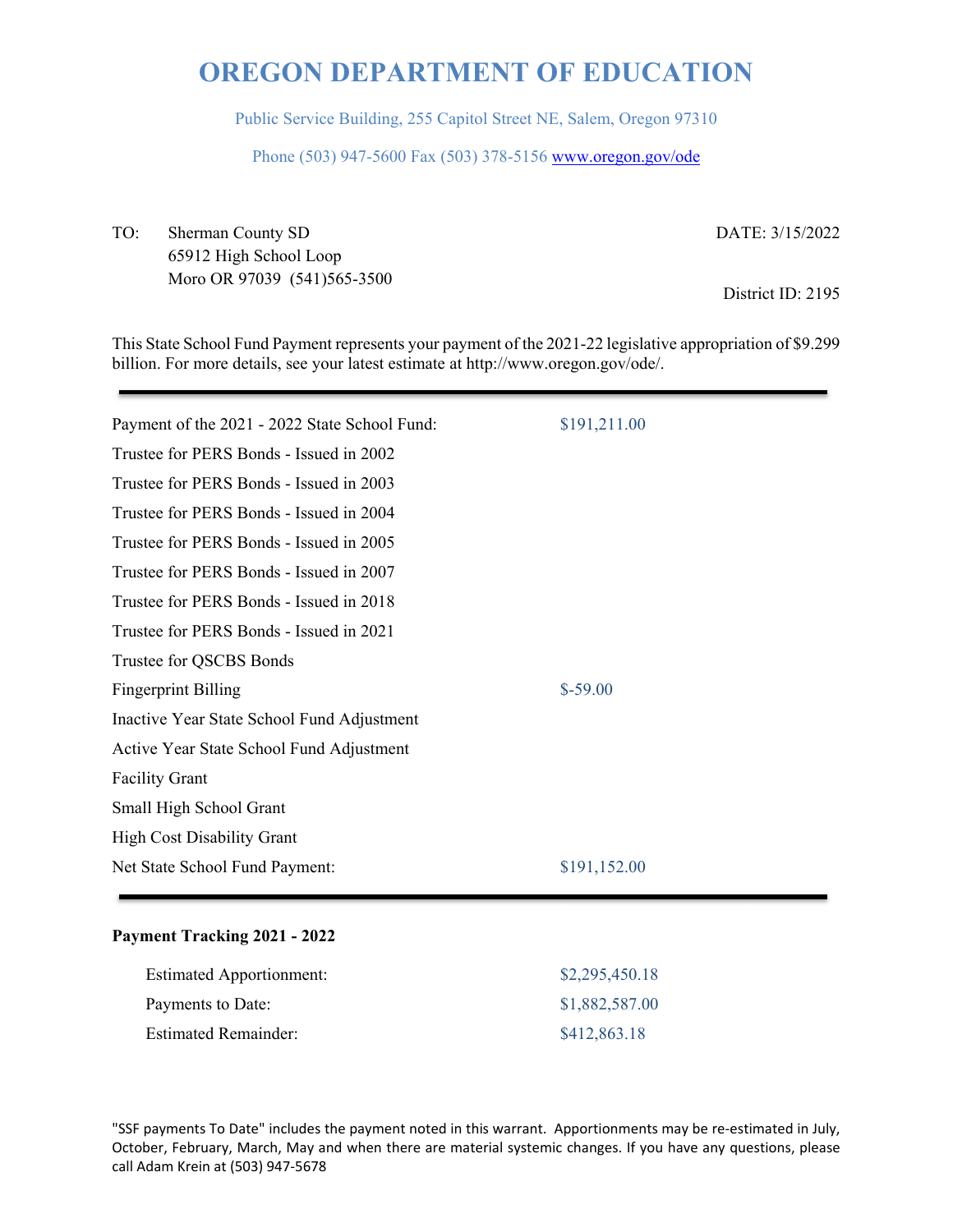Public Service Building, 255 Capitol Street NE, Salem, Oregon 97310

Phone (503) 947-5600 Fax (503) 378-5156 www.oregon.gov/ode

TO: Tillamook SD 9 2510 1st St Tillamook OR 97141 (503)842-4414 DATE: 3/15/2022

District ID: 2197

This State School Fund Payment represents your payment of the 2021-22 legislative appropriation of \$9.299 billion. For more details, see your latest estimate at http://www.oregon.gov/ode/.

| \$660,303.00   |
|----------------|
|                |
| $$-178,424.36$ |
|                |
|                |
|                |
|                |
| $$-70,230.00$  |
|                |
| $$-472.00$     |
|                |
|                |
|                |
|                |
|                |
| \$411,176.64   |
|                |

#### **Payment Tracking 2021 - 2022**

| <b>Estimated Apportionment:</b> | \$7,926,800.98 |
|---------------------------------|----------------|
| Payments to Date:               | \$6,421,963.00 |
| <b>Estimated Remainder:</b>     | \$1,504,837.98 |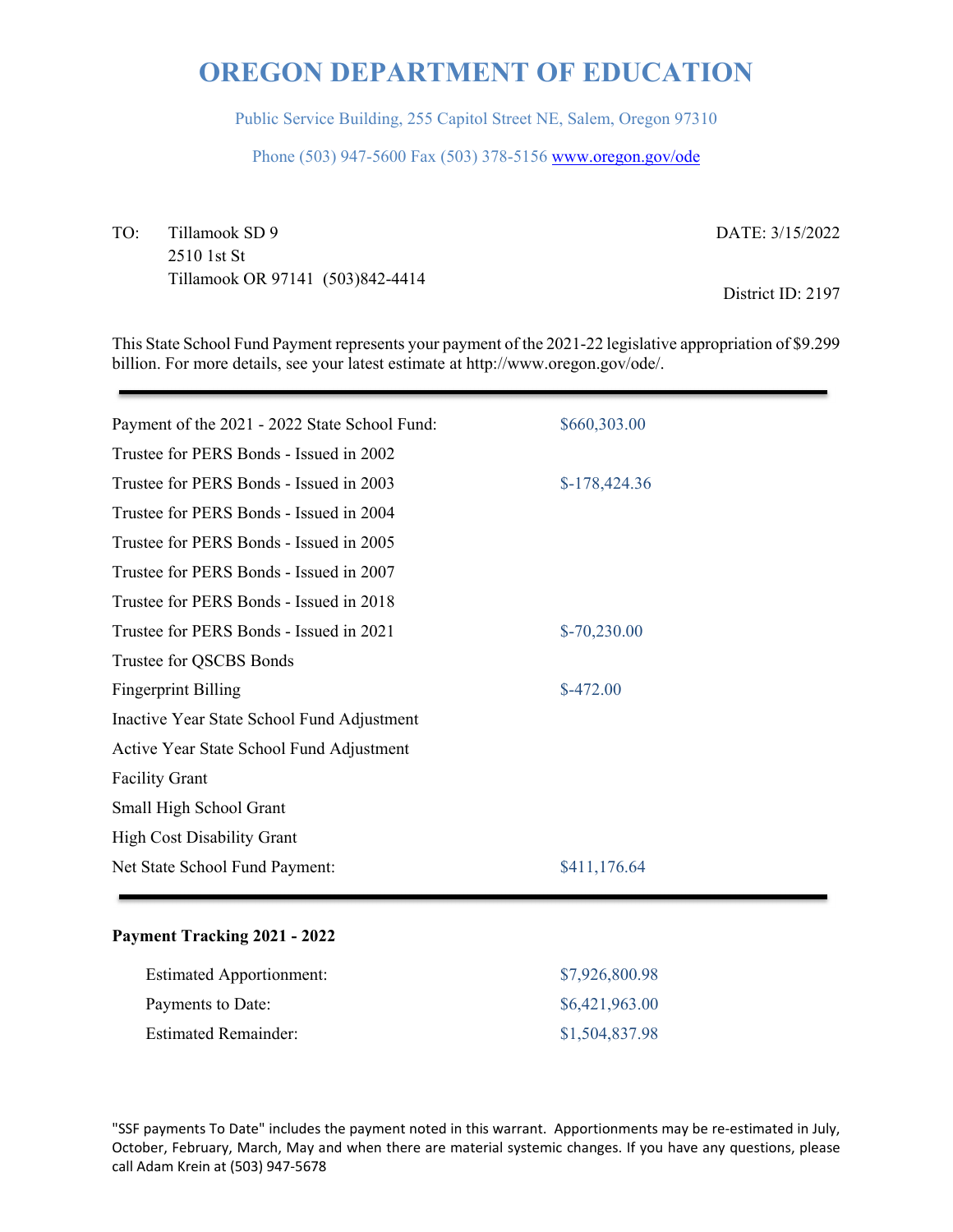Public Service Building, 255 Capitol Street NE, Salem, Oregon 97310

Phone (503) 947-5600 Fax (503) 378-5156 www.oregon.gov/ode

TO: Neah-Kah-Nie SD 56 PO Box 28 Rockaway Beach OR 97136 (503)355-2222 DATE: 3/15/2022

District ID: 2198

This State School Fund Payment represents your payment of the 2021-22 legislative appropriation of \$9.299 billion. For more details, see your latest estimate at http://www.oregon.gov/ode/.

| Payment of the 2021 - 2022 State School Fund: | \$.00 |
|-----------------------------------------------|-------|
| Trustee for PERS Bonds - Issued in 2002       |       |
| Trustee for PERS Bonds - Issued in 2003       |       |
| Trustee for PERS Bonds - Issued in 2004       |       |
| Trustee for PERS Bonds - Issued in 2005       |       |
| Trustee for PERS Bonds - Issued in 2007       |       |
| Trustee for PERS Bonds - Issued in 2018       |       |
| Trustee for PERS Bonds - Issued in 2021       |       |
| Trustee for QSCBS Bonds                       |       |
| <b>Fingerprint Billing</b>                    |       |
| Inactive Year State School Fund Adjustment    |       |
| Active Year State School Fund Adjustment      |       |
| <b>Facility Grant</b>                         |       |
| Small High School Grant                       |       |
| <b>High Cost Disability Grant</b>             |       |
| Net State School Fund Payment:                | \$.00 |

#### **Payment Tracking 2021 - 2022**

| <b>Estimated Apportionment:</b> | \$ .00             |
|---------------------------------|--------------------|
| Payments to Date:               | $\text{\$\S$}$ .00 |
| <b>Estimated Remainder:</b>     | $\Omega$ $\Omega$  |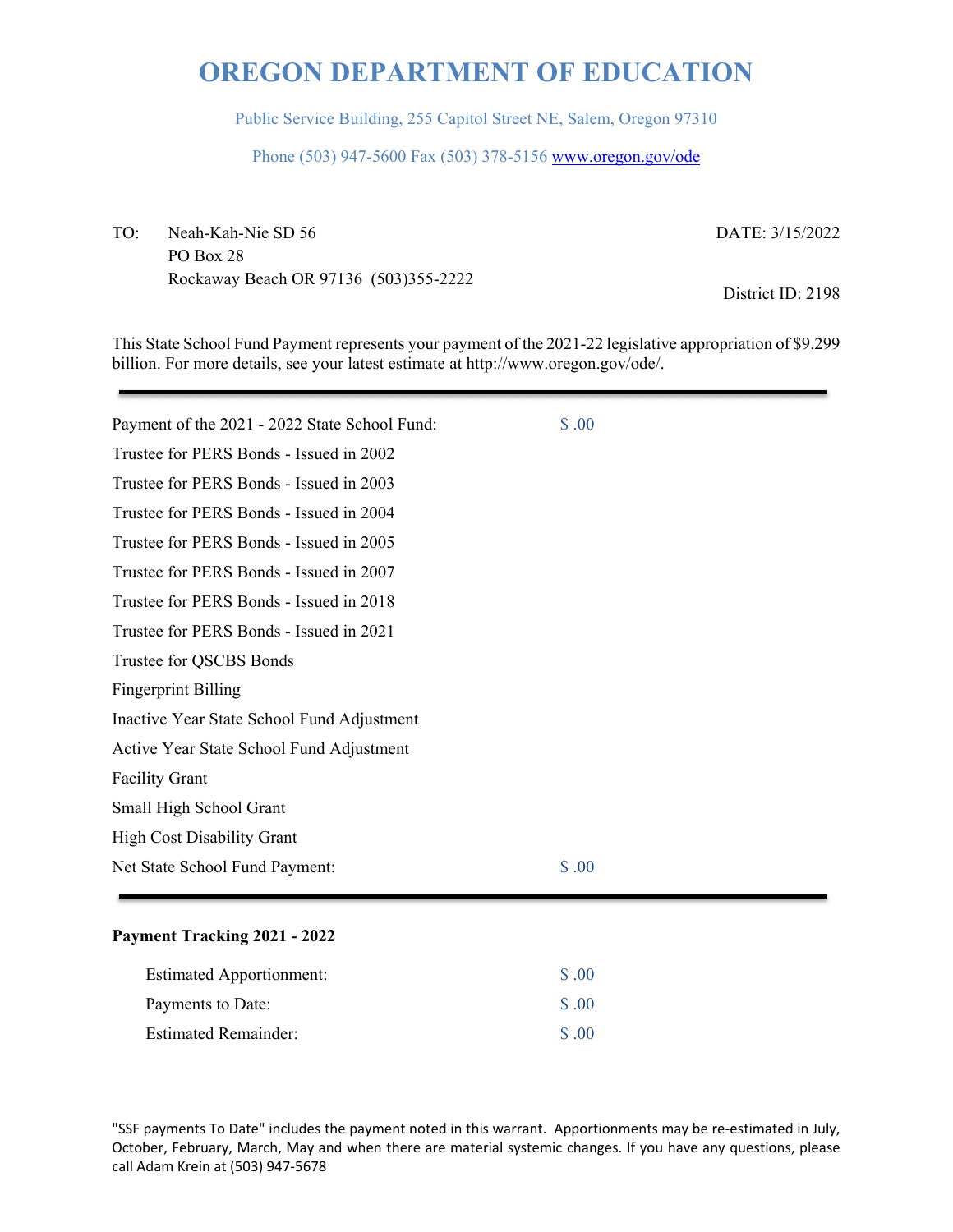Public Service Building, 255 Capitol Street NE, Salem, Oregon 97310

Phone (503) 947-5600 Fax (503) 378-5156 www.oregon.gov/ode

TO: Nestucca Valley SD 101J PO Box 99 Cloverdale OR 97112 (503)392-4892 DATE: 3/15/2022

District ID: 2199

This State School Fund Payment represents your payment of the 2021-22 legislative appropriation of \$9.299 billion. For more details, see your latest estimate at http://www.oregon.gov/ode/.

| Payment of the 2021 - 2022 State School Fund: | \$.00 |
|-----------------------------------------------|-------|
| Trustee for PERS Bonds - Issued in 2002       |       |
| Trustee for PERS Bonds - Issued in 2003       |       |
| Trustee for PERS Bonds - Issued in 2004       |       |
| Trustee for PERS Bonds - Issued in 2005       |       |
| Trustee for PERS Bonds - Issued in 2007       |       |
| Trustee for PERS Bonds - Issued in 2018       |       |
| Trustee for PERS Bonds - Issued in 2021       |       |
| Trustee for QSCBS Bonds                       |       |
| <b>Fingerprint Billing</b>                    |       |
| Inactive Year State School Fund Adjustment    |       |
| Active Year State School Fund Adjustment      |       |
| <b>Facility Grant</b>                         |       |
| Small High School Grant                       |       |
| <b>High Cost Disability Grant</b>             |       |
| Net State School Fund Payment:                | \$.00 |

#### **Payment Tracking 2021 - 2022**

| <b>Estimated Apportionment:</b> | \$ .00            |
|---------------------------------|-------------------|
| Payments to Date:               | \$.00             |
| <b>Estimated Remainder:</b>     | $\Omega$ $\Omega$ |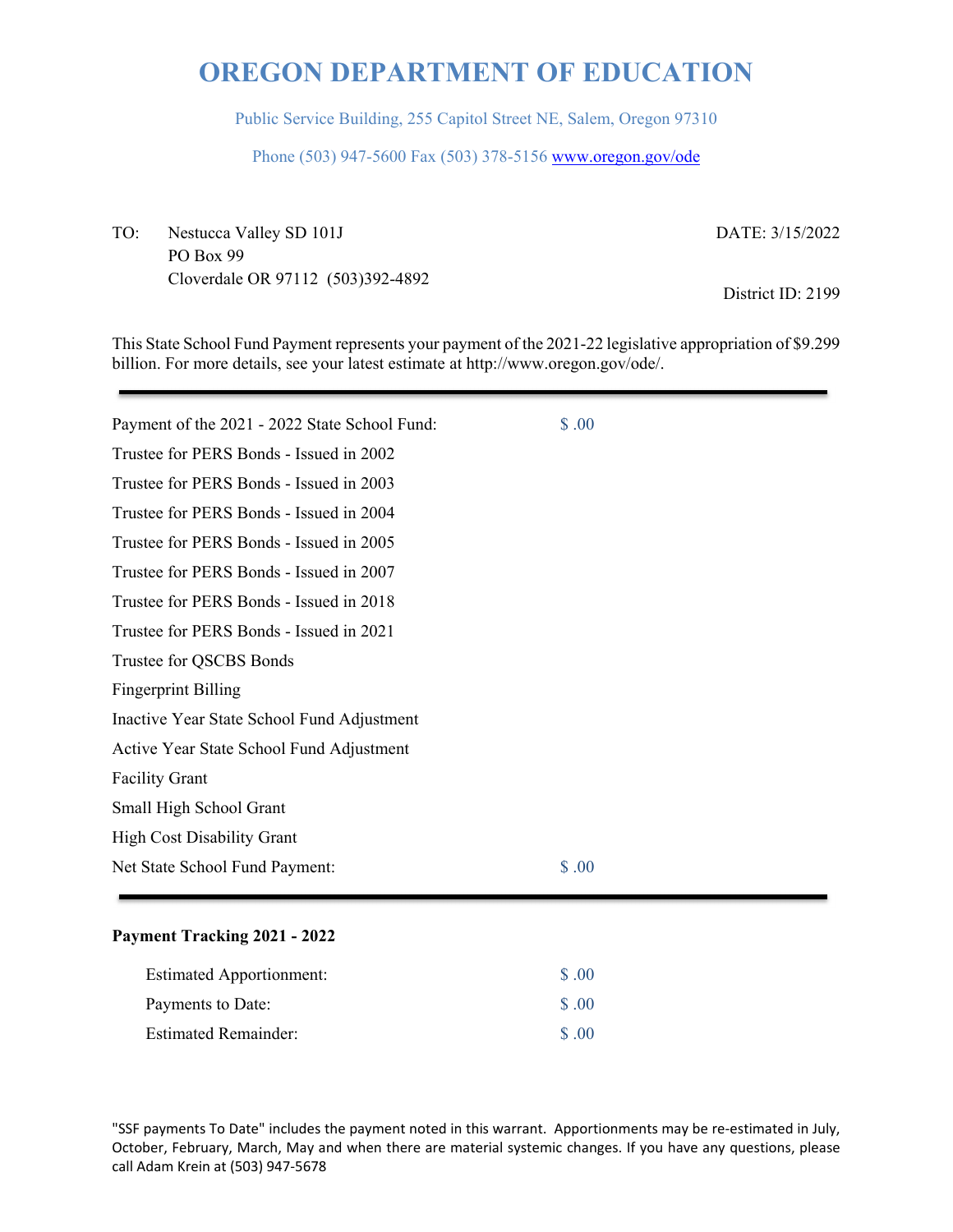Public Service Building, 255 Capitol Street NE, Salem, Oregon 97310

Phone (503) 947-5600 Fax (503) 378-5156 www.oregon.gov/ode

TO: Helix SD 1 PO Box 398 Helix OR 97835 (541)457-2175 DATE: 3/15/2022

District ID: 2201

This State School Fund Payment represents your payment of the 2021-22 legislative appropriation of \$9.299 billion. For more details, see your latest estimate at http://www.oregon.gov/ode/.

| Payment of the 2021 - 2022 State School Fund: | \$182,102.00 |
|-----------------------------------------------|--------------|
| Trustee for PERS Bonds - Issued in 2002       |              |
| Trustee for PERS Bonds - Issued in 2003       |              |
| Trustee for PERS Bonds - Issued in 2004       |              |
| Trustee for PERS Bonds - Issued in 2005       |              |
| Trustee for PERS Bonds - Issued in 2007       |              |
| Trustee for PERS Bonds - Issued in 2018       |              |
| Trustee for PERS Bonds - Issued in 2021       |              |
| Trustee for QSCBS Bonds                       |              |
| <b>Fingerprint Billing</b>                    | $$-59.00$    |
| Inactive Year State School Fund Adjustment    |              |
| Active Year State School Fund Adjustment      |              |
| <b>Facility Grant</b>                         |              |
| Small High School Grant                       |              |
| <b>High Cost Disability Grant</b>             |              |
| Net State School Fund Payment:                | \$182,043.00 |
|                                               |              |

#### **Payment Tracking 2021 - 2022**

| <b>Estimated Apportionment:</b> | \$2,186,095.34 |
|---------------------------------|----------------|
| Payments to Date:               | \$1,798,888.00 |
| <b>Estimated Remainder:</b>     | \$387,207.34   |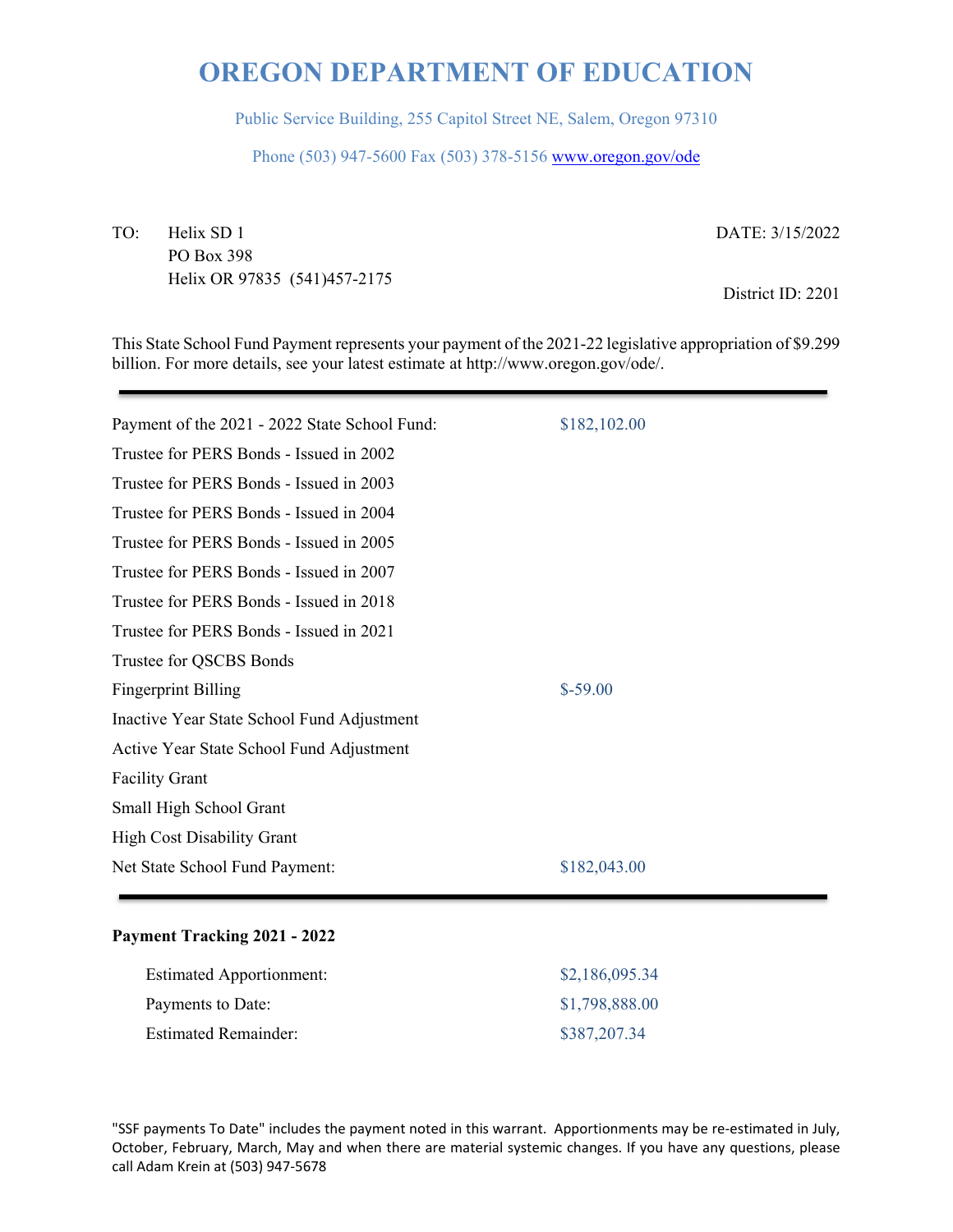Public Service Building, 255 Capitol Street NE, Salem, Oregon 97310

Phone (503) 947-5600 Fax (503) 378-5156 www.oregon.gov/ode

TO: Pilot Rock SD 2 PO Box BB Pilot Rock OR 97868 (541)443-8291 DATE: 3/15/2022

District ID: 2202

This State School Fund Payment represents your payment of the 2021-22 legislative appropriation of \$9.299 billion. For more details, see your latest estimate at http://www.oregon.gov/ode/.

| Payment of the 2021 - 2022 State School Fund: | \$277,394.00  |
|-----------------------------------------------|---------------|
| Trustee for PERS Bonds - Issued in 2002       |               |
| Trustee for PERS Bonds - Issued in 2003       |               |
| Trustee for PERS Bonds - Issued in 2004       |               |
| Trustee for PERS Bonds - Issued in 2005       | $$-23,937.15$ |
| Trustee for PERS Bonds - Issued in 2007       |               |
| Trustee for PERS Bonds - Issued in 2018       |               |
| Trustee for PERS Bonds - Issued in 2021       |               |
| Trustee for QSCBS Bonds                       |               |
| <b>Fingerprint Billing</b>                    |               |
| Inactive Year State School Fund Adjustment    |               |
| Active Year State School Fund Adjustment      |               |
| <b>Facility Grant</b>                         |               |
| Small High School Grant                       |               |
| <b>High Cost Disability Grant</b>             |               |
| Net State School Fund Payment:                | \$253,456.85  |
|                                               |               |

#### **Payment Tracking 2021 - 2022**

| <b>Estimated Apportionment:</b> | \$3,330,065.77 |
|---------------------------------|----------------|
| Payments to Date:               | \$2,743,435.00 |
| <b>Estimated Remainder:</b>     | \$586,630.77   |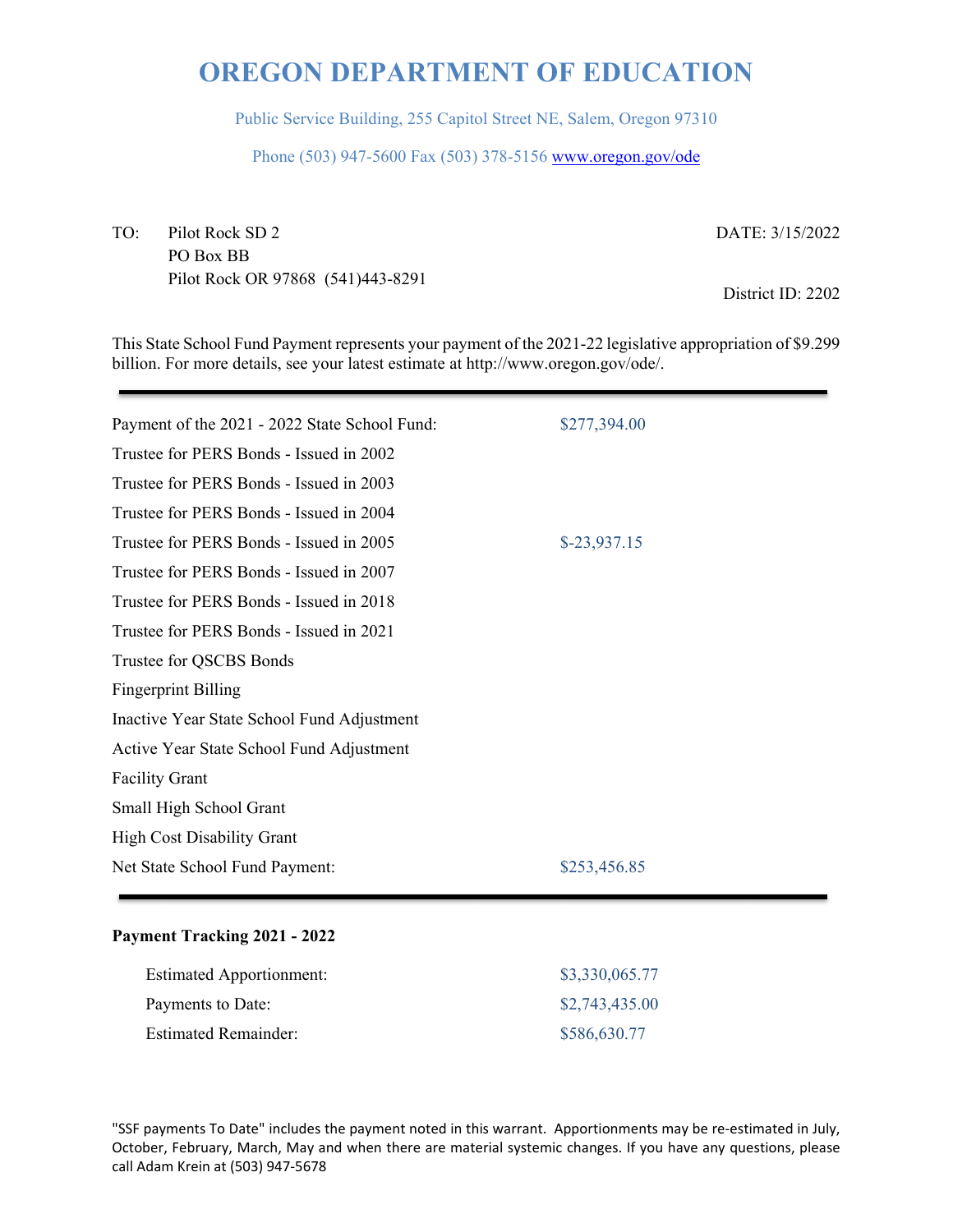Public Service Building, 255 Capitol Street NE, Salem, Oregon 97310

Phone (503) 947-5600 Fax (503) 378-5156 www.oregon.gov/ode

TO: Echo SD 5 600 E Gerone St Echo OR 97826 (541)376-8436 DATE: 3/15/2022

District ID: 2203

This State School Fund Payment represents your payment of the 2021-22 legislative appropriation of \$9.299 billion. For more details, see your latest estimate at http://www.oregon.gov/ode/.

| Payment of the 2021 - 2022 State School Fund: | \$273,041.00  |
|-----------------------------------------------|---------------|
| Trustee for PERS Bonds - Issued in 2002       |               |
| Trustee for PERS Bonds - Issued in 2003       | $$-17,939.91$ |
| Trustee for PERS Bonds - Issued in 2004       |               |
| Trustee for PERS Bonds - Issued in 2005       |               |
| Trustee for PERS Bonds - Issued in 2007       |               |
| Trustee for PERS Bonds - Issued in 2018       |               |
| Trustee for PERS Bonds - Issued in 2021       | $$-17,851.11$ |
| Trustee for QSCBS Bonds                       |               |
| <b>Fingerprint Billing</b>                    |               |
| Inactive Year State School Fund Adjustment    |               |
| Active Year State School Fund Adjustment      |               |
| <b>Facility Grant</b>                         |               |
| Small High School Grant                       |               |
| <b>High Cost Disability Grant</b>             |               |
| Net State School Fund Payment:                | \$237,249.98  |
|                                               |               |

#### **Payment Tracking 2021 - 2022**

| <b>Estimated Apportionment:</b> | \$3,277,801.26 |
|---------------------------------|----------------|
| Payments to Date:               | \$2,700,411.00 |
| <b>Estimated Remainder:</b>     | \$577,390.26   |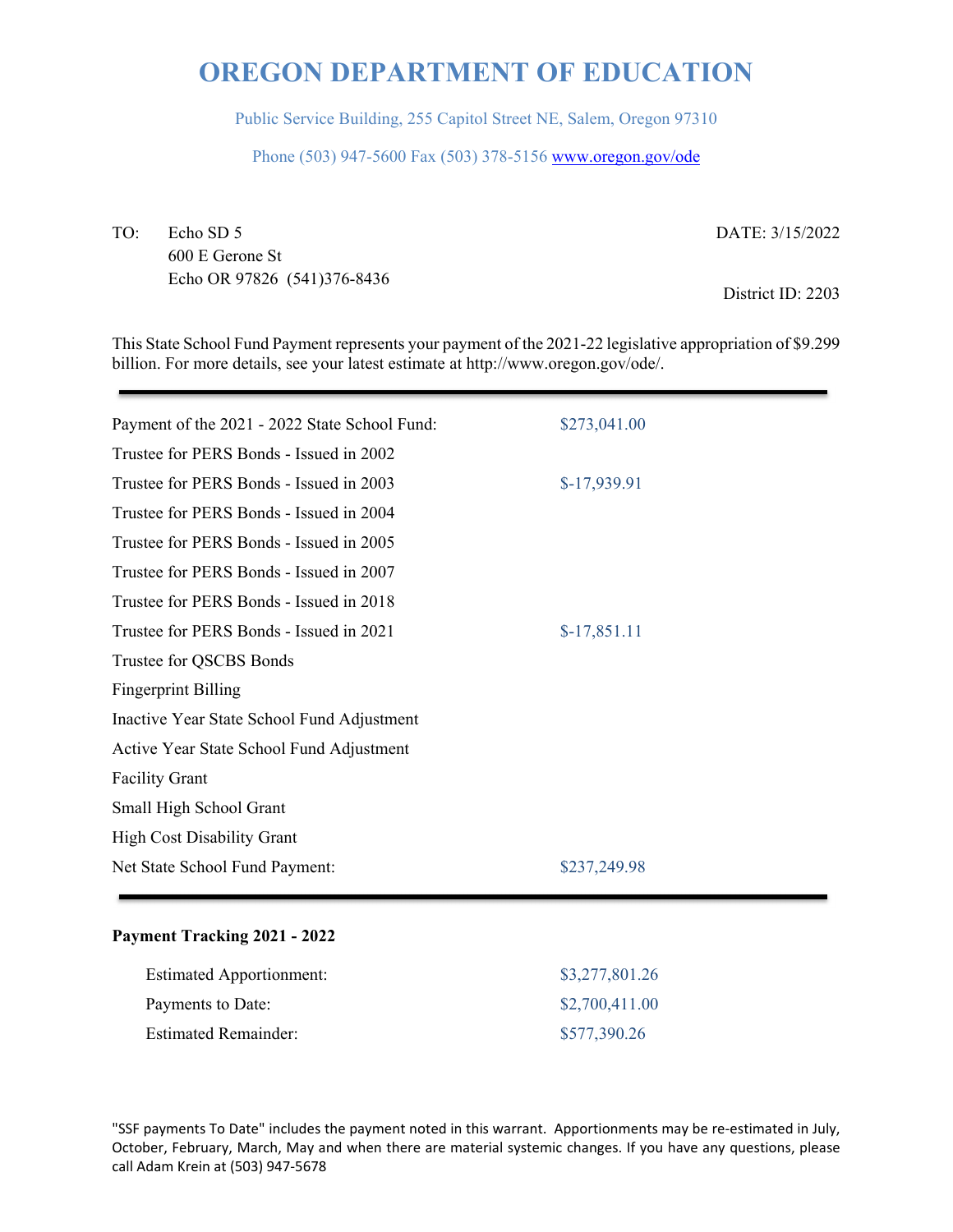Public Service Building, 255 Capitol Street NE, Salem, Oregon 97310

Phone (503) 947-5600 Fax (503) 378-5156 www.oregon.gov/ode

TO: Umatilla SD 6R 1001 6th St Umatilla OR 97882 (541)922-6500 DATE: 3/15/2022

District ID: 2204

This State School Fund Payment represents your payment of the 2021-22 legislative appropriation of \$9.299 billion. For more details, see your latest estimate at http://www.oregon.gov/ode/.

| Payment of the 2021 - 2022 State School Fund: | \$1,067,806.00 |
|-----------------------------------------------|----------------|
| Trustee for PERS Bonds - Issued in 2002       | \$-40,458.99   |
| Trustee for PERS Bonds - Issued in 2003       |                |
| Trustee for PERS Bonds - Issued in 2004       |                |
| Trustee for PERS Bonds - Issued in 2005       |                |
| Trustee for PERS Bonds - Issued in 2007       |                |
| Trustee for PERS Bonds - Issued in 2018       |                |
| Trustee for PERS Bonds - Issued in 2021       | $$-56,765.92$  |
| Trustee for QSCBS Bonds                       |                |
| <b>Fingerprint Billing</b>                    | $$-177.00$     |
| Inactive Year State School Fund Adjustment    |                |
| Active Year State School Fund Adjustment      |                |
| <b>Facility Grant</b>                         |                |
| Small High School Grant                       |                |
| <b>High Cost Disability Grant</b>             |                |
| Net State School Fund Payment:                | \$970,404.09   |

#### **Payment Tracking 2021 - 2022**

| <b>Estimated Apportionment:</b> | \$12,818,797.13 |
|---------------------------------|-----------------|
| Payments to Date:               | \$10,506,141.00 |
| <b>Estimated Remainder:</b>     | \$2,312,656.13  |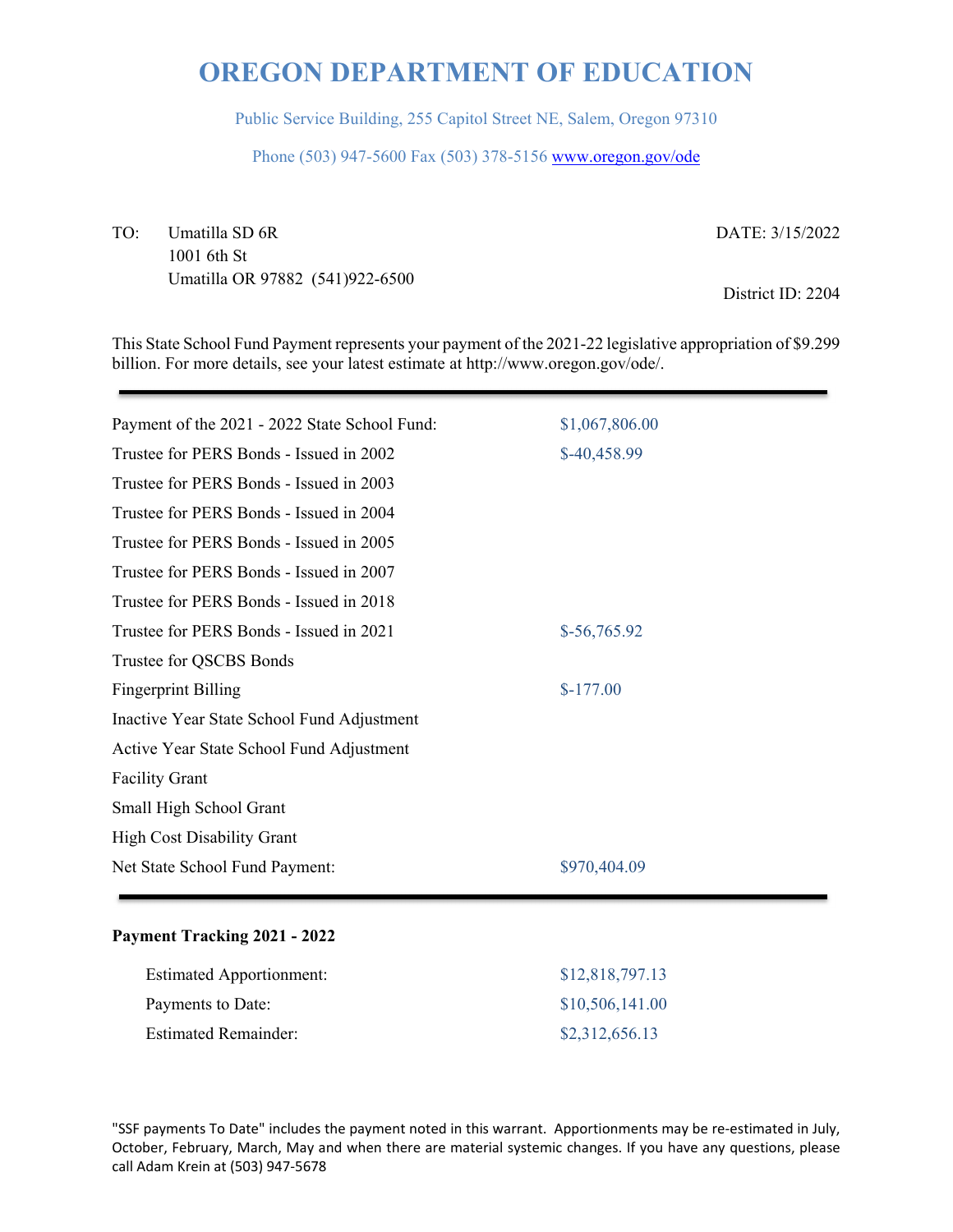Public Service Building, 255 Capitol Street NE, Salem, Oregon 97310

Phone (503) 947-5600 Fax (503) 378-5156 www.oregon.gov/ode

TO: Milton-Freewater Unified SD 7 1020 South Mill St Milton-Freewater OR 97862 (541)938-3551 DATE: 3/15/2022 District ID: 2205

This State School Fund Payment represents your payment of the 2021-22 legislative appropriation of \$9.299 billion. For more details, see your latest estimate at http://www.oregon.gov/ode/.

| \$1,272,176.00 |
|----------------|
| $$-63,562.25$  |
| $$-75,551.34$  |
|                |
|                |
|                |
|                |
| \$-43,877.49   |
|                |
| $$-59.00$      |
|                |
|                |
|                |
|                |
|                |
| \$1,089,125.92 |
|                |

#### **Payment Tracking 2021 - 2022**

| <b>Estimated Apportionment:</b> | \$15,272,215.17 |
|---------------------------------|-----------------|
| Payments to Date:               | \$12,560,208.00 |
| <b>Estimated Remainder:</b>     | \$2,712,007.17  |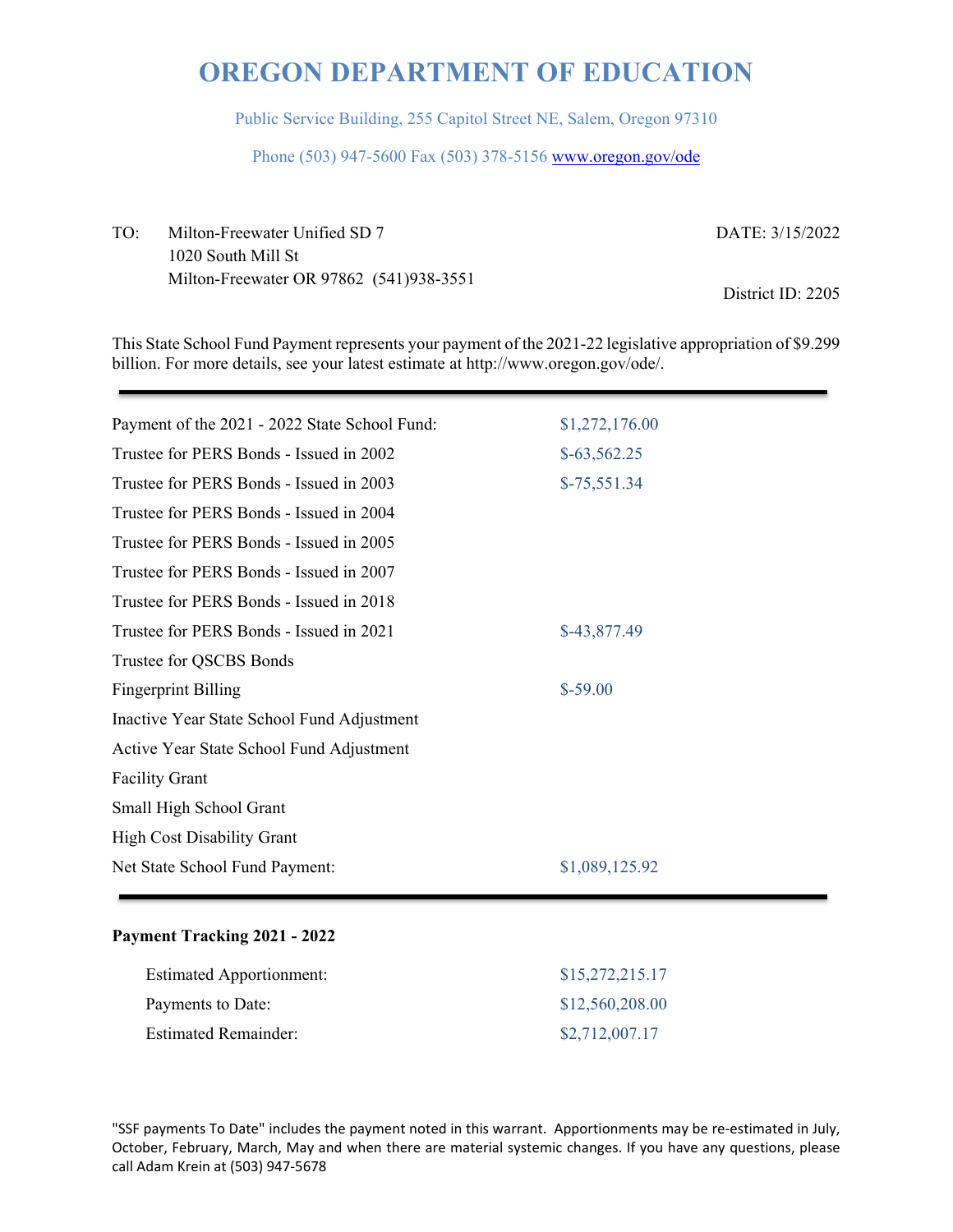Public Service Building, 255 Capitol Street NE, Salem, Oregon 97310

Phone (503) 947-5600 Fax (503) 378-5156 www.oregon.gov/ode

TO: Hermiston SD 8 305 SW 11th Hermiston OR 97838 (541)667-6000 DATE: 3/15/2022

District ID: 2206

This State School Fund Payment represents your payment of the 2021-22 legislative appropriation of \$9.299 billion. For more details, see your latest estimate at http://www.oregon.gov/ode/.

| \$4,202,116.00 |
|----------------|
| \$-133,489.24  |
|                |
| \$-85,388.81   |
|                |
|                |
|                |
|                |
|                |
| $$-295.00$     |
|                |
|                |
|                |
|                |
|                |
| \$3,982,942.95 |
|                |

#### **Payment Tracking 2021 - 2022**

| <b>Estimated Apportionment:</b> | \$50,445,575.75 |
|---------------------------------|-----------------|
| Payments to Date:               | \$41,592,436.00 |
| <b>Estimated Remainder:</b>     | \$8,853,139.75  |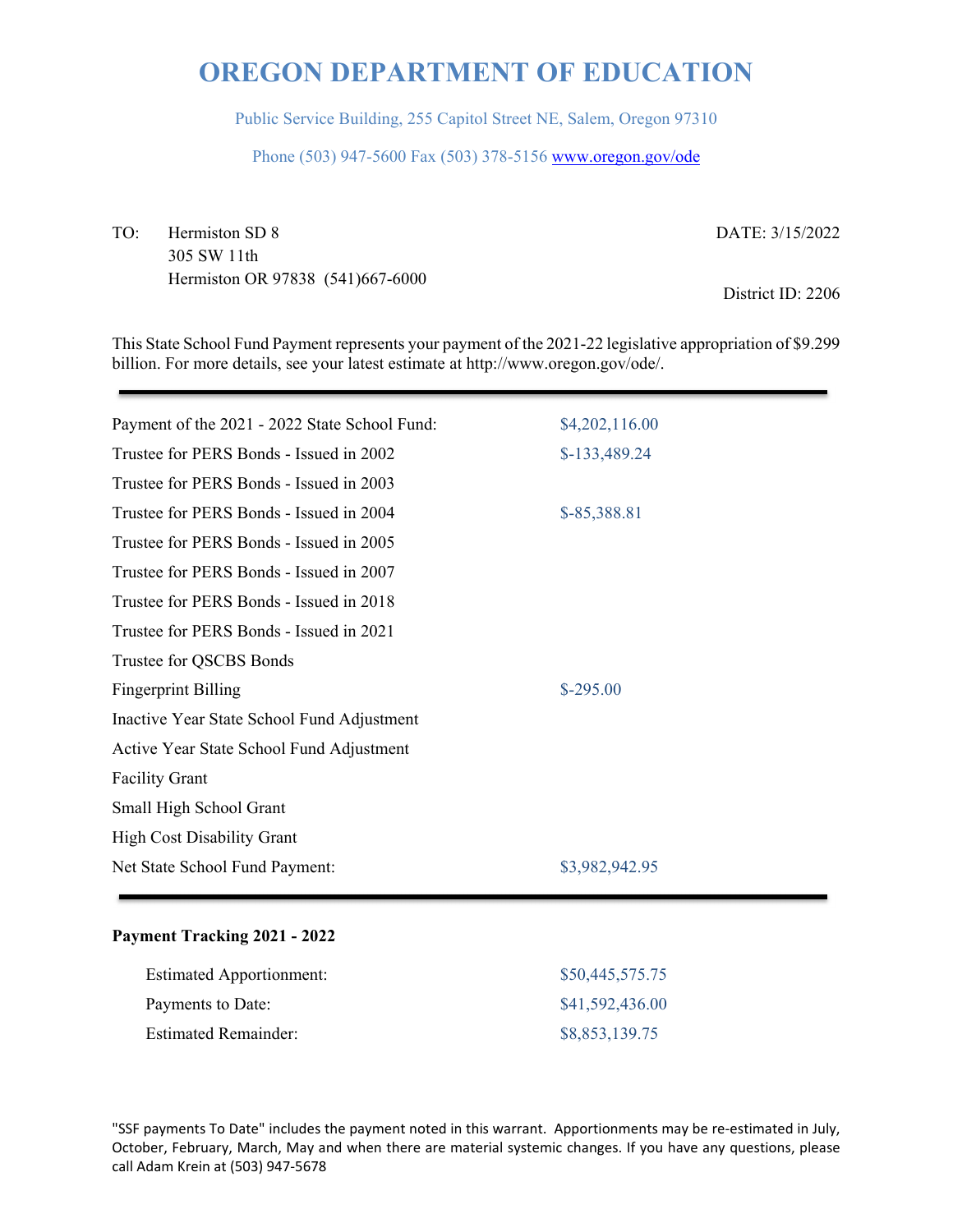Public Service Building, 255 Capitol Street NE, Salem, Oregon 97310

Phone (503) 947-5600 Fax (503) 378-5156 www.oregon.gov/ode

TO: Pendleton SD 16 107 NW 10th St Pendleton OR 97801 (541)276-6711 DATE: 3/15/2022

District ID: 2207

This State School Fund Payment represents your payment of the 2021-22 legislative appropriation of \$9.299 billion. For more details, see your latest estimate at http://www.oregon.gov/ode/.

| Payment of the 2021 - 2022 State School Fund: | \$2,185,733.00 |
|-----------------------------------------------|----------------|
| Trustee for PERS Bonds - Issued in 2002       | $$-117,778.05$ |
| Trustee for PERS Bonds - Issued in 2003       | $$-150,621.12$ |
| Trustee for PERS Bonds - Issued in 2004       |                |
| Trustee for PERS Bonds - Issued in 2005       |                |
| Trustee for PERS Bonds - Issued in 2007       |                |
| Trustee for PERS Bonds - Issued in 2018       |                |
| Trustee for PERS Bonds - Issued in 2021       |                |
| Trustee for QSCBS Bonds                       |                |
| <b>Fingerprint Billing</b>                    | $$-472.00$     |
| Inactive Year State School Fund Adjustment    |                |
| Active Year State School Fund Adjustment      |                |
| <b>Facility Grant</b>                         |                |
| Small High School Grant                       |                |
| <b>High Cost Disability Grant</b>             |                |
| Net State School Fund Payment:                | \$1,916,861.83 |
|                                               |                |

#### **Payment Tracking 2021 - 2022**

| <b>Estimated Apportionment:</b> | \$26,239,288.48 |
|---------------------------------|-----------------|
| Payments to Date:               | \$21,473,281.00 |
| <b>Estimated Remainder:</b>     | \$4,766,007.48  |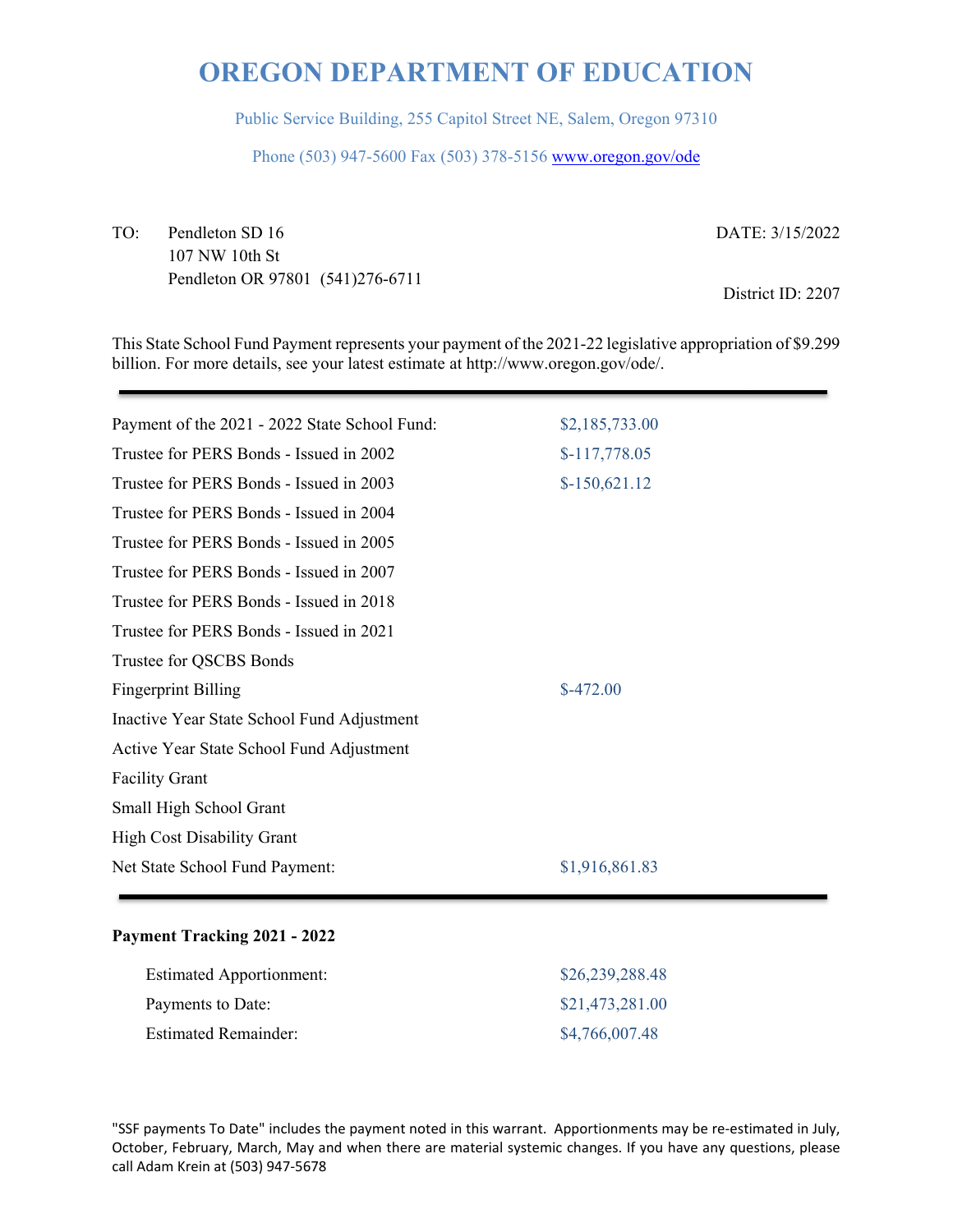Public Service Building, 255 Capitol Street NE, Salem, Oregon 97310

Phone (503) 947-5600 Fax (503) 378-5156 www.oregon.gov/ode

TO: Athena-Weston SD 29RJ 375 S 5th St Athena OR 97813 (541)566-3551 DATE: 3/15/2022

District ID: 2208

This State School Fund Payment represents your payment of the 2021-22 legislative appropriation of \$9.299 billion. For more details, see your latest estimate at http://www.oregon.gov/ode/.

| Payment of the 2021 - 2022 State School Fund: | \$455,161.00 |
|-----------------------------------------------|--------------|
| Trustee for PERS Bonds - Issued in 2002       |              |
| Trustee for PERS Bonds - Issued in 2003       |              |
| Trustee for PERS Bonds - Issued in 2004       |              |
| Trustee for PERS Bonds - Issued in 2005       |              |
| Trustee for PERS Bonds - Issued in 2007       |              |
| Trustee for PERS Bonds - Issued in 2018       |              |
| Trustee for PERS Bonds - Issued in 2021       |              |
| Trustee for QSCBS Bonds                       |              |
| <b>Fingerprint Billing</b>                    | $$-118.00$   |
| Inactive Year State School Fund Adjustment    |              |
| Active Year State School Fund Adjustment      |              |
| <b>Facility Grant</b>                         |              |
| Small High School Grant                       |              |
| <b>High Cost Disability Grant</b>             |              |
| Net State School Fund Payment:                | \$455,043.00 |
|                                               |              |

#### **Payment Tracking 2021 - 2022**

| <b>Estimated Apportionment:</b> | \$5,464,120.93 |
|---------------------------------|----------------|
| Payments to Date:               | \$4,416,094.00 |
| <b>Estimated Remainder:</b>     | \$1,048,026.93 |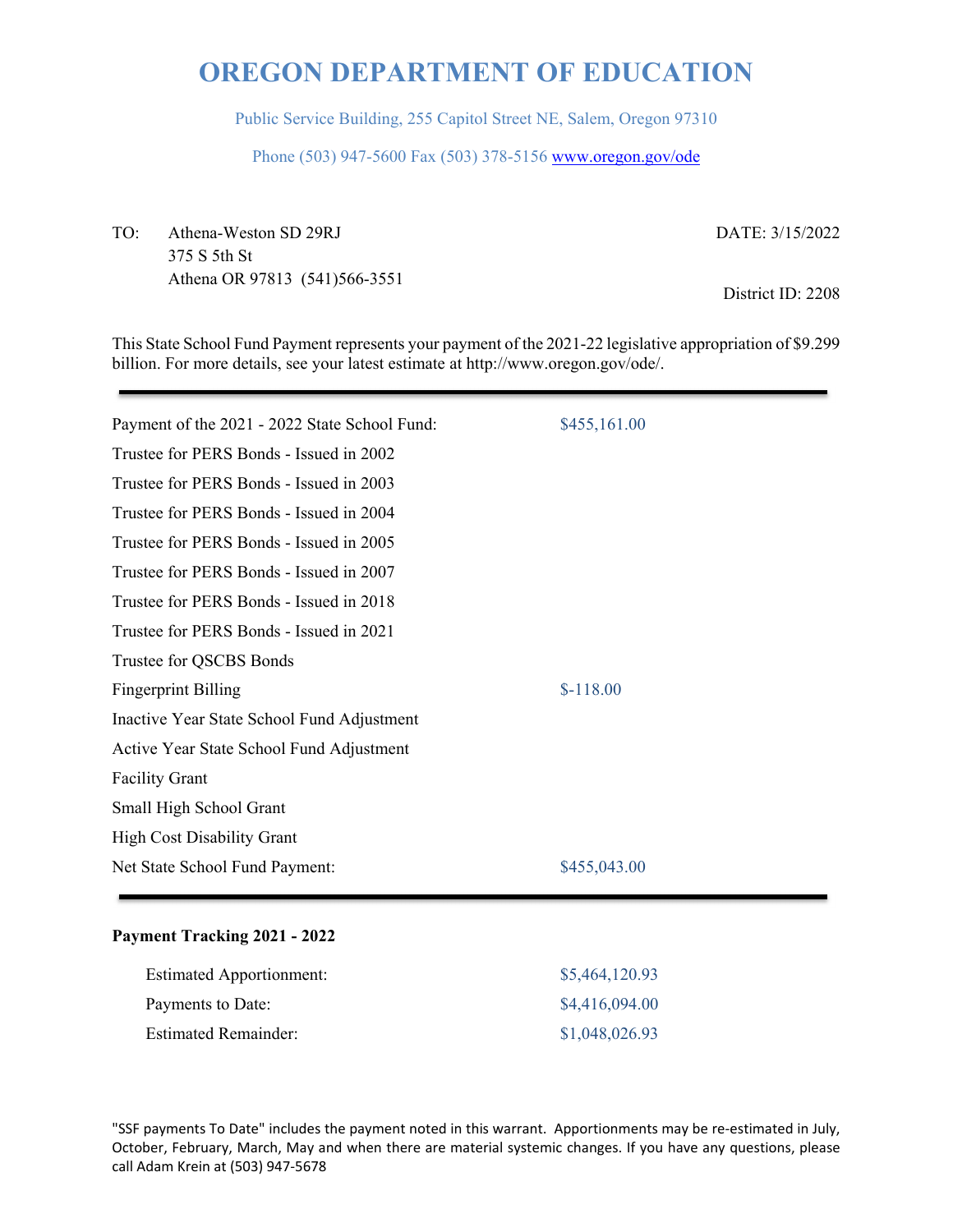Public Service Building, 255 Capitol Street NE, Salem, Oregon 97310

Phone (503) 947-5600 Fax (503) 378-5156 www.oregon.gov/ode

TO: Stanfield SD 61 1120 N Main St Stanfield OR 97875 (541)449-8766 DATE: 3/15/2022 District ID: 2209

This State School Fund Payment represents your payment of the 2021-22 legislative appropriation of \$9.299 billion. For more details, see your latest estimate at http://www.oregon.gov/ode/.

| Payment of the 2021 - 2022 State School Fund: | \$457,506.00  |
|-----------------------------------------------|---------------|
| Trustee for PERS Bonds - Issued in 2002       |               |
| Trustee for PERS Bonds - Issued in 2003       | $$-37,644.58$ |
| Trustee for PERS Bonds - Issued in 2004       |               |
| Trustee for PERS Bonds - Issued in 2005       |               |
| Trustee for PERS Bonds - Issued in 2007       |               |
| Trustee for PERS Bonds - Issued in 2018       |               |
| Trustee for PERS Bonds - Issued in 2021       |               |
| Trustee for QSCBS Bonds                       |               |
| <b>Fingerprint Billing</b>                    | $$-59.00$     |
| Inactive Year State School Fund Adjustment    |               |
| Active Year State School Fund Adjustment      |               |
| <b>Facility Grant</b>                         | \$10,720.00   |
| Small High School Grant                       |               |
| <b>High Cost Disability Grant</b>             |               |
| Net State School Fund Payment:                | \$430,522.42  |
|                                               |               |

#### **Payment Tracking 2021 - 2022**

| <b>Estimated Apportionment:</b> | \$5,492,264.08 |
|---------------------------------|----------------|
| Payments to Date:               | \$4,525,222.00 |
| <b>Estimated Remainder:</b>     | \$967,042.08   |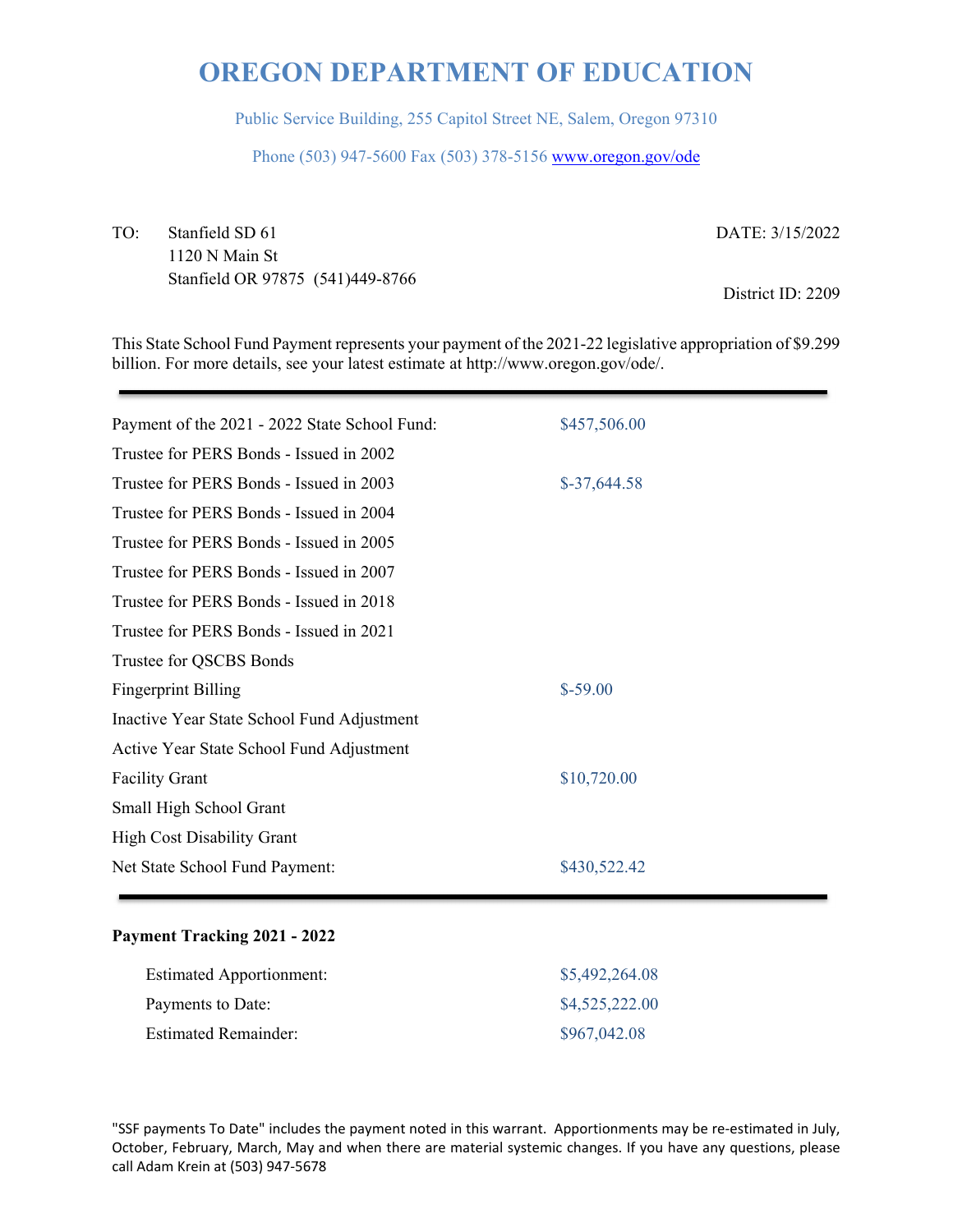Public Service Building, 255 Capitol Street NE, Salem, Oregon 97310

Phone (503) 947-5600 Fax (503) 378-5156 www.oregon.gov/ode

TO: Ukiah SD 80R PO Box 218 Ukiah OR 97880 (541)427-3731 DATE: 3/15/2022

District ID: 2210

This State School Fund Payment represents your payment of the 2021-22 legislative appropriation of \$9.299 billion. For more details, see your latest estimate at http://www.oregon.gov/ode/.

| Payment of the 2021 - 2022 State School Fund: | \$80,014.00 |
|-----------------------------------------------|-------------|
| Trustee for PERS Bonds - Issued in 2002       |             |
| Trustee for PERS Bonds - Issued in 2003       |             |
| Trustee for PERS Bonds - Issued in 2004       |             |
| Trustee for PERS Bonds - Issued in 2005       |             |
| Trustee for PERS Bonds - Issued in 2007       |             |
| Trustee for PERS Bonds - Issued in 2018       |             |
| Trustee for PERS Bonds - Issued in 2021       |             |
| Trustee for QSCBS Bonds                       |             |
| <b>Fingerprint Billing</b>                    |             |
| Inactive Year State School Fund Adjustment    |             |
| Active Year State School Fund Adjustment      |             |
| <b>Facility Grant</b>                         |             |
| Small High School Grant                       |             |
| <b>High Cost Disability Grant</b>             |             |
| Net State School Fund Payment:                | \$80,014.00 |
|                                               |             |

#### **Payment Tracking 2021 - 2022**

| <b>Estimated Apportionment:</b> | \$960,555.49 |
|---------------------------------|--------------|
| Payments to Date:               | \$791,848.00 |
| <b>Estimated Remainder:</b>     | \$168,707.49 |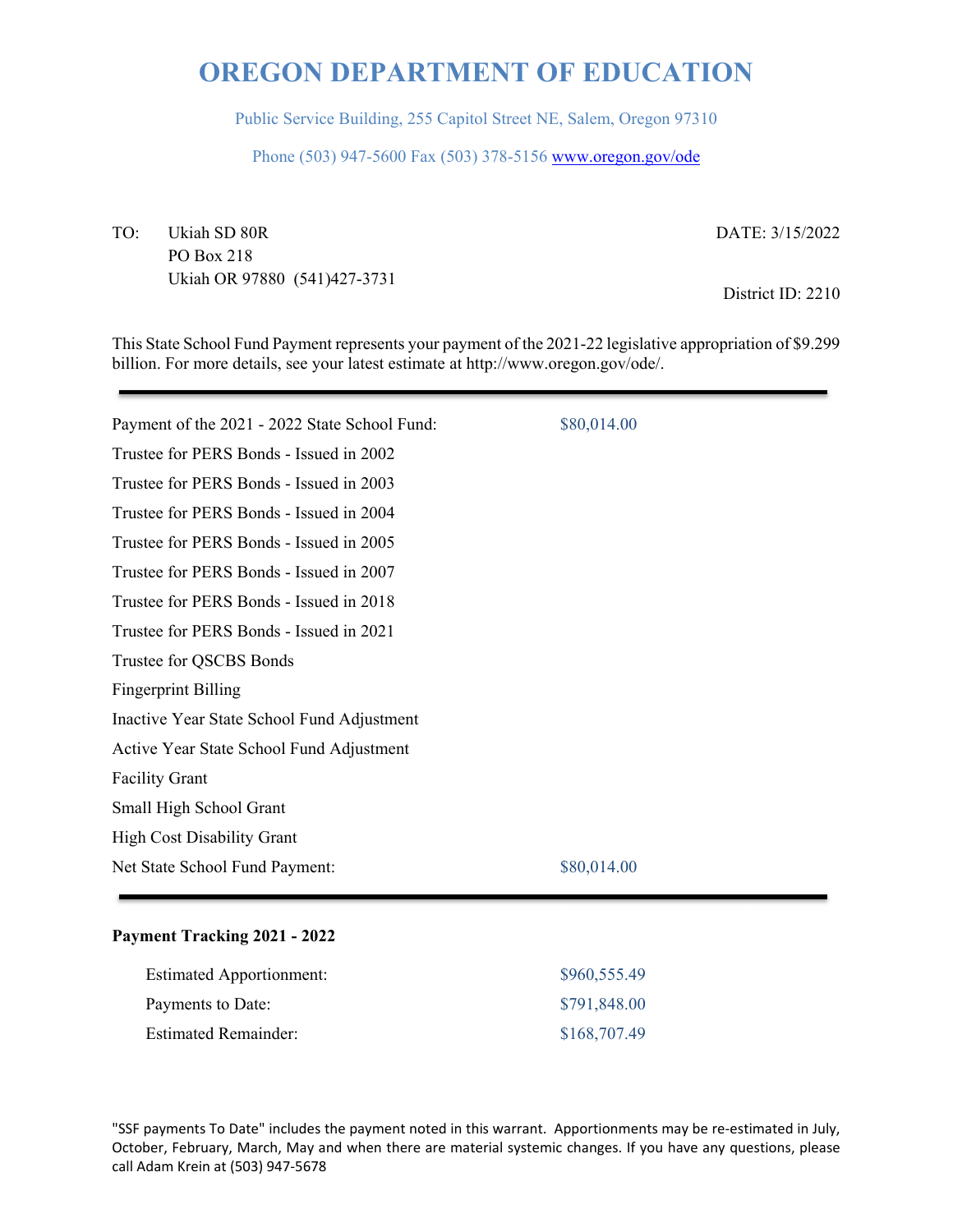Public Service Building, 255 Capitol Street NE, Salem, Oregon 97310

Phone (503) 947-5600 Fax (503) 378-5156 www.oregon.gov/ode

TO: La Grande SD 1 1305 N Willow Street La Grande OR 97850 (541)663-3202 DATE: 3/15/2022

District ID: 2212

This State School Fund Payment represents your payment of the 2021-22 legislative appropriation of \$9.299 billion. For more details, see your latest estimate at http://www.oregon.gov/ode/.

| Payment of the 2021 - 2022 State School Fund: | \$1,378,349.00 |
|-----------------------------------------------|----------------|
| Trustee for PERS Bonds - Issued in 2002       | $$-77,434.50$  |
| Trustee for PERS Bonds - Issued in 2003       |                |
| Trustee for PERS Bonds - Issued in 2004       |                |
| Trustee for PERS Bonds - Issued in 2005       | $$-21,995.08$  |
| Trustee for PERS Bonds - Issued in 2007       |                |
| Trustee for PERS Bonds - Issued in 2018       |                |
| Trustee for PERS Bonds - Issued in 2021       | $$-103,566.65$ |
| Trustee for QSCBS Bonds                       |                |
| <b>Fingerprint Billing</b>                    | $$-177.00$     |
| Inactive Year State School Fund Adjustment    |                |
| Active Year State School Fund Adjustment      |                |
| <b>Facility Grant</b>                         |                |
| Small High School Grant                       |                |
| <b>High Cost Disability Grant</b>             |                |
| Net State School Fund Payment:                | \$1,175,175.77 |
|                                               |                |

#### **Payment Tracking 2021 - 2022**

| <b>Estimated Apportionment:</b> | \$16,546,810.69 |
|---------------------------------|-----------------|
| Payments to Date:               | \$13,879,157.00 |
| <b>Estimated Remainder:</b>     | \$2,667,653.69  |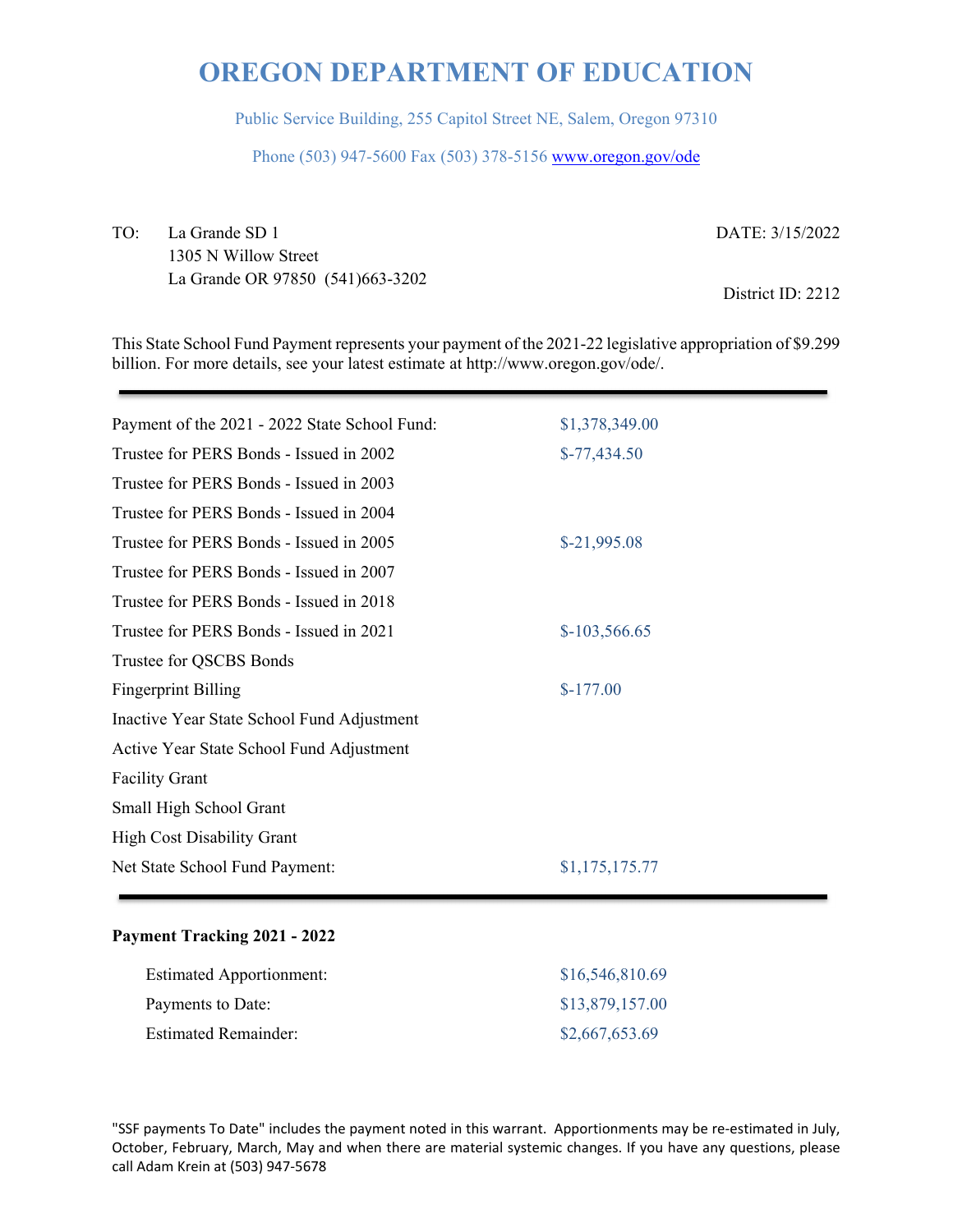Public Service Building, 255 Capitol Street NE, Salem, Oregon 97310

Phone (503) 947-5600 Fax (503) 378-5156 www.oregon.gov/ode

TO: Union SD 5 PO Box K Union OR 97883 (541)562-5166 DATE: 3/15/2022

District ID: 2213

This State School Fund Payment represents your payment of the 2021-22 legislative appropriation of \$9.299 billion. For more details, see your latest estimate at http://www.oregon.gov/ode/.

| Payment of the 2021 - 2022 State School Fund: | \$283,356.00  |
|-----------------------------------------------|---------------|
|                                               |               |
| Trustee for PERS Bonds - Issued in 2002       | $$-17,215.89$ |
| Trustee for PERS Bonds - Issued in 2003       |               |
| Trustee for PERS Bonds - Issued in 2004       |               |
| Trustee for PERS Bonds - Issued in 2005       |               |
| Trustee for PERS Bonds - Issued in 2007       |               |
| Trustee for PERS Bonds - Issued in 2018       |               |
| Trustee for PERS Bonds - Issued in 2021       |               |
| Trustee for QSCBS Bonds                       |               |
| <b>Fingerprint Billing</b>                    |               |
| Inactive Year State School Fund Adjustment    |               |
| Active Year State School Fund Adjustment      |               |
| <b>Facility Grant</b>                         |               |
| Small High School Grant                       |               |
| <b>High Cost Disability Grant</b>             |               |
| Net State School Fund Payment:                | \$266,140.11  |
|                                               |               |

#### **Payment Tracking 2021 - 2022**

| <b>Estimated Apportionment:</b> | \$3,401,628.19 |
|---------------------------------|----------------|
| Payments to Date:               | \$2,798,517.00 |
| <b>Estimated Remainder:</b>     | \$603,111.19   |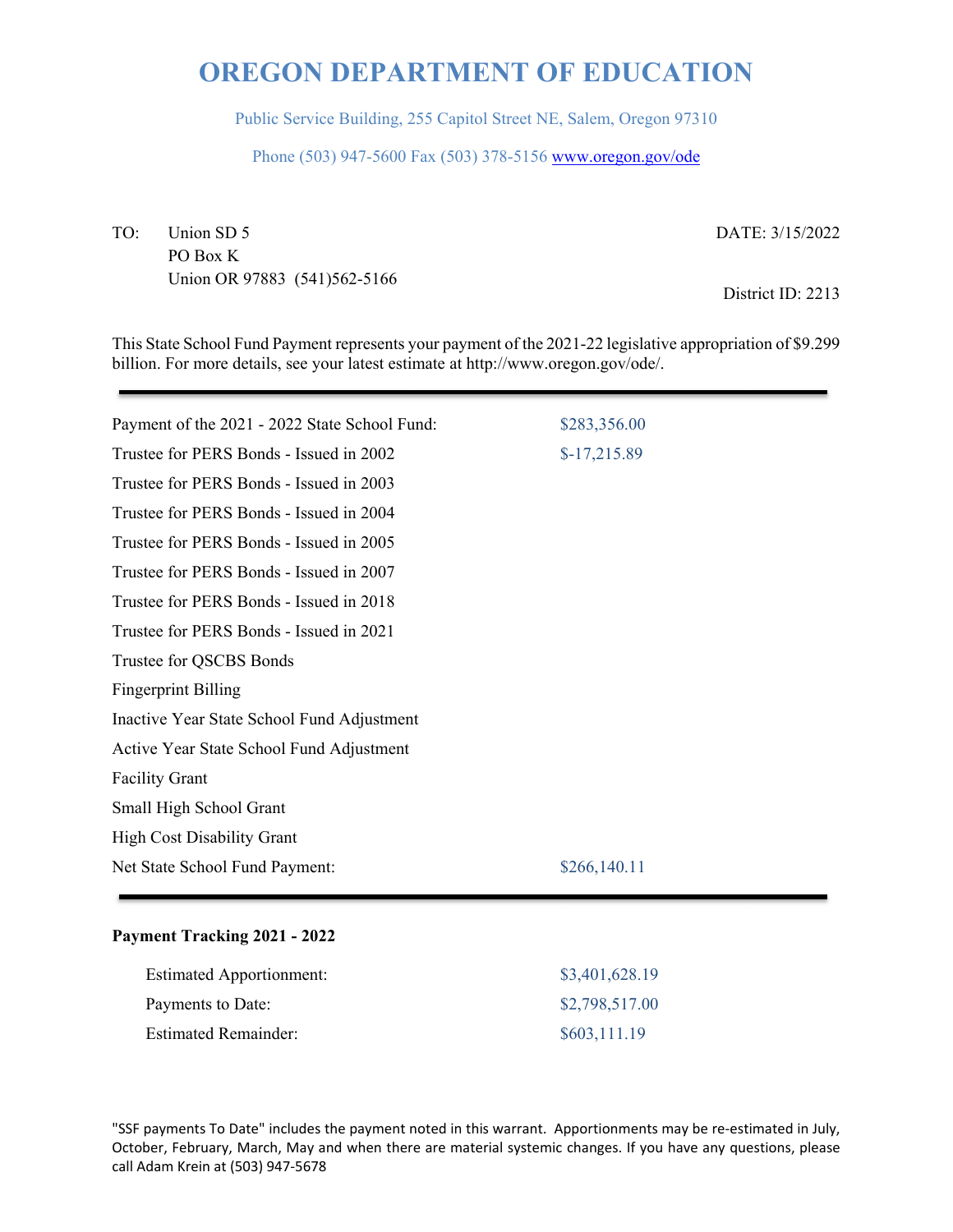Public Service Building, 255 Capitol Street NE, Salem, Oregon 97310

Phone (503) 947-5600 Fax (503) 378-5156 www.oregon.gov/ode

TO: North Powder SD 8J PO Box 10 North Powder OR 97867 (541)898-2244 DATE: 3/15/2022

District ID: 2214

This State School Fund Payment represents your payment of the 2021-22 legislative appropriation of \$9.299 billion. For more details, see your latest estimate at http://www.oregon.gov/ode/.

| Payment of the 2021 - 2022 State School Fund: | \$281,420.00 |
|-----------------------------------------------|--------------|
| Trustee for PERS Bonds - Issued in 2002       |              |
| Trustee for PERS Bonds - Issued in 2003       |              |
| Trustee for PERS Bonds - Issued in 2004       |              |
| Trustee for PERS Bonds - Issued in 2005       |              |
| Trustee for PERS Bonds - Issued in 2007       |              |
| Trustee for PERS Bonds - Issued in 2018       |              |
| Trustee for PERS Bonds - Issued in 2021       |              |
| Trustee for QSCBS Bonds                       |              |
| <b>Fingerprint Billing</b>                    | $$-59.00$    |
| Inactive Year State School Fund Adjustment    |              |
| Active Year State School Fund Adjustment      |              |
| <b>Facility Grant</b>                         |              |
| Small High School Grant                       |              |
| <b>High Cost Disability Grant</b>             |              |
| Net State School Fund Payment:                | \$281,361.00 |
|                                               |              |

#### **Payment Tracking 2021 - 2022**

| <b>Estimated Apportionment:</b> | \$3,378,390.52 |
|---------------------------------|----------------|
| Payments to Date:               | \$2,784,510.00 |
| <b>Estimated Remainder:</b>     | \$593,880.52   |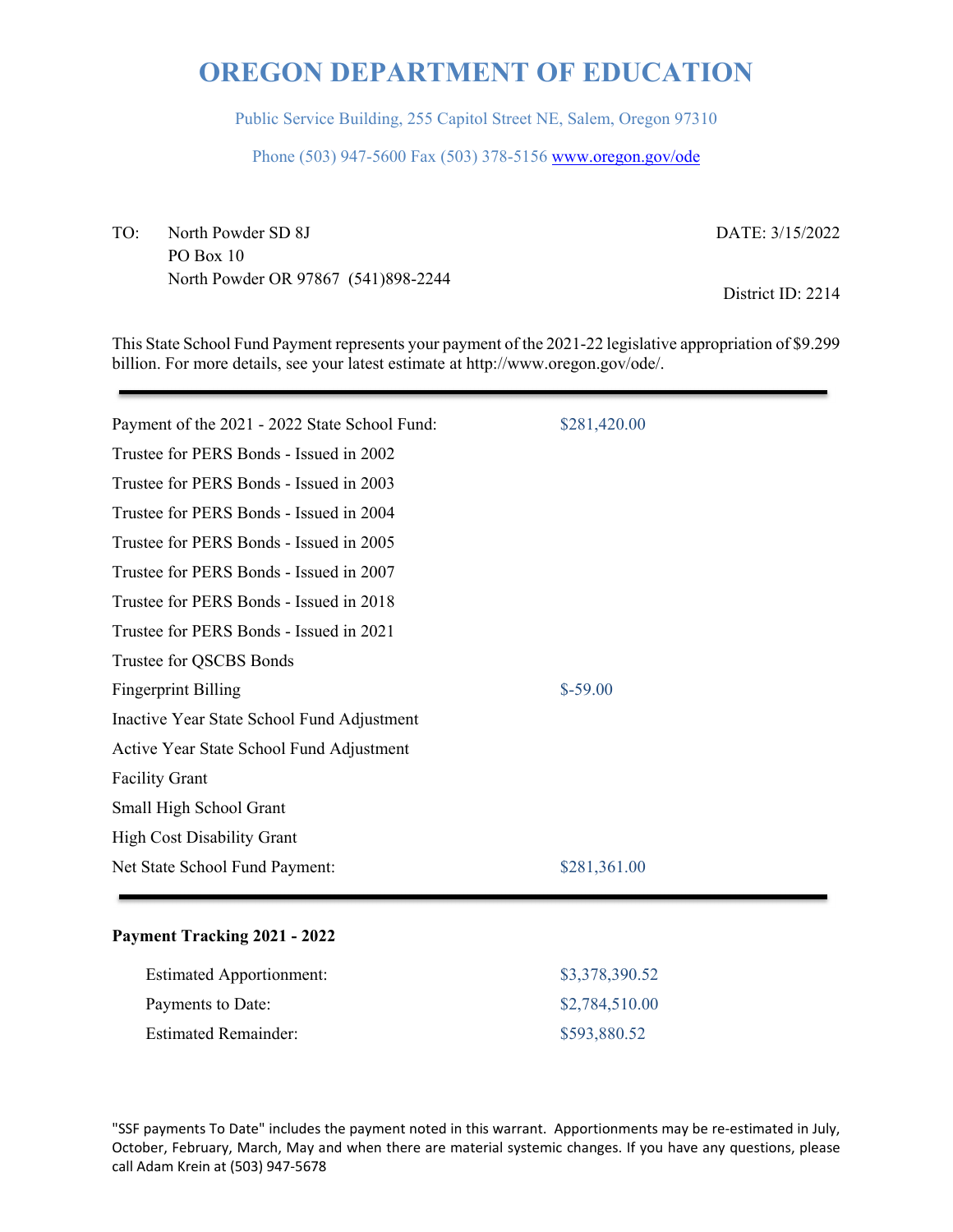Public Service Building, 255 Capitol Street NE, Salem, Oregon 97310

Phone (503) 947-5600 Fax (503) 378-5156 www.oregon.gov/ode

TO: Imbler SD 11 PO Box 164 Imbler OR 97841 (541)534-5331 DATE: 3/15/2022

District ID: 2215

This State School Fund Payment represents your payment of the 2021-22 legislative appropriation of \$9.299 billion. For more details, see your latest estimate at http://www.oregon.gov/ode/.

| Payment of the 2021 - 2022 State School Fund: | \$292,175.00 |
|-----------------------------------------------|--------------|
| Trustee for PERS Bonds - Issued in 2002       |              |
| Trustee for PERS Bonds - Issued in 2003       |              |
| Trustee for PERS Bonds - Issued in 2004       |              |
| Trustee for PERS Bonds - Issued in 2005       |              |
| Trustee for PERS Bonds - Issued in 2007       |              |
| Trustee for PERS Bonds - Issued in 2018       |              |
| Trustee for PERS Bonds - Issued in 2021       |              |
| Trustee for QSCBS Bonds                       |              |
| <b>Fingerprint Billing</b>                    |              |
| Inactive Year State School Fund Adjustment    |              |
| Active Year State School Fund Adjustment      |              |
| <b>Facility Grant</b>                         |              |
| Small High School Grant                       |              |
| <b>High Cost Disability Grant</b>             |              |
| Net State School Fund Payment:                | \$292,175.00 |
|                                               |              |

#### **Payment Tracking 2021 - 2022**

| <b>Estimated Apportionment:</b> | \$3,507,498.43 |
|---------------------------------|----------------|
| Payments to Date:               | \$2,890,318.00 |
| <b>Estimated Remainder:</b>     | \$617,180.43   |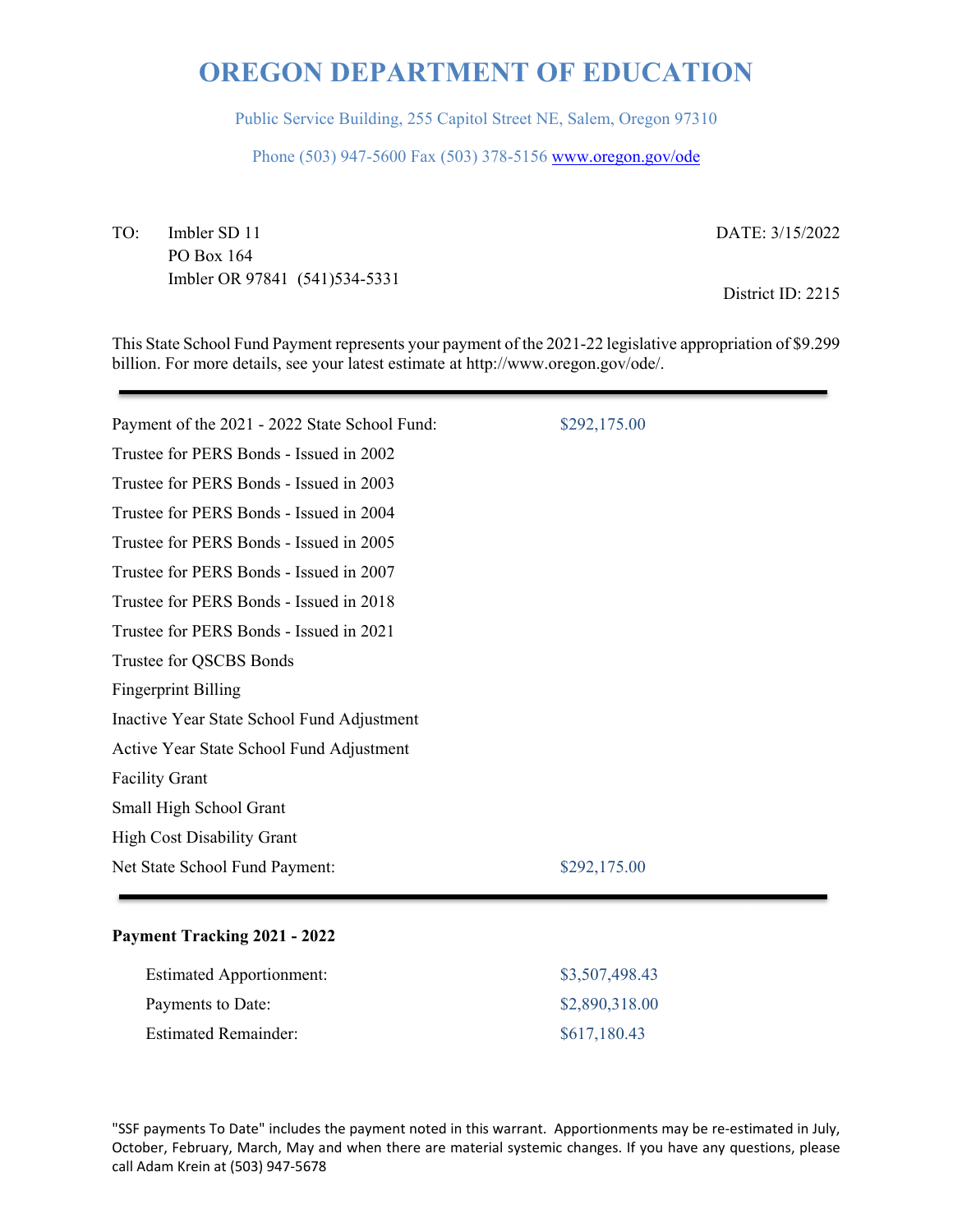Public Service Building, 255 Capitol Street NE, Salem, Oregon 97310

Phone (503) 947-5600 Fax (503) 378-5156 www.oregon.gov/ode

TO: Cove SD 15 PO Box 68 Cove OR 97824 (541)568-4424 DATE: 3/15/2022

District ID: 2216

This State School Fund Payment represents your payment of the 2021-22 legislative appropriation of \$9.299 billion. For more details, see your latest estimate at http://www.oregon.gov/ode/.

| Payment of the 2021 - 2022 State School Fund: | \$293,992.00 |
|-----------------------------------------------|--------------|
| Trustee for PERS Bonds - Issued in 2002       |              |
| Trustee for PERS Bonds - Issued in 2003       |              |
| Trustee for PERS Bonds - Issued in 2004       |              |
| Trustee for PERS Bonds - Issued in 2005       |              |
| Trustee for PERS Bonds - Issued in 2007       |              |
| Trustee for PERS Bonds - Issued in 2018       |              |
| Trustee for PERS Bonds - Issued in 2021       |              |
| Trustee for QSCBS Bonds                       |              |
| <b>Fingerprint Billing</b>                    |              |
| Inactive Year State School Fund Adjustment    |              |
| Active Year State School Fund Adjustment      |              |
| <b>Facility Grant</b>                         |              |
| Small High School Grant                       |              |
| <b>High Cost Disability Grant</b>             |              |
| Net State School Fund Payment:                | \$293,992.00 |
|                                               |              |

#### **Payment Tracking 2021 - 2022**

| <b>Estimated Apportionment:</b> | \$3,529,313.09 |
|---------------------------------|----------------|
| Payments to Date:               | \$2,906,726.00 |
| <b>Estimated Remainder:</b>     | \$622,587.09   |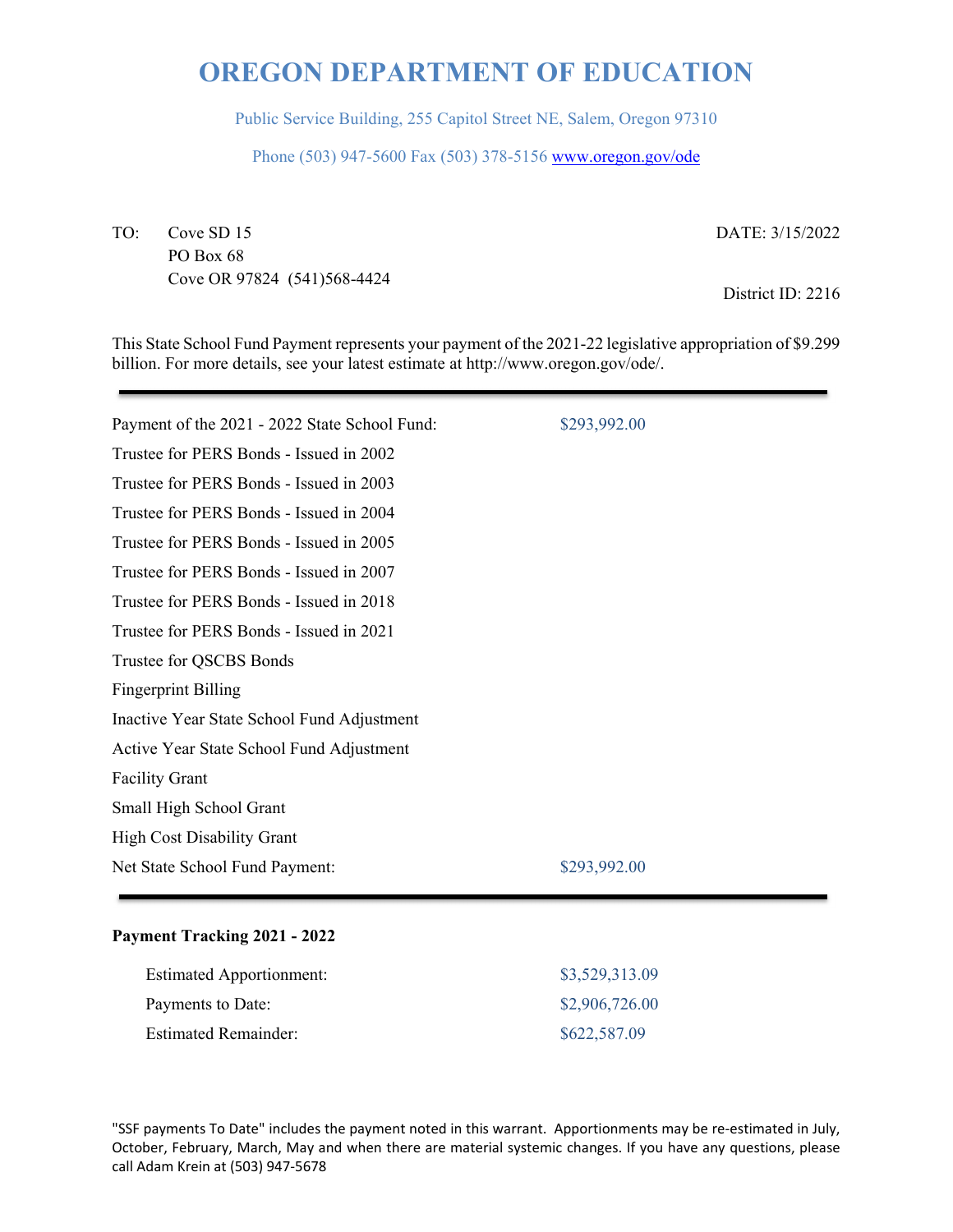Public Service Building, 255 Capitol Street NE, Salem, Oregon 97310

Phone (503) 947-5600 Fax (503) 378-5156 www.oregon.gov/ode

TO: Elgin SD 23 PO Box 68 Elgin OR 97827 (541)437-1211 DATE: 3/15/2022

District ID: 2217

This State School Fund Payment represents your payment of the 2021-22 legislative appropriation of \$9.299 billion. For more details, see your latest estimate at http://www.oregon.gov/ode/.

| Payment of the 2021 - 2022 State School Fund: | \$339,516.00 |
|-----------------------------------------------|--------------|
| Trustee for PERS Bonds - Issued in 2002       |              |
| Trustee for PERS Bonds - Issued in 2003       |              |
| Trustee for PERS Bonds - Issued in 2004       |              |
| Trustee for PERS Bonds - Issued in 2005       |              |
| Trustee for PERS Bonds - Issued in 2007       |              |
| Trustee for PERS Bonds - Issued in 2018       |              |
| Trustee for PERS Bonds - Issued in 2021       |              |
| Trustee for QSCBS Bonds                       | $$-6,460.20$ |
| <b>Fingerprint Billing</b>                    |              |
| Inactive Year State School Fund Adjustment    |              |
| Active Year State School Fund Adjustment      |              |
| <b>Facility Grant</b>                         |              |
| Small High School Grant                       |              |
| <b>High Cost Disability Grant</b>             |              |
| Net State School Fund Payment:                | \$333,055.80 |
|                                               |              |

#### **Payment Tracking 2021 - 2022**

| <b>Estimated Apportionment:</b> | \$4,075,821.73 |
|---------------------------------|----------------|
| Payments to Date:               | \$3,357,463.00 |
| <b>Estimated Remainder:</b>     | \$718,358.73   |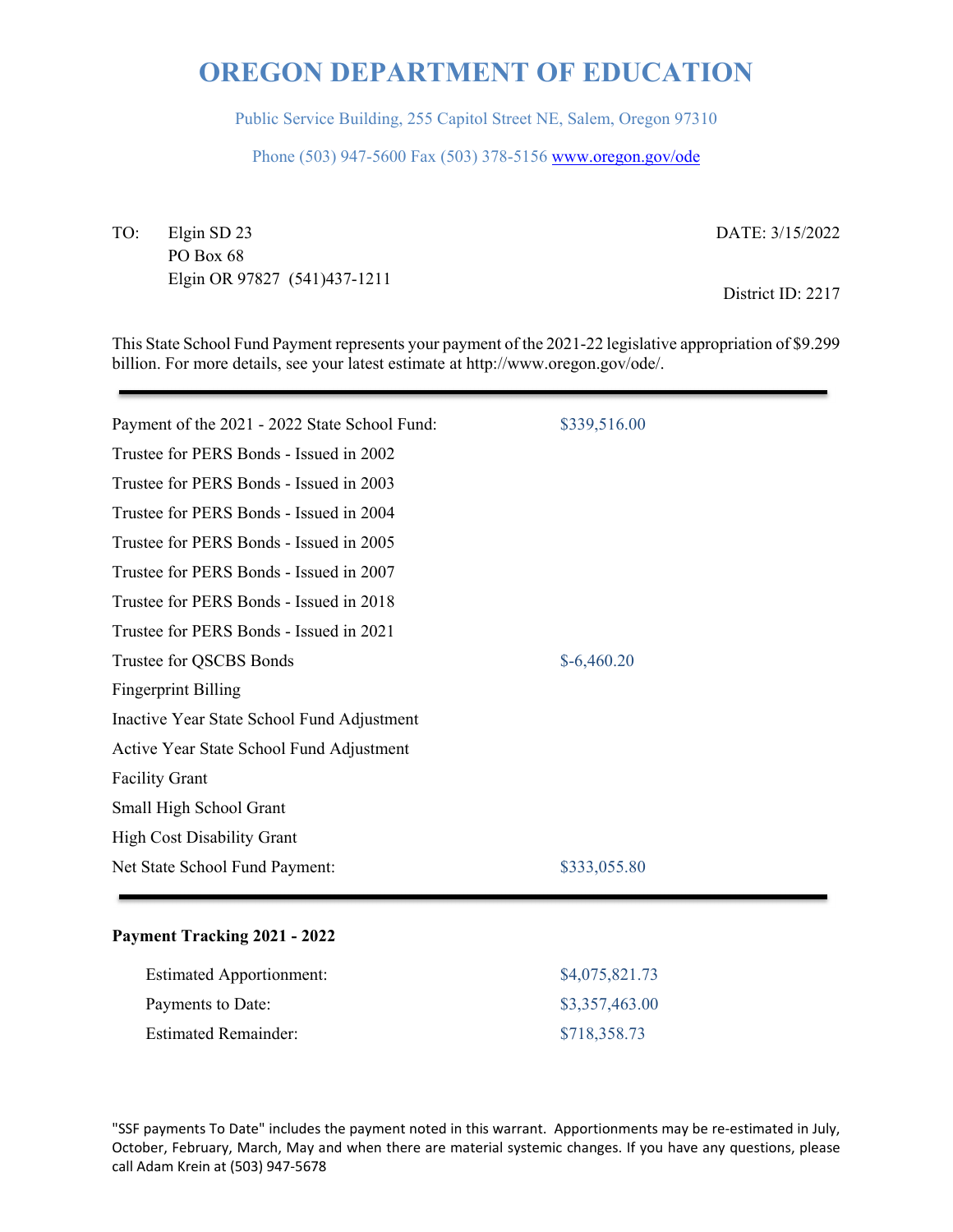Public Service Building, 255 Capitol Street NE, Salem, Oregon 97310

Phone (503) 947-5600 Fax (503) 378-5156 www.oregon.gov/ode

TO: Joseph SD 6 PO Box 787 Joseph OR 97846 (541)432-7311 DATE: 3/15/2022

District ID: 2219

This State School Fund Payment represents your payment of the 2021-22 legislative appropriation of \$9.299 billion. For more details, see your latest estimate at http://www.oregon.gov/ode/.

| Payment of the 2021 - 2022 State School Fund: | \$269,850.00 |
|-----------------------------------------------|--------------|
| Trustee for PERS Bonds - Issued in 2002       |              |
| Trustee for PERS Bonds - Issued in 2003       |              |
| Trustee for PERS Bonds - Issued in 2004       |              |
| Trustee for PERS Bonds - Issued in 2005       |              |
| Trustee for PERS Bonds - Issued in 2007       |              |
| Trustee for PERS Bonds - Issued in 2018       |              |
| Trustee for PERS Bonds - Issued in 2021       |              |
| Trustee for QSCBS Bonds                       |              |
| <b>Fingerprint Billing</b>                    |              |
| Inactive Year State School Fund Adjustment    |              |
| Active Year State School Fund Adjustment      |              |
| <b>Facility Grant</b>                         |              |
| Small High School Grant                       |              |
| <b>High Cost Disability Grant</b>             |              |
| Net State School Fund Payment:                | \$269,850.00 |
|                                               |              |

#### **Payment Tracking 2021 - 2022**

| <b>Estimated Apportionment:</b> | \$3,239,491.21 |
|---------------------------------|----------------|
| Payments to Date:               | \$2,666,276.00 |
| Estimated Remainder:            | \$573,215.21   |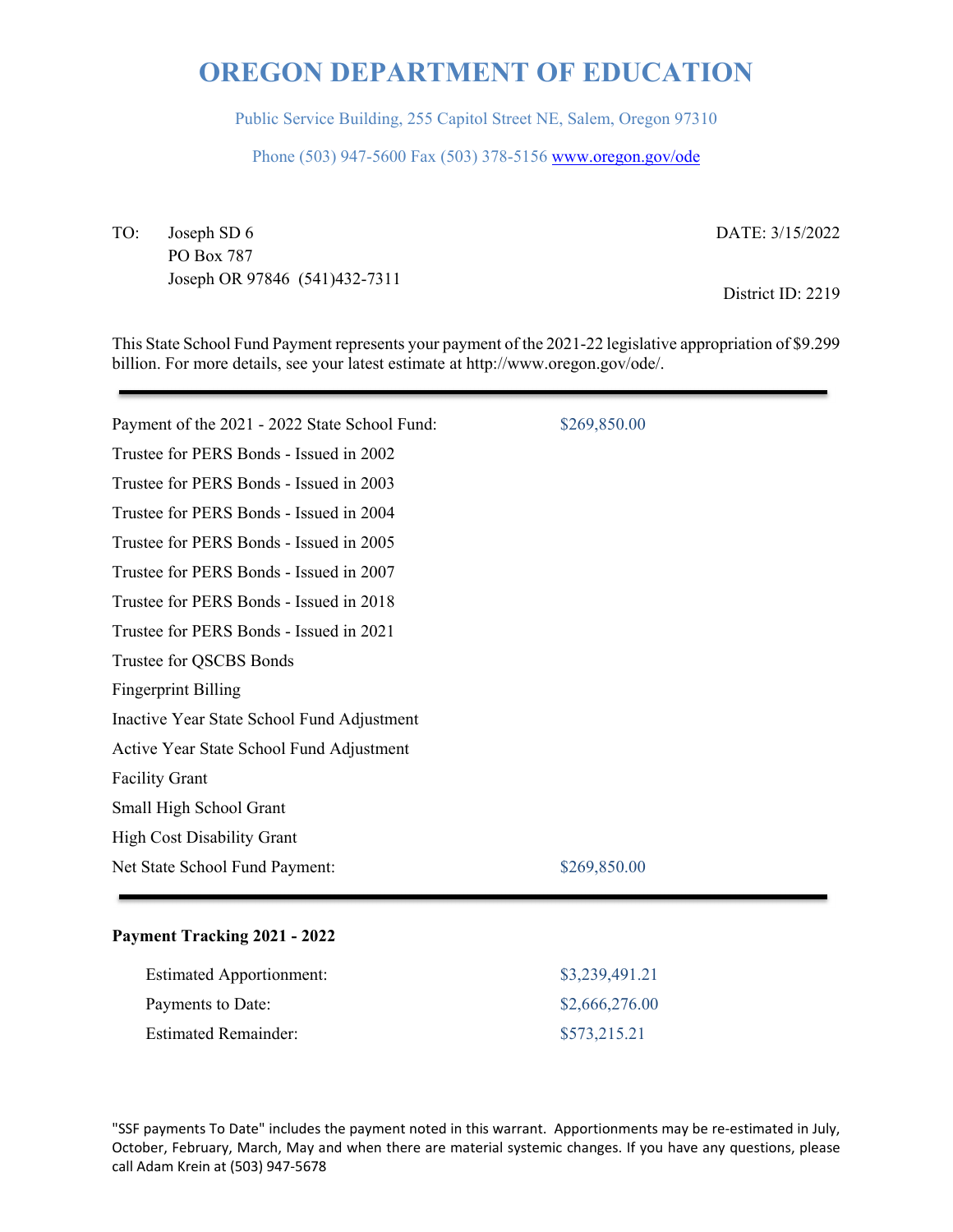Public Service Building, 255 Capitol Street NE, Salem, Oregon 97310

Phone (503) 947-5600 Fax (503) 378-5156 www.oregon.gov/ode

TO: Wallowa SD 12 PO Box 425 Wallowa OR 97885 (541)886-2061 DATE: 3/15/2022

District ID: 2220

This State School Fund Payment represents your payment of the 2021-22 legislative appropriation of \$9.299 billion. For more details, see your latest estimate at http://www.oregon.gov/ode/.

| Payment of the 2021 - 2022 State School Fund: | \$200,045.00 |
|-----------------------------------------------|--------------|
| Trustee for PERS Bonds - Issued in 2002       |              |
| Trustee for PERS Bonds - Issued in 2003       |              |
| Trustee for PERS Bonds - Issued in 2004       |              |
| Trustee for PERS Bonds - Issued in 2005       |              |
| Trustee for PERS Bonds - Issued in 2007       |              |
| Trustee for PERS Bonds - Issued in 2018       |              |
| Trustee for PERS Bonds - Issued in 2021       |              |
| Trustee for QSCBS Bonds                       |              |
| <b>Fingerprint Billing</b>                    |              |
| Inactive Year State School Fund Adjustment    |              |
| Active Year State School Fund Adjustment      |              |
| <b>Facility Grant</b>                         |              |
| Small High School Grant                       |              |
| <b>High Cost Disability Grant</b>             |              |
| Net State School Fund Payment:                | \$200,045.00 |
|                                               |              |

#### **Payment Tracking 2021 - 2022**

| <b>Estimated Apportionment:</b> | \$2,401,501.67 |
|---------------------------------|----------------|
| Payments to Date:               | \$1,990,532.00 |
| <b>Estimated Remainder:</b>     | \$410,969.67   |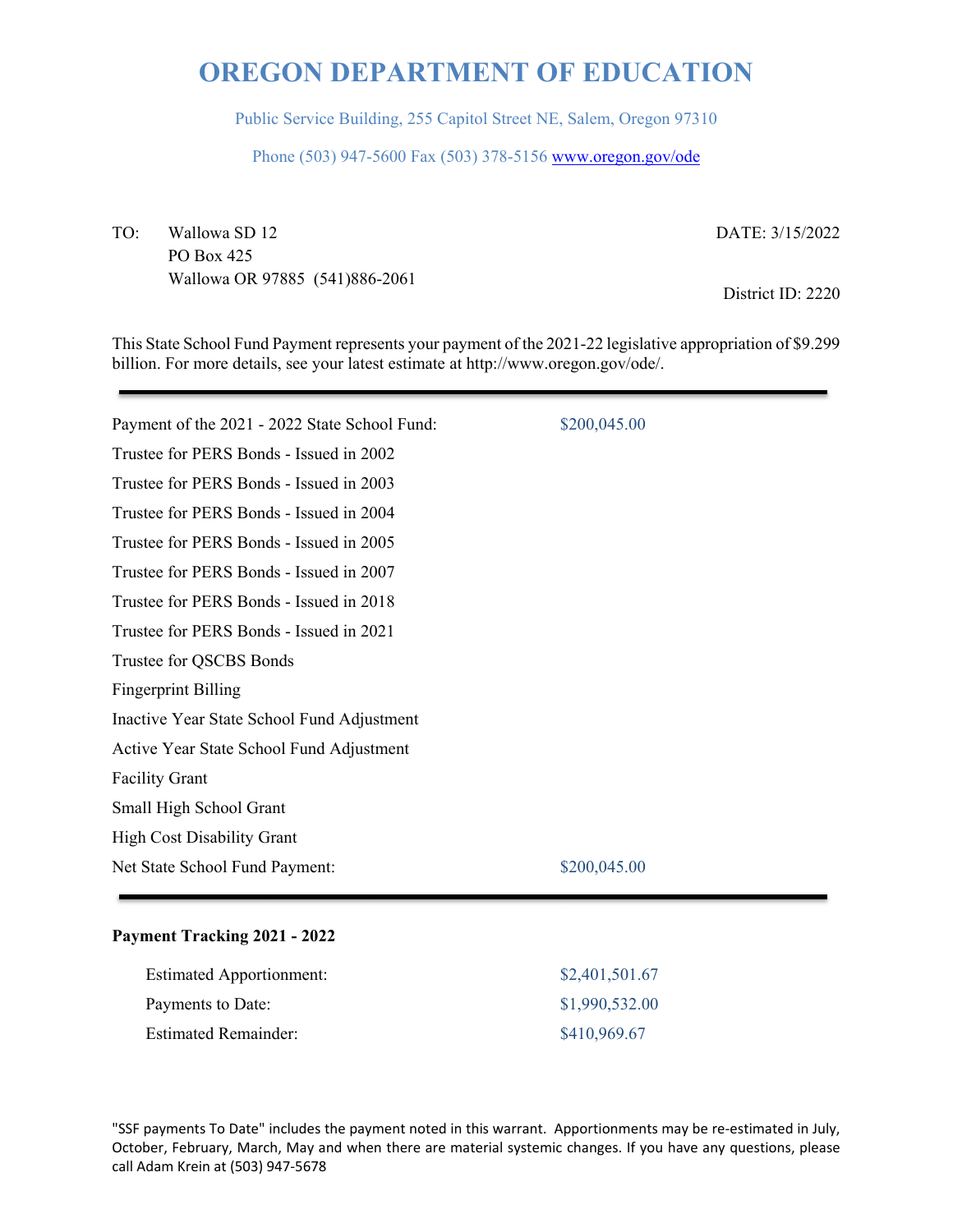Public Service Building, 255 Capitol Street NE, Salem, Oregon 97310

Phone (503) 947-5600 Fax (503) 378-5156 www.oregon.gov/ode

TO: Enterprise SD 21 201 SE 4th St Enterprise OR 97828 (541)426-3812 DATE: 3/15/2022

District ID: 2221

This State School Fund Payment represents your payment of the 2021-22 legislative appropriation of \$9.299 billion. For more details, see your latest estimate at http://www.oregon.gov/ode/.

| Payment of the 2021 - 2022 State School Fund: | \$307,896.00 |
|-----------------------------------------------|--------------|
| Trustee for PERS Bonds - Issued in 2002       |              |
| Trustee for PERS Bonds - Issued in 2003       |              |
| Trustee for PERS Bonds - Issued in 2004       |              |
| Trustee for PERS Bonds - Issued in 2005       |              |
| Trustee for PERS Bonds - Issued in 2007       |              |
| Trustee for PERS Bonds - Issued in 2018       |              |
| Trustee for PERS Bonds - Issued in 2021       |              |
| Trustee for QSCBS Bonds                       |              |
| <b>Fingerprint Billing</b>                    |              |
| Inactive Year State School Fund Adjustment    |              |
| Active Year State School Fund Adjustment      |              |
| <b>Facility Grant</b>                         |              |
| Small High School Grant                       |              |
| <b>High Cost Disability Grant</b>             |              |
| Net State School Fund Payment:                | \$307,896.00 |
|                                               |              |

#### **Payment Tracking 2021 - 2022**

| <b>Estimated Apportionment:</b> | \$3,696,234.40 |
|---------------------------------|----------------|
| Payments to Date:               | \$3,041,751.00 |
| <b>Estimated Remainder:</b>     | \$654,483.40   |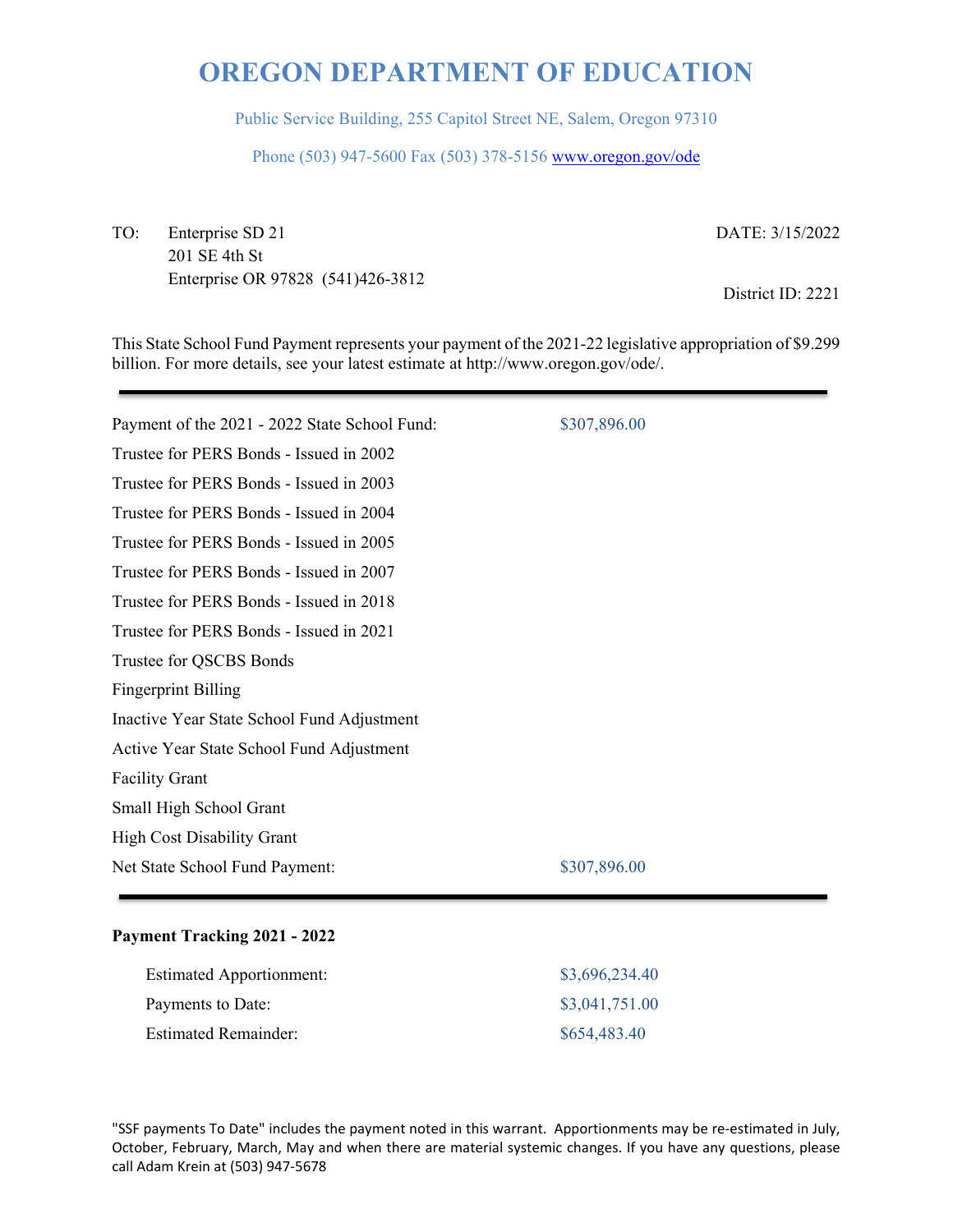Public Service Building, 255 Capitol Street NE, Salem, Oregon 97310

Phone (503) 947-5600 Fax (503) 378-5156 www.oregon.gov/ode

TO: Troy SD 54 66247 Redmond Grade Ln Enterprise OR 97828 (541)828-7788

DATE: 3/15/2022

District ID: 2222

This State School Fund Payment represents your payment of the 2021-22 legislative appropriation of \$9.299 billion. For more details, see your latest estimate at http://www.oregon.gov/ode/.

| Payment of the 2021 - 2022 State School Fund: | \$20,222.00 |
|-----------------------------------------------|-------------|
| Trustee for PERS Bonds - Issued in 2002       |             |
| Trustee for PERS Bonds - Issued in 2003       |             |
| Trustee for PERS Bonds - Issued in 2004       |             |
| Trustee for PERS Bonds - Issued in 2005       |             |
| Trustee for PERS Bonds - Issued in 2007       |             |
| Trustee for PERS Bonds - Issued in 2018       |             |
| Trustee for PERS Bonds - Issued in 2021       |             |
| Trustee for QSCBS Bonds                       |             |
| <b>Fingerprint Billing</b>                    |             |
| Inactive Year State School Fund Adjustment    |             |
| Active Year State School Fund Adjustment      |             |
| <b>Facility Grant</b>                         |             |
| Small High School Grant                       |             |
| <b>High Cost Disability Grant</b>             |             |
| Net State School Fund Payment:                | \$20,222.00 |
|                                               |             |

#### **Payment Tracking 2021 - 2022**

| <b>Estimated Apportionment:</b> | \$242,759.56 |
|---------------------------------|--------------|
| Payments to Date:               | \$199,963.00 |
| <b>Estimated Remainder:</b>     | \$42,796.56  |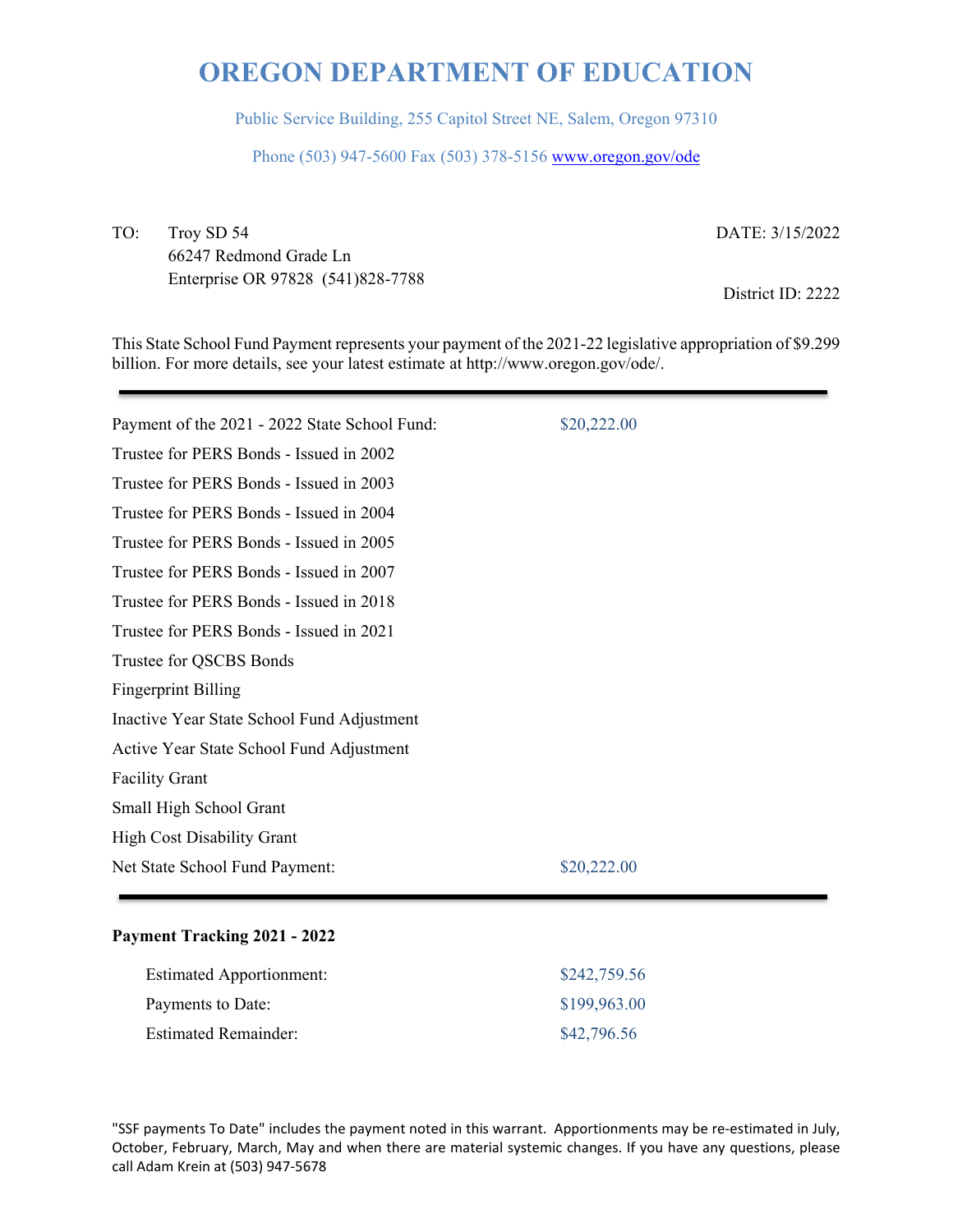Public Service Building, 255 Capitol Street NE, Salem, Oregon 97310

Phone (503) 947-5600 Fax (503) 378-5156 www.oregon.gov/ode

TO: South Wasco County SD 1 PO Box 347 Maupin OR 97037 (541)395-2645 DATE: 3/15/2022

District ID: 2225

This State School Fund Payment represents your payment of the 2021-22 legislative appropriation of \$9.299 billion. For more details, see your latest estimate at http://www.oregon.gov/ode/.

| Payment of the 2021 - 2022 State School Fund: | \$215,845.00 |
|-----------------------------------------------|--------------|
| Trustee for PERS Bonds - Issued in 2002       |              |
| Trustee for PERS Bonds - Issued in 2003       |              |
| Trustee for PERS Bonds - Issued in 2004       |              |
| Trustee for PERS Bonds - Issued in 2005       |              |
| Trustee for PERS Bonds - Issued in 2007       |              |
| Trustee for PERS Bonds - Issued in 2018       |              |
| Trustee for PERS Bonds - Issued in 2021       |              |
| Trustee for QSCBS Bonds                       |              |
| <b>Fingerprint Billing</b>                    | $$-59.00$    |
| Inactive Year State School Fund Adjustment    |              |
| Active Year State School Fund Adjustment      |              |
| <b>Facility Grant</b>                         |              |
| Small High School Grant                       |              |
| <b>High Cost Disability Grant</b>             |              |
| Net State School Fund Payment:                | \$215,786.00 |
|                                               |              |

#### **Payment Tracking 2021 - 2022**

| <b>Estimated Apportionment:</b> | \$2,591,172.89 |
|---------------------------------|----------------|
| Payments to Date:               | \$2,127,656.00 |
| <b>Estimated Remainder:</b>     | \$463,516.89   |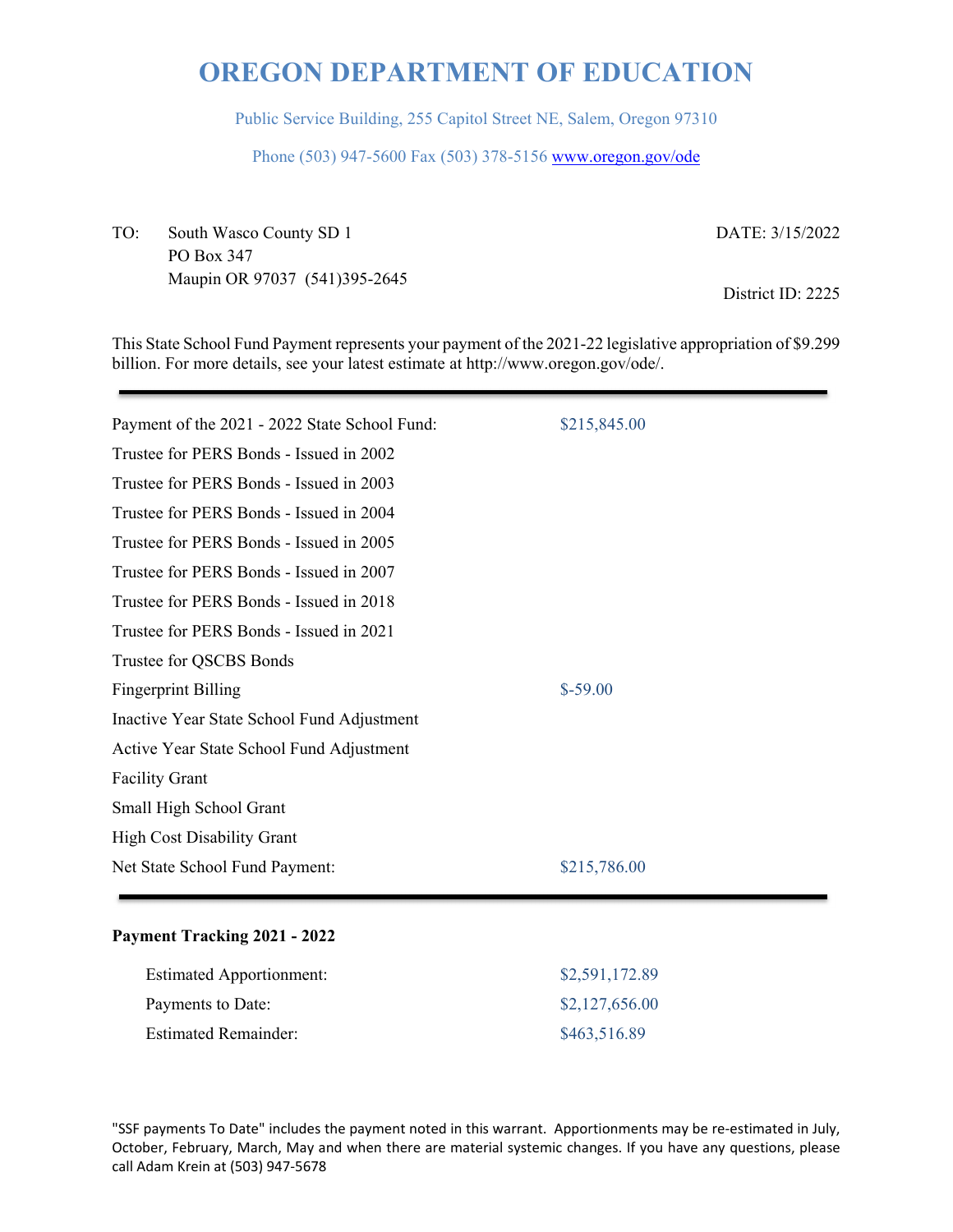Public Service Building, 255 Capitol Street NE, Salem, Oregon 97310

Phone (503) 947-5600 Fax (503) 378-5156 www.oregon.gov/ode

TO: North Wasco County SD 21 3632 W 10th St The Dalles OR 97058 (541)506-3420 DATE: 3/15/2022

District ID: 4131

This State School Fund Payment represents your payment of the 2021-22 legislative appropriation of \$9.299 billion. For more details, see your latest estimate at http://www.oregon.gov/ode/.

| Payment of the 2021 - 2022 State School Fund: | \$1,969,365.00 |
|-----------------------------------------------|----------------|
| Trustee for PERS Bonds - Issued in 2002       |                |
| Trustee for PERS Bonds - Issued in 2003       | $$-160,613.52$ |
| Trustee for PERS Bonds - Issued in 2004       |                |
| Trustee for PERS Bonds - Issued in 2005       |                |
| Trustee for PERS Bonds - Issued in 2007       |                |
| Trustee for PERS Bonds - Issued in 2018       |                |
| Trustee for PERS Bonds - Issued in 2021       |                |
| Trustee for QSCBS Bonds                       |                |
| <b>Fingerprint Billing</b>                    | $$-177.00$     |
| Inactive Year State School Fund Adjustment    |                |
| Active Year State School Fund Adjustment      |                |
| <b>Facility Grant</b>                         |                |
| Small High School Grant                       |                |
| <b>High Cost Disability Grant</b>             |                |
| Net State School Fund Payment:                | \$1,808,574.48 |
|                                               |                |

### **Payment Tracking 2021 - 2022**

| <b>Estimated Apportionment:</b> | \$23,641,834.15 |
|---------------------------------|-----------------|
| Payments to Date:               | \$19,444,869.00 |
| <b>Estimated Remainder:</b>     | \$4,196,965.15  |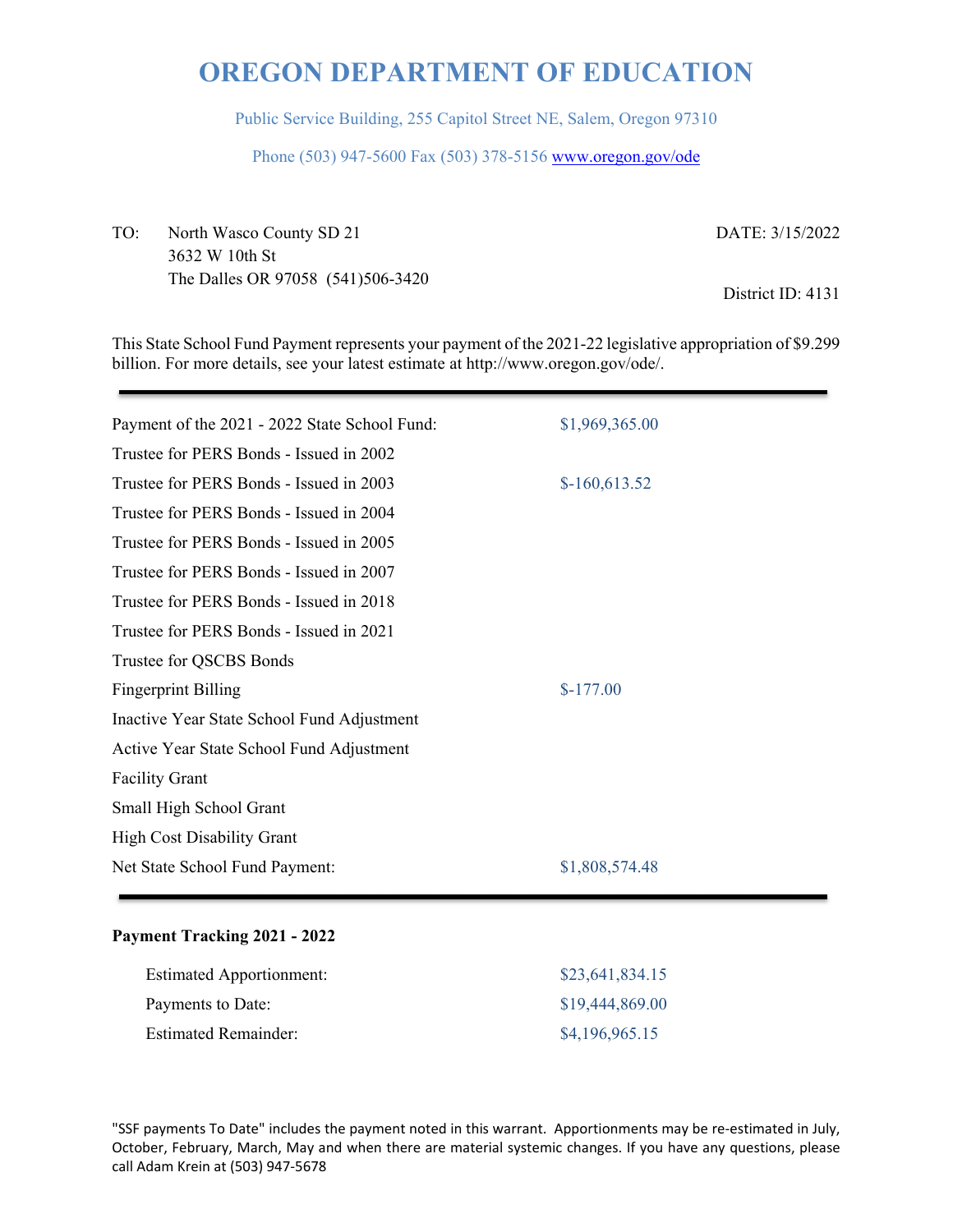Public Service Building, 255 Capitol Street NE, Salem, Oregon 97310

Phone (503) 947-5600 Fax (503) 378-5156 www.oregon.gov/ode

TO: Dufur SD 29 802 NE 5th St Dufur OR 97021 (541)467-2509 DATE: 3/15/2022

District ID: 2229

This State School Fund Payment represents your payment of the 2021-22 legislative appropriation of \$9.299 billion. For more details, see your latest estimate at http://www.oregon.gov/ode/.

| Payment of the 2021 - 2022 State School Fund: | \$303,556.00 |
|-----------------------------------------------|--------------|
| Trustee for PERS Bonds - Issued in 2002       |              |
| Trustee for PERS Bonds - Issued in 2003       |              |
| Trustee for PERS Bonds - Issued in 2004       |              |
| Trustee for PERS Bonds - Issued in 2005       |              |
| Trustee for PERS Bonds - Issued in 2007       |              |
| Trustee for PERS Bonds - Issued in 2018       |              |
| Trustee for PERS Bonds - Issued in 2021       |              |
| Trustee for QSCBS Bonds                       |              |
| <b>Fingerprint Billing</b>                    |              |
| Inactive Year State School Fund Adjustment    |              |
| Active Year State School Fund Adjustment      |              |
| <b>Facility Grant</b>                         |              |
| Small High School Grant                       |              |
| <b>High Cost Disability Grant</b>             |              |
| Net State School Fund Payment:                | \$303,556.00 |
|                                               |              |

### **Payment Tracking 2021 - 2022**

| <b>Estimated Apportionment:</b> | \$3,644,135.58 |
|---------------------------------|----------------|
| Payments to Date:               | \$2,999,135.00 |
| <b>Estimated Remainder:</b>     | \$645,000.58   |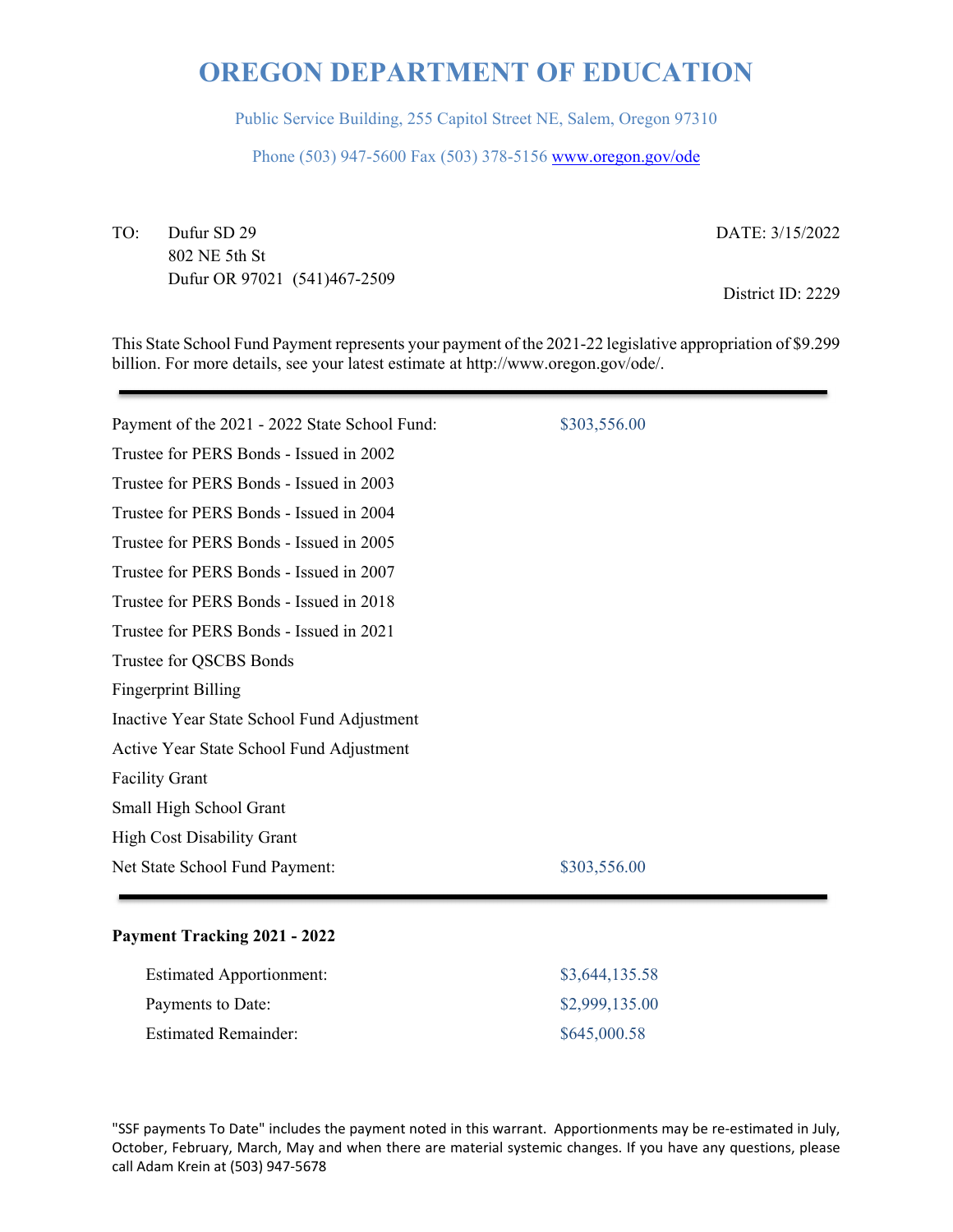Public Service Building, 255 Capitol Street NE, Salem, Oregon 97310

Phone (503) 947-5600 Fax (503) 378-5156 www.oregon.gov/ode

TO: Hillsboro SD 1J 3083 NE 49th Pl Hillsboro OR 97124 (503)844-1500 DATE: 3/15/2022

District ID: 2239

This State School Fund Payment represents your payment of the 2021-22 legislative appropriation of \$9.299 billion. For more details, see your latest estimate at http://www.oregon.gov/ode/.

| Payment of the 2021 - 2022 State School Fund: | \$11,405,510.00 |
|-----------------------------------------------|-----------------|
| Trustee for PERS Bonds - Issued in 2002       |                 |
| Trustee for PERS Bonds - Issued in 2003       |                 |
| Trustee for PERS Bonds - Issued in 2004       |                 |
| Trustee for PERS Bonds - Issued in 2005       | \$-944,960.69   |
| Trustee for PERS Bonds - Issued in 2007       |                 |
| Trustee for PERS Bonds - Issued in 2018       |                 |
| Trustee for PERS Bonds - Issued in 2021       |                 |
| Trustee for QSCBS Bonds                       |                 |
| <b>Fingerprint Billing</b>                    | $$-8,437.00$    |
| Inactive Year State School Fund Adjustment    |                 |
| Active Year State School Fund Adjustment      |                 |
| <b>Facility Grant</b>                         | \$49,449.00     |
| Small High School Grant                       |                 |
| <b>High Cost Disability Grant</b>             |                 |
| Net State School Fund Payment:                | \$10,501,561.31 |
|                                               |                 |

### **Payment Tracking 2021 - 2022**

| <b>Estimated Apportionment:</b> | \$136,920,882.88 |
|---------------------------------|------------------|
| Payments to Date:               | \$116,344,923.00 |
| <b>Estimated Remainder:</b>     | \$20,575,959.88  |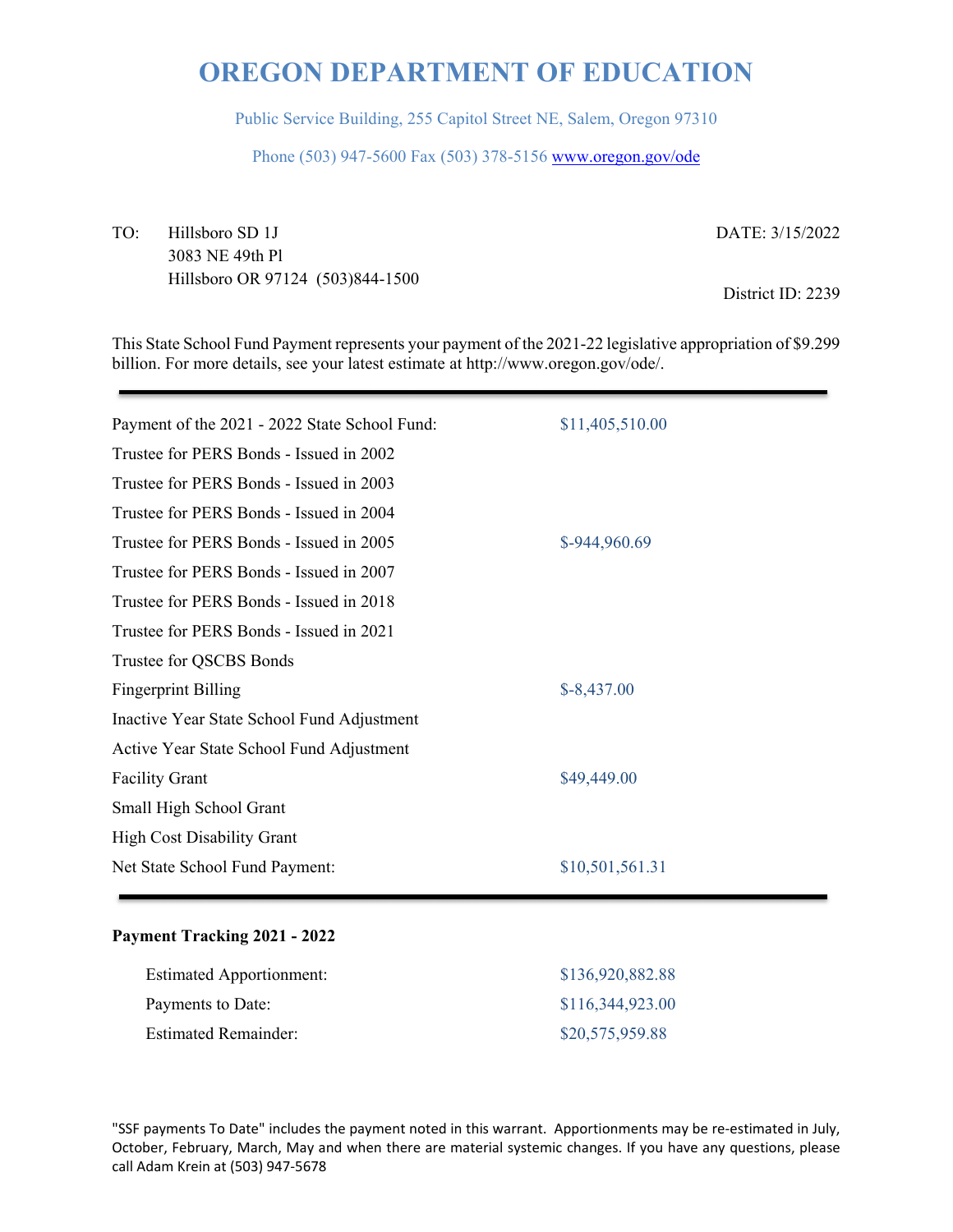Public Service Building, 255 Capitol Street NE, Salem, Oregon 97310

Phone (503) 947-5600 Fax (503) 378-5156 www.oregon.gov/ode

TO: Banks SD 13 12950 NW Main Banks OR 97106 (503)324-8591 DATE: 3/15/2022

District ID: 2240

This State School Fund Payment represents your payment of the 2021-22 legislative appropriation of \$9.299 billion. For more details, see your latest estimate at http://www.oregon.gov/ode/.

| Payment of the 2021 - 2022 State School Fund: | \$576,783.00  |
|-----------------------------------------------|---------------|
| Trustee for PERS Bonds - Issued in 2002       |               |
| Trustee for PERS Bonds - Issued in 2003       |               |
| Trustee for PERS Bonds - Issued in 2004       |               |
| Trustee for PERS Bonds - Issued in 2005       |               |
| Trustee for PERS Bonds - Issued in 2007       | $$-31,896.67$ |
| Trustee for PERS Bonds - Issued in 2018       |               |
| Trustee for PERS Bonds - Issued in 2021       |               |
| Trustee for QSCBS Bonds                       |               |
| <b>Fingerprint Billing</b>                    |               |
| Inactive Year State School Fund Adjustment    |               |
| Active Year State School Fund Adjustment      |               |
| <b>Facility Grant</b>                         |               |
| Small High School Grant                       |               |
| <b>High Cost Disability Grant</b>             |               |
| Net State School Fund Payment:                | \$544,886.33  |
|                                               |               |

### **Payment Tracking 2021 - 2022**

| <b>Estimated Apportionment:</b> | \$6,924,164.17 |
|---------------------------------|----------------|
| Payments to Date:               | \$5,884,035.00 |
| <b>Estimated Remainder:</b>     | \$1,040,129.17 |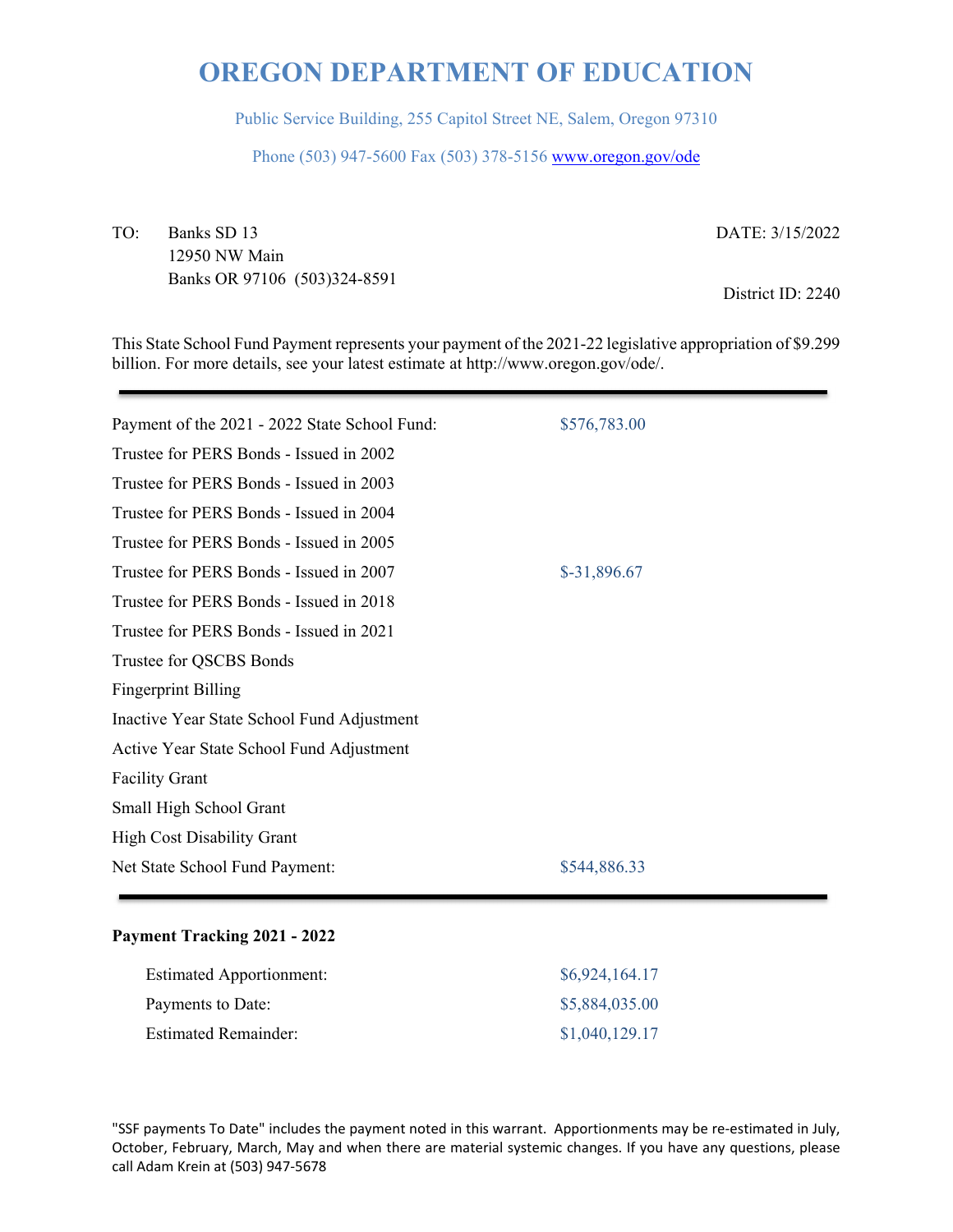Public Service Building, 255 Capitol Street NE, Salem, Oregon 97310

Phone (503) 947-5600 Fax (503) 378-5156 www.oregon.gov/ode

TO: Forest Grove SD 15 1728 Main St Forest Grove OR 97116 (503)357-6171 DATE: 3/15/2022

District ID: 2241

This State School Fund Payment represents your payment of the 2021-22 legislative appropriation of \$9.299 billion. For more details, see your latest estimate at http://www.oregon.gov/ode/.

| Payment of the 2021 - 2022 State School Fund: | \$4,194,810.00 |
|-----------------------------------------------|----------------|
| Trustee for PERS Bonds - Issued in 2002       |                |
| Trustee for PERS Bonds - Issued in 2003       |                |
| Trustee for PERS Bonds - Issued in 2004       |                |
| Trustee for PERS Bonds - Issued in 2005       | $$-262,414.07$ |
| Trustee for PERS Bonds - Issued in 2007       |                |
| Trustee for PERS Bonds - Issued in 2018       |                |
| Trustee for PERS Bonds - Issued in 2021       |                |
| Trustee for QSCBS Bonds                       |                |
| <b>Fingerprint Billing</b>                    | $$-944.00$     |
| Inactive Year State School Fund Adjustment    |                |
| Active Year State School Fund Adjustment      |                |
| <b>Facility Grant</b>                         |                |
| Small High School Grant                       |                |
| <b>High Cost Disability Grant</b>             |                |
| Net State School Fund Payment:                | \$3,931,451.93 |
|                                               |                |

### **Payment Tracking 2021 - 2022**

| <b>Estimated Apportionment:</b> | \$50,357,866.74 |
|---------------------------------|-----------------|
| Payments to Date:               | \$42,055,861.00 |
| <b>Estimated Remainder:</b>     | \$8,302,005.74  |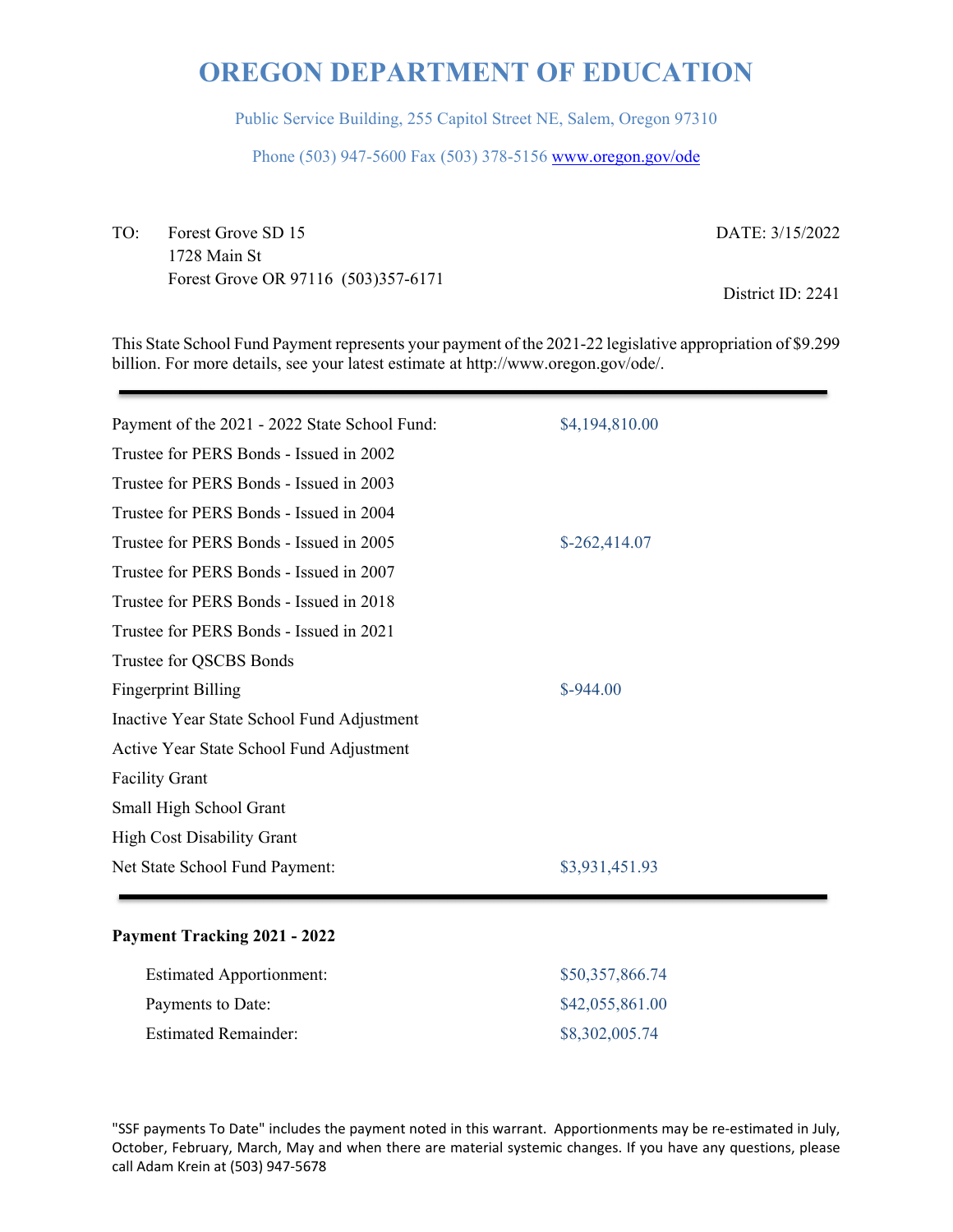Public Service Building, 255 Capitol Street NE, Salem, Oregon 97310

Phone (503) 947-5600 Fax (503) 378-5156 www.oregon.gov/ode

TO: Tigard-Tualatin SD 23J 6960 SW Sandburg St Tigard OR 97223 (503)431-4000 DATE: 3/15/2022

District ID: 2242

This State School Fund Payment represents your payment of the 2021-22 legislative appropriation of \$9.299 billion. For more details, see your latest estimate at http://www.oregon.gov/ode/.

| Payment of the 2021 - 2022 State School Fund: | \$5,690,688.00 |
|-----------------------------------------------|----------------|
| Trustee for PERS Bonds - Issued in 2002       |                |
| Trustee for PERS Bonds - Issued in 2003       |                |
| Trustee for PERS Bonds - Issued in 2004       |                |
| Trustee for PERS Bonds - Issued in 2005       |                |
| Trustee for PERS Bonds - Issued in 2007       | \$-374,225.77  |
| Trustee for PERS Bonds - Issued in 2018       |                |
| Trustee for PERS Bonds - Issued in 2021       |                |
| Trustee for QSCBS Bonds                       |                |
| <b>Fingerprint Billing</b>                    | $$-2,301.00$   |
| Inactive Year State School Fund Adjustment    |                |
| Active Year State School Fund Adjustment      |                |
| <b>Facility Grant</b>                         | \$54,738.00    |
| Small High School Grant                       |                |
| <b>High Cost Disability Grant</b>             |                |
| Net State School Fund Payment:                | \$5,368,899.23 |
|                                               |                |

### **Payment Tracking 2021 - 2022**

| <b>Estimated Apportionment:</b> | \$68,315,586.46 |
|---------------------------------|-----------------|
| Payments to Date:               | \$58,843,226.00 |
| <b>Estimated Remainder:</b>     | \$9,472,360.46  |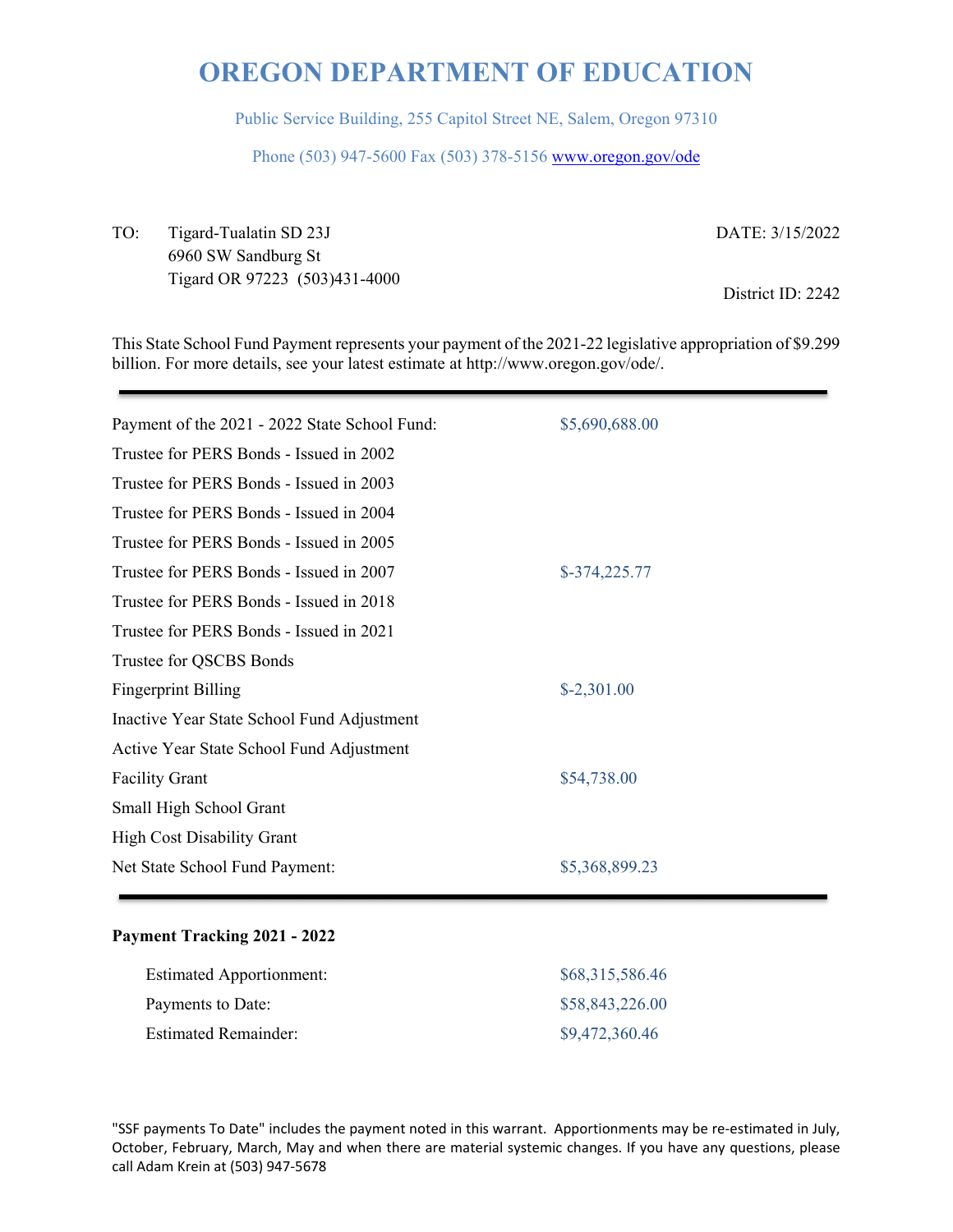Public Service Building, 255 Capitol Street NE, Salem, Oregon 97310

Phone (503) 947-5600 Fax (503) 378-5156 www.oregon.gov/ode

TO: Beaverton SD 48J 16550 SW Merlo Rd Beaverton OR 97003 (503)356-4500 DATE: 3/15/2022

District ID: 2243

This State School Fund Payment represents your payment of the 2021-22 legislative appropriation of \$9.299 billion. For more details, see your latest estimate at http://www.oregon.gov/ode/.

| Payment of the 2021 - 2022 State School Fund: | \$23,292,919.00  |
|-----------------------------------------------|------------------|
| Trustee for PERS Bonds - Issued in 2002       |                  |
| Trustee for PERS Bonds - Issued in 2003       |                  |
| Trustee for PERS Bonds - Issued in 2004       |                  |
| Trustee for PERS Bonds - Issued in 2005       | $$-1,592,281.65$ |
| Trustee for PERS Bonds - Issued in 2007       |                  |
| Trustee for PERS Bonds - Issued in 2018       |                  |
| Trustee for PERS Bonds - Issued in 2021       |                  |
| Trustee for QSCBS Bonds                       |                  |
| <b>Fingerprint Billing</b>                    | $$-4,661.00$     |
| Inactive Year State School Fund Adjustment    |                  |
| Active Year State School Fund Adjustment      |                  |
| <b>Facility Grant</b>                         | \$72,630.00      |
| Small High School Grant                       |                  |
| <b>High Cost Disability Grant</b>             |                  |
| Net State School Fund Payment:                | \$21,768,606.35  |
|                                               |                  |

### **Payment Tracking 2021 - 2022**

| <b>Estimated Apportionment:</b> | \$279,626,877.13 |
|---------------------------------|------------------|
| Payments to Date:               | \$232,874,312.00 |
| <b>Estimated Remainder:</b>     | \$46,752,565.13  |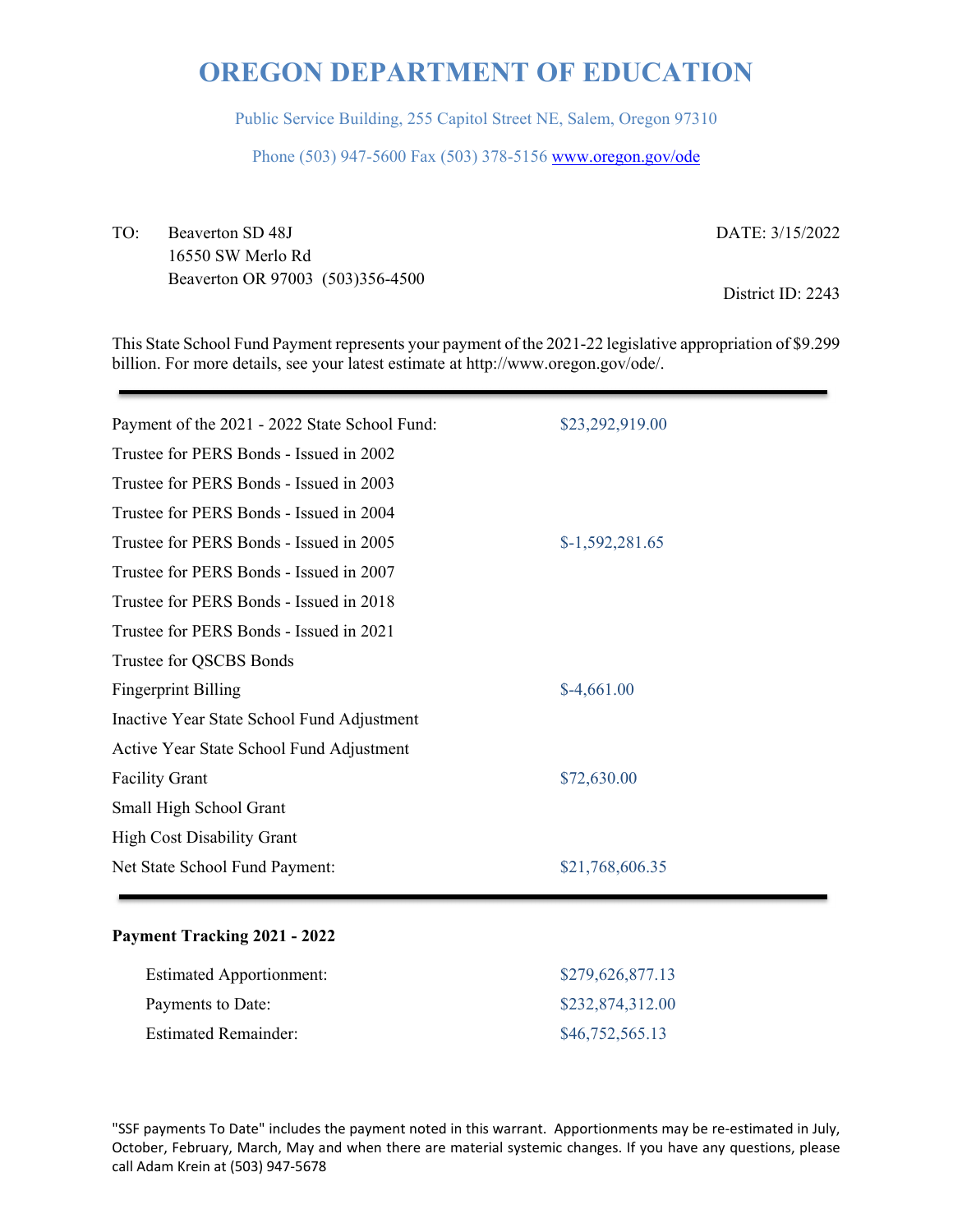Public Service Building, 255 Capitol Street NE, Salem, Oregon 97310

Phone (503) 947-5600 Fax (503) 378-5156 www.oregon.gov/ode

TO: Sherwood SD 88J 21920 SW Sherwood Blvd Sherwood OR 97140 (503)825-5000 DATE: 3/15/2022

District ID: 2244

This State School Fund Payment represents your payment of the 2021-22 legislative appropriation of \$9.299 billion. For more details, see your latest estimate at http://www.oregon.gov/ode/.

| Payment of the 2021 - 2022 State School Fund: | \$2,765,129.00 |
|-----------------------------------------------|----------------|
| Trustee for PERS Bonds - Issued in 2002       | $$-83,451.99$  |
| Trustee for PERS Bonds - Issued in 2003       |                |
| Trustee for PERS Bonds - Issued in 2004       |                |
| Trustee for PERS Bonds - Issued in 2005       | \$-46,894.31   |
| Trustee for PERS Bonds - Issued in 2007       |                |
| Trustee for PERS Bonds - Issued in 2018       |                |
| Trustee for PERS Bonds - Issued in 2021       |                |
| Trustee for QSCBS Bonds                       |                |
| <b>Fingerprint Billing</b>                    | $$-236.00$     |
| Inactive Year State School Fund Adjustment    |                |
| Active Year State School Fund Adjustment      |                |
| <b>Facility Grant</b>                         |                |
| Small High School Grant                       |                |
| <b>High Cost Disability Grant</b>             |                |
| Net State School Fund Payment:                | \$2,634,546.70 |
|                                               |                |

#### **Payment Tracking 2021 - 2022**

| <b>Estimated Apportionment:</b> | \$33,194,824.38 |
|---------------------------------|-----------------|
| Payments to Date:               | \$26,964,493.00 |
| <b>Estimated Remainder:</b>     | \$6,230,331.38  |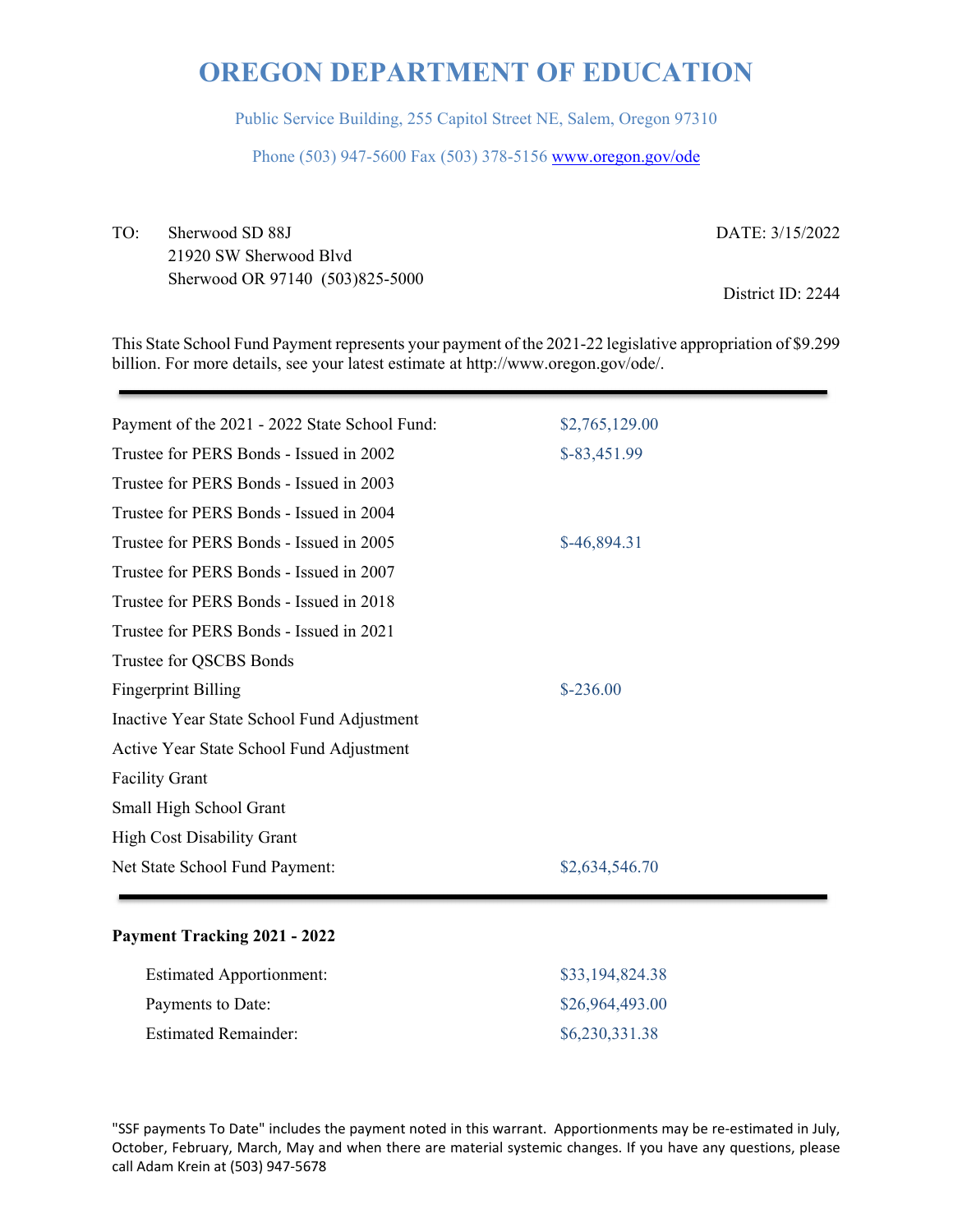Public Service Building, 255 Capitol Street NE, Salem, Oregon 97310

Phone (503) 947-5600 Fax (503) 378-5156 www.oregon.gov/ode

TO: Gaston SD 511J 300 Park StBuilding A Gaston OR 97119 (503)985-0210 DATE: 3/15/2022

District ID: 2245

This State School Fund Payment represents your payment of the 2021-22 legislative appropriation of \$9.299 billion. For more details, see your latest estimate at http://www.oregon.gov/ode/.

| Payment of the 2021 - 2022 State School Fund: | \$290,409.00  |
|-----------------------------------------------|---------------|
| Trustee for PERS Bonds - Issued in 2002       | $$-18,538.31$ |
| Trustee for PERS Bonds - Issued in 2003       | $$-24,721.94$ |
| Trustee for PERS Bonds - Issued in 2004       |               |
| Trustee for PERS Bonds - Issued in 2005       |               |
| Trustee for PERS Bonds - Issued in 2007       |               |
| Trustee for PERS Bonds - Issued in 2018       |               |
| Trustee for PERS Bonds - Issued in 2021       |               |
| Trustee for QSCBS Bonds                       |               |
| <b>Fingerprint Billing</b>                    |               |
| Inactive Year State School Fund Adjustment    |               |
| Active Year State School Fund Adjustment      |               |
| <b>Facility Grant</b>                         |               |
| Small High School Grant                       |               |
| <b>High Cost Disability Grant</b>             |               |
| Net State School Fund Payment:                | \$247,148.75  |
|                                               |               |

### **Payment Tracking 2021 - 2022**

| <b>Estimated Apportionment:</b> | \$3,486,298.28 |
|---------------------------------|----------------|
| Payments to Date:               | \$3,028,358.00 |
| <b>Estimated Remainder:</b>     | \$457,940.28   |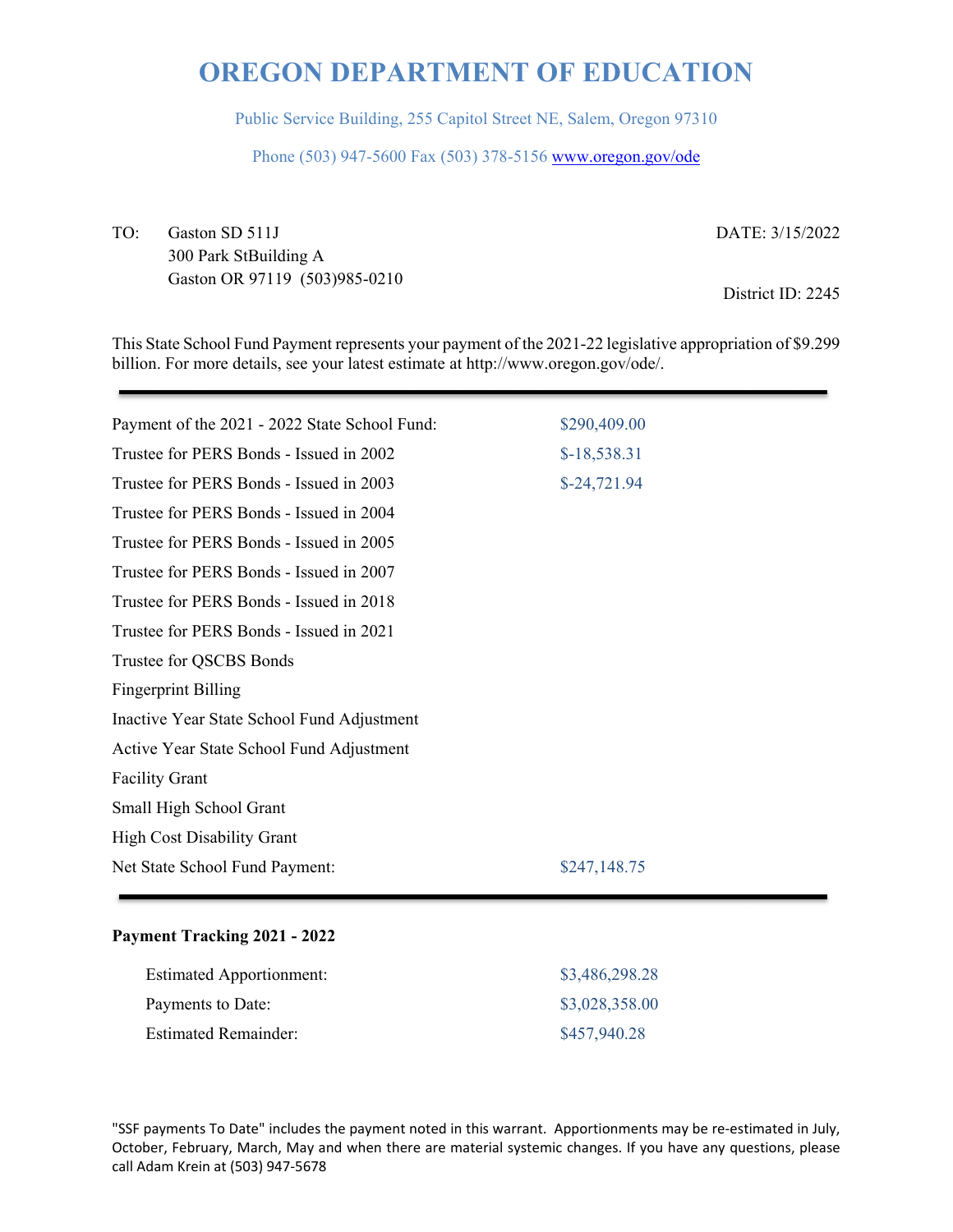Public Service Building, 255 Capitol Street NE, Salem, Oregon 97310

Phone (503) 947-5600 Fax (503) 378-5156 www.oregon.gov/ode

TO: Spray SD 1 PO Box 230 Spray OR 97874 (541)468-2226 DATE: 3/15/2022

District ID: 2247

This State School Fund Payment represents your payment of the 2021-22 legislative appropriation of \$9.299 billion. For more details, see your latest estimate at http://www.oregon.gov/ode/.

| Payment of the 2021 - 2022 State School Fund: | \$117,802.00 |
|-----------------------------------------------|--------------|
| Trustee for PERS Bonds - Issued in 2002       |              |
| Trustee for PERS Bonds - Issued in 2003       |              |
| Trustee for PERS Bonds - Issued in 2004       |              |
| Trustee for PERS Bonds - Issued in 2005       |              |
| Trustee for PERS Bonds - Issued in 2007       |              |
| Trustee for PERS Bonds - Issued in 2018       |              |
| Trustee for PERS Bonds - Issued in 2021       |              |
| Trustee for QSCBS Bonds                       |              |
| <b>Fingerprint Billing</b>                    |              |
| Inactive Year State School Fund Adjustment    |              |
| Active Year State School Fund Adjustment      |              |
| <b>Facility Grant</b>                         |              |
| Small High School Grant                       |              |
| <b>High Cost Disability Grant</b>             |              |
| Net State School Fund Payment:                | \$117,802.00 |
|                                               |              |

### **Payment Tracking 2021 - 2022**

| <b>Estimated Apportionment:</b> | \$1,414,194.22 |
|---------------------------------|----------------|
| Payments to Date:               | \$1,166,959.00 |
| <b>Estimated Remainder:</b>     | \$247,235.22   |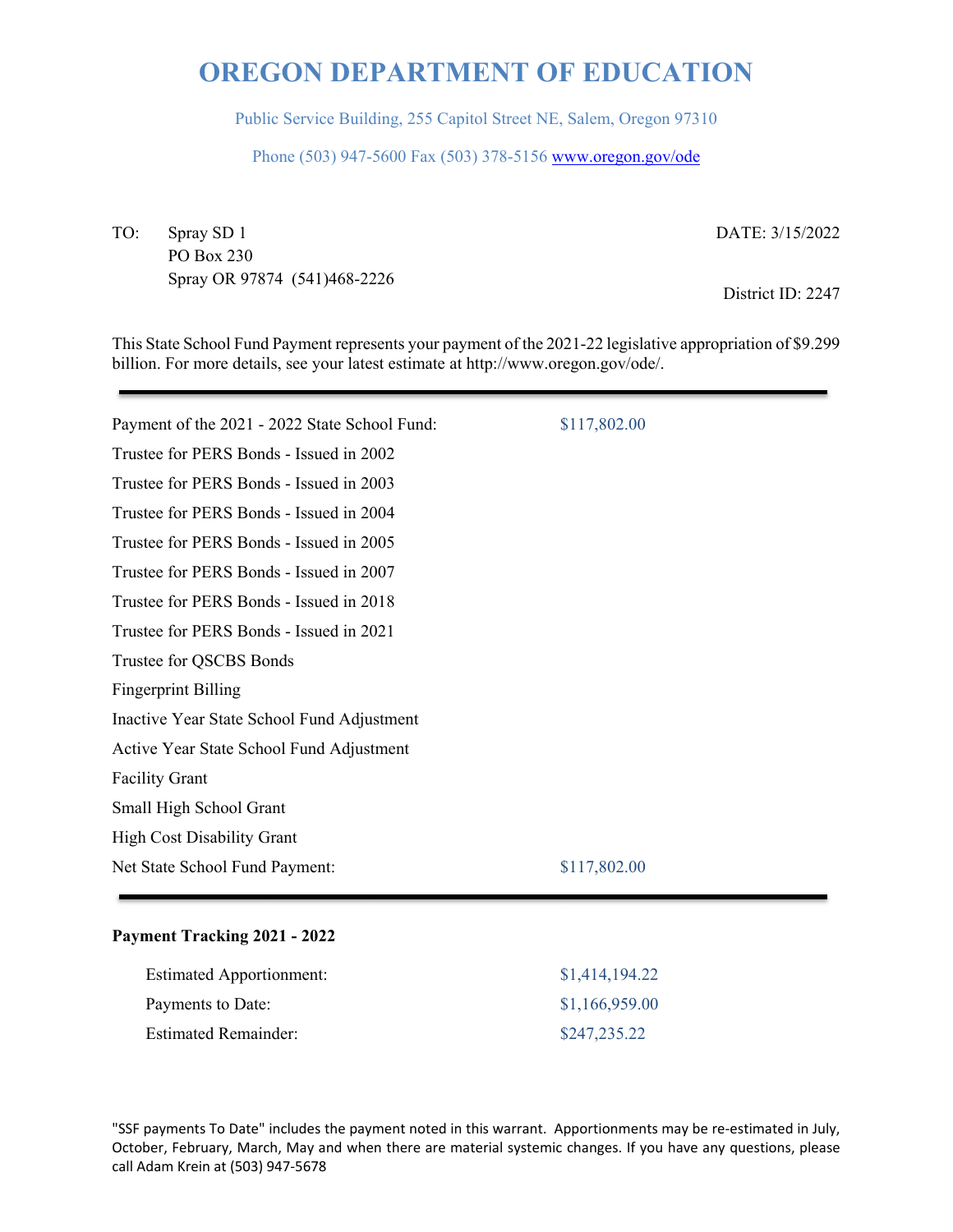Public Service Building, 255 Capitol Street NE, Salem, Oregon 97310

Phone (503) 947-5600 Fax (503) 378-5156 www.oregon.gov/ode

TO: Fossil SD 21J PO Box 206 Fossil OR 97830 (541)763-4384 DATE: 3/15/2022

District ID: 2248

This State School Fund Payment represents your payment of the 2021-22 legislative appropriation of \$9.299 billion. For more details, see your latest estimate at http://www.oregon.gov/ode/.

| Payment of the 2021 - 2022 State School Fund: | \$1,081,201.00 |
|-----------------------------------------------|----------------|
| Trustee for PERS Bonds - Issued in 2002       |                |
| Trustee for PERS Bonds - Issued in 2003       |                |
| Trustee for PERS Bonds - Issued in 2004       |                |
| Trustee for PERS Bonds - Issued in 2005       |                |
| Trustee for PERS Bonds - Issued in 2007       |                |
| Trustee for PERS Bonds - Issued in 2018       |                |
| Trustee for PERS Bonds - Issued in 2021       |                |
| Trustee for QSCBS Bonds                       |                |
| <b>Fingerprint Billing</b>                    |                |
| Inactive Year State School Fund Adjustment    |                |
| Active Year State School Fund Adjustment      |                |
| <b>Facility Grant</b>                         |                |
| Small High School Grant                       |                |
| <b>High Cost Disability Grant</b>             |                |
| Net State School Fund Payment:                | \$1,081,201.00 |
|                                               |                |

### **Payment Tracking 2021 - 2022**

| <b>Estimated Apportionment:</b> | \$12,979,602.44 |
|---------------------------------|-----------------|
| Payments to Date:               | \$10,704,096.00 |
| <b>Estimated Remainder:</b>     | \$2,275,506.44  |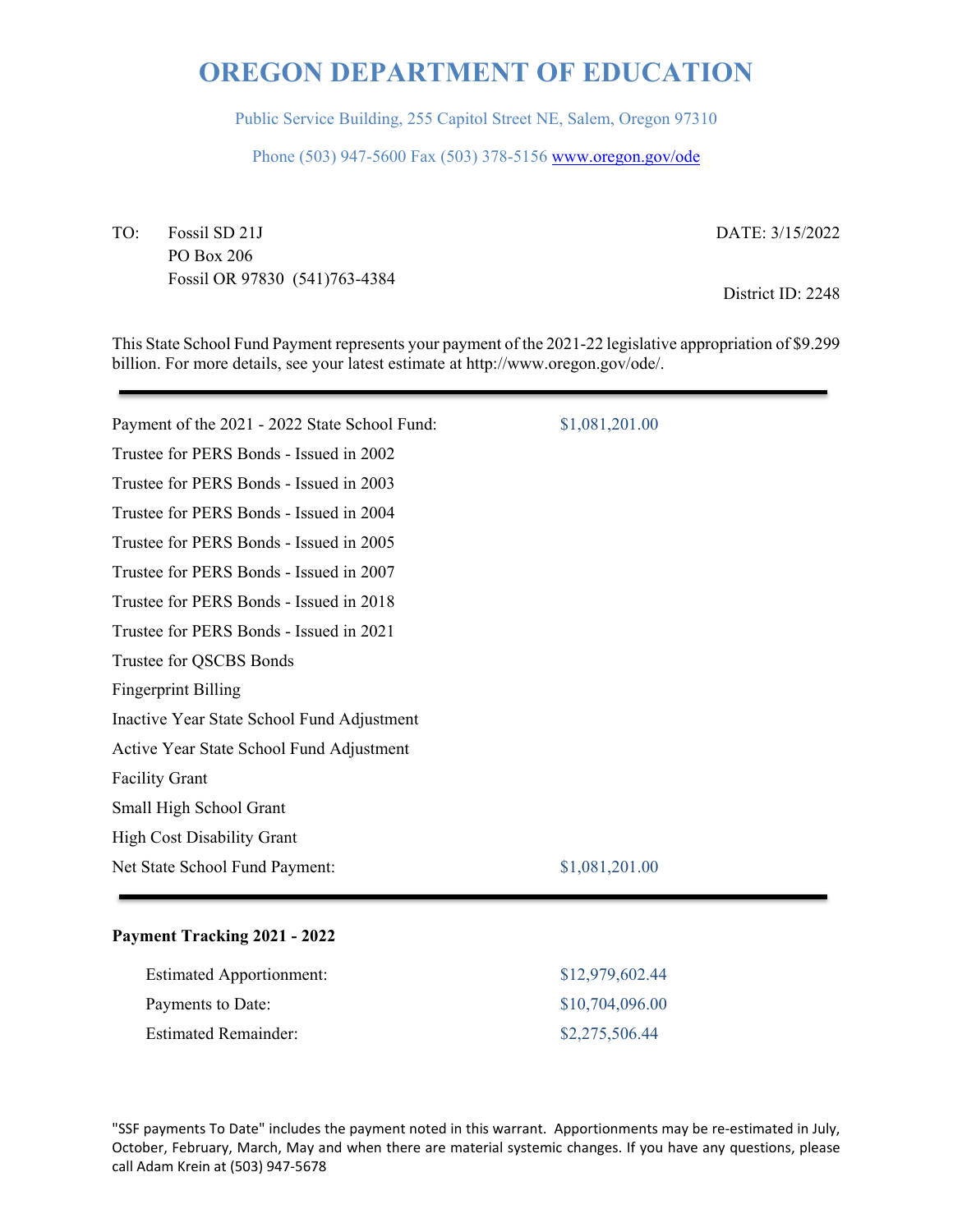Public Service Building, 255 Capitol Street NE, Salem, Oregon 97310

Phone (503) 947-5600 Fax (503) 378-5156 www.oregon.gov/ode

TO: Mitchell SD 55 PO Box 247 Mitchell OR 97750 (541)462-3311 DATE: 3/15/2022

District ID: 2249

This State School Fund Payment represents your payment of the 2021-22 legislative appropriation of \$9.299 billion. For more details, see your latest estimate at http://www.oregon.gov/ode/.

| Payment of the 2021 - 2022 State School Fund: | \$1,241,163.00 |
|-----------------------------------------------|----------------|
| Trustee for PERS Bonds - Issued in 2002       |                |
| Trustee for PERS Bonds - Issued in 2003       |                |
| Trustee for PERS Bonds - Issued in 2004       |                |
| Trustee for PERS Bonds - Issued in 2005       |                |
| Trustee for PERS Bonds - Issued in 2007       |                |
| Trustee for PERS Bonds - Issued in 2018       |                |
| Trustee for PERS Bonds - Issued in 2021       |                |
| Trustee for QSCBS Bonds                       |                |
| <b>Fingerprint Billing</b>                    |                |
| Inactive Year State School Fund Adjustment    |                |
| Active Year State School Fund Adjustment      |                |
| <b>Facility Grant</b>                         |                |
| Small High School Grant                       |                |
| <b>High Cost Disability Grant</b>             |                |
| Net State School Fund Payment:                | \$1,241,163.00 |
|                                               |                |

### **Payment Tracking 2021 - 2022**

| <b>Estimated Apportionment:</b> | \$14,899,919.36 |
|---------------------------------|-----------------|
| Payments to Date:               | \$12,291,480.00 |
| <b>Estimated Remainder:</b>     | \$2,608,439.36  |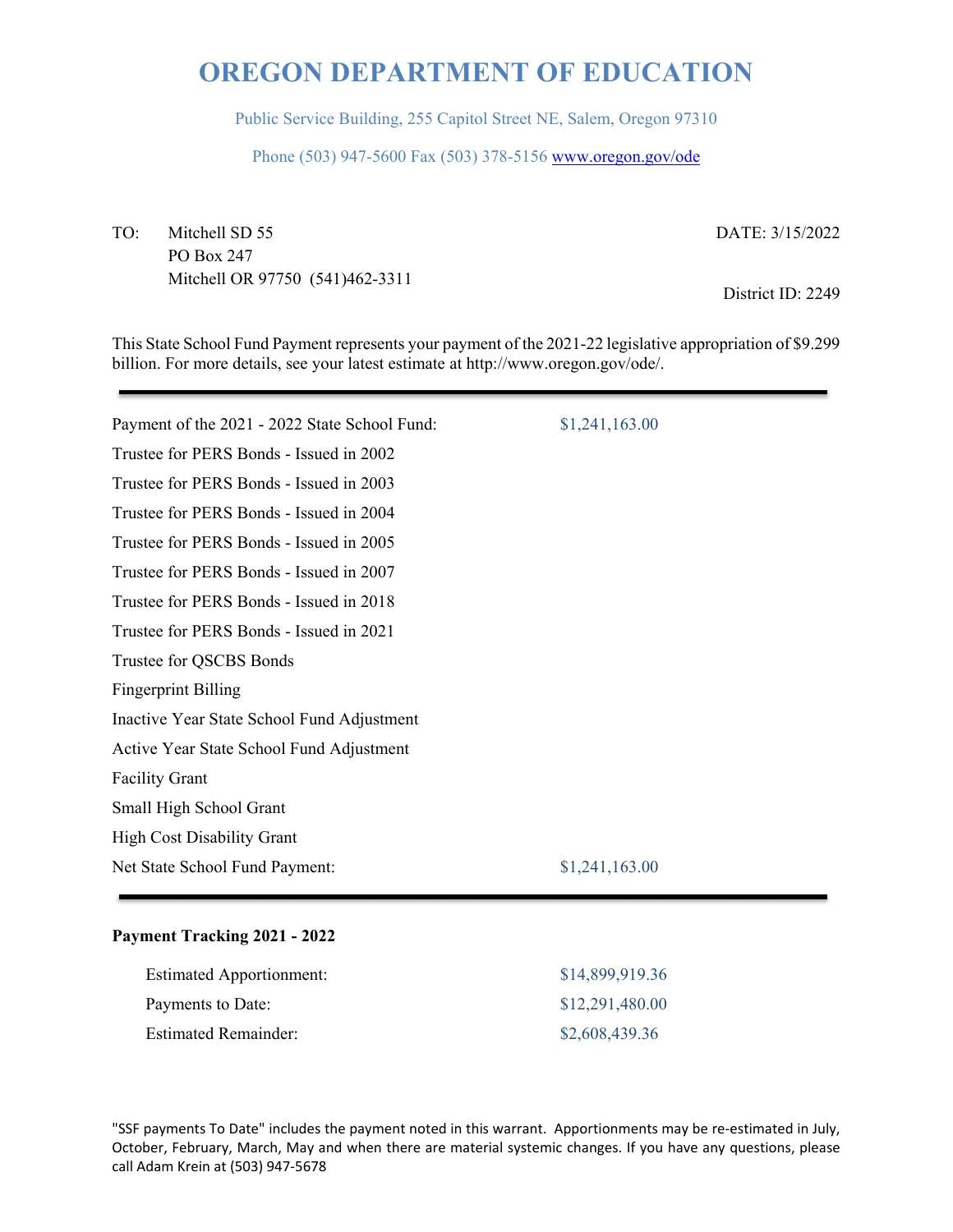Public Service Building, 255 Capitol Street NE, Salem, Oregon 97310

Phone (503) 947-5600 Fax (503) 378-5156 www.oregon.gov/ode

TO: Yamhill Carlton SD 1 120 N Larch Pl Yamhill OR 97148 (503)852-6980 DATE: 3/15/2022 District ID: 2251

This State School Fund Payment represents your payment of the 2021-22 legislative appropriation of \$9.299 billion. For more details, see your latest estimate at http://www.oregon.gov/ode/.

| Payment of the 2021 - 2022 State School Fund: | \$560,540.00   |
|-----------------------------------------------|----------------|
| Trustee for PERS Bonds - Issued in 2002       |                |
| Trustee for PERS Bonds - Issued in 2003       | $$-100,037.75$ |
| Trustee for PERS Bonds - Issued in 2004       |                |
| Trustee for PERS Bonds - Issued in 2005       |                |
| Trustee for PERS Bonds - Issued in 2007       |                |
| Trustee for PERS Bonds - Issued in 2018       |                |
| Trustee for PERS Bonds - Issued in 2021       |                |
| Trustee for QSCBS Bonds                       |                |
| <b>Fingerprint Billing</b>                    | $$-118.00$     |
| Inactive Year State School Fund Adjustment    |                |
| Active Year State School Fund Adjustment      |                |
| <b>Facility Grant</b>                         |                |
| Small High School Grant                       |                |
| <b>High Cost Disability Grant</b>             |                |
| Net State School Fund Payment:                | \$460,384.25   |
|                                               |                |

### **Payment Tracking 2021 - 2022**

| <b>Estimated Apportionment:</b> | \$6,729,176.90 |
|---------------------------------|----------------|
| Payments to Date:               | \$5,525,374.00 |
| <b>Estimated Remainder:</b>     | \$1,203,802.90 |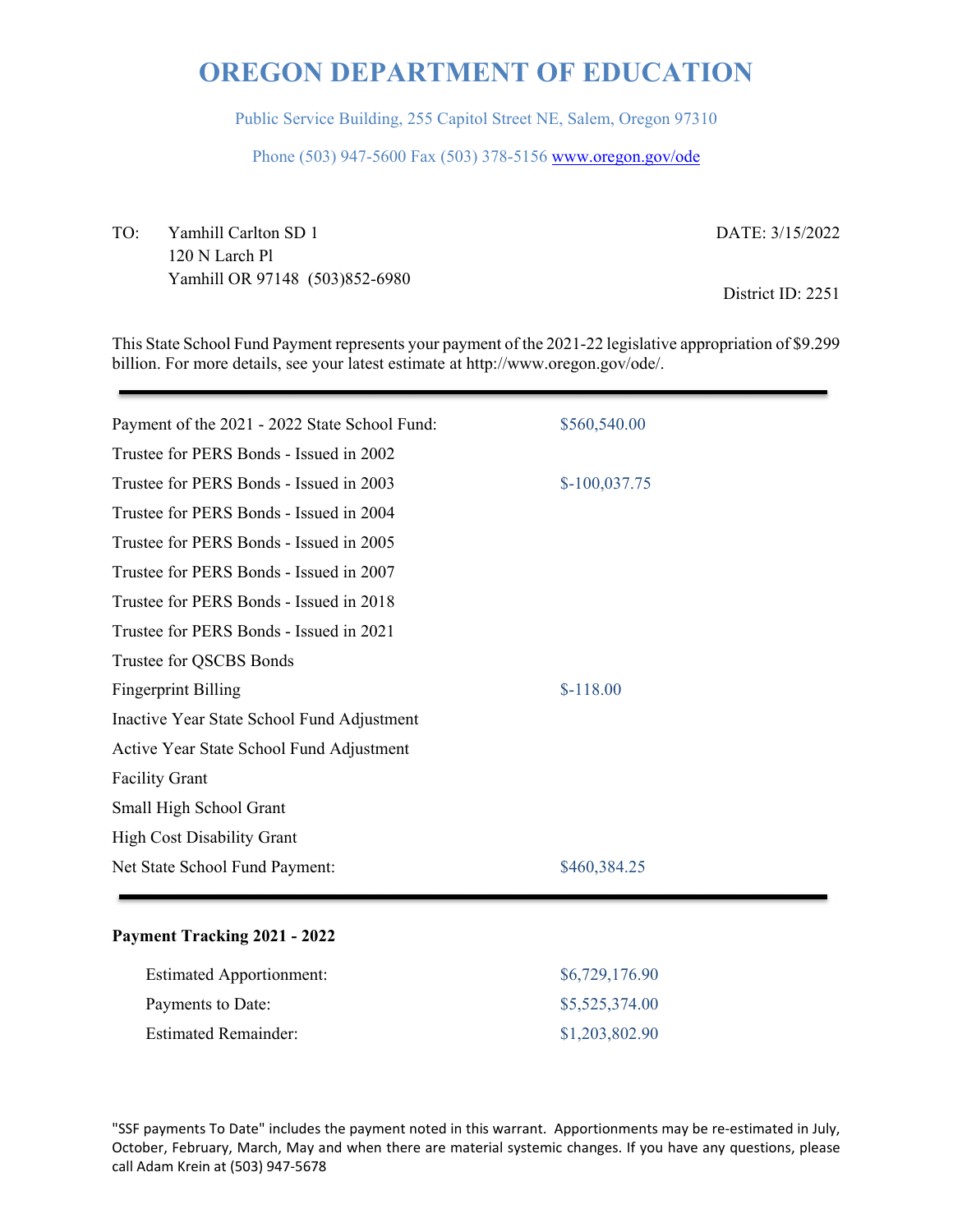Public Service Building, 255 Capitol Street NE, Salem, Oregon 97310

Phone (503) 947-5600 Fax (503) 378-5156 www.oregon.gov/ode

TO: Amity SD 4J 807 S Trade St Amity OR 97101 (503)835-2171 DATE: 3/15/2022

District ID: 2252

This State School Fund Payment represents your payment of the 2021-22 legislative appropriation of \$9.299 billion. For more details, see your latest estimate at http://www.oregon.gov/ode/.

| Payment of the 2021 - 2022 State School Fund: | \$587,648.00 |
|-----------------------------------------------|--------------|
| Trustee for PERS Bonds - Issued in 2002       |              |
| Trustee for PERS Bonds - Issued in 2003       | \$-69,866.46 |
| Trustee for PERS Bonds - Issued in 2004       |              |
| Trustee for PERS Bonds - Issued in 2005       |              |
| Trustee for PERS Bonds - Issued in 2007       |              |
| Trustee for PERS Bonds - Issued in 2018       |              |
| Trustee for PERS Bonds - Issued in 2021       |              |
| Trustee for QSCBS Bonds                       |              |
| <b>Fingerprint Billing</b>                    |              |
| Inactive Year State School Fund Adjustment    |              |
| Active Year State School Fund Adjustment      |              |
| <b>Facility Grant</b>                         |              |
| Small High School Grant                       |              |
| <b>High Cost Disability Grant</b>             |              |
| Net State School Fund Payment:                | \$517,781.54 |
|                                               |              |

### **Payment Tracking 2021 - 2022**

| <b>Estimated Apportionment:</b> | \$7,054,602.48 |
|---------------------------------|----------------|
| Payments to Date:               | \$5,808,299.00 |
| <b>Estimated Remainder:</b>     | \$1,246,303.48 |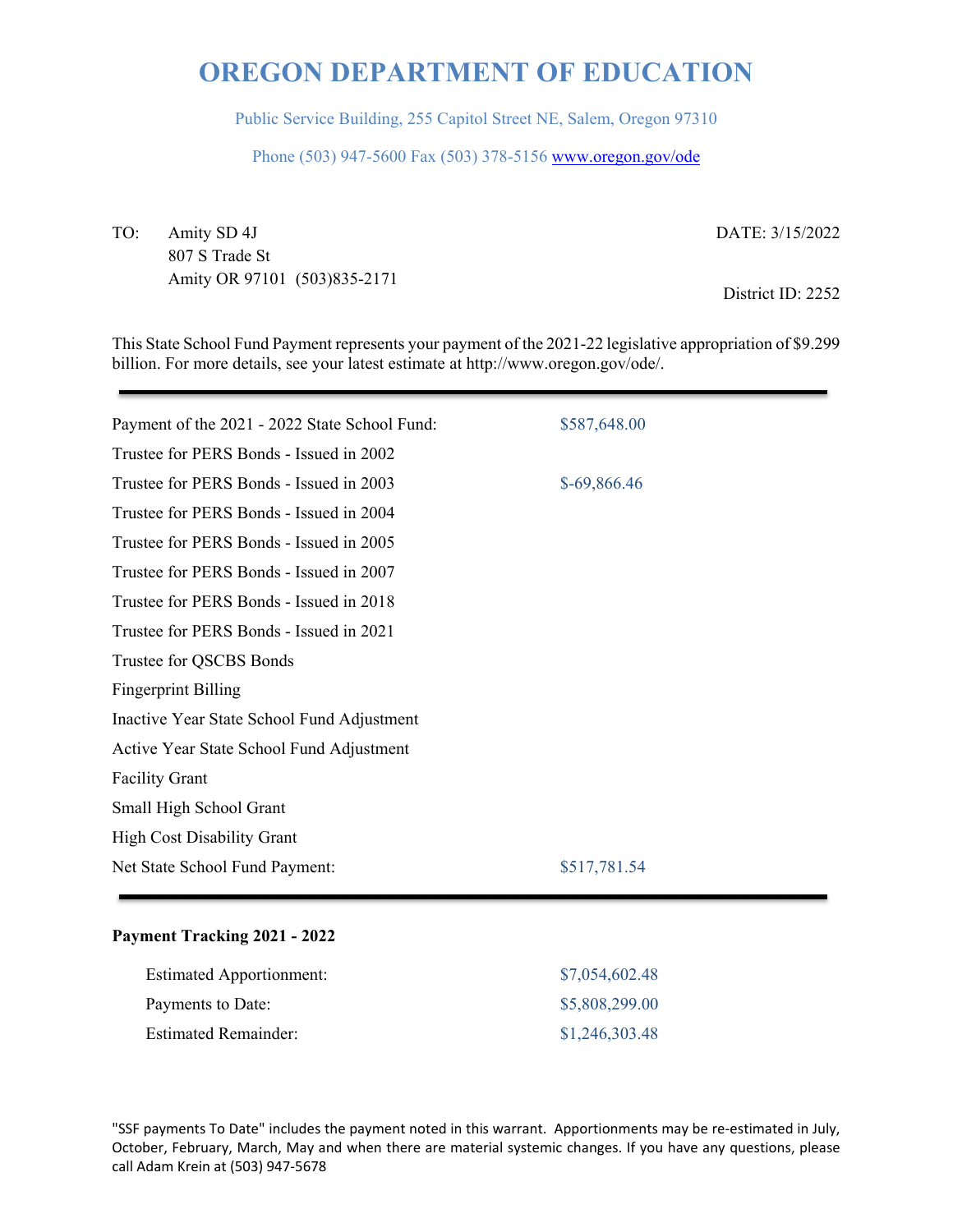Public Service Building, 255 Capitol Street NE, Salem, Oregon 97310

Phone (503) 947-5600 Fax (503) 378-5156 www.oregon.gov/ode

TO: Dayton SD 8 PO Box 219 Dayton OR 97114 (503)864-2215 DATE: 3/15/2022

District ID: 2253

This State School Fund Payment represents your payment of the 2021-22 legislative appropriation of \$9.299 billion. For more details, see your latest estimate at http://www.oregon.gov/ode/.

| Payment of the 2021 - 2022 State School Fund: | \$.00  |
|-----------------------------------------------|--------|
| Trustee for PERS Bonds - Issued in 2002       | \$.00  |
| Trustee for PERS Bonds - Issued in 2003       | \$.00  |
| Trustee for PERS Bonds - Issued in 2004       |        |
| Trustee for PERS Bonds - Issued in 2005       |        |
| Trustee for PERS Bonds - Issued in 2007       |        |
| Trustee for PERS Bonds - Issued in 2018       |        |
| Trustee for PERS Bonds - Issued in 2021       |        |
| Trustee for QSCBS Bonds                       |        |
| <b>Fingerprint Billing</b>                    |        |
| Inactive Year State School Fund Adjustment    |        |
| Active Year State School Fund Adjustment      |        |
| <b>Facility Grant</b>                         |        |
| Small High School Grant                       |        |
| <b>High Cost Disability Grant</b>             |        |
| Net State School Fund Payment:                | \$ .00 |
|                                               |        |

### **Payment Tracking 2021 - 2022**

| <b>Estimated Apportionment:</b> | \$7,807,478.71 |
|---------------------------------|----------------|
| Payments to Date:               | \$4,541,695.00 |
| <b>Estimated Remainder:</b>     | \$3,265,783.71 |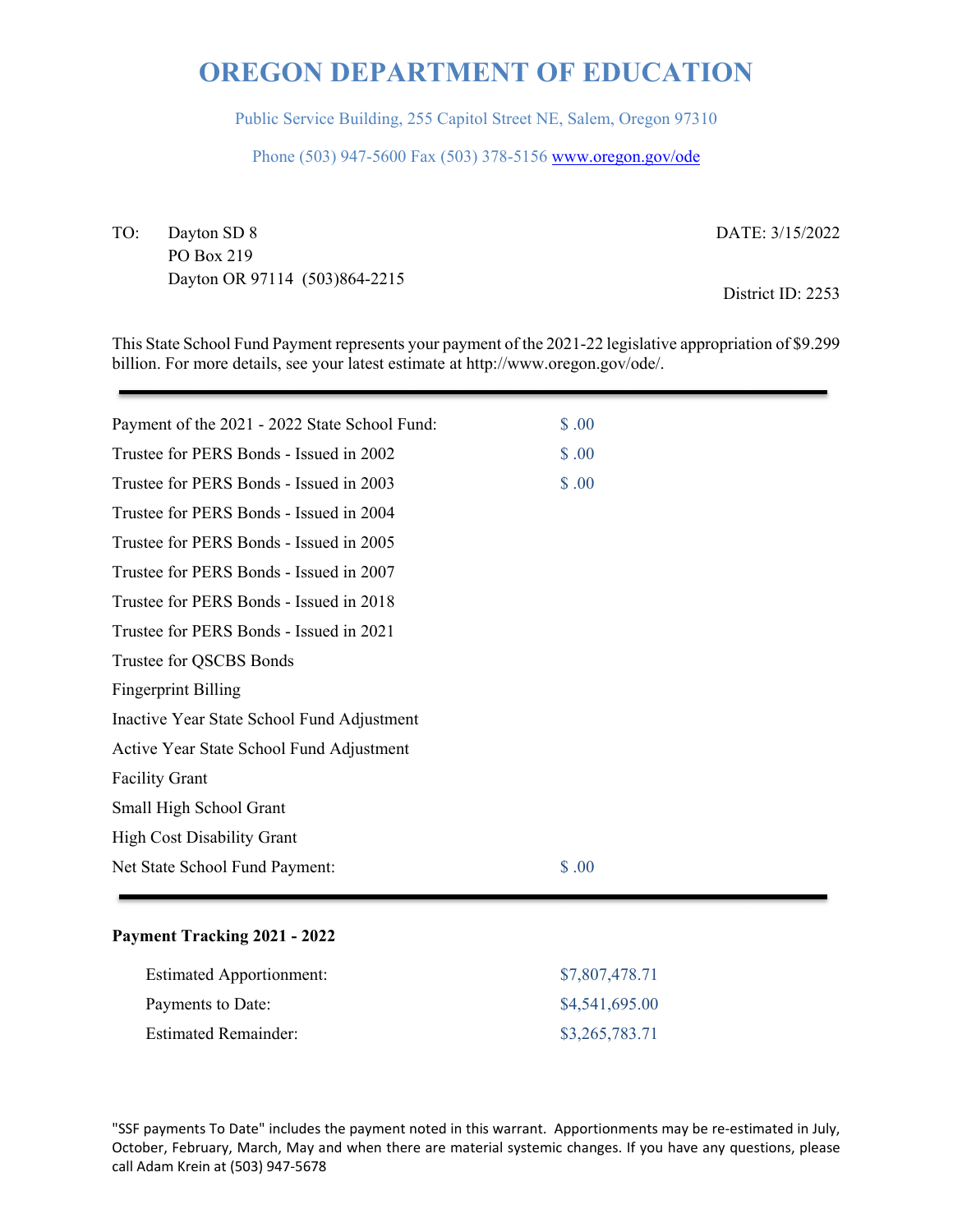Public Service Building, 255 Capitol Street NE, Salem, Oregon 97310

Phone (503) 947-5600 Fax (503) 378-5156 www.oregon.gov/ode

TO: Newberg SD 29J 714 E 6th St Newberg OR 97132 (503)554-5000 DATE: 3/15/2022

District ID: 2254

This State School Fund Payment represents your payment of the 2021-22 legislative appropriation of \$9.299 billion. For more details, see your latest estimate at http://www.oregon.gov/ode/.

| Payment of the 2021 - 2022 State School Fund: | \$2,539,859.00 |
|-----------------------------------------------|----------------|
| Trustee for PERS Bonds - Issued in 2002       |                |
| Trustee for PERS Bonds - Issued in 2003       | \$-370,908.46  |
| Trustee for PERS Bonds - Issued in 2004       |                |
| Trustee for PERS Bonds - Issued in 2005       |                |
| Trustee for PERS Bonds - Issued in 2007       |                |
| Trustee for PERS Bonds - Issued in 2018       |                |
| Trustee for PERS Bonds - Issued in 2021       |                |
| Trustee for QSCBS Bonds                       |                |
| <b>Fingerprint Billing</b>                    | $$-472.00$     |
| Inactive Year State School Fund Adjustment    |                |
| Active Year State School Fund Adjustment      |                |
| <b>Facility Grant</b>                         |                |
| Small High School Grant                       |                |
| <b>High Cost Disability Grant</b>             |                |
| Net State School Fund Payment:                | \$2,168,478.54 |
|                                               |                |

### **Payment Tracking 2021 - 2022**

| <b>Estimated Apportionment:</b> | \$30,490,508.02 |
|---------------------------------|-----------------|
| Payments to Date:               | \$25,031,425.00 |
| <b>Estimated Remainder:</b>     | \$5,459,083.02  |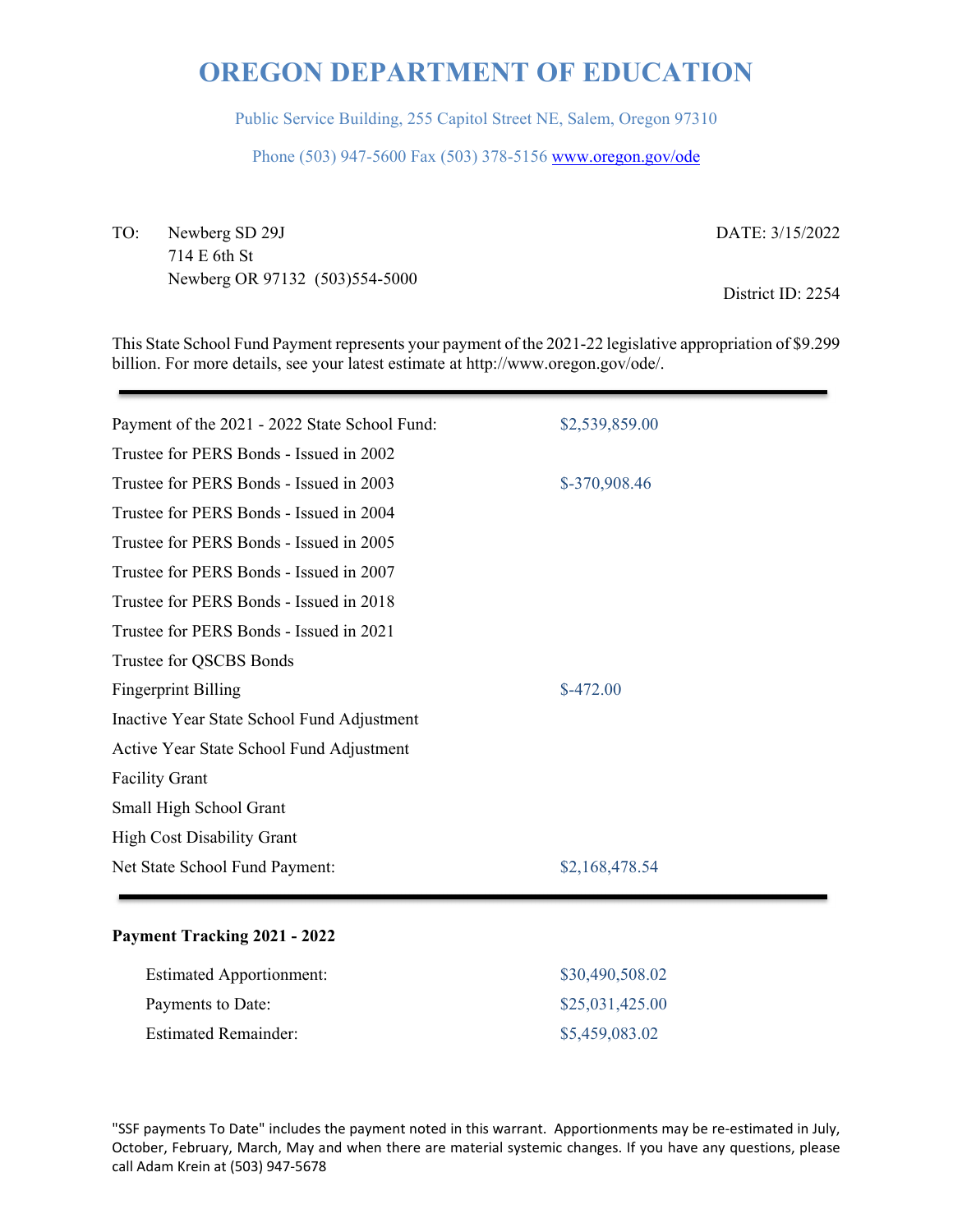Public Service Building, 255 Capitol Street NE, Salem, Oregon 97310

Phone (503) 947-5600 Fax (503) 378-5156 www.oregon.gov/ode

TO: Willamina SD 30J PO Box 1000 Willamina OR 97396 (503)876-4525 DATE: 3/15/2022

District ID: 2255

This State School Fund Payment represents your payment of the 2021-22 legislative appropriation of \$9.299 billion. For more details, see your latest estimate at http://www.oregon.gov/ode/.

| Payment of the 2021 - 2022 State School Fund: | \$626,262.00  |
|-----------------------------------------------|---------------|
| Trustee for PERS Bonds - Issued in 2002       |               |
| Trustee for PERS Bonds - Issued in 2003       |               |
| Trustee for PERS Bonds - Issued in 2004       |               |
| Trustee for PERS Bonds - Issued in 2005       |               |
| Trustee for PERS Bonds - Issued in 2007       | $$-25,181.42$ |
| Trustee for PERS Bonds - Issued in 2018       |               |
| Trustee for PERS Bonds - Issued in 2021       |               |
| Trustee for QSCBS Bonds                       |               |
| <b>Fingerprint Billing</b>                    |               |
| Inactive Year State School Fund Adjustment    |               |
| Active Year State School Fund Adjustment      |               |
| <b>Facility Grant</b>                         |               |
| Small High School Grant                       |               |
| <b>High Cost Disability Grant</b>             |               |
| Net State School Fund Payment:                | \$601,080.58  |
|                                               |               |

### **Payment Tracking 2021 - 2022**

| <b>Estimated Apportionment:</b> | \$7,518,154.06 |
|---------------------------------|----------------|
| Payments to Date:               | \$6,188,248.00 |
| <b>Estimated Remainder:</b>     | \$1,329,906.06 |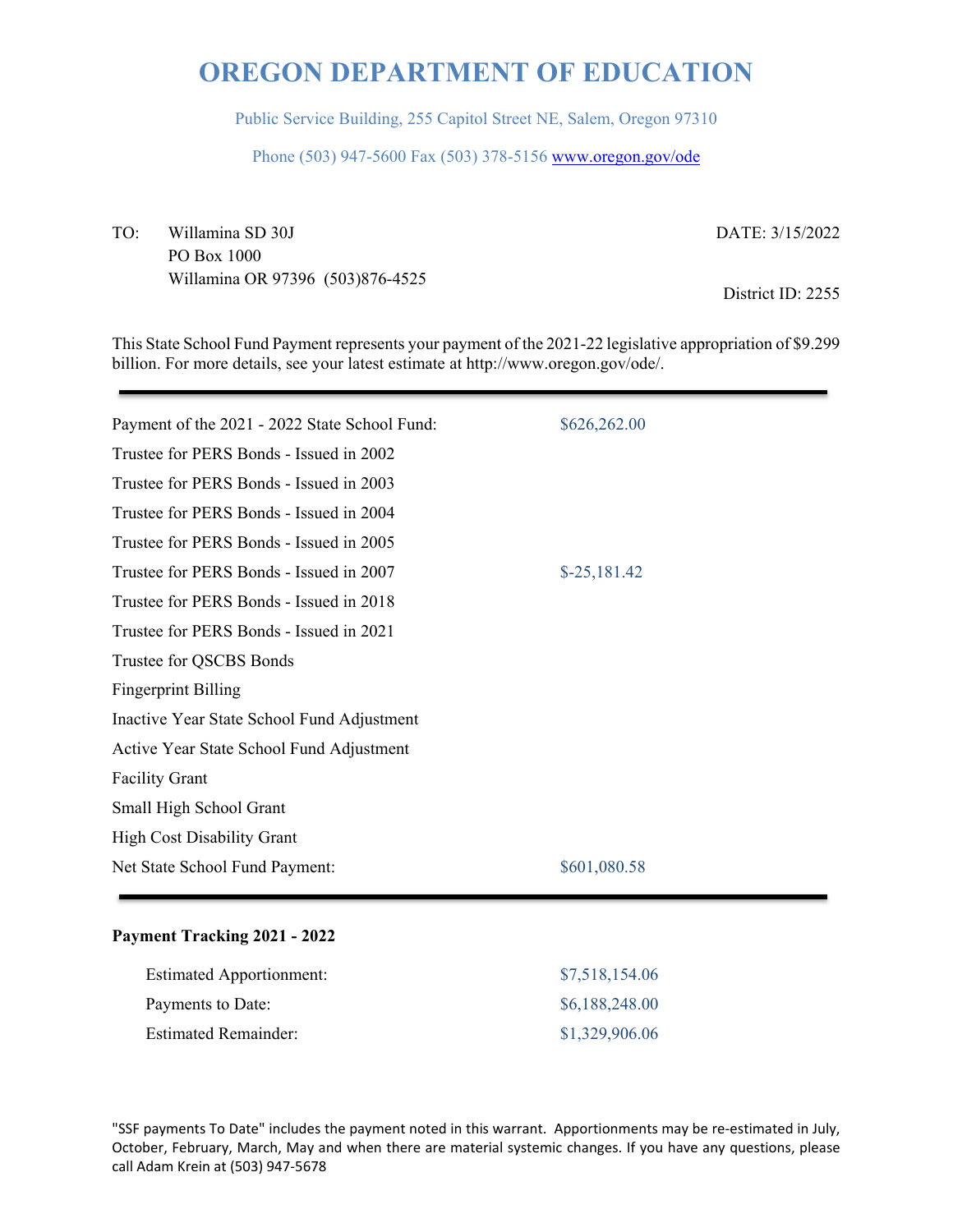Public Service Building, 255 Capitol Street NE, Salem, Oregon 97310

Phone (503) 947-5600 Fax (503) 378-5156 www.oregon.gov/ode

TO: McMinnville SD 40 800 NE Lafayette Ave McMinnville OR 97128 (503)565-4000 DATE: 3/15/2022

District ID: 2256

This State School Fund Payment represents your payment of the 2021-22 legislative appropriation of \$9.299 billion. For more details, see your latest estimate at http://www.oregon.gov/ode/.

| \$4,681,819.00 |
|----------------|
| $$-166,281.41$ |
|                |
| $$-134,400.03$ |
|                |
|                |
|                |
|                |
|                |
| $$-708.00$     |
|                |
|                |
|                |
|                |
|                |
| \$4,380,429.56 |
|                |

#### **Payment Tracking 2021 - 2022**

| <b>Estimated Apportionment:</b> | \$56,204,308.04 |
|---------------------------------|-----------------|
| Payments to Date:               | \$46,264,375.00 |
| <b>Estimated Remainder:</b>     | \$9,939,933.04  |